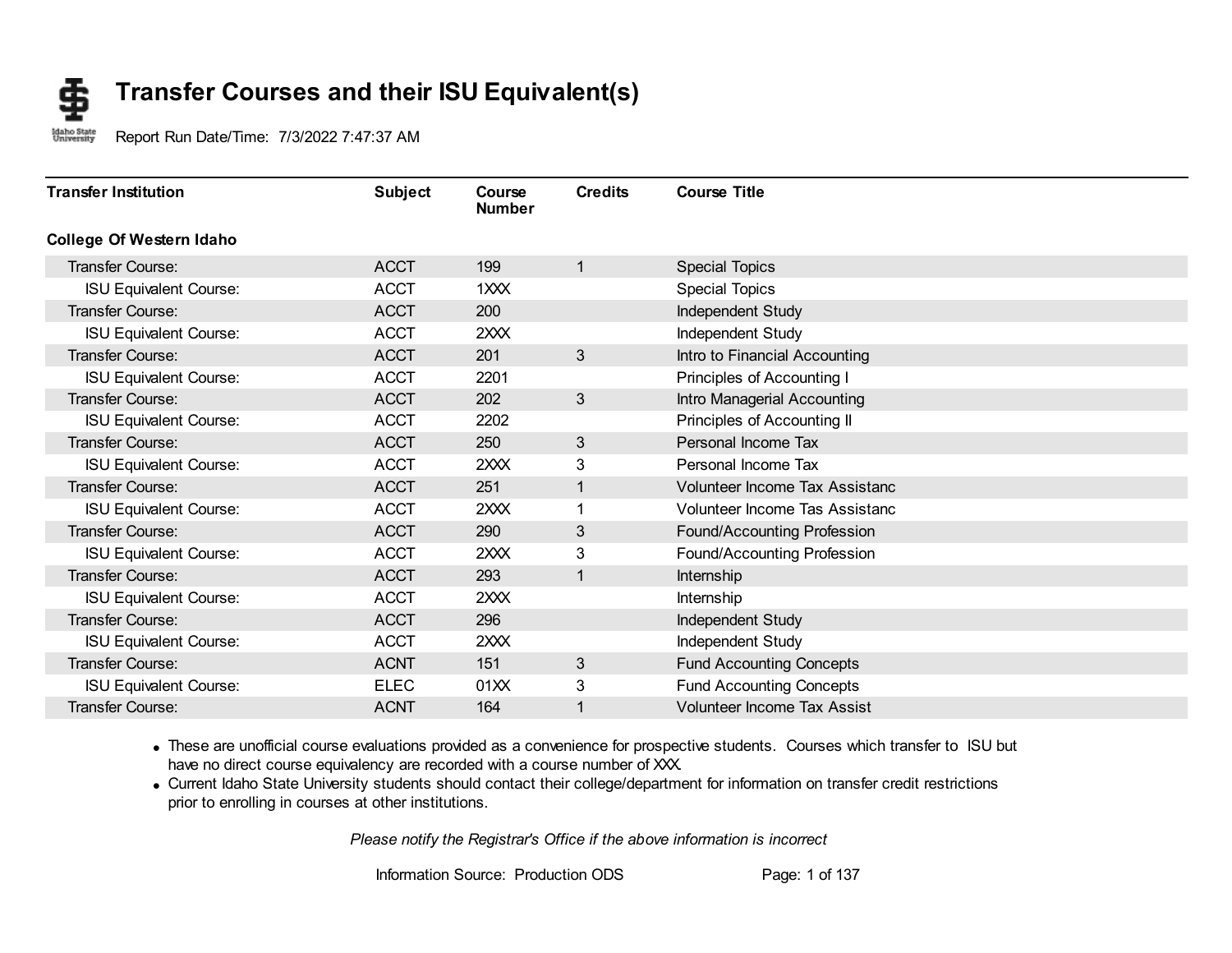Report Run Date/Time: 7/3/2022 7:47:37 AM

| <b>Transfer Institution</b>     | <b>Subject</b> | Course<br><b>Number</b> | <b>Credits</b> | <b>Course Title</b>                   |
|---------------------------------|----------------|-------------------------|----------------|---------------------------------------|
| <b>College Of Western Idaho</b> |                |                         |                |                                       |
| Transfer Course:                | <b>ACNT</b>    | 164                     | $\mathbf{1}$   | <b>Volunteer Income Tax Assist</b>    |
| <b>ISU Equivalent Course:</b>   | <b>ELEC</b>    | 01XX                    | 1              | <b>Volunteer Income Tax Assist</b>    |
| Transfer Course:                | <b>ACNT</b>    | 202                     | 3              | <b>Business Law &amp; Ethics</b>      |
| <b>ISU Equivalent Course:</b>   | <b>ELEC</b>    | 02XX                    | 3              | <b>Business Law &amp; Ethics</b>      |
| <b>Transfer Course:</b>         | <b>ACNT</b>    | 252                     | 3              | <b>Applied Accounting 1</b>           |
| <b>ISU Equivalent Course:</b>   | <b>ELEC</b>    | 02XX                    | 3              | <b>Applied Accounting 1</b>           |
| Transfer Course:                | <b>ACNT</b>    | 253                     | 3              | <b>Applied Accounting 2</b>           |
| <b>ISU Equivalent Course:</b>   | <b>ELEC</b>    | 02XX                    | 3              | <b>Applied Accounting 2</b>           |
| Transfer Course:                | <b>ACNT</b>    | 254                     | 3              | Taxation/Controls/Compliance          |
| <b>ISU Equivalent Course:</b>   | <b>ELEC</b>    | 2XXX                    | 3              | Taxation/Controls/Compliance          |
| <b>Transfer Course:</b>         | <b>ACNT</b>    | 255                     | 3              | <b>Computerized Accounting</b>        |
| <b>ISU Equivalent Course:</b>   | <b>ELEC</b>    | 02XX                    | 3              | <b>Computerized Accounting</b>        |
| Transfer Course:                | <b>ACNT</b>    | 258                     | 3              | Payroll/Human Resource Issues         |
| <b>ISU Equivalent Course:</b>   | <b>ELEC</b>    | 02XX                    | 3              | Payroll/Human Resource Issues         |
| Transfer Course:                | <b>ACNT</b>    | 260                     | 3              | Professional Bookkeeping              |
| <b>ISU Equivalent Course:</b>   | <b>ELEC</b>    | 02XX                    | 3              | Professional Bookkeeping              |
| <b>Transfer Course:</b>         | <b>ADMS</b>    | 110                     | 3              | <b>Document Processing Essentials</b> |
| <b>ISU Equivalent Course:</b>   | <b>BT</b>      | 01XX                    | 3              | <b>Document Processing Essentials</b> |
| <b>Transfer Course:</b>         | <b>ADMS</b>    | 111                     | 3              | <b>Computer/Tech Essentials</b>       |
| <b>ISU Equivalent Course:</b>   | <b>BT</b>      | 01XX                    | 3              | <b>Computer/Tech Essentials</b>       |
| Transfer Course:                | <b>ADMS</b>    | 112                     | 3              | <b>Skills for Office Professional</b> |
| <b>ISU Equivalent Course:</b>   | <b>BT</b>      | 01XX                    | 3              | <b>Skills for Office Professional</b> |
| <b>Transfer Course:</b>         | <b>ADMS</b>    | 121                     | 3              | Property/Liability Insur Princ        |

· These are unofficial course evaluations provided as a convenience for prospective students. Courses which transfer to ISU but have no direct course equivalency are recorded with a course number of XXX.

· Current Idaho State University students should contact their college/department for information on transfer credit restrictions prior to enrolling in courses at other institutions.

*Please notify the Registrar's Office if the above information is incorrect*

Information Source: Production ODS Page: 2 of 137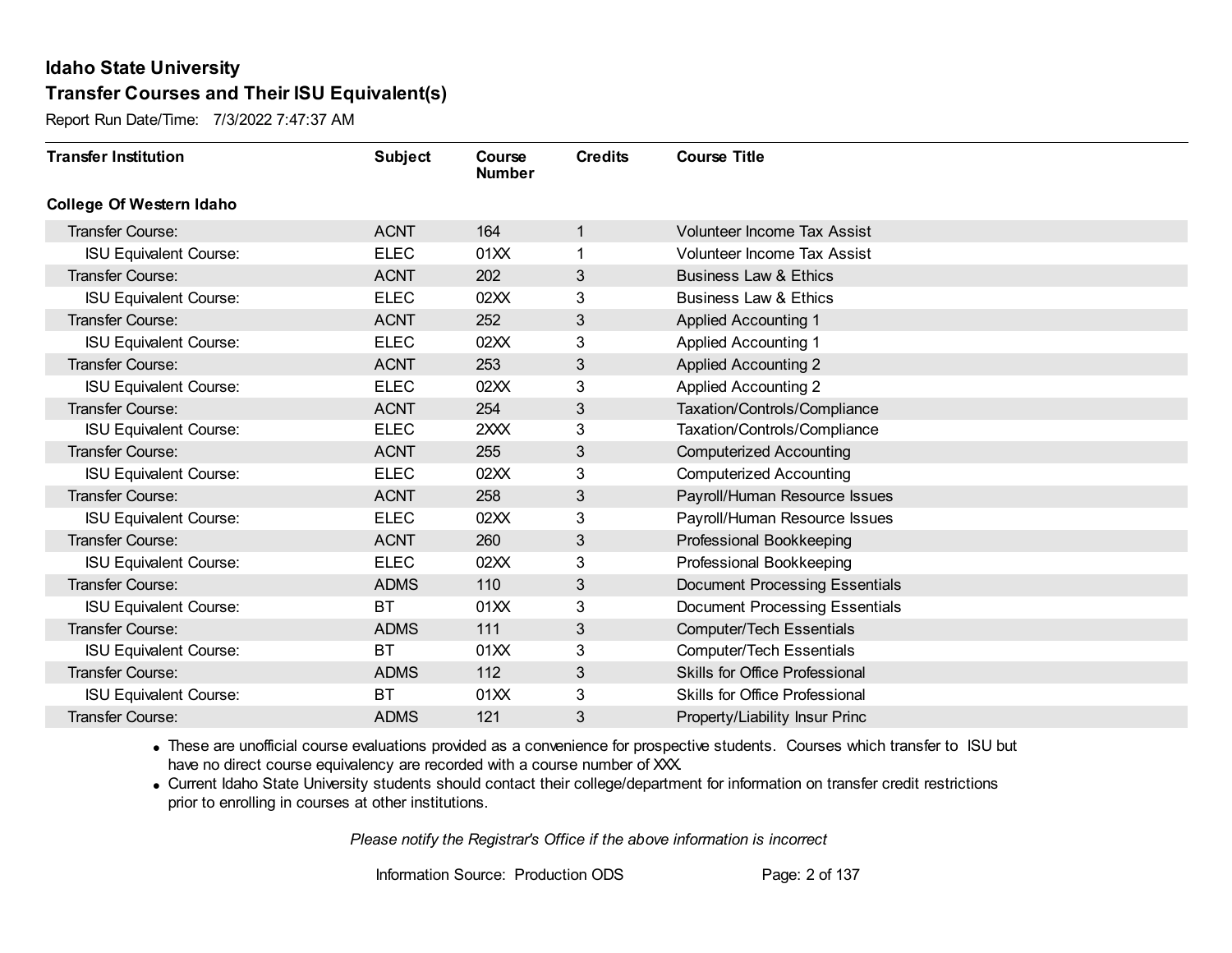Report Run Date/Time: 7/3/2022 7:47:37 AM

| <b>Transfer Institution</b>     | <b>Subject</b> | Course<br><b>Number</b> | <b>Credits</b> | <b>Course Title</b>                   |
|---------------------------------|----------------|-------------------------|----------------|---------------------------------------|
| <b>College Of Western Idaho</b> |                |                         |                |                                       |
| Transfer Course:                | <b>ADMS</b>    | 121                     | 3              | Property/Liability Insur Princ        |
| <b>ISU Equivalent Course:</b>   | <b>BT</b>      | 01XX                    | 3              | Property/Liability Insur Princ        |
| Transfer Course:                | <b>ADMS</b>    | 122                     | 3              | Personal Insurance                    |
| <b>ISU Equivalent Course:</b>   | <b>BT</b>      | 01XX                    | 3              | Personal Insurance                    |
| Transfer Course:                | <b>ADMS</b>    | 123                     | 3              | <b>Commercial Insurance</b>           |
| <b>ISU Equivalent Course:</b>   | <b>BT</b>      | 01XX                    | 3              | Commercial Insurance                  |
| Transfer Course:                | <b>ADMS</b>    | 133                     | 3              | Mechanics of Business Writing         |
| <b>ISU Equivalent Course:</b>   | <b>TGE</b>     | 01XX                    | 3              | Mechanics of Business Writing         |
| <b>Transfer Course:</b>         | <b>ADMS</b>    | 135                     | 3              | <b>Business Editing</b>               |
| <b>ISU Equivalent Course:</b>   | <b>BT</b>      | 01XX                    | 3              | <b>Business Editing</b>               |
| <b>Transfer Course:</b>         | <b>ADMS</b>    | 138                     | 3              | <b>Financial Business Application</b> |
| <b>ISU Equivalent Course:</b>   | <b>TGE</b>     | 01XX                    | 3              | <b>Financial Business Application</b> |
| Transfer Course:                | <b>ADMS</b>    | 140                     | 3              | <b>Business Document Processing</b>   |
| <b>ISU Equivalent Course:</b>   | <b>BT</b>      | 01XX                    | 3              | <b>Business Document Processing</b>   |
| Transfer Course:                | <b>ADMS</b>    | 141                     | 3              | <b>Computer/Tech Essentials</b>       |
| <b>ISU Equivalent Course:</b>   | <b>BT</b>      | 01XX                    | 3              | <b>Computer/Tech Essentials</b>       |
| Transfer Course:                | <b>ADMS</b>    | 142                     | 3              | <b>Spreadsheet Essentials</b>         |
| <b>ISU Equivalent Course:</b>   | BT             | 01XX                    | 3              | <b>Spreadsheet Essentials</b>         |
| Transfer Course:                | <b>ADMS</b>    | 145                     | 3              | Adv Office Info systems               |
| <b>ISU Equivalent Course:</b>   | BT             | 01XX                    | 3              | Adv Office Info Systems               |
| Transfer Course:                | <b>ADMS</b>    | 162                     | 3              | <b>Spreadsheet Essentials</b>         |
| <b>ISU Equivalent Course:</b>   | BT             | 01XX                    | 3              | <b>Spreadsheet Essentials</b>         |
| Transfer Course:                | <b>ADMS</b>    | 164                     | 3              | Database Essentials                   |

· These are unofficial course evaluations provided as a convenience for prospective students. Courses which transfer to ISU but have no direct course equivalency are recorded with a course number of XXX.

· Current Idaho State University students should contact their college/department for information on transfer credit restrictions prior to enrolling in courses at other institutions.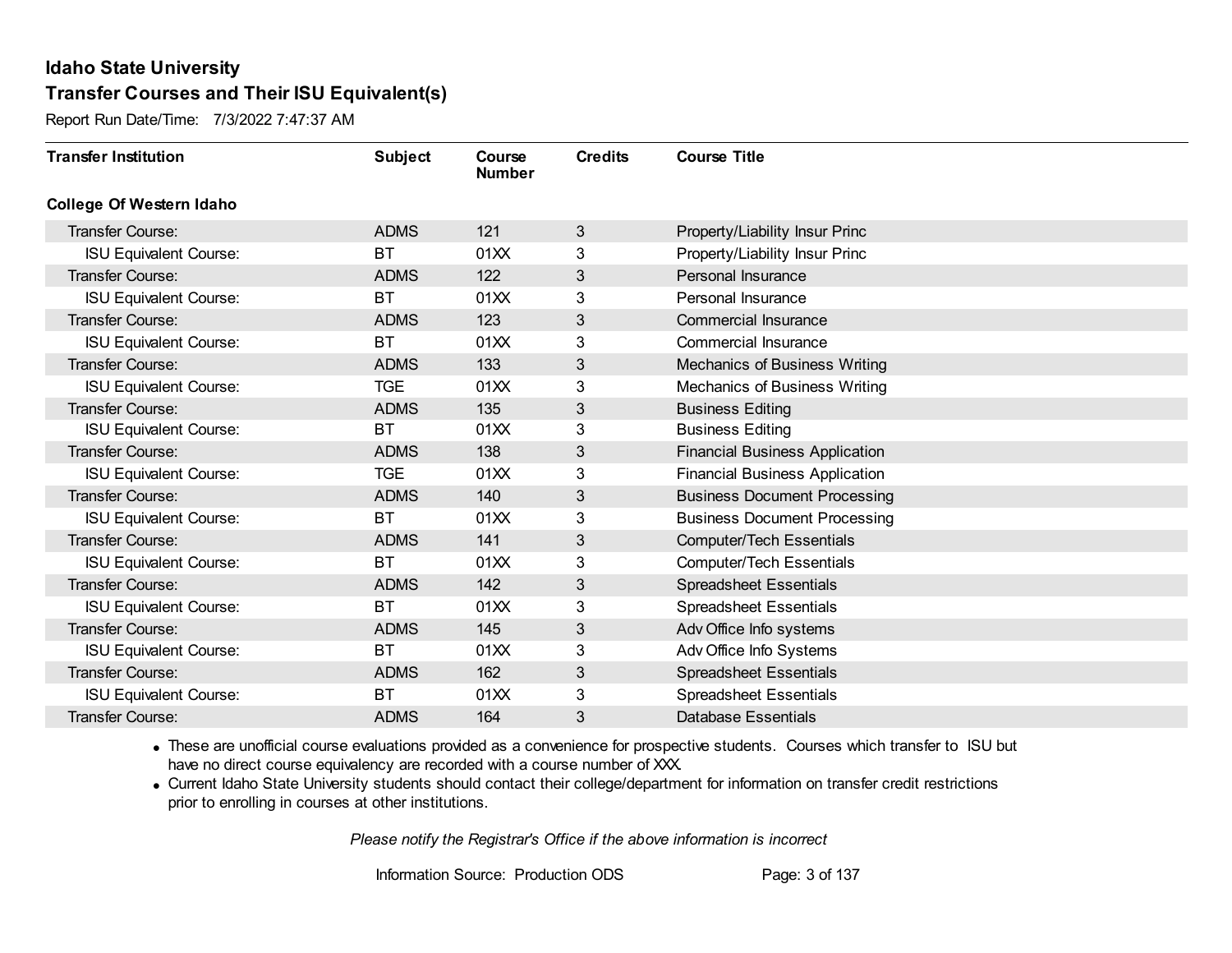Report Run Date/Time: 7/3/2022 7:47:37 AM

| <b>Transfer Institution</b>     | <b>Subject</b> | Course<br><b>Number</b> | <b>Credits</b> | <b>Course Title</b>                 |
|---------------------------------|----------------|-------------------------|----------------|-------------------------------------|
| <b>College Of Western Idaho</b> |                |                         |                |                                     |
| Transfer Course:                | <b>ADMS</b>    | 164                     | $\mathbf{3}$   | <b>Database Essentials</b>          |
| <b>ISU Equivalent Course:</b>   | <b>BT</b>      | 01XX                    | 3              | <b>Database Essentials</b>          |
| Transfer Course:                | <b>ADMS</b>    | 199                     | $\mathbf{1}$   | Admin Specialist Special Topic      |
| <b>ISU Equivalent Course:</b>   | <b>BT</b>      | 01XX                    |                | Admin specialist Special Topic      |
| <b>Transfer Course:</b>         | <b>ADMS</b>    | 230                     | 3              | <b>Business Editing</b>             |
| <b>ISU Equivalent Course:</b>   | <b>BT</b>      | 02XX                    | 3              | <b>Business Editing</b>             |
| Transfer Course:                | <b>ADMS</b>    | 231                     | 3              | <b>Business Writing</b>             |
| <b>ISU Equivalent Course:</b>   | <b>TGE</b>     | 02XX                    | 3              | <b>Business Writing</b>             |
| <b>Transfer Course:</b>         | <b>ADMS</b>    | 245                     | 3              | The Virtual Office                  |
| <b>ISU Equivalent Course:</b>   | <b>BT</b>      | 02XX                    | 3              | The Virtual Office                  |
| Transfer Course:                | <b>ADMS</b>    | 261                     | 3              | Integrated Business Computer        |
| <b>ISU Equivalent Course:</b>   | <b>BT</b>      | 02XX                    | 3              | <b>Integrated Business Computer</b> |
| Transfer Course:                | <b>ADMS</b>    | 263                     | 3              | Adv Bus Computer Apps               |
| <b>ISU Equivalent Course:</b>   | <b>BT</b>      | 02XX                    | 3              | Adv Bus Computer Apps               |
| Transfer Course:                | <b>ADMS</b>    | 285                     | 3              | Adm Specialist Seminar              |
| <b>ISU Equivalent Course:</b>   | <b>BT</b>      | 02XX                    | 3              | Adm Specialist Seminar              |
| Transfer Course:                | <b>ADMS</b>    | 290                     | 3              | Admin Specialist Capstone           |
| <b>ISU Equivalent Course:</b>   | <b>BT</b>      | 02XX                    | 3              | Admin Specialist Capstone           |
| Transfer Course:                | <b>ADMS</b>    | 293                     | $\mathbf{1}$   | Admin Specialist Internship         |
| <b>ISU Equivalent Course:</b>   | BT             | 02XX                    |                | Admin Specialist Internship         |
| Transfer Course:                | <b>AGRI</b>    | 102                     | 3              | Plant Science in Agriculture        |
| <b>ISU Equivalent Course:</b>   | <b>ELEC</b>    | 01XX                    | 3              | Plant Science in Agriculture        |
| Transfer Course:                | <b>AGRI</b>    | 102L                    | 1              | Plant Science/Agriculture Lab       |

· These are unofficial course evaluations provided as a convenience for prospective students. Courses which transfer to ISU but have no direct course equivalency are recorded with a course number of XXX.

· Current Idaho State University students should contact their college/department for information on transfer credit restrictions prior to enrolling in courses at other institutions.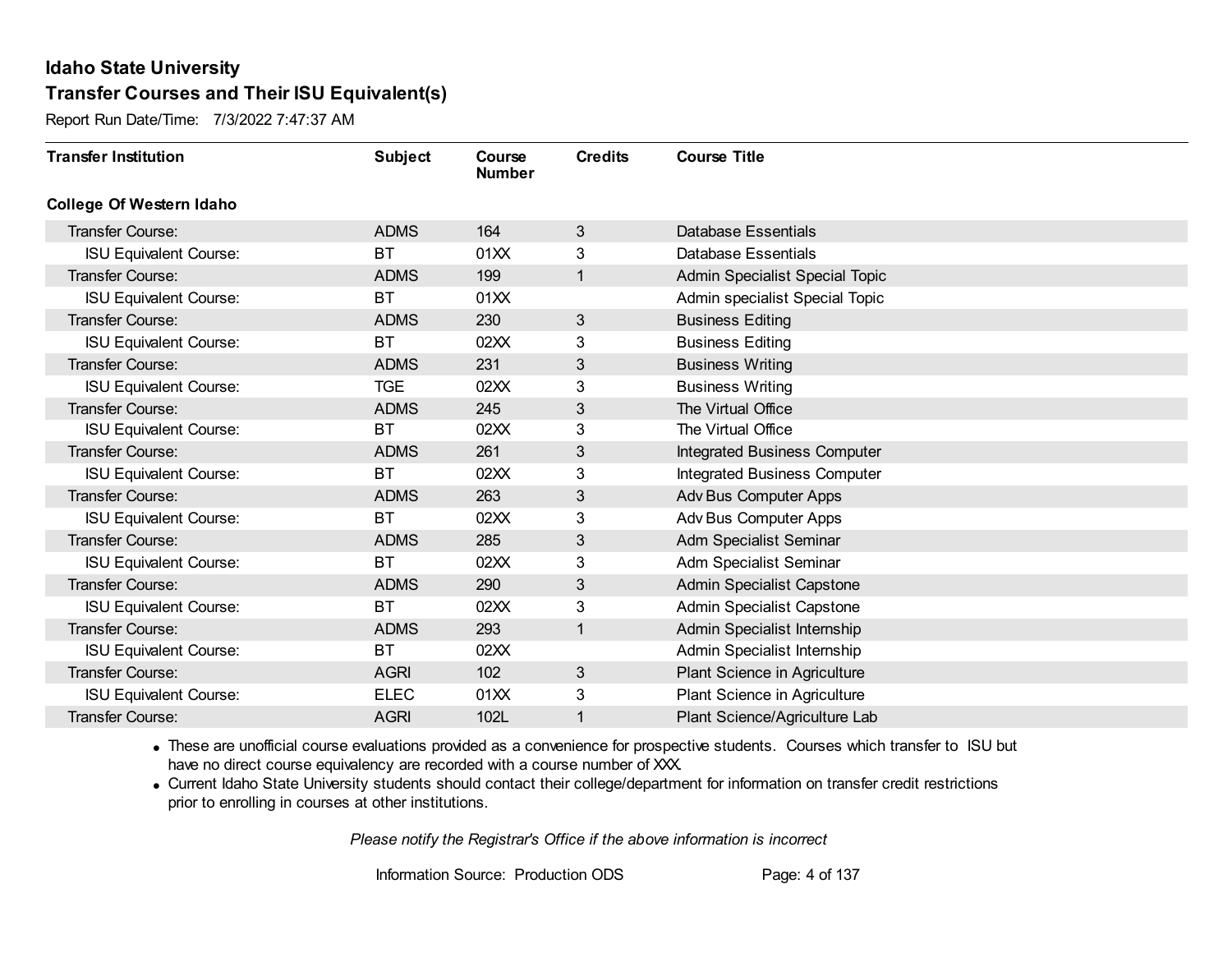Report Run Date/Time: 7/3/2022 7:47:37 AM

| <b>Transfer Institution</b>     | <b>Subject</b> | Course<br><b>Number</b> | <b>Credits</b> | <b>Course Title</b>           |
|---------------------------------|----------------|-------------------------|----------------|-------------------------------|
| <b>College Of Western Idaho</b> |                |                         |                |                               |
| Transfer Course:                | <b>AGRI</b>    | 102L                    | $\mathbf{1}$   | Plant Science/Agriculture Lab |
| <b>ISU Equivalent Course:</b>   | <b>ELEC</b>    | 01XX                    | 1              | Plant Science/Agricultura Lab |
| Transfer Course:                | <b>AGRI</b>    | 104                     | 4              | Agriculture Management        |
| <b>ISU Equivalent Course:</b>   | <b>ELEC</b>    | 01XX                    | 4              | Agriculture Management        |
| <b>Transfer Course:</b>         | <b>AGRI</b>    | 108                     | 4              | <b>Crop Production</b>        |
| <b>ISU Equivalent Course:</b>   | <b>ELEC</b>    | 01XX                    | 4              | Crop Production               |
| <b>Transfer Course:</b>         | <b>AGRI</b>    | 109                     | 3              | Princ of Animal Science GM4   |
| <b>ISU Equivalent Course:</b>   | <b>ELEC</b>    | 1XXX                    | 3              | Princ of Animal Science GM4   |
| <b>Transfer Course:</b>         | <b>AGRI</b>    | 109L                    | $\mathbf{1}$   | Princ Animal Science Lab GM4L |
| <b>ISU Equivalent Course:</b>   | <b>ELEC</b>    | 1XXX                    |                | Princ of Animal Sci Lab GM4L  |
| <b>Transfer Course:</b>         | <b>AGRI</b>    | 110                     | $\overline{2}$ | Professions/Natural Resources |
| <b>ISU Equivalent Course:</b>   | <b>ELEC</b>    | 01XX                    | $\overline{2}$ | Professions/Natural Resources |
| Transfer Course:                | <b>AGRI</b>    | 120                     | 3              | Global Food:Farm-Plate (IGM)  |
| <b>ISU Equivalent Course:</b>   | <b>ELEC</b>    | 01XX                    | 3              | Global Food:Farm-Plate (IGM)  |
| Transfer Course:                | <b>AGRI</b>    | 126                     | 3              | <b>Fundamentals of GIS</b>    |
| <b>ISU Equivalent Course:</b>   | <b>ELEC</b>    | 01XX                    | 3              | <b>Fundamentals of GIS</b>    |
| Transfer Course:                | <b>AGRI</b>    | 126L                    | 0              | Fundamentals of GIS Lab       |
| <b>ISU Equivalent Course:</b>   | <b>ELEC</b>    | 01XX                    | 0              | Fundamentls of GIS Lab        |
| Transfer Course:                | <b>AGRI</b>    | 180                     | 4              | Food System Science           |
| <b>ISU Equivalent Course:</b>   | <b>ELEC</b>    | 01XX                    | 4              | Food System Science           |
| Transfer Course:                | <b>AGRI</b>    | 181                     | $\overline{2}$ | Intro Ag Educ & Extension     |
| <b>ISU Equivalent Course:</b>   | <b>ELEC</b>    | 01XX                    | $\overline{2}$ | Intro Ag Educ & Extension     |
| Transfer Course:                | <b>AGRI</b>    | 205                     | 3              | <b>General Soils</b>          |

· These are unofficial course evaluations provided as a convenience for prospective students. Courses which transfer to ISU but have no direct course equivalency are recorded with a course number of XXX.

· Current Idaho State University students should contact their college/department for information on transfer credit restrictions prior to enrolling in courses at other institutions.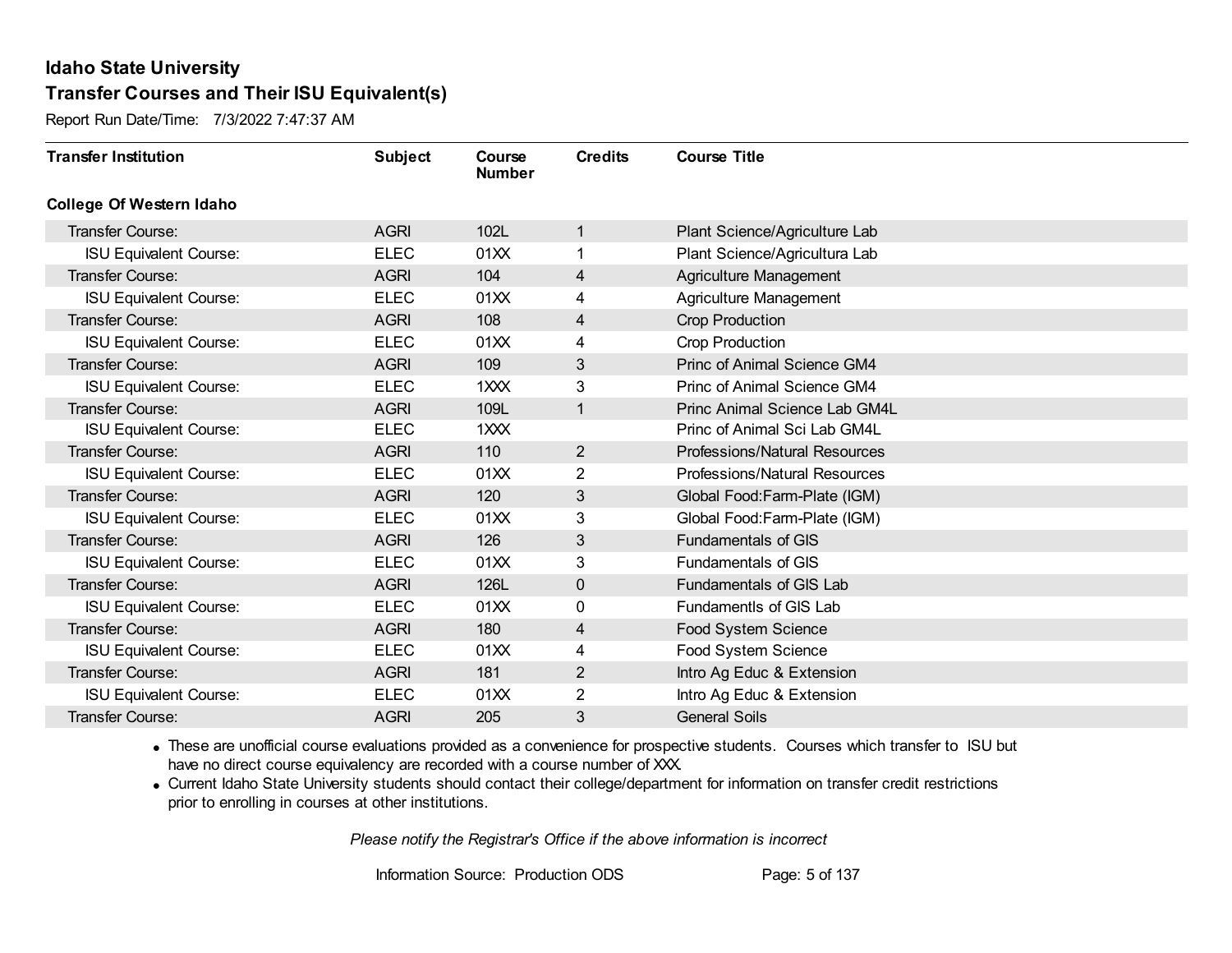Report Run Date/Time: 7/3/2022 7:47:37 AM

| <b>Transfer Institution</b>     | <b>Subject</b> | Course<br><b>Number</b> | <b>Credits</b> | <b>Course Title</b>                  |
|---------------------------------|----------------|-------------------------|----------------|--------------------------------------|
| <b>College Of Western Idaho</b> |                |                         |                |                                      |
| Transfer Course:                | <b>AGRI</b>    | 205                     | 3              | <b>General Soils</b>                 |
| <b>ISU Equivalent Course:</b>   | <b>ELEC</b>    | 02XX                    | 3              | <b>General Soils</b>                 |
| Transfer Course:                | <b>AGRI</b>    | 205L                    | 1              | <b>General Soils Lab</b>             |
| <b>ISU Equivalent Course:</b>   | <b>ELEC</b>    | 02XX                    |                | General Soils Lab                    |
| <b>Transfer Course:</b>         | <b>AGRI</b>    | 222                     | $\mathfrak{B}$ | Animal Reproduction/Breeding         |
| <b>ISU Equivalent Course:</b>   | <b>ELEC</b>    | 02XX                    | 3              | <b>Animal Reproduction/Breeding</b>  |
| Transfer Course:                | <b>AGRI</b>    | 226                     | 3              | Spatial Analysis with GIS            |
| <b>ISU Equivalent Course:</b>   | <b>ELEC</b>    | 02XX                    | 3              | Spatial Analysis with GIS            |
| Transfer Course:                | <b>AGRI</b>    | 226L                    | $\mathbf 0$    | Spatial Analysis with GIS Lab        |
| <b>ISU Equivalent Course:</b>   | <b>ELEC</b>    | 02XX                    | 0              | Spatial Analysis with GIS Lab        |
| Transfer Course:                | <b>AGRI</b>    | 250                     | 3              | <b>Agricultural Markets</b>          |
| <b>ISU Equivalent Course:</b>   | <b>ELEC</b>    | 02XX                    | 3              | <b>Agricultural Markets</b>          |
| Transfer Course:                | <b>AGRI</b>    | 271                     | 3              | Animal Anatomy/Physiology            |
| <b>ISU Equivalent Course:</b>   | <b>ELEC</b>    | 02XX                    |                | Animal Anatomy/Physiology            |
| Transfer Course:                | <b>AGRI</b>    | 271L                    | $\pmb{0}$      | Animal Anatomy/Physiology Lab        |
| <b>ISU Equivalent Course:</b>   | <b>ELEC</b>    | 02XX                    |                | Animal Anatomy/Physiology Lab        |
| Transfer Course:                | <b>AGRI</b>    | 278                     | 3              | Farm/Agribusiness Mngt               |
| <b>ISU Equivalent Course:</b>   | <b>ELEC</b>    | 02XX                    | 3              | Farm/Agribusiness Mngt               |
| <b>Transfer Course:</b>         | <b>AGRI</b>    | 289                     | 3              | <b>Agricultural Markets</b>          |
| <b>ISU Equivalent Course:</b>   | <b>ELEC</b>    | 02XX                    | 3              | <b>Agricultural Markets</b>          |
| Transfer Course:                | <b>AGRI</b>    | 290                     | $\overline{2}$ | Agricultural Science Capstone        |
| <b>ISU Equivalent Course:</b>   | <b>ELEC</b>    | 02XX                    | $\overline{2}$ | <b>Agricultural Science Capstone</b> |
| Transfer Course:                | <b>AGRI</b>    | 293                     |                | Agriculture Internship               |

· These are unofficial course evaluations provided as a convenience for prospective students. Courses which transfer to ISU but have no direct course equivalency are recorded with a course number of XXX.

· Current Idaho State University students should contact their college/department for information on transfer credit restrictions prior to enrolling in courses at other institutions.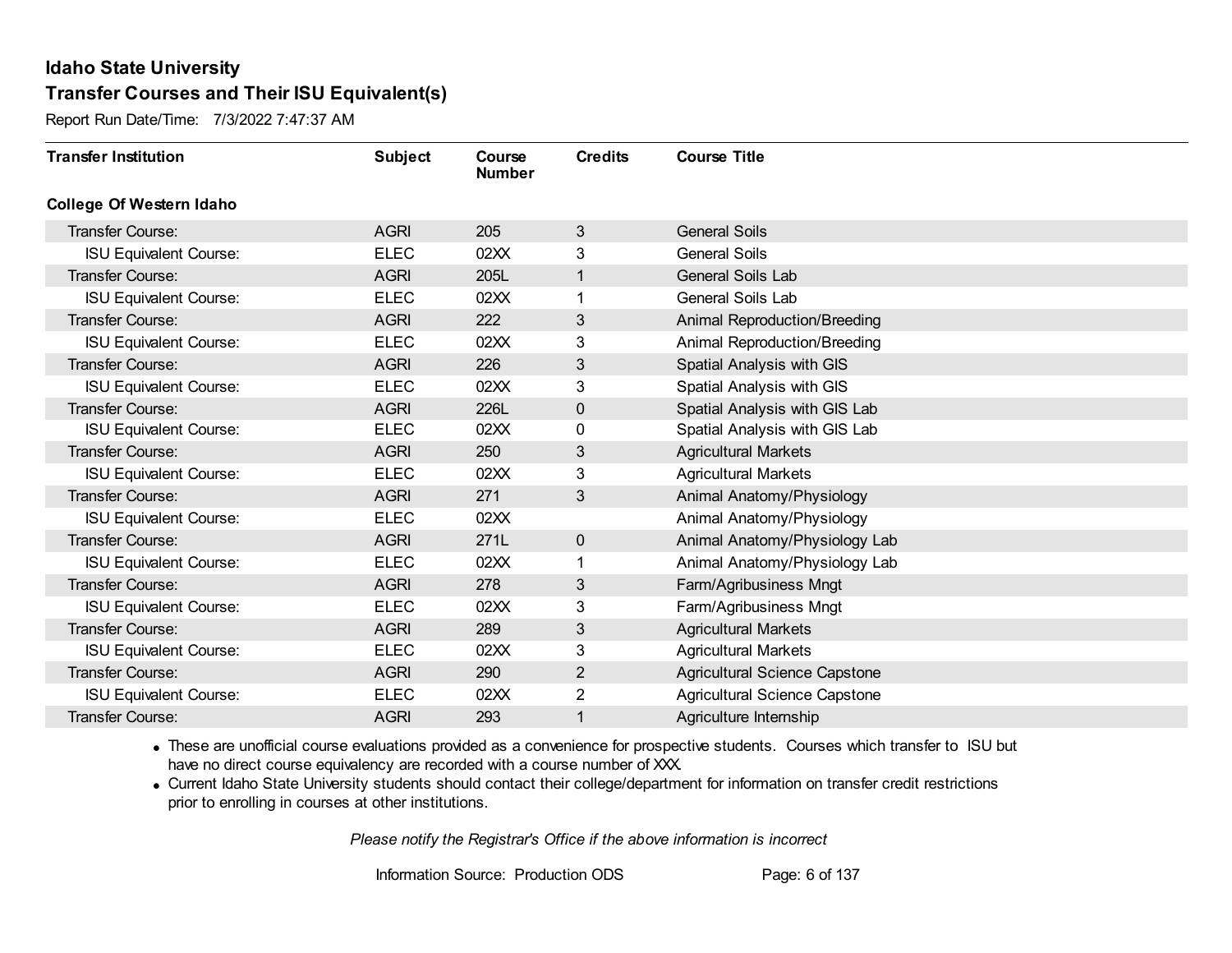Report Run Date/Time: 7/3/2022 7:47:37 AM

| <b>Transfer Institution</b>     | <b>Subject</b> | Course<br><b>Number</b> | <b>Credits</b> | <b>Course Title</b>                  |
|---------------------------------|----------------|-------------------------|----------------|--------------------------------------|
| <b>College Of Western Idaho</b> |                |                         |                |                                      |
| Transfer Course:                | <b>AGRI</b>    | 293                     | $\mathbf{1}$   | Agriculture Internship               |
| <b>ISU Equivalent Course:</b>   | <b>ELEC</b>    | 02XX                    |                | Agriculture Internship               |
| Transfer Course:                | <b>AGRI</b>    | 296                     | $\mathbf{1}$   | Agriculture Independent Study        |
| <b>ISU Equivalent Course:</b>   | <b>ELEC</b>    | 02XX                    |                | Agriculture Independent Study        |
| <b>Transfer Course:</b>         | <b>ALLH</b>    | 100                     | $\overline{2}$ | Intro Allied Health                  |
| <b>ISU Equivalent Course:</b>   | <b>HCA</b>     | 1110                    | 2              | Intro Allied Hith Profssns           |
| Transfer Course:                | <b>ALLH</b>    | 101                     | $\overline{2}$ | <b>Medical Terminology</b>           |
| <b>ISU Equivalent Course:</b>   | <b>CPH</b>     | 2210                    |                | Med Terminology and Comm             |
| <b>Transfer Course:</b>         | <b>ALLH</b>    | 105                     | $\overline{2}$ | <b>Bioethics for Health Profess</b>  |
| <b>ISU Equivalent Course:</b>   | PHIL           | 2230                    | $\overline{2}$ | <b>Bioethics</b>                     |
| Transfer Course:                | <b>ALLH</b>    | 199                     | $\mathbf{1}$   | <b>Special Topics</b>                |
| <b>ISU Equivalent Course:</b>   | <b>ELEC</b>    | 1XXX                    |                | <b>Special Topics</b>                |
| Transfer Course:                | <b>ALLH</b>    | 200                     |                | Independent Study                    |
| <b>ISU Equivalent Course:</b>   | <b>ELEC</b>    | 2XXX                    |                | Independent Study                    |
| Transfer Course:                | <b>ALLH</b>    | 202                     | $\overline{2}$ | Intro to Allied Health               |
| <b>ISU Equivalent Course:</b>   | <b>HCA</b>     | 1110                    | $\overline{2}$ | Intro Allied Hith Profssns           |
| Transfer Course:                | <b>ALLH</b>    | 210                     | 3              | Human Sexuality                      |
| <b>ISU Equivalent Course:</b>   | <b>PSYC</b>    | 2205                    | 3              | Human Sexuality                      |
| Transfer Course:                | <b>ALLH</b>    | 220                     | 3              | <b>Fundamentals of Nutrition GM4</b> |
| <b>ISU Equivalent Course:</b>   | <b>NTD</b>     | 2239                    | 3              | <b>Nutrition GM4</b>                 |
| <b>Transfer Course:</b>         | <b>ALLH</b>    | 230                     | $\mathbf{3}$   | Health Aspects of Aging              |
| <b>ISU Equivalent Course:</b>   | <b>ELEC</b>    | 2XXX                    | 3              | <b>Health Aspects of Aging</b>       |
| Transfer Course:                | <b>ALLH</b>    | 293                     |                | Internship                           |

· These are unofficial course evaluations provided as a convenience for prospective students. Courses which transfer to ISU but have no direct course equivalency are recorded with a course number of XXX.

· Current Idaho State University students should contact their college/department for information on transfer credit restrictions prior to enrolling in courses at other institutions.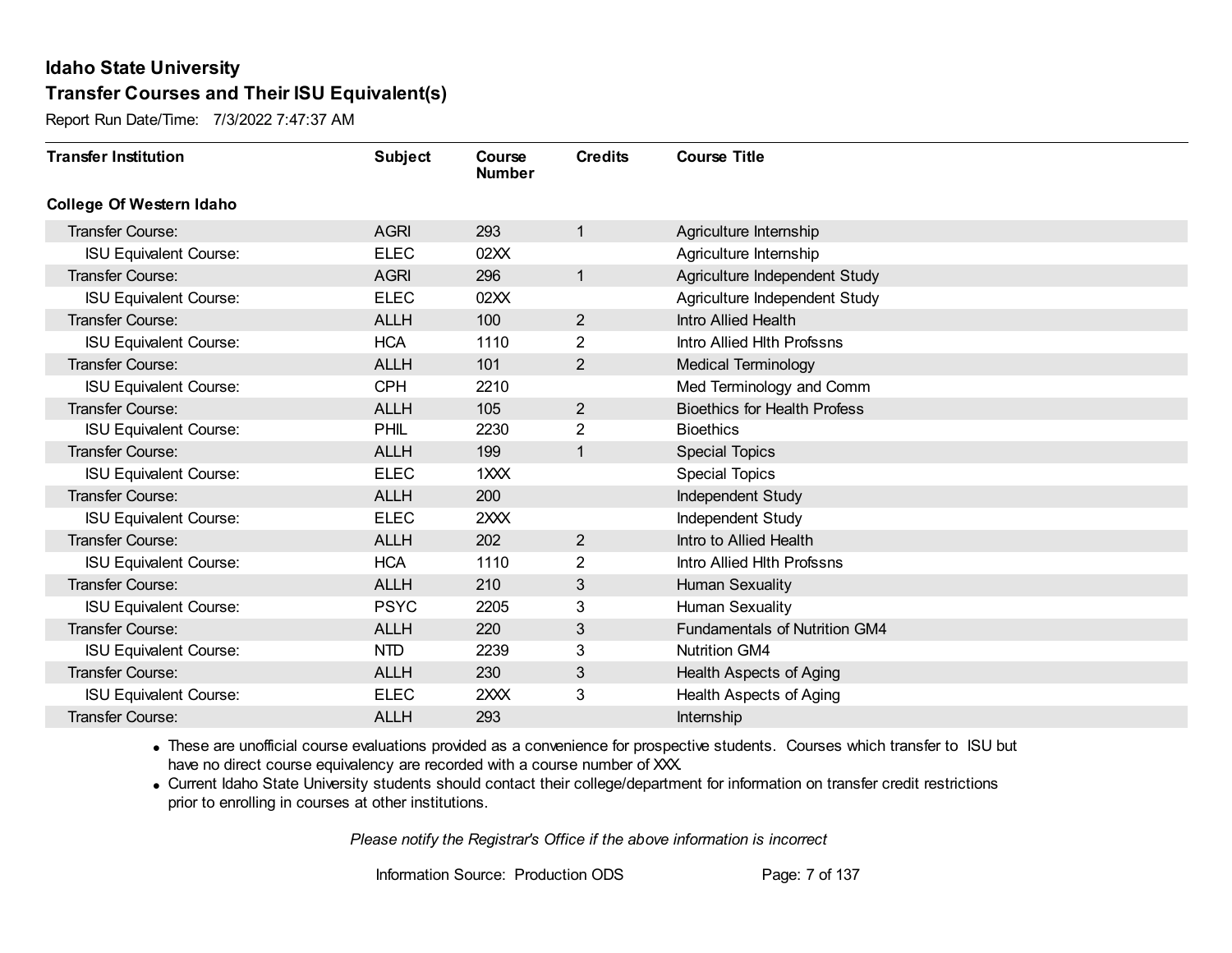Report Run Date/Time: 7/3/2022 7:47:37 AM

| <b>Transfer Institution</b>     | <b>Subject</b> | Course<br><b>Number</b> | <b>Credits</b> | <b>Course Title</b>                  |
|---------------------------------|----------------|-------------------------|----------------|--------------------------------------|
| <b>College Of Western Idaho</b> |                |                         |                |                                      |
| Transfer Course:                | <b>ALLH</b>    | 293                     |                | Internship                           |
| <b>ISU Equivalent Course:</b>   | <b>ELEC</b>    | 2XXX                    |                | Internship                           |
| Transfer Course:                | <b>ALLH</b>    | 296                     |                | Independent Study                    |
| <b>ISU Equivalent Course:</b>   | <b>ELEC</b>    | 2XXX                    |                | Independent Study                    |
| <b>Transfer Course:</b>         | <b>AMET</b>    | 120                     | $\overline{4}$ | <b>Basic Electricity/DC Electron</b> |
| <b>ISU Equivalent Course:</b>   | <b>ELEC</b>    | 01XX                    | 4              | <b>Basic Electricity/DC Electron</b> |
| Transfer Course:                | AMET           | 120L                    | $\overline{2}$ | Basic Electricity/DC Elect Lab       |
| <b>ISU Equivalent Course:</b>   | <b>ELEC</b>    | 01XX                    | 2              | Basic Electricity/DC Elec Lab        |
| <b>Transfer Course:</b>         | AMET           | 130                     | 4              | <b>AC Electronics</b>                |
| <b>ISU Equivalent Course:</b>   | <b>ELEC</b>    | 01XX                    | 4              | <b>AC Electronics</b>                |
| <b>Transfer Course:</b>         | AMET           | 130L                    | $\overline{2}$ | <b>AC Electronics Lab</b>            |
| <b>ISU Equivalent Course:</b>   | <b>ELEC</b>    | 01XX                    | 2              | <b>AC Electronics Lab</b>            |
| Transfer Course:                | <b>AMET</b>    | 135                     | 1              | Ind Hand Tool Basics/Wrkpl Saf       |
| <b>ISU Equivalent Course:</b>   | <b>ELEC</b>    | 01XX                    | 1              | Ind Hand Tool Basics/Wrkpl Saf       |
| Transfer Course:                | <b>AMET</b>    | 140                     | 3              | <b>Analog Electronics</b>            |
| <b>ISU Equivalent Course:</b>   | <b>ELEC</b>    | 01XX                    | 3              | Analog Electronics                   |
| Transfer Course:                | AMET           | 140L                    | $\overline{2}$ | Analog Electronics Lab               |
| <b>ISU Equivalent Course:</b>   | <b>ELEC</b>    | 01XX                    | $\overline{2}$ | <b>Analot Electronics Lab</b>        |
| Transfer Course:                | AMET           | 150                     | 3              | <b>Digital Electronics</b>           |
| <b>ISU Equivalent Course:</b>   | <b>ELEC</b>    | 01XX                    | 3              | Digital Electronics                  |
| <b>Transfer Course:</b>         | AMET           | 150L                    | $\overline{2}$ | <b>Digital Electronics Lab</b>       |
| <b>ISU Equivalent Course:</b>   | <b>ELEC</b>    | 01XX                    | 2              | Digital Electronics Lab              |
| Transfer Course:                | AMET           | 195                     | 2              | Fund Comp Programming/Ntwrk          |

· These are unofficial course evaluations provided as a convenience for prospective students. Courses which transfer to ISU but have no direct course equivalency are recorded with a course number of XXX.

· Current Idaho State University students should contact their college/department for information on transfer credit restrictions prior to enrolling in courses at other institutions.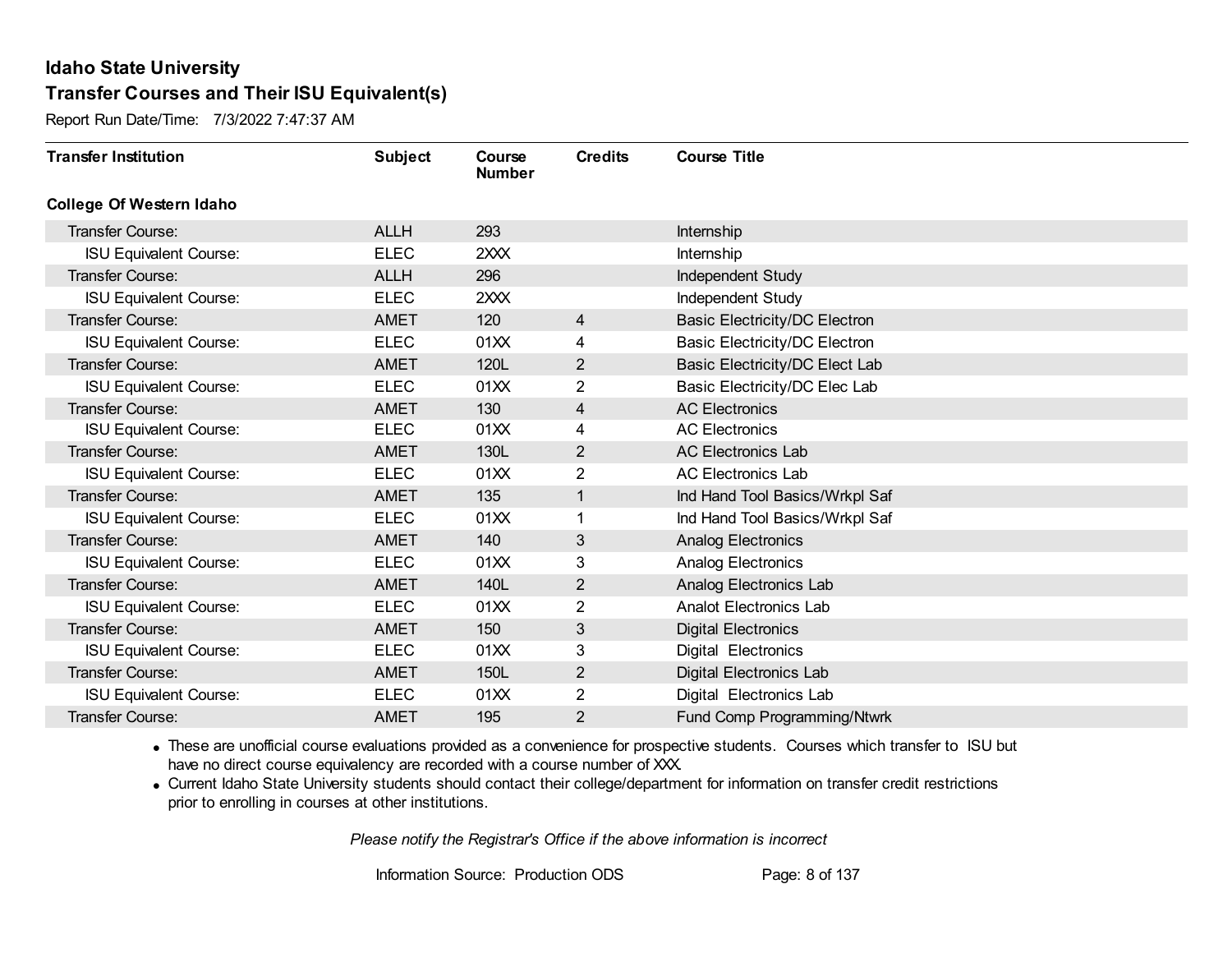Report Run Date/Time: 7/3/2022 7:47:37 AM

| <b>Transfer Institution</b>     | <b>Subject</b> | Course<br><b>Number</b> | <b>Credits</b> | <b>Course Title</b>            |
|---------------------------------|----------------|-------------------------|----------------|--------------------------------|
| <b>College Of Western Idaho</b> |                |                         |                |                                |
| Transfer Course:                | <b>AMET</b>    | 195                     | $\overline{2}$ | Fund Comp Programming/Ntwrk    |
| <b>ISU Equivalent Course:</b>   | <b>ELEC</b>    | 01XX                    | $\overline{2}$ | Fund Comp Programming/Ntwrk    |
| Transfer Course:                | <b>AMET</b>    | 200                     | $\overline{2}$ | Programmable Logic Controllers |
| <b>ISU Equivalent Course:</b>   | <b>ELEC</b>    | 02XX                    | $\mathbf{2}$   | Programmable Logic Controllers |
| Transfer Course:                | AMET           | 200L                    | 1              | Programmable Logic Contr Lab   |
| <b>ISU Equivalent Course:</b>   | <b>ELEC</b>    | 02XX                    | 1              | Programmable Logic Contr Lab   |
| Transfer Course:                | <b>AMET</b>    | 210                     | $\overline{2}$ | Microprocessor-Based Embedded  |
| <b>ISU Equivalent Course:</b>   | <b>ELEC</b>    | 02XX                    | 2              | Microprocessor-Based Embedded  |
| Transfer Course:                | <b>AMET</b>    | 210L                    | 1              | Microprocessor-Based Emb Lab   |
| <b>ISU Equivalent Course:</b>   | <b>ELEC</b>    | 02XX                    | 1              | Microprocessor-Based Emb Lab   |
| Transfer Course:                | <b>AMET</b>    | 220                     | 3              | Ind Automated Cont/Instrument  |
| <b>ISU Equivalent Course:</b>   | <b>ELEC</b>    | 02XX                    | 3              | Ind Automated Cont/Instrument  |
| Transfer Course:                | <b>AMET</b>    | 220L                    | 1              | Ind Automated Cont/Inst Lab    |
| <b>ISU Equivalent Course:</b>   | <b>ELEC</b>    | 02XX                    | 1              | Ind Automated Cont/Inst Lab    |
| Transfer Course:                | <b>AMET</b>    | 230                     | $\overline{2}$ | Robotics & Fluid Power         |
| <b>ISU Equivalent Course:</b>   | <b>ELEC</b>    | 02XX                    | $\overline{2}$ | Robotics & Fluid Power         |
| Transfer Course:                | <b>AMET</b>    | 230L                    | $\overline{2}$ | Robotics & Fluid Power Lab     |
| <b>ISU Equivalent Course:</b>   | <b>ELEC</b>    | 02XX                    | $\overline{2}$ | Robotics & Fluid Power Lab     |
| Transfer Course:                | AMET           | 235                     | 1              | Fluid Power Systems            |
| <b>ISU Equivalent Course:</b>   | <b>ELEC</b>    | 02XX                    |                | Fluid Power Systems            |
| Transfer Course:                | <b>AMET</b>    | 240                     | $\overline{2}$ | Modulation/Transmission Tech   |
| <b>ISU Equivalent Course:</b>   | <b>ELEC</b>    | 02XX                    | $\overline{2}$ | Modulation/Transmission Tech   |
| <b>Transfer Course:</b>         | <b>AMET</b>    | 240L                    | 1              | Modulation/Transmission Lab    |

· These are unofficial course evaluations provided as a convenience for prospective students. Courses which transfer to ISU but have no direct course equivalency are recorded with a course number of XXX.

· Current Idaho State University students should contact their college/department for information on transfer credit restrictions prior to enrolling in courses at other institutions.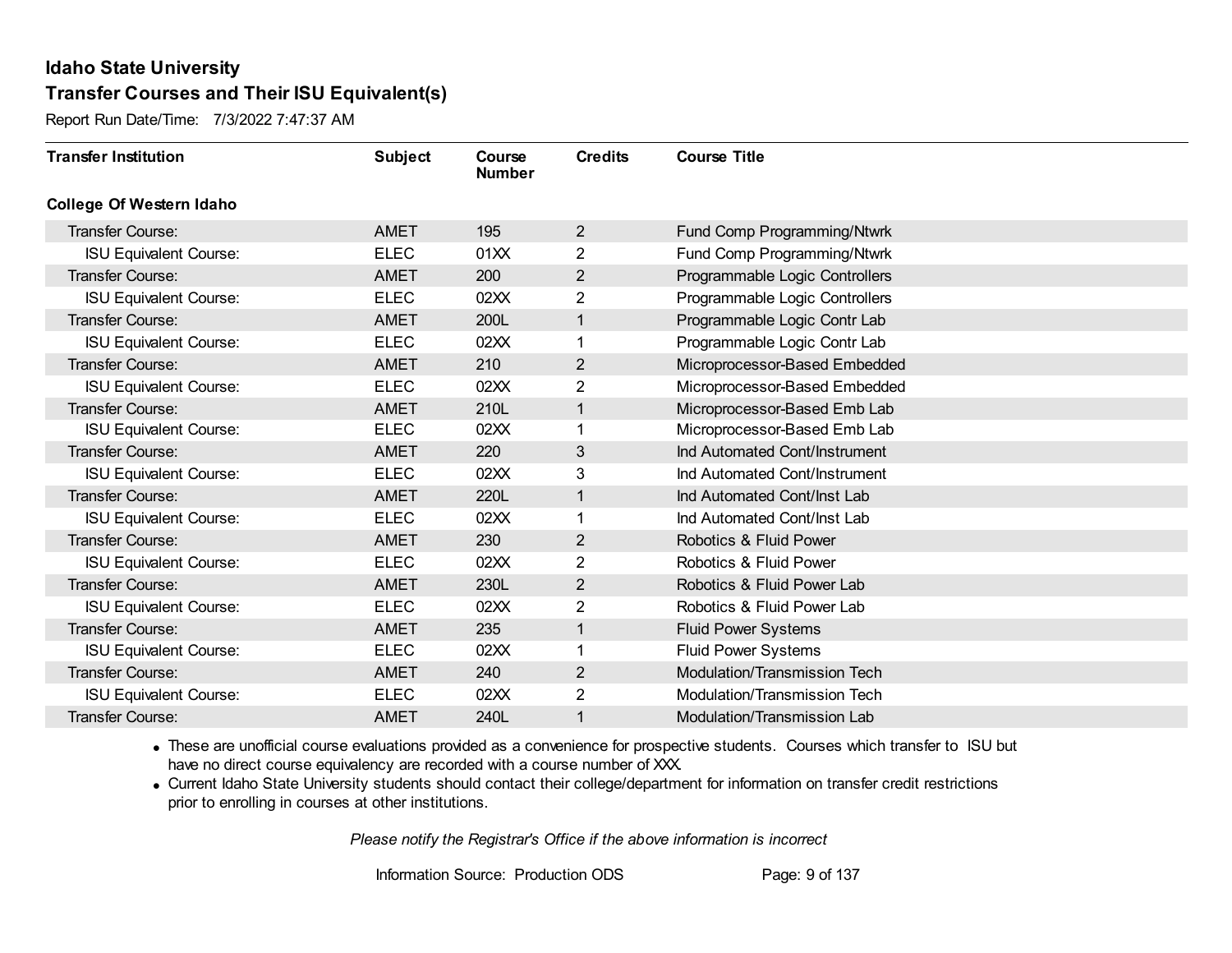Report Run Date/Time: 7/3/2022 7:47:37 AM

| <b>Transfer Institution</b>     | <b>Subject</b> | Course<br><b>Number</b> | <b>Credits</b> | <b>Course Title</b>               |
|---------------------------------|----------------|-------------------------|----------------|-----------------------------------|
| <b>College Of Western Idaho</b> |                |                         |                |                                   |
| Transfer Course:                | <b>AMET</b>    | 240L                    | 1              | Modulation/Transmission Lab       |
| <b>ISU Equivalent Course:</b>   | <b>ELEC</b>    | 02XX                    |                | Modulation/Transmission Lab       |
| Transfer Course:                | <b>AMET</b>    | 245                     | $\overline{2}$ | <b>Communication Systems Tech</b> |
| <b>ISU Equivalent Course:</b>   | <b>ELEC</b>    | 02XX                    | $\mathbf 2$    | <b>Communication Systems Tech</b> |
| <b>Transfer Course:</b>         | AMET           | 245L                    | $\mathbf{1}$   | Communication Syst Tech Lab       |
| <b>ISU Equivalent Course:</b>   | <b>ELEC</b>    | 02XX                    |                | Communication Syst Tech Lab       |
| Transfer Course:                | <b>AMET</b>    | 250                     | 1              | <b>Industry Certifications</b>    |
| <b>ISU Equivalent Course:</b>   | <b>ELEC</b>    | 02XX                    |                | <b>Industry Certifications</b>    |
| Transfer Course:                | <b>AMET</b>    | 280                     | 3              | Renewable/Trad Energy Tech        |
| <b>ISU Equivalent Course:</b>   | <b>ELEC</b>    | 02XX                    | 3              | Renewable/Trad Energy Tech        |
| Transfer Course:                | AMET           | 280L                    | 1              | Renewable/Trad Energy Tech Lab    |
| <b>ISU Equivalent Course:</b>   | <b>ELEC</b>    | 02XX                    | 1              | Renewable/Trad Energy Tech Lab    |
| Transfer Course:                | <b>AMET</b>    | 290                     | 3              | <b>Applied Mechatronics</b>       |
| <b>ISU Equivalent Course:</b>   | <b>ELEC</b>    | 02XX                    | 3              | <b>Applied Mechatronics</b>       |
| Transfer Course:                | <b>AMET</b>    | 293                     | 1              | Adv Mech Engr Tech Internship     |
| <b>ISU Equivalent Course:</b>   | <b>ELEC</b>    | 02XX                    |                | Adv Mech Engr Tech Internship     |
| Transfer Course:                | <b>ANAT</b>    | 100                     | $\mathbf{3}$   | Human Structure/Function GM4      |
| <b>ISU Equivalent Course:</b>   | <b>BIOL</b>    | 1XXX                    | 3              | Human Structure/Function GM4      |
| Transfer Course:                | <b>ANAT</b>    | 100L                    | 1              | Human Structure/Funct Lab GM4L    |
| <b>ISU Equivalent Course:</b>   | <b>BIOL</b>    | 1XXX                    |                | Human Structure/Funct Lab GM4L    |
| Transfer Course:                | <b>ANAT</b>    | 211                     | 3              | Human Anat & Phys 1 GM4           |
| <b>ISU Equivalent Course:</b>   | <b>BIOL</b>    | 2227                    | 3              | Human Anat and Phys 1             |
| <b>Transfer Course:</b>         | <b>ANAT</b>    | 211L                    | 1              | Human Anat & Phys 1 Lab GM4L      |

· These are unofficial course evaluations provided as a convenience for prospective students. Courses which transfer to ISU but have no direct course equivalency are recorded with a course number of XXX.

· Current Idaho State University students should contact their college/department for information on transfer credit restrictions prior to enrolling in courses at other institutions.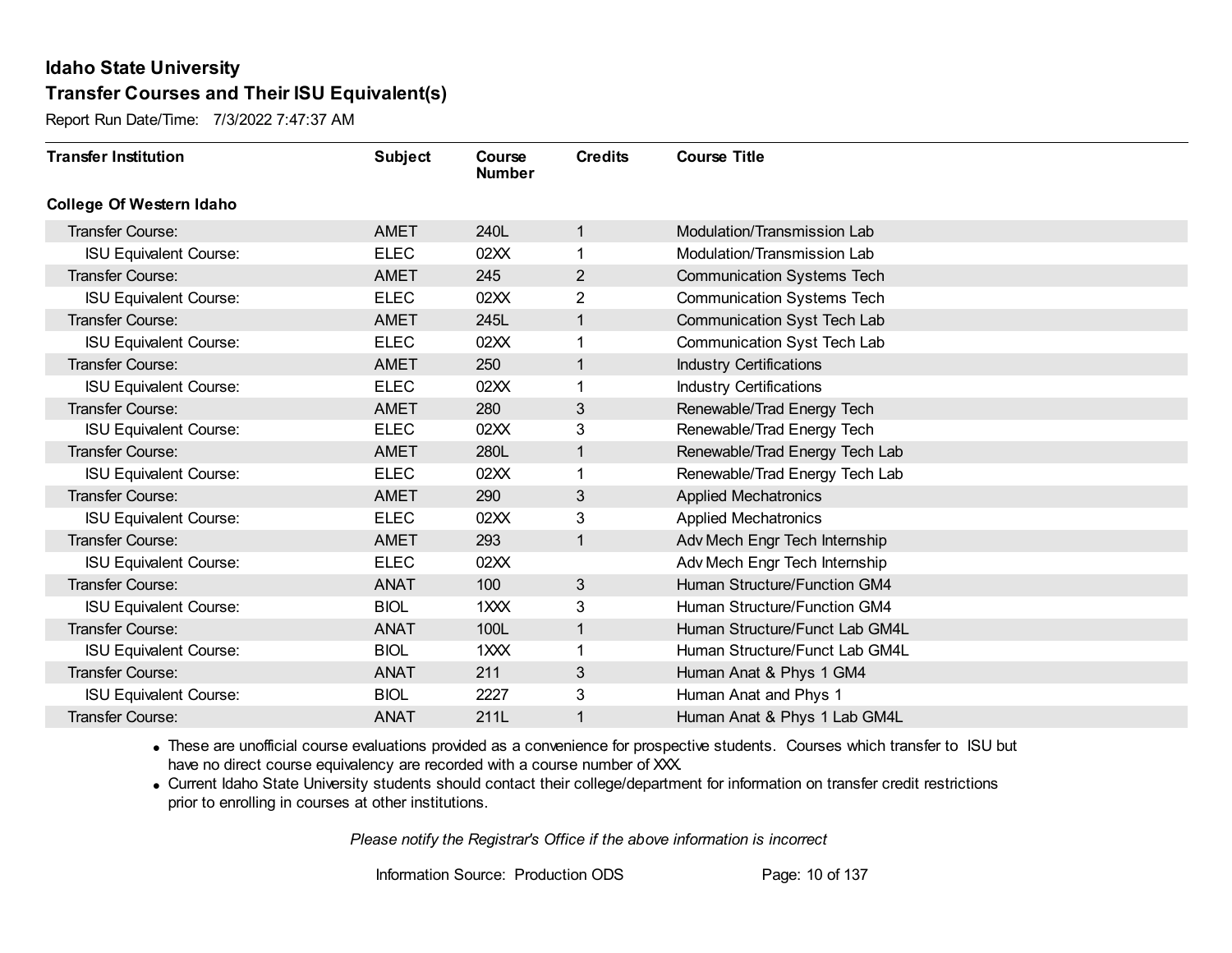Report Run Date/Time: 7/3/2022 7:47:37 AM

| <b>Transfer Institution</b>     | <b>Subject</b> | Course<br><b>Number</b> | <b>Credits</b> | <b>Course Title</b>                |
|---------------------------------|----------------|-------------------------|----------------|------------------------------------|
| <b>College Of Western Idaho</b> |                |                         |                |                                    |
| Transfer Course:                | <b>ANAT</b>    | 211L                    | $\mathbf{1}$   | Human Anat & Phys 1 Lab GM4L       |
| <b>ISU Equivalent Course:</b>   | <b>BIOL</b>    | 2227L                   | 1.             | Human Anat and Phys 1 Lab          |
| Transfer Course:                | <b>ANAT</b>    | 212                     | 3              | Human Anat & Phys 2                |
| <b>ISU Equivalent Course:</b>   | <b>BIOL</b>    | 2228                    |                | Human Anat and Phys 2              |
| <b>Transfer Course:</b>         | <b>ANAT</b>    | 212L                    | $\mathbf{1}$   | Human Anat & Phys 2 Lab            |
| <b>ISU Equivalent Course:</b>   | <b>BIOL</b>    | 2228L                   | 1              | Human Anat and Phys 2 Lab          |
| Transfer Course:                | <b>ANAT</b>    | 280                     | 4              | Pathophysiology                    |
| <b>ISU Equivalent Course:</b>   | <b>BIOL</b>    | 3305                    | 4              | Intro to Pathobiology (LD)         |
| Transfer Course:                | <b>ANTH</b>    | 101                     | 3              | Physical Anthropology GM6          |
| <b>ISU Equivalent Course:</b>   | <b>ANTH</b>    | 2230                    | 3              | <b>Biological Anthropology GM6</b> |
| <b>Transfer Course:</b>         | <b>ANTH</b>    | 102                     | 3              | Cultural Anthropology GM6          |
| <b>ISU Equivalent Course:</b>   | <b>ANTH</b>    | 1102                    | 3              | <b>Cultural Anthropology GM6</b>   |
| Transfer Course:                | <b>ANTH</b>    | 103                     | 3              | Intro to Archaeology GM5H          |
| <b>ISU Equivalent Course:</b>   | <b>ANTH</b>    | 2203                    | 3              | Discover Archaeology GM5H          |
| Transfer Course:                | <b>ANTH</b>    | 104                     | 3              | <b>Biological Anthropology GM4</b> |
| <b>ISU Equivalent Course:</b>   | <b>ANTH</b>    | 2230                    | 3              | <b>Biological Anthropology GM4</b> |
| Transfer Course:                | <b>ANTH</b>    | 199                     | $\mathbf{1}$   | <b>Anthropology Special Topics</b> |
| <b>ISU Equivalent Course:</b>   | <b>ANTH</b>    | 1XXX                    |                | <b>Anthropology Special Topics</b> |
| Transfer Course:                | <b>ANTH</b>    | 200                     |                | Independent Study                  |
| <b>ISU Equivalent Course:</b>   | <b>ANTH</b>    | 2XXX                    |                | Independent Study                  |
| Transfer Course:                | <b>ANTH</b>    | 238                     | 3              | Native Peoples of N America        |
| <b>ISU Equivalent Course:</b>   | <b>ANTH</b>    | 2238                    |                | Native Peoples of N America        |
| Transfer Course:                | <b>ANTH</b>    | 250                     | 3              | Indigenous Mythology/Rituals       |

· These are unofficial course evaluations provided as a convenience for prospective students. Courses which transfer to ISU but have no direct course equivalency are recorded with a course number of XXX.

· Current Idaho State University students should contact their college/department for information on transfer credit restrictions prior to enrolling in courses at other institutions.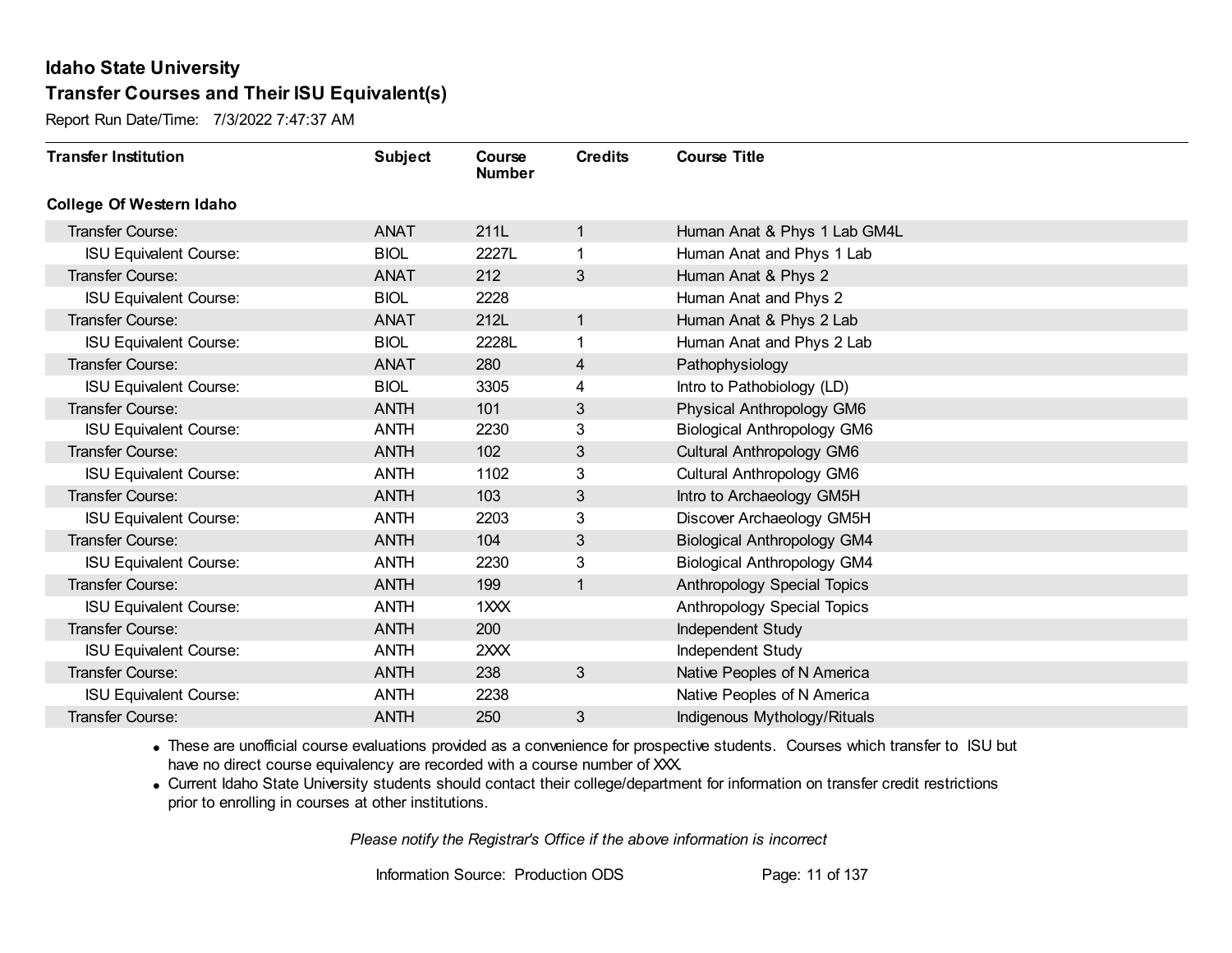Report Run Date/Time: 7/3/2022 7:47:37 AM

| <b>Transfer Institution</b>     | <b>Subject</b> | Course<br><b>Number</b> | <b>Credits</b> | <b>Course Title</b>            |
|---------------------------------|----------------|-------------------------|----------------|--------------------------------|
| <b>College Of Western Idaho</b> |                |                         |                |                                |
| Transfer Course:                | <b>ANTH</b>    | 250                     | $\mathbf{3}$   | Indigenous Mythology/Rituals   |
| <b>ISU Equivalent Course:</b>   | <b>ANTH</b>    | 2XXX                    | 3              | Indigenous Mythology/Rituals   |
| Transfer Course:                | <b>ANTH</b>    | 260                     | 3              | Mexican Heritage/Contemp Ppl   |
| <b>ISU Equivalent Course:</b>   | <b>ANTH</b>    | 2XXX                    | 3              | Mexican Heritage/Contemp Ppl   |
| Transfer Course:                | <b>ANTH</b>    | 290                     | $\overline{2}$ | Anthropology Capstone          |
| <b>ISU Equivalent Course:</b>   | <b>ANTH</b>    | 2XXX                    | $\overline{2}$ | Anthropology Capstone          |
| Transfer Course:                | <b>ANTH</b>    | 293                     | $\mathbf{1}$   | Anthropology Internship        |
| <b>ISU Equivalent Course:</b>   | <b>ANTH</b>    | 2XXX                    |                | Anthropology Internship        |
| Transfer Course:                | <b>ANTH</b>    | 296                     | 1              | Anthropology Independent Study |
| <b>ISU Equivalent Course:</b>   | <b>ANTH</b>    | 2XXX                    |                | Anthropology Independent Study |
| Transfer Course:                | <b>ARTS</b>    | 101                     | 3              | Prehistoric-Medieval Art GM5A  |
| <b>ISU Equivalent Course:</b>   | <b>ART</b>     | 1101                    | 3              | Surv Art History I GM5A        |
| Transfer Course:                | <b>ARTS</b>    | 102                     | 3              | Renaissance-Modern Art GM5A    |
| <b>ISU Equivalent Course:</b>   | <b>ART</b>     | 1102                    | 3              | Surv Art History II GM5        |
| Transfer Course:                | <b>ARTS</b>    | 104                     | 3              | African/Oceanic/Pre-Col (IGM)  |
| <b>ISU Equivalent Course:</b>   | <b>ART</b>     | 1XXX                    | 3              | African/Oceanic/Pre-Col (IGM)  |
| Transfer Course:                | <b>ARTS</b>    | 105                     | 3              | Intro 2-D Art Foundations GM5A |
| <b>ISU Equivalent Course:</b>   | <b>ART</b>     | 1XXX                    | 3              | Intro 2-D Art Foundations GM5A |
| Transfer Course:                | <b>ARTS</b>    | 106                     | 3              | Intro 3-D Art Foundations GM5A |
| <b>ISU Equivalent Course:</b>   | <b>ART</b>     | 1XXX                    | 3              | Intro 3-D Art Foundations GM5A |
| Transfer Course:                | <b>ARTS</b>    | 106                     | 3              | Intro to 3-D Art Foundations   |
| <b>ISU Equivalent Course:</b>   | <b>ART</b>     | 1XXX                    | 3              | Intro to 3-D Art Foundations   |
| <b>Transfer Course:</b>         | <b>ARTS</b>    | 109                     | 3              | Drawing I                      |

· These are unofficial course evaluations provided as a convenience for prospective students. Courses which transfer to ISU but have no direct course equivalency are recorded with a course number of XXX.

· Current Idaho State University students should contact their college/department for information on transfer credit restrictions prior to enrolling in courses at other institutions.

*Please notify the Registrar's Office if the above information is incorrect*

Information Source: Production ODS Page: 12 of 137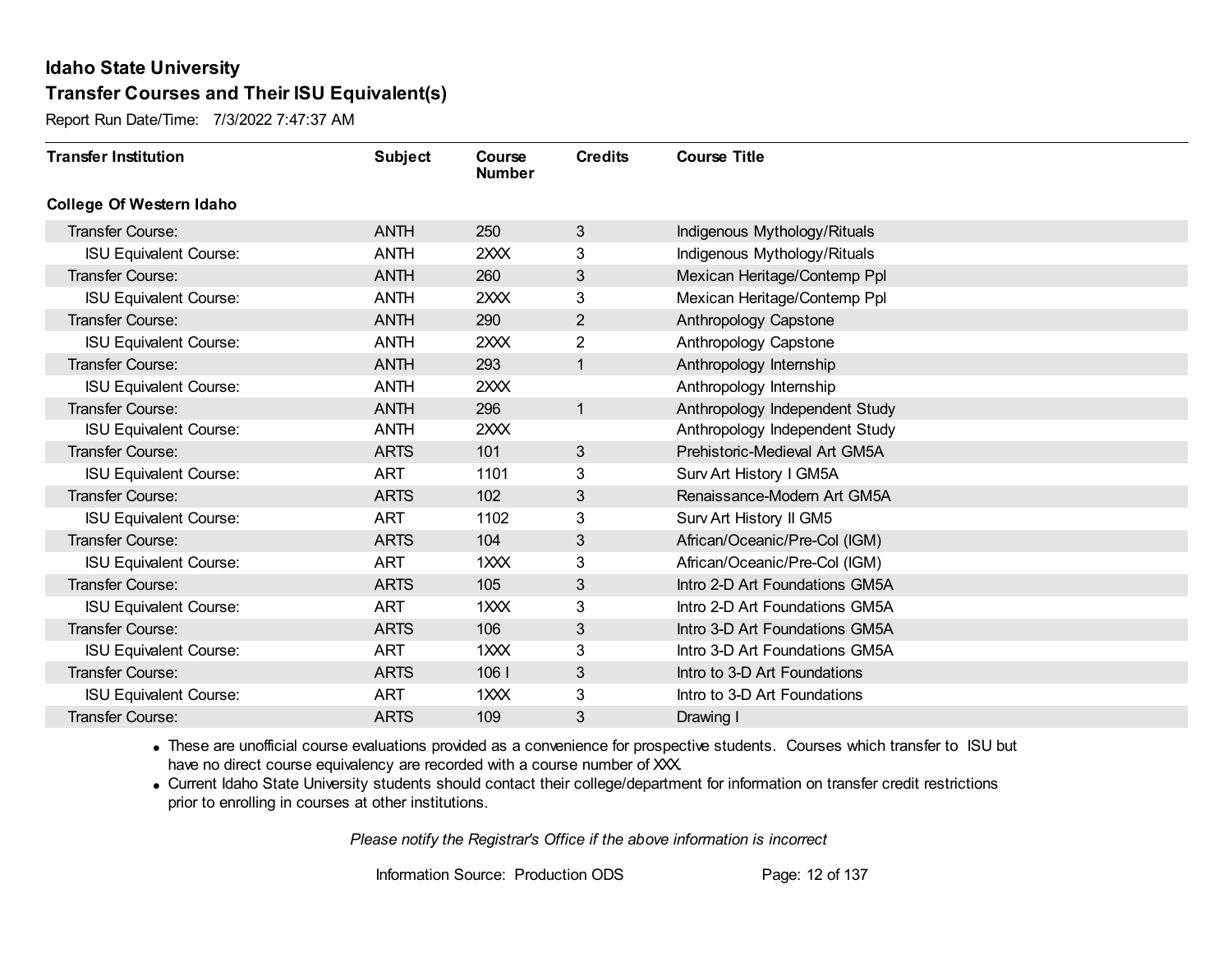Report Run Date/Time: 7/3/2022 7:47:37 AM

| <b>Transfer Institution</b>     | <b>Subject</b> | Course<br><b>Number</b> | <b>Credits</b> | <b>Course Title</b>       |
|---------------------------------|----------------|-------------------------|----------------|---------------------------|
| <b>College Of Western Idaho</b> |                |                         |                |                           |
| Transfer Course:                | <b>ARTS</b>    | 109                     | 3              | Drawing I                 |
| <b>ISU Equivalent Course:</b>   | <b>ART</b>     | 1105                    | 3              | Drawing I                 |
| Transfer Course:                | <b>ARTS</b>    | 111                     | $\overline{2}$ | Drawing I                 |
| <b>ISU Equivalent Course:</b>   | <b>ART</b>     | 1105                    |                | Drawing I                 |
| <b>Transfer Course:</b>         | <b>ARTS</b>    | 113                     | $\overline{2}$ | Painting I                |
| <b>ISU Equivalent Course:</b>   | <b>ART</b>     | 1XXX                    | 2              | Painting I                |
| Transfer Course:                | <b>ARTS</b>    | 114                     | $\overline{2}$ | Painting 2                |
| <b>ISU Equivalent Course:</b>   | <b>ART</b>     | 1XXX                    | 2              | Painting 2                |
| <b>Transfer Course:</b>         | <b>ARTS</b>    | 150                     | $\mathfrak{S}$ | Digital Photography I     |
| <b>ISU Equivalent Course:</b>   | <b>ART</b>     | 1XXX                    | 3              | Digital Photography I     |
| Transfer Course:                | <b>ARTS</b>    | 199                     | $\mathbf{1}$   | Arts Special Topics       |
| <b>ISU Equivalent Course:</b>   | <b>ART</b>     | 1XXX                    |                | Arts Special Topics       |
| Transfer Course:                | <b>ARTS</b>    | 200                     |                | Independent Study         |
| <b>ISU Equivalent Course:</b>   | <b>ART</b>     | 2XXX                    |                | Independent Study         |
| Transfer Course:                | <b>ARTS</b>    | 212                     | 3              | Drawing II                |
| <b>ISU Equivalent Course:</b>   | <b>ART</b>     | 1106                    | 3              | Drawing II                |
| Transfer Course:                | <b>ARTS</b>    | 215                     | 3              | Painting I                |
| <b>ISU Equivalent Course:</b>   | <b>ART</b>     | 2241                    | 3              | Introduction to Painting  |
| Transfer Course:                | <b>ARTS</b>    | 231                     | 3              | Sculpture                 |
| <b>ISU Equivalent Course:</b>   | <b>ART</b>     | 2281                    | 3              | Introduction to Sculpture |
| <b>Transfer Course:</b>         | <b>ARTS</b>    | 250                     | 3              | Digital Photography II    |
| <b>ISU Equivalent Course:</b>   | <b>ART</b>     | 2XXX                    | 3              | Digital Photography II    |
| Transfer Course:                | <b>ARTS</b>    | 251                     | 3              | Photography Darkroom 1    |

· These are unofficial course evaluations provided as a convenience for prospective students. Courses which transfer to ISU but have no direct course equivalency are recorded with a course number of XXX.

· Current Idaho State University students should contact their college/department for information on transfer credit restrictions prior to enrolling in courses at other institutions.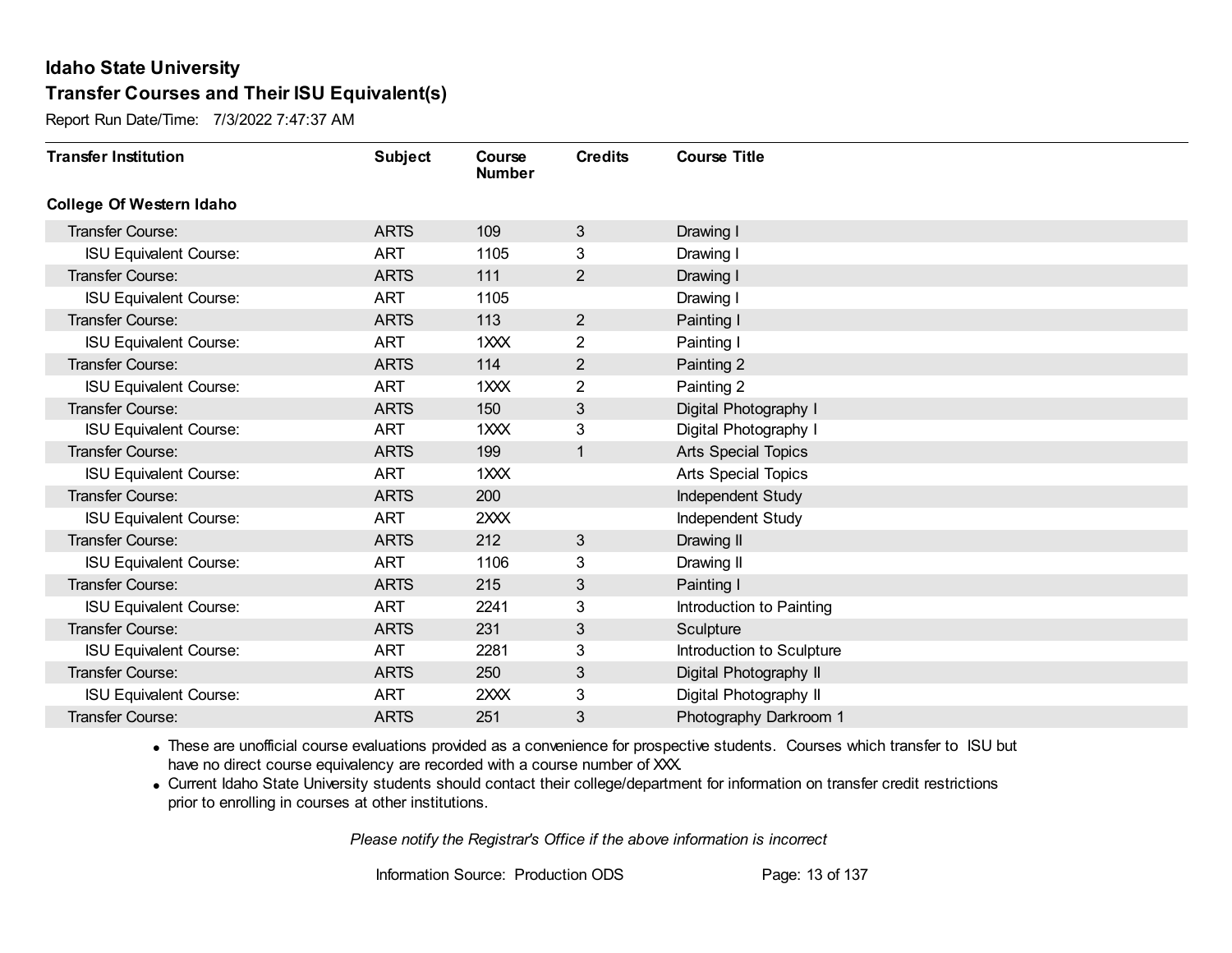Report Run Date/Time: 7/3/2022 7:47:37 AM

| <b>Transfer Institution</b>     | <b>Subject</b> | Course<br><b>Number</b> | <b>Credits</b> | <b>Course Title</b>                |
|---------------------------------|----------------|-------------------------|----------------|------------------------------------|
| <b>College Of Western Idaho</b> |                |                         |                |                                    |
| Transfer Course:                | <b>ARTS</b>    | 251                     | $\mathbf{3}$   | Photography Darkroom 1             |
| <b>ISU Equivalent Course:</b>   | <b>ART</b>     | 2XXX                    | 3              | Photography Darkroom 1             |
| Transfer Course:                | <b>ARTS</b>    | 252                     | 3              | Photography Darkroom 2             |
| <b>ISU Equivalent Course:</b>   | <b>ART</b>     | 2XXX                    | 3              | Photography Darkroom 2             |
| Transfer Course:                | <b>ARTS</b>    | 253                     | 3              | Digital Photography                |
| <b>ISU Equivalent Course:</b>   | <b>ART</b>     | 2XXX                    | 3              | Digital Photography                |
| Transfer Course:                | <b>ARTS</b>    | 260                     | 3              | <b>Figure Drawing</b>              |
| <b>ISU Equivalent Course:</b>   | <b>ART</b>     | 2XXX                    | 3              | Figure Drawing                     |
| <b>Transfer Course:</b>         | <b>ARTS</b>    | 275                     | $\mathbf{3}$   | Painting II                        |
| <b>ISU Equivalent Course:</b>   | <b>ART</b>     | 2XXX                    | 3              | Painting II                        |
| <b>Transfer Course:</b>         | <b>ARTS</b>    | 280                     | 1              | Art Portfolio                      |
| <b>ISU Equivalent Course:</b>   | <b>ART</b>     | 2XXX                    | 1              | Art Portfolio                      |
| Transfer Course:                | <b>ARTS</b>    | 290                     | 3              | Studio Art Capstone                |
| <b>ISU Equivalent Course:</b>   | <b>ART</b>     | 2XXX                    | 3              | Studio Art Capstone                |
| Transfer Course:                | <b>ARTS</b>    | 293                     | 1              | Studio Art Internship              |
| <b>ISU Equivalent Course:</b>   | <b>ART</b>     | 2XXX                    |                | Studio Art Internship              |
| Transfer Course:                | <b>ARTS</b>    | 296                     | $\mathbf{1}$   | Studio Arts Independent Study      |
| <b>ISU Equivalent Course:</b>   | <b>ART</b>     | 2XXX                    |                | <b>Studio Arts</b>                 |
| Transfer Course:                | <b>ATBD</b>    | 110                     | $\overline{2}$ | Intro Collision Repair/Safety      |
| <b>ISU Equivalent Course:</b>   | <b>ACRR</b>    | 01XX                    | 2              | Intro Collision Repair/Safety      |
| Transfer Course:                | <b>ATBD</b>    | 110L                    | $\mathbf{1}$   | <b>Collision Repair Safety Lab</b> |
| <b>ISU Equivalent Course:</b>   | <b>ACRR</b>    | 01XX                    | 1              | <b>Collision Repair Safety Lab</b> |
| Transfer Course:                | <b>ATBD</b>    | 115                     | 4              | <b>Welding/Collision Repair</b>    |

· These are unofficial course evaluations provided as a convenience for prospective students. Courses which transfer to ISU but have no direct course equivalency are recorded with a course number of XXX.

· Current Idaho State University students should contact their college/department for information on transfer credit restrictions prior to enrolling in courses at other institutions.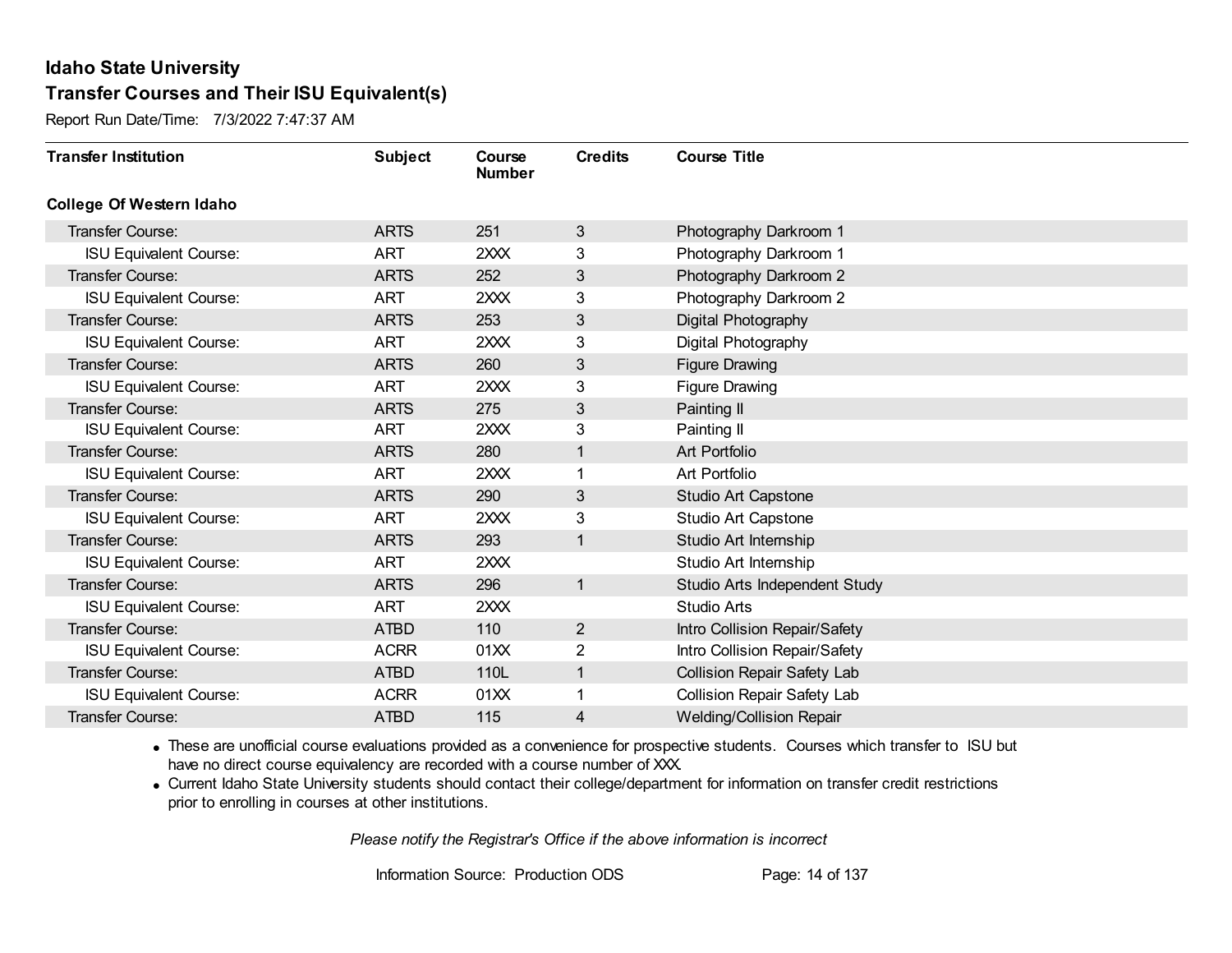Report Run Date/Time: 7/3/2022 7:47:37 AM

| <b>Transfer Institution</b>     | <b>Subject</b> | Course<br><b>Number</b> | <b>Credits</b> | <b>Course Title</b>                |
|---------------------------------|----------------|-------------------------|----------------|------------------------------------|
| <b>College Of Western Idaho</b> |                |                         |                |                                    |
| <b>Transfer Course:</b>         | <b>ATBD</b>    | 115                     | 4              | <b>Welding/Collision Repair</b>    |
| <b>ISU Equivalent Course:</b>   | <b>ACRR</b>    | 01XX                    | 4              | <b>Welding/Collision Repair</b>    |
| Transfer Course:                | <b>ATBD</b>    | 120                     | $\mathbf{1}$   | Intro Welding/Collision Repair     |
| <b>ISU Equivalent Course:</b>   | <b>ACRR</b>    | 01XX                    | 1              | Intro Welding/Collision Repair     |
| Transfer Course:                | <b>ATBD</b>    | 120L                    | 2              | Intr Welding/Collision Rpr Lab     |
| <b>ISU Equivalent Course:</b>   | <b>ACRR</b>    | 01XX                    | 2              | Intr Welding/Collision Rpr Lab     |
| Transfer Course:                | <b>ATBD</b>    | 125                     | 8              | <b>Basic Collision Repair</b>      |
| <b>ISU Equivalent Course:</b>   | <b>ACRR</b>    | 01XX                    | 8              | <b>Basic Collision Repair</b>      |
| Transfer Course:                | <b>ATBD</b>    | 130                     | 1              | Minor Collision Repair Theory      |
| <b>ISU Equivalent Course:</b>   | <b>ACRR</b>    | 01XX                    | 1              | Minor Collision Repair Theory      |
| Transfer Course:                | <b>ATBD</b>    | 130L                    | 2              | Minor Collision Repair Lab         |
| <b>ISU Equivalent Course:</b>   | <b>ACRR</b>    | 01XX                    | $\overline{2}$ | Minor Collision Repair Lab         |
| Transfer Course:                | <b>ATBD</b>    | 135                     | 5              | <b>Estimating/Collision Repair</b> |
| <b>ISU Equivalent Course:</b>   | <b>ACRR</b>    | 01XX                    | 5              | <b>Estimating/Collision Repair</b> |
| Transfer Course:                | <b>ATBD</b>    | 140                     | $\overline{2}$ | Detailing & Polishing              |
| <b>ISU Equivalent Course:</b>   | <b>ACRR</b>    | 01XX                    | $\overline{2}$ | Detailing & Polishing              |
| Transfer Course:                | <b>ATBD</b>    | 140L                    | 1              | Detailing & Polishing Lab          |
| <b>ISU Equivalent Course:</b>   | <b>ACRR</b>    | 01XX                    | 1              | Detailing & Polishing Lab          |
| Transfer Course:                | <b>ATBD</b>    | 145                     | 9              | Intermediate Collision Repair      |
| <b>ISU Equivalent Course:</b>   | <b>ACRR</b>    | 01XX                    | 9              | Intermediate Collision Repair      |
| Transfer Course:                | <b>ATBD</b>    | 160                     | 1              | Estimating                         |
| <b>ISU Equivalent Course:</b>   | <b>ACRR</b>    | 01XX                    | 1              | Estimating                         |
| <b>Transfer Course:</b>         | <b>ATBD</b>    | 160L                    | 2              | <b>Estimating Lab</b>              |

· These are unofficial course evaluations provided as a convenience for prospective students. Courses which transfer to ISU but have no direct course equivalency are recorded with a course number of XXX.

· Current Idaho State University students should contact their college/department for information on transfer credit restrictions prior to enrolling in courses at other institutions.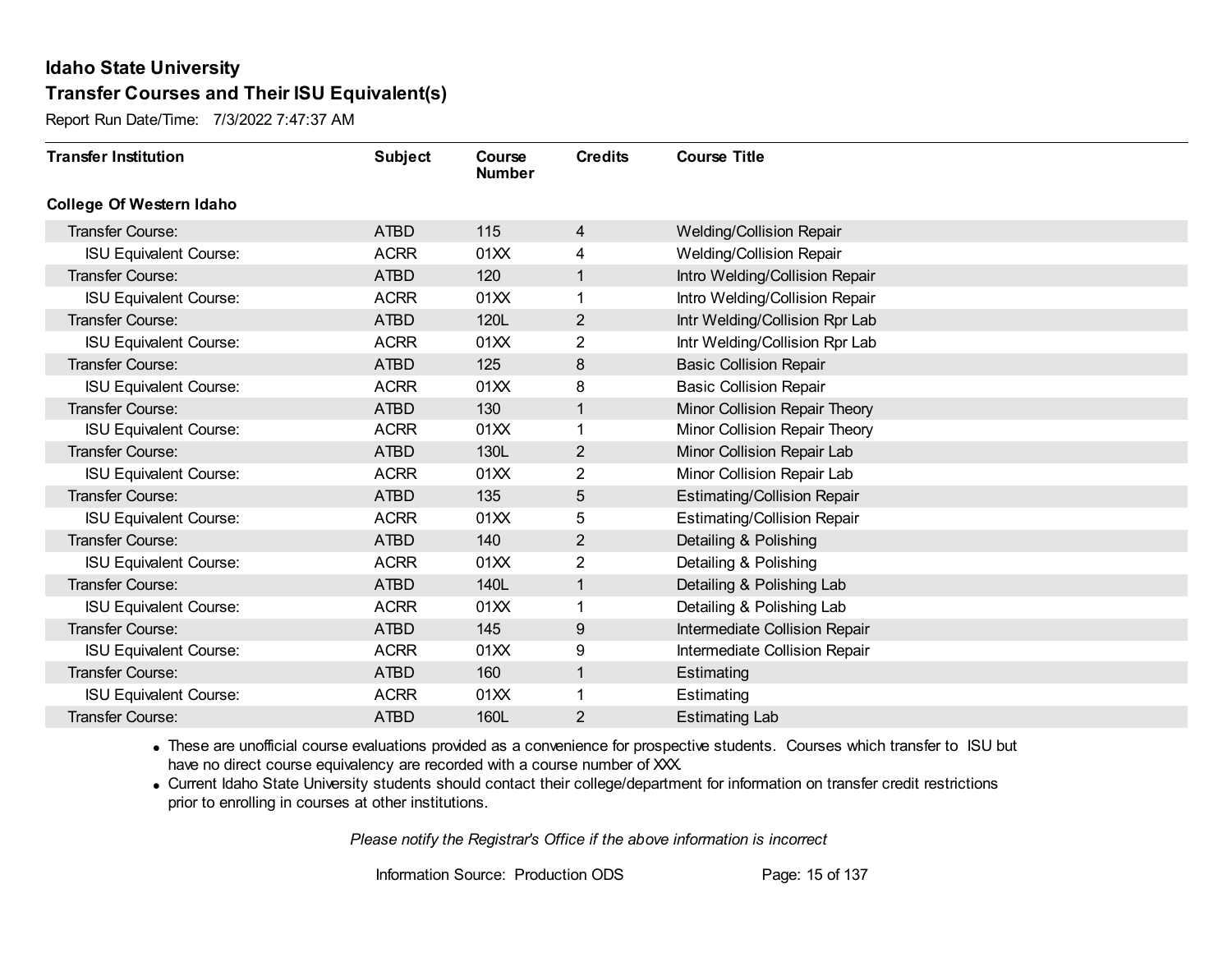Report Run Date/Time: 7/3/2022 7:47:37 AM

| <b>Transfer Institution</b>     | <b>Subject</b> | Course<br><b>Number</b> | <b>Credits</b> | <b>Course Title</b>          |
|---------------------------------|----------------|-------------------------|----------------|------------------------------|
| <b>College Of Western Idaho</b> |                |                         |                |                              |
| Transfer Course:                | <b>ATBD</b>    | 160L                    | $\overline{2}$ | <b>Estimating Lab</b>        |
| <b>ISU Equivalent Course:</b>   | <b>ACRR</b>    | 01XX                    | 2              | <b>Estimating Lab</b>        |
| Transfer Course:                | <b>ATBD</b>    | 170                     | 1              | Primers/Paint Prep           |
| <b>ISU Equivalent Course:</b>   | <b>ACRR</b>    | 01XX                    | 1              | Primers/Paint Prep           |
| Transfer Course:                | <b>ATBD</b>    | 170L                    | $\overline{2}$ | Primers/Paint Prep Lab       |
| <b>ISU Equivalent Course:</b>   | <b>ACRR</b>    | 01XX                    | 2              | Primers/Paint Prep Lab       |
| Transfer Course:                | <b>ATBD</b>    | 180                     | $\overline{2}$ | <b>Collision Repair</b>      |
| <b>ISU Equivalent Course:</b>   | <b>ACRR</b>    | 01XX                    | 2              | <b>Collision Repair</b>      |
| <b>Transfer Course:</b>         | <b>ATBD</b>    | 180L                    | 4              | <b>Collision Repair Lab</b>  |
| <b>ISU Equivalent Course:</b>   | <b>ACRR</b>    | 01XX                    | 4              | Collision Repair Lab         |
| <b>Transfer Course:</b>         | <b>ATBD</b>    | 199                     | 1              | <b>Special Topics</b>        |
| <b>ISU Equivalent Course:</b>   | <b>ACRR</b>    | 01XX                    |                | <b>Special Topics</b>        |
| Transfer Course:                | <b>ATBD</b>    | 200                     |                | Independent Study            |
| <b>ISU Equivalent Course:</b>   | <b>ACRR</b>    | 02XX                    |                | Independent Study            |
| Transfer Course:                | <b>ATBD</b>    | 210                     | 3              | Paint Refinishing            |
| <b>ISU Equivalent Course:</b>   | <b>ACRR</b>    | 02XX                    | 3              | Paint Refinishing            |
| Transfer Course:                | <b>ATBD</b>    | 210L                    | 6              | Paint Refinishing Lab        |
| <b>ISU Equivalent Course:</b>   | <b>ACRR</b>    | 02XX                    | 6              | Paint Refinishing Lab        |
| Transfer Course:                | <b>ATBD</b>    | 215                     | $\overline{7}$ | Refinishing/Collision Repair |
| <b>ISU Equivalent Course:</b>   | <b>ACRR</b>    | 02XX                    | 7              | Refinishing/Collision Repair |
| Transfer Course:                | <b>ATBD</b>    | 230                     | $\mathbf{1}$   | Adv Collision Repair         |
| <b>ISU Equivalent Course:</b>   | <b>ACRR</b>    | 02XX                    | 1              | <b>Adv Collision Repair</b>  |
| Transfer Course:                | <b>ATBD</b>    | 230L                    | $\overline{2}$ | Adv Collision Repair Lab     |

· These are unofficial course evaluations provided as a convenience for prospective students. Courses which transfer to ISU but have no direct course equivalency are recorded with a course number of XXX.

· Current Idaho State University students should contact their college/department for information on transfer credit restrictions prior to enrolling in courses at other institutions.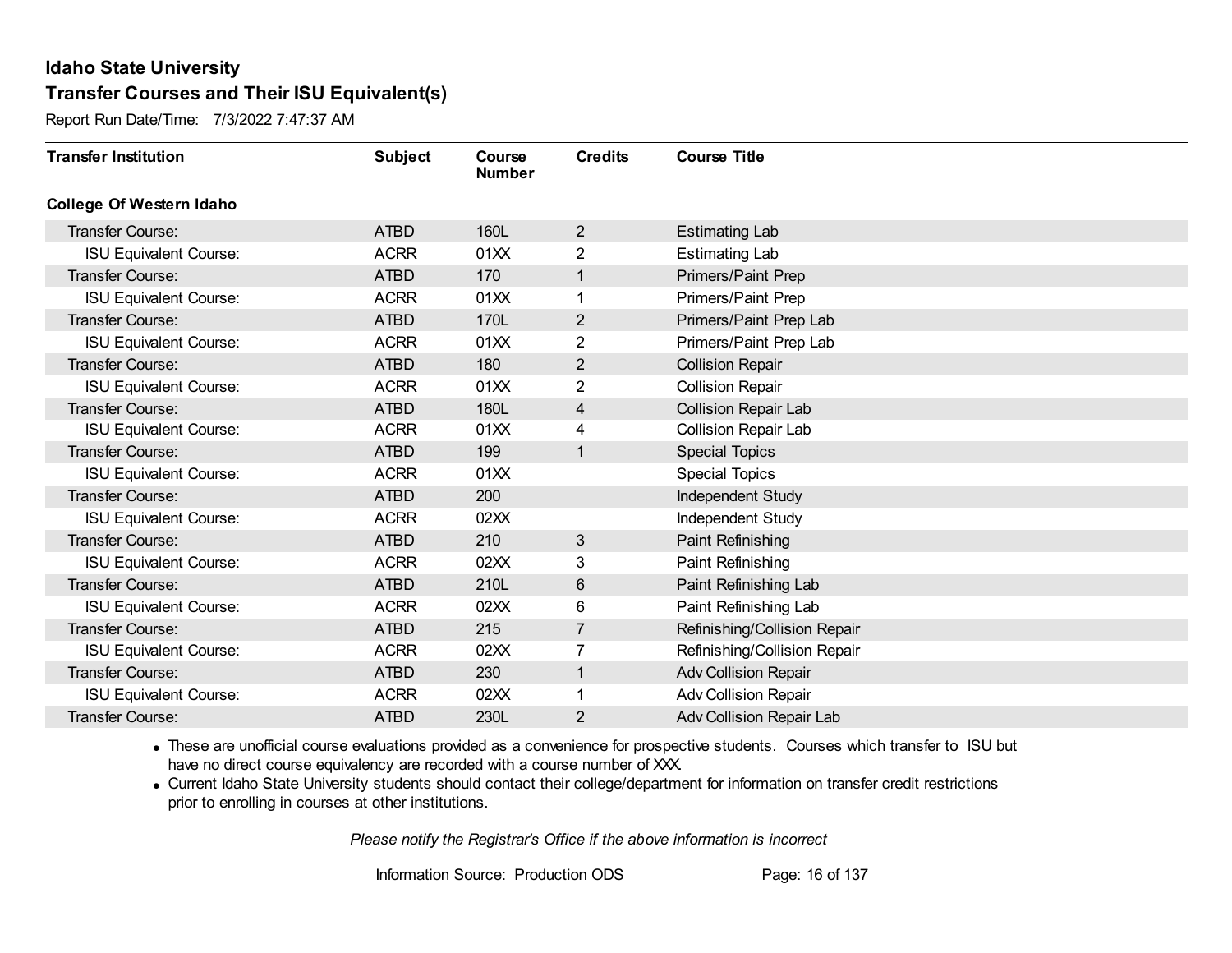Report Run Date/Time: 7/3/2022 7:47:37 AM

| <b>Transfer Institution</b>     | <b>Subject</b> | Course<br><b>Number</b> | <b>Credits</b> | <b>Course Title</b>                |
|---------------------------------|----------------|-------------------------|----------------|------------------------------------|
| <b>College Of Western Idaho</b> |                |                         |                |                                    |
| Transfer Course:                | <b>ATBD</b>    | 230L                    | $\overline{2}$ | Adv Collision Repair Lab           |
| <b>ISU Equivalent Course:</b>   | <b>ACRR</b>    | 02XX                    | $\overline{2}$ | Adv Collision Repair Lab           |
| Transfer Course:                | <b>ATBD</b>    | 235                     | $\overline{7}$ | Adv Collision Repair/Refinish      |
| <b>ISU Equivalent Course:</b>   | <b>ACRR</b>    | 02XX                    | $\overline{7}$ | Adv Collision Repair/Refinish      |
| <b>Transfer Course:</b>         | <b>ATBD</b>    | 260                     | 12             | Auto Body Co-op                    |
| <b>ISU Equivalent Course:</b>   | <b>ACRR</b>    | 02XX                    | 12             | Auto Body Co-op                    |
| Transfer Course:                | <b>ATBD</b>    | 293                     |                | Internship                         |
| <b>ISU Equivalent Course:</b>   | <b>ACRR</b>    | 02XX                    |                | Internship                         |
| Transfer Course:                | <b>ATBD</b>    | 296                     |                | Independent Study                  |
| <b>ISU Equivalent Course:</b>   | <b>ACRR</b>    | 02XX                    |                | Independent Study                  |
| Transfer Course:                | <b>AUTO</b>    | 110                     | 8              | Auto Service/Electrical Fund       |
| <b>ISU Equivalent Course:</b>   | <b>AUTM</b>    | 01XX                    | 8              | Auto Service/Electrical Fund       |
| Transfer Course:                | <b>AUTO</b>    | 111                     | 2              | Automotive Tech Fund & Safety      |
| <b>ISU Equivalent Course:</b>   | <b>AUTM</b>    | 01XX                    | $\overline{2}$ | Automotive Tech Fund & Safety      |
| Transfer Course:                | <b>AUTO</b>    | 112                     | 3              | Auto Foundations & Safety          |
| <b>ISU Equivalent Course:</b>   | <b>AUTM</b>    | 01XX                    | 3              | Auto Foundations & Safety          |
| Transfer Course:                | <b>AUTO</b>    | 114                     | 6              | Auto Maint/Light Repair Fdmnts     |
| <b>ISU Equivalent Course:</b>   | <b>AUTM</b>    | 01XX                    | 6              | Auto Maint/Light Repair Fdmnts     |
| Transfer Course:                | <b>AUTO</b>    | 115                     | 3              | <b>Automotive Maintenance</b>      |
| <b>ISU Equivalent Course:</b>   | <b>AUTM</b>    | 01XX                    | 3              | Automotive Maintenance             |
| Transfer Course:                | <b>AUTO</b>    | 121                     | 3              | <b>Electrical Systems</b>          |
| <b>ISU Equivalent Course:</b>   | <b>AUTM</b>    | 01XX                    | 3              | <b>Electrical Systems</b>          |
| Transfer Course:                | <b>AUTO</b>    | 125                     | 3              | <b>Auto Electrical Accessories</b> |

· These are unofficial course evaluations provided as a convenience for prospective students. Courses which transfer to ISU but have no direct course equivalency are recorded with a course number of XXX.

· Current Idaho State University students should contact their college/department for information on transfer credit restrictions prior to enrolling in courses at other institutions.

*Please notify the Registrar's Office if the above information is incorrect*

Information Source: Production ODS Page: 17 of 137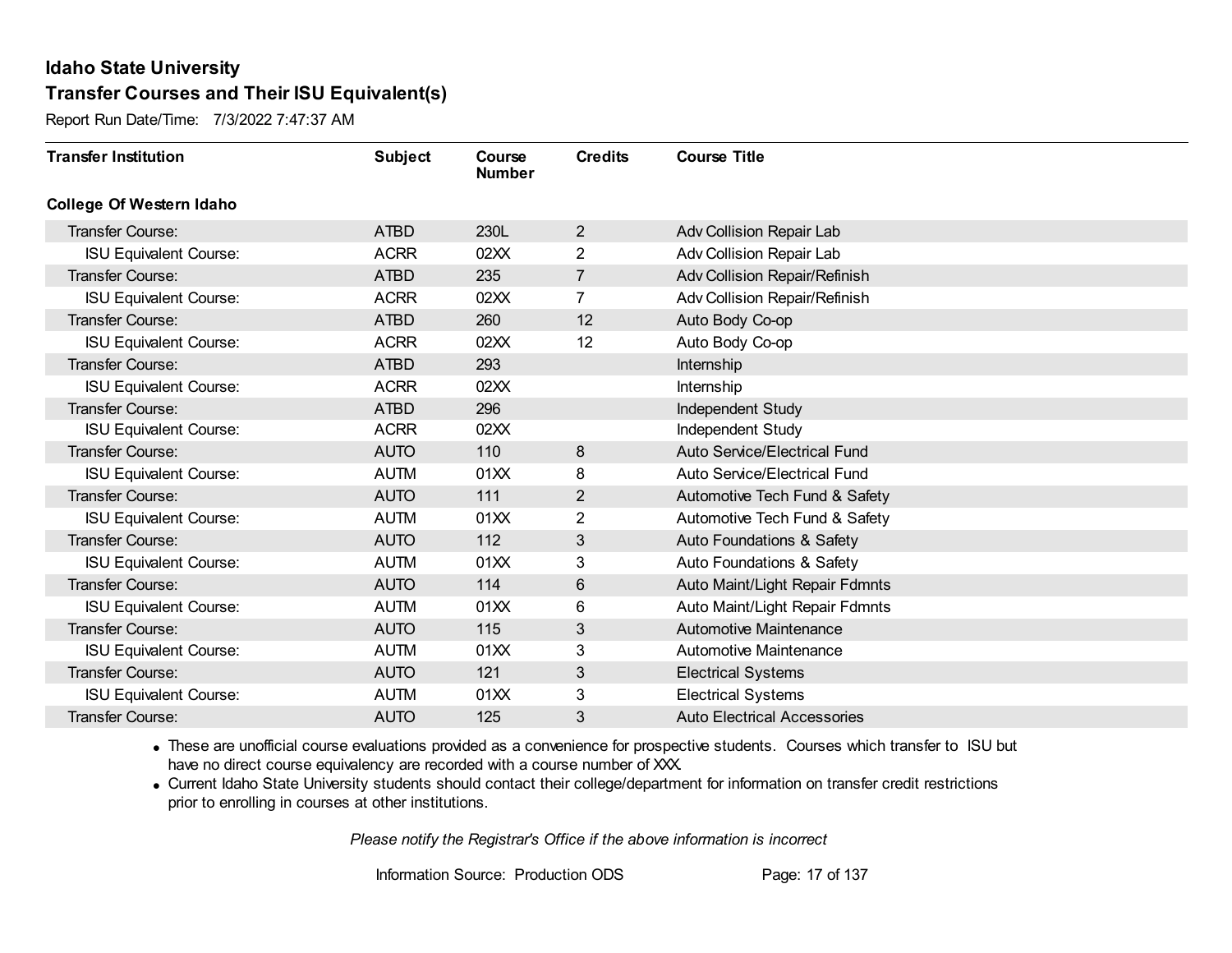Report Run Date/Time: 7/3/2022 7:47:37 AM

| <b>Transfer Institution</b>     | <b>Subject</b> | Course<br><b>Number</b> | <b>Credits</b> | <b>Course Title</b>                 |
|---------------------------------|----------------|-------------------------|----------------|-------------------------------------|
| <b>College Of Western Idaho</b> |                |                         |                |                                     |
| Transfer Course:                | <b>AUTO</b>    | 125                     | 3              | <b>Auto Electrical Accessories</b>  |
| <b>ISU Equivalent Course:</b>   | <b>AUTM</b>    | 01XX                    | 3              | <b>Auto Electrical Accessories</b>  |
| Transfer Course:                | <b>AUTO</b>    | 131                     | 3              | Brakes/Abs/Stability Ctrl Syst      |
| <b>ISU Equivalent Course:</b>   | <b>AUTM</b>    | 01XX                    | 3              | Brakes/Abs/Stability Ctrl Syst      |
| <b>Transfer Course:</b>         | <b>AUTO</b>    | 135                     | 3              | Suspension/Steering/4-Way Alig      |
| <b>ISU Equivalent Course:</b>   | <b>AUTM</b>    | 01XX                    | 3              | Suspension/Steering/4-Way Alig      |
| <b>Transfer Course:</b>         | <b>AUTO</b>    | 141                     | 3              | <b>Engine Repair</b>                |
| <b>ISU Equivalent Course:</b>   | <b>AUTM</b>    | 01XX                    | 3              | <b>Engine Repair</b>                |
| <b>Transfer Course:</b>         | <b>AUTO</b>    | 145                     | 3              | Powertrains                         |
| <b>ISU Equivalent Course:</b>   | <b>AUTM</b>    | 01XX                    | 3              | Powertrains                         |
| Transfer Course:                | <b>AUTO</b>    | 199                     | $\mathbf{1}$   | <b>Special Topics</b>               |
| <b>ISU Equivalent Course:</b>   | <b>AUTM</b>    | 01XX                    |                | <b>Special Topics</b>               |
| Transfer Course:                | <b>AUTO</b>    | 200                     |                | Independent Study                   |
| <b>ISU Equivalent Course:</b>   | <b>AUTM</b>    | 02XX                    |                | Independent Study                   |
| Transfer Course:                | <b>AUTO</b>    | 250                     | 3              | <b>Engine Performance</b>           |
| <b>ISU Equivalent Course:</b>   | <b>AUTM</b>    | 02XX                    | 3              | Engine Performance                  |
| Transfer Course:                | <b>AUTO</b>    | 255                     | 3              | <b>Engine Mngt Systems 2</b>        |
| <b>ISU Equivalent Course:</b>   | <b>AUTM</b>    | 02XX                    | 3              | <b>Engine Mngt Systems 2</b>        |
| Transfer Course:                | <b>AUTO</b>    | 260                     | 3              | Automatic Transmission Repair       |
| <b>ISU Equivalent Course:</b>   | <b>AUTM</b>    | 02XX                    | 3              | Automatic Transmission Repair       |
| <b>Transfer Course:</b>         | <b>AUTO</b>    | 265                     | 3              | Heating/Air Conditioning            |
| <b>ISU Equivalent Course:</b>   | <b>AUTM</b>    | 02XX                    | 3              | Heating/Air Conditioning            |
| Transfer Course:                | <b>AUTO</b>    | 267                     | 4              | <b>Light-Duty Diesel Technology</b> |

· These are unofficial course evaluations provided as a convenience for prospective students. Courses which transfer to ISU but have no direct course equivalency are recorded with a course number of XXX.

· Current Idaho State University students should contact their college/department for information on transfer credit restrictions prior to enrolling in courses at other institutions.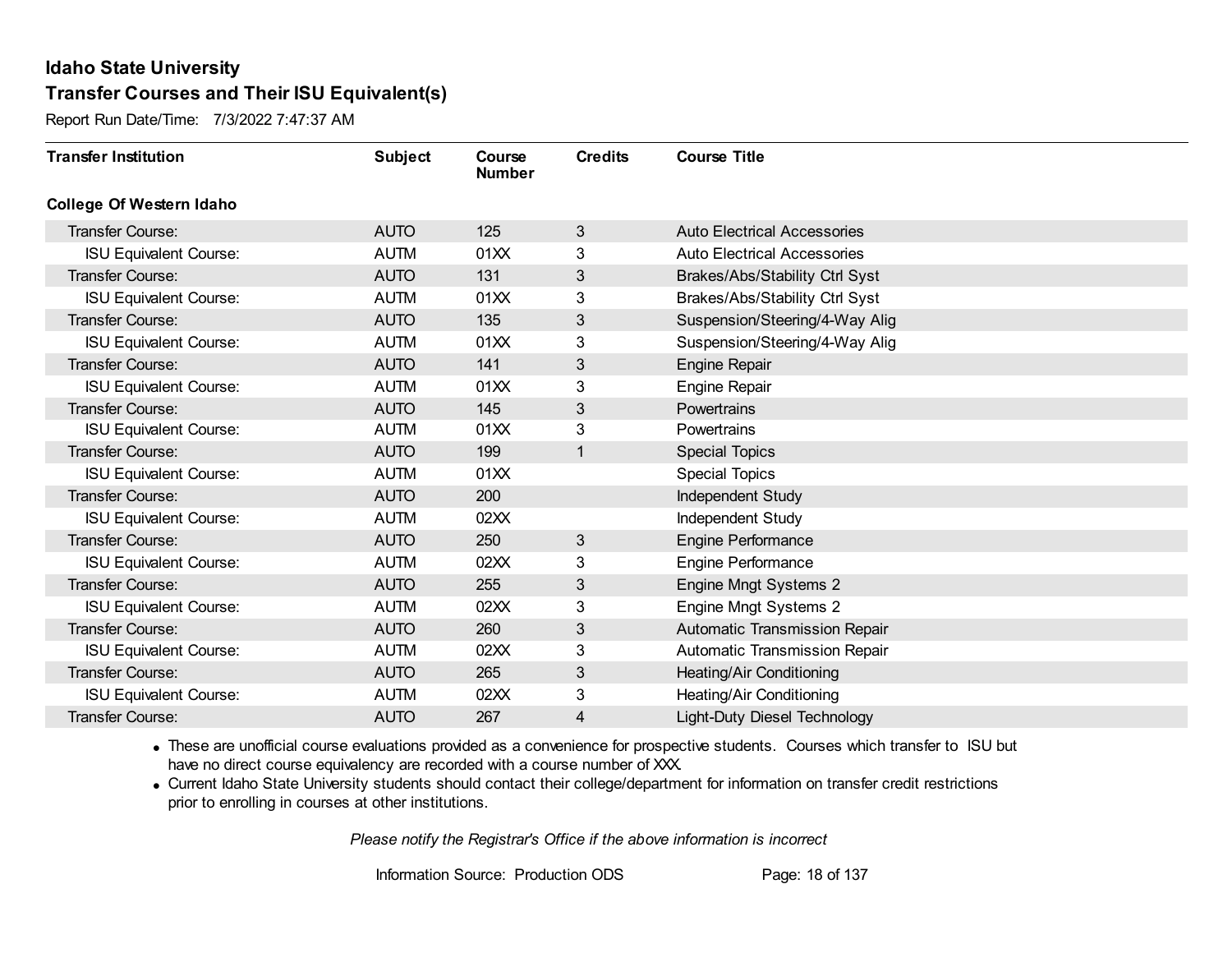Report Run Date/Time: 7/3/2022 7:47:37 AM

| <b>Transfer Institution</b>     | <b>Subject</b> | Course<br><b>Number</b> | <b>Credits</b> | <b>Course Title</b>            |
|---------------------------------|----------------|-------------------------|----------------|--------------------------------|
| <b>College Of Western Idaho</b> |                |                         |                |                                |
| Transfer Course:                | <b>AUTO</b>    | 267                     | $\overline{4}$ | Light-Duty Diesel Technology   |
| <b>ISU Equivalent Course:</b>   | <b>AUTM</b>    | 02XX                    | 4              | Light-Duty Diesel Technology   |
| Transfer Course:                | <b>AUTO</b>    | 269                     | 4              | Hybrid/Adv Elect Diagnosis     |
| <b>ISU Equivalent Course:</b>   | <b>AUTM</b>    | 02XX                    | 4              | Hybrid/Adv Elect Diagnosis     |
| <b>Transfer Course:</b>         | <b>AUTO</b>    | 270                     | $\mathfrak{S}$ | Adv Brakes/Suspens/Alignment   |
| <b>ISU Equivalent Course:</b>   | <b>AUTM</b>    | 02XX                    | 3              | Adv Brakes/Suspens/Alignment   |
| Transfer Course:                | <b>AUTO</b>    | 271                     | 3              | Adv Electrical/Electronic Syst |
| <b>ISU Equivalent Course:</b>   | <b>AUTM</b>    | 02XX                    | 3              | Adv Electrical/Electronic Syst |
| Transfer Course:                | <b>AUTO</b>    | 272                     | $\sqrt{3}$     | Adv Engine Repair/Heavy Line   |
| <b>ISU Equivalent Course:</b>   | <b>AUTM</b>    | 02XX                    | 3              | Adv Engine Repair/Heavy Line   |
| Transfer Course:                | <b>AUTO</b>    | 273                     | 3              | Adv Transmiss/Transax/Differen |
| <b>ISU Equivalent Course:</b>   | <b>AUTM</b>    | 02XX                    | 3              | Adv Transmiss/Transax/Differen |
| Transfer Course:                | <b>AUTO</b>    | 274                     | 3              | Adv Engine Performance         |
| <b>ISU Equivalent Course:</b>   | <b>AUTM</b>    | 02XX                    | 3              | Adv Engine Performance         |
| Transfer Course:                | <b>AUTO</b>    | 275                     | $\mathfrak{S}$ | Adv Heating & Air Cond         |
| <b>ISU Equivalent Course:</b>   | <b>AUTM</b>    | 02XX                    | 3              | Adv Heating & Air Cond         |
| Transfer Course:                | <b>AUTO</b>    | 290                     | 4              | Automotive Tech Capstone       |
| <b>ISU Equivalent Course:</b>   | <b>AUTM</b>    | 02XX                    | 4              | Automotive Tech Capstone       |
| Transfer Course:                | <b>AUTO</b>    | 293                     |                | Internship                     |
| <b>ISU Equivalent Course:</b>   | <b>AUTM</b>    | 02XX                    |                | Internship                     |
| Transfer Course:                | <b>AUTO</b>    | 296                     |                | Independent Study              |
| <b>ISU Equivalent Course:</b>   | <b>AUTM</b>    | 02XX                    |                | Independent Study              |
| Transfer Course:                | <b>BIOL</b>    | 100                     | 3              | Concepts of Biology GM4        |

· These are unofficial course evaluations provided as a convenience for prospective students. Courses which transfer to ISU but have no direct course equivalency are recorded with a course number of XXX.

· Current Idaho State University students should contact their college/department for information on transfer credit restrictions prior to enrolling in courses at other institutions.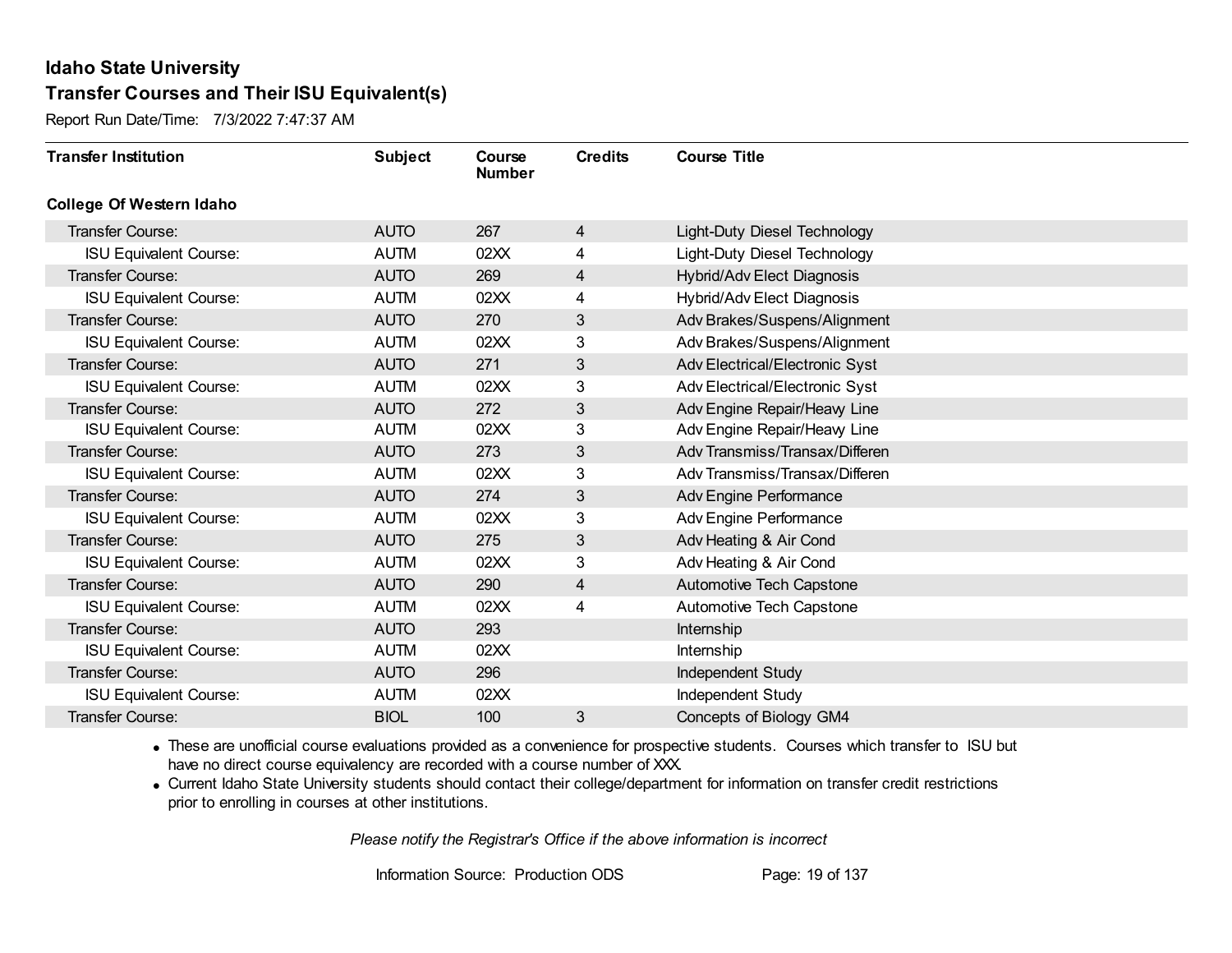Report Run Date/Time: 7/3/2022 7:47:37 AM

| <b>Transfer Institution</b>     | <b>Subject</b> | Course<br><b>Number</b> | <b>Credits</b> | <b>Course Title</b>             |
|---------------------------------|----------------|-------------------------|----------------|---------------------------------|
| <b>College Of Western Idaho</b> |                |                         |                |                                 |
| Transfer Course:                | <b>BIOL</b>    | 100                     | 3              | Concepts of Biology GM4         |
| <b>ISU Equivalent Course:</b>   | <b>BIOL</b>    | 1100                    |                | Concepts of Biology GM4         |
| Transfer Course:                | <b>BIOL</b>    | 100L                    | 0              | Concepts of Biology Lab GM4L    |
| <b>ISU Equivalent Course:</b>   | <b>BIOL</b>    | 1100L                   | 1              | Concepts of Biology Lab GM4L    |
| <b>Transfer Course:</b>         | <b>BIOL</b>    | 104                     | 3              | Professions in Biology          |
| <b>ISU Equivalent Course:</b>   | <b>BIOL</b>    | 1XXX                    | 3              | Professions in Biology          |
| Transfer Course:                | <b>BIOL</b>    | 105                     | 4              | Human Structure/Function GM4    |
| <b>ISU Equivalent Course:</b>   | <b>BIOL</b>    | $1$ $\times$ $\times$   | 4              | Human Structure/Function GM4    |
| <b>Transfer Course:</b>         | <b>BIOL</b>    | 105L                    | 0              | Human Struct/Function GML4      |
| <b>ISU Equivalent Course:</b>   | <b>BIOL</b>    | 1XXX                    | 0              | Human Struct/Function GM4L Lab  |
| Transfer Course:                | <b>BIOL</b>    | 110                     | $\overline{2}$ | Professions/Natural Resources   |
| <b>ISU Equivalent Course:</b>   | <b>BIOL</b>    | 1XXX                    | 2              | Professions/Natural Resources   |
| Transfer Course:                | <b>BIOL</b>    | 111                     | 3              | Biology I GM4                   |
| <b>ISU Equivalent Course:</b>   | <b>BIOL</b>    | 1101                    | 3              | Biology I GM4                   |
| Transfer Course:                | <b>BIOL</b>    | 111L                    | 1              | Biology I Lab GM4L              |
| <b>ISU Equivalent Course:</b>   | <b>BIOL</b>    | 1101L                   | 1              | Biology I Lab                   |
| Transfer Course:                | <b>BIOL</b>    | 112                     | 3              | <b>Biology II</b>               |
| <b>ISU Equivalent Course:</b>   | <b>BIOL</b>    | 1102                    | 3              | <b>Biology II</b>               |
| Transfer Course:                | <b>BIOL</b>    | 112L                    | $\mathbf{1}$   | Biology II Lab                  |
| <b>ISU Equivalent Course:</b>   | <b>BIOL</b>    | 1102L                   | 1              | Biology II Lab                  |
| <b>Transfer Course:</b>         | <b>BIOL</b>    | 113                     | 3              | Biology III: Princ/Struct/Funct |
| <b>ISU Equivalent Course:</b>   | <b>BIOL</b>    | 1XXX                    | 3              | Biology III: Princ/Struct/Funct |
| <b>Transfer Course:</b>         | <b>BIOL</b>    | 113L                    | 1              | BiologyIII: Prin/Struct/Fun Lab |

· These are unofficial course evaluations provided as a convenience for prospective students. Courses which transfer to ISU but have no direct course equivalency are recorded with a course number of XXX.

· Current Idaho State University students should contact their college/department for information on transfer credit restrictions prior to enrolling in courses at other institutions.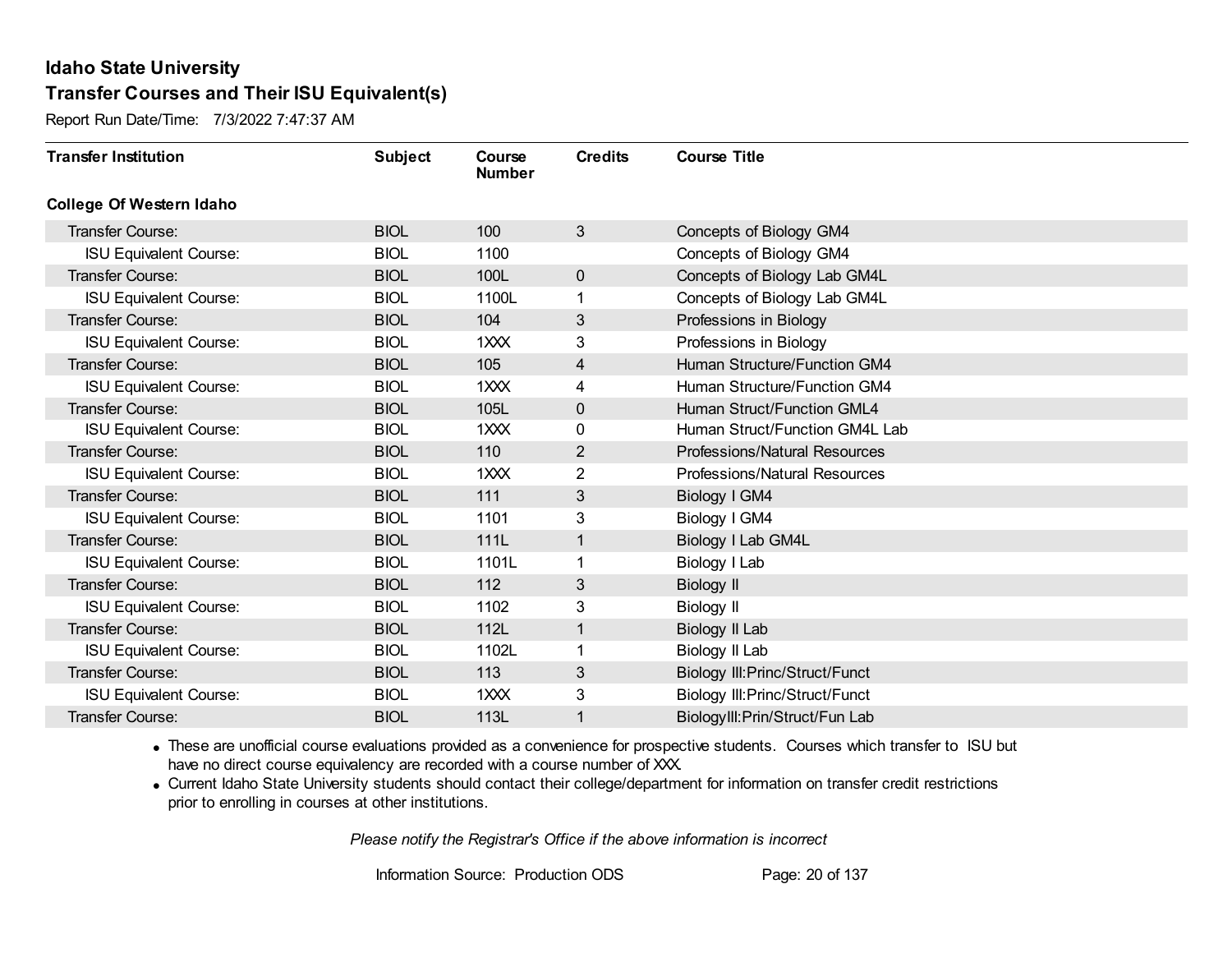Report Run Date/Time: 7/3/2022 7:47:37 AM

| <b>Transfer Institution</b>     | <b>Subject</b> | Course<br><b>Number</b> | <b>Credits</b> | <b>Course Title</b>              |
|---------------------------------|----------------|-------------------------|----------------|----------------------------------|
| <b>College Of Western Idaho</b> |                |                         |                |                                  |
| Transfer Course:                | <b>BIOL</b>    | 113L                    | $\mathbf{1}$   | BiologyIII: Prin/Struct/Fun Lab  |
| <b>ISU Equivalent Course:</b>   | <b>BIOL</b>    | 1XXX                    | 1              | BiologyIII: Prin/Struct/Fun Lab  |
| Transfer Course:                | <b>BIOL</b>    | 120                     | 4              | Environmental Sci w/Lab GM4      |
| <b>ISU Equivalent Course:</b>   | <b>BIOL</b>    | 1XXX                    | 4              | Envir Science w/Lab GM4          |
| Transfer Course:                | <b>BIOL</b>    | 120L                    | $\mathbf 0$    | Environmental Science Lab GM4L   |
| <b>ISU Equivalent Course:</b>   | <b>BIOL</b>    | 1XXX                    | 0              | Envir Science Lab GM4L           |
| Transfer Course:                | <b>BIOL</b>    | 127                     | 3              | Human Structure & Function GM4   |
| <b>ISU Equivalent Course:</b>   | <b>BIOL</b>    | 1XXX                    | 3              | Human Structure & Function GM4   |
| Transfer Course:                | <b>BIOL</b>    | <b>127L</b>             | 1              | Human Structure/Funct Lab GM4L   |
| <b>ISU Equivalent Course:</b>   | <b>BIOL</b>    | 1XXX                    | 1              | Human Structure/Funct Lab GM4L   |
| Transfer Course:                | <b>BIOL</b>    | 172                     | 1              | <b>Environmental Science</b>     |
| <b>ISU Equivalent Course:</b>   | <b>BIOL</b>    | 1XXX                    | 1              | <b>Environmental Science</b>     |
| Transfer Course:                | <b>BIOL</b>    | 199                     | 1              | <b>Biology Special Topics</b>    |
| <b>ISU Equivalent Course:</b>   | <b>BIOL</b>    | 1XXX                    |                | <b>Biology Special Topics</b>    |
| Transfer Course:                | <b>BIOL</b>    | 200                     | 1              | <b>Biology Independent Study</b> |
| <b>ISU Equivalent Course:</b>   | <b>BIOL</b>    | 2XXX                    |                | <b>Biology Independent Study</b> |
| Transfer Course:                | <b>BIOL</b>    | 201                     | $\overline{4}$ | Biology I GM4                    |
| <b>ISU Equivalent Course:</b>   | <b>BIOL</b>    | 1101                    | 4              | Biology I GM4                    |
| Transfer Course:                | <b>BIOL</b>    | 201L                    | $\mathbf 0$    | Biology I Lab GM4L               |
| <b>ISU Equivalent Course:</b>   | <b>BIOL</b>    | 1101L                   | 0              | Biology I Lab GM4L               |
| Transfer Course:                | <b>BIOL</b>    | 202                     | 4              | Biology II                       |
| <b>ISU Equivalent Course:</b>   | <b>BIOL</b>    | 1102                    | 4              | Biology II                       |
| <b>Transfer Course:</b>         | <b>BIOL</b>    | 202L                    | 0              | Biology II Lab                   |

· These are unofficial course evaluations provided as a convenience for prospective students. Courses which transfer to ISU but have no direct course equivalency are recorded with a course number of XXX.

· Current Idaho State University students should contact their college/department for information on transfer credit restrictions prior to enrolling in courses at other institutions.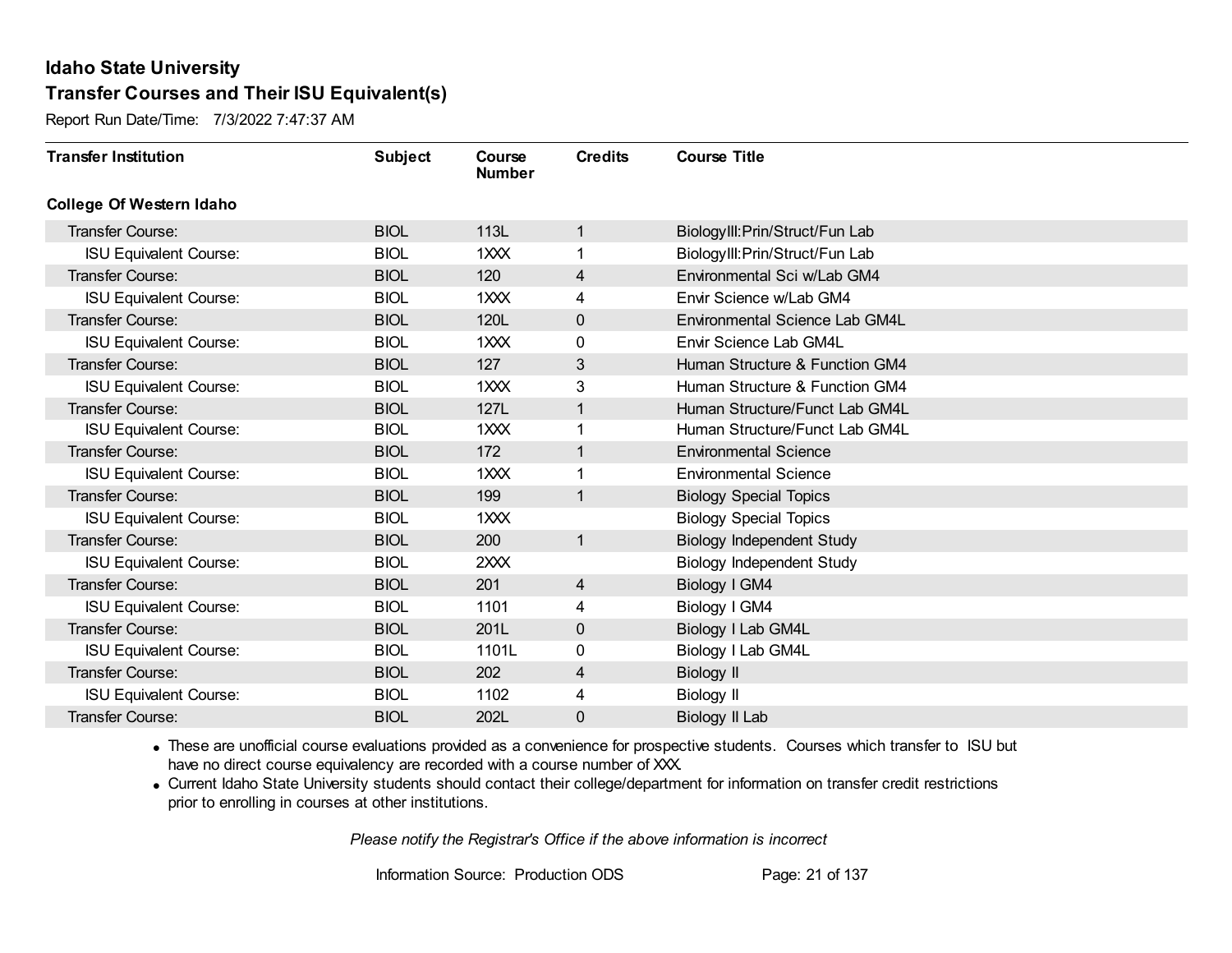Report Run Date/Time: 7/3/2022 7:47:37 AM

| <b>Transfer Institution</b>     | <b>Subject</b> | Course<br><b>Number</b> | <b>Credits</b> | <b>Course Title</b>            |
|---------------------------------|----------------|-------------------------|----------------|--------------------------------|
| <b>College Of Western Idaho</b> |                |                         |                |                                |
| Transfer Course:                | <b>BIOL</b>    | 202L                    | $\mathbf 0$    | Biology II Lab                 |
| <b>ISU Equivalent Course:</b>   | <b>BIOL</b>    | 1102L                   | 0              | Biology II Lab                 |
| Transfer Course:                | <b>BIOL</b>    | 204                     | 4              | Intro to Cell Biology          |
| <b>ISU Equivalent Course:</b>   | <b>BIOL</b>    | 2206                    | 4              | Cell Biology                   |
| Transfer Course:                | <b>BIOL</b>    | 204L                    | $\mathbf 0$    | Cell biology Lab               |
| <b>ISU Equivalent Course:</b>   | <b>BIOL</b>    | 2207                    | 0              | Cell Biology Laboratory        |
| Transfer Course:                | <b>BIOL</b>    | 209                     | 4              | <b>General Ecology</b>         |
| <b>ISU Equivalent Course:</b>   | <b>BIOL</b>    | 2209                    | 4              | <b>General Ecology</b>         |
| Transfer Course:                | <b>BIOL</b>    | 209L                    | $\mathbf 0$    | General Ecology Lab            |
| <b>ISU Equivalent Course:</b>   | <b>BIOL</b>    | 2209L                   | 0              | General Ecology Laboratory     |
| Transfer Course:                | <b>BIOL</b>    | 210                     | 3              | Science Literature/Environment |
| <b>ISU Equivalent Course:</b>   | <b>BIOL</b>    | 2XXX                    | 3              | Science Literature/Environment |
| Transfer Course:                | <b>BIOL</b>    | 221                     | 4              | Intro Microbiology GM4         |
| <b>ISU Equivalent Course:</b>   | <b>BIOL</b>    | 2221                    | 4              | Introductory Microbiology GM4  |
| Transfer Course:                | <b>BIOL</b>    | 221L                    | 0              | Intro Microbiology Lab GM4L    |
| <b>ISU Equivalent Course:</b>   | <b>BIOL</b>    | 2221L                   | 0              | Intro Microbiology Lab GM4L    |
| Transfer Course:                | <b>BIOL</b>    | 227                     | 3              | Human Anat & Phys I GM4        |
| <b>ISU Equivalent Course:</b>   | <b>BIOL</b>    | 2227                    | 3              | Human Anat and Phys 1 GM4      |
| Transfer Course:                | <b>BIOL</b>    | 227L                    | $\mathbf{1}$   | Human Anat & Phys I Lab GM4L   |
| <b>ISU Equivalent Course:</b>   | <b>BIOL</b>    | 2227L                   |                | Human Anat and Phys 1 Lab GM4L |
| Transfer Course:                | <b>BIOL</b>    | 228                     | 3              | Human Anat & Phys II           |
| <b>ISU Equivalent Course:</b>   | <b>BIOL</b>    | 2228                    | 3              | Human Anat and Phys 2          |
| <b>Transfer Course:</b>         | <b>BIOL</b>    | 228L                    | 1              | Human Anat & Phys II Lab       |

· These are unofficial course evaluations provided as a convenience for prospective students. Courses which transfer to ISU but have no direct course equivalency are recorded with a course number of XXX.

· Current Idaho State University students should contact their college/department for information on transfer credit restrictions prior to enrolling in courses at other institutions.

*Please notify the Registrar's Office if the above information is incorrect*

Information Source: Production ODS Page: 22 of 137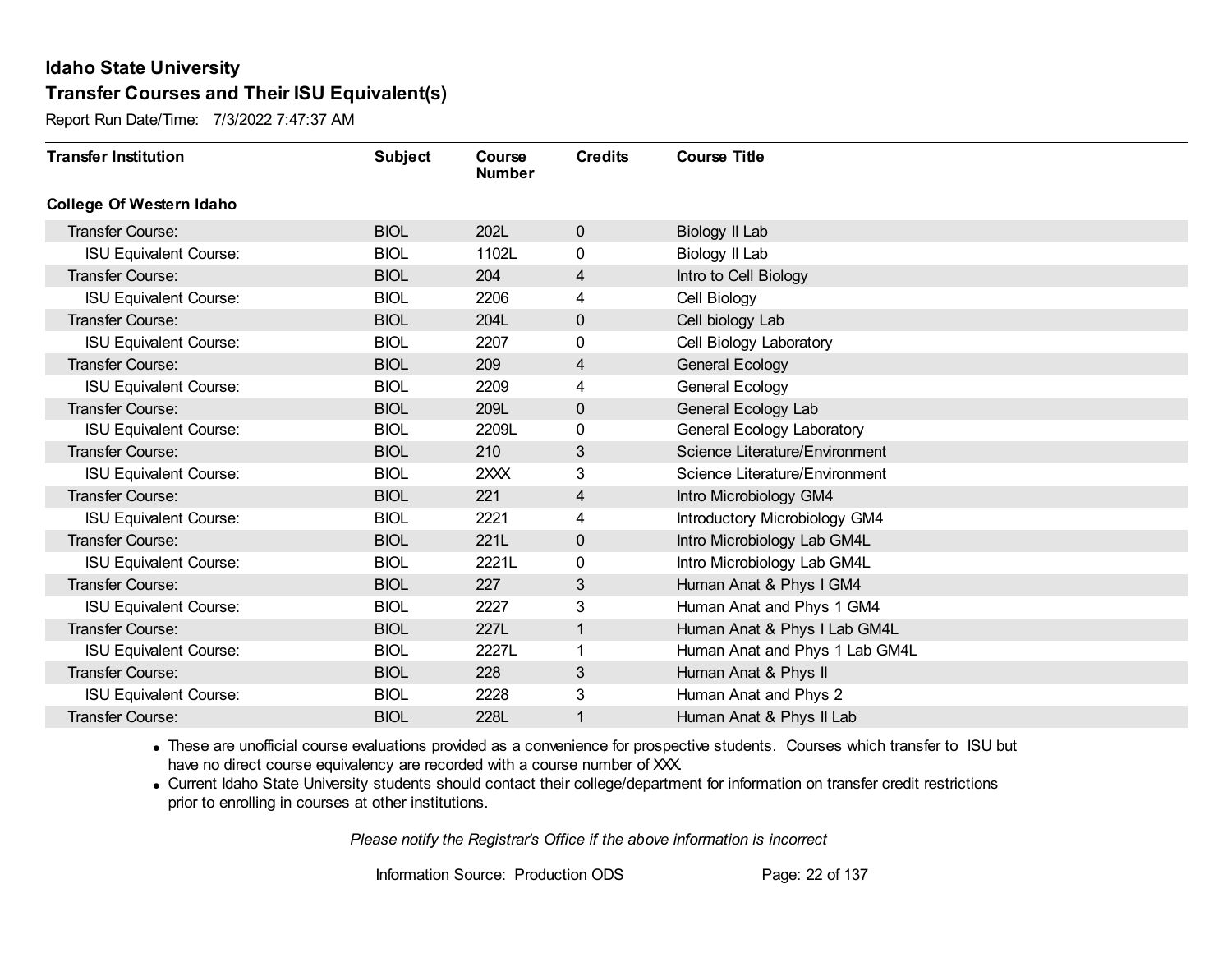Report Run Date/Time: 7/3/2022 7:47:37 AM

| <b>Transfer Institution</b>     | <b>Subject</b> | Course<br><b>Number</b> | <b>Credits</b> | <b>Course Title</b>              |
|---------------------------------|----------------|-------------------------|----------------|----------------------------------|
| <b>College Of Western Idaho</b> |                |                         |                |                                  |
| Transfer Course:                | <b>BIOL</b>    | 228L                    | $\mathbf{1}$   | Human Anat & Phys II Lab         |
| <b>ISU Equivalent Course:</b>   | <b>BIOL</b>    | 2228L                   | 1              | Human Anat and Phys 2 Lab        |
| Transfer Course:                | <b>BIOL</b>    | 250                     | 4              | General Microbiology             |
| <b>ISU Equivalent Course:</b>   | <b>BIOL</b>    | 2235                    | 4              | <b>General Microbiology</b>      |
| <b>Transfer Course:</b>         | <b>BIOL</b>    | 250L                    | $\mathbf{0}$   | General Microbiology Lab         |
| <b>ISU Equivalent Course:</b>   | <b>BIOL</b>    | 2235L                   | 0              | General Microbiology Lab         |
| Transfer Course:                | <b>BIOL</b>    | 275                     | 0              | <b>Field Biology</b>             |
| <b>ISU Equivalent Course:</b>   | <b>BIOL</b>    | 2XXX                    |                | <b>Field Biology</b>             |
| Transfer Course:                | <b>BIOL</b>    | 280                     | $\overline{4}$ | Pathophysiology                  |
| <b>ISU Equivalent Course:</b>   | <b>BIOL</b>    | 2229                    | 4              | Introduction to Pathobiology     |
| <b>Transfer Course:</b>         | <b>BIOL</b>    | 293                     | $\mathbf{1}$   | Biology Internship               |
| <b>ISU Equivalent Course:</b>   | <b>BIOL</b>    | 2XXX                    |                | Biology Internship               |
| Transfer Course:                | <b>BIOL</b>    | 296                     | $\mathbf{1}$   | <b>Biology Independent Study</b> |
| <b>ISU Equivalent Course:</b>   | <b>BIOL</b>    | 2XXX                    |                | <b>Biology Independent Study</b> |
| Transfer Course:                | <b>BIOL</b>    | 298                     | $\mathbf{1}$   | Practicum in Life Science        |
| <b>ISU Equivalent Course:</b>   | <b>BIOL</b>    | 2XXX                    |                | Practicum in Life Science        |
| Transfer Course:                | <b>BOOK</b>    | 151                     | 3              | <b>Fund Accounting Concepts</b>  |
| <b>ISU Equivalent Course:</b>   | <b>ELEC</b>    | 01XX                    | 3              | <b>Fund Accounting Concepts</b>  |
| <b>Transfer Course:</b>         | <b>BOOK</b>    | 199                     | $\mathbf{1}$   | Bookkeeping/Acct Special Topic   |
| <b>ISU Equivalent Course:</b>   | <b>ELEC</b>    | 01XX                    |                | Bookkeeping/Acct Special Topic   |
| Transfer Course:                | <b>BOOK</b>    | 252                     | 3              | <b>Applied Accounting 1</b>      |
| <b>ISU Equivalent Course:</b>   | <b>ELEC</b>    | 02XX                    | 3              | <b>Applied Accounting 1</b>      |
| <b>Transfer Course:</b>         | <b>BOOK</b>    | 255                     | 3              | <b>Computerized Accounting</b>   |

· These are unofficial course evaluations provided as a convenience for prospective students. Courses which transfer to ISU but have no direct course equivalency are recorded with a course number of XXX.

· Current Idaho State University students should contact their college/department for information on transfer credit restrictions prior to enrolling in courses at other institutions.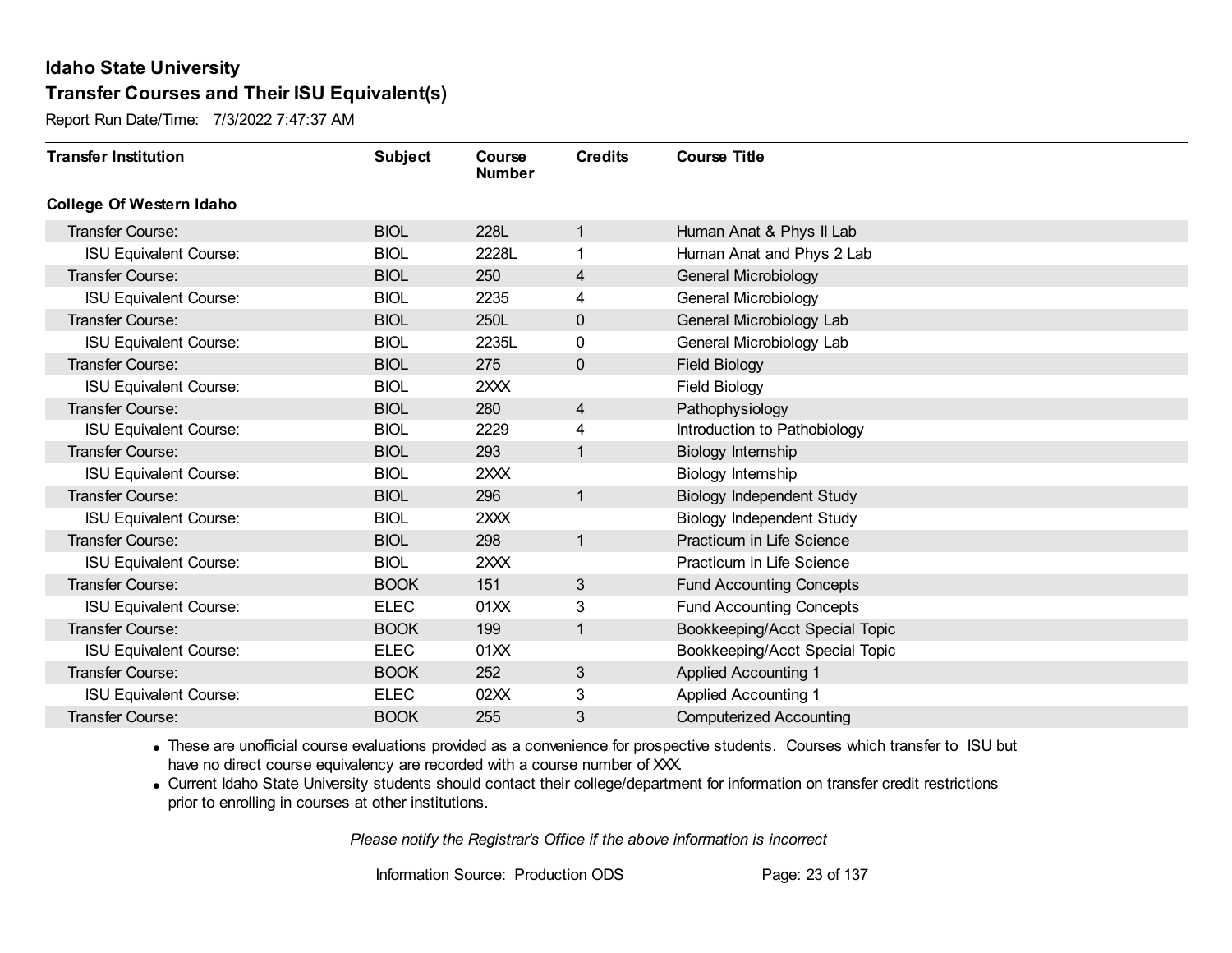Report Run Date/Time: 7/3/2022 7:47:37 AM

| <b>Transfer Institution</b>     | <b>Subject</b> | Course<br><b>Number</b> | <b>Credits</b> | <b>Course Title</b>                  |
|---------------------------------|----------------|-------------------------|----------------|--------------------------------------|
| <b>College Of Western Idaho</b> |                |                         |                |                                      |
| <b>Transfer Course:</b>         | <b>BOOK</b>    | 255                     | 3              | <b>Computerized Accounting</b>       |
| <b>ISU Equivalent Course:</b>   | <b>ELEC</b>    | 02XX                    | 3              | <b>Computerized Accounting</b>       |
| Transfer Course:                | <b>BOOK</b>    | 258                     | 3              | Payroll/Human Resource Issues        |
| <b>ISU Equivalent Course:</b>   | <b>ELEC</b>    | 02XX                    | 3              | Payroll/Human Resource Issues        |
| <b>Transfer Course:</b>         | <b>BOOK</b>    | 260                     | 3              | Professional Bookkeeping             |
| <b>ISU Equivalent Course:</b>   | <b>ELEC</b>    | 02XX                    | 3              | Professional Bookkeeping             |
| Transfer Course:                | <b>BOOK</b>    | 290                     | 3              | Bookkeeping/Acct Capstone            |
| <b>ISU Equivalent Course:</b>   | <b>ELEC</b>    | 02XX                    | 3              | Bookkeeping/Acct Capstone            |
| Transfer Course:                | <b>BSTC</b>    | 100                     | $\mathbf{1}$   | Basic keyboarding                    |
| <b>ISU Equivalent Course:</b>   | <b>BT</b>      | 01XX                    | 1              | Basic keyboarding                    |
| Transfer Course:                | <b>BSTC</b>    | 110                     | 3              | <b>Document Formatting</b>           |
| <b>ISU Equivalent Course:</b>   | <b>BT</b>      | 01XX                    | 3              | <b>Document Formatting</b>           |
| Transfer Course:                | <b>BSTC</b>    | 112                     | $\overline{2}$ | <b>Skills/Office Professionals</b>   |
| <b>ISU Equivalent Course:</b>   | <b>BT</b>      | 01XX                    | $\overline{2}$ | <b>Skills/Office Professionals</b>   |
| Transfer Course:                | <b>BSTC</b>    | 115                     | 3              | Human Relations/Med Office           |
| <b>ISU Equivalent Course:</b>   | HO             | 01XX                    | 3              | Human Relations/Med Office           |
| Transfer Course:                | <b>BSTC</b>    | 133                     | 3              | <b>Business English</b>              |
| <b>ISU Equivalent Course:</b>   | BI             | 01XX                    | 3              | <b>Business English</b>              |
| Transfer Course:                | <b>BSTC</b>    | 162                     | 3              | <b>Business Computer Application</b> |
| <b>ISU Equivalent Course:</b>   | BI             | 01XX                    | 3              | <b>Business Computer Application</b> |
| <b>Transfer Course:</b>         | <b>BTEC</b>    | 293                     | $\mathbf{1}$   | Biotechnology Internship             |
| <b>ISU Equivalent Course:</b>   | <b>BIOL</b>    | 2XXX                    |                | Biotechnology Internship             |
| Transfer Course:                | <b>BUSA</b>    | 101                     | 3              | Introduction to Business             |

· These are unofficial course evaluations provided as a convenience for prospective students. Courses which transfer to ISU but have no direct course equivalency are recorded with a course number of XXX.

· Current Idaho State University students should contact their college/department for information on transfer credit restrictions prior to enrolling in courses at other institutions.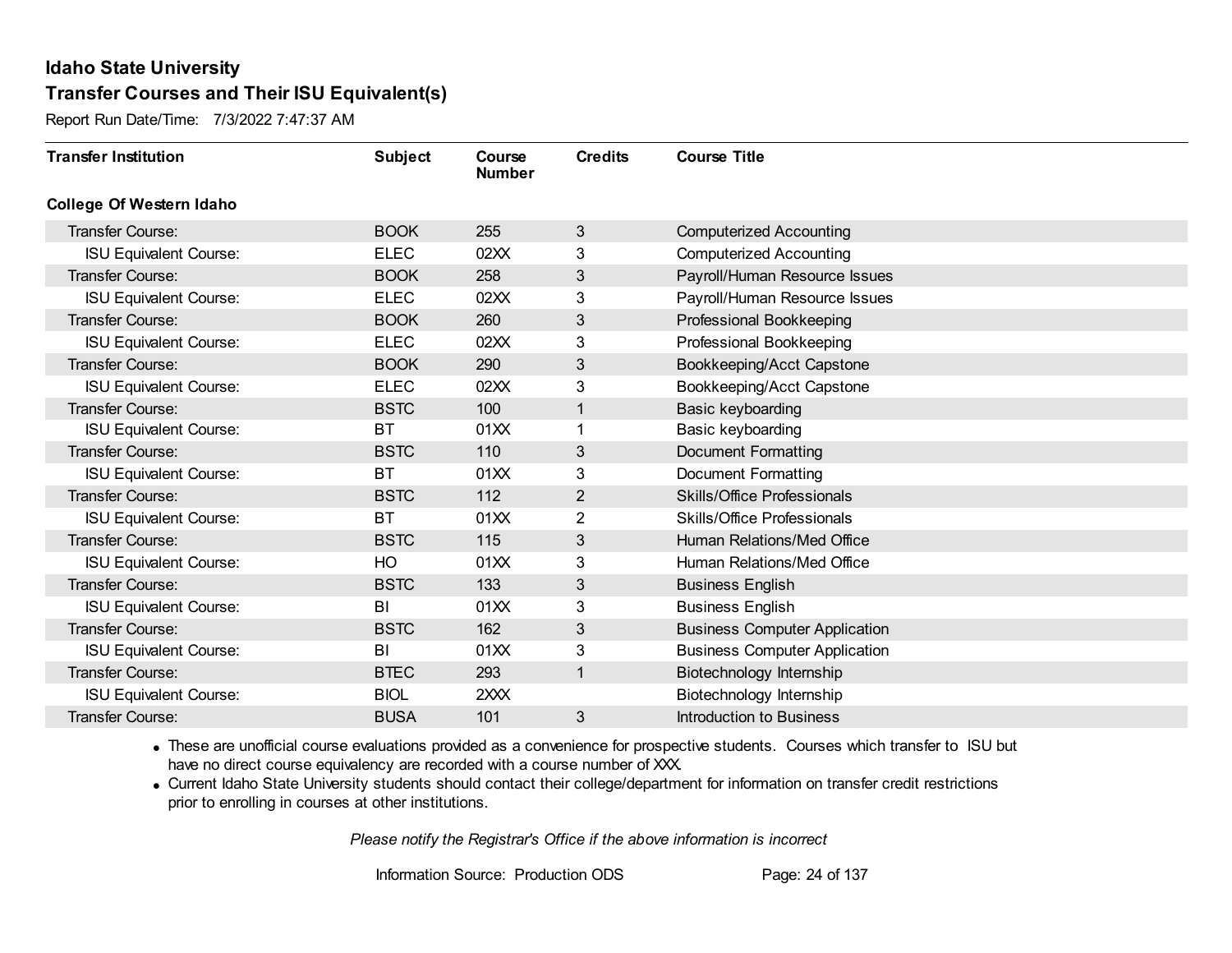Report Run Date/Time: 7/3/2022 7:47:37 AM

| <b>Transfer Institution</b>     | <b>Subject</b> | Course<br><b>Number</b> | <b>Credits</b> | <b>Course Title</b>                   |
|---------------------------------|----------------|-------------------------|----------------|---------------------------------------|
| <b>College Of Western Idaho</b> |                |                         |                |                                       |
| Transfer Course:                | <b>BUSA</b>    | 101                     | 3              | Introduction to Business              |
| <b>ISU Equivalent Course:</b>   | <b>MGT</b>     | 1101                    | 3              | Introduction to Business              |
| Transfer Course:                | <b>BUSA</b>    | 120                     | 3              | <b>Business Software Applications</b> |
| <b>ISU Equivalent Course:</b>   | <b>MGT</b>     | 1XXX                    | 3              | <b>Business Software Applications</b> |
| <b>Transfer Course:</b>         | <b>BUSA</b>    | 199                     | $\mathbf{1}$   | <b>Business Special Topics</b>        |
| <b>ISU Equivalent Course:</b>   | <b>MGT</b>     | 1XXX                    |                | <b>Business Special Topics</b>        |
| <b>Transfer Course:</b>         | <b>BUSA</b>    | 200                     |                | Independent Study                     |
| <b>ISU Equivalent Course:</b>   | <b>MGT</b>     | 2XXX                    |                | Independent Study                     |
| <b>Transfer Course:</b>         | <b>BUSA</b>    | 201                     | 3              | <b>Business Comm/Professionalism</b>  |
| <b>ISU Equivalent Course:</b>   | <b>CMP</b>     | 2201                    |                | <b>Business Professional Comm</b>     |
| Transfer Course:                | <b>BUSA</b>    | 207                     | 3              | <b>Bus Stats/Decision Making I</b>    |
| <b>ISU Equivalent Course:</b>   | <b>MGT</b>     | 2216                    | 3              | <b>Business Statistics</b>            |
| Transfer Course:                | <b>BUSA</b>    | 208                     | 3              | <b>Bus Stats/Decision Making II</b>   |
| <b>ISU Equivalent Course:</b>   | <b>MGT</b>     | 2217                    | 3              | <b>Advanced Business Statistics</b>   |
| Transfer Course:                | <b>BUSA</b>    | 215                     | 3              | Intro to Information Science          |
| <b>ISU Equivalent Course:</b>   | <b>INFO</b>    | 2XXX                    | 3              | Intro to Infomation Science           |
| Transfer Course:                | <b>BUSA</b>    | 220                     | 3              | <b>Entrepreneurial Strategy</b>       |
| <b>ISU Equivalent Course:</b>   | <b>MGT</b>     | 2XXX                    | 3              | <b>Entrepreneurial Strategy</b>       |
| Transfer Course:                | <b>BUSA</b>    | 250                     | 3              | <b>Principles of Marketing</b>        |
| <b>ISU Equivalent Course:</b>   | <b>MKTG</b>    | 2XXX                    | 3              | Principles of Marketing               |
| <b>Transfer Course:</b>         | <b>BUSA</b>    | 255                     | 3              | Leadership Develpmntl Skills          |
| <b>ISU Equivalent Course:</b>   | <b>MGT</b>     | 2XXX                    | 3              | Leadership Developmntl Skills         |
| Transfer Course:                | <b>BUSA</b>    | 256                     | 3              | International Business (IGM)          |

· These are unofficial course evaluations provided as a convenience for prospective students. Courses which transfer to ISU but have no direct course equivalency are recorded with a course number of XXX.

· Current Idaho State University students should contact their college/department for information on transfer credit restrictions prior to enrolling in courses at other institutions.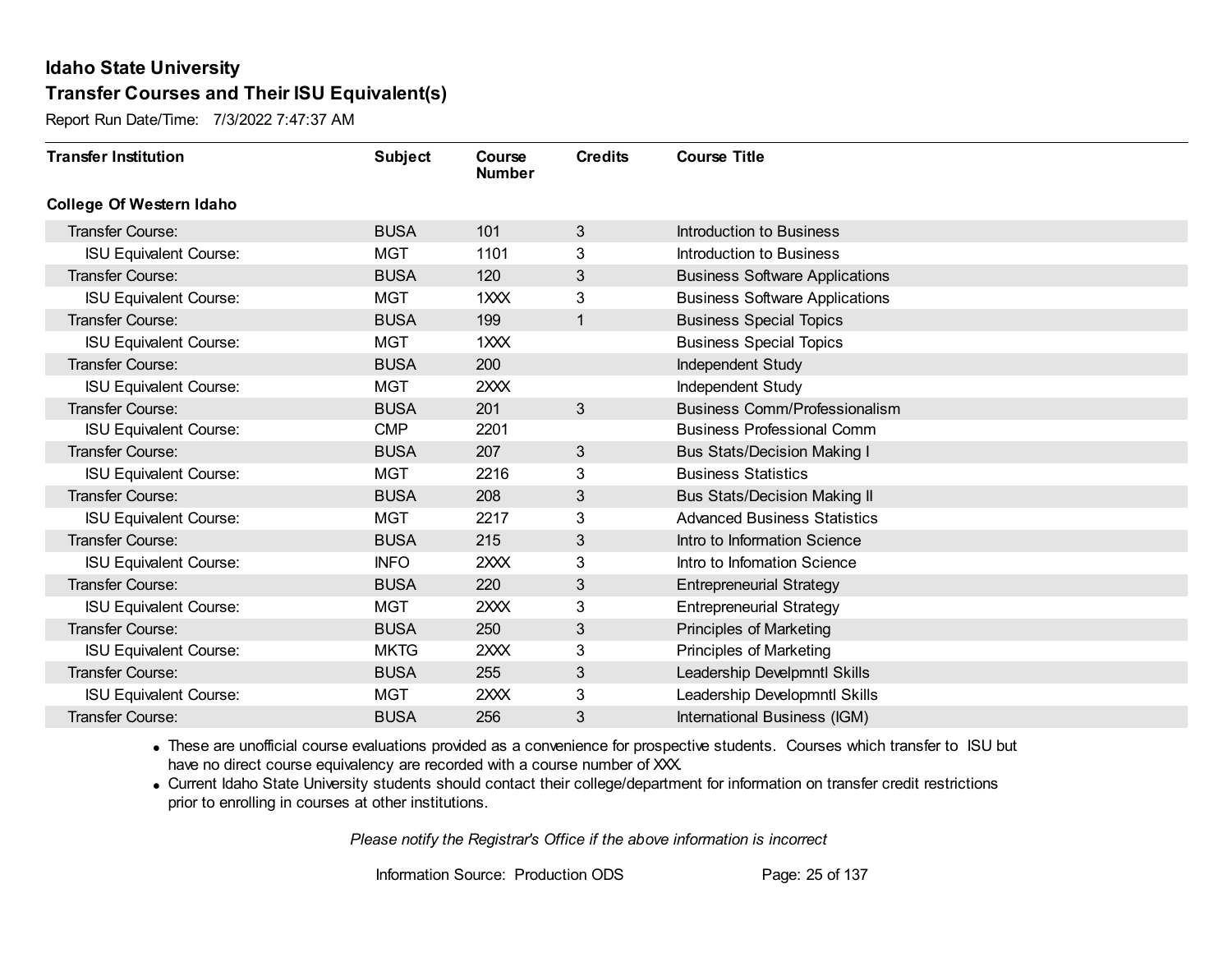Report Run Date/Time: 7/3/2022 7:47:37 AM

| <b>Transfer Institution</b>     | <b>Subject</b> | Course<br><b>Number</b> | <b>Credits</b> | <b>Course Title</b>               |
|---------------------------------|----------------|-------------------------|----------------|-----------------------------------|
| <b>College Of Western Idaho</b> |                |                         |                |                                   |
| Transfer Course:                | <b>BUSA</b>    | 256                     | 3              | International Business (IGM)      |
| <b>ISU Equivalent Course:</b>   | <b>MGT</b>     | 2XXX                    | 3              | International Business (IGM)      |
| Transfer Course:                | <b>BUSA</b>    | 265                     | 3              | <b>Legal Environment</b>          |
| <b>ISU Equivalent Course:</b>   | <b>MGT</b>     | 2261                    | 3              | Legal Environment of Orgs         |
| <b>Transfer Course:</b>         | <b>BUSA</b>    | 290                     | $\mathbf{1}$   | <b>Business Major Capstone</b>    |
| <b>ISU Equivalent Course:</b>   | <b>MGT</b>     | 2XXX                    |                | <b>Business Major Capstone</b>    |
| Transfer Course:                | <b>BUSA</b>    | 293                     | $\mathbf{1}$   | <b>Business Internship</b>        |
| <b>ISU Equivalent Course:</b>   | <b>MGT</b>     | 2XXX                    |                | <b>Business Internship</b>        |
| Transfer Course:                | <b>BUSA</b>    | 296                     | $\mathbf{1}$   | <b>Business Independent Study</b> |
| <b>ISU Equivalent Course:</b>   | <b>MGT</b>     | 2XXX                    |                | <b>Business Independent Study</b> |
| Transfer Course:                | <b>CHEM</b>    | 100                     | 3              | Concepts of Chemistry GM4         |
| <b>ISU Equivalent Course:</b>   | <b>CHEM</b>    | 1100                    | 3              | Concepts of Chemistry GM4         |
| Transfer Course:                | <b>CHEM</b>    | 100L                    | $\mathbf{1}$   | Concepts of Chemistry Lab GM4L    |
| <b>ISU Equivalent Course:</b>   | <b>CHEM</b>    | 1XXX                    |                | Concepts of Chemistry Lab GM4L    |
| Transfer Course:                | <b>CHEM</b>    | 101                     | 3              | Intro to Chemistry GM4            |
| <b>ISU Equivalent Course:</b>   | <b>CHEM</b>    | 1101                    | 3              | Intro to General Chemistry GM4    |
| <b>ISU Equivalent Course:</b>   | <b>CHEM</b>    | 1XXX                    |                | Intro to Chemistry Lab GM4L       |
| <b>ISU Equivalent Course:</b>   | <b>CHEM</b>    | 1101                    | 3              | Intro to General Chemistry GM4    |
| <b>ISU Equivalent Course:</b>   | <b>CHEM</b>    | 1XXX                    |                | Intro to Chemistry Lab GM4L       |
| Transfer Course:                | <b>CHEM</b>    | 101L                    | $\mathbf 0$    | Intro to Chemistry Lab GM4L       |
| <b>ISU Equivalent Course:</b>   | <b>CHEM</b>    | 1XXX                    |                | Intro to Chemistry Lab GM4L       |
| Transfer Course:                | <b>CHEM</b>    | 102                     | 4              | Essen of Organic & Biochem GM4    |
| <b>ISU Equivalent Course:</b>   | <b>CHEM</b>    | 1102                    | 4              | Ess of Organic and Biochem GM4    |

· These are unofficial course evaluations provided as a convenience for prospective students. Courses which transfer to ISU but have no direct course equivalency are recorded with a course number of XXX.

· Current Idaho State University students should contact their college/department for information on transfer credit restrictions prior to enrolling in courses at other institutions.

*Please notify the Registrar's Office if the above information is incorrect*

Information Source: Production ODS Page: 26 of 137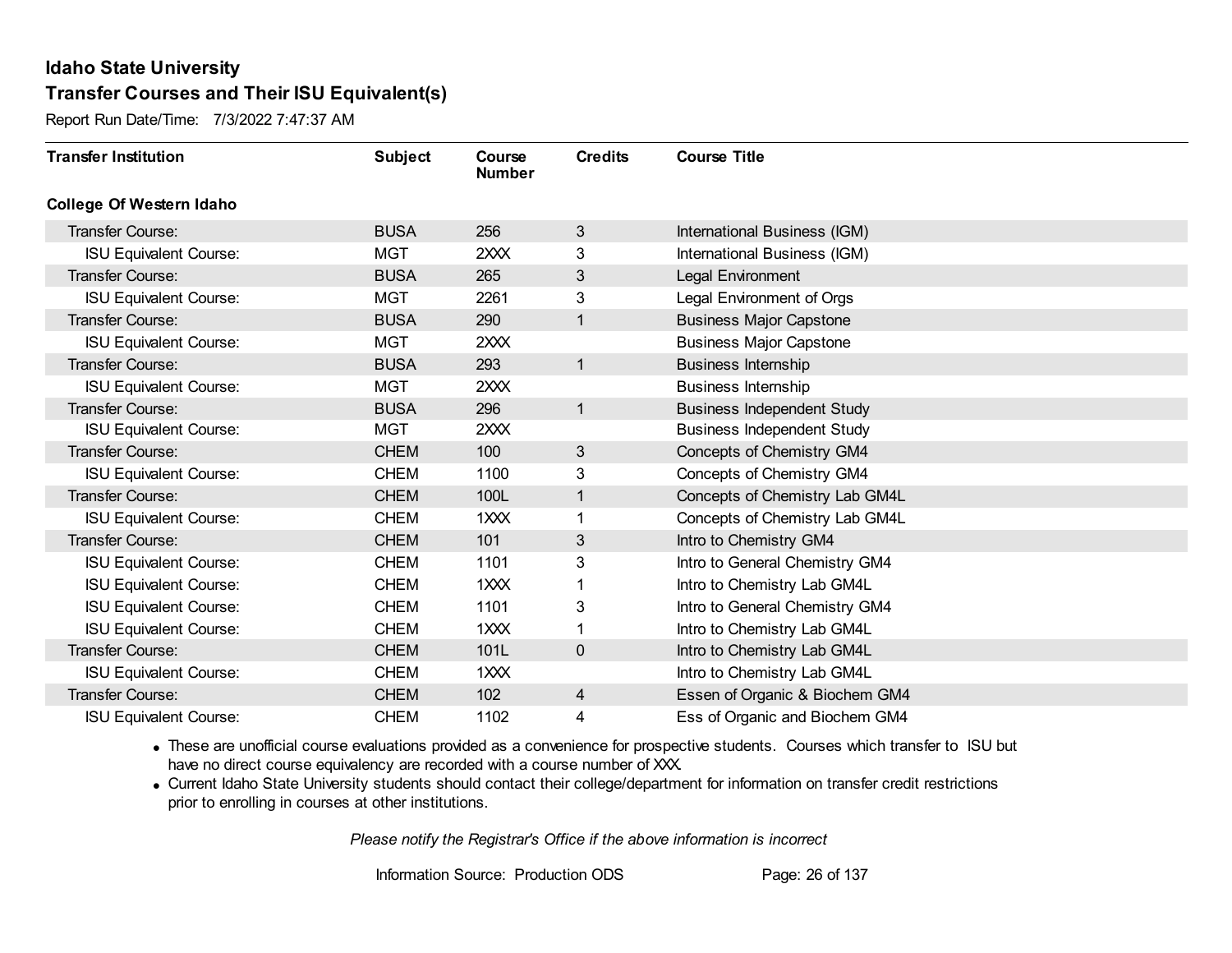Report Run Date/Time: 7/3/2022 7:47:37 AM

| <b>Transfer Institution</b>     | <b>Subject</b> | Course<br><b>Number</b> | <b>Credits</b> | <b>Course Title</b>             |
|---------------------------------|----------------|-------------------------|----------------|---------------------------------|
| <b>College Of Western Idaho</b> |                |                         |                |                                 |
| Transfer Course:                | <b>CHEM</b>    | 102L                    | $\mathbf{1}$   | Essen of Orga/Biochem Lab GM4L  |
| <b>ISU Equivalent Course:</b>   | <b>CHEM</b>    | 1103                    | 1              | Ess Organic/Biochem Lab GM4L    |
| Transfer Course:                | <b>CHEM</b>    | 111                     | 3              | General Chemistry I GM4         |
| <b>ISU Equivalent Course:</b>   | <b>CHEM</b>    | 1111                    | 3              | General Chemistry I GM4         |
| <b>Transfer Course:</b>         | <b>CHEM</b>    | 111L                    | 1              | General Chemistry I Lab GM4L    |
| <b>ISU Equivalent Course:</b>   | <b>CHEM</b>    | 1111L                   | 1              | General Chemistry I Lab GM4L    |
| <b>Transfer Course:</b>         | <b>CHEM</b>    | 112                     | 3              | General Chemistry II GM4        |
| <b>ISU Equivalent Course:</b>   | <b>CHEM</b>    | 1112                    | 3              | General Chemistry II GM 4       |
| Transfer Course:                | <b>CHEM</b>    | 112L                    | $\overline{2}$ | General Chemistry II Lab GM4L   |
| <b>ISU Equivalent Course:</b>   | <b>CHEM</b>    | 1112L                   | $\overline{2}$ | General Chemistry II Lab GM4L   |
| <b>Transfer Course:</b>         | <b>CHEM</b>    | 172                     | $\mathbf{1}$   | Workplace Ethics in Science     |
| <b>ISU Equivalent Course:</b>   | <b>CHEM</b>    | 1XXX                    | 1              | Workplace Ethics in Science     |
| Transfer Course:                | <b>CHEM</b>    | 190                     | 1              | Math Skills for Chemistry       |
| <b>ISU Equivalent Course:</b>   | <b>CHEM</b>    | 1XXX                    | 1              | Math Skills for Chemistry       |
| Transfer Course:                | <b>CHEM</b>    | 199                     | $\mathbf{1}$   | <b>Chemistry Special Topics</b> |
| <b>ISU Equivalent Course:</b>   | <b>CHEM</b>    | 1XXX                    |                | <b>Chemistry Special Topics</b> |
| Transfer Course:                | <b>CHEM</b>    | 200                     |                | Independent Study               |
| <b>ISU Equivalent Course:</b>   | <b>CHEM</b>    | 2XXX                    |                | Independent Study               |
| Transfer Course:                | <b>CHEM</b>    | 253                     | 5              | <b>Quantitative Analysis</b>    |
| <b>ISU Equivalent Course:</b>   | <b>CHEM</b>    | 2XXX                    | 5              | <b>Quantitative Analysis</b>    |
| Transfer Course:                | <b>CHEM</b>    | 253L                    | $\overline{2}$ | Quantitative Analysis Lab       |
| <b>ISU Equivalent Course:</b>   | <b>CHEM</b>    | 2XXX                    | $\overline{2}$ | Quantitative Analysis Lab       |
| <b>Transfer Course:</b>         | <b>CHEM</b>    | 293                     | 1              | Chemistry Internship            |

· These are unofficial course evaluations provided as a convenience for prospective students. Courses which transfer to ISU but have no direct course equivalency are recorded with a course number of XXX.

· Current Idaho State University students should contact their college/department for information on transfer credit restrictions prior to enrolling in courses at other institutions.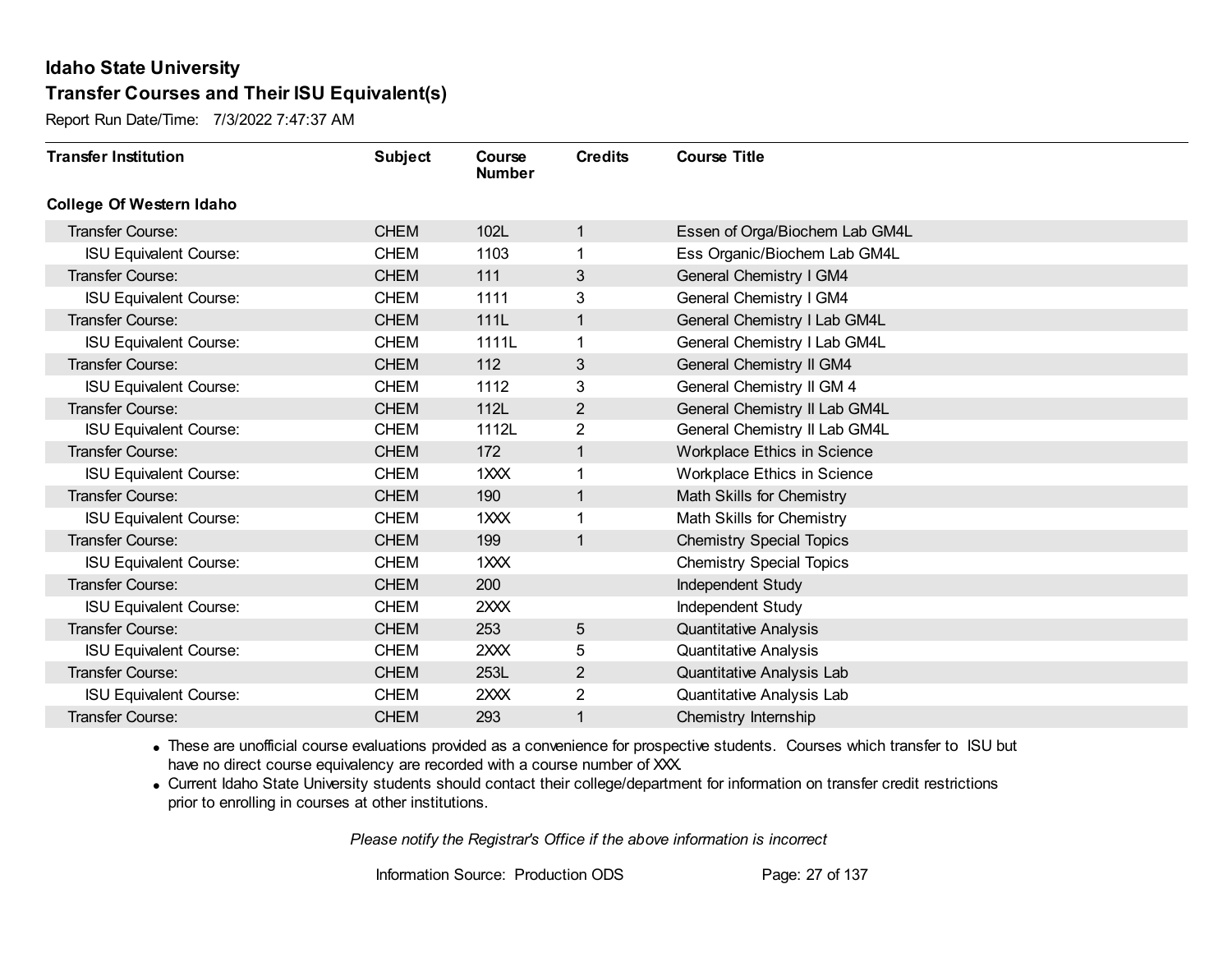Report Run Date/Time: 7/3/2022 7:47:37 AM

| <b>Transfer Institution</b>     | <b>Subject</b> | Course<br><b>Number</b> | <b>Credits</b> | <b>Course Title</b>                 |
|---------------------------------|----------------|-------------------------|----------------|-------------------------------------|
| <b>College Of Western Idaho</b> |                |                         |                |                                     |
| Transfer Course:                | <b>CHEM</b>    | 293                     | 1              | Chemistry Internship                |
| <b>ISU Equivalent Course:</b>   | <b>CHEM</b>    | 2XXX                    |                | Chemistry Internship                |
| Transfer Course:                | <b>CHEM</b>    | 298                     | 3              | Organic Chemistry I                 |
| <b>ISU Equivalent Course:</b>   | <b>CHEM</b>    | 3301                    | 3              | Organic Chemistry I                 |
| <b>Transfer Course:</b>         | <b>CHEM</b>    | 298L                    | 1              | Organic Chemistry I Lab             |
| <b>ISU Equivalent Course:</b>   | <b>CHEM</b>    | 3303                    |                | Organic Chemistry Lab               |
| Transfer Course:                | <b>CHEM</b>    | 299                     | 3              | <b>Organic Chemistry II</b>         |
| <b>ISU Equivalent Course:</b>   | <b>CHEM</b>    | 3302                    | 3              | Organic Chemistry II                |
| <b>Transfer Course:</b>         | <b>CHEM</b>    | 299L                    | $\overline{2}$ | Organic Chemistry II Lab            |
| <b>ISU Equivalent Course:</b>   | <b>CHEM</b>    | 3304                    | 2              | Organic Chemistry Lab II            |
| Transfer Course:                | <b>CISA</b>    | 001                     | 1              | Intro Computing                     |
| <b>ISU Equivalent Course:</b>   | <b>INFO</b>    | 00XX                    |                | Intro Computing                     |
| Transfer Course:                | <b>CISA</b>    | 101                     | 3              | <b>Office Applications Overview</b> |
| <b>ISU Equivalent Course:</b>   | <b>BT</b>      | 01XX                    | 3              | <b>Office Applications Overview</b> |
| Transfer Course:                | <b>CISA</b>    | 115                     |                | Intro to Spreadsheets               |
| <b>ISU Equivalent Course:</b>   | <b>BT</b>      | 01XX                    |                | Intro to Spreadsheets               |
| <b>Transfer Course:</b>         | <b>CISA</b>    | 116                     | 3              | <b>Spreadsheet Applications</b>     |
| <b>ISU Equivalent Course:</b>   | <b>BT</b>      | 01XX                    | 3              | <b>Spreadsheet Applications</b>     |
| Transfer Course:                | <b>CISA</b>    | 126                     | $\overline{2}$ | <b>Database Applications</b>        |
| <b>ISU Equivalent Course:</b>   | <b>BT</b>      | 01XX                    | 2              | Database Applications               |
| Transfer Course:                | <b>CISA</b>    | 130                     | 1              | Intro to Windows                    |
| <b>ISU Equivalent Course:</b>   | BT             | 01XX                    |                | Intro to Windows                    |
| <b>Transfer Course:</b>         | <b>CISA</b>    | 135                     |                | Intro to Presentation Software      |

· These are unofficial course evaluations provided as a convenience for prospective students. Courses which transfer to ISU but have no direct course equivalency are recorded with a course number of XXX.

· Current Idaho State University students should contact their college/department for information on transfer credit restrictions prior to enrolling in courses at other institutions.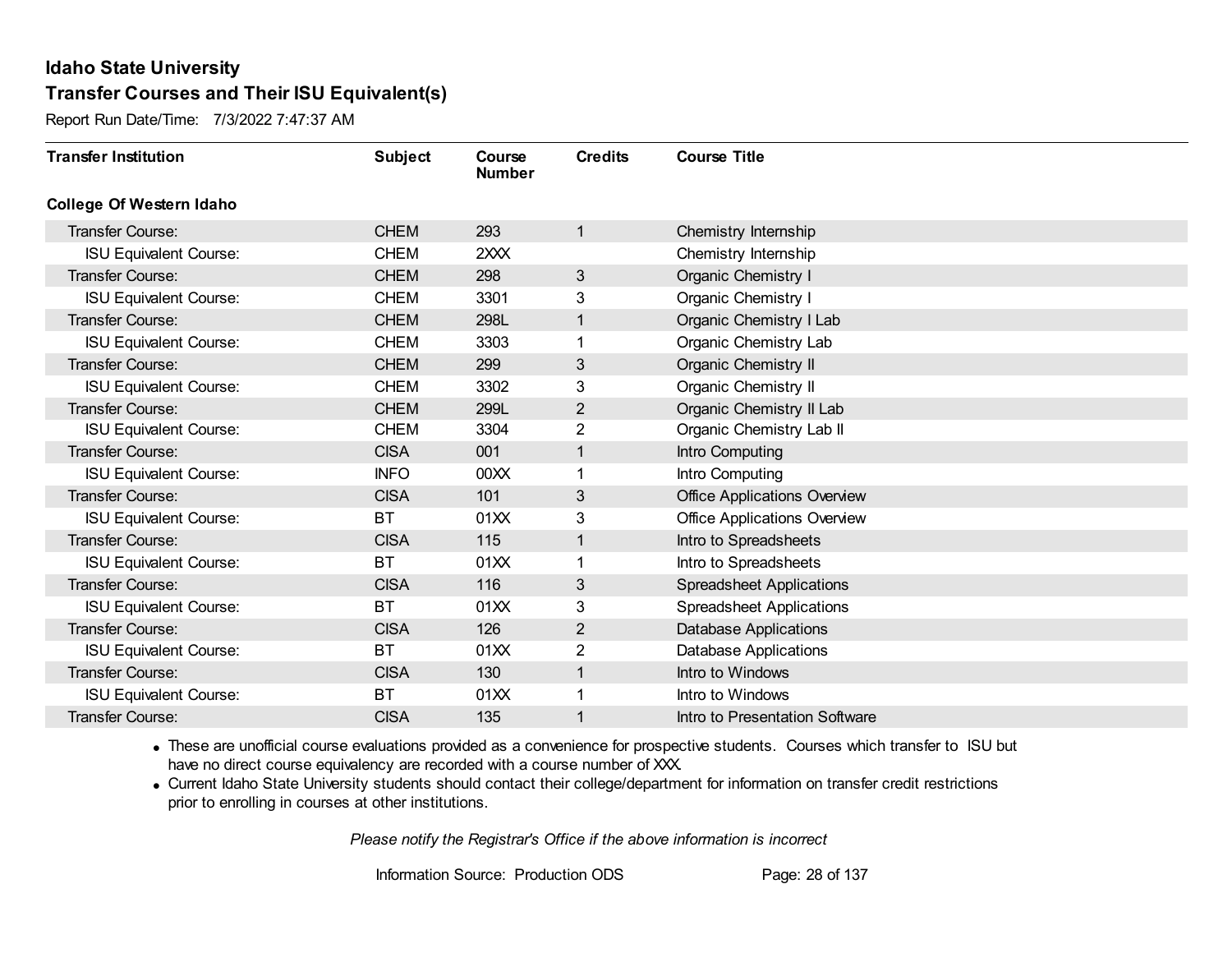Report Run Date/Time: 7/3/2022 7:47:37 AM

| <b>Transfer Institution</b>     | <b>Subject</b> | Course<br><b>Number</b> | <b>Credits</b> | <b>Course Title</b>                  |
|---------------------------------|----------------|-------------------------|----------------|--------------------------------------|
| <b>College Of Western Idaho</b> |                |                         |                |                                      |
| Transfer Course:                | <b>CISA</b>    | 135                     | 1              | Intro to Presentation Software       |
| <b>ISU Equivalent Course:</b>   | <b>BT</b>      | 01XX                    | 1              | Intro to Presentation Software       |
| Transfer Course:                | <b>CISA</b>    | 141                     | $\mathbf{1}$   | Intro to Word Processing             |
| <b>ISU Equivalent Course:</b>   | <b>BT</b>      | 01XX                    | 1              | Intro to Word Processing             |
| <b>Transfer Course:</b>         | <b>CISA</b>    | 142                     | 3              | <b>Document Processing</b>           |
| <b>ISU Equivalent Course:</b>   | <b>BT</b>      | 01XX                    | 3              | <b>Document Processing</b>           |
| Transfer Course:                | <b>CISA</b>    | 185                     | $\mathbf{1}$   | Intro to Internet                    |
| <b>ISU Equivalent Course:</b>   | <b>ELEC</b>    | 01XX                    | 1              | Intro to Internet                    |
| Transfer Course:                | <b>CISA</b>    | 199                     | $\mathbf{1}$   | <b>Special Topics</b>                |
| <b>ISU Equivalent Course:</b>   | <b>BT</b>      | 01XX                    |                | <b>Special Topics</b>                |
| <b>Transfer Course:</b>         | <b>CISA</b>    | 200                     |                | Independent Study                    |
| <b>ISU Equivalent Course:</b>   | <b>BT</b>      | 02XX                    |                | Independent Study                    |
| Transfer Course:                | <b>CISA</b>    | 293                     |                | Internship                           |
| <b>ISU Equivalent Course:</b>   | <b>BT</b>      | 02XX                    |                | Internship                           |
| Transfer Course:                | <b>CISA</b>    | 296                     |                | Independent Study                    |
| <b>ISU Equivalent Course:</b>   | <b>BT</b>      | 02XX                    |                | Independent Study                    |
| Transfer Course:                | <b>CNST</b>    | 120                     | $\overline{4}$ | PC Hardware & Software               |
| <b>ISU Equivalent Course:</b>   | <b>ELEC</b>    | 01XX                    | 4              | PC Hardware & Software               |
| Transfer Course:                | <b>CNST</b>    | 122                     | 4              | Windows Client/PC Supposrt           |
| <b>ISU Equivalent Course:</b>   | <b>ELEC</b>    | 01XX                    | 4              | Windows Client/PC Support            |
| Transfer Course:                | <b>CNST</b>    | 123                     | $\overline{4}$ | <b>Network Fundamentals</b>          |
| <b>ISU Equivalent Course:</b>   | <b>ELEC</b>    | 01XX                    | 4              | <b>Network Fundamentals</b>          |
| Transfer Course:                | <b>CNST</b>    | 125                     | 4              | <b>Basic Routing &amp; Switching</b> |

· These are unofficial course evaluations provided as a convenience for prospective students. Courses which transfer to ISU but have no direct course equivalency are recorded with a course number of XXX.

· Current Idaho State University students should contact their college/department for information on transfer credit restrictions prior to enrolling in courses at other institutions.

*Please notify the Registrar's Office if the above information is incorrect*

Information Source: Production ODS Page: 29 of 137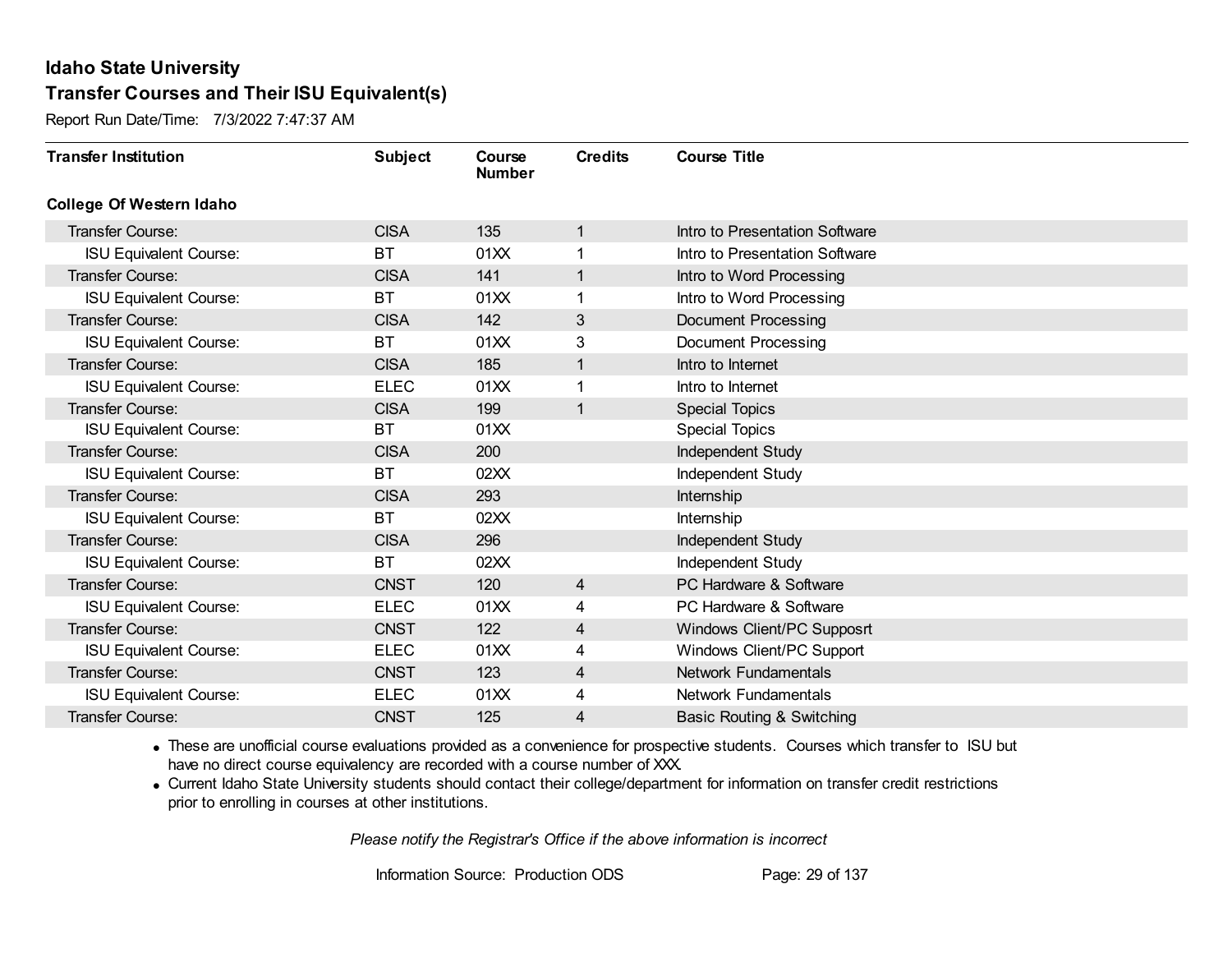Report Run Date/Time: 7/3/2022 7:47:37 AM

| <b>Transfer Institution</b>     | <b>Subject</b> | Course<br><b>Number</b> | <b>Credits</b> | <b>Course Title</b>                  |
|---------------------------------|----------------|-------------------------|----------------|--------------------------------------|
| <b>College Of Western Idaho</b> |                |                         |                |                                      |
| Transfer Course:                | <b>CNST</b>    | 125                     | $\overline{4}$ | <b>Basic Routing &amp; Switching</b> |
| <b>ISU Equivalent Course:</b>   | <b>ELEC</b>    | 01XX                    | 4              | <b>Basic Routing &amp; Switching</b> |
| Transfer Course:                | <b>CNST</b>    | 132                     | 4              | Intermed Routing & Switching         |
| <b>ISU Equivalent Course:</b>   | <b>ELEC</b>    | 01XX                    | 4              | Intermed Routing & Switching         |
| <b>Transfer Course:</b>         | <b>CNST</b>    | 134                     | 4              | <b>WAN Technologies</b>              |
| <b>ISU Equivalent Course:</b>   | <b>ELEC</b>    | 01XX                    | 4              | <b>WAN Technologies</b>              |
| Transfer Course:                | <b>CNST</b>    | 136                     | 4              | Hardware & Servers                   |
| <b>ISU Equivalent Course:</b>   | <b>ELEC</b>    | 01XX                    | 4              | Hardware & Servers                   |
| <b>Transfer Course:</b>         | <b>CNST</b>    | 199                     | $\mathbf{1}$   | Cisco Ntwrk/Security Tech ST         |
| <b>ISU Equivalent Course:</b>   | <b>ELEC</b>    | 01XX                    |                | Cisco Ntwrk/Security Tech ST         |
| <b>Transfer Course:</b>         | <b>CNST</b>    | 230                     | 4              | <b>LINUX Essentials</b>              |
| <b>ISU Equivalent Course:</b>   | <b>ELEC</b>    | 02XX                    | 4              | <b>LINUX Essentials</b>              |
| Transfer Course:                | <b>CNST</b>    | 231                     | $\overline{4}$ | <b>Network Security</b>              |
| <b>ISU Equivalent Course:</b>   | <b>ELEC</b>    | 02XX                    | 4              | <b>Network Security</b>              |
| Transfer Course:                | <b>CNST</b>    | 236                     | 4              | <b>IP Routing</b>                    |
| <b>ISU Equivalent Course:</b>   | <b>ELEC</b>    | 02XX                    | 4              | <b>IP Routing</b>                    |
| Transfer Course:                | <b>CNST</b>    | 238                     | 4              | <b>Cisco Cert Network Assoc</b>      |
| <b>ISU Equivalent Course:</b>   | <b>ELEC</b>    | 02XX                    | 4              | <b>Cisco Cert Network Assoc</b>      |
| Transfer Course:                | <b>CNST</b>    | 239                     | 4              | <b>IP Switched Networks</b>          |
| <b>ISU Equivalent Course:</b>   | <b>ELEC</b>    | 02XX                    | 4              | <b>IP Switched Networks</b>          |
| Transfer Course:                | <b>CNST</b>    | 240                     | 4              | <b>Virtualization Technologies</b>   |
| <b>ISU Equivalent Course:</b>   | <b>ELEC</b>    | 02XX                    | 4              | Virtualization Technologies          |
| Transfer Course:                | <b>CNST</b>    | 242                     | 4              | Trblsht/Maintain IP Networks         |

· These are unofficial course evaluations provided as a convenience for prospective students. Courses which transfer to ISU but have no direct course equivalency are recorded with a course number of XXX.

· Current Idaho State University students should contact their college/department for information on transfer credit restrictions prior to enrolling in courses at other institutions.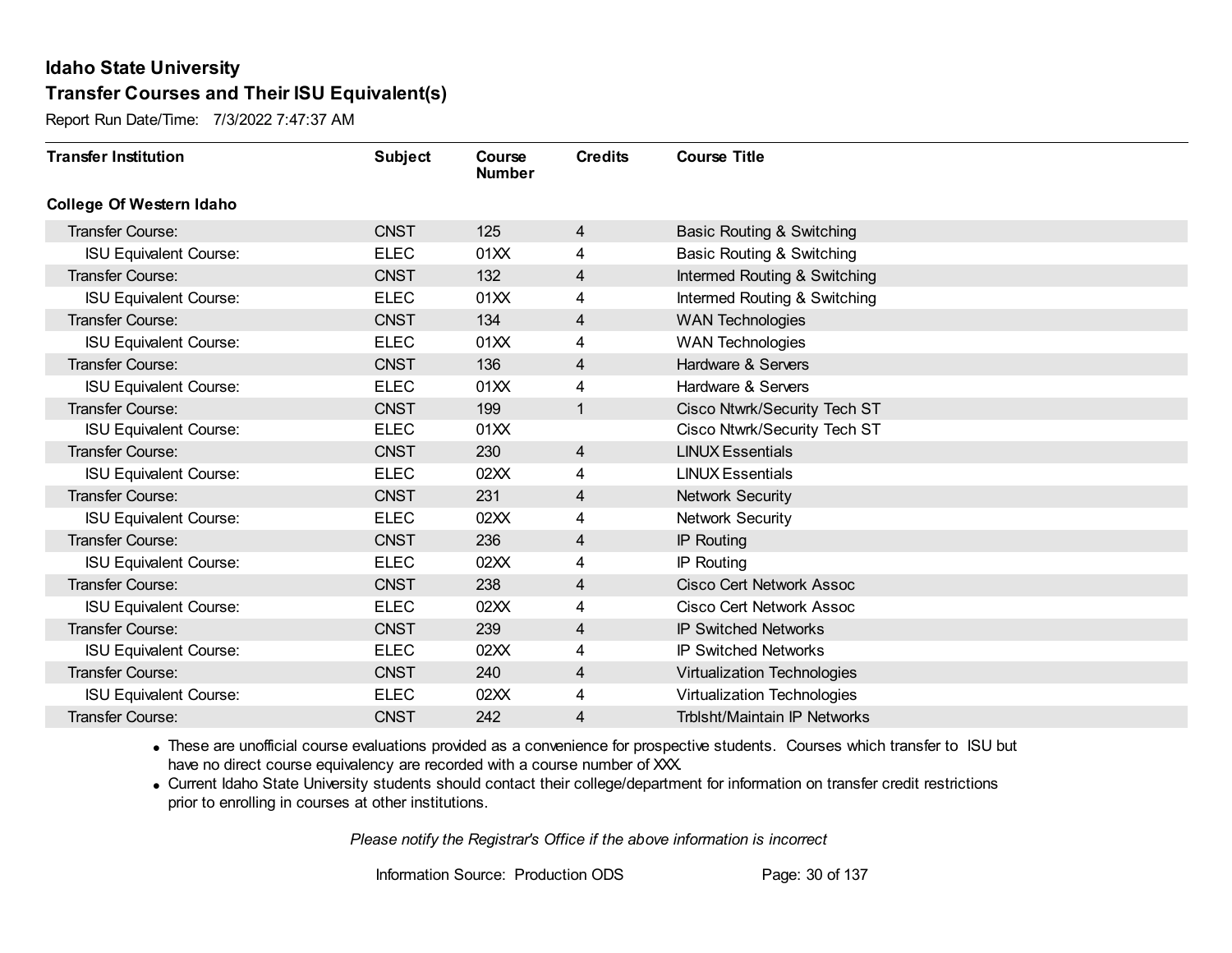Report Run Date/Time: 7/3/2022 7:47:37 AM

| <b>Transfer Institution</b>     | <b>Subject</b> | Course<br><b>Number</b> | <b>Credits</b> | <b>Course Title</b>                 |
|---------------------------------|----------------|-------------------------|----------------|-------------------------------------|
| <b>College Of Western Idaho</b> |                |                         |                |                                     |
| Transfer Course:                | <b>CNST</b>    | 242                     | 4              | <b>Trblsht/Maintain IP Networks</b> |
| <b>ISU Equivalent Course:</b>   | <b>ELEC</b>    | 02XX                    | 4              | Trblsht/Maintain IP Networks        |
| Transfer Course:                | <b>CNST</b>    | 244                     | 4              | Linux Advanced                      |
| <b>ISU Equivalent Course:</b>   | <b>ELEC</b>    | 02XX                    | 4              | Linux Advanced                      |
| <b>Transfer Course:</b>         | <b>CNST</b>    | 248                     | 4              | Python Prog for CISCO               |
| <b>ISU Equivalent Course:</b>   | <b>ELEC</b>    | 02XX                    | 4              | Python Prog for CISCO               |
| Transfer Course:                | <b>COMM</b>    | 100                     | $\overline{2}$ | <b>Communication Matters GM2</b>    |
| <b>ISU Equivalent Course:</b>   | <b>CMP</b>     | 1 <sup>2</sup>          | 2              | <b>Communication Matters GM2</b>    |
| Transfer Course:                | <b>COMM</b>    | 101                     | 3              | Fund of Oral Communication GM2      |
| <b>ISU Equivalent Course:</b>   | <b>COMM</b>    | 1101                    | 3              | Fundamentals of Oral Comm GM2       |
| Transfer Course:                | <b>COMM</b>    | 102                     | 3              | Interpersonal Communication         |
| <b>ISU Equivalent Course:</b>   | <b>CMP</b>     | 1XXX                    | 3              | Interpersonal Communication         |
| Transfer Course:                | <b>COMM</b>    | 105                     | 3              | Collegiate Speech/Debate Team       |
| <b>ISU Equivalent Course:</b>   | <b>CMP</b>     | 1XXX                    | 3              | Collegiate Speech/Debate Team       |
| Transfer Course:                | <b>COMM</b>    | 112                     | 3              | Argumentation & Debate GM2          |
| <b>ISU Equivalent Course:</b>   | <b>CMP</b>     | 1XXX                    | 3              | Argumentation & Debate GM2          |
| Transfer Course:                | <b>COMM</b>    | 114                     | $\mathfrak{S}$ | Intercollegiate Speech/Debate       |
| <b>ISU Equivalent Course:</b>   | <b>CMP</b>     | 1XXX                    | 3              | Intercollegiate Speech/Debate       |
| Transfer Course:                | <b>COMM</b>    | 140                     | 3              | <b>Digital Communication</b>        |
| <b>ISU Equivalent Course:</b>   | <b>CMP</b>     | 1XXX                    | 3              | <b>Digital Communication</b>        |
| Transfer Course:                | <b>COMM</b>    | 150                     | $\mathfrak{S}$ | Digital Photography I               |
| <b>ISU Equivalent Course:</b>   | <b>CMP</b>     | 1XXX                    | 3              | Digital Photography I               |
| Transfer Course:                | <b>COMM</b>    | 160                     | 3              | Communication & Culture (IGM)       |

· These are unofficial course evaluations provided as a convenience for prospective students. Courses which transfer to ISU but have no direct course equivalency are recorded with a course number of XXX.

· Current Idaho State University students should contact their college/department for information on transfer credit restrictions prior to enrolling in courses at other institutions.

*Please notify the Registrar's Office if the above information is incorrect*

Information Source: Production ODS Page: 31 of 137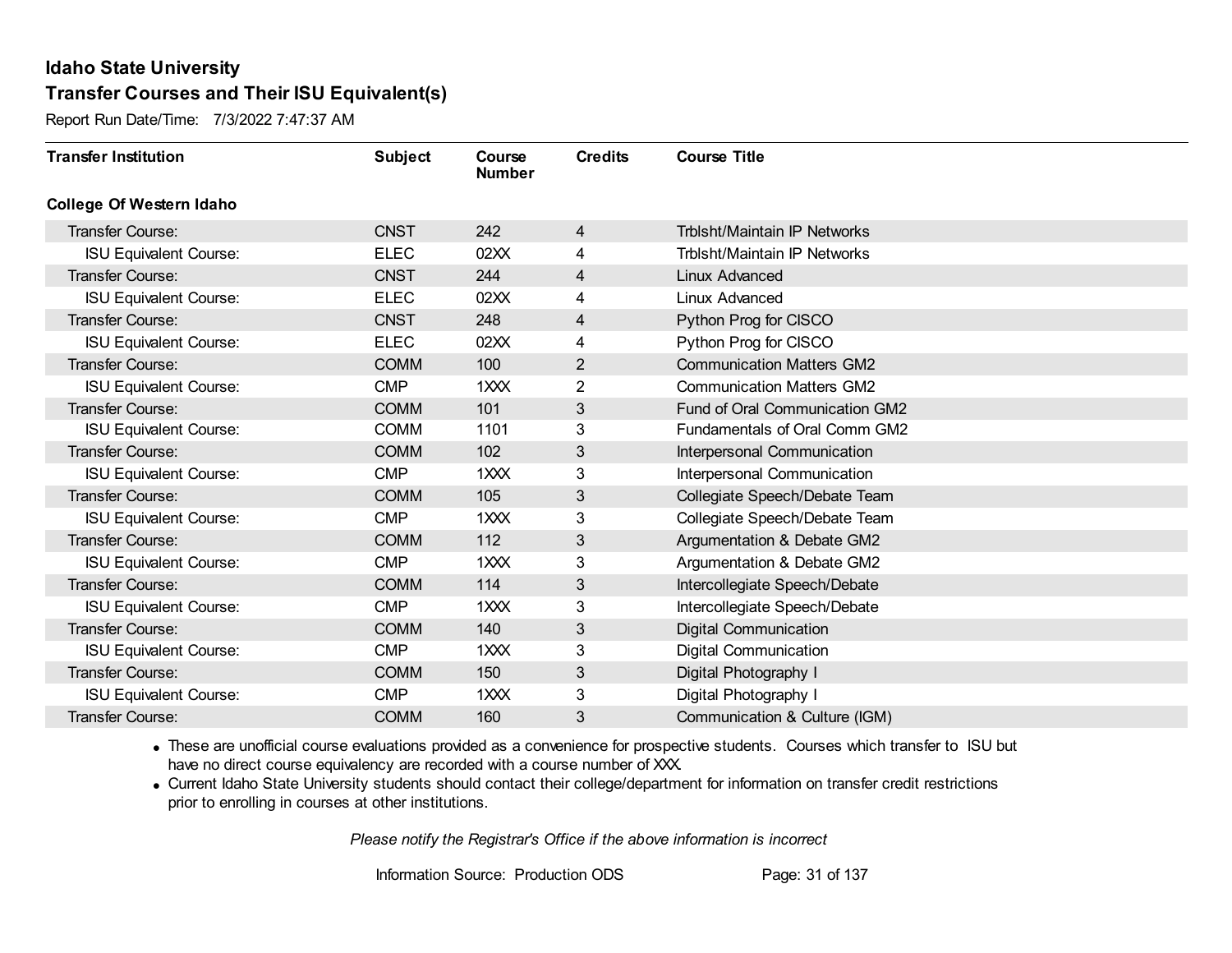Report Run Date/Time: 7/3/2022 7:47:37 AM

| <b>Transfer Institution</b>     | <b>Subject</b> | Course<br><b>Number</b> | <b>Credits</b> | <b>Course Title</b>                 |
|---------------------------------|----------------|-------------------------|----------------|-------------------------------------|
| <b>College Of Western Idaho</b> |                |                         |                |                                     |
| Transfer Course:                | <b>COMM</b>    | 160                     | 3              | Communication & Culture (IGM)       |
| <b>ISU Equivalent Course:</b>   | <b>CMP</b>     | 1XXX                    | 3              | Communication & Culture (IGM)       |
| Transfer Course:                | <b>COMM</b>    | 171                     | 3              | Intro Mass Communication            |
| <b>ISU Equivalent Course:</b>   | <b>CMP</b>     | 1XXX                    | 3              | Intro Mass Communication            |
| Transfer Course:                | <b>COMM</b>    | 199                     | 1              | <b>Communication Special Topics</b> |
| <b>ISU Equivalent Course:</b>   | <b>CMP</b>     | 1XXX                    |                | <b>Communication Special Topics</b> |
| Transfer Course:                | <b>COMM</b>    | 200                     |                | Independent Study                   |
| <b>ISU Equivalent Course:</b>   | <b>CMP</b>     | 2XXX                    |                | Independent Study                   |
| Transfer Course:                | <b>COMM</b>    | 201                     | 3              | <b>Business/Prof Speaking</b>       |
| <b>ISU Equivalent Course:</b>   | <b>CMP</b>     | 2201                    | 3              | <b>Business Professional Comm</b>   |
| Transfer Course:                | <b>COMM</b>    | 209                     | 3              | Critical Thinking & Argument        |
| <b>ISU Equivalent Course:</b>   | <b>CMP</b>     | 2XXX                    | 3              | Critical Thinking & Argument        |
| Transfer Course:                | <b>COMM</b>    | 220                     | 3              | Intercultural Communication         |
| <b>ISU Equivalent Course:</b>   | <b>CMP</b>     | 2XXX                    | 3              | Intercultural Communication         |
| Transfer Course:                | <b>COMM</b>    | 221                     | 3              | Interpersonal Communication         |
| <b>ISU Equivalent Course:</b>   | <b>CMP</b>     | 2XXX                    | 3              | Interpersonal Communication         |
| Transfer Course:                | <b>COMM</b>    | 231                     | 3              | <b>Public Speaking</b>              |
| <b>ISU Equivalent Course:</b>   | <b>CMP</b>     | 2201                    | 3              | <b>Business Professional Comm</b>   |
| Transfer Course:                | <b>COMM</b>    | 255                     | 3              | Intro to Screenwriting              |
| <b>ISU Equivalent Course:</b>   | <b>CMP</b>     | 2XXX                    | 3              | Intro to Screenwriting              |
| Transfer Course:                | <b>COMM</b>    | 259                     | 3              | Comm Through Web Design IGM         |
| <b>ISU Equivalent Course:</b>   | <b>CMP</b>     | 2XXX                    | 3              | Comm Through Web Design IGM         |
| <b>Transfer Course:</b>         | <b>COMM</b>    | 261                     | 3              | Multimedia Storytelling             |

· These are unofficial course evaluations provided as a convenience for prospective students. Courses which transfer to ISU but have no direct course equivalency are recorded with a course number of XXX.

· Current Idaho State University students should contact their college/department for information on transfer credit restrictions prior to enrolling in courses at other institutions.

*Please notify the Registrar's Office if the above information is incorrect*

Information Source: Production ODS Page: 32 of 137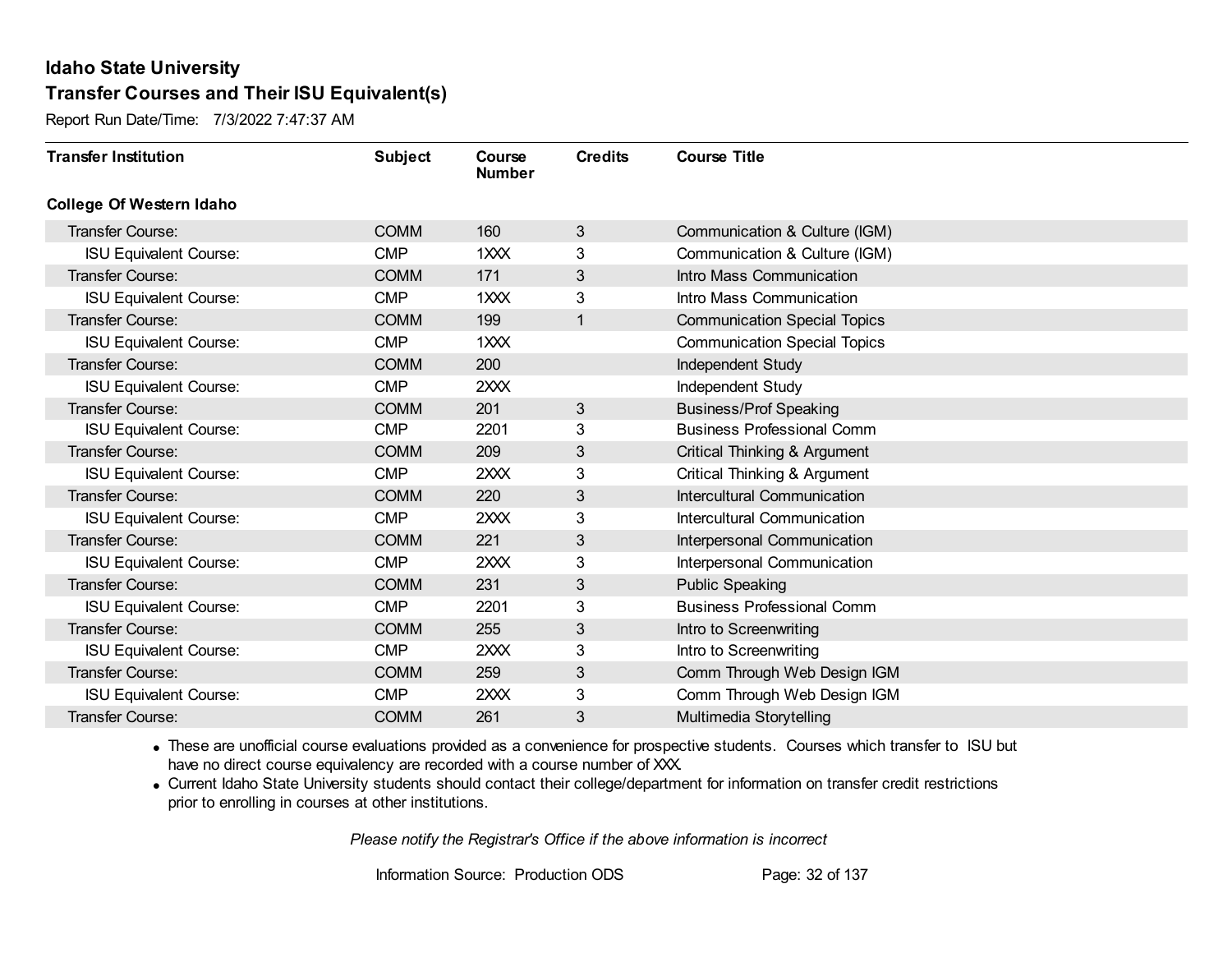Report Run Date/Time: 7/3/2022 7:47:37 AM

| <b>Transfer Institution</b>     | <b>Subject</b> | Course<br><b>Number</b> | <b>Credits</b> | <b>Course Title</b>               |
|---------------------------------|----------------|-------------------------|----------------|-----------------------------------|
| <b>College Of Western Idaho</b> |                |                         |                |                                   |
| <b>Transfer Course:</b>         | <b>COMM</b>    | 261                     | 3              | Multimedia Storytelling           |
| <b>ISU Equivalent Course:</b>   | <b>CMP</b>     | 2XXX                    | 3              | Multimedia Storytelling           |
| Transfer Course:                | <b>COMM</b>    | 268                     | 3              | Intro to Video Production         |
| <b>ISU Equivalent Course:</b>   | <b>CMP</b>     | 2XXX                    | 3              | Intro to Video Production         |
| <b>Transfer Course:</b>         | <b>COMM</b>    | 269                     | 3              | Intro to Audio Production         |
| <b>ISU Equivalent Course:</b>   | <b>CMP</b>     | 2XXX                    | 3              | Intro to Audio Production         |
| Transfer Course:                | <b>COMM</b>    | 271                     | 3              | Intro to Mass Media               |
| <b>ISU Equivalent Course:</b>   | <b>CMP</b>     | 2XXX                    | 3              | Intro to Mass Media               |
| Transfer Course:                | <b>COMM</b>    | 273                     | 3              | Media News Writing/Reporting      |
| <b>ISU Equivalent Course:</b>   | <b>CMP</b>     | 2XXX                    | 3              | Media News Writing/Reporting      |
| Transfer Course:                | <b>COMM</b>    | 275                     | 3              | Digital Design & Publishing       |
| <b>ISU Equivalent Course:</b>   | <b>CMP</b>     | 2XXX                    | 3              | Digital Design & Publishing       |
| Transfer Course:                | <b>COMM</b>    | 278                     | 3              | <b>Princ of Public Relations</b>  |
| <b>ISU Equivalent Course:</b>   | <b>CMP</b>     | 2XXX                    | 3              | <b>Princ of Public Relations</b>  |
| Transfer Course:                | <b>COMM</b>    | 279                     | 3              | <b>Public Relations Campaigns</b> |
| <b>ISU Equivalent Course:</b>   | <b>CMP</b>     | 2XXX                    | 3              | <b>Public Relations Campaigns</b> |
| Transfer Course:                | <b>COMM</b>    | 280                     | 1              | <b>Communication Portfolio</b>    |
| <b>ISU Equivalent Course:</b>   | <b>CMP</b>     | 2XXX                    |                | <b>Communication Portfolio</b>    |
| Transfer Course:                | <b>COMM</b>    | 290                     | $\overline{2}$ | <b>Communication Capstone</b>     |
| <b>ISU Equivalent Course:</b>   | <b>CMP</b>     | 2XXX                    | 2              | <b>Communication Capstone</b>     |
| Transfer Course:                | <b>COMM</b>    | 293                     | $\mathbf{1}$   | Internship                        |
| <b>ISU Equivalent Course:</b>   | <b>CMP</b>     | 2XXX                    |                | <b>Internship</b>                 |
| Transfer Course:                | <b>COMM</b>    | 296                     | 1              | Comm Independent Study            |

· These are unofficial course evaluations provided as a convenience for prospective students. Courses which transfer to ISU but have no direct course equivalency are recorded with a course number of XXX.

· Current Idaho State University students should contact their college/department for information on transfer credit restrictions prior to enrolling in courses at other institutions.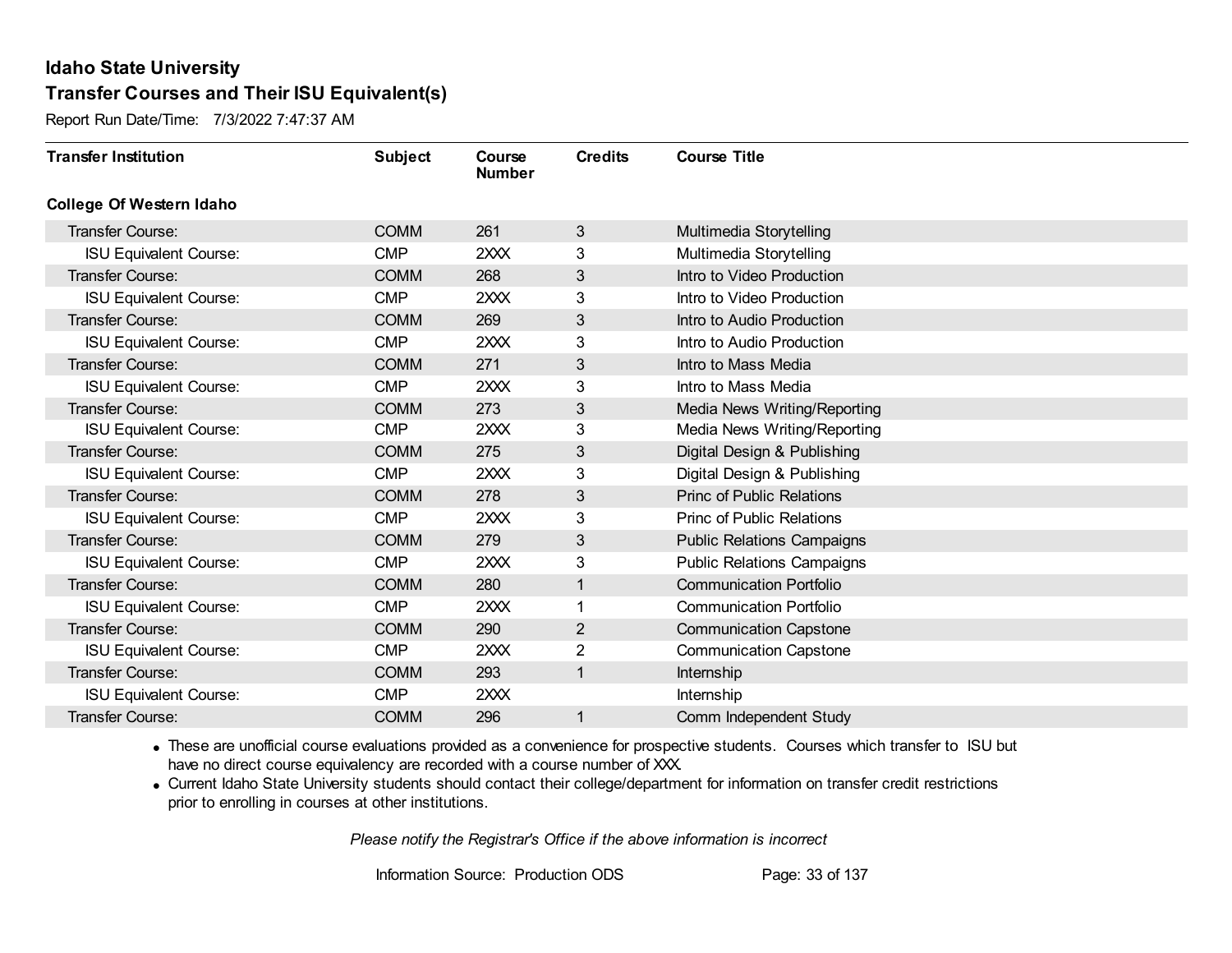Report Run Date/Time: 7/3/2022 7:47:37 AM

| <b>Transfer Institution</b>     | <b>Subject</b> | Course<br><b>Number</b> | <b>Credits</b> | <b>Course Title</b>                   |
|---------------------------------|----------------|-------------------------|----------------|---------------------------------------|
| <b>College Of Western Idaho</b> |                |                         |                |                                       |
| Transfer Course:                | <b>COMM</b>    | 296                     | $\mathbf{1}$   | Comm Independent Study                |
| <b>ISU Equivalent Course:</b>   | <b>CMP</b>     | 2XXX                    |                | Comm Independent Study                |
| Transfer Course:                | <b>CONS</b>    | 101                     | 3              | Intro to Construction                 |
| <b>ISU Equivalent Course:</b>   | <b>ELEC</b>    | 01XX                    | 3              | Intro to Construction                 |
| Transfer Course:                | <b>CONS</b>    | 102                     | 3              | Tools of the Trade                    |
| <b>ISU Equivalent Course:</b>   | <b>ELEC</b>    | 01XX                    | 3              | Tools of the Trade                    |
| Transfer Course:                | <b>CONS</b>    | 103                     | 3              | <b>Blueprints for Construction</b>    |
| <b>ISU Equivalent Course:</b>   | <b>ELEC</b>    | 01XX                    | 3              | <b>Blueprints for Construction</b>    |
| <b>Transfer Course:</b>         | <b>CONS</b>    | 104                     | $\overline{2}$ | Intro to Concrete                     |
| <b>ISU Equivalent Course:</b>   | <b>ELEC</b>    | 01XX                    | $\overline{2}$ | Intro to Concrete                     |
| <b>Transfer Course:</b>         | <b>CONS</b>    | 105                     | 3              | <b>Construction Materials/Meths 1</b> |
| <b>ISU Equivalent Course:</b>   | <b>ELEC</b>    | 01XX                    | 3              | <b>Construction Materials/Meths 1</b> |
| Transfer Course:                | <b>CONS</b>    | 106                     | $\overline{2}$ | <b>Framing Applications</b>           |
| <b>ISU Equivalent Course:</b>   | <b>ELEC</b>    | 01XX                    | $\overline{2}$ | <b>Framing Applications</b>           |
| Transfer Course:                | <b>CONS</b>    | 107                     | 5              | <b>Construction Lab 1</b>             |
| <b>ISU Equivalent Course:</b>   | <b>ELEC</b>    | 01XX                    | 5              | <b>Construction Lab 1</b>             |
| Transfer Course:                | <b>CONS</b>    | 108                     | $\overline{2}$ | <b>Exterior Finish</b>                |
| <b>ISU Equivalent Course:</b>   | <b>ELEC</b>    | 01XX                    | 2              | <b>Exterior Finish</b>                |
| Transfer Course:                | <b>CONS</b>    | 109                     | $\overline{4}$ | <b>Construction Lab 2</b>             |
| <b>ISU Equivalent Course:</b>   | <b>ELEC</b>    | 01XX                    | 4              | Construction Lab 2                    |
| <b>Transfer Course:</b>         | <b>CONS</b>    | 110                     | 3              | <b>Building Science</b>               |
| <b>ISU Equivalent Course:</b>   | <b>ELEC</b>    | 01XX                    | 3              | <b>Building Science</b>               |
| Transfer Course:                | <b>CONS</b>    | 210                     | 3              | <b>Construction Materials/Meths 2</b> |

· These are unofficial course evaluations provided as a convenience for prospective students. Courses which transfer to ISU but have no direct course equivalency are recorded with a course number of XXX.

· Current Idaho State University students should contact their college/department for information on transfer credit restrictions prior to enrolling in courses at other institutions.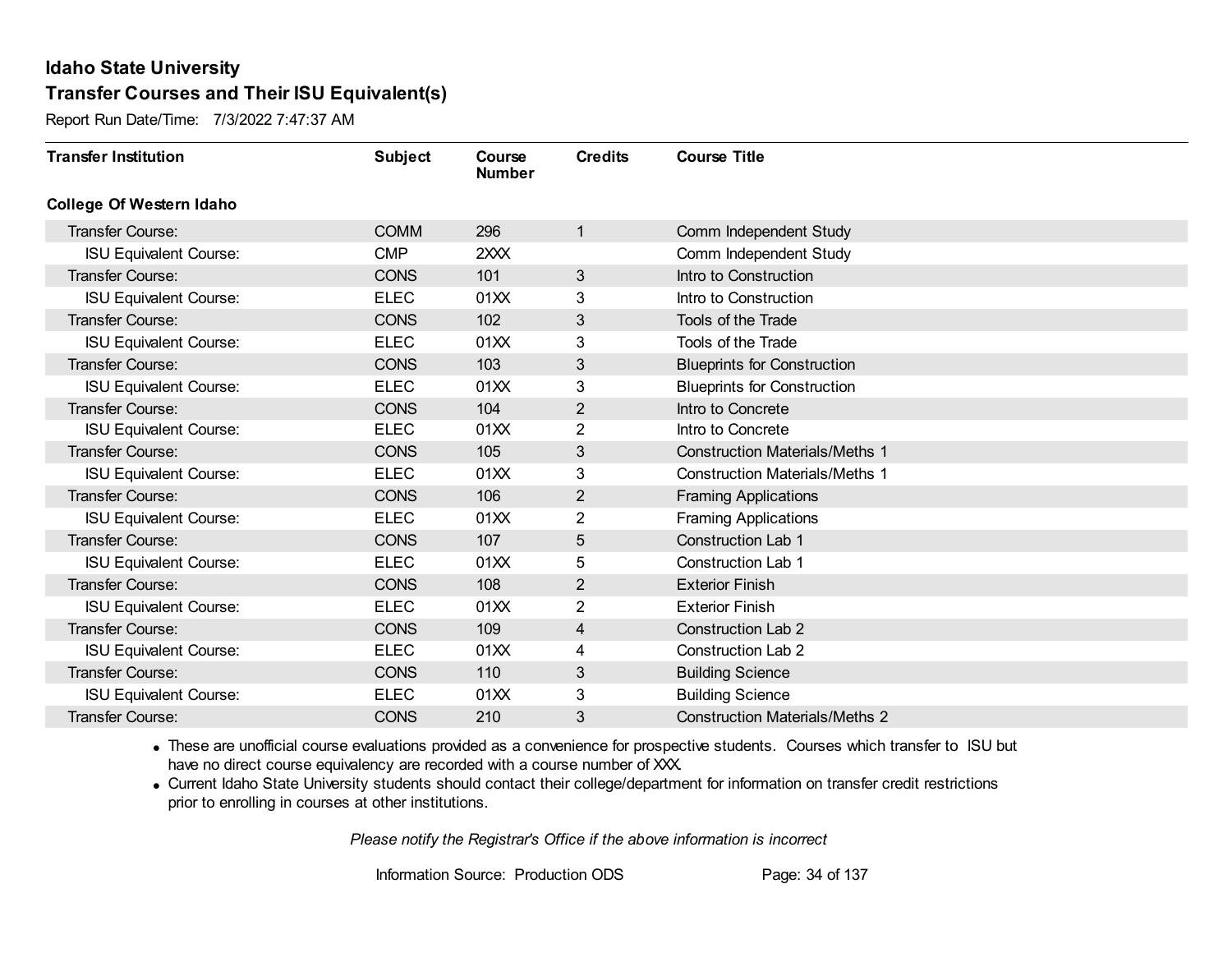Report Run Date/Time: 7/3/2022 7:47:37 AM

| <b>Transfer Institution</b>     | <b>Subject</b> | Course<br><b>Number</b> | <b>Credits</b> | <b>Course Title</b>                   |
|---------------------------------|----------------|-------------------------|----------------|---------------------------------------|
| <b>College Of Western Idaho</b> |                |                         |                |                                       |
| Transfer Course:                | <b>CONS</b>    | 210                     | 3              | <b>Construction Materials/Meths 2</b> |
| <b>ISU Equivalent Course:</b>   | <b>ELEC</b>    | 02XX                    | 3              | <b>Construction Materials/Meths 2</b> |
| Transfer Course:                | <b>CONS</b>    | 211                     | $\overline{2}$ | <b>Interior Finish</b>                |
| <b>ISU Equivalent Course:</b>   | <b>ELEC</b>    | 02XX                    | $\overline{2}$ | <b>Interior Finish</b>                |
| <b>Transfer Course:</b>         | <b>CONS</b>    | 212                     | 5              | <b>Construction Lab 3</b>             |
| <b>ISU Equivalent Course:</b>   | <b>ELEC</b>    | 02XX                    | 5              | <b>Construction Lab 3</b>             |
| <b>Transfer Course:</b>         | <b>CONS</b>    | 213                     | 5              | <b>Construction Management</b>        |
| <b>ISU Equivalent Course:</b>   | <b>ELEC</b>    | 02XX                    | 5              | <b>Construction Management</b>        |
| <b>Transfer Course:</b>         | <b>CONS</b>    | 214                     | $\overline{4}$ | <b>Advanced Concrete</b>              |
| <b>ISU Equivalent Course:</b>   | <b>ELEC</b>    | 02XX                    | 4              | <b>Advanced Concrete</b>              |
| Transfer Course:                | <b>CPSC</b>    | 121                     | 4              | Computer Science I                    |
| <b>ISU Equivalent Course:</b>   | <b>CS</b>      | 1XXX                    | 4              | <b>Computer Science I</b>             |
| Transfer Course:                | <b>CPSC</b>    | 199                     | 1              | ST: Computer Science                  |
| <b>ISU Equivalent Course:</b>   | <b>CS</b>      | $1$ $XX$                |                | ST: Computer Science                  |
| Transfer Course:                | <b>CPSC</b>    | 221                     | 3              | <b>Computer Science II</b>            |
| <b>ISU Equivalent Course:</b>   | <b>CS</b>      | 2XXX                    | 3              | <b>Computer Science II</b>            |
| <b>Transfer Course:</b>         | <b>CRIJ</b>    | 101                     | 3              | Intro to Criminal Justice GM6         |
| <b>ISU Equivalent Course:</b>   | <b>SOC</b>     | 1XXX                    | 3              | Intro to Criminal Justice GM6         |
| Transfer Course:                | <b>CRIJ</b>    | 102                     | 3              | Introduction to Police                |
| <b>ISU Equivalent Course:</b>   | <b>SOC</b>     | 1XXX                    | 3              | Introduction to Police                |
| <b>Transfer Course:</b>         | <b>CRIJ</b>    | 103                     | 3              | Intro to Law & Justice GM6            |
| <b>ISU Equivalent Course:</b>   | <b>SOC</b>     | 1XXX                    | 3              | Intro to Law & Justice GM6            |
| <b>Transfer Course:</b>         | <b>CRIJ</b>    | 104                     | 3              | Intro to Corrections                  |

· These are unofficial course evaluations provided as a convenience for prospective students. Courses which transfer to ISU but have no direct course equivalency are recorded with a course number of XXX.

· Current Idaho State University students should contact their college/department for information on transfer credit restrictions prior to enrolling in courses at other institutions.

*Please notify the Registrar's Office if the above information is incorrect*

Information Source: Production ODS Page: 35 of 137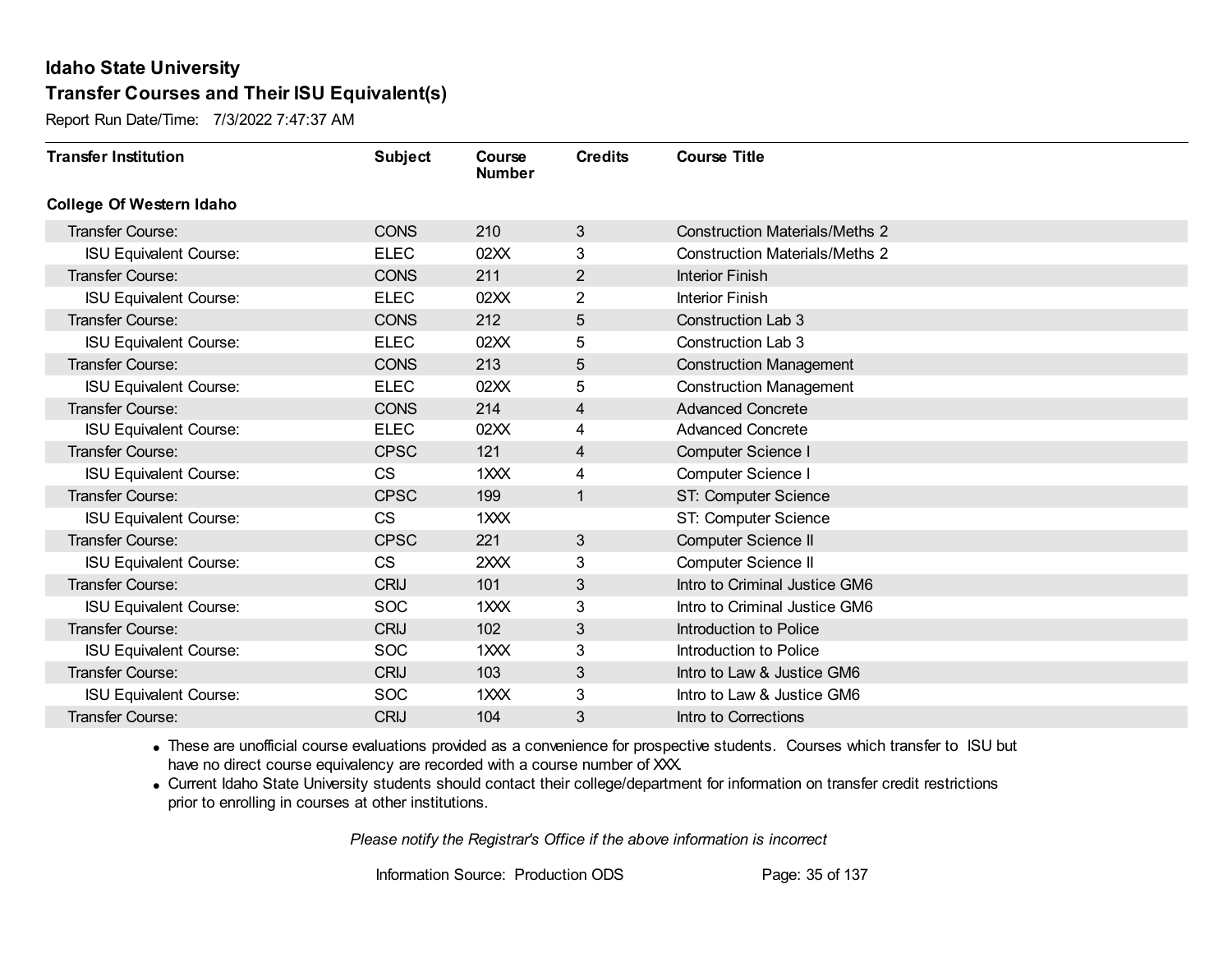Report Run Date/Time: 7/3/2022 7:47:37 AM

| <b>Transfer Institution</b>     | <b>Subject</b> | Course<br><b>Number</b> | <b>Credits</b> | <b>Course Title</b>                   |
|---------------------------------|----------------|-------------------------|----------------|---------------------------------------|
| <b>College Of Western Idaho</b> |                |                         |                |                                       |
| Transfer Course:                | <b>CRIJ</b>    | 104                     | $\mathbf{3}$   | Intro to Corrections                  |
| <b>ISU Equivalent Course:</b>   | <b>SOC</b>     | 1XXX                    | 3              | Intro to Corrections                  |
| Transfer Course:                | <b>CRIJ</b>    | 190                     | 3              | <b>Writing for Criminal Justice</b>   |
| <b>ISU Equivalent Course:</b>   | <b>SOC</b>     | 1XXX                    | 3              | <b>Writing for Criminal Justice</b>   |
| Transfer Course:                | <b>CRIJ</b>    | 199                     | 1              | <b>Criminal Justice Special Topic</b> |
| <b>ISU Equivalent Course:</b>   | <b>SOC</b>     | 1XXX                    |                | Criminal Justice Special Topic        |
| Transfer Course:                | <b>CRIJ</b>    | 200                     |                | Independent Study                     |
| <b>ISU Equivalent Course:</b>   | <b>SOC</b>     | 2XXX                    |                | Independent Study                     |
| <b>Transfer Course:</b>         | <b>CRIJ</b>    | 201                     | 3              | <b>Community-Based Corrections</b>    |
| <b>ISU Equivalent Course:</b>   | <b>SOC</b>     | 2XXX                    | 3              | <b>Community-Based Corrections</b>    |
| <b>Transfer Course:</b>         | <b>CRIJ</b>    | 205                     | 3              | <b>Constitutional Rights Inmates</b>  |
| <b>ISU Equivalent Course:</b>   | <b>SOC</b>     | 2XXX                    | 3              | <b>Constitutional Rights Inmates</b>  |
| Transfer Course:                | <b>CRIJ</b>    | 220                     | 3              | Eval & Trmt of Offenders              |
| <b>ISU Equivalent Course:</b>   | <b>SOC</b>     | 2XXX                    | 3              | Eval & Trmt of Offenders              |
| Transfer Course:                | <b>CRIJ</b>    | 270                     | 3              | Criminology                           |
| <b>ISU Equivalent Course:</b>   | <b>SOC</b>     | 2XXX                    | 3              | Criminology                           |
| Transfer Course:                | <b>CRIJ</b>    | 275                     | 3              | <b>Criminal Evidence Law</b>          |
| <b>ISU Equivalent Course:</b>   | <b>SOC</b>     | 2XXX                    | 3              | <b>Criminal Evidence Law</b>          |
| Transfer Course:                | <b>CRIJ</b>    | 276                     | 3              | Law Of Arrest Srch & Seizure          |
| <b>ISU Equivalent Course:</b>   | <b>SOC</b>     | 2XXX                    | 3              | Law of Arrest Srch & Seizure          |
| Transfer Course:                | <b>CRIJ</b>    | 280                     | 3              | Victimology IGM                       |
| <b>ISU Equivalent Course:</b>   | <b>SOC</b>     | 2XXX                    | 3              | Victimology IGM                       |
| <b>Transfer Course:</b>         | <b>CRIJ</b>    | 290                     | 3              | <b>Criminal Justice Capstone</b>      |

· These are unofficial course evaluations provided as a convenience for prospective students. Courses which transfer to ISU but have no direct course equivalency are recorded with a course number of XXX.

· Current Idaho State University students should contact their college/department for information on transfer credit restrictions prior to enrolling in courses at other institutions.

*Please notify the Registrar's Office if the above information is incorrect*

Information Source: Production ODS Page: 36 of 137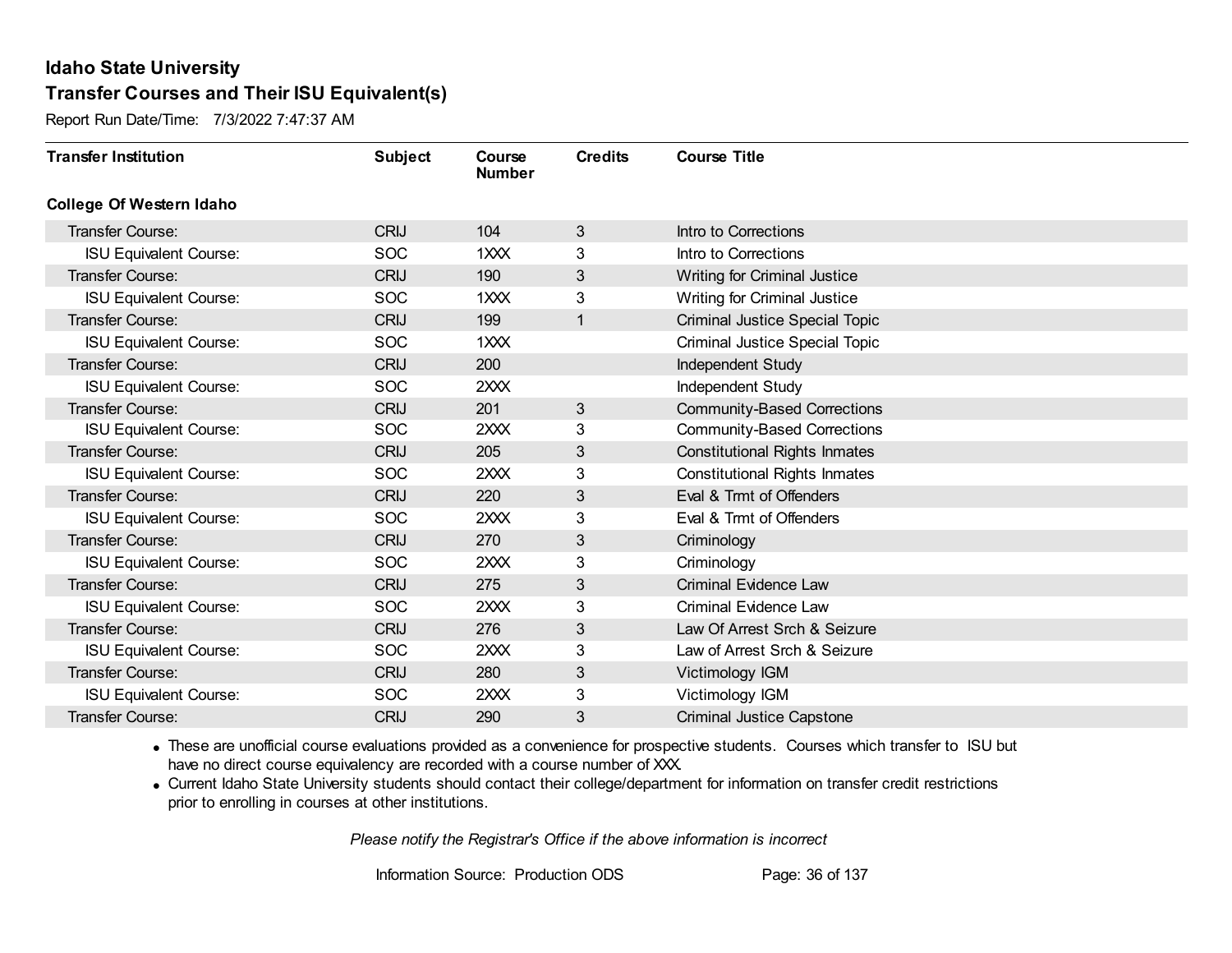Report Run Date/Time: 7/3/2022 7:47:37 AM

| <b>Transfer Institution</b>     | <b>Subject</b> | Course<br><b>Number</b> | <b>Credits</b> | <b>Course Title</b>                 |
|---------------------------------|----------------|-------------------------|----------------|-------------------------------------|
| <b>College Of Western Idaho</b> |                |                         |                |                                     |
| Transfer Course:                | <b>CRIJ</b>    | 290                     | 3 <sup>2</sup> | <b>Criminal Justice Capstone</b>    |
| <b>ISU Equivalent Course:</b>   | <b>SOC</b>     | 2XXX                    | 3              | <b>Criminal Justice Capstone</b>    |
| Transfer Course:                | <b>CRIJ</b>    | 293                     | 1              | Criminal Justice Internship         |
| <b>ISU Equivalent Course:</b>   | <b>SOC</b>     | 2XXX                    |                | Criminal Justice Internship         |
| Transfer Course:                | <b>CRIJ</b>    | 296                     | $\mathbf{1}$   | Criminal Justice Indep Study        |
| <b>ISU Equivalent Course:</b>   | <b>SOC</b>     | 2XXX                    |                | Criminal Justice Indep Study        |
| Transfer Course:                | <b>CSEC</b>    | 110                     | 4              | Intro Hardware/Client Op Systs      |
| <b>ISU Equivalent Course:</b>   | <b>ELEC</b>    | 01XX                    | 4              | Intro Hardware/Client Op Systs      |
| Transfer Course:                | <b>CSEC</b>    | 123                     | $\overline{4}$ | <b>Network Fundamentals</b>         |
| <b>ISU Equivalent Course:</b>   | <b>ELEC</b>    | 01XX                    | 4              | Network Fundamentals                |
| Transfer Course:                | <b>CSEC</b>    | 125                     | 4              | <b>Basic Network Routing</b>        |
| <b>ISU Equivalent Course:</b>   | <b>ELEC</b>    | 01XX                    | 4              | <b>Basic Network Routing</b>        |
| Transfer Course:                | <b>CSEC</b>    | 127                     | 4              | Server Operating Systems            |
| <b>ISU Equivalent Course:</b>   | <b>ELEC</b>    | 01XX                    | 4              | Server Operating Systems            |
| Transfer Course:                | <b>CSEC</b>    | 129                     | $\overline{4}$ | Fundamentals of LINUX               |
| <b>ISU Equivalent Course:</b>   | <b>ELEC</b>    | 01XX                    | 4              | <b>Fundamentals of LINUX</b>        |
| Transfer Course:                | <b>CSEC</b>    | 131                     | 4              | Intro to Information Security       |
| <b>ISU Equivalent Course:</b>   | <b>ELEC</b>    | 01XX                    | 4              | Intro to Information Security       |
| Transfer Course:                | <b>CSEC</b>    | 199                     | 1              | <b>Cybersecurity Special Topics</b> |
| <b>ISU Equivalent Course:</b>   | <b>ELEC</b>    | 01XX                    |                | <b>Cybersecurity Special Topics</b> |
| Transfer Course:                | <b>CSEC</b>    | 246                     | $\overline{4}$ | Securing/Directory Serv Infras      |
| <b>ISU Equivalent Course:</b>   | <b>ELEC</b>    | 02XX                    | 4              | Securing/Directory Serv Infras      |
| Transfer Course:                | <b>CSEC</b>    | 248                     | 4              | <b>Advanced Cybersecurity</b>       |

· These are unofficial course evaluations provided as a convenience for prospective students. Courses which transfer to ISU but have no direct course equivalency are recorded with a course number of XXX.

· Current Idaho State University students should contact their college/department for information on transfer credit restrictions prior to enrolling in courses at other institutions.

*Please notify the Registrar's Office if the above information is incorrect*

Information Source: Production ODS Page: 37 of 137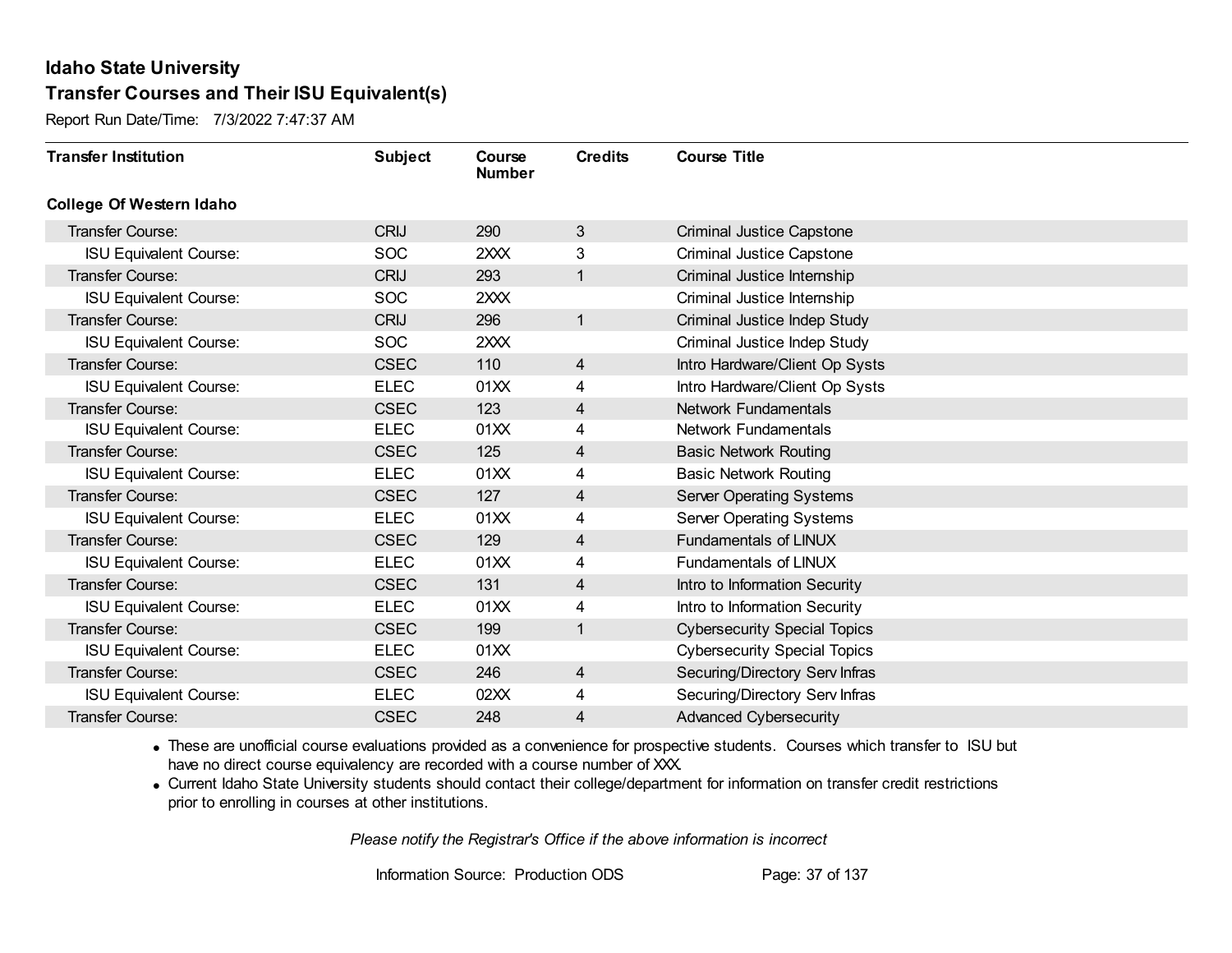Report Run Date/Time: 7/3/2022 7:47:37 AM

| <b>Transfer Institution</b>     | <b>Subject</b> | Course<br><b>Number</b> | <b>Credits</b> | <b>Course Title</b>                    |
|---------------------------------|----------------|-------------------------|----------------|----------------------------------------|
| <b>College Of Western Idaho</b> |                |                         |                |                                        |
| <b>Transfer Course:</b>         | <b>CSEC</b>    | 248                     | $\overline{4}$ | <b>Advanced Cybersecurity</b>          |
| <b>ISU Equivalent Course:</b>   | <b>ELEC</b>    | 02XX                    | 4              | <b>Advanced Cybersecurity</b>          |
| <b>Transfer Course:</b>         | <b>CSEC</b>    | 252                     | 4              | Intro Program/Cybersecurity            |
| <b>ISU Equivalent Course:</b>   | <b>ELEC</b>    | 02XX                    | 4              | Intro Program/Cybersecurity            |
| Transfer Course:                | <b>CSEC</b>    | 255                     | 4              | Ethical Hacking/Countermeasure         |
| <b>ISU Equivalent Course:</b>   | <b>ELEC</b>    | 2XXX                    | 4              | Ethical Hacking/Countermeasure         |
| <b>Transfer Course:</b>         | <b>CSEC</b>    | 257                     | 4              | Intro Digital Forensics                |
| <b>ISU Equivalent Course:</b>   | <b>ELEC</b>    | 02XX                    | 4              | Intro Digital Forensics                |
| Transfer Course:                | <b>CSEC</b>    | 259                     | $\overline{4}$ | Forensic Acquisition/Analysis          |
| <b>ISU Equivalent Course:</b>   | <b>ELEC</b>    | 02XX                    | 4              | Forensic Acquisition/Analysis          |
| Transfer Course:                | <b>CSEC</b>    | 290                     | $\overline{4}$ | <b>Cybersecurity Capstone</b>          |
| <b>ISU Equivalent Course:</b>   | <b>ELEC</b>    | 02XX                    | 4              | <b>Cybersecurity Capstone</b>          |
| Transfer Course:                | <b>CSSP</b>    | 103                     | 2              | <b>Customer Service for Help Desk</b>  |
| <b>ISU Equivalent Course:</b>   | <b>ELEC</b>    | 01XX                    | $\overline{2}$ | <b>Customer Service for Help Desk</b>  |
| Transfer Course:                | <b>CSSP</b>    | 104                     | 4              | <b>Technical Fundamentals</b>          |
| <b>ISU Equivalent Course:</b>   | <b>ELEC</b>    | 01XX                    | 4              | <b>Technical Fundamentals</b>          |
| Transfer Course:                | <b>CSSP</b>    | 106                     | 4              | Survey/Peripheral Technologies         |
| <b>ISU Equivalent Course:</b>   | <b>ELEC</b>    | 01XX                    | 4              | Survey/Peripheral Technologies         |
| <b>Transfer Course:</b>         | <b>CSSP</b>    | 108                     | 4              | Adv Peripheral Technologies            |
| <b>ISU Equivalent Course:</b>   | <b>ELEC</b>    | 01XX                    | 4              | Adv Peripheral Technologies            |
| Transfer Course:                | <b>CSSP</b>    | 109                     | $\overline{4}$ | <b>Computer Essentials 1</b>           |
| <b>ISU Equivalent Course:</b>   | <b>ELEC</b>    | 01XX                    | 4              | <b>Computer Essentials 1</b>           |
| Transfer Course:                | <b>CSSP</b>    | 110                     | 4              | <b>Computer Hardware &amp; Devices</b> |

· These are unofficial course evaluations provided as a convenience for prospective students. Courses which transfer to ISU but have no direct course equivalency are recorded with a course number of XXX.

· Current Idaho State University students should contact their college/department for information on transfer credit restrictions prior to enrolling in courses at other institutions.

*Please notify the Registrar's Office if the above information is incorrect*

Information Source: Production ODS Page: 38 of 137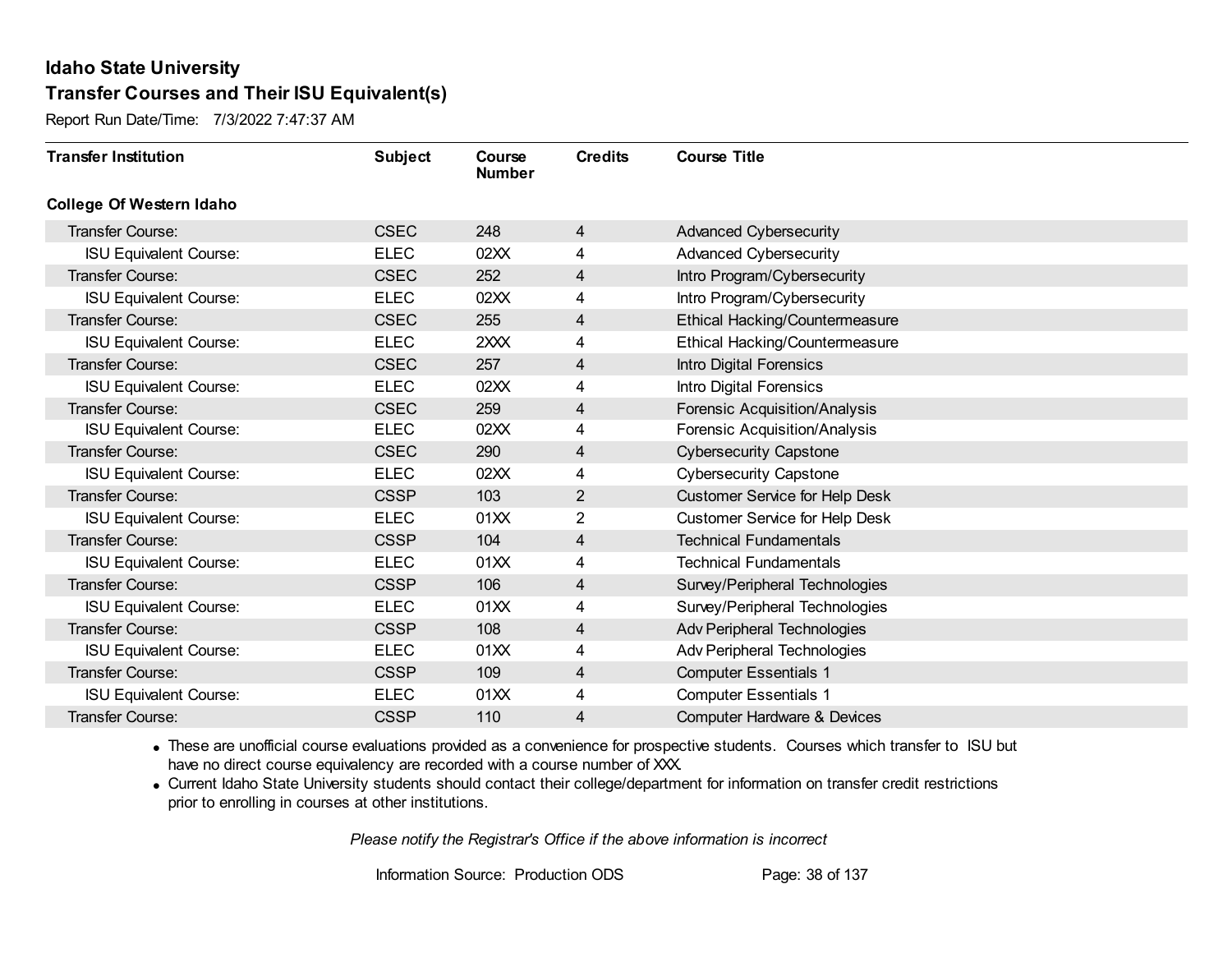Report Run Date/Time: 7/3/2022 7:47:37 AM

| <b>Transfer Institution</b>     | <b>Subject</b> | Course<br><b>Number</b> | <b>Credits</b> | <b>Course Title</b>                    |
|---------------------------------|----------------|-------------------------|----------------|----------------------------------------|
| <b>College Of Western Idaho</b> |                |                         |                |                                        |
| <b>Transfer Course:</b>         | <b>CSSP</b>    | 110                     | 4              | <b>Computer Hardware &amp; Devices</b> |
| <b>ISU Equivalent Course:</b>   | <b>ELEC</b>    | 01XX                    | 4              | <b>Computer Hardware &amp; Devices</b> |
| Transfer Course:                | <b>CSSP</b>    | 111                     | 4              | <b>Computer Essentials 2</b>           |
| <b>ISU Equivalent Course:</b>   | <b>ELEC</b>    | 01XX                    | 4              | <b>Computer Essentials 2</b>           |
| Transfer Course:                | <b>CSSP</b>    | 112                     | 4              | Adv Comp Hardware & OS                 |
| <b>ISU Equivalent Course:</b>   | <b>ELEC</b>    | 01XX                    | 4              | Adv Comp Hardware & OS                 |
| Transfer Course:                | <b>CSSP</b>    | 113                     | 4              | Intro to Computer Hardware             |
| <b>ISU Equivalent Course:</b>   | <b>ELEC</b>    | 01XX                    | 4              | Intro to Compuer Hardware              |
| Transfer Course:                | <b>CSSP</b>    | 114                     | 4              | PC Security & Troubleshooting          |
| <b>ISU Equivalent Course:</b>   | <b>ELEC</b>    | 01XX                    | 4              | PC Security & Troubleshooting          |
| Transfer Course:                | <b>CSSP</b>    | 115                     | 4              | Adv Computer Hardware                  |
| <b>ISU Equivalent Course:</b>   | <b>ELEC</b>    | 01XX                    | 4              | Adv Computer Hardware                  |
| Transfer Course:                | <b>CSSP</b>    | 117                     | 4              | Comm Infrastructure                    |
| <b>ISU Equivalent Course:</b>   | <b>ELEC</b>    | 01XX                    | 4              | Comm Infrastructure                    |
| Transfer Course:                | <b>CSSP</b>    | 210                     | 4              | Principles of Networking               |
| <b>ISU Equivalent Course:</b>   | <b>ELEC</b>    | 02XX                    | 4              | Principles of Networking               |
| Transfer Course:                | <b>CSSP</b>    | 212                     | $\overline{4}$ | <b>Advanced Networking</b>             |
| <b>ISU Equivalent Course:</b>   | <b>ELEC</b>    | 02XX                    | 4              | <b>Advanced Networking</b>             |
| <b>Transfer Course:</b>         | <b>CSSP</b>    | 214                     | 4              | Network Troubleshooting                |
| <b>ISU Equivalent Course:</b>   | <b>ELEC</b>    | 02XX                    | 4              | Network Troubleshooting                |
| Transfer Course:                | <b>CSSP</b>    | 216                     | 4              | Intro to Operating Systems             |
| <b>ISU Equivalent Course:</b>   | <b>ELEC</b>    | 02XX                    | 4              | Intro to Operating Systems             |
| <b>Transfer Course:</b>         | <b>CSSP</b>    | 217                     | 4              | Configuring/Trblsht Op Systs           |

· These are unofficial course evaluations provided as a convenience for prospective students. Courses which transfer to ISU but have no direct course equivalency are recorded with a course number of XXX.

· Current Idaho State University students should contact their college/department for information on transfer credit restrictions prior to enrolling in courses at other institutions.

*Please notify the Registrar's Office if the above information is incorrect*

Information Source: Production ODS Page: 39 of 137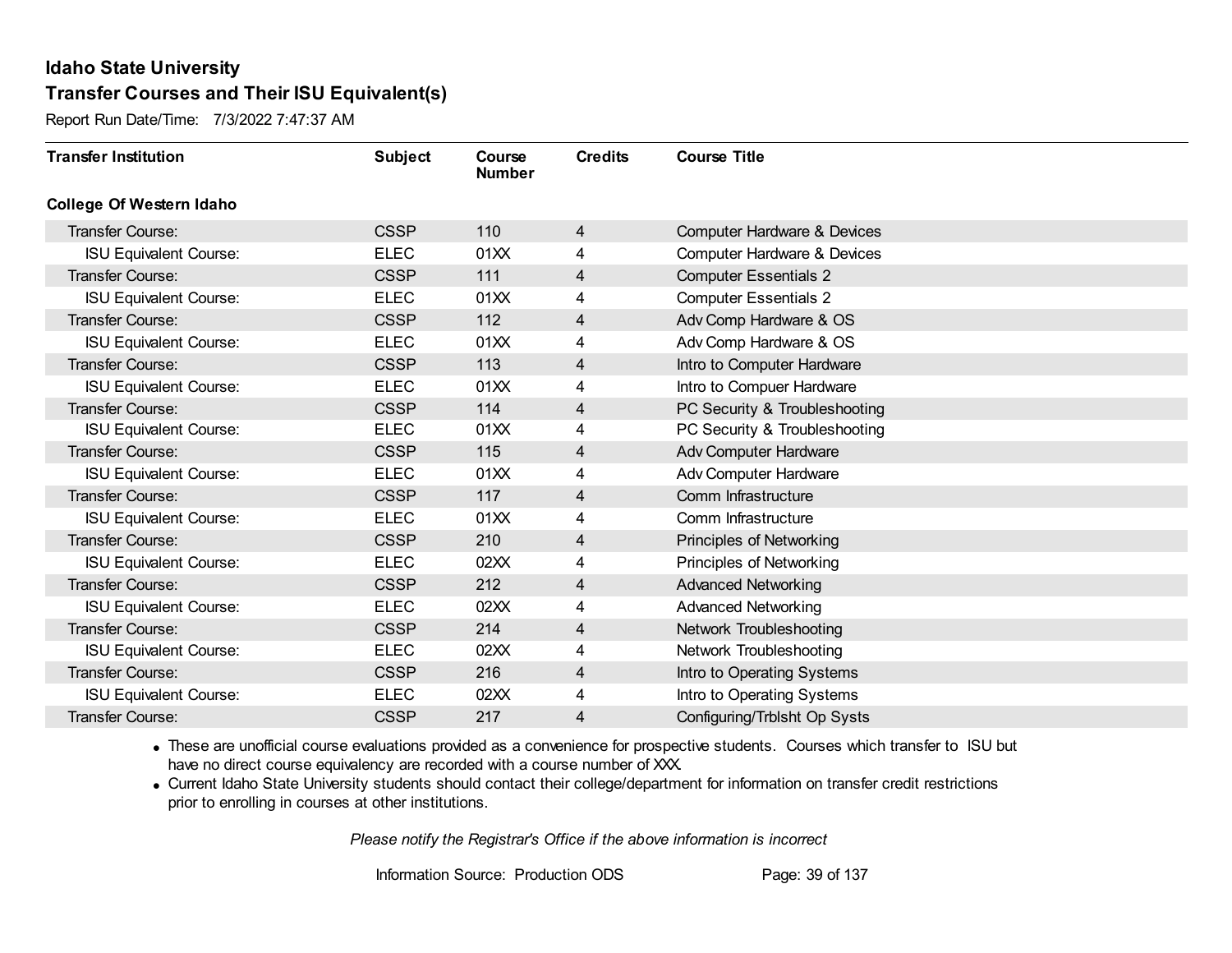Report Run Date/Time: 7/3/2022 7:47:37 AM

| <b>Transfer Institution</b>     | <b>Subject</b> | Course<br><b>Number</b> | <b>Credits</b>          | <b>Course Title</b>                  |
|---------------------------------|----------------|-------------------------|-------------------------|--------------------------------------|
| <b>College Of Western Idaho</b> |                |                         |                         |                                      |
| Transfer Course:                | <b>CSSP</b>    | 217                     | 4                       | Configuring/Trblsht Op Systs         |
| <b>ISU Equivalent Course:</b>   | <b>ELEC</b>    | 02XX                    | 4                       | Configuring/Trblsht Op Syst          |
| Transfer Course:                | <b>CSSP</b>    | 219                     | $\overline{\mathbf{4}}$ | Networking & Security                |
| <b>ISU Equivalent Course:</b>   | <b>ELEC</b>    | 02XX                    | 4                       | Networking & Security                |
| <b>Transfer Course:</b>         | <b>CSSP</b>    | 220                     | 4                       | Intro Advanced Security              |
| <b>ISU Equivalent Course:</b>   | <b>ELEC</b>    | 02XX                    | 4                       | <b>Intro Advanced Security</b>       |
| Transfer Course:                | <b>CSSP</b>    | 222                     | 4                       | <b>Adv Network Security</b>          |
| <b>ISU Equivalent Course:</b>   | <b>ELEC</b>    | 02XX                    | 4                       | <b>Adv Network Security</b>          |
| Transfer Course:                | <b>CSSP</b>    | 223                     | 4                       | Princ of Network Technologies        |
| <b>ISU Equivalent Course:</b>   | <b>ELEC</b>    | 02XX                    | 4                       | Princ of Network Technologies        |
| Transfer Course:                | <b>CSSP</b>    | 224                     | 4                       | Adv Data Security & Auditing         |
| <b>ISU Equivalent Course:</b>   | <b>ELEC</b>    | 02XX                    | 4                       | Adv Data Security & Auditing         |
| <b>Transfer Course:</b>         | <b>CSSP</b>    | 226                     | 4                       | <b>Adv Network Technologies</b>      |
| <b>ISU Equivalent Course:</b>   | <b>ELEC</b>    | 02XX                    | 4                       | Adv Network Technologies             |
| Transfer Course:                | <b>CSSP</b>    | 228                     | 4                       | <b>Client Network Support</b>        |
| <b>ISU Equivalent Course:</b>   | <b>ELEC</b>    | 02XX                    | 4                       | Client Network Support               |
| Transfer Course:                | <b>CULI</b>    | 102                     | 4                       | <b>Culinary Foundations</b>          |
| <b>ISU Equivalent Course:</b>   | <b>ELEC</b>    | 01XX                    | 4                       | <b>Culinary Foundations</b>          |
| Transfer Course:                | <b>CULI</b>    | 103                     | $\overline{2}$          | Sanitation, Safety & Health          |
| <b>ISU Equivalent Course:</b>   | <b>ELEC</b>    | 01XX                    | 2                       | Sanitation, Safety & Health          |
| Transfer Course:                | <b>CULI</b>    | 106                     | $\overline{2}$          | Baking 1                             |
| <b>ISU Equivalent Course:</b>   | <b>ELEC</b>    | 01XXX                   |                         | Baking 1                             |
| Transfer Course:                | <b>CULI</b>    | 107                     | $\overline{2}$          | <b>Guest Relations &amp; Service</b> |

· These are unofficial course evaluations provided as a convenience for prospective students. Courses which transfer to ISU but have no direct course equivalency are recorded with a course number of XXX.

· Current Idaho State University students should contact their college/department for information on transfer credit restrictions prior to enrolling in courses at other institutions.

*Please notify the Registrar's Office if the above information is incorrect*

Information Source: Production ODS Page: 40 of 137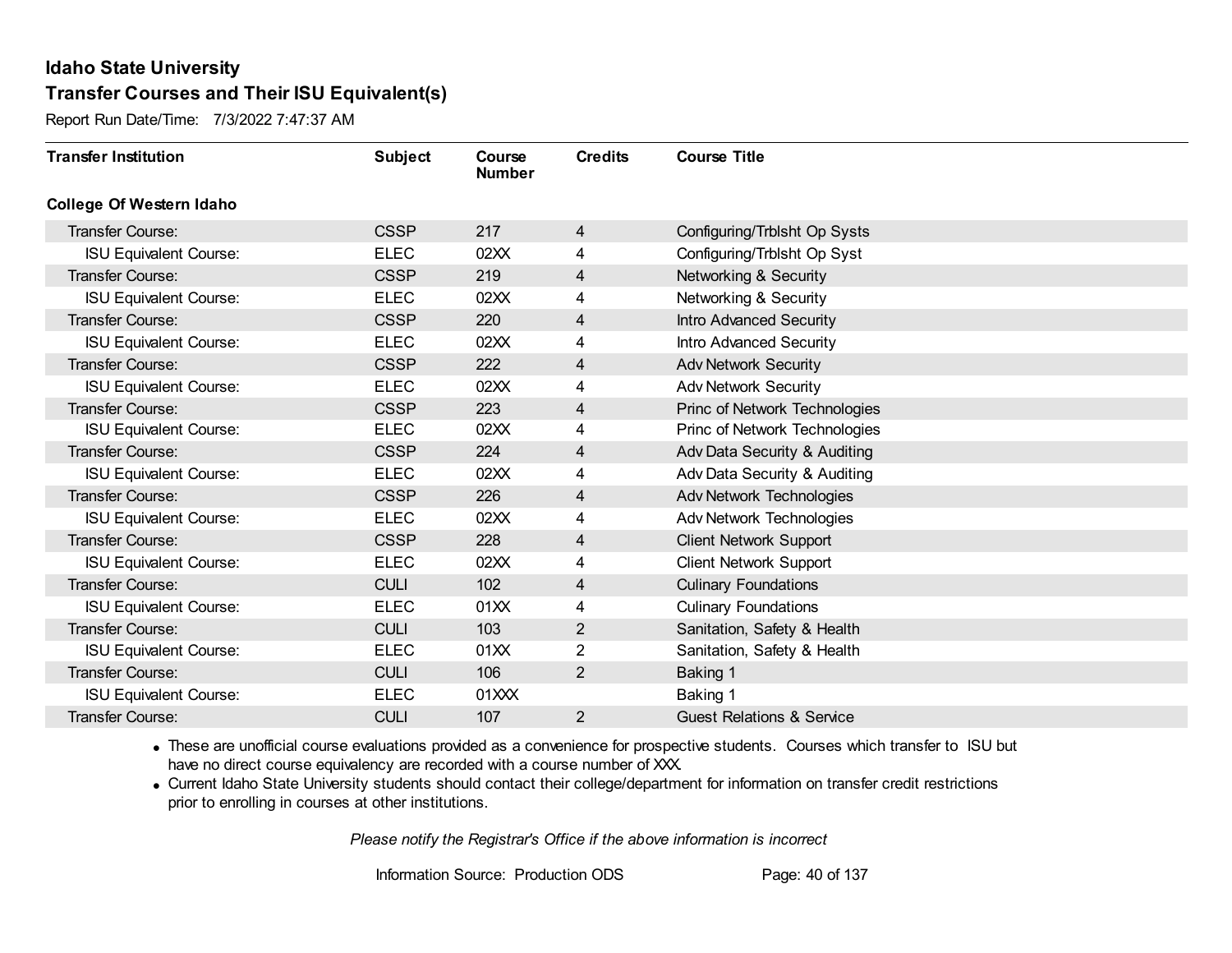Report Run Date/Time: 7/3/2022 7:47:37 AM

| <b>Transfer Institution</b>     | <b>Subject</b> | Course<br><b>Number</b> | <b>Credits</b> | <b>Course Title</b>                  |
|---------------------------------|----------------|-------------------------|----------------|--------------------------------------|
| <b>College Of Western Idaho</b> |                |                         |                |                                      |
| Transfer Course:                | <b>CULI</b>    | 107                     | $\overline{2}$ | <b>Guest Relations &amp; Service</b> |
| <b>ISU Equivalent Course:</b>   | <b>ELEC</b>    | 01XX                    | $\overline{2}$ | <b>Guest Relations &amp; Service</b> |
| Transfer Course:                | <b>CULI</b>    | 110                     | $\overline{2}$ | <b>Bakery Production Lab</b>         |
| <b>ISU Equivalent Course:</b>   | <b>ELEC</b>    | 01XX                    | $\overline{2}$ | <b>Bakery Production Lab</b>         |
| <b>Transfer Course:</b>         | <b>CULI</b>    | 111                     | 1              | <b>Basic Skills Lab</b>              |
| <b>ISU Equivalent Course:</b>   | <b>ELEC</b>    | 01XX                    |                | Kitchen Lab 1                        |
| Transfer Course:                | <b>CULI</b>    | 112                     | 3              | Intro Hot Foods                      |
| <b>ISU Equivalent Course:</b>   | <b>ELEC</b>    | 01XX                    | 3              | Intro Hot Foods                      |
| <b>Transfer Course:</b>         | <b>CULI</b>    | 121                     | $\overline{2}$ | <b>Production Lab</b>                |
| <b>ISU Equivalent Course:</b>   | <b>ELEC</b>    | 01XX                    | $\overline{2}$ | <b>Production Lab</b>                |
| Transfer Course:                | <b>CULI</b>    | 122                     | $\overline{2}$ | Catering Lab                         |
| <b>ISU Equivalent Course:</b>   | <b>ELEC</b>    | 01XX                    | 2              | Catering Lab                         |
| Transfer Course:                | <b>CULI</b>    | 128                     | $\overline{2}$ | <b>Global Cuisine</b>                |
| <b>ISU Equivalent Course:</b>   | <b>ELEC</b>    | 01XX                    | 2              | <b>Global Cuisine</b>                |
| Transfer Course:                | <b>CULI</b>    | 132                     | $\overline{2}$ | <b>Nutritioin for Foodservice</b>    |
| <b>ISU Equivalent Course:</b>   | <b>ELEC</b>    | 01XX                    | $\overline{2}$ | Nutritioin for Foodservice           |
| Transfer Course:                | <b>CULI</b>    | 205                     | 3              | <b>Business Operations</b>           |
| <b>ISU Equivalent Course:</b>   | <b>ELEC</b>    | 02XX                    | 3              | <b>Business Operations</b>           |
| Transfer Course:                | <b>CULI</b>    | 206                     | $\overline{2}$ | Patisserie                           |
| <b>ISU Equivalent Course:</b>   | <b>ELEC</b>    | 02XX                    | 2              | Patisserie                           |
| <b>Transfer Course:</b>         | <b>CULI</b>    | 209                     | $\mathbf 1$    | <b>Hospitality Purchasing</b>        |
| <b>ISU Equivalent Course:</b>   | <b>ELEC</b>    | 02XX                    |                | <b>Hospitality Purchasing</b>        |
| Transfer Course:                | <b>CULI</b>    | 210                     | $\overline{2}$ | Bakery Lab II                        |

· These are unofficial course evaluations provided as a convenience for prospective students. Courses which transfer to ISU but have no direct course equivalency are recorded with a course number of XXX.

· Current Idaho State University students should contact their college/department for information on transfer credit restrictions prior to enrolling in courses at other institutions.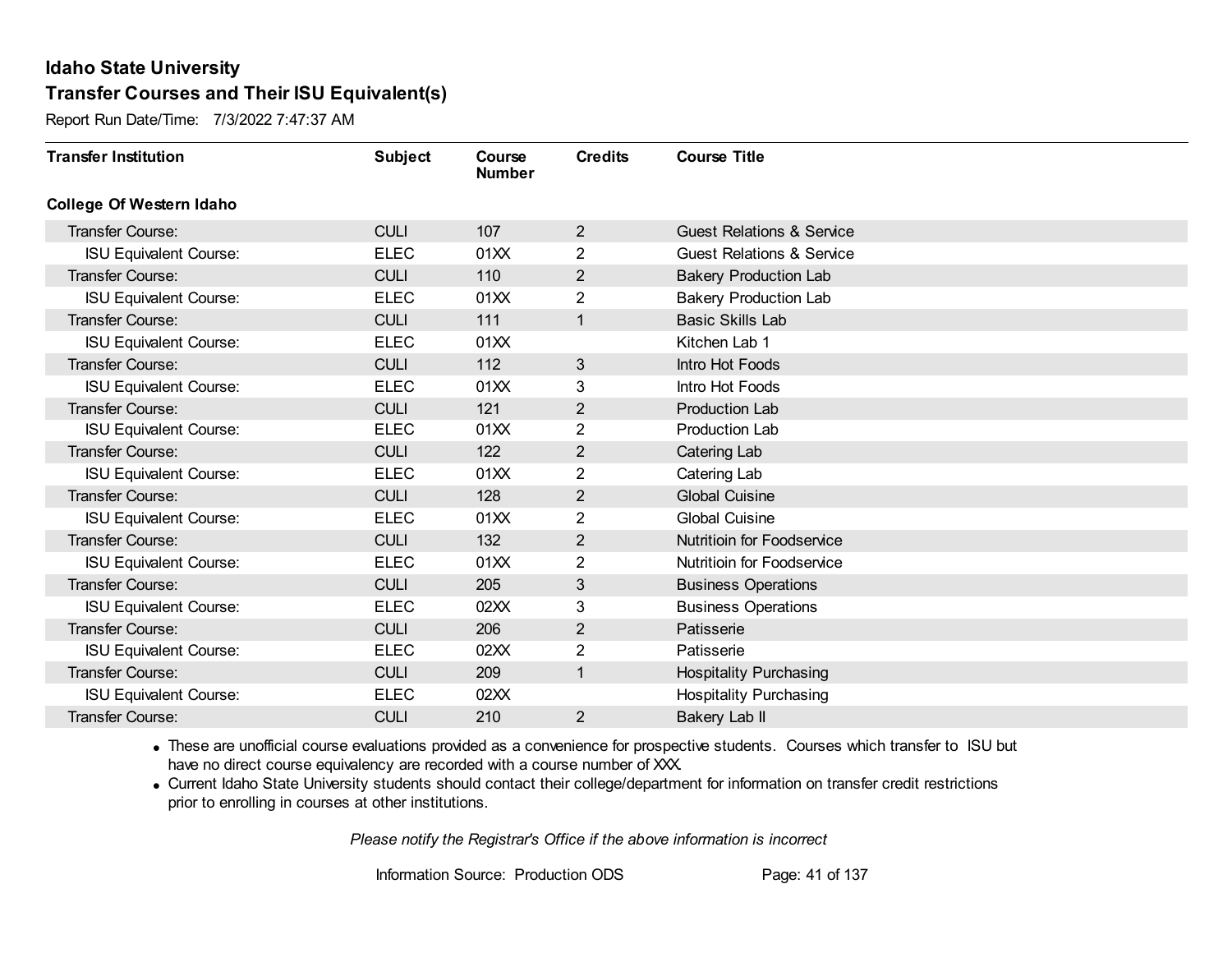Report Run Date/Time: 7/3/2022 7:47:37 AM

| <b>Transfer Institution</b>     | <b>Subject</b> | Course<br><b>Number</b> | <b>Credits</b> | <b>Course Title</b>             |
|---------------------------------|----------------|-------------------------|----------------|---------------------------------|
| <b>College Of Western Idaho</b> |                |                         |                |                                 |
| Transfer Course:                | <b>CULI</b>    | 210                     | $\overline{2}$ | Bakery Lab II                   |
| <b>ISU Equivalent Course:</b>   | <b>ELEC</b>    | 02XX                    | 2              | Bakery Lab II                   |
| Transfer Course:                | <b>CULI</b>    | 211                     | $\overline{2}$ | <b>Adv Production Lab</b>       |
| <b>ISU Equivalent Course:</b>   | <b>ELEC</b>    | 02XX                    |                | <b>Adv Production Lab</b>       |
| <b>Transfer Course:</b>         | <b>CULI</b>    | 216                     | $\overline{2}$ | <b>Grade Manger</b>             |
| <b>ISU Equivalent Course:</b>   | <b>ELEC</b>    | 02XX                    | 2              | Grade Manger                    |
| Transfer Course:                | <b>CULI</b>    | 225                     | 3              | <b>Culinary Arts Showcase</b>   |
| <b>ISU Equivalent Course:</b>   | <b>ELEC</b>    | 02XX                    | 3              | <b>Culinary Arts Showcase</b>   |
| <b>Transfer Course:</b>         | <b>CULI</b>    | 293                     | 4              | Culinary Internship             |
| <b>ISU Equivalent Course:</b>   | <b>ELEC</b>    | 02XX                    | 4              | Culinary Internship             |
| <b>Transfer Course:</b>         | <b>CWI</b>     | 101                     | 3              | Connecting with Ideas IGM       |
| <b>ISU Equivalent Course:</b>   | <b>ACAD</b>    | $1 \times X$            | 3              | Connecting with Ideas IGM       |
| Transfer Course:                | <b>CWI</b>     | 290                     | 1              | Liberal Arts Capstone           |
| <b>ISU Equivalent Course:</b>   | <b>ELEC</b>    | 2XXX                    | 1              | Liberal Arts Capstone           |
| Transfer Course:                | <b>DENT</b>    | 100                     | $\mathbf{1}$   | Dental Asst Anatomy             |
| <b>ISU Equivalent Course:</b>   | <b>ELEC</b>    | 01XX                    | 1              | Dental Assisting Anatomy        |
| Transfer Course:                | <b>DENT</b>    | 101                     | $\mathbf{1}$   | Dental Materials/Procedures     |
| <b>ISU Equivalent Course:</b>   | <b>ELEC</b>    | 01XX                    | 1              | Dental Materials/Procedures     |
| Transfer Course:                | <b>DENT</b>    | 101L                    | $\mathbf 1$    | Dental Materials/Proced Lab     |
| <b>ISU Equivalent Course:</b>   | <b>ELEC</b>    | 01XX                    | 1              | Dental Materials/Proced Lab     |
| Transfer Course:                | <b>DENT</b>    | 102                     | $\overline{2}$ | <b>Dental Clinical Skills 1</b> |
| <b>ISU Equivalent Course:</b>   | <b>ELEC</b>    | 01XX                    | 2              | <b>Dental Clinical Skills 1</b> |
| Transfer Course:                | <b>DENT</b>    | 102L                    | 1              | Dental Clinical Skills 1 Lab    |

· These are unofficial course evaluations provided as a convenience for prospective students. Courses which transfer to ISU but have no direct course equivalency are recorded with a course number of XXX.

· Current Idaho State University students should contact their college/department for information on transfer credit restrictions prior to enrolling in courses at other institutions.

*Please notify the Registrar's Office if the above information is incorrect*

Information Source: Production ODS Page: 42 of 137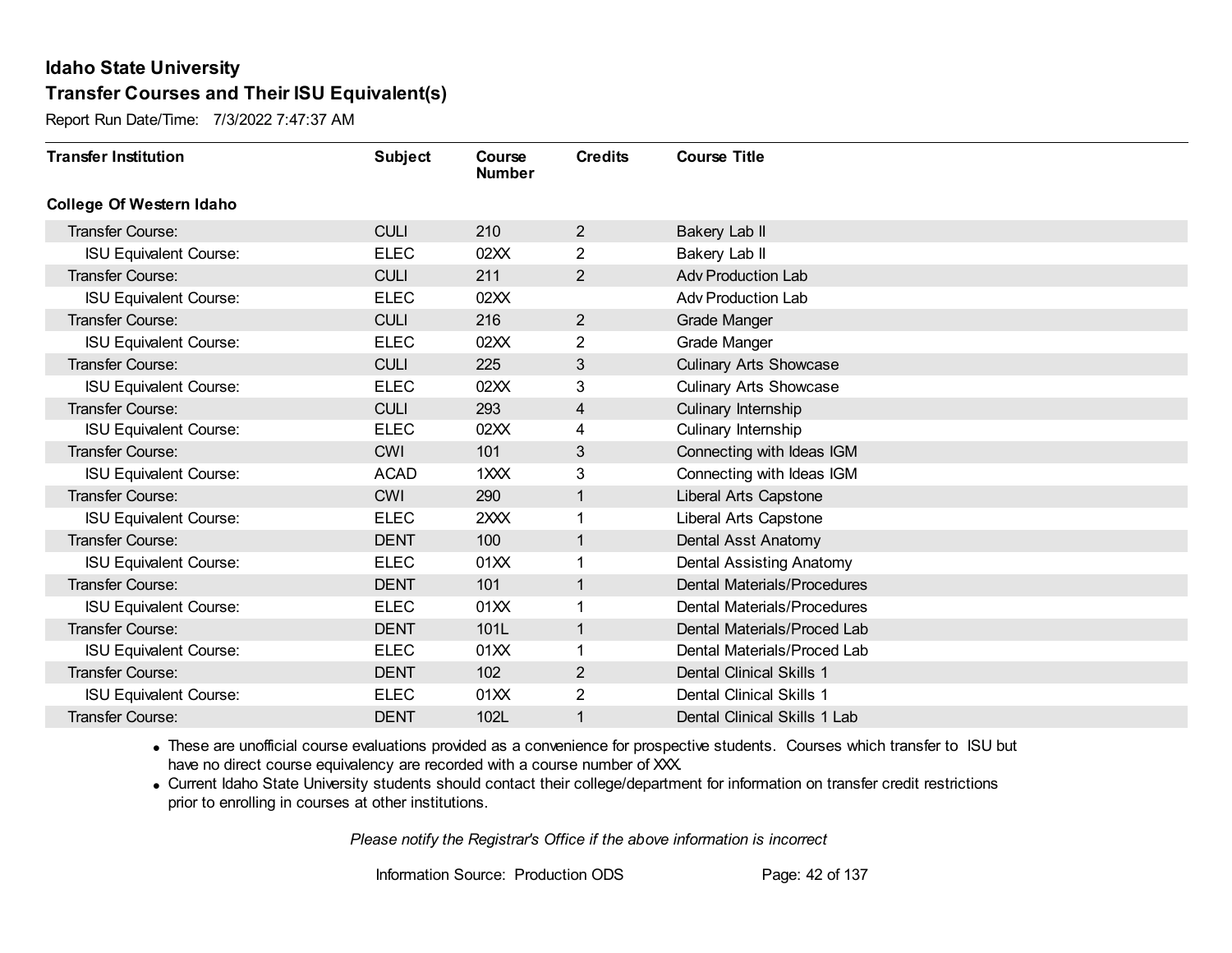Report Run Date/Time: 7/3/2022 7:47:37 AM

| <b>Transfer Institution</b>     | <b>Subject</b> | Course<br><b>Number</b> | <b>Credits</b> | <b>Course Title</b>             |
|---------------------------------|----------------|-------------------------|----------------|---------------------------------|
| <b>College Of Western Idaho</b> |                |                         |                |                                 |
| Transfer Course:                | <b>DENT</b>    | 102L                    | 1              | Dental Clinical Skills 1 Lab    |
| <b>ISU Equivalent Course:</b>   | <b>ELEC</b>    | 01XX                    |                | Dental Clinical Skills 1 Lab    |
| Transfer Course:                | <b>DENT</b>    | 103                     | $\overline{2}$ | Dent Prosthodontic Mats/Proced  |
| <b>ISU Equivalent Course:</b>   | <b>ELEC</b>    | 01XX                    | $\overline{2}$ | Dent Prosthodontic Mats/Proced  |
| <b>Transfer Course:</b>         | <b>DENT</b>    | 103L                    | $\mathbf 0$    | Dent Prosth Mats/Proced Lab     |
| <b>ISU Equivalent Course:</b>   | <b>ELEC</b>    | 01XX                    | 0              | Dent Prosth Mats/Proced Lab     |
| Transfer Course:                | <b>DENT</b>    | 104                     | $\overline{2}$ | Dental Radiography              |
| <b>ISU Equivalent Course:</b>   | <b>ELEC</b>    | 01XX                    | 2              | Dental Radiography              |
| <b>Transfer Course:</b>         | <b>DENT</b>    | 104L                    | 1              | Dental Radiography Lab          |
| <b>ISU Equivalent Course:</b>   | <b>ELEC</b>    | 01XX                    | 1              | Dental Radiography Lab          |
| <b>Transfer Course:</b>         | <b>DENT</b>    | 105                     | $\overline{2}$ | <b>Dental Clinical Skills 2</b> |
| <b>ISU Equivalent Course:</b>   | <b>ELEC</b>    | 01XX                    | 2              | <b>Dental Clinical Skills 2</b> |
| Transfer Course:                | <b>DENT</b>    | 105L                    | $\mathbf 0$    | Dental Clinical Skills 2 Lab    |
| <b>ISU Equivalent Course:</b>   | <b>ELEC</b>    | 01XX                    | 0              | Dental Clinical Skills 2 Lab    |
| Transfer Course:                | <b>DENT</b>    | 106                     | 6              | Dental Assisting Clinical Exp   |
| <b>ISU Equivalent Course:</b>   | <b>ELEC</b>    | 01XX                    | 6              | Dental Assisting Clinical Exp   |
| Transfer Course:                | <b>DENT</b>    | 108                     | $\overline{2}$ | Dental Office Management        |
| <b>ISU Equivalent Course:</b>   | <b>ELEC</b>    | 01XX                    | 2              | Dental Office Management        |
| Transfer Course:                | <b>DENT</b>    | 109                     | 1              | Public Health/Dental Hygiene    |
| <b>ISU Equivalent Course:</b>   | <b>ELEC</b>    | 01XX                    |                | Public Health/Dental Hygiene    |
| Transfer Course:                | <b>DENT</b>    | 150                     | 1              | Intro Dental Assisting          |
| <b>ISU Equivalent Course:</b>   | <b>ELEC</b>    | 01XX                    |                | Intro Dental Assisting          |
| <b>Transfer Course:</b>         | <b>DENT</b>    | 151                     | 3              | Dental Theory 1                 |

· These are unofficial course evaluations provided as a convenience for prospective students. Courses which transfer to ISU but have no direct course equivalency are recorded with a course number of XXX.

· Current Idaho State University students should contact their college/department for information on transfer credit restrictions prior to enrolling in courses at other institutions.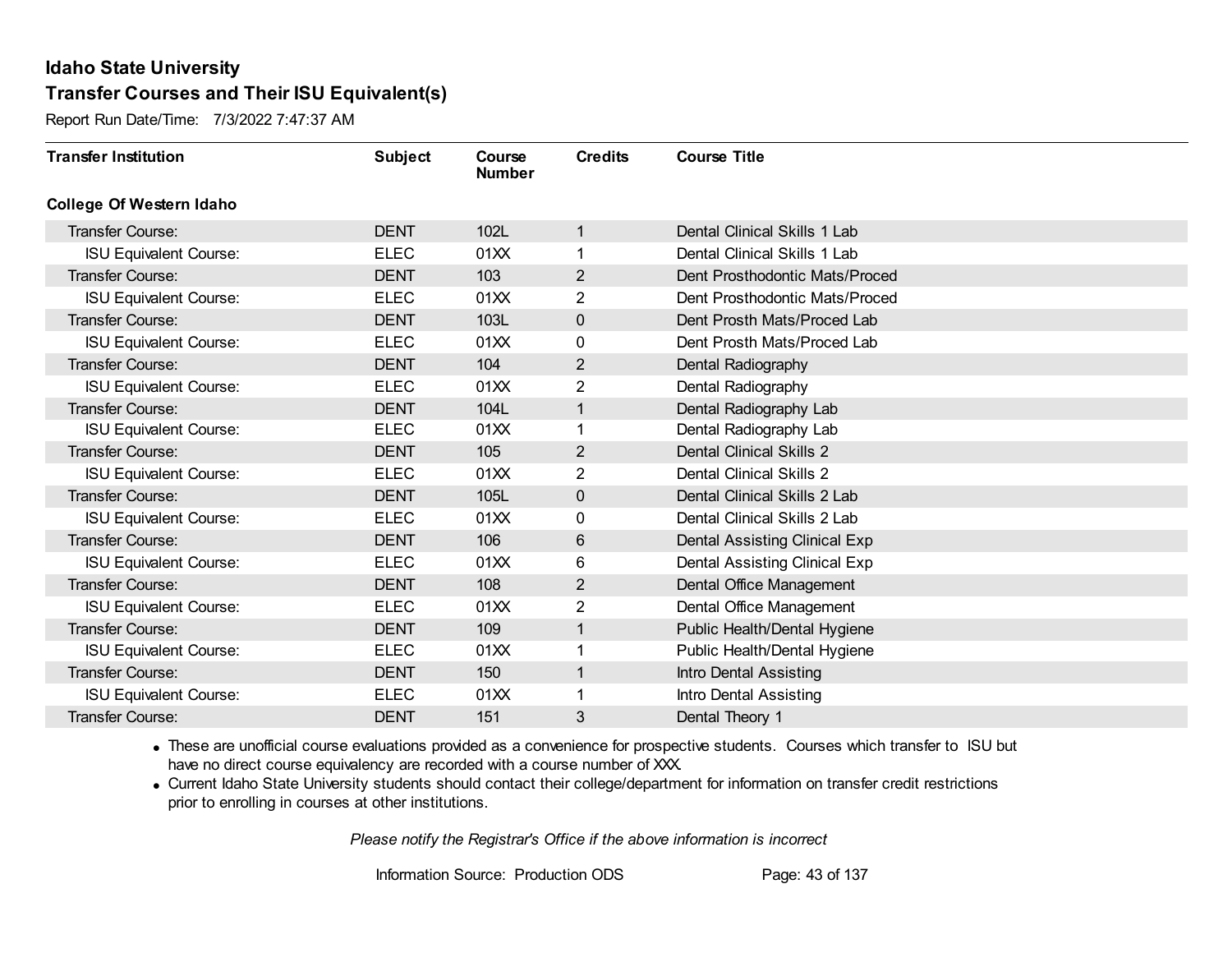Report Run Date/Time: 7/3/2022 7:47:37 AM

| <b>Transfer Institution</b>     | <b>Subject</b> | Course<br><b>Number</b> | <b>Credits</b> | <b>Course Title</b>            |
|---------------------------------|----------------|-------------------------|----------------|--------------------------------|
| <b>College Of Western Idaho</b> |                |                         |                |                                |
| Transfer Course:                | <b>DENT</b>    | 151                     | 3              | Dental Theory 1                |
| <b>ISU Equivalent Course:</b>   | <b>ELEC</b>    | 01XX                    | 3              | Dental Theory 1                |
| Transfer Course:                | <b>DENT</b>    | 152                     | $\overline{2}$ | Dental Theory 2                |
| <b>ISU Equivalent Course:</b>   | <b>ELEC</b>    | 01XX                    | 2              | Dental Theory 2                |
| Transfer Course:                | <b>DENT</b>    | 153                     | 3 <sup>1</sup> | Dental Theory 3                |
| <b>ISU Equivalent Course:</b>   | <b>ELEC</b>    | 01XX                    | 3              | Dental Theory 3                |
| Transfer Course:                | <b>DENT</b>    | 154                     | 3              | Dental Theory 4                |
| <b>ISU Equivalent Course:</b>   | <b>ELEC</b>    | 01XX                    | 3              | Dental Theory 4                |
| <b>Transfer Course:</b>         | <b>DENT</b>    | 155                     | $\mathbf{1}$   | <b>Dental Seminar</b>          |
| <b>ISU Equivalent Course:</b>   | <b>ELEC</b>    | 01XX                    | 1              | <b>Dental Seminar</b>          |
| <b>Transfer Course:</b>         | <b>DENT</b>    | 199                     | $\mathbf{1}$   | <b>Special Topics</b>          |
| <b>ISU Equivalent Course:</b>   | <b>ELEC</b>    | 01XX                    |                | <b>Special Topics</b>          |
| Transfer Course:                | <b>DENT</b>    | 200                     |                | Independent Study              |
| <b>ISU Equivalent Course:</b>   | <b>ELEC</b>    | 02XX                    |                | Independent Study              |
| Transfer Course:                | <b>DENT</b>    | 225                     | 6              | Adv Dental Assisting Pract 1   |
| <b>ISU Equivalent Course:</b>   | <b>ELEC</b>    | 02XX                    | 6              | Adv Dental Assisting Pract 1   |
| Transfer Course:                | <b>DENT</b>    | 293                     |                | Internship                     |
| <b>ISU Equivalent Course:</b>   | <b>ELEC</b>    | 2XXX                    |                | Internship                     |
| Transfer Course:                | <b>DENT</b>    | 296                     |                | Independent Study              |
| <b>ISU Equivalent Course:</b>   | <b>ELEC</b>    | 02XX                    |                | Independent Study              |
| <b>Transfer Course:</b>         | <b>DRFT</b>    | 100                     | 3              | Material/Process Manufacturing |
| <b>ISU Equivalent Course:</b>   | <b>ELEC</b>    | 01XX                    | 3              | Material/Process Manufacturing |
| <b>Transfer Course:</b>         | <b>DRFT</b>    | 101                     | 2              | <b>Drafting Basics</b>         |

· These are unofficial course evaluations provided as a convenience for prospective students. Courses which transfer to ISU but have no direct course equivalency are recorded with a course number of XXX.

· Current Idaho State University students should contact their college/department for information on transfer credit restrictions prior to enrolling in courses at other institutions.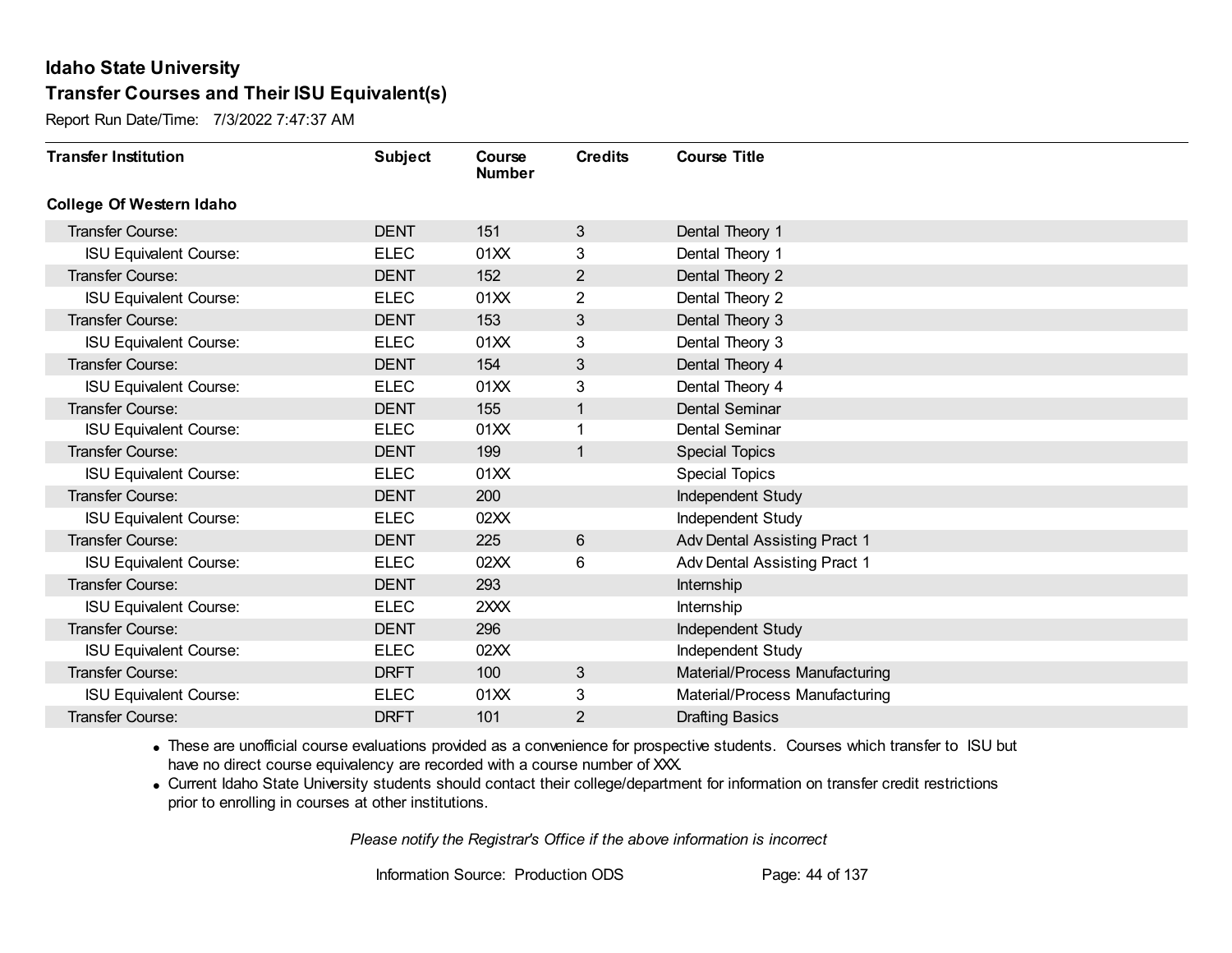Report Run Date/Time: 7/3/2022 7:47:37 AM

| <b>Transfer Institution</b>     | <b>Subject</b> | Course<br><b>Number</b> | <b>Credits</b> | <b>Course Title</b>             |
|---------------------------------|----------------|-------------------------|----------------|---------------------------------|
| <b>College Of Western Idaho</b> |                |                         |                |                                 |
| Transfer Course:                | <b>DRFT</b>    | 101                     | $\overline{2}$ | <b>Drafting Basics</b>          |
| <b>ISU Equivalent Course:</b>   | <b>ELEC</b>    | 01XX                    | 2              | <b>Drafting Basics</b>          |
| Transfer Course:                | <b>DRFT</b>    | 101L                    | 3              | Drafting Basics Lab             |
| <b>ISU Equivalent Course:</b>   | <b>ELEC</b>    | 01XX                    | 3              | Drafting Basics Lab             |
| <b>Transfer Course:</b>         | <b>DRFT</b>    | 102                     | $\mathbf{1}$   | <b>Residential Architecture</b> |
| <b>ISU Equivalent Course:</b>   | <b>ELEC</b>    | 01XX                    | 1              | <b>Residential Architecture</b> |
| <b>Transfer Course:</b>         | <b>DRFT</b>    | 102L                    | 3              | Residential Architecture Lab    |
| <b>ISU Equivalent Course:</b>   | <b>ELEC</b>    | 01XX                    | 3              | Residential Architecture Lab    |
| <b>Transfer Course:</b>         | <b>DRFT</b>    | 105                     | $\overline{2}$ | <b>Electronics Drafting</b>     |
| <b>ISU Equivalent Course:</b>   | <b>ELEC</b>    | 01XX                    | $\overline{2}$ | <b>Electronics Drafting</b>     |
| <b>Transfer Course:</b>         | <b>DRFT</b>    | 109                     | $\overline{2}$ | Intro to Autocad                |
| <b>ISU Equivalent Course:</b>   | <b>CADD</b>    | 01XX                    | 2              | Intro to Autocad                |
| Transfer Course:                | <b>DRFT</b>    | 109L                    | $\overline{2}$ | Intro to Autocad Lab            |
| <b>ISU Equivalent Course:</b>   | <b>CADD</b>    | 01XX                    | $\overline{2}$ | Intro to Autocad Lab            |
| Transfer Course:                | <b>DRFT</b>    | 110                     | 1              | Intermediate Autocad            |
| <b>ISU Equivalent Course:</b>   | <b>CADD</b>    | 01XX                    | 1              | Intermediate Autocad            |
| Transfer Course:                | <b>DRFT</b>    | 110L                    | 2              | Intermediate Autocad Lab        |
| <b>ISU Equivalent Course:</b>   | <b>CADD</b>    | 01XX                    | 2              | Intermediate Autocad Lab        |
| Transfer Course:                | <b>DRFT</b>    | 112                     | $\mathbf{1}$   | Intro to Revit                  |
| <b>ISU Equivalent Course:</b>   | <b>ELEC</b>    | 01XX                    |                | Intro to Revit                  |
| <b>Transfer Course:</b>         | <b>DRFT</b>    | 112L                    | 3              | Intro to Revit Lab              |
| <b>ISU Equivalent Course:</b>   | <b>ELEC</b>    | 01XX                    | 3              | Intro to Revit Lab              |
| Transfer Course:                | <b>DRFT</b>    | 115                     | 4              | <b>Drafting Basics</b>          |

· These are unofficial course evaluations provided as a convenience for prospective students. Courses which transfer to ISU but have no direct course equivalency are recorded with a course number of XXX.

· Current Idaho State University students should contact their college/department for information on transfer credit restrictions prior to enrolling in courses at other institutions.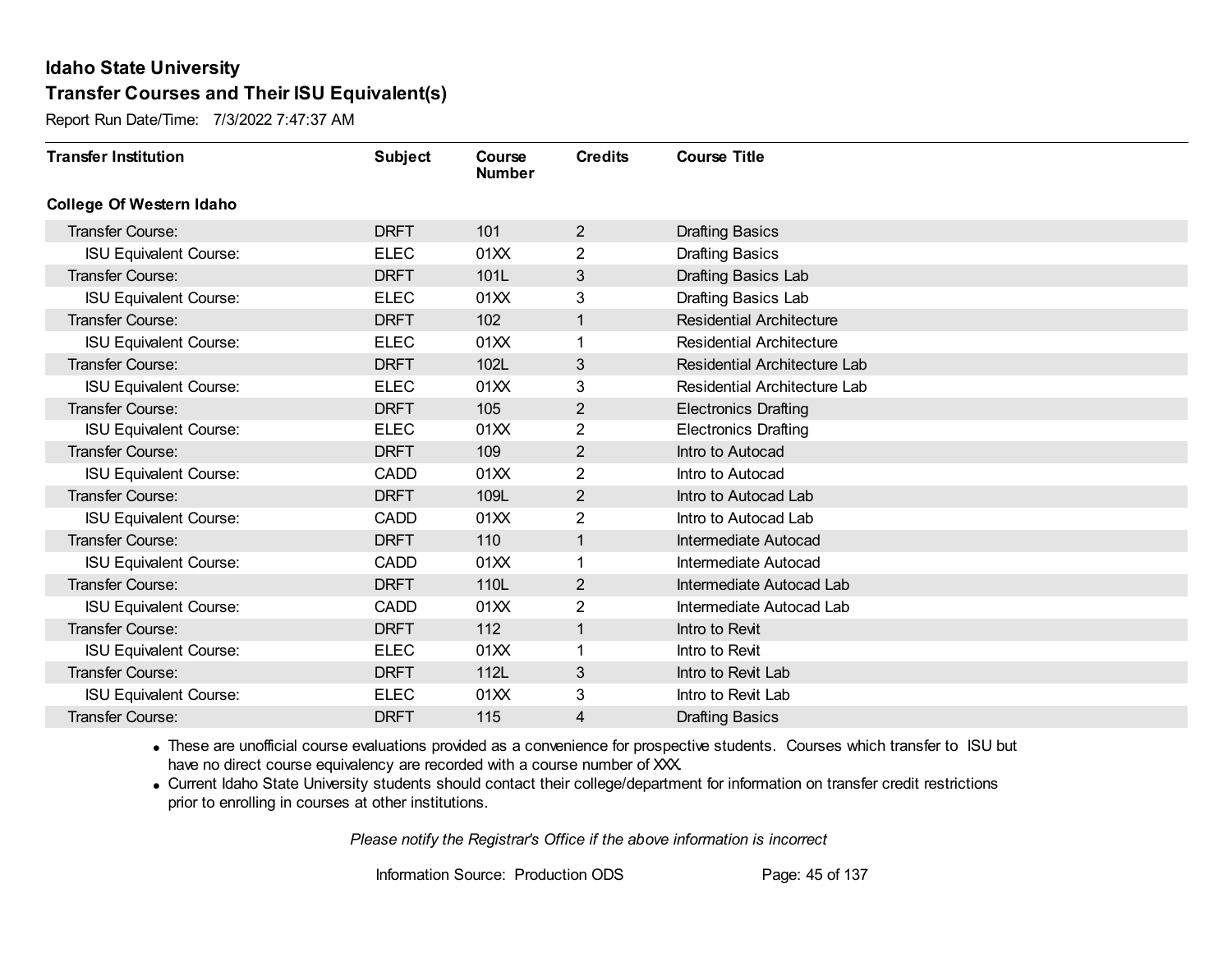Report Run Date/Time: 7/3/2022 7:47:37 AM

| <b>Transfer Institution</b>     | <b>Subject</b> | Course<br><b>Number</b> | <b>Credits</b> | <b>Course Title</b>                 |
|---------------------------------|----------------|-------------------------|----------------|-------------------------------------|
| <b>College Of Western Idaho</b> |                |                         |                |                                     |
| Transfer Course:                | <b>DRFT</b>    | 115                     | $\overline{4}$ | <b>Drafting Basics</b>              |
| <b>ISU Equivalent Course:</b>   | <b>ELEC</b>    | 01XX                    | 4              | <b>Drafting Basics</b>              |
| Transfer Course:                | <b>DRFT</b>    | 119                     | 4              | Intro to Autocad                    |
| <b>ISU Equivalent Course:</b>   | <b>ELEC</b>    | 01XX                    | 4              | Intro to Autocad                    |
| <b>Transfer Course:</b>         | <b>DRFT</b>    | 120                     | 4              | <b>Residential Architecture</b>     |
| <b>ISU Equivalent Course:</b>   | <b>ELEC</b>    | 01XX                    | 4              | <b>Residential Architecture</b>     |
| Transfer Course:                | <b>DRFT</b>    | 122                     | 4              | Intro to Revit                      |
| <b>ISU Equivalent Course:</b>   | <b>ELEC</b>    | 01XX                    | 4              | Intro to Revit                      |
| <b>Transfer Course:</b>         | <b>DRFT</b>    | 139                     | $\mathbf{3}$   | Applied Math for Drafting           |
| <b>ISU Equivalent Course:</b>   | <b>ELEC</b>    | 01XX                    | 3              | Applied Math for Drafting           |
| <b>Transfer Course:</b>         | <b>DRFT</b>    | 143                     | 3              | <b>Technical Physics</b>            |
| <b>ISU Equivalent Course:</b>   | <b>ELEC</b>    | 01XX                    |                | <b>Technical Physics</b>            |
| Transfer Course:                | <b>DRFT</b>    | 143L                    | $\mathbf{1}$   | <b>Technical Physics Lab</b>        |
| <b>ISU Equivalent Course:</b>   | <b>ELEC</b>    | 01XX                    |                | <b>Technical Physics Lab</b>        |
| Transfer Course:                | <b>DRFT</b>    | 190                     | $\mathbf{1}$   | Job Skills for Drafting             |
| <b>ISU Equivalent Course:</b>   | <b>ELEC</b>    | 01XX                    | 1              | Job Skills for Drafting             |
| Transfer Course:                | <b>DRFT</b>    | 199                     | 1              | <b>Drafting Tech Special Topics</b> |
| <b>ISU Equivalent Course:</b>   | <b>ELEC</b>    | 01XX                    |                | <b>Drafting Tech Special Topics</b> |
| Transfer Course:                | <b>DRFT</b>    | 200                     |                | Independent Study                   |
| <b>ISU Equivalent Course:</b>   | <b>ELEC</b>    | 02XX                    |                | Independent Study                   |
| Transfer Course:                | <b>DRFT</b>    | 201                     | $\overline{2}$ | Civil Drafting & Math               |
| <b>ISU Equivalent Course:</b>   | <b>ELEC</b>    | 02XX                    | $\overline{2}$ | Civil Drafting & Math               |
| Transfer Course:                | <b>DRFT</b>    | 201L                    | 4              | Civil Drafting Lab                  |

· These are unofficial course evaluations provided as a convenience for prospective students. Courses which transfer to ISU but have no direct course equivalency are recorded with a course number of XXX.

· Current Idaho State University students should contact their college/department for information on transfer credit restrictions prior to enrolling in courses at other institutions.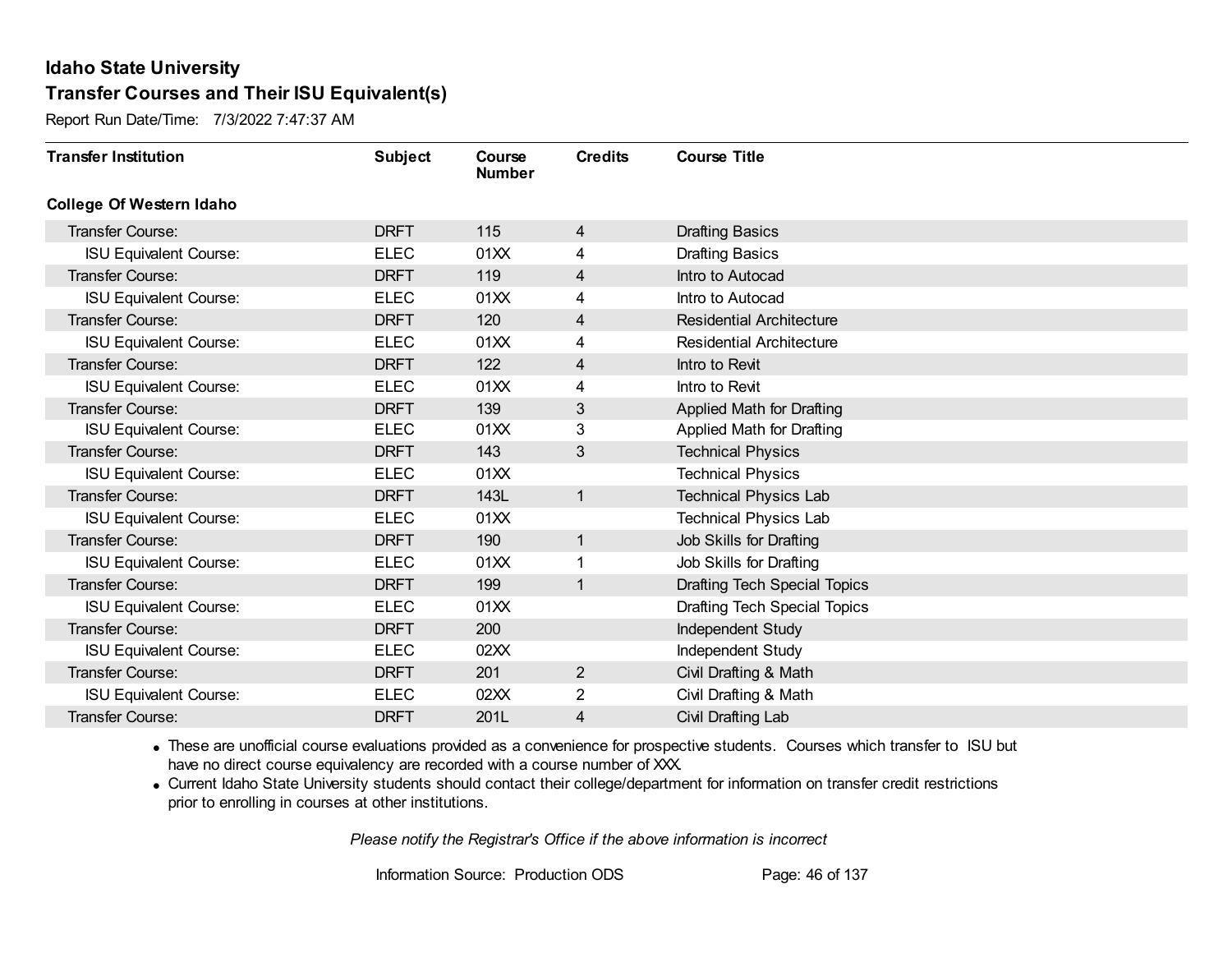Report Run Date/Time: 7/3/2022 7:47:37 AM

| <b>Transfer Institution</b>     | <b>Subject</b> | Course<br><b>Number</b> | <b>Credits</b> | <b>Course Title</b>                |
|---------------------------------|----------------|-------------------------|----------------|------------------------------------|
| <b>College Of Western Idaho</b> |                |                         |                |                                    |
| Transfer Course:                | <b>DRFT</b>    | 201L                    | 4              | Civil Drafting Lab                 |
| <b>ISU Equivalent Course:</b>   | <b>ELEC</b>    | 02XX                    | 4              | Civil Drafting Lab                 |
| Transfer Course:                | <b>DRFT</b>    | 202                     | $\overline{2}$ | Structural/HVAC Syst Drafting      |
| <b>ISU Equivalent Course:</b>   | <b>ELEC</b>    | 02XX                    | $\overline{2}$ | Structural/HVAC Syst Drafting      |
| Transfer Course:                | <b>DRFT</b>    | 202L                    | 3              | <b>Structural Drafting Lab</b>     |
| <b>ISU Equivalent Course:</b>   | <b>ELEC</b>    | 02XX                    | 3              | <b>Structural Drafting Lab</b>     |
| Transfer Course:                | <b>DRFT</b>    | 203                     | 1              | Machine Drafting & Design          |
| <b>ISU Equivalent Course:</b>   | <b>ELEC</b>    | 02XX                    | 1              | Machine Drafting & Design          |
| Transfer Course:                | <b>DRFT</b>    | 203L                    | 3              | Machine Drafting & Design Lab      |
| <b>ISU Equivalent Course:</b>   | <b>ELEC</b>    | 02XX                    | 3              | Machine Drafting & Design Lab      |
| Transfer Course:                | <b>DRFT</b>    | 204                     | 1              | <b>Commercial Architecture</b>     |
| <b>ISU Equivalent Course:</b>   | <b>ELEC</b>    | 02XX                    | 1              | <b>Commercial Architecture</b>     |
| Transfer Course:                | <b>DRFT</b>    | 204L                    | 3              | <b>Commercial Architecture Lab</b> |
| <b>ISU Equivalent Course:</b>   | <b>ELEC</b>    | 02XX                    | 3              | Commercial Architecture Lab        |
| Transfer Course:                | <b>DRFT</b>    | 206                     | 1              | Survey/Sustainable Design          |
| <b>ISU Equivalent Course:</b>   | <b>ELEC</b>    | 02XX                    | 1              | Survey/Sustainable Design          |
| Transfer Course:                | <b>DRFT</b>    | 206L                    | $\mathbf{1}$   | Survey/Sustainable Design Lab      |
| <b>ISU Equivalent Course:</b>   | <b>ELEC</b>    | 02XX                    | 1              | Survey/Sustainable Design Lab      |
| Transfer Course:                | <b>DRFT</b>    | 208                     | 1              | Electrical/Plumbing Syst Drft      |
| <b>ISU Equivalent Course:</b>   | <b>ELEC</b>    | 02XX                    | 1              | Electrical/Plumbing Syst Drft      |
| Transfer Course:                | <b>DRFT</b>    | 208L                    | 3              | Elect/Plumbing Syst Drft Lab       |
| <b>ISU Equivalent Course:</b>   | <b>ELEC</b>    | 02XX                    | 3              | Elect/Plumbing Syst Drft Lab       |
| <b>Transfer Course:</b>         | <b>DRFT</b>    | 209                     | 1              | Adv Autocad in 3D                  |

· These are unofficial course evaluations provided as a convenience for prospective students. Courses which transfer to ISU but have no direct course equivalency are recorded with a course number of XXX.

· Current Idaho State University students should contact their college/department for information on transfer credit restrictions prior to enrolling in courses at other institutions.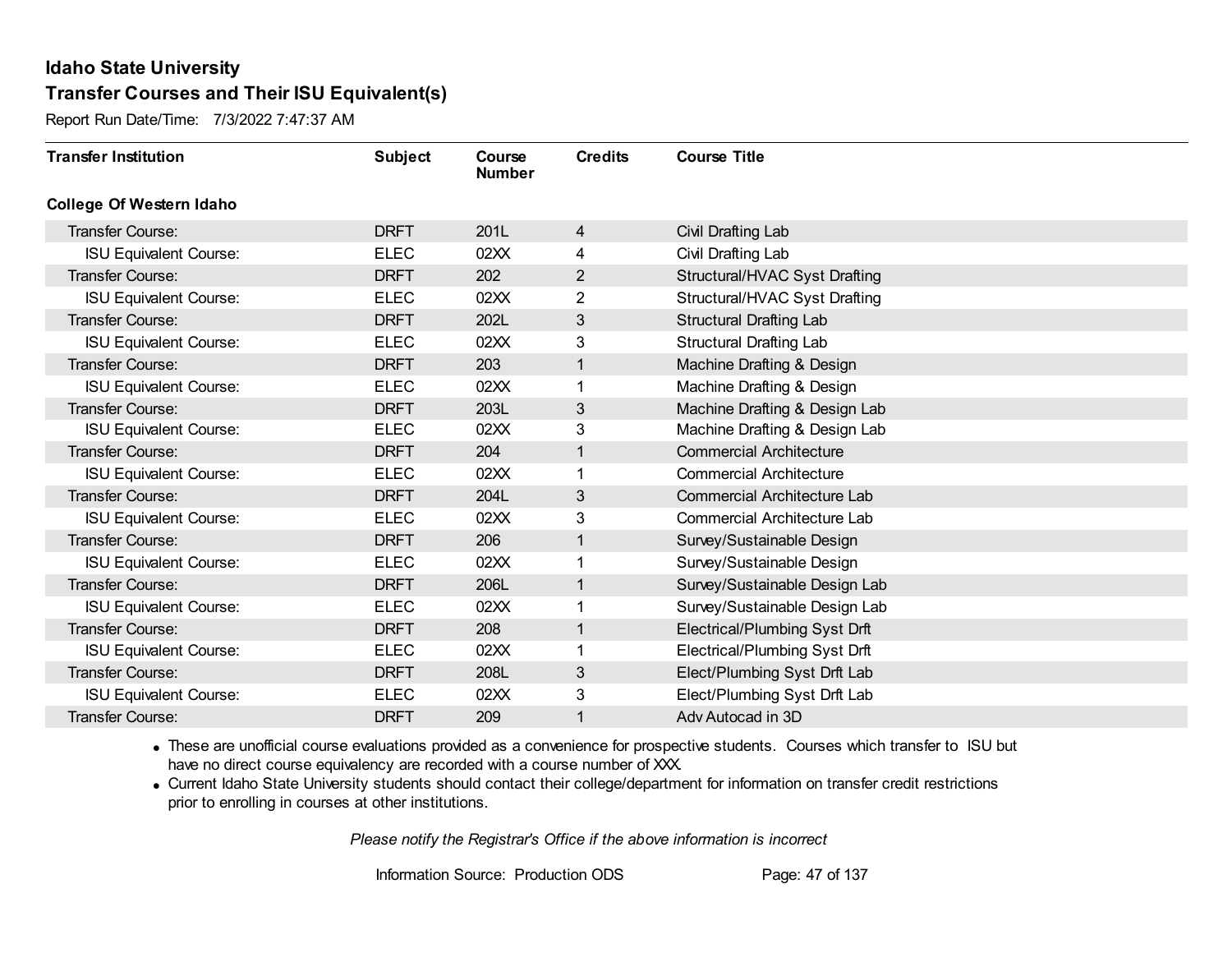Report Run Date/Time: 7/3/2022 7:47:37 AM

| <b>Transfer Institution</b>     | <b>Subject</b> | Course<br><b>Number</b> | <b>Credits</b> | <b>Course Title</b>                   |
|---------------------------------|----------------|-------------------------|----------------|---------------------------------------|
| <b>College Of Western Idaho</b> |                |                         |                |                                       |
| Transfer Course:                | <b>DRFT</b>    | 209                     | 1              | Adv Autocad in 3D                     |
| <b>ISU Equivalent Course:</b>   | <b>CADD</b>    | 02XX                    | 1              | Adv Autocad in 3D                     |
| Transfer Course:                | <b>DRFT</b>    | 209L                    | $\overline{2}$ | Adv Autocad in 3D Lab                 |
| <b>ISU Equivalent Course:</b>   | <b>CADD</b>    | 02XX                    | $\overline{2}$ | Adv Autocad in 3D Lab                 |
| Transfer Course:                | <b>DRFT</b>    | 211                     | 4              | Civil Drafting & Math                 |
| <b>ISU Equivalent Course:</b>   | <b>ELEC</b>    | 02XX                    | 4              | Civil Drafting & Math                 |
| Transfer Course:                | <b>DRFT</b>    | 212                     | 5              | Structural/HVAC Syst Drafting         |
| <b>ISU Equivalent Course:</b>   | <b>ELEC</b>    | 02XX                    | 5              | Structural/HVAC Syst Drafting         |
| Transfer Course:                | <b>DRFT</b>    | 213                     | 4              | Machine Drafting & Design             |
| <b>ISU Equivalent Course:</b>   | <b>ELEC</b>    | 02XX                    | 4              | Machine Drafting & Design             |
| Transfer Course:                | <b>DRFT</b>    | 214                     | 5              | <b>Commercial Architecture</b>        |
| <b>ISU Equivalent Course:</b>   | <b>ELEC</b>    | 02XX                    | 5              | <b>Commercial Architecture</b>        |
| Transfer Course:                | <b>DRFT</b>    | 215                     | 1              | <b>Drafting Capstone</b>              |
| <b>ISU Equivalent Course:</b>   | <b>ELEC</b>    | 02XX                    | 1              | Drafting Capstone                     |
| Transfer Course:                | <b>DRFT</b>    | 215L                    | 2              | Drafting Capstone Lab                 |
| <b>ISU Equivalent Course:</b>   | <b>ELEC</b>    | 02XX                    | $\overline{2}$ | Drafting Capstone Lab                 |
| Transfer Course:                | <b>DRFT</b>    | 216                     | $\overline{2}$ | Survey of Sustainable Design          |
| <b>ISU Equivalent Course:</b>   | <b>ELEC</b>    | 02XX                    | 2              | Survey of Sustainable Design          |
| Transfer Course:                | <b>DRFT</b>    | 218                     | 4              | <b>Electrical/Plumbing Syst Draft</b> |
| <b>ISU Equivalent Course:</b>   | <b>ELEC</b>    | 02XX                    | 4              | Electrical/Plumbing Syst Draft        |
| Transfer Course:                | <b>DRFT</b>    | 290                     | 1              | <b>Drafting Tech Capstone</b>         |
| <b>ISU Equivalent Course:</b>   | <b>ELEC</b>    | 02XX                    | 1              | Drafting Tech Capstone                |
| <b>Transfer Course:</b>         | <b>DRFT</b>    | 293                     |                | Internship                            |

· These are unofficial course evaluations provided as a convenience for prospective students. Courses which transfer to ISU but have no direct course equivalency are recorded with a course number of XXX.

· Current Idaho State University students should contact their college/department for information on transfer credit restrictions prior to enrolling in courses at other institutions.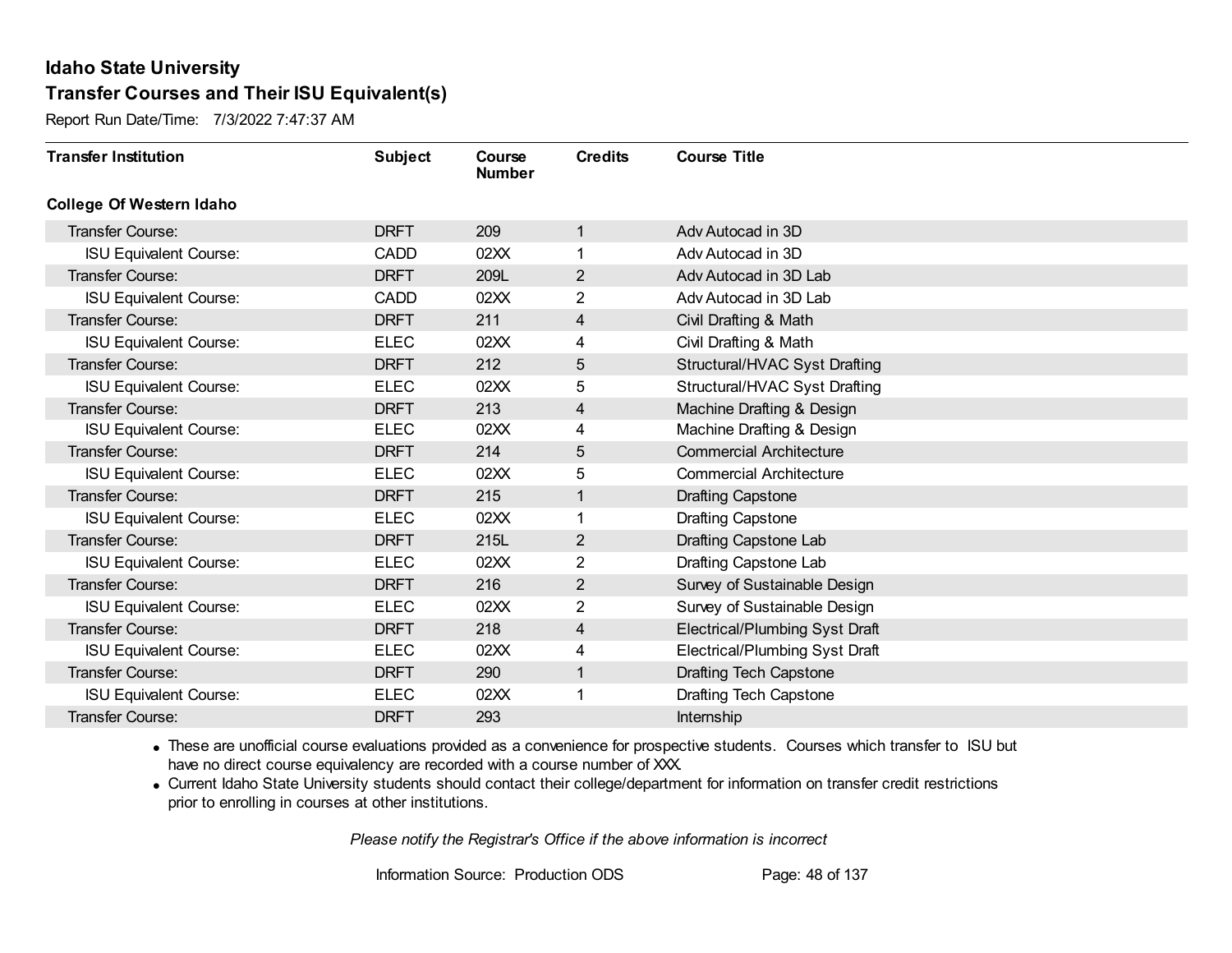Report Run Date/Time: 7/3/2022 7:47:37 AM

| <b>Transfer Institution</b>     | <b>Subject</b> | Course<br><b>Number</b> | <b>Credits</b> | <b>Course Title</b>            |
|---------------------------------|----------------|-------------------------|----------------|--------------------------------|
| <b>College Of Western Idaho</b> |                |                         |                |                                |
| Transfer Course:                | <b>DRFT</b>    | 293                     |                | Internship                     |
| <b>ISU Equivalent Course:</b>   | <b>ELEC</b>    | 02XX                    |                | Internship                     |
| Transfer Course:                | <b>DRFT</b>    | 296                     | 1              | Drafting Tech Independent Stdy |
| <b>ISU Equivalent Course:</b>   | <b>ELEC</b>    | 02XX                    |                | Drafting Tech Independent Stdu |
| <b>Transfer Course:</b>         | <b>ECED</b>    | 100                     | $\overline{2}$ | Found Early Childhood Educ     |
| <b>ISU Equivalent Course:</b>   | <b>CHLD</b>    | 02XX                    |                | Found Early Childhood Educ     |
| Transfer Course:                | <b>ECED</b>    | 101                     | $\overline{2}$ | Child Development/Guidance     |
| <b>ISU Equivalent Course:</b>   | <b>CHLD</b>    | 01XX                    | $\overline{2}$ | Child Development/Guidance     |
| Transfer Course:                | <b>ECED</b>    | 105                     | 4              | Teaching Young Children 1      |
| <b>ISU Equivalent Course:</b>   | <b>CHLD</b>    | 01XX                    | 4              | Teaching Young Children 1      |
| Transfer Course:                | <b>ECED</b>    | 105L                    | 3              | Teaching Young Children 1 Lab  |
| <b>ISU Equivalent Course:</b>   | <b>CHLD</b>    | 01XX                    | 3              | Teaching Young Children 1 Lab  |
| Transfer Course:                | <b>ECED</b>    | 106                     | 4              | Teaching Young Children 2      |
| <b>ISU Equivalent Course:</b>   | <b>CHLD</b>    | 01XX                    | 4              | Teaching Young Children 2      |
| Transfer Course:                | <b>ECED</b>    | 106L                    | 3              | Teaching Young Children 2 Lab  |
| <b>ISU Equivalent Course:</b>   | <b>CHLD</b>    | 01XX                    | 3              | Teaching Young Children 2 Lab  |
| Transfer Course:                | <b>ECED</b>    | 141                     | 3              | Health/Safety/Nutrition        |
| <b>ISU Equivalent Course:</b>   | <b>CHLD</b>    | 01XX                    | 3              | Health/Safety/Nutrition        |
| Transfer Course:                | <b>ECED</b>    | 171                     | 3              | Early Childhood Curriculum 1   |
| <b>ISU Equivalent Course:</b>   | <b>CHLD</b>    | 01XX                    | 3              | Early Childhood Curriculum 1   |
| Transfer Course:                | <b>ECED</b>    | 173                     | 3              | Early Childhood Curriculum 2   |
| <b>ISU Equivalent Course:</b>   | <b>CHLD</b>    | 01XX                    | 3              | Early Childhood Curriculum 2   |
| <b>Transfer Course:</b>         | <b>ECED</b>    | 183                     | 1              | Professional Development       |

· These are unofficial course evaluations provided as a convenience for prospective students. Courses which transfer to ISU but have no direct course equivalency are recorded with a course number of XXX.

· Current Idaho State University students should contact their college/department for information on transfer credit restrictions prior to enrolling in courses at other institutions.

*Please notify the Registrar's Office if the above information is incorrect*

Information Source: Production ODS Page: 49 of 137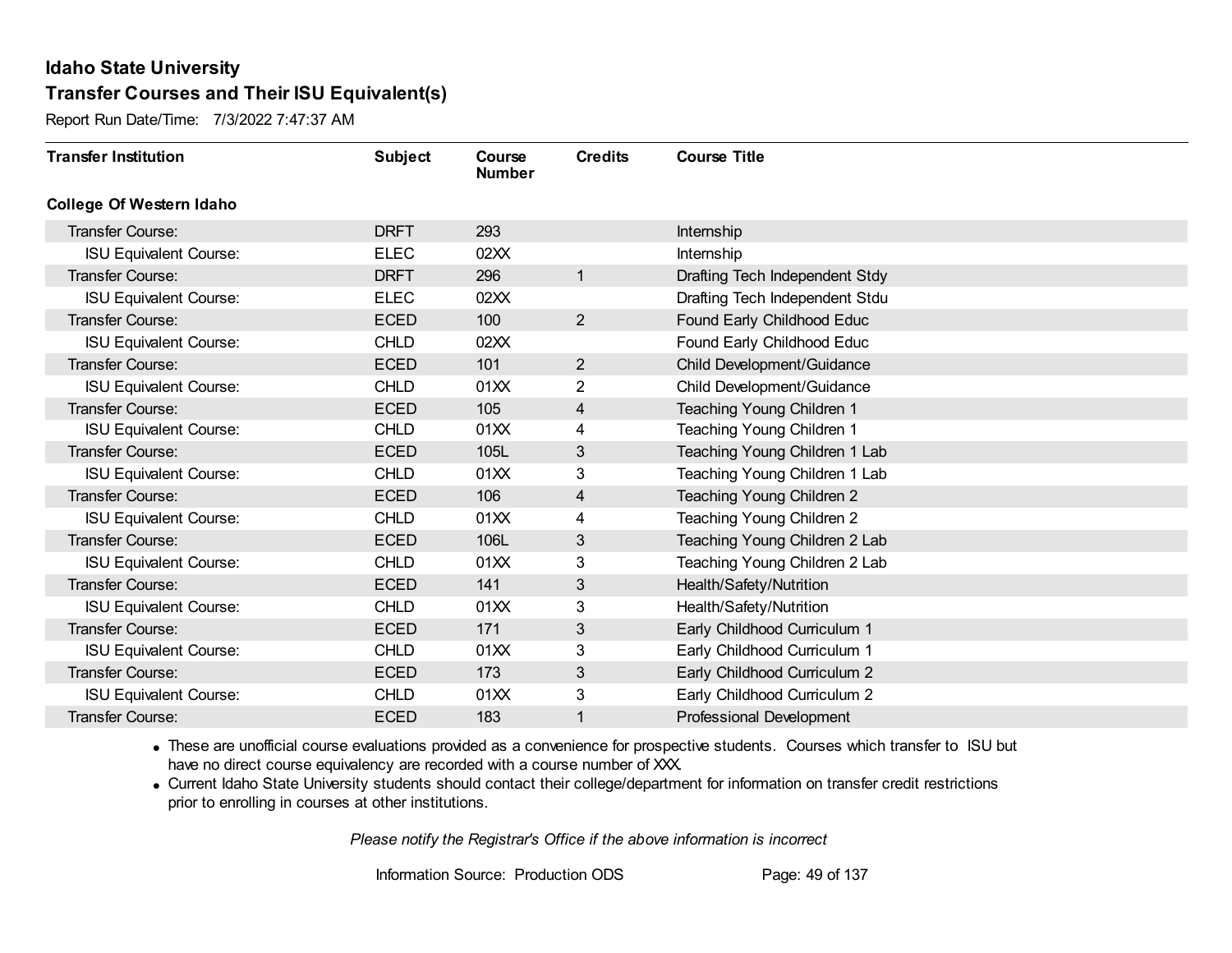Report Run Date/Time: 7/3/2022 7:47:37 AM

| <b>Transfer Institution</b>     | <b>Subject</b> | Course<br><b>Number</b> | <b>Credits</b> | <b>Course Title</b>            |
|---------------------------------|----------------|-------------------------|----------------|--------------------------------|
| <b>College Of Western Idaho</b> |                |                         |                |                                |
| Transfer Course:                | <b>ECED</b>    | 183                     | 1              | Professional Development       |
| <b>ISU Equivalent Course:</b>   | <b>CHLD</b>    | 01XX                    |                | Professional Development       |
| Transfer Course:                | <b>ECED</b>    | 184                     | $\overline{2}$ | Family/Comm Partnerships       |
| <b>ISU Equivalent Course:</b>   | <b>CHLD</b>    | 01XX                    | $\overline{2}$ | Family/Comm Partnerships       |
| Transfer Course:                | <b>ECED</b>    | 199                     | $\mathbf{1}$   | Early Chidhd Ed Special Topics |
| <b>ISU Equivalent Course:</b>   | <b>CHLD</b>    | 01XX                    |                | Early Chidhd Ed Special Topics |
| Transfer Course:                | <b>ECED</b>    | 200                     |                | Independent Study              |
| <b>ISU Equivalent Course:</b>   | <b>CHLD</b>    | 02XX                    |                | Independent Study              |
| Transfer Course:                | <b>ECED</b>    | 202                     | $\overline{4}$ | Child Growth/Development       |
| <b>ISU Equivalent Course:</b>   | <b>CHLD</b>    | 02XX                    | 4              | Child Growth/Development       |
| Transfer Course:                | <b>ECED</b>    | 203                     | 6              | Early Childhood Educ Practicum |
| <b>ISU Equivalent Course:</b>   | <b>CHLD</b>    | 02XX                    | 6              | Early Childhood Educ Practicum |
| Transfer Course:                | <b>ECED</b>    | 203L                    | 5              | Early Childhood Ed Pract Lab   |
| <b>ISU Equivalent Course:</b>   | <b>CHLD</b>    | 02XX                    | 5              | Early Childhood Ed Pract Lab   |
| Transfer Course:                | <b>ECED</b>    | 220                     | 3              | Inclusion/Early Chidhd Program |
| <b>ISU Equivalent Course:</b>   | <b>CHLD</b>    | 02XX                    | 3              | Inclusion/Early Chldhd Program |
| Transfer Course:                | <b>ECED</b>    | 232                     | $\mathfrak{S}$ | Early Childhd Program Admin    |
| <b>ISU Equivalent Course:</b>   | <b>CHLD</b>    | 02XX                    | 3              | Early Childhd Program Admin    |
| Transfer Course:                | <b>ECED</b>    | 257                     | 4              | Infant/Toddler Care/Educ       |
| <b>ISU Equivalent Course:</b>   | <b>CHLD</b>    | 02XX                    | 4              | Infant/Toddler Care/Educ       |
| Transfer Course:                | <b>ECED</b>    | 258                     | $\overline{2}$ | Programs/School Age Children   |
| <b>ISU Equivalent Course:</b>   | <b>CHLD</b>    | 02XX                    | $\overline{2}$ | Programs/School Age Children   |
| Transfer Course:                | <b>ECED</b>    | 293                     | 1              | Early Chidhd Educ Internship   |

· These are unofficial course evaluations provided as a convenience for prospective students. Courses which transfer to ISU but have no direct course equivalency are recorded with a course number of XXX.

· Current Idaho State University students should contact their college/department for information on transfer credit restrictions prior to enrolling in courses at other institutions.

*Please notify the Registrar's Office if the above information is incorrect*

Information Source: Production ODS Page: 50 of 137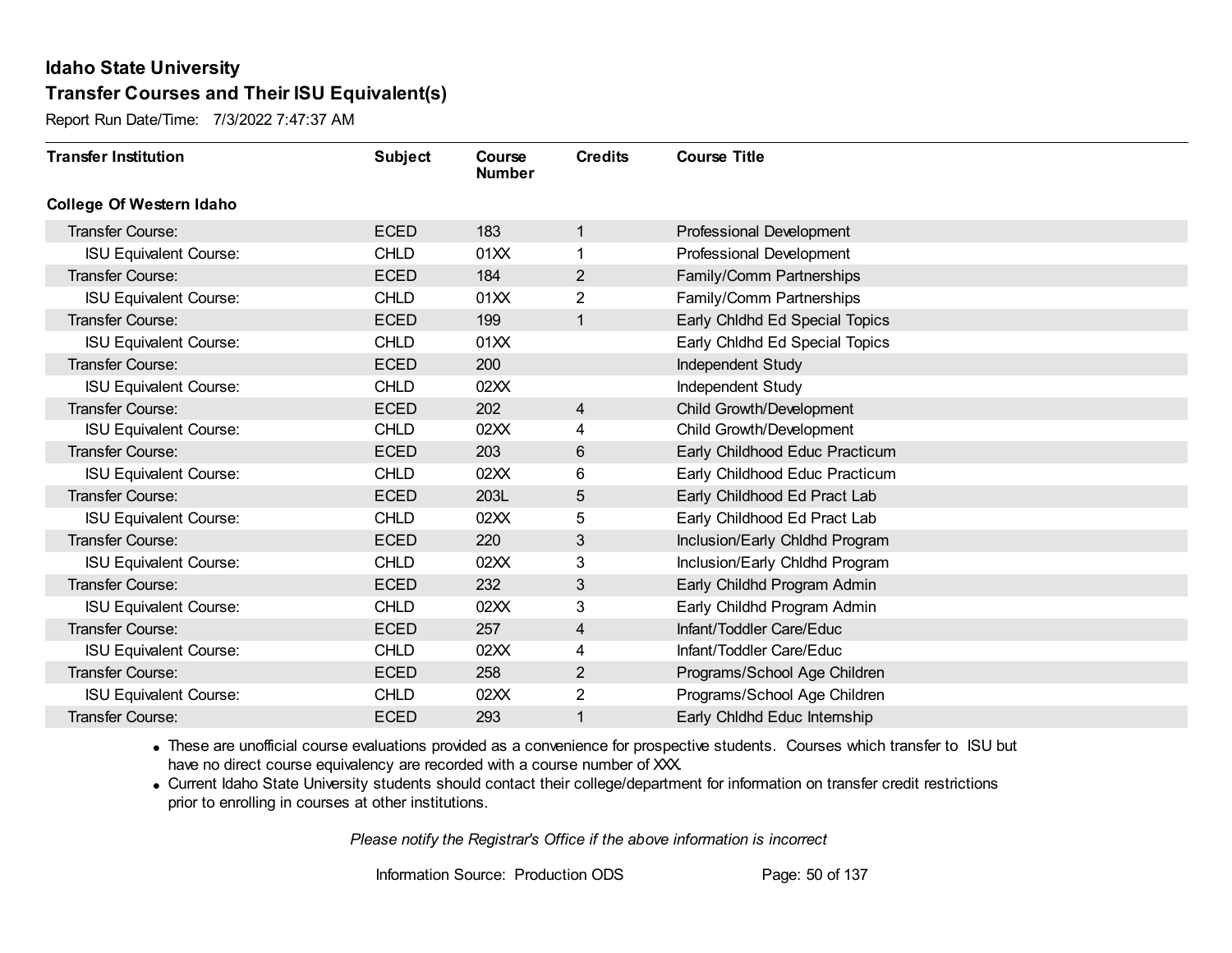Report Run Date/Time: 7/3/2022 7:47:37 AM

| <b>Transfer Institution</b>     | <b>Subject</b> | Course<br><b>Number</b> | <b>Credits</b> | <b>Course Title</b>                 |
|---------------------------------|----------------|-------------------------|----------------|-------------------------------------|
| <b>College Of Western Idaho</b> |                |                         |                |                                     |
| Transfer Course:                | <b>ECED</b>    | 293                     | 1              | Early Chidhd Educ Internship        |
| <b>ISU Equivalent Course:</b>   | <b>CHLD</b>    | 02XX                    |                | Early Chidhd Educ Internship        |
| Transfer Course:                | <b>ECED</b>    | 296                     | $\mathbf{1}$   | Early Chidhd Educ Indep Study       |
| <b>ISU Equivalent Course:</b>   | <b>CHLD</b>    | 02XX                    |                | Early Chidhd Educ Indep Study       |
| <b>Transfer Course:</b>         | <b>ECON</b>    | 199                     | $\mathbf{1}$   | <b>Special Topics</b>               |
| <b>ISU Equivalent Course:</b>   | <b>ECON</b>    | 1XXX                    |                | <b>Special Topics</b>               |
| <b>Transfer Course:</b>         | <b>ECON</b>    | 200                     |                | Independent Study                   |
| <b>ISU Equivalent Course:</b>   | <b>ECON</b>    | 2XXX                    |                | Independent Study                   |
| <b>Transfer Course:</b>         | <b>ECON</b>    | 201                     | 3              | Princ of Macroeconomics GM6         |
| <b>ISU Equivalent Course:</b>   | <b>ECON</b>    | 2201                    | 3              | Princ of Macroeconomics GM6         |
| <b>Transfer Course:</b>         | <b>ECON</b>    | 202                     | 3              | Principles of Microeconomics        |
| <b>ISU Equivalent Course:</b>   | <b>ECON</b>    | 2202                    | 3              | Principles of Microeconomics        |
| Transfer Course:                | <b>ECON</b>    | 293                     |                | Internship                          |
| <b>ISU Equivalent Course:</b>   | <b>ECON</b>    | 2XXX                    |                | Internship                          |
| Transfer Course:                | <b>ECON</b>    | 296                     | 3              | <b>International Economics</b>      |
| <b>ISU Equivalent Course:</b>   | <b>ECON</b>    | 2XXX                    | 3              | <b>International Economics</b>      |
| Transfer Course:                | <b>EDUC</b>    | 101                     | $\mathbf{1}$   | Step 1: Inquiry App to Teaching     |
| <b>ISU Equivalent Course:</b>   | <b>EDUC</b>    | 1XXX                    | 1              | Step 1: Inquiry App to Teaching     |
| <b>Transfer Course:</b>         | <b>EDUC</b>    | 102                     | $\mathbf{1}$   | Step 2: Inquiry Based Lesson De     |
| <b>ISU Equivalent Course:</b>   | <b>EDUC</b>    | 1XXX                    |                | Step 2: Inquiry Based Lesson De     |
| <b>Transfer Course:</b>         | <b>EDUC</b>    | 110                     | $\mathbf{1}$   | Peer Tutor Training                 |
| <b>ISU Equivalent Course:</b>   | <b>EDUC</b>    | 1 <sub>XX</sub>         | 1              | Peer Tutor Training                 |
| Transfer Course:                | <b>EDUC</b>    | 120                     | 3              | <b>Foundations of Education GM6</b> |

· These are unofficial course evaluations provided as a convenience for prospective students. Courses which transfer to ISU but have no direct course equivalency are recorded with a course number of XXX.

· Current Idaho State University students should contact their college/department for information on transfer credit restrictions prior to enrolling in courses at other institutions.

*Please notify the Registrar's Office if the above information is incorrect*

Information Source: Production ODS Page: 51 of 137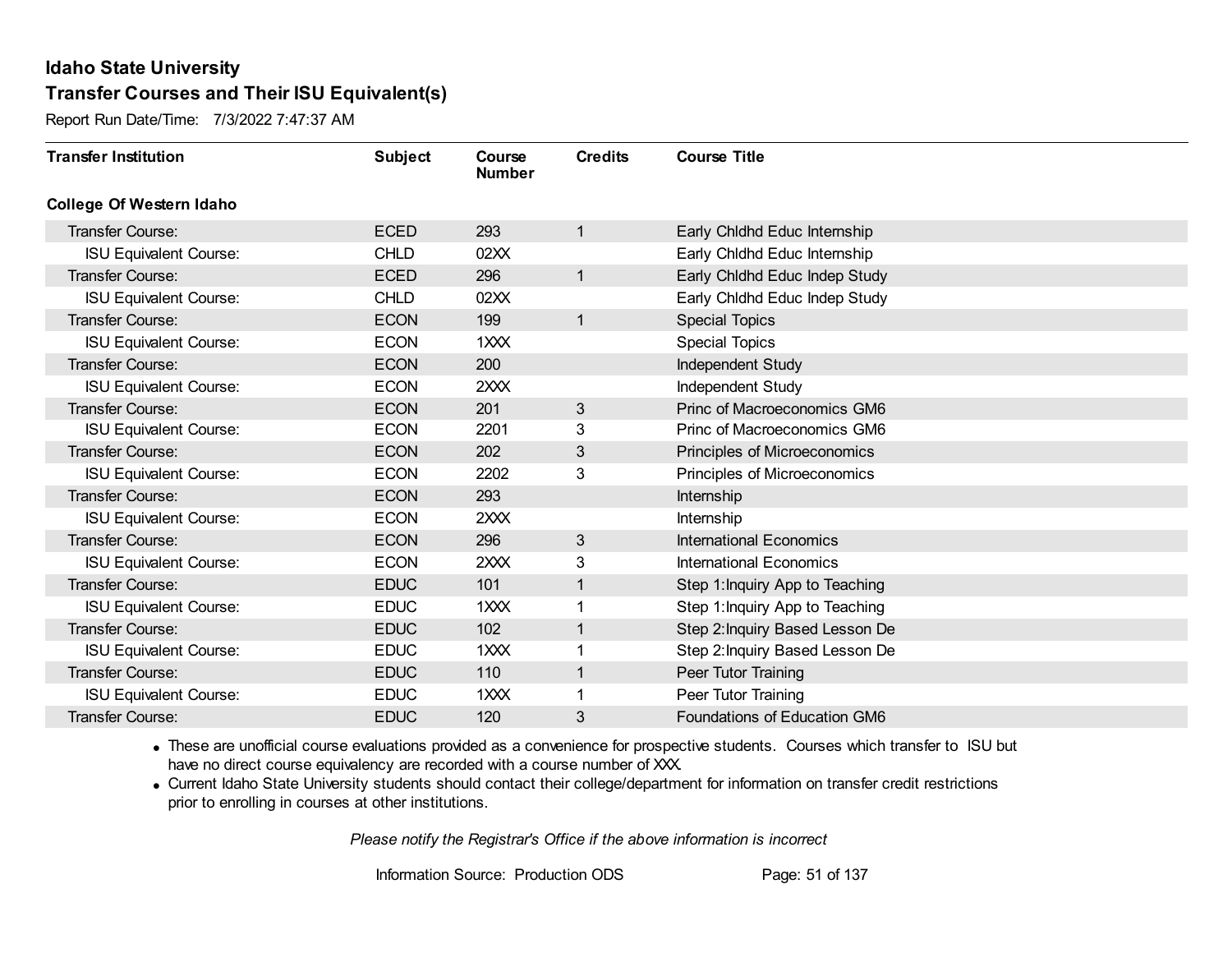Report Run Date/Time: 7/3/2022 7:47:37 AM

| <b>Transfer Institution</b>     | <b>Subject</b> | Course<br><b>Number</b> | <b>Credits</b> | <b>Course Title</b>                 |
|---------------------------------|----------------|-------------------------|----------------|-------------------------------------|
| <b>College Of Western Idaho</b> |                |                         |                |                                     |
| Transfer Course:                | <b>EDUC</b>    | 120                     | 3              | <b>Foundations of Education GM6</b> |
| <b>ISU Equivalent Course:</b>   | <b>EDUC</b>    | 1XXX                    | 3              | Foundations of Education GM6        |
| Transfer Course:                | <b>EDUC</b>    | 150                     | $\mathfrak{S}$ | <b>Educational Technology I</b>     |
| <b>ISU Equivalent Course:</b>   | <b>EDUC</b>    | 2215                    | 3              | Using Tech in Digital Wrld          |
| <b>Transfer Course:</b>         | <b>EDUC</b>    | 199                     | $\mathbf{1}$   | <b>Education Special Topics</b>     |
| <b>ISU Equivalent Course:</b>   | <b>EDUC</b>    | 1XXX                    |                | <b>Education Special Topics</b>     |
| <b>Transfer Course:</b>         | <b>EDUC</b>    | 200                     | 3              | Educatn Around the Wrld (IGM        |
| <b>ISU Equivalent Course:</b>   | <b>EDUC</b>    | 2XXX                    | 3              | Educatn Around the Wrld IGM         |
| Transfer Course:                | <b>EDUC</b>    | 201                     | $\mathfrak{B}$ | <b>Foundations of Education GM6</b> |
| <b>ISU Equivalent Course:</b>   | <b>EDUC</b>    | 2XXX                    | 3              | Foundations of Education GM6        |
| Transfer Course:                | <b>EDUC</b>    | 202                     | 1              | <b>Field Experience</b>             |
| <b>ISU Equivalent Course:</b>   | <b>EDUC</b>    | 2XXX                    |                | <b>Field Experience</b>             |
| <b>Transfer Course:</b>         | <b>EDUC</b>    | 203                     | 3              | <b>Education Around the World</b>   |
| <b>ISU Equivalent Course:</b>   | <b>EDUC</b>    | 2XXX                    | 3              | Education Around the World          |
| Transfer Course:                | <b>EDUC</b>    | 204                     | $\mathfrak{B}$ | Families/Communities/Culture        |
| <b>ISU Equivalent Course:</b>   | <b>EDUC</b>    | 2204                    | 3              | <b>Families Communities Culture</b> |
| Transfer Course:                | <b>EDUC</b>    | 205                     | $\mathfrak{S}$ | Development/Individual Diff         |
| <b>ISU Equivalent Course:</b>   | <b>EDUC</b>    | 2201                    | 3              | Development and Indiv Diff          |
| Transfer Course:                | <b>EDUC</b>    | 210                     | 3              | Knowing/Learning Math/Science       |
| <b>ISU Equivalent Course:</b>   | <b>EDUC</b>    | 2XXX                    | 3              | Knowing/Learning Math/Science       |
| Transfer Course:                | <b>EDUC</b>    | 215                     | $\mathfrak{B}$ | <b>Educational Technology</b>       |
| <b>ISU Equivalent Course:</b>   | <b>EDUC</b>    | 2215                    | 3              | Preparing to Teach with Tech        |
| Transfer Course:                | <b>EDUC</b>    | 220                     | 3              | Diversity in the Schools            |

· These are unofficial course evaluations provided as a convenience for prospective students. Courses which transfer to ISU but have no direct course equivalency are recorded with a course number of XXX.

· Current Idaho State University students should contact their college/department for information on transfer credit restrictions prior to enrolling in courses at other institutions.

*Please notify the Registrar's Office if the above information is incorrect*

Information Source: Production ODS Page: 52 of 137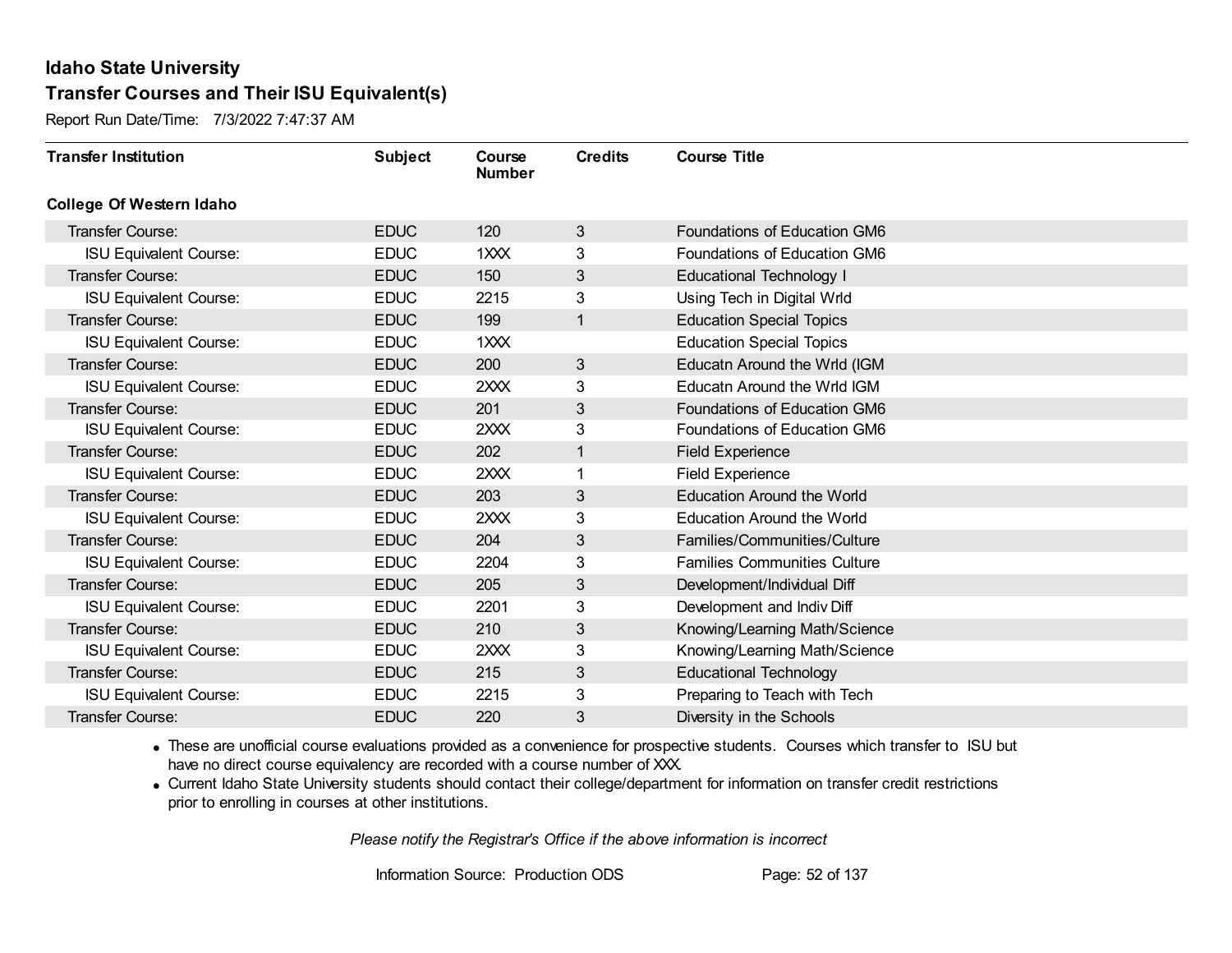Report Run Date/Time: 7/3/2022 7:47:37 AM

| <b>Transfer Institution</b>     | <b>Subject</b> | Course<br><b>Number</b> | <b>Credits</b> | <b>Course Title</b>                   |
|---------------------------------|----------------|-------------------------|----------------|---------------------------------------|
| <b>College Of Western Idaho</b> |                |                         |                |                                       |
| Transfer Course:                | <b>EDUC</b>    | 220                     | $\mathfrak{S}$ | Diversity in the Schools              |
| <b>ISU Equivalent Course:</b>   | <b>EDUC</b>    | 2204                    | 3              | <b>Families Communities Culture</b>   |
| Transfer Course:                | <b>EDUC</b>    | 230                     | $\mathfrak{B}$ | Intro to Special Education            |
| <b>ISU Equivalent Course:</b>   | <b>EDUC</b>    | 2XXX                    | 3              | Intro to Special Education            |
| <b>Transfer Course:</b>         | <b>EDUC</b>    | 250                     | 3              | <b>Educational Technology II</b>      |
| <b>ISU Equivalent Course:</b>   | <b>EDUC</b>    | 2XXX                    | 3              | <b>Educational Technology II</b>      |
| <b>Transfer Course:</b>         | <b>EDUC</b>    | 255                     | $\mathfrak{B}$ | <b>Education/Assistive Technology</b> |
| <b>ISU Equivalent Course:</b>   | <b>EDUC</b>    | 2XXX                    | 3              | <b>Education/Assistive Technology</b> |
| Transfer Course:                | <b>EDUC</b>    | 260                     | $\sqrt{3}$     | Special Ed Policies/Procedures        |
| <b>ISU Equivalent Course:</b>   | <b>SPED</b>    | 2XXX                    | 3              | <b>Special Ed Policies/Procedures</b> |
| <b>Transfer Course:</b>         | <b>EDUC</b>    | 280                     | $\overline{2}$ | Integrated Tch/Field Exp              |
| <b>ISU Equivalent Course:</b>   | <b>EDUC</b>    | 2XXX                    | 2              | Integrated Tch/Field Exp              |
| Transfer Course:                | <b>EDUC</b>    | 290                     | 1              | <b>Education Exit Seminar</b>         |
| <b>ISU Equivalent Course:</b>   | <b>EDUC</b>    | 2XXX                    |                | <b>Education Exit Seminar</b>         |
| Transfer Course:                | <b>EDUC</b>    | 293                     |                | Internship                            |
| <b>ISU Equivalent Course:</b>   | <b>EDUC</b>    | 2XXX                    |                | Internship                            |
| Transfer Course:                | <b>EDUC</b>    | 296                     | $\mathbf{1}$   | <b>Education Independent Study</b>    |
| <b>ISU Equivalent Course:</b>   | <b>EDUC</b>    | 2XXX                    |                | <b>Education Independent Study</b>    |
| Transfer Course:                | <b>ELTC</b>    | 115                     | $\mathfrak{S}$ | Applied Math for Electronics          |
| <b>ISU Equivalent Course:</b>   | <b>ESET</b>    | 01XX                    | 3              | <b>Applied Math for Electronics</b>   |
| Transfer Course:                | <b>ELTC</b>    | 120                     | $\mathfrak{B}$ | DC Electronics Theory                 |
| <b>ISU Equivalent Course:</b>   | <b>ETEC</b>    | 01XX                    | 3              | DC Electronics Theory                 |
| Transfer Course:                | <b>ELTC</b>    | 120L                    | 2              | <b>DC Electronics Lab</b>             |

· These are unofficial course evaluations provided as a convenience for prospective students. Courses which transfer to ISU but have no direct course equivalency are recorded with a course number of XXX.

· Current Idaho State University students should contact their college/department for information on transfer credit restrictions prior to enrolling in courses at other institutions.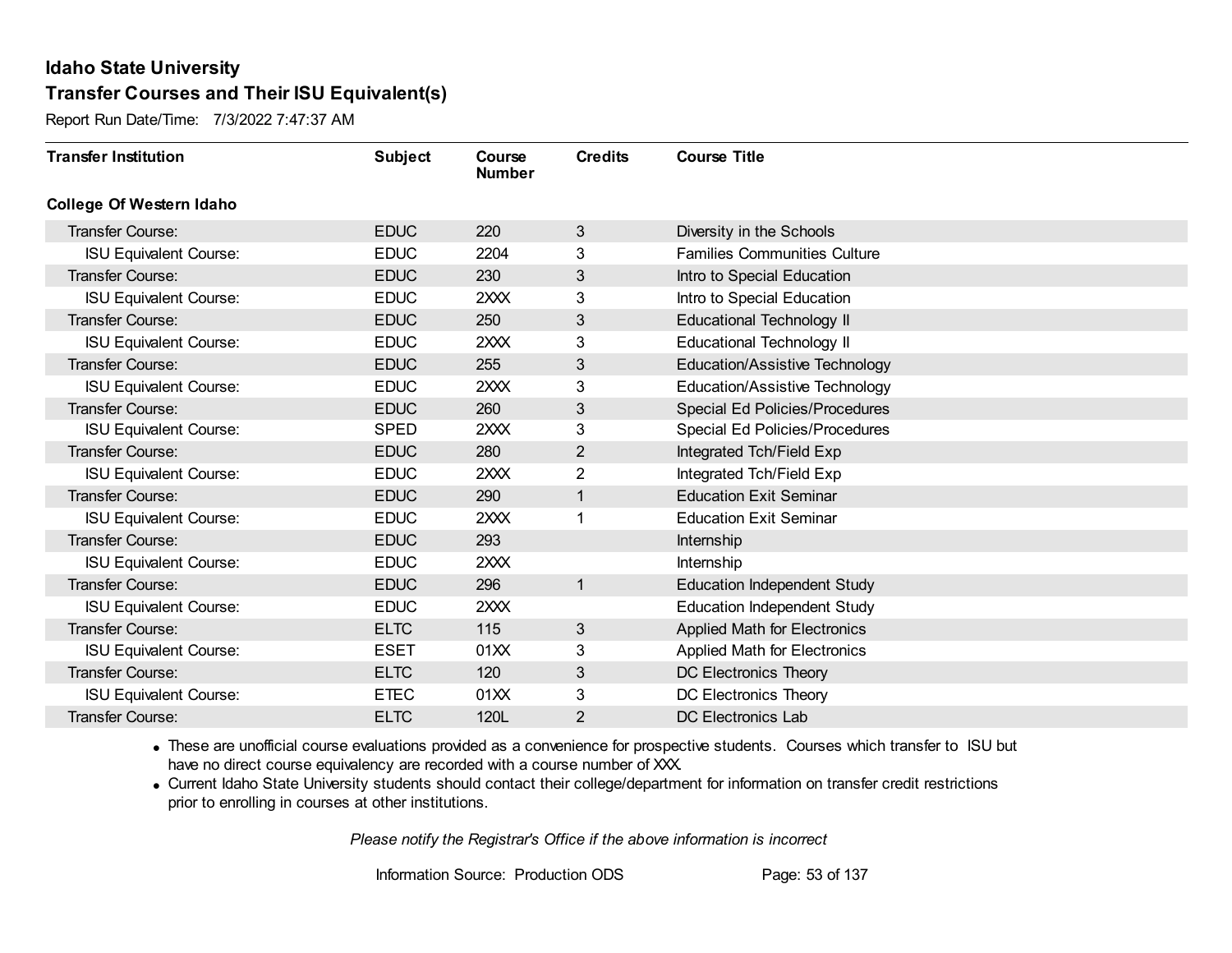Report Run Date/Time: 7/3/2022 7:47:37 AM

| <b>Transfer Institution</b>     | <b>Subject</b> | Course<br><b>Number</b> | <b>Credits</b> | <b>Course Title</b>              |
|---------------------------------|----------------|-------------------------|----------------|----------------------------------|
| <b>College Of Western Idaho</b> |                |                         |                |                                  |
| Transfer Course:                | <b>ELTC</b>    | 120L                    | $\overline{2}$ | DC Electronics Lab               |
| <b>ISU Equivalent Course:</b>   | <b>ESET</b>    | 01XX                    | $\overline{2}$ | DC Electronics Lab               |
| Transfer Course:                | <b>ELTC</b>    | 130                     | 3              | <b>AC Electronics Theory</b>     |
| <b>ISU Equivalent Course:</b>   | <b>ESET</b>    | 01XX                    | 3              | <b>AC Electronics Theory</b>     |
| <b>Transfer Course:</b>         | <b>ELTC</b>    | 130L                    | $\overline{2}$ | <b>AC Electronics Lab</b>        |
| <b>ISU Equivalent Course:</b>   | <b>ESET</b>    | 01XX                    | 2              | <b>AC Electronics Lab</b>        |
| Transfer Course:                | <b>ELTC</b>    | 135                     | 1              | Hand Tool Basics/Wrkplc Safety   |
| <b>ISU Equivalent Course:</b>   | <b>ESET</b>    | 01XX                    |                | Hand Tool Basics/Wrkplc Safety   |
| <b>Transfer Course:</b>         | <b>ELTC</b>    | 140                     | 3              | <b>Analog Electronics</b>        |
| <b>ISU Equivalent Course:</b>   | <b>ESET</b>    | 01XX                    | 3              | <b>Analog Electronics</b>        |
| Transfer Course:                | <b>ELTC</b>    | 140L                    | $\overline{2}$ | Analog Electronics Lab           |
| <b>ISU Equivalent Course:</b>   | <b>ESET</b>    | 01XX                    | 2              | Analog Electronics Lab           |
| Transfer Course:                | <b>ELTC</b>    | 150                     | 3              | <b>Digital Electronics</b>       |
| <b>ISU Equivalent Course:</b>   | <b>ESET</b>    | 01XX                    | 3              | <b>Digital Electronics</b>       |
| Transfer Course:                | <b>ELTC</b>    | 150L                    | $\overline{2}$ | Digital Electronics Lab          |
| <b>ISU Equivalent Course:</b>   | <b>ESET</b>    | 01XX                    | $\overline{2}$ | Digital Electronics Lab          |
| Transfer Course:                | <b>ELTC</b>    | 190                     | $\overline{2}$ | <b>Applied Technical Physics</b> |
| <b>ISU Equivalent Course:</b>   | <b>ESET</b>    | 01XX                    | 2              | <b>Applied Technical Physics</b> |
| Transfer Course:                | <b>ELTC</b>    | 190L                    | $\mathbf{1}$   | <b>Technical Physics Lab</b>     |
| <b>ISU Equivalent Course:</b>   | <b>ESET</b>    | 01XX                    | 1              | <b>Technical Physics Lab</b>     |
| Transfer Course:                | <b>ELTC</b>    | 195                     | $\overline{2}$ | Fund Comp Program/Networking     |
| <b>ISU Equivalent Course:</b>   | <b>ESET</b>    | 01XX                    | 2              | Fund Comp Program/Networking     |
| <b>Transfer Course:</b>         | <b>ELTC</b>    | 199                     | 1              | <b>Special Topics</b>            |

· These are unofficial course evaluations provided as a convenience for prospective students. Courses which transfer to ISU but have no direct course equivalency are recorded with a course number of XXX.

· Current Idaho State University students should contact their college/department for information on transfer credit restrictions prior to enrolling in courses at other institutions.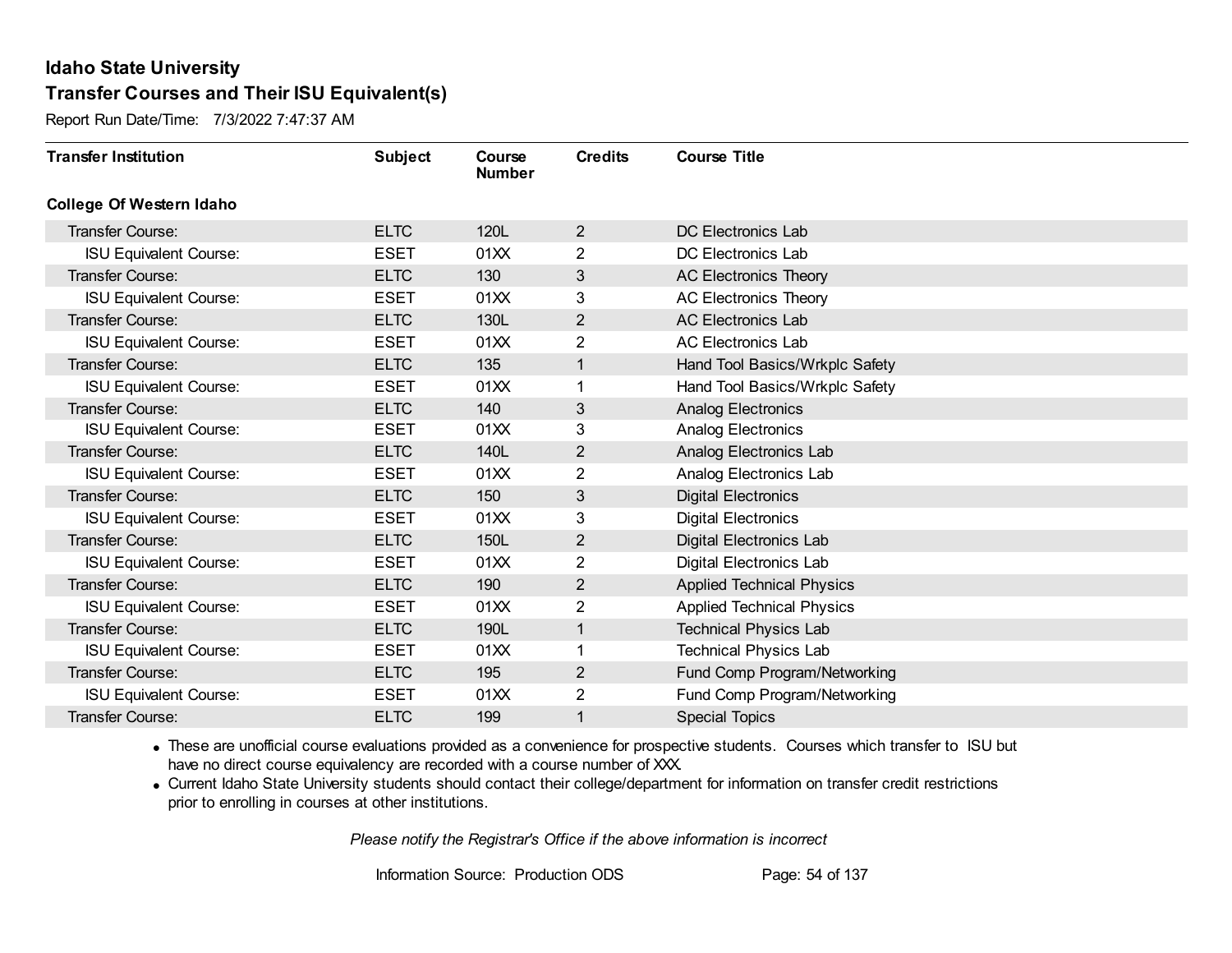Report Run Date/Time: 7/3/2022 7:47:37 AM

| <b>Transfer Institution</b>     | <b>Subject</b> | Course<br><b>Number</b> | <b>Credits</b> | <b>Course Title</b>            |
|---------------------------------|----------------|-------------------------|----------------|--------------------------------|
| <b>College Of Western Idaho</b> |                |                         |                |                                |
| Transfer Course:                | <b>ELTC</b>    | 199                     | 1              | <b>Special Topics</b>          |
| <b>ISU Equivalent Course:</b>   | <b>ESET</b>    | 01XX                    |                | <b>Special Topics</b>          |
| Transfer Course:                | <b>ELTC</b>    | 200                     | $\overline{2}$ | Programmable Logic Controllers |
| <b>ISU Equivalent Course:</b>   | <b>ESET</b>    | 02XX                    | 2              | Programmable Logic Controllers |
| <b>Transfer Course:</b>         | <b>ELTC</b>    | 200L                    | 1              | Programmable Logic Control Lab |
| <b>ISU Equivalent Course:</b>   | <b>ESET</b>    | 02XX                    |                | Programmable Logic Control Lab |
| Transfer Course:                | <b>ELTC</b>    | 210                     | $\overline{2}$ | Microprocessor Systems         |
| <b>ISU Equivalent Course:</b>   | <b>ESET</b>    | 02XX                    | $\overline{2}$ | Microprocessor Systems         |
| <b>Transfer Course:</b>         | <b>ELTC</b>    | 210L                    | 1              | Microprocessor Systems Lab     |
| <b>ISU Equivalent Course:</b>   | <b>ESET</b>    | 02XX                    |                | Microprocessor Systems Lab     |
| <b>Transfer Course:</b>         | <b>ELTC</b>    | 215                     | 3              | Applied Math/Electronics II    |
| <b>ISU Equivalent Course:</b>   | <b>ESET</b>    | 02XX                    | 3              | Applied Math/Electronics II    |
| Transfer Course:                | <b>ELTC</b>    | 220                     | 3              | Sensors/Electronic Controls    |
| <b>ISU Equivalent Course:</b>   | <b>ESET</b>    | 02XX                    | 3              | Sensors/Electronic Controls    |
| Transfer Course:                | <b>ELTC</b>    | 220L                    |                | Instrumentation Lab            |
| <b>ISU Equivalent Course:</b>   | <b>ESET</b>    | 02XX                    |                | Instrumentation Lab            |
| <b>Transfer Course:</b>         | <b>ELTC</b>    | 230                     | $\overline{2}$ | Robotics/Fluid Pwr/Automation  |
| <b>ISU Equivalent Course:</b>   | <b>RCET</b>    | 02XX                    | 2              | Robotics/Fluid Pwr/Automation  |
| Transfer Course:                | <b>ELTC</b>    | 230L                    | $\overline{2}$ | Robotics/Fluid Pwr/Auto Lab    |
| <b>ISU Equivalent Course:</b>   | <b>RCET</b>    | 02XX                    | 2              | Robotics/Fluid Pwr/Auto Lab    |
| Transfer Course:                | <b>ELTC</b>    | 240                     | $\overline{2}$ | Modulation/Transmission Tech   |
| <b>ISU Equivalent Course:</b>   | <b>ESET</b>    | 02XX                    | 2              | Modulation/Transmission Tech   |
| <b>Transfer Course:</b>         | <b>ELTC</b>    | 240L                    |                | Modulation/Transmiss Tech Lab  |

· These are unofficial course evaluations provided as a convenience for prospective students. Courses which transfer to ISU but have no direct course equivalency are recorded with a course number of XXX.

· Current Idaho State University students should contact their college/department for information on transfer credit restrictions prior to enrolling in courses at other institutions.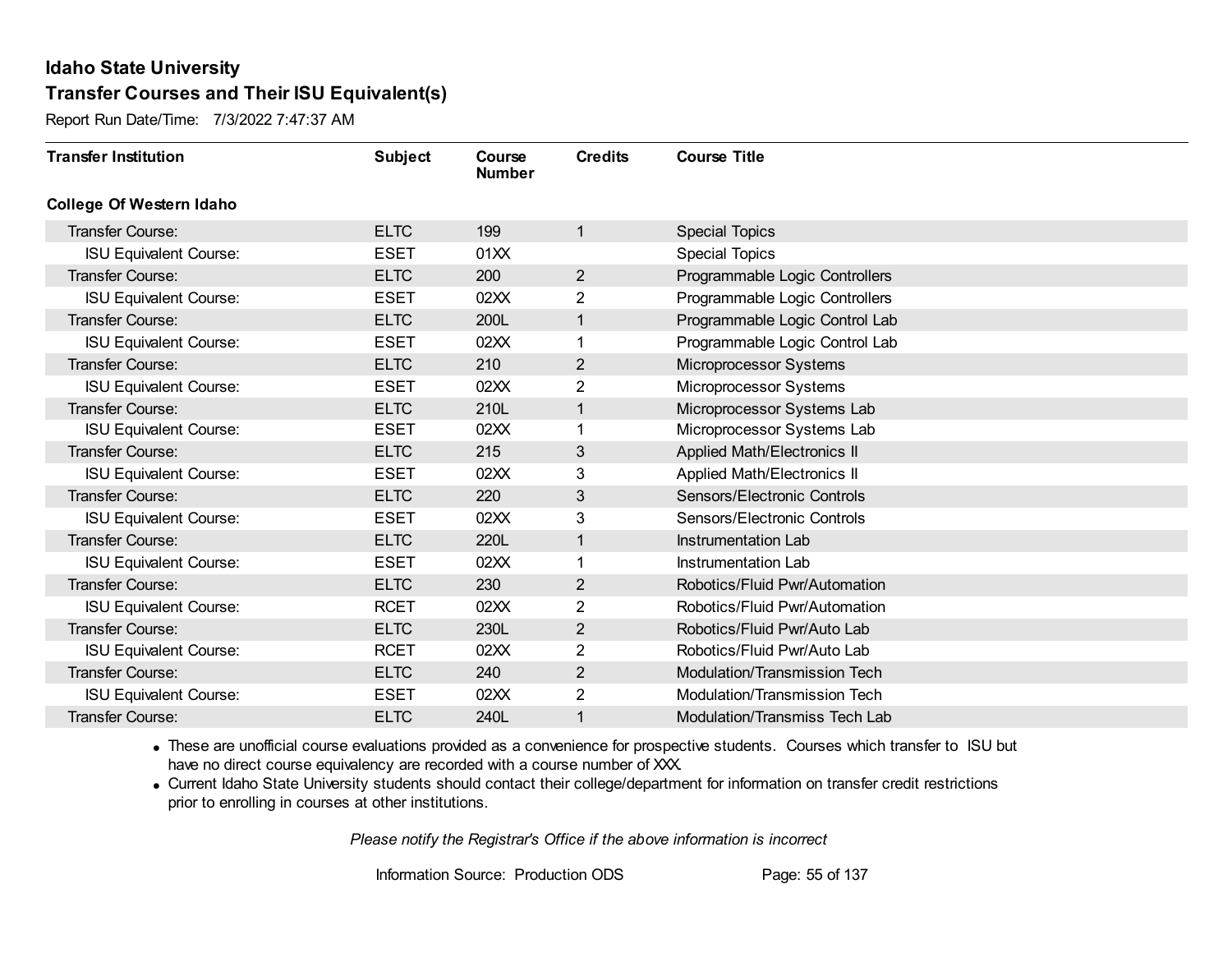Report Run Date/Time: 7/3/2022 7:47:37 AM

| <b>Transfer Institution</b>     | <b>Subject</b> | Course<br><b>Number</b> | <b>Credits</b> | <b>Course Title</b>             |
|---------------------------------|----------------|-------------------------|----------------|---------------------------------|
| <b>College Of Western Idaho</b> |                |                         |                |                                 |
| Transfer Course:                | <b>ELTC</b>    | 240L                    | 1              | Modulation/Transmiss Tech Lab   |
| <b>ISU Equivalent Course:</b>   | <b>ETEC</b>    | 02XX                    | 1              | Modulation/Transmiss Tech Lab   |
| Transfer Course:                | <b>ELTC</b>    | 245                     | 2              | <b>Wireless Comm Networks</b>   |
| <b>ISU Equivalent Course:</b>   | <b>ELEC</b>    | 02XX                    | $\overline{2}$ | <b>Wireless Comm Networks</b>   |
| Transfer Course:                | <b>ELTC</b>    | 245L                    | 1              | Wireless Comm Networks Lab      |
| <b>ISU Equivalent Course:</b>   | <b>ELEC</b>    | 02XX                    | 1              | Wireless Comm Networks Lab      |
| Transfer Course:                | <b>ELTC</b>    | 250                     | 1              | Industry Certification          |
| <b>ISU Equivalent Course:</b>   | <b>ESET</b>    | 02XX                    |                | Industry Certification          |
| Transfer Course:                | <b>ELTC</b>    | 280                     | 3              | Renewable Energy Technology     |
| <b>ISU Equivalent Course:</b>   | <b>ESET</b>    | 02XX                    | 3              | Renewable Energy Technology     |
| Transfer Course:                | <b>ELTC</b>    | 280L                    | 1              | Renewable Energy Tech Lab       |
| <b>ISU Equivalent Course:</b>   | <b>ESET</b>    | 02XX                    | 1              | Renewable Energy Tech Lab       |
| Transfer Course:                | <b>ELTC</b>    | 290                     | $\mathbf{2}$   | <b>Applied Mechatronics</b>     |
| <b>ISU Equivalent Course:</b>   | <b>ESET</b>    | 02XX                    | $\overline{2}$ | <b>Applied Mechatronics</b>     |
| Transfer Course:                | <b>ELTC</b>    | 293                     |                | Internship                      |
| <b>ISU Equivalent Course:</b>   | <b>ESET</b>    | 02XX                    |                | Internship                      |
| Transfer Course:                | <b>ELTC</b>    | 296                     |                | Independent Study               |
| <b>ISU Equivalent Course:</b>   | <b>ESET</b>    | 02XX                    |                | Independent Study               |
| Transfer Course:                | <b>ENGI</b>    | 105                     | $\overline{2}$ | <b>CAD Engineering Graphics</b> |
| <b>ISU Equivalent Course:</b>   | <b>ENGR</b>    | 1XXX                    | 2              | <b>CAD Engineering Graphics</b> |
| Transfer Course:                | <b>ENGI</b>    | 120                     | $\overline{2}$ | Intro to Engineering            |
| <b>ISU Equivalent Course:</b>   | <b>ENGR</b>    | 1XXX                    | $\overline{2}$ | Intro to Engineering            |
| <b>Transfer Course:</b>         | <b>ENGI</b>    | 210                     | 3              | <b>Mechanics Statics</b>        |

· These are unofficial course evaluations provided as a convenience for prospective students. Courses which transfer to ISU but have no direct course equivalency are recorded with a course number of XXX.

· Current Idaho State University students should contact their college/department for information on transfer credit restrictions prior to enrolling in courses at other institutions.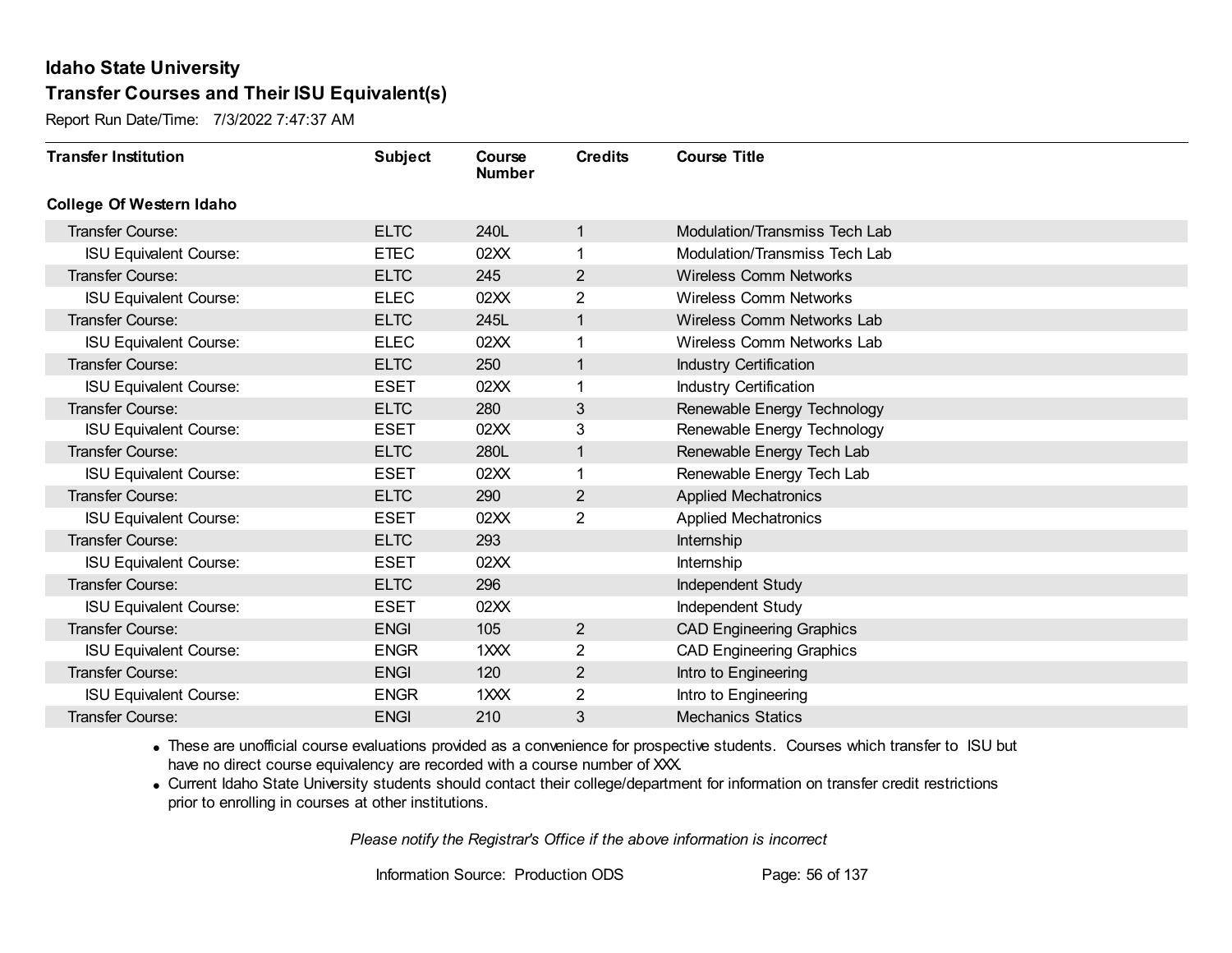Report Run Date/Time: 7/3/2022 7:47:37 AM

| <b>Transfer Institution</b>     | <b>Subject</b> | Course<br><b>Number</b> | <b>Credits</b> | <b>Course Title</b>                |
|---------------------------------|----------------|-------------------------|----------------|------------------------------------|
| <b>College Of Western Idaho</b> |                |                         |                |                                    |
| <b>Transfer Course:</b>         | <b>ENGI</b>    | 210                     | 3              | <b>Mechanics Statics</b>           |
| <b>ISU Equivalent Course:</b>   | <b>ENGR</b>    | 2XXX                    | 3              | <b>Mechanics Statics</b>           |
| Transfer Course:                | <b>ENGI</b>    | 220                     | 3              | <b>Mechanics Dynamics</b>          |
| <b>ISU Equivalent Course:</b>   | <b>ENGR</b>    | 2XXX                    | 3              | <b>Mechanics Dynamics</b>          |
| <b>Transfer Course:</b>         | <b>ENGI</b>    | 241                     | 4              | <b>Engineering Measurements</b>    |
| <b>ISU Equivalent Course:</b>   | <b>ENGR</b>    | 2XXX                    | 4              | <b>Engineering Measurements</b>    |
| <b>Transfer Course:</b>         | <b>ENGL</b>    | 015                     | 4              | <b>Basic English &amp; Writing</b> |
| <b>ISU Equivalent Course:</b>   | <b>ENGL</b>    | 00 <sub>XX</sub>        | 4              | Basic English & Writing            |
| Transfer Course:                | <b>ENGL</b>    | 090                     | 3              | Developmental Composition          |
| <b>ISU Equivalent Course:</b>   | <b>ENGL</b>    | 0090                    | 3              | <b>Basic Writing</b>               |
| Transfer Course:                | <b>ENGL</b>    | 100                     | $\overline{2}$ | Writing & Rhetoric Plus            |
| <b>ISU Equivalent Course:</b>   | <b>ENGL</b>    | 1XXX                    | 2              | Writing & Rhetoric Plus            |
| Transfer Course:                | <b>ENGL</b>    | 101                     | 3              | Writing and Rhetoric I GM1         |
| <b>ISU Equivalent Course:</b>   | <b>ENGL</b>    | 1101                    | 3              | Writing and Rhetoric I GM1         |
| Transfer Course:                | <b>ENGL</b>    | 101P                    | 3              | Writing and Rhetoric Plus GM1      |
| <b>ISU Equivalent Course:</b>   | <b>ENGL</b>    | 1101P                   | 3              | Writing and Rhetoric I PlusGM1     |
| <b>Transfer Course:</b>         | <b>ENGL</b>    | 102                     | 3              | Writing and Rhetoric II GM1        |
| <b>ISU Equivalent Course:</b>   | <b>ENGL</b>    | 1102                    | 3              | Writing and Rhetoric II GM1        |
| <b>Transfer Course:</b>         | <b>ENGL</b>    | 115                     | 3              | Rhetoric/Popular Culture GM6       |
| <b>ISU Equivalent Course:</b>   | <b>ENGL</b>    | 1XXX                    | 3              | Rhetoric/Popular Culture GM6       |
| Transfer Course:                | <b>ENGL</b>    | 126                     | 3              | Film & Literature                  |
| <b>ISU Equivalent Course:</b>   | <b>ENGL</b>    | 1126                    | 3              | Art of Film I                      |
| <b>Transfer Course:</b>         | <b>ENGL</b>    | 175                     | 3              | Literature and Ideas GM5A          |

· These are unofficial course evaluations provided as a convenience for prospective students. Courses which transfer to ISU but have no direct course equivalency are recorded with a course number of XXX.

· Current Idaho State University students should contact their college/department for information on transfer credit restrictions prior to enrolling in courses at other institutions.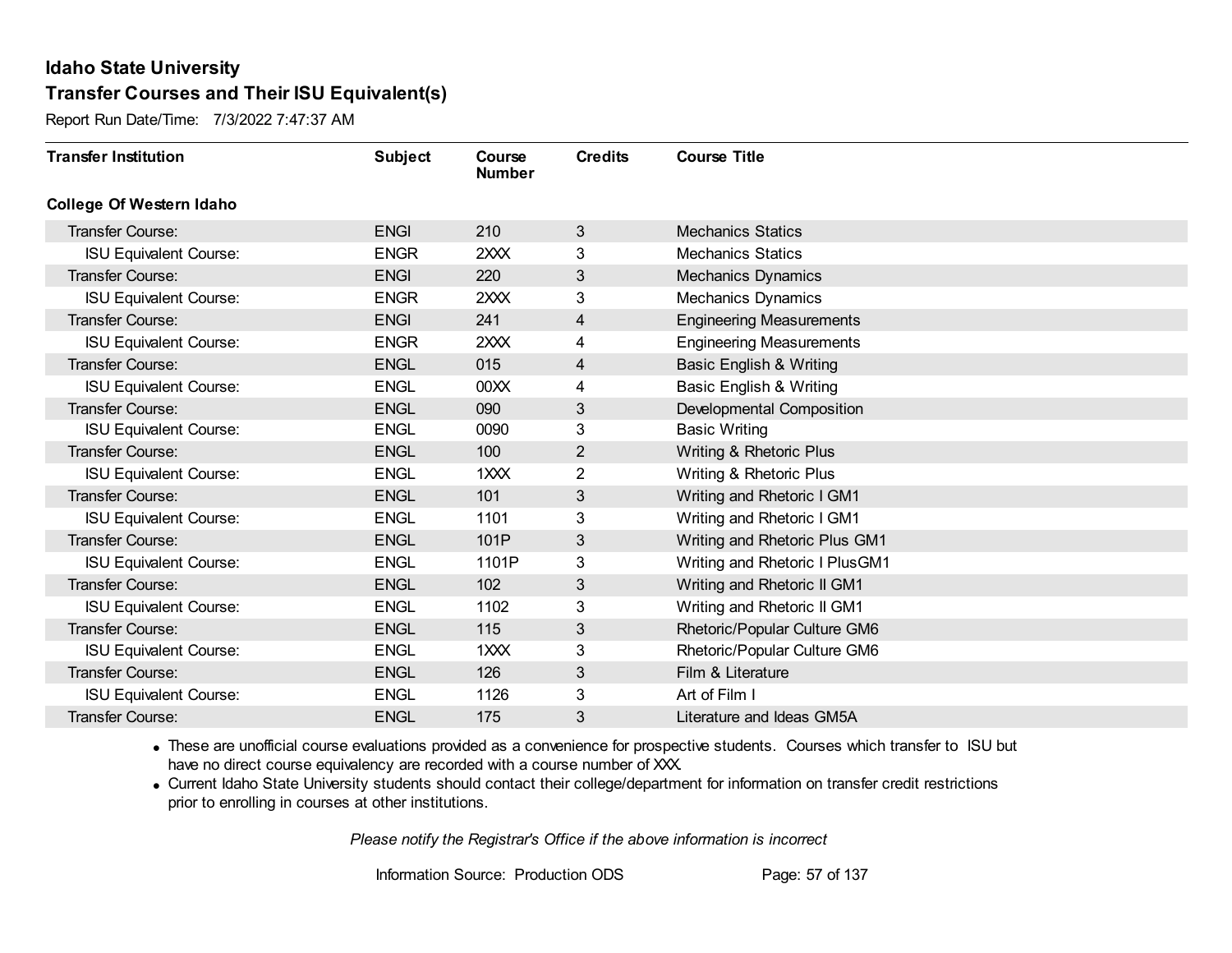Report Run Date/Time: 7/3/2022 7:47:37 AM

| <b>Transfer Institution</b>     | <b>Subject</b> | Course<br><b>Number</b> | <b>Credits</b> | <b>Course Title</b>                   |
|---------------------------------|----------------|-------------------------|----------------|---------------------------------------|
| <b>College Of Western Idaho</b> |                |                         |                |                                       |
| Transfer Course:                | <b>ENGL</b>    | 175                     | 3              | Literature and Ideas GM5A             |
| <b>ISU Equivalent Course:</b>   | <b>ENGL</b>    | 1175                    | 3              | Literature and Ideas GM5A             |
| Transfer Course:                | <b>ENGL</b>    | 190                     | 3              | Intro Literary Stds: Difficult        |
| <b>ISU Equivalent Course:</b>   | <b>ENGL</b>    | 1XXX                    | 3              | Intro Literary Stds: Difficult        |
| <b>Transfer Course:</b>         | <b>ENGL</b>    | 191                     | 3              | Intro Creative Writing                |
| <b>ISU Equivalent Course:</b>   | <b>ENGL</b>    | 2206                    | 3              | Creative Writing Workshop             |
| Transfer Course:                | <b>ENGL</b>    | 199                     | $\mathbf{1}$   | <b>English Special Topics</b>         |
| <b>ISU Equivalent Course:</b>   | <b>ENGL</b>    | 1XXX                    |                | <b>English Special Topics</b>         |
| <b>Transfer Course:</b>         | <b>ENGL</b>    | 200                     |                | Independent Study                     |
| <b>ISU Equivalent Course:</b>   | <b>ENGL</b>    | 2XXX                    |                | Independent Study                     |
| <b>Transfer Course:</b>         | <b>ENGL</b>    | 201                     | $\mathbf{3}$   | Int Expository Composition            |
| <b>ISU Equivalent Course:</b>   | <b>ENGL</b>    | 2XXX                    | 3              | Int Expository Composition            |
| Transfer Course:                | <b>ENGL</b>    | 202                     | 3              | <b>Technical Communication</b>        |
| <b>ISU Equivalent Course:</b>   | <b>ENGL</b>    | 2XXX                    | 3              | <b>Technical Communication</b>        |
| Transfer Course:                | <b>ENGL</b>    | 204                     | 3              | Intro to Poetry                       |
| <b>ISU Equivalent Course:</b>   | <b>ENGL</b>    | 2XXX                    | 3              | Intro to Poetry                       |
| Transfer Course:                | <b>ENGL</b>    | 210                     | 3              | Science Literature/Environment        |
| <b>ISU Equivalent Course:</b>   | <b>ENGL</b>    | 2XXX                    | 3              | <b>Science Literature/Environment</b> |
| Transfer Course:                | <b>ENGL</b>    | 211                     | 3              | Intro Literary Analysis               |
| <b>ISU Equivalent Course:</b>   | <b>ENGL</b>    | 2211                    | 3              | Intro to Literary Analysis            |
| Transfer Course:                | <b>ENGL</b>    | 215                     | 3              | Survey World Mythology GM5H           |
| <b>ISU Equivalent Course:</b>   | <b>ENGL</b>    | 2XXX                    | 3              | Survey World Mythology GM5H           |
| Transfer Course:                | <b>ENGL</b>    | 227                     | 3              | Literature in Translation             |

· These are unofficial course evaluations provided as a convenience for prospective students. Courses which transfer to ISU but have no direct course equivalency are recorded with a course number of XXX.

· Current Idaho State University students should contact their college/department for information on transfer credit restrictions prior to enrolling in courses at other institutions.

*Please notify the Registrar's Office if the above information is incorrect*

Information Source: Production ODS Page: 58 of 137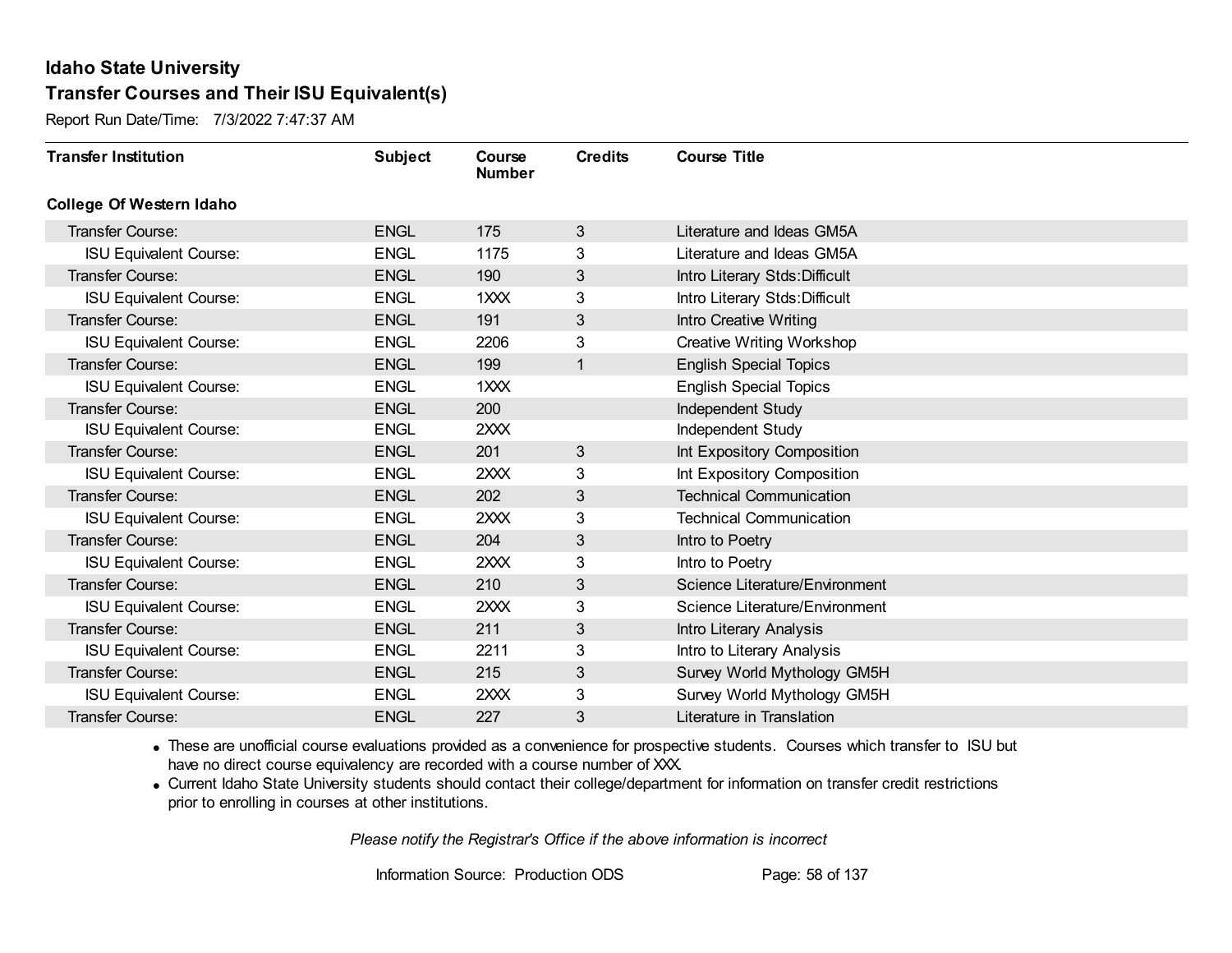Report Run Date/Time: 7/3/2022 7:47:37 AM

| <b>Transfer Institution</b>     | <b>Subject</b> | Course<br><b>Number</b> | <b>Credits</b> | <b>Course Title</b>                |
|---------------------------------|----------------|-------------------------|----------------|------------------------------------|
| <b>College Of Western Idaho</b> |                |                         |                |                                    |
| Transfer Course:                | <b>ENGL</b>    | 227                     | $\mathbf{3}$   | Literature in Translation          |
| <b>ISU Equivalent Course:</b>   | <b>ENGL</b>    | 2XXX                    | 3              | Literature in Translation          |
| Transfer Course:                | <b>ENGL</b>    | 235                     | 3              | Intro to Shakespeare               |
| <b>ISU Equivalent Course:</b>   | <b>ENGL</b>    | 2XXX                    | 3              | Intro to Shakespeare               |
| Transfer Course:                | <b>ENGL</b>    | 241                     | 3              | <b>Creative Writing Poetry</b>     |
| <b>ISU Equivalent Course:</b>   | <b>ENGL</b>    | 2206                    | 3              | <b>Creative Writing Workshop</b>   |
| Transfer Course:                | <b>ENGL</b>    | 242                     | 3              | <b>Creative Writing Fiction</b>    |
| <b>ISU Equivalent Course:</b>   | <b>ENGL</b>    | 2XXX                    | 3              | <b>Creative Writing Fiction</b>    |
| <b>Transfer Course:</b>         | <b>ENGL</b>    | 243                     | 3              | <b>Creative Writing Nonfiction</b> |
| <b>ISU Equivalent Course:</b>   | <b>ENGL</b>    | 2XXX                    |                | <b>Creative Writing Nonfiction</b> |
| <b>Transfer Course:</b>         | <b>ENGL</b>    | 257                     | $\mathbf{3}$   | Surv/Western World Lit I GM5H      |
| <b>ISU Equivalent Course:</b>   | <b>ENGL</b>    | 2257                    | 3              | Survey World Literature I GM5H     |
| Transfer Course:                | <b>ENGL</b>    | 258                     | 3              | Surv/Western World Lit IIGM5H      |
| <b>ISU Equivalent Course:</b>   | <b>ENGL</b>    | 2258                    | 3              | Survey World Literature IIGM5H     |
| Transfer Course:                | <b>ENGL</b>    | 267                     | 3              | Surv British Literature I GM5H     |
| <b>ISU Equivalent Course:</b>   | <b>ENGL</b>    | 2267                    | 3              | Surv British Literature I GM5H     |
| Transfer Course:                | <b>ENGL</b>    | 268                     | 3              | Surv/British Lit II GM5H           |
| <b>ISU Equivalent Course:</b>   | <b>ENGL</b>    | 2268                    | 3              | Survey of British Lit II GM5H      |
| Transfer Course:                | <b>ENGL</b>    | 277                     | 3              | Survey American Lit I GM5H         |
| <b>ISU Equivalent Course:</b>   | <b>ENGL</b>    | 2277                    | 3              | Survey of American Lit I GM5H      |
| Transfer Course:                | <b>ENGL</b>    | 278                     | 3              | Survey American Lit II GM5H        |
| <b>ISU Equivalent Course:</b>   | <b>ENGL</b>    | 2278                    | 3              | Survey of American Lit II GM5H     |
| <b>Transfer Course:</b>         | <b>ENGL</b>    | 286                     | 3              | Literary Magazine                  |

· These are unofficial course evaluations provided as a convenience for prospective students. Courses which transfer to ISU but have no direct course equivalency are recorded with a course number of XXX.

· Current Idaho State University students should contact their college/department for information on transfer credit restrictions prior to enrolling in courses at other institutions.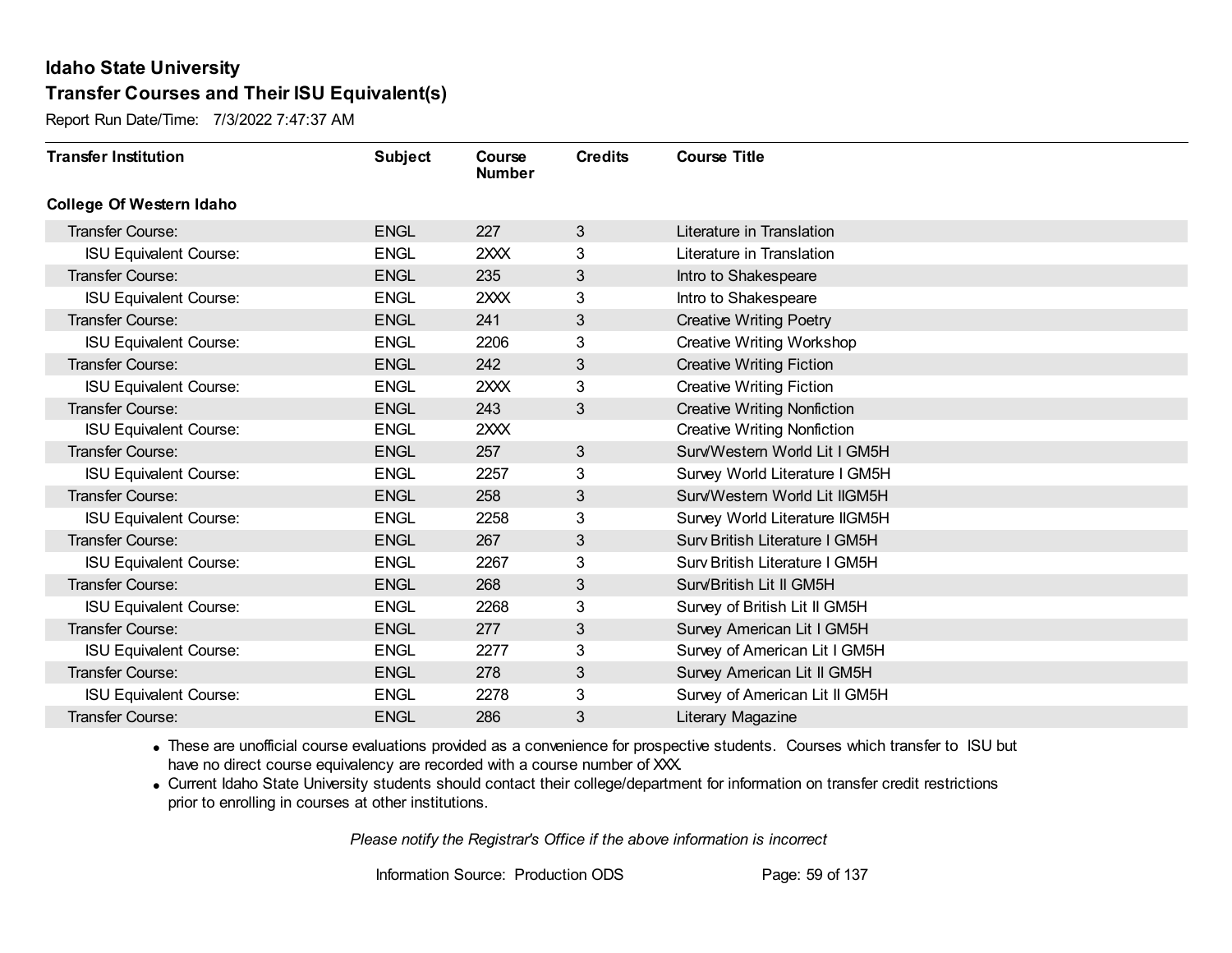Report Run Date/Time: 7/3/2022 7:47:37 AM

| <b>Transfer Institution</b>     | <b>Subject</b> | Course<br><b>Number</b> | <b>Credits</b> | <b>Course Title</b>                   |
|---------------------------------|----------------|-------------------------|----------------|---------------------------------------|
| <b>College Of Western Idaho</b> |                |                         |                |                                       |
| Transfer Course:                | <b>ENGL</b>    | 286                     | 3              | Literary Magazine                     |
| <b>ISU Equivalent Course:</b>   | <b>ENGL</b>    | 2XXX                    | 3              | Literary Magazine                     |
| Transfer Course:                | <b>ENGL</b>    | 290                     | 3              | <b>English Capstone</b>               |
| <b>ISU Equivalent Course:</b>   | <b>ENGL</b>    | 2XXX                    | 3              | English Capstone                      |
| <b>Transfer Course:</b>         | <b>ENGL</b>    | 291                     | 3              | <b>Creative Writing Fiction</b>       |
| <b>ISU Equivalent Course:</b>   | <b>ENGL</b>    | 2206                    | 3              | Creative Writing Workshop             |
| Transfer Course:                | <b>ENGL</b>    | 292                     | 3              | <b>Creative Writing Fiction</b>       |
| <b>ISU Equivalent Course:</b>   | <b>ENGL</b>    | 2206                    | 3              | Creative Writing Workshop             |
| Transfer Course:                | <b>ENGL</b>    | 296                     | $\overline{2}$ | Independent Study (Portfolio)         |
| <b>ISU Equivalent Course:</b>   | <b>ENGL</b>    | 2XXX                    | $\overline{2}$ | Independent Study (Portfolio)         |
| <b>Transfer Course:</b>         | <b>ENGR</b>    | 120                     | 3              | Intro to Engineering                  |
| <b>ISU Equivalent Course:</b>   | ME             | 1XXX                    | 3              | Intro to Engineering                  |
| Transfer Course:                | <b>ENGR</b>    | 210                     | 3              | <b>Engineering Mechanics-Statics</b>  |
| <b>ISU Equivalent Course:</b>   | <b>ME</b>      | 2XXX                    | 3              | <b>Engineering Mechanics-Statics</b>  |
| Transfer Course:                | <b>ENGR</b>    | 220                     | 3              | <b>Engineering Mechanics-Dynamics</b> |
| <b>ISU Equivalent Course:</b>   | <b>ME</b>      | 2XXX                    | 3              | <b>Engineering Mechanics-Dynamics</b> |
| Transfer Course:                | <b>ENGR</b>    | 240                     | 3              | <b>Intro Electrical Circuits</b>      |
| <b>ISU Equivalent Course:</b>   | EE             | 2XXX                    | 3              | <b>Intro Electrical Circuits</b>      |
| Transfer Course:                | <b>ENGR</b>    | 290                     | $\overline{c}$ | <b>Engineering Capstone</b>           |
| <b>ISU Equivalent Course:</b>   | ME             | 2XXX                    | 2              | <b>Engineering Capstone</b>           |
| Transfer Course:                | <b>ENGS</b>    | 103                     | 3              | ESL Reading & Writing I               |
| <b>ISU Equivalent Course:</b>   | <b>ENGL</b>    | 00 <sub>XX</sub>        | 3              | ESL Reading & Writing I               |
| Transfer Course:                | <b>ENGS</b>    | 104                     | 3              | ESL Reading & Writing 3               |

· These are unofficial course evaluations provided as a convenience for prospective students. Courses which transfer to ISU but have no direct course equivalency are recorded with a course number of XXX.

· Current Idaho State University students should contact their college/department for information on transfer credit restrictions prior to enrolling in courses at other institutions.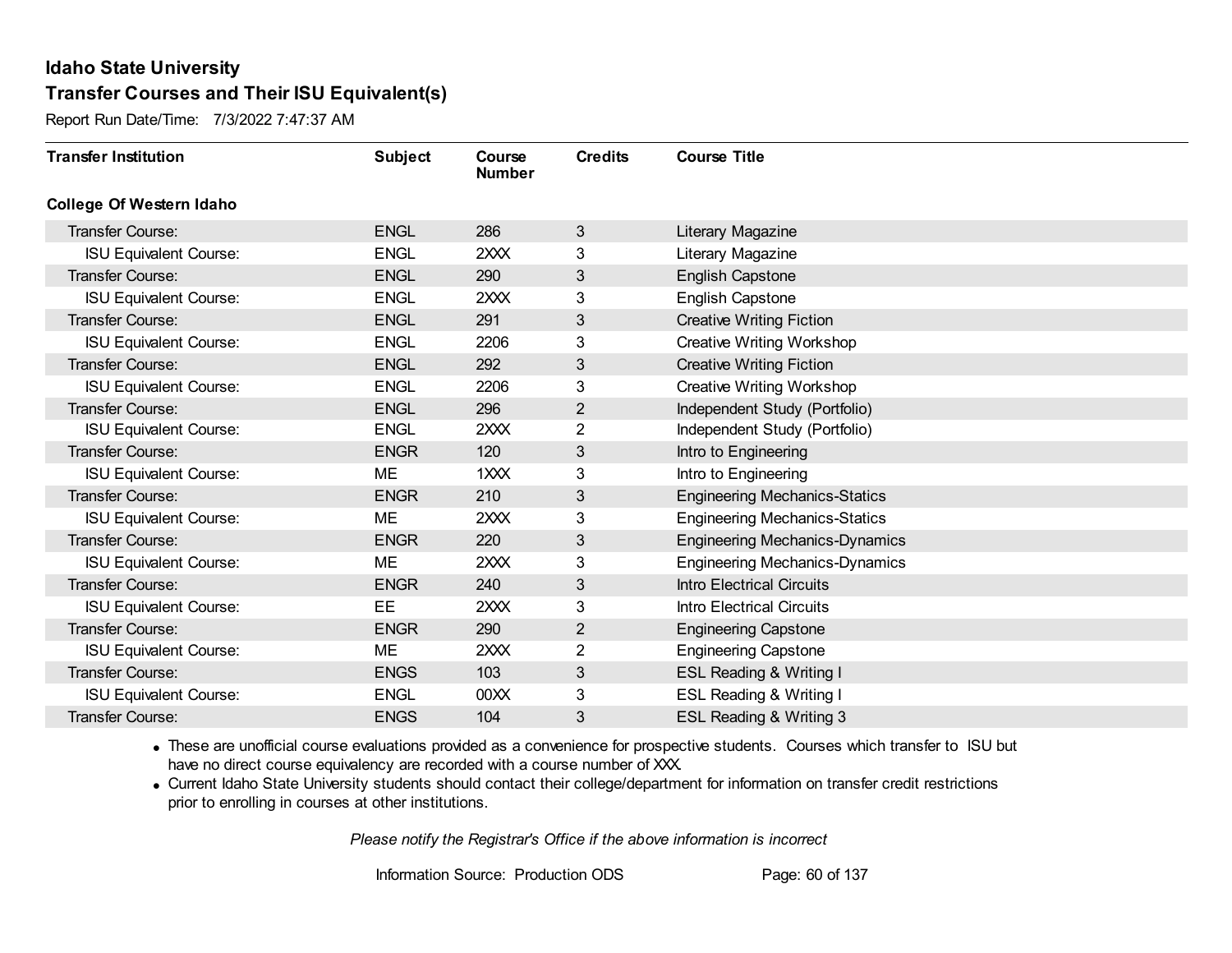Report Run Date/Time: 7/3/2022 7:47:37 AM

| <b>Transfer Institution</b>     | <b>Subject</b> | Course<br><b>Number</b> | <b>Credits</b> | <b>Course Title</b>              |
|---------------------------------|----------------|-------------------------|----------------|----------------------------------|
| <b>College Of Western Idaho</b> |                |                         |                |                                  |
| Transfer Course:                | <b>ENGS</b>    | 104                     | 3              | ESL Reading & Writing 3          |
| <b>ISU Equivalent Course:</b>   | <b>ENGL</b>    | 00 <sub>XX</sub>        | 3              | ESL Reading & Writing 3          |
| Transfer Course:                | <b>ENVI</b>    | 100                     | 3              | <b>Environmental Science GM4</b> |
| <b>ISU Equivalent Course:</b>   | <b>BIOL</b>    | 1XXX                    | 3              | <b>Environmental Science GM4</b> |
| <b>Transfer Course:</b>         | <b>ENVI</b>    | 100L                    | $\mathbf{1}$   | Environmental Science Lab GM4L   |
| <b>ISU Equivalent Course:</b>   | <b>BIOL</b>    | 1XXX                    | 1              | Envir Science Lab GM4L           |
| Transfer Course:                | <b>ENVI</b>    | 104                     | 3              | Prof in Biol-Natural Resources   |
| <b>ISU Equivalent Course:</b>   | <b>BIOL</b>    | 1XXX                    | 3              | Prof in Biol-Natural Resources   |
| <b>Transfer Course:</b>         | <b>ENVI</b>    | 260                     | $\mathbf{3}$   | <b>General Ecology</b>           |
| <b>ISU Equivalent Course:</b>   | <b>BIOL</b>    | 2209                    | 3              | General Ecology                  |
| <b>Transfer Course:</b>         | <b>ENVI</b>    | 260L                    | $\mathbf{1}$   | General Ecology Lab              |
| <b>ISU Equivalent Course:</b>   | <b>BIOL</b>    | 2209L                   | 1              | General Ecology Laboratory       |
| Transfer Course:                | <b>ENVI</b>    | 280L                    | 3              | <b>Field Biology</b>             |
| <b>ISU Equivalent Course:</b>   | <b>BIOL</b>    | 2XXX                    | 3              | <b>Field Biology</b>             |
| Transfer Course:                | <b>EXHA</b>    | 102                     | 1              | Couch to 10K                     |
| <b>ISU Equivalent Course:</b>   | <b>PEAC</b>    | 1XXX                    | 1              | Couch to 10K                     |
| Transfer Course:                | <b>EXHA</b>    | 103                     | $\mathbf{1}$   | <b>Stress Management</b>         |
| <b>ISU Equivalent Course:</b>   | <b>PEAC</b>    | 1XXX                    | 1              | <b>Stress Management</b>         |
| Transfer Course:                | <b>EXHA</b>    | 104                     | $\mathbf 1$    | Stay Active Live Well!           |
| <b>ISU Equivalent Course:</b>   | <b>PEAC</b>    | 1XXX                    | 1              | Stay Active Live Well!           |
| Transfer Course:                | <b>EXHA</b>    | 105                     | $\mathbf{1}$   | Walking for Health & Fitness     |
| <b>ISU Equivalent Course:</b>   | <b>PEAC</b>    | 1XXX                    | 1              | Walking for Health & Fitness     |
| Transfer Course:                | <b>EXHS</b>    | 155                     | 3              | Health & Fitness GM6             |

· These are unofficial course evaluations provided as a convenience for prospective students. Courses which transfer to ISU but have no direct course equivalency are recorded with a course number of XXX.

· Current Idaho State University students should contact their college/department for information on transfer credit restrictions prior to enrolling in courses at other institutions.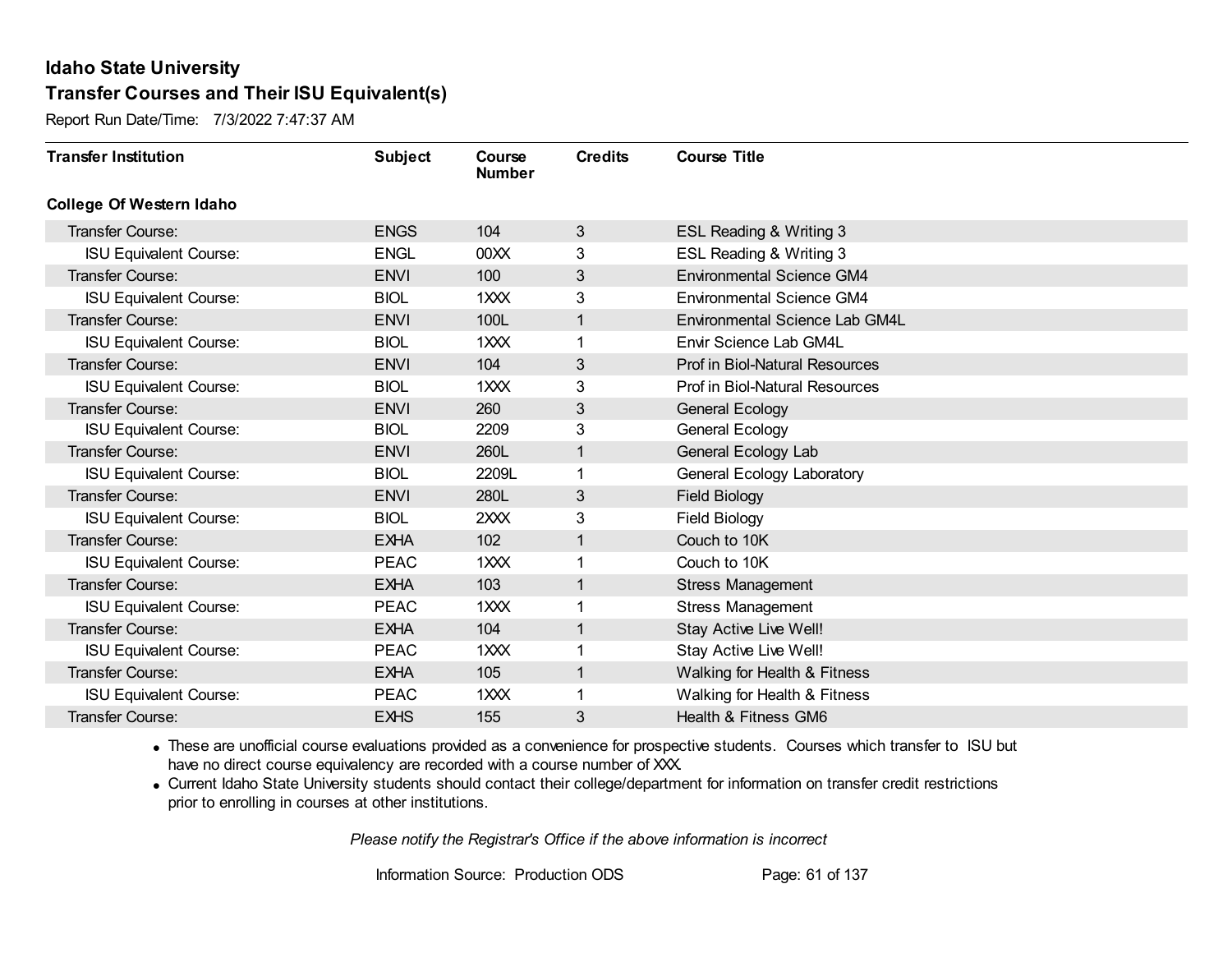Report Run Date/Time: 7/3/2022 7:47:37 AM

| <b>Transfer Institution</b>     | <b>Subject</b> | Course<br><b>Number</b> | <b>Credits</b> | <b>Course Title</b>            |
|---------------------------------|----------------|-------------------------|----------------|--------------------------------|
| <b>College Of Western Idaho</b> |                |                         |                |                                |
| Transfer Course:                | <b>EXHS</b>    | 155                     | 3              | Health & Fitness GM6           |
| <b>ISU Equivalent Course:</b>   | <b>HPSS</b>    | 1XXX                    | 3              | Health & Fitness GM6           |
| Transfer Course:                | <b>EXHS</b>    | 163                     | $\overline{4}$ | Fitness, Assessment, & Design  |
| <b>ISU Equivalent Course:</b>   | <b>HPSS</b>    | 1XXX                    | 4              | Fitness, Assessment, & Design  |
| <b>Transfer Course:</b>         | <b>EXHS</b>    | 201                     | 3              | <b>Found/Physical Activity</b> |
| <b>ISU Equivalent Course:</b>   | <b>HPSS</b>    | 2XXX                    | 3              | <b>Found/Physical Activity</b> |
| Transfer Course:                | <b>EXHS</b>    | 220                     | 4              | Care/Prev of Athletic Injuries |
| <b>ISU Equivalent Course:</b>   | <b>HPSS</b>    | 2XXX                    | 4              | Care/Prev of Athletic Injuries |
| <b>Transfer Course:</b>         | <b>EXHS</b>    | 243                     | 3              | <b>Applied Kinesiology</b>     |
| <b>ISU Equivalent Course:</b>   | <b>HPSS</b>    | 2XXX                    | 3              | <b>Applied Kinesiology</b>     |
| <b>Transfer Course:</b>         | <b>EXHS</b>    | 270                     | 3              | Motor Learning GM4             |
| <b>ISU Equivalent Course:</b>   | <b>HPSS</b>    | 2XXX                    | 3              | Motor Learning GM4             |
| Transfer Course:                | <b>EXHS</b>    | 270L                    | 1              | Motor Learning Lab GM5L        |
| <b>ISU Equivalent Course:</b>   | <b>HPSS</b>    | 2XXX                    | 1              | Motor Learning Lab GM5L        |
| Transfer Course:                | <b>FERM</b>    | 110                     | 3              | Grapes/Hops - Speciality Crops |
| <b>ISU Equivalent Course:</b>   | <b>ELEC</b>    | 1XXX                    | 3              | Grapes/Hops - Speciality Crops |
| Transfer Course:                | <b>FERM</b>    | 120                     | 3              | Intro to Fermented Foods GM 4  |
| <b>ISU Equivalent Course:</b>   | <b>ELEC</b>    | 1XXX                    | 3              | Intro to Fermented Foods GM4   |
| Transfer Course:                | <b>FILM</b>    | 110                     | 3              | Intro to Film Studies          |
| <b>ISU Equivalent Course:</b>   | <b>ENGL</b>    | 1126                    | 3              | Art of Film I                  |
| Transfer Course:                | <b>FILM</b>    | 121                     | 3              | Topics in Intntl Film & Lit    |
| <b>ISU Equivalent Course:</b>   | <b>CMLT</b>    | 2220                    | 3              | Intro to International Film    |
| <b>Transfer Course:</b>         | <b>FINA</b>    | 102                     | 3              | <b>Personal Finance</b>        |

· These are unofficial course evaluations provided as a convenience for prospective students. Courses which transfer to ISU but have no direct course equivalency are recorded with a course number of XXX.

· Current Idaho State University students should contact their college/department for information on transfer credit restrictions prior to enrolling in courses at other institutions.

*Please notify the Registrar's Office if the above information is incorrect*

Information Source: Production ODS Page: 62 of 137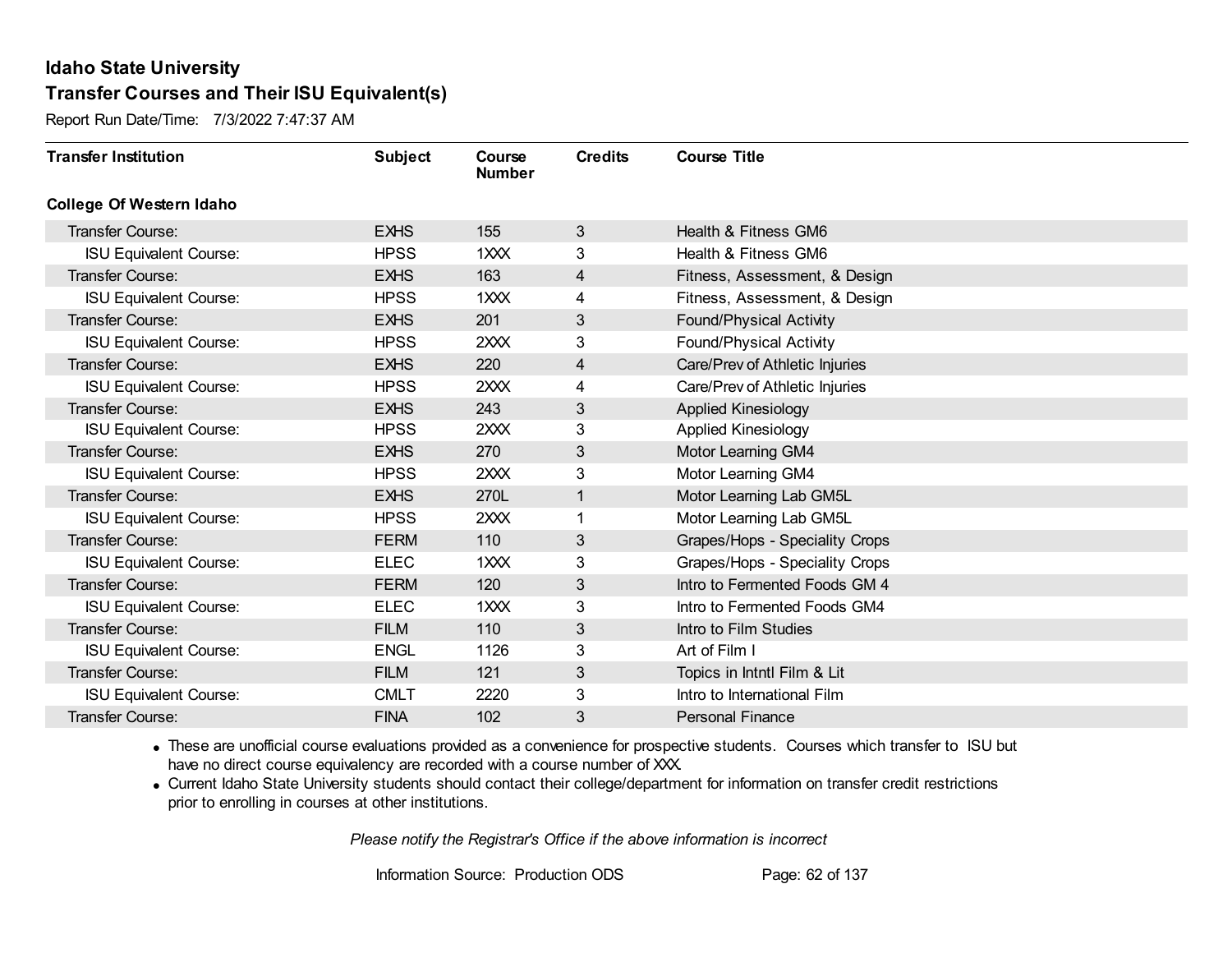Report Run Date/Time: 7/3/2022 7:47:37 AM

| <b>Transfer Institution</b>     | <b>Subject</b> | Course<br><b>Number</b> | <b>Credits</b> | <b>Course Title</b>                  |
|---------------------------------|----------------|-------------------------|----------------|--------------------------------------|
| <b>College Of Western Idaho</b> |                |                         |                |                                      |
| Transfer Course:                | <b>FINA</b>    | 102                     | 3              | <b>Personal Finance</b>              |
| <b>ISU Equivalent Course:</b>   | <b>FIN</b>     | 1115                    | 3              | <b>Personal Finance</b>              |
| Transfer Course:                | <b>FINA</b>    | 109                     | 3              | Personal Fin/Business Math GM3       |
| <b>ISU Equivalent Course:</b>   | <b>FIN</b>     | 1115                    |                | <b>Personal Finance</b>              |
| <b>Transfer Course:</b>         | <b>FINA</b>    | 199                     | 1              | <b>Special Topics</b>                |
| <b>ISU Equivalent Course:</b>   | <b>FIN</b>     | 1XXX                    |                | <b>Special Topics</b>                |
| <b>Transfer Course:</b>         | <b>FINA</b>    | 200                     |                | Independent Study                    |
| <b>ISU Equivalent Course:</b>   | <b>FIN</b>     | 2XXX                    |                | Independent Study                    |
| <b>Transfer Course:</b>         | <b>FINA</b>    | 209                     | 3              | Fundamentals of Investing            |
| <b>ISU Equivalent Course:</b>   | <b>FIN</b>     | 2XXX                    | 3              | Fundamentals of Investing            |
| <b>Transfer Course:</b>         | <b>FINA</b>    | 293                     |                | Internship                           |
| <b>ISU Equivalent Course:</b>   | <b>FIN</b>     | 2XXX                    |                | Internship                           |
| <b>Transfer Course:</b>         | <b>FINA</b>    | 296                     |                | Independent Study                    |
| <b>ISU Equivalent Course:</b>   | <b>FIN</b>     | 2XXX                    |                | Independent Study                    |
| Transfer Course:                | <b>FIRE</b>    | 100                     | 48             | Fire Training Technology             |
| <b>ISU Equivalent Course:</b>   | <b>ELEC</b>    | 01XX                    | 48             | Fire Training Technology             |
| <b>Transfer Course:</b>         | <b>FIRE</b>    | 101                     | 12             | Fire Fighter 1                       |
| <b>ISU Equivalent Course:</b>   | <b>ELEC</b>    | 01XX                    | 12             | Fire Fighter 1                       |
| <b>Transfer Course:</b>         | <b>FIRE</b>    | 110                     | $\mathbf{1}$   | <b>Physical Fitness/Firefighters</b> |
| <b>ISU Equivalent Course:</b>   | <b>ELEC</b>    | 01XX                    |                | <b>Physical Fitness/Firefighters</b> |
| <b>Transfer Course:</b>         | <b>FIRE</b>    | 120                     | 3              | Prin of Emergency Services           |
| <b>ISU Equivalent Course:</b>   | <b>FSA</b>     | 1106                    | 3              | Principles of Emergency Svcs         |
| <b>Transfer Course:</b>         | <b>FIRE</b>    | 150                     | 6              | <b>Fire Officer</b>                  |

· These are unofficial course evaluations provided as a convenience for prospective students. Courses which transfer to ISU but have no direct course equivalency are recorded with a course number of XXX.

· Current Idaho State University students should contact their college/department for information on transfer credit restrictions prior to enrolling in courses at other institutions.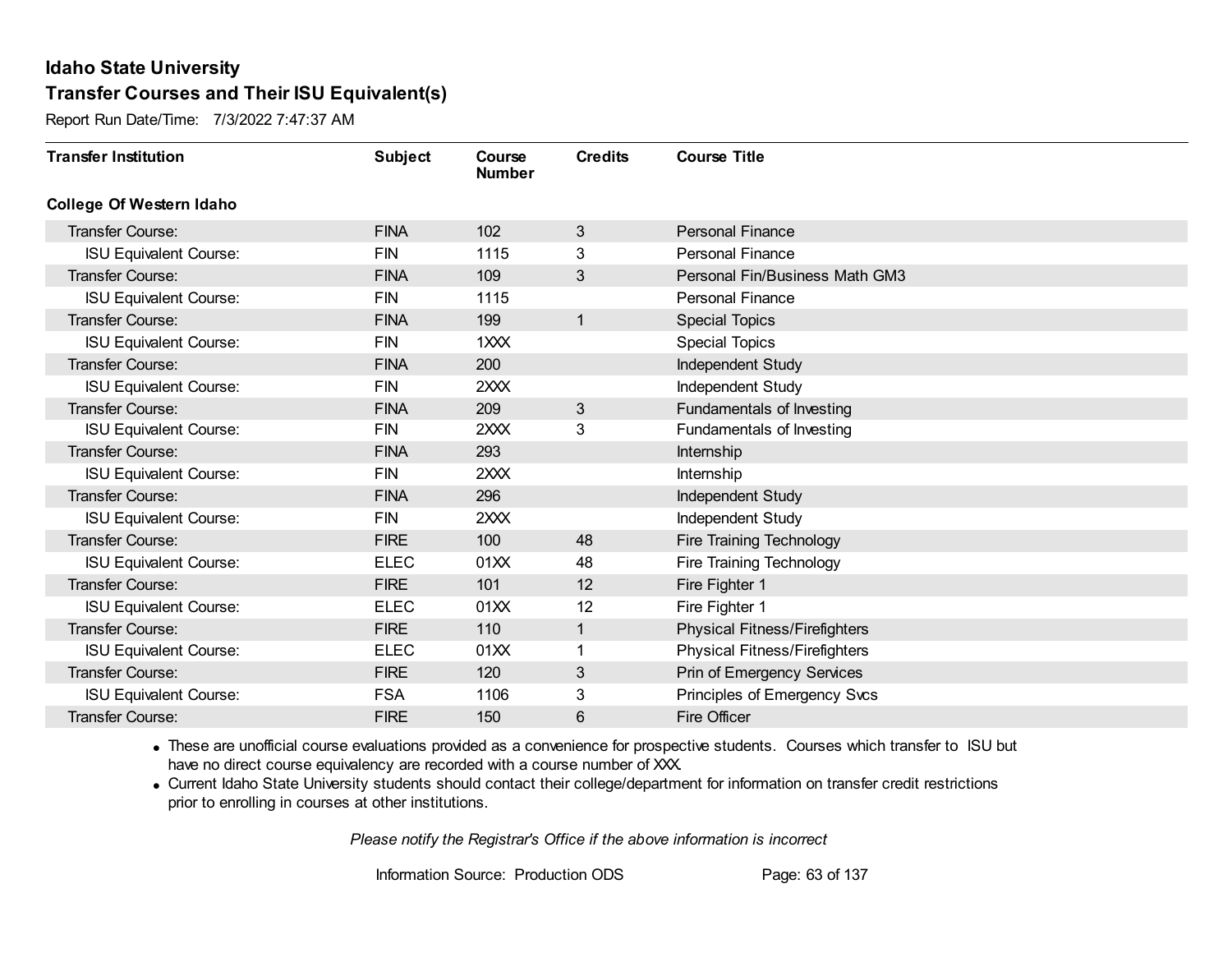Report Run Date/Time: 7/3/2022 7:47:37 AM

| <b>Transfer Institution</b>     | <b>Subject</b> | Course<br><b>Number</b> | <b>Credits</b> | <b>Course Title</b>                 |
|---------------------------------|----------------|-------------------------|----------------|-------------------------------------|
| <b>College Of Western Idaho</b> |                |                         |                |                                     |
| Transfer Course:                | <b>FIRE</b>    | 150                     | 6              | <b>Fire Officer</b>                 |
| <b>ISU Equivalent Course:</b>   | <b>FSA</b>     | 2201                    | 6              | Fire Administration                 |
| Transfer Course:                | <b>FIRE</b>    | 199                     | $\overline{1}$ | <b>Special Topiocs</b>              |
| <b>ISU Equivalent Course:</b>   | <b>ELEC</b>    | 01XX                    |                | <b>Special Topics</b>               |
| <b>Transfer Course:</b>         | <b>FIRE</b>    | 200                     | $\mathfrak{S}$ | <b>Build Construct Fire Protect</b> |
| <b>ISU Equivalent Course:</b>   | <b>FSA</b>     | 1101                    | 3              | <b>Bldg Construct Fire Protect</b>  |
| Transfer Course:                | <b>FIRE</b>    | 210                     | 3              | Fire Behavior & Combustion          |
| <b>ISU Equivalent Course:</b>   | <b>FSA</b>     | 1102                    | 3              | Fire Behavior and Combustion        |
| <b>Transfer Course:</b>         | <b>FIRE</b>    | 220                     | 3              | Prin Safety & Surv for Fire Pt      |
| <b>ISU Equivalent Course:</b>   | <b>FSA</b>     | 1107                    | 3              | Princ Fire Emer Safety Surv         |
| <b>Transfer Course:</b>         | <b>FIRE</b>    | 230                     | 3              | <b>Fire Prevention</b>              |
| <b>ISU Equivalent Course:</b>   | <b>FSA</b>     | 1103                    | 3              | Fire Prevention                     |
| Transfer Course:                | <b>FIRE</b>    | 240                     | 3              | <b>Fire Protection Systems</b>      |
| <b>ISU Equivalent Course:</b>   | <b>FSA</b>     | 1105                    | 3              | <b>Fire Protection Systems</b>      |
| Transfer Course:                | <b>FIRE</b>    | 250                     | 6              | <b>Advanced Fire Officer</b>        |
| <b>ISU Equivalent Course:</b>   | <b>FSA</b>     | 2XXX                    | 6              | <b>Advanced Fire Officer</b>        |
| Transfer Course:                | <b>FIRE</b>    | 290                     | 3              | Fire Service Capstone               |
| <b>ISU Equivalent Course:</b>   | <b>FSA</b>     | 2XXX                    | 3              | Fire Service Capstone               |
| Transfer Course:                | <b>FIRE</b>    | 293                     |                | Internship                          |
| <b>ISU Equivalent Course:</b>   | <b>ELEC</b>    | 02XX                    |                | Internship                          |
| <b>Transfer Course:</b>         | <b>FIRE</b>    | 296                     |                | Independent Study                   |
| <b>ISU Equivalent Course:</b>   | <b>ELEC</b>    | 02XX                    |                | Independent Study                   |
| Transfer Course:                | <b>FREN</b>    | 101                     | 4              | <b>Elementary French I GM5L</b>     |

· These are unofficial course evaluations provided as a convenience for prospective students. Courses which transfer to ISU but have no direct course equivalency are recorded with a course number of XXX.

· Current Idaho State University students should contact their college/department for information on transfer credit restrictions prior to enrolling in courses at other institutions.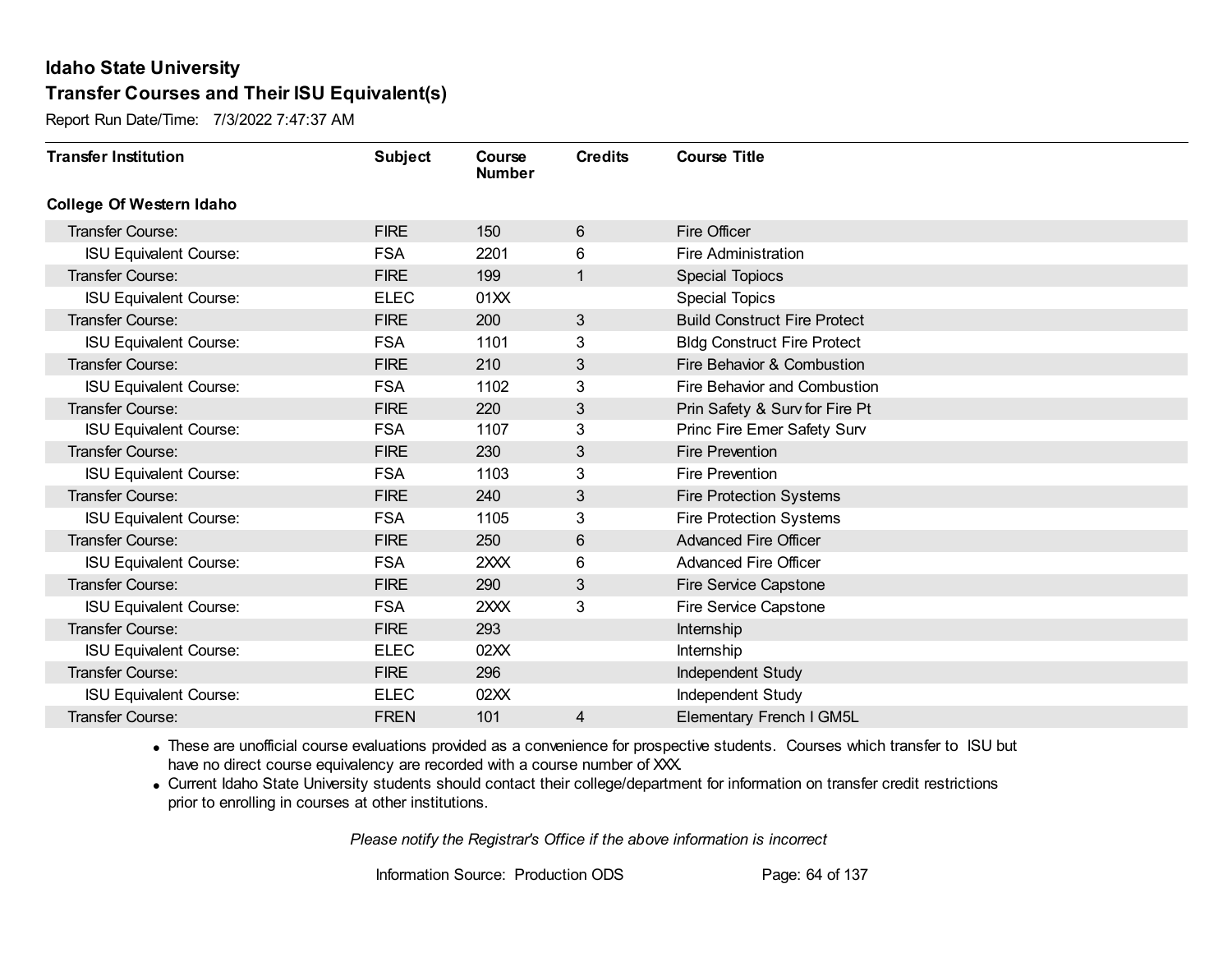Report Run Date/Time: 7/3/2022 7:47:37 AM

| <b>Transfer Institution</b>     | <b>Subject</b> | Course<br><b>Number</b> | <b>Credits</b> | <b>Course Title</b>         |
|---------------------------------|----------------|-------------------------|----------------|-----------------------------|
| <b>College Of Western Idaho</b> |                |                         |                |                             |
| Transfer Course:                | <b>FREN</b>    | 101                     | $\overline{4}$ | Elementary French I GM5L    |
| <b>ISU Equivalent Course:</b>   | <b>FREN</b>    | 1101                    | 4              | Elementary French I GM5L    |
| Transfer Course:                | <b>FREN</b>    | 102                     | 4              | Elementary French II GM5L   |
| <b>ISU Equivalent Course:</b>   | <b>FREN</b>    | 1102                    | 4              | Elementary French II GM5L   |
| <b>Transfer Course:</b>         | <b>FREN</b>    | 199                     | $\mathbf{1}$   | <b>Special Topics</b>       |
| <b>ISU Equivalent Course:</b>   | <b>FREN</b>    | 1XXX                    |                | <b>Special Topics</b>       |
| Transfer Course:                | <b>FREN</b>    | 200                     |                | Independent Study           |
| <b>ISU Equivalent Course:</b>   | <b>FREN</b>    | 2XXX                    |                | Independent Study           |
| Transfer Course:                | <b>FREN</b>    | 201                     | $\overline{4}$ | Intermediate French I GM5L  |
| <b>ISU Equivalent Course:</b>   | <b>FREN</b>    | 2201                    | 4              | Intermediate French I GM5L  |
| <b>Transfer Course:</b>         | <b>FREN</b>    | 202                     | 4              | Intermediate French 2       |
| <b>ISU Equivalent Course:</b>   | <b>FREN</b>    | 2202                    | 4              | Intermediate French II      |
| Transfer Course:                | <b>FREN</b>    | 293                     |                | Internship                  |
| <b>ISU Equivalent Course:</b>   | <b>FREN</b>    | 2XXX                    |                | Internship                  |
| Transfer Course:                | <b>FREN</b>    | 296                     |                | Independent Study           |
| <b>ISU Equivalent Course:</b>   | <b>FREN</b>    | 2XXX                    |                | Independent Study           |
| Transfer Course:                | <b>GEOG</b>    | 100                     | 3              | Physical Geography GM4      |
| <b>ISU Equivalent Course:</b>   | <b>GEOL</b>    | 1XXX                    |                | Physical Geography GM4      |
| <b>Transfer Course:</b>         | <b>GEOG</b>    | 100L                    | $\mathbf{1}$   | Physical Geography Lab GM4L |
| <b>ISU Equivalent Course:</b>   | <b>GEOL</b>    | 1XXX                    |                | Physical Geography Lab GM4L |
| Transfer Course:                | <b>GEOG</b>    | 102                     | 3              | Cultural Geography GM6      |
| <b>ISU Equivalent Course:</b>   | <b>ELEC</b>    | 1XXX                    | 3              | Cultural Geography GM6      |
| <b>Transfer Course:</b>         | <b>GEOG</b>    | 199                     | 1              | Geography Special Topics    |

· These are unofficial course evaluations provided as a convenience for prospective students. Courses which transfer to ISU but have no direct course equivalency are recorded with a course number of XXX.

· Current Idaho State University students should contact their college/department for information on transfer credit restrictions prior to enrolling in courses at other institutions.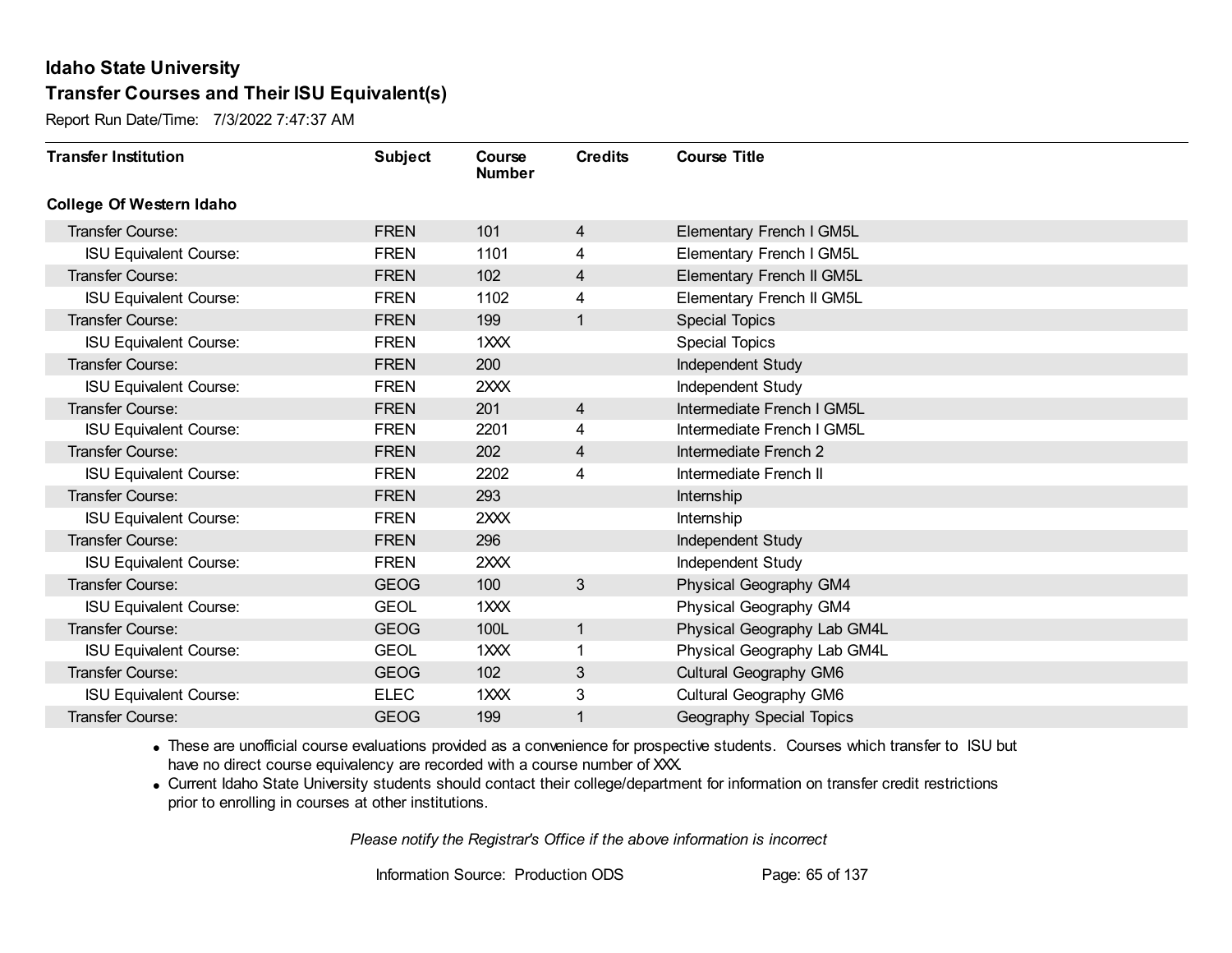Report Run Date/Time: 7/3/2022 7:47:37 AM

| <b>Transfer Institution</b>     | <b>Subject</b> | Course<br><b>Number</b> | <b>Credits</b> | <b>Course Title</b>            |
|---------------------------------|----------------|-------------------------|----------------|--------------------------------|
| <b>College Of Western Idaho</b> |                |                         |                |                                |
| Transfer Course:                | <b>GEOG</b>    | 199                     | $\mathbf{1}$   | Geography Special Topics       |
| <b>ISU Equivalent Course:</b>   | <b>GEOL</b>    | 1XXX                    |                | Geography Special Topics       |
| Transfer Course:                | <b>GEOG</b>    | 200                     | 3              | World Regional Geog GM6        |
| <b>ISU Equivalent Course:</b>   | <b>GLBL</b>    | 2270                    | 3              | World Reg Geog and Cult GM6    |
| <b>Transfer Course:</b>         | <b>GEOG</b>    | 270                     | 3              | Global Climate Change GM4      |
| <b>ISU Equivalent Course:</b>   | <b>GEOL</b>    | 2XXX                    | 3              | Global Climate Change GM4      |
| Transfer Course:                | <b>GEOG</b>    | 290                     | $\overline{2}$ | Geography Capstone             |
| <b>ISU Equivalent Course:</b>   | <b>GEOL</b>    | 2XXX                    | 2              | Geography Capstone             |
| Transfer Course:                | <b>GEOG</b>    | 293                     |                | Geography Internship           |
| <b>ISU Equivalent Course:</b>   | <b>ELEC</b>    | 2XXX                    |                | Geography Internship           |
| <b>Transfer Course:</b>         | <b>GEOG</b>    | 296                     | $\mathbf{1}$   | Geography Independent Study    |
| <b>ISU Equivalent Course:</b>   | <b>GEOL</b>    | 2XXX                    |                | Geography Independent Study    |
| Transfer Course:                | <b>GEOL</b>    | 101                     | 3              | <b>Physical Geology GM4</b>    |
| <b>ISU Equivalent Course:</b>   | <b>GEOL</b>    | 1101                    |                | <b>Physical Geology GM4</b>    |
| Transfer Course:                | <b>GEOL</b>    | 101L                    | 0              | Physical Geology Lab GM4L      |
| <b>ISU Equivalent Course:</b>   | <b>GEOL</b>    | 1101L                   |                | Physical Geology Lab GM4L      |
| Transfer Course:                | <b>GEOL</b>    | 102                     | $\mathbf{3}$   | <b>Historical Geology GM4</b>  |
| <b>ISU Equivalent Course:</b>   | <b>GEOL</b>    | 2202                    |                | <b>Historical Geology GM4</b>  |
| Transfer Course:                | <b>GEOL</b>    | 102L                    | $\mathbf{1}$   | Historical Geology Lab GM4L    |
| <b>ISU Equivalent Course:</b>   | <b>GEOL</b>    | $1 \times X$            | 1              | Historical Geology Lab GM 4L   |
| Transfer Course:                | <b>GEOL</b>    | 104                     | 3              | Natural Disasters/Env Ge GM4   |
| <b>ISU Equivalent Course:</b>   | <b>GEOL</b>    | 1100                    | 3              | The Dynamic Earth GM4          |
| Transfer Course:                | <b>GEOL</b>    | 104L                    | 1              | Natural Disasters/Env Lab GM4L |

· These are unofficial course evaluations provided as a convenience for prospective students. Courses which transfer to ISU but have no direct course equivalency are recorded with a course number of XXX.

· Current Idaho State University students should contact their college/department for information on transfer credit restrictions prior to enrolling in courses at other institutions.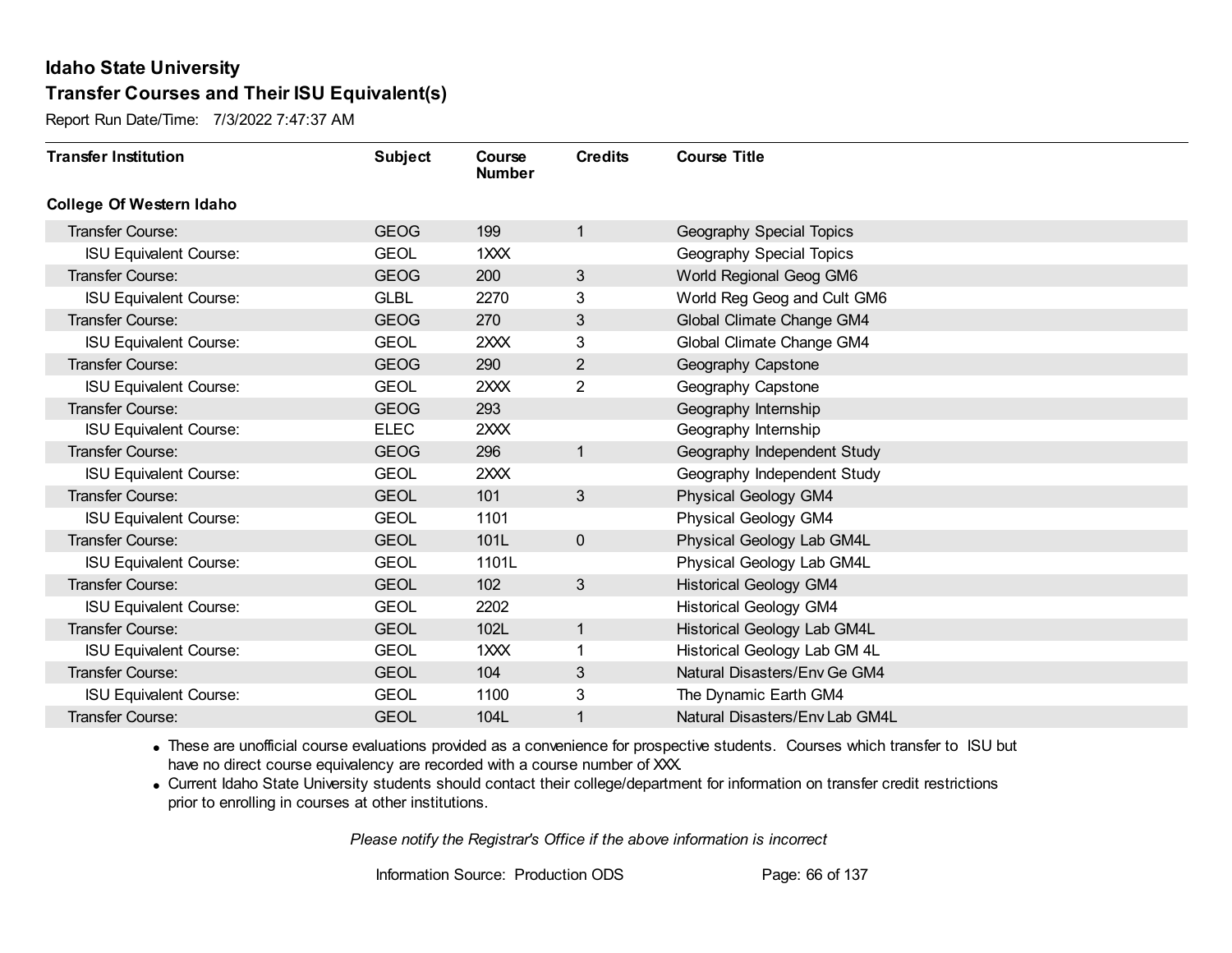Report Run Date/Time: 7/3/2022 7:47:37 AM

| <b>Transfer Institution</b>     | <b>Subject</b> | Course<br><b>Number</b> | <b>Credits</b> | <b>Course Title</b>            |
|---------------------------------|----------------|-------------------------|----------------|--------------------------------|
| <b>College Of Western Idaho</b> |                |                         |                |                                |
| <b>Transfer Course:</b>         | <b>GEOL</b>    | 104L                    | 1              | Natural Disasters/Env Lab GM4L |
| <b>ISU Equivalent Course:</b>   | <b>GEOL</b>    | 1100L                   |                | The Dynamic Earth Lab GM4L     |
| Transfer Course:                | <b>GEOL</b>    | 105                     | 3              | Earth's Natural Resources GM5  |
| <b>ISU Equivalent Course:</b>   | <b>GEOL</b>    | 1XXX                    | 3              | Earth's Natural Resources GM5  |
| <b>Transfer Course:</b>         | <b>GEOL</b>    | 110                     | 3              | Intro Geol of Southern Idaho   |
| <b>ISU Equivalent Course:</b>   | <b>GEOL</b>    | 1XXX                    | 3              | Intro Geol of Southern Idaho   |
| <b>Transfer Course:</b>         | <b>GEOL</b>    | 126                     | 3              | <b>Fundamentals of GIS</b>     |
| <b>ISU Equivalent Course:</b>   | <b>GEOL</b>    | 1XXX                    | 3              | <b>Fundamentals of GIS</b>     |
| Transfer Course:                | <b>GEOL</b>    | 126L                    | $\mathbf 0$    | Fundamentals of GIS Lab        |
| <b>ISU Equivalent Course:</b>   | <b>GEOL</b>    | 1XXX                    | 0              | Fundamentals of GIS Lab        |
| Transfer Course:                | <b>GEOL</b>    | 155                     | $\overline{2}$ | Intro to GPS                   |
| <b>ISU Equivalent Course:</b>   | <b>GEOL</b>    | 1XXX                    | 2              | Intro to GPS                   |
| Transfer Course:                | <b>GEOL</b>    | 172                     |                | Workplace Ethics in Science    |
| <b>ISU Equivalent Course:</b>   | <b>GEOL</b>    | 1XXX                    |                | Workplace Ethics in Science    |
| Transfer Course:                | <b>GEOL</b>    | 199                     | 1              | <b>Geology Special Topics</b>  |
| <b>ISU Equivalent Course:</b>   | <b>GEOL</b>    | 1XXX                    |                | <b>Geology Special Topics</b>  |
| Transfer Course:                | <b>GEOL</b>    | 200                     |                | Independent Study              |
| <b>ISU Equivalent Course:</b>   | <b>GEOL</b>    | 2XXX                    |                | Independent Study              |
| <b>Transfer Course:</b>         | <b>GEOL</b>    | 226                     | 3              | Spatial Analysis with GIS      |
| <b>ISU Equivalent Course:</b>   | <b>GEOL</b>    | 2XXX                    | 3              | Spatial Analysis with GIS      |
| <b>Transfer Course:</b>         | <b>GEOL</b>    | 275                     | $\mathbf{1}$   | <b>Field Geology</b>           |
| <b>ISU Equivalent Course:</b>   | <b>GEOL</b>    | 2XXX                    |                | <b>Field Geology</b>           |
| Transfer Course:                | <b>GEOL</b>    | 293                     |                | Geology Internship             |

· These are unofficial course evaluations provided as a convenience for prospective students. Courses which transfer to ISU but have no direct course equivalency are recorded with a course number of XXX.

· Current Idaho State University students should contact their college/department for information on transfer credit restrictions prior to enrolling in courses at other institutions.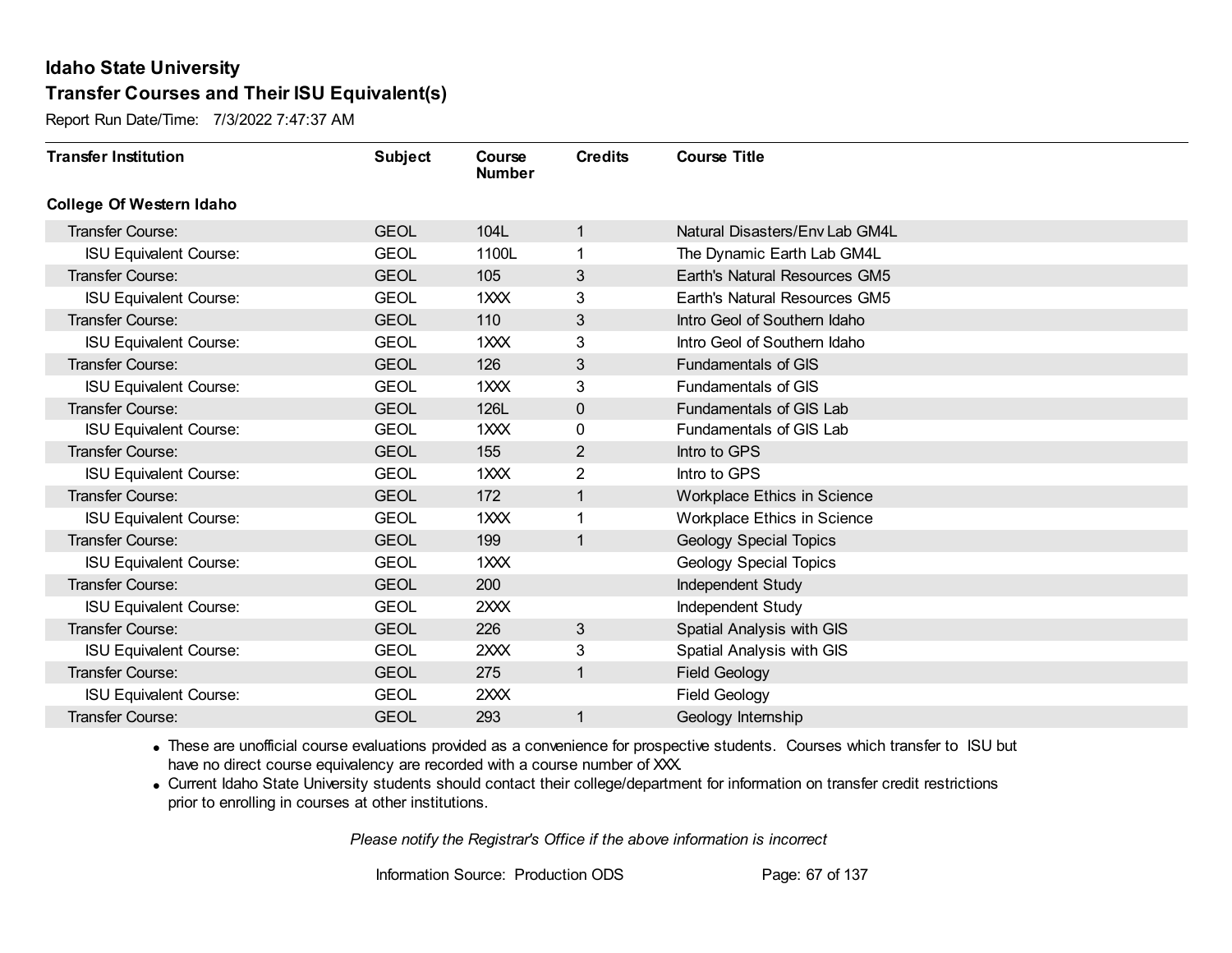Report Run Date/Time: 7/3/2022 7:47:37 AM

| <b>Transfer Institution</b>     | <b>Subject</b> | Course<br><b>Number</b> | <b>Credits</b> | <b>Course Title</b>            |
|---------------------------------|----------------|-------------------------|----------------|--------------------------------|
| <b>College Of Western Idaho</b> |                |                         |                |                                |
| Transfer Course:                | <b>GEOL</b>    | 293                     | 1              | Geology Internship             |
| <b>ISU Equivalent Course:</b>   | <b>GEOL</b>    | 2XXX                    |                | Geology Internship             |
| Transfer Course:                | <b>GEOL</b>    | 296                     | 1              | Geology Independent Study      |
| <b>ISU Equivalent Course:</b>   | <b>GEOL</b>    | 2XXX                    |                | Geology Independent Study      |
| <b>Transfer Course:</b>         | <b>GIS</b>     | 125                     | 3              | Mapping & Spatial Thinking     |
| <b>ISU Equivalent Course:</b>   | <b>ELEC</b>    | 01XX                    | 3              | Mapping & Spatial Thinking     |
| Transfer Course:                | <b>GIS</b>     | 126                     | 3              | <b>Fundamentals of GIS</b>     |
| <b>ISU Equivalent Course:</b>   | <b>ELEC</b>    | 01XX                    | 3              | <b>Fundamentals of GIS</b>     |
| <b>Transfer Course:</b>         | <b>GIS</b>     | 155                     | $\overline{2}$ | Introduction to GIS            |
| <b>ISU Equivalent Course:</b>   | <b>ELEC</b>    | 01XX                    | 2              | Introduction to GIS            |
| <b>Transfer Course:</b>         | <b>GIS</b>     | 220                     | 3              | Cartography                    |
| <b>ISU Equivalent Course:</b>   | <b>ELEC</b>    | 01XX                    | 3              | Cartography                    |
| <b>Transfer Course:</b>         | <b>GIS</b>     | 225                     | 4              | Cartography                    |
| <b>ISU Equivalent Course:</b>   | <b>ELEC</b>    | 02XX                    | 4              | Cartography                    |
| <b>Transfer Course:</b>         | <b>GIS</b>     | 226                     | 3              | Spatial Analysis with GIS      |
| <b>ISU Equivalent Course:</b>   | <b>ELEC</b>    | 01XX                    | 3              | Spatial Analysis with GIS      |
| <b>Transfer Course:</b>         | <b>GIS</b>     | 230                     | 3              | Remote Sensing/GIS Integration |
| <b>ISU Equivalent Course:</b>   | <b>ELEC</b>    | 01XX                    | 3              | Remote Sensing/GIS Integration |
| <b>Transfer Course:</b>         | <b>GIS</b>     | 240                     | 3              | Python Scripting for GIS       |
| <b>ISU Equivalent Course:</b>   | <b>ELEC</b>    | 02XX                    | 3              | Python Scripting for GIS       |
| <b>Transfer Course:</b>         | <b>GISC</b>    | 125                     | 3              | Mapping/Spatial Thinking       |
| <b>ISU Equivalent Course:</b>   | <b>GEOL</b>    | 1XXX                    | 3              | Mapping/Spatial Thinking       |
| <b>Transfer Course:</b>         | <b>GISC</b>    | 126                     | 3              | <b>Fundamentals of GIS</b>     |

· These are unofficial course evaluations provided as a convenience for prospective students. Courses which transfer to ISU but have no direct course equivalency are recorded with a course number of XXX.

· Current Idaho State University students should contact their college/department for information on transfer credit restrictions prior to enrolling in courses at other institutions.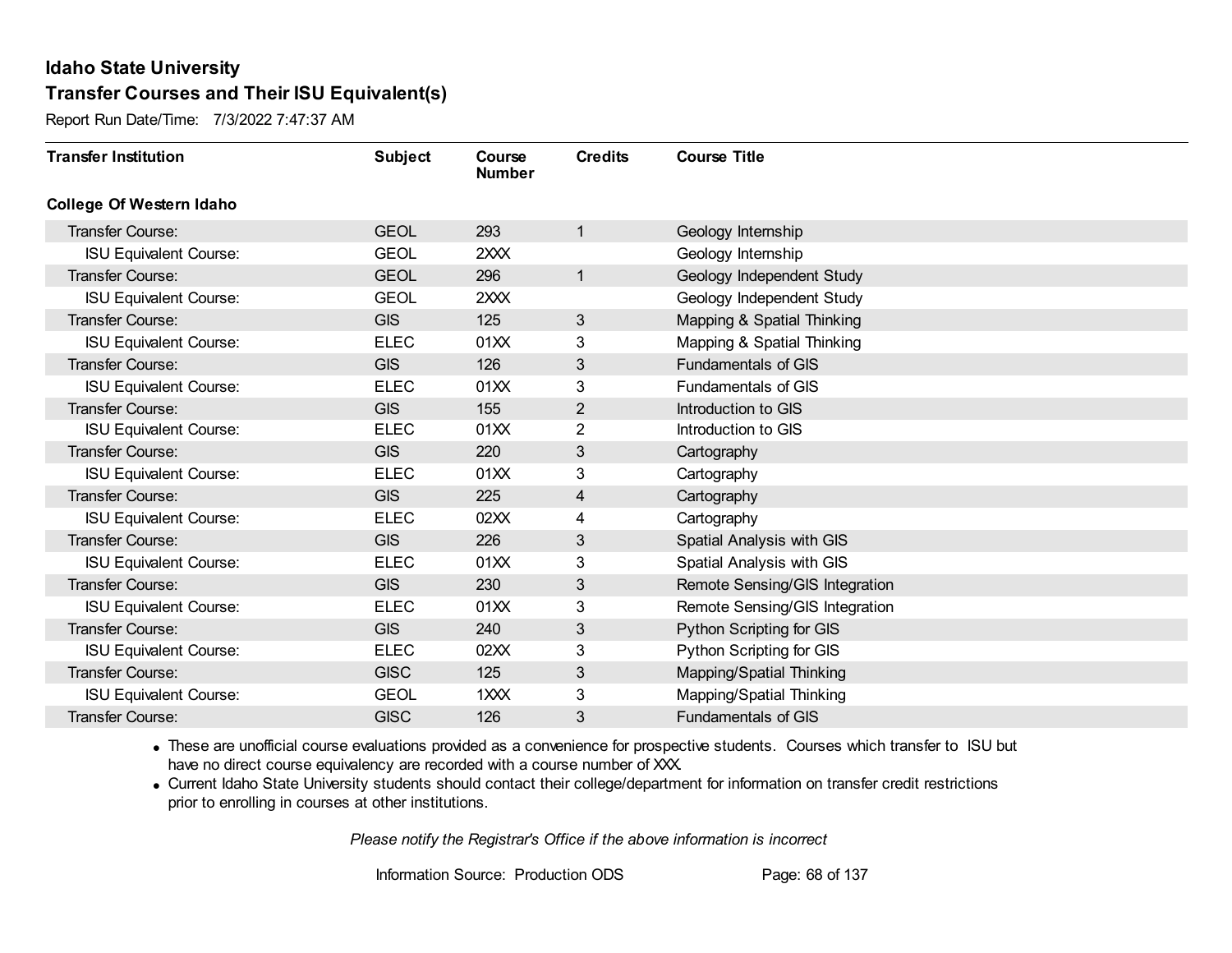Report Run Date/Time: 7/3/2022 7:47:37 AM

| <b>Transfer Institution</b>     | <b>Subject</b> | Course<br><b>Number</b> | <b>Credits</b> | <b>Course Title</b>             |
|---------------------------------|----------------|-------------------------|----------------|---------------------------------|
| <b>College Of Western Idaho</b> |                |                         |                |                                 |
| Transfer Course:                | <b>GISC</b>    | 126                     | $\mathbf{3}$   | <b>Fundamentals of GIS</b>      |
| <b>ISU Equivalent Course:</b>   | <b>GEOL</b>    | 1XXX                    | 3              | <b>Fundamentals of GIS</b>      |
| Transfer Course:                | <b>GISC</b>    | 155                     | $\overline{2}$ | Intro to GPS                    |
| <b>ISU Equivalent Course:</b>   | <b>GEOL</b>    | 1XXX                    | $\overline{2}$ | Intro to GPS                    |
| <b>Transfer Course:</b>         | <b>GISC</b>    | 220                     | 3              | Cartography                     |
| <b>ISU Equivalent Course:</b>   | <b>GEOL</b>    | 2XXX                    | 3              | Cartography                     |
| Transfer Course:                | <b>GISC</b>    | 226                     | 3              | Spatial Analysis w/GIS          |
| <b>ISU Equivalent Course:</b>   | <b>GEOL</b>    | 2XXX                    | 3              | Spatial Analysis w/GIS          |
| Transfer Course:                | <b>GISC</b>    | 230                     | 3              | Remote Sensing/GIS Integration  |
| <b>ISU Equivalent Course:</b>   | <b>GEOL</b>    | 2XXX                    | 3              | Remote Sensing/GIS Integration  |
| <b>Transfer Course:</b>         | <b>GISC</b>    | 240                     | 3              | Python Scripting for GIS        |
| <b>ISU Equivalent Course:</b>   | <b>GEOL</b>    | 2XXX                    | 3              | <b>Python Scripting for GIS</b> |
| Transfer Course:                | <b>HACT</b>    | 103                     | 1              | <b>Lifetime Activities</b>      |
| <b>ISU Equivalent Course:</b>   | <b>PEAC</b>    | 1XXX                    | 1              | Lifetime Activities             |
| Transfer Course:                | <b>HACT</b>    | 114                     | 1              | Stretch & Strength              |
| <b>ISU Equivalent Course:</b>   | <b>PEAC</b>    | 1XXX                    | 1              | Stretch & Strength              |
| Transfer Course:                | <b>HACT</b>    | 115                     | $\mathbf{1}$   | <b>Beg Strength Training</b>    |
| <b>ISU Equivalent Course:</b>   | <b>PEAC</b>    | 1XXX                    | 1              | <b>Beg Strength Training</b>    |
| Transfer Course:                | <b>HACT</b>    | 135                     | $\mathbf{1}$   | <b>Walking for Fitness</b>      |
| <b>ISU Equivalent Course:</b>   | <b>PEAC</b>    | $1 \times X$            |                | <b>Walking for Fitness</b>      |
| Transfer Course:                | <b>HACT</b>    | 136                     | $\mathbf{1}$   | Train to Walk/Run Distance      |
| <b>ISU Equivalent Course:</b>   | <b>PEAC</b>    | 1XXX                    | 1              | Train to Walk/Run Distance      |
| Transfer Course:                | <b>HACT</b>    | 151                     | 1              | <b>Stress Management</b>        |

· These are unofficial course evaluations provided as a convenience for prospective students. Courses which transfer to ISU but have no direct course equivalency are recorded with a course number of XXX.

· Current Idaho State University students should contact their college/department for information on transfer credit restrictions prior to enrolling in courses at other institutions.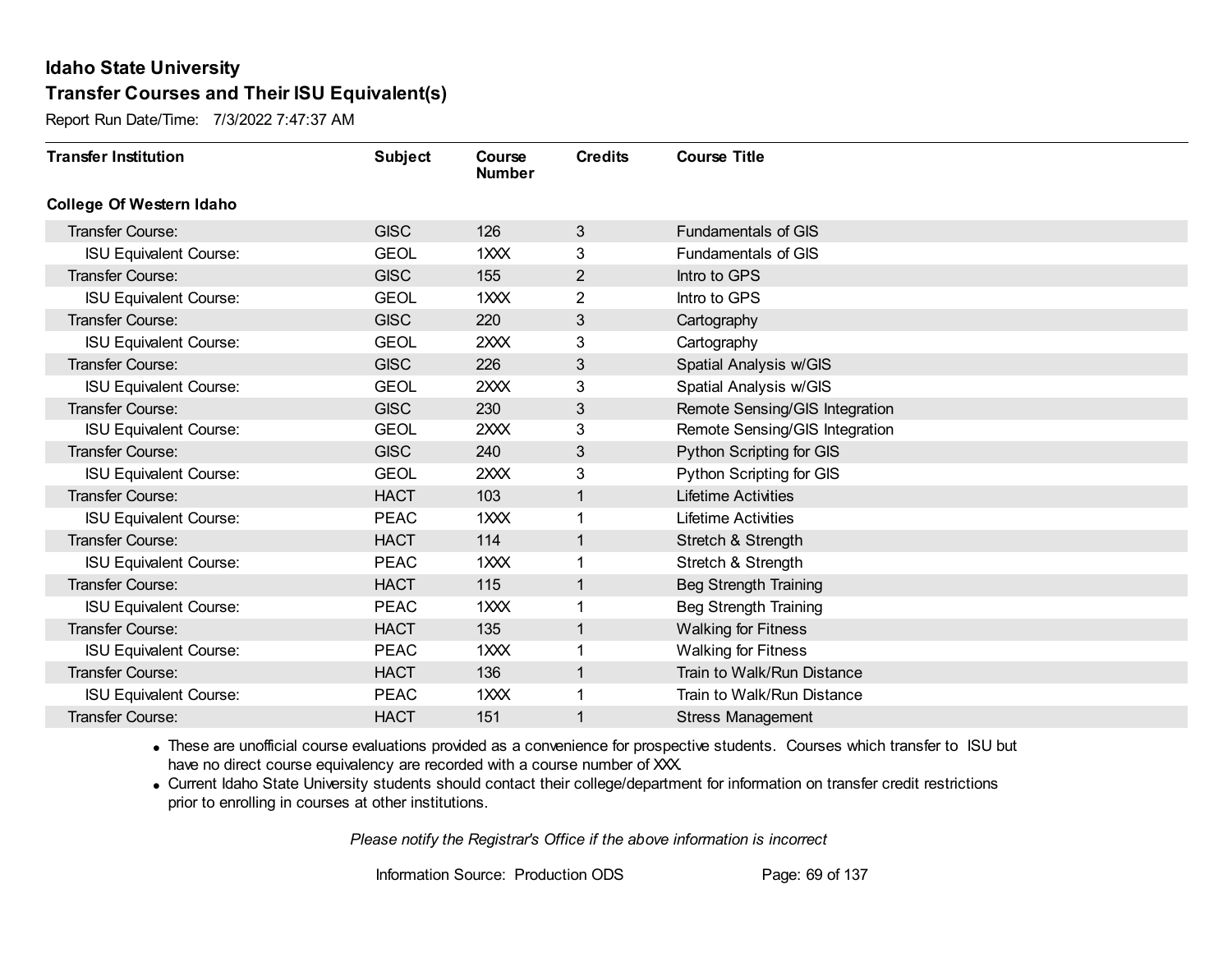Report Run Date/Time: 7/3/2022 7:47:37 AM

| <b>Transfer Institution</b>     | <b>Subject</b> | Course<br><b>Number</b> | <b>Credits</b> | <b>Course Title</b>                 |
|---------------------------------|----------------|-------------------------|----------------|-------------------------------------|
| <b>College Of Western Idaho</b> |                |                         |                |                                     |
| Transfer Course:                | <b>HACT</b>    | 151                     | 1              | <b>Stress Management</b>            |
| <b>ISU Equivalent Course:</b>   | <b>CPH</b>     | 1XXX                    | 1              | <b>Stress Management</b>            |
| Transfer Course:                | <b>HACT</b>    | 153                     | 1              | <b>Activity by Contract 1</b>       |
| <b>ISU Equivalent Course:</b>   | <b>PEAC</b>    | 1XXX                    | 1              | Activity by Contract 1              |
| Transfer Course:                | <b>HACT</b>    | 154                     | 1              | <b>Activity by Contract 2</b>       |
| <b>ISU Equivalent Course:</b>   | <b>PEAC</b>    | 1XXX                    | 1              | Activity by Contract 2              |
| Transfer Course:                | <b>HACT</b>    | 155                     | 1              | Lose Big, Win Big!                  |
| <b>ISU Equivalent Course:</b>   | <b>CPH</b>     | 1XXX                    |                | Lose Big, Win Big!                  |
| Transfer Course:                | <b>HIST</b>    | 101                     | 3              | World History I GM5                 |
| <b>ISU Equivalent Course:</b>   | <b>HIST</b>    | 1101                    | 3              | World History I GM5                 |
| Transfer Course:                | <b>HIST</b>    | 102                     | 3              | World History II GM5                |
| <b>ISU Equivalent Course:</b>   | <b>HIST</b>    | 1102                    | 3              | World History II GM5                |
| Transfer Course:                | <b>HIST</b>    | 103                     | 3              | <b>Western Civilization I GM5H</b>  |
| <b>ISU Equivalent Course:</b>   | <b>HIST</b>    | 1105                    | 3              | Foundations of Europe GM5H          |
| Transfer Course:                | <b>HIST</b>    | 104                     | 3              | <b>Western Civilization II GM5H</b> |
| <b>ISU Equivalent Course:</b>   | <b>HIST</b>    | 1106                    | 3              | Modern Europe GM5H                  |
| Transfer Course:                | <b>HIST</b>    | 111                     | 3              | US History I GM6                    |
| <b>ISU Equivalent Course:</b>   | <b>HIST</b>    | 1111                    | 3              | United States History I GM6         |
| Transfer Course:                | <b>HIST</b>    | 112                     | 3              | US History II GM6                   |
| <b>ISU Equivalent Course:</b>   | <b>HIST</b>    | 1112                    | 3              | United States History II GM6        |
| Transfer Course:                | <b>HIST</b>    | 190                     | 3              | Intro to the Study of History       |
| <b>ISU Equivalent Course:</b>   | <b>HIST</b>    | 2291                    | 3              | The Historian's Craft               |
| <b>Transfer Course:</b>         | <b>HIST</b>    | 199                     | 1              | <b>History Special Topics</b>       |

· These are unofficial course evaluations provided as a convenience for prospective students. Courses which transfer to ISU but have no direct course equivalency are recorded with a course number of XXX.

· Current Idaho State University students should contact their college/department for information on transfer credit restrictions prior to enrolling in courses at other institutions.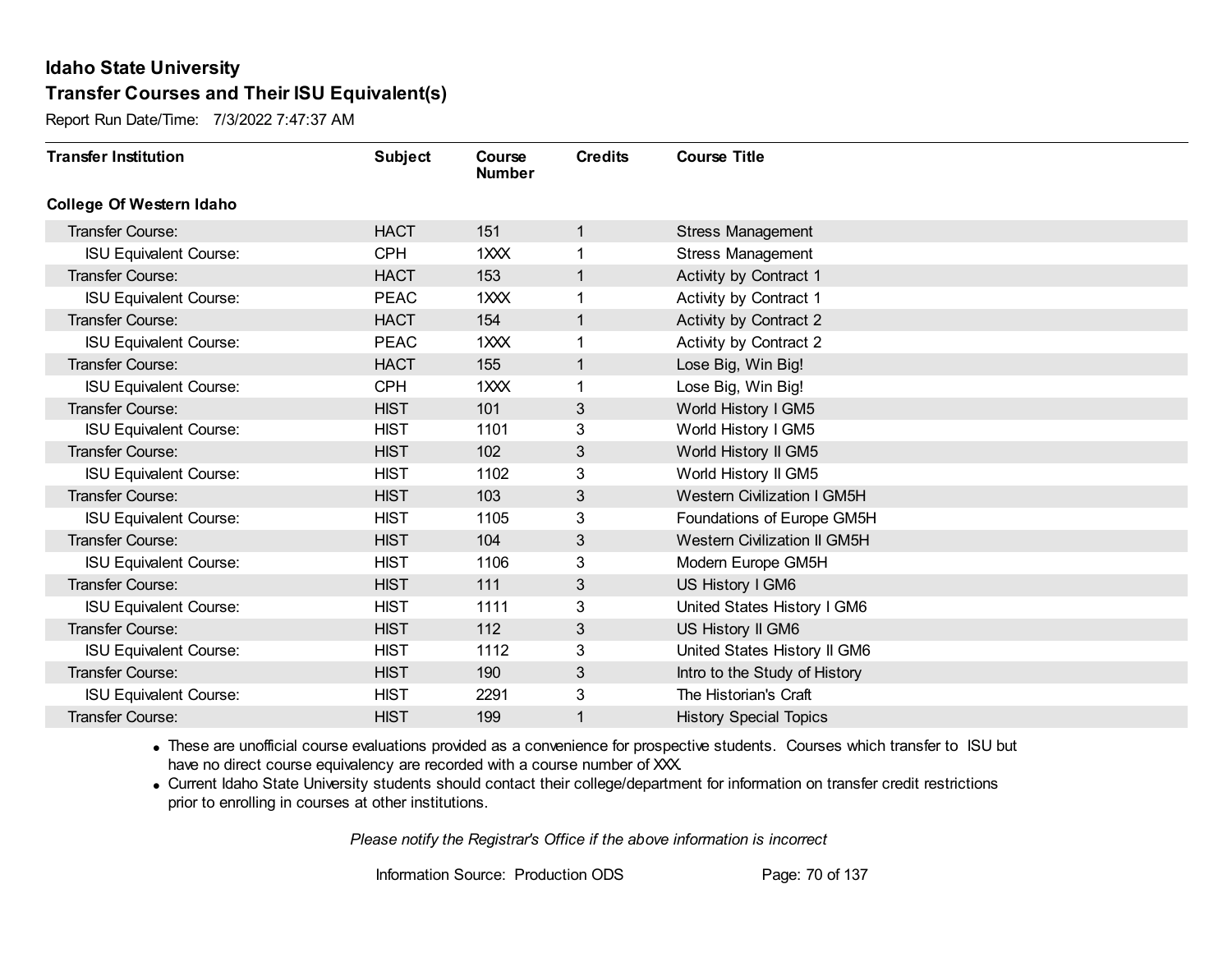Report Run Date/Time: 7/3/2022 7:47:37 AM

| <b>Transfer Institution</b>     | <b>Subject</b> | Course<br><b>Number</b> | <b>Credits</b> | <b>Course Title</b>              |
|---------------------------------|----------------|-------------------------|----------------|----------------------------------|
| <b>College Of Western Idaho</b> |                |                         |                |                                  |
| Transfer Course:                | <b>HIST</b>    | 199                     | 1              | <b>History Special Topics</b>    |
| <b>ISU Equivalent Course:</b>   | <b>HIST</b>    | 1XXX                    |                | <b>History Special Topics</b>    |
| Transfer Course:                | <b>HIST</b>    | 200                     |                | Independent Study                |
| <b>ISU Equivalent Course:</b>   | <b>HIST</b>    | 2XXX                    |                | Independent Study                |
| <b>Transfer Course:</b>         | <b>HIST</b>    | 210                     | 3              | History through Biography        |
| <b>ISU Equivalent Course:</b>   | <b>HIST</b>    | 2XXX                    | 3              | History through Biography        |
| <b>Transfer Course:</b>         | <b>HIST</b>    | 220                     | 3              | Great Ideas in History           |
| <b>ISU Equivalent Course:</b>   | <b>HIST</b>    | 2XXX                    | 3              | Great Ideas in History           |
| <b>Transfer Course:</b>         | <b>HIST</b>    | 230                     | 3              | Themes in US History             |
| <b>ISU Equivalent Course:</b>   | <b>HIST</b>    | 2XXX                    | 3              | Themes in US History             |
| Transfer Course:                | <b>HIST</b>    | 240                     | 3              | Themes in Western History        |
| <b>ISU Equivalent Course:</b>   | <b>HIST</b>    | 2XXX                    | 3              | Themes in Western History        |
| Transfer Course:                | <b>HIST</b>    | 251                     | 3              | Latin American History           |
| <b>ISU Equivalent Course:</b>   | <b>HIST</b>    | 2251                    | 3              | Latin America                    |
| Transfer Course:                | <b>HIST</b>    | 290                     | 3              | <b>History Capstone</b>          |
| <b>ISU Equivalent Course:</b>   | <b>HIST</b>    | 2XXX                    | 3              | <b>History Capstone</b>          |
| <b>Transfer Course:</b>         | <b>HIST</b>    | 293                     | $\mathbf{1}$   | History Internship               |
| <b>ISU Equivalent Course:</b>   | <b>HIST</b>    | 2XXX                    |                | History Internship               |
| Transfer Course:                | <b>HIST</b>    | 296                     | $\mathbf{1}$   | <b>History Independent Study</b> |
| <b>ISU Equivalent Course:</b>   | <b>HIST</b>    | 2XXX                    |                | History Independent Study        |
| <b>Transfer Course:</b>         | <b>HLTH</b>    | 101                     | 3              | <b>Medical Terminology</b>       |
| <b>ISU Equivalent Course:</b>   | <b>HCA</b>     | 2210                    | 3              | Med Terminology and Comm         |
| Transfer Course:                | <b>HLTH</b>    | 110                     | 3              | Drug Use & Abuse                 |

· These are unofficial course evaluations provided as a convenience for prospective students. Courses which transfer to ISU but have no direct course equivalency are recorded with a course number of XXX.

· Current Idaho State University students should contact their college/department for information on transfer credit restrictions prior to enrolling in courses at other institutions.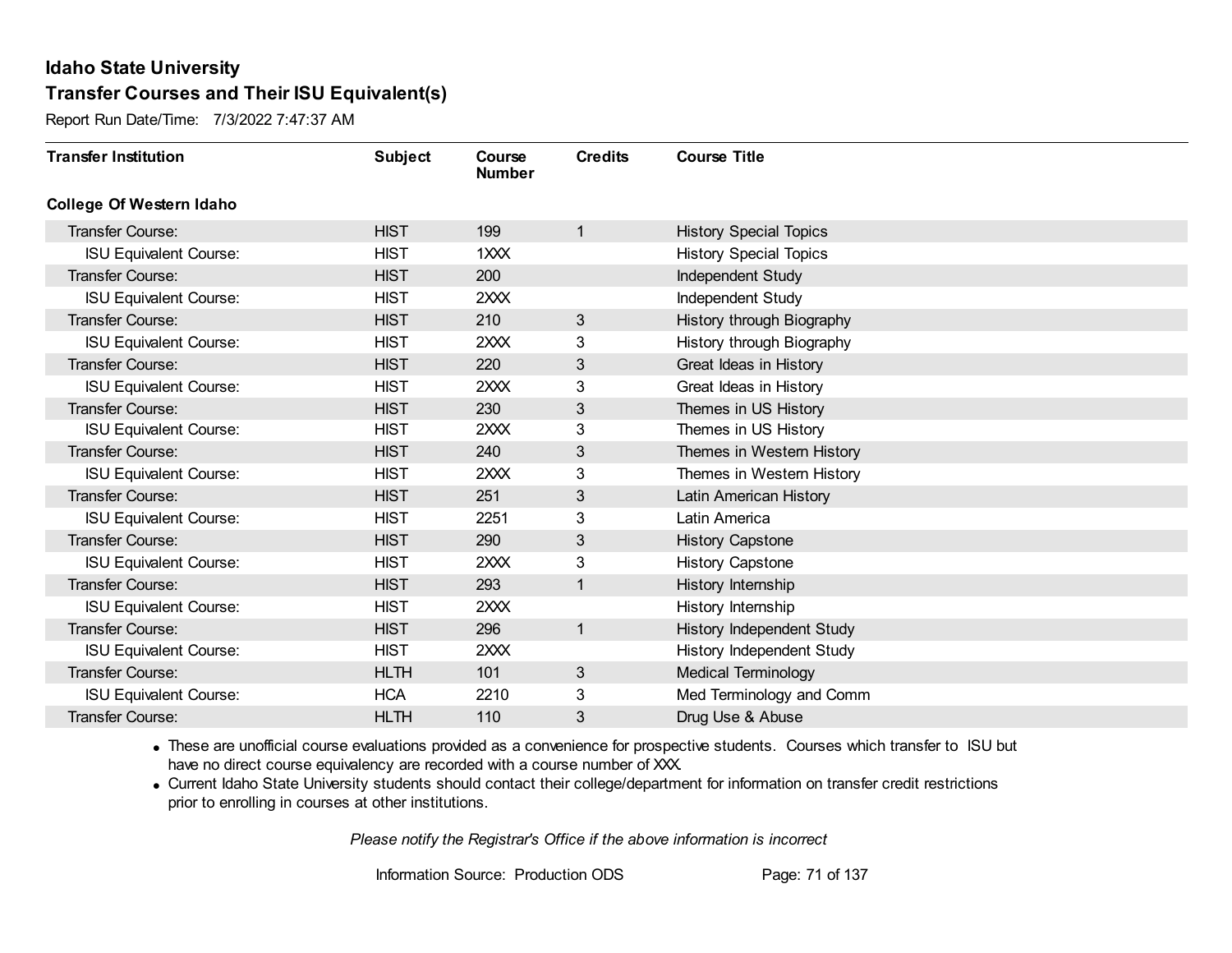Report Run Date/Time: 7/3/2022 7:47:37 AM

| <b>Transfer Institution</b>     | <b>Subject</b> | Course<br><b>Number</b> | <b>Credits</b> | <b>Course Title</b>                  |
|---------------------------------|----------------|-------------------------|----------------|--------------------------------------|
| <b>College Of Western Idaho</b> |                |                         |                |                                      |
| Transfer Course:                | <b>HLTH</b>    | 110                     | $\mathbf{3}$   | Drug Use & Abuse                     |
| <b>ISU Equivalent Course:</b>   | <b>CPH</b>     | $12 2 1 2$              | 3              | Drug Use & Abuse                     |
| Transfer Course:                | <b>HLTH</b>    | 202                     | 3              | Intro to Health Systems              |
| <b>ISU Equivalent Course:</b>   | <b>HCA</b>     | 1115                    | 3              | US Health System                     |
| <b>Transfer Course:</b>         | <b>HLTH</b>    | 220                     | 3              | <b>Fundamentals of Nutrition GM4</b> |
| <b>ISU Equivalent Course:</b>   | <b>NTD</b>     | 2239                    | 3              | Nutrition                            |
| Transfer Course:                | <b>HLTH</b>    | 280                     | 3              | Global Health IGM                    |
| <b>ISU Equivalent Course:</b>   | <b>CPH</b>     | 2XXX                    | 3              | Global Health IGM                    |
| Transfer Course:                | <b>HLTH</b>    | 290                     | $\overline{2}$ | Exercise/Hlth Science Capstone       |
| <b>ISU Equivalent Course:</b>   | <b>CPH</b>     | 2XXX                    | 2              | Exercise/Hlth Science Capstone       |
| Transfer Course:                | <b>HLTH</b>    | 293                     |                | Internship                           |
| <b>ISU Equivalent Course:</b>   | <b>PE</b>      | 2XXX                    |                | Internship                           |
| <b>Transfer Course:</b>         | <b>HLTH</b>    | 296                     |                | Independent Study                    |
| <b>ISU Equivalent Course:</b>   | <b>PE</b>      | 2XXX                    |                | Independent Study                    |
| Transfer Course:                | <b>HRTC</b>    | 101                     | 3              | <b>Plant Propagation/Mngt</b>        |
| <b>ISU Equivalent Course:</b>   | <b>ELEC</b>    | 01XX                    | 3              | <b>Plant Propagation/Mngt</b>        |
| Transfer Course:                | <b>HRTC</b>    | 105                     | $\overline{2}$ | <b>Floral Design</b>                 |
| <b>ISU Equivalent Course:</b>   | <b>ELEC</b>    | 01XX                    | 2              | <b>Floral Design</b>                 |
| <b>Transfer Course:</b>         | <b>HRTC</b>    | 106                     | 3              | Annuals & Perennials                 |
| <b>ISU Equivalent Course:</b>   | <b>ELEC</b>    | 01XX                    | 3              | Annuals & Perennials                 |
| Transfer Course:                | <b>HRTC</b>    | 107                     | 3              | Landscape Mngt/Maintenance           |
| <b>ISU Equivalent Course:</b>   | <b>ELEC</b>    | 01XX                    | 3              | Landscape Mngt/Maintenance           |
| <b>Transfer Course:</b>         | <b>HRTC</b>    | 108                     | 3              | <b>Plant Propagation/Mngt</b>        |

· These are unofficial course evaluations provided as a convenience for prospective students. Courses which transfer to ISU but have no direct course equivalency are recorded with a course number of XXX.

· Current Idaho State University students should contact their college/department for information on transfer credit restrictions prior to enrolling in courses at other institutions.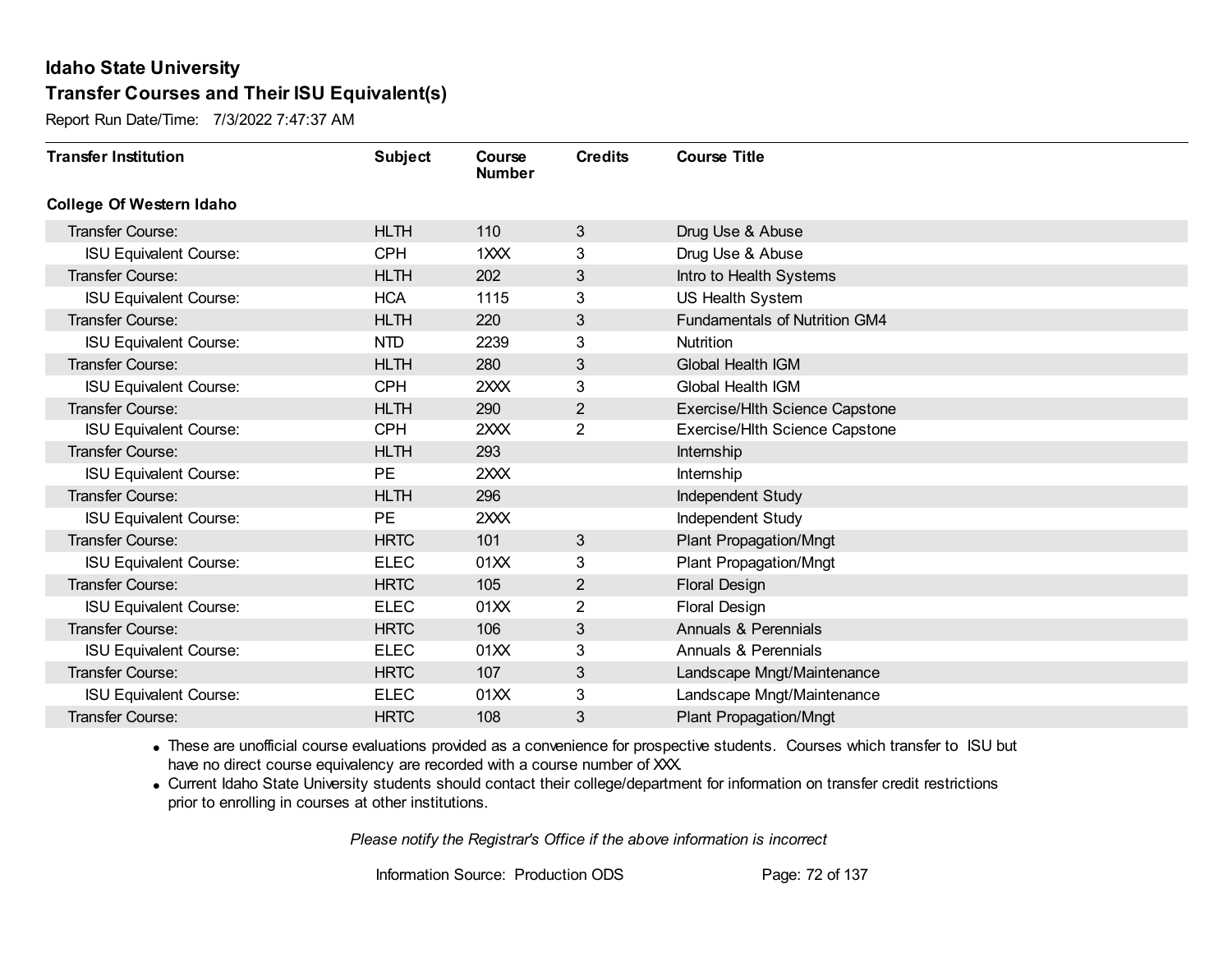Report Run Date/Time: 7/3/2022 7:47:37 AM

| <b>Transfer Institution</b>     | <b>Subject</b> | Course<br><b>Number</b> | <b>Credits</b> | <b>Course Title</b>                |
|---------------------------------|----------------|-------------------------|----------------|------------------------------------|
| <b>College Of Western Idaho</b> |                |                         |                |                                    |
| Transfer Course:                | <b>HRTC</b>    | 108                     | 3              | <b>Plant Propagation/Mngt</b>      |
| <b>ISU Equivalent Course:</b>   | <b>ELEC</b>    | 01XX                    | 3              | <b>Plant Propagation/Mngt</b>      |
| Transfer Course:                | <b>HRTC</b>    | 110                     | 3              | <b>Plant Science</b>               |
| <b>ISU Equivalent Course:</b>   | <b>ELEC</b>    | 01XX                    | 3              | <b>Plant Science</b>               |
| <b>Transfer Course:</b>         | <b>HRTC</b>    | 135                     | $\overline{2}$ | <b>Floriculture Crops</b>          |
| <b>ISU Equivalent Course:</b>   | <b>ELEC</b>    | 01XX                    | 2              | <b>Floriculture Crops</b>          |
| Transfer Course:                | <b>HRTC</b>    | 136                     | 3              | Greenhouse/Nursery Mngt            |
| <b>ISU Equivalent Course:</b>   | <b>ELEC</b>    | 01XX                    | 3              | Greenhouse/Nursery Mngt            |
| <b>Transfer Course:</b>         | <b>HRTC</b>    | 140                     | 3              | Soils & Plant Nutrition            |
| <b>ISU Equivalent Course:</b>   | <b>ELEC</b>    | 01XX                    | 3              | Soils & Plant Nutrition            |
| Transfer Course:                | <b>HRTC</b>    | 143                     | $\mathbf{1}$   | Horticulture Internship Sem        |
| <b>ISU Equivalent Course:</b>   | <b>ELEC</b>    | 01XX                    | 1              | Horticulture Internship Sem        |
| Transfer Course:                | <b>HRTC</b>    | 155                     | 3              | Urban Agriculture                  |
| <b>ISU Equivalent Course:</b>   | <b>ELEC</b>    | 01XX                    | 3              | <b>Urban Agriculture</b>           |
| <b>Transfer Course:</b>         | <b>HRTC</b>    | 199                     | 1              | <b>Horticulture Special Topics</b> |
| <b>ISU Equivalent Course:</b>   | <b>ELEC</b>    | 01XX                    |                | Horticulture Special Topics        |
| Transfer Course:                | <b>HRTC</b>    | 200                     | 3              | Landscape Mngt: QWEL               |
| <b>ISU Equivalent Course:</b>   | <b>ELEC</b>    | 02XX                    | 3              | Landscape Mngt: QWEL               |
| Transfer Course:                | <b>HRTC</b>    | 203                     | 3              | Landscape Plants                   |
| <b>ISU Equivalent Course:</b>   | <b>ELEC</b>    | 02XX                    | 3              | Landscape Plants                   |
| <b>Transfer Course:</b>         | <b>HRTC</b>    | 204                     | 3              | Landscape Mngt-Installation        |
| <b>ISU Equivalent Course:</b>   | <b>ELEC</b>    | 02XX                    | 3              | Landscape Mngt-Installation        |
| Transfer Course:                | <b>HRTC</b>    | 205                     | 2              | <b>Weed Science</b>                |

· These are unofficial course evaluations provided as a convenience for prospective students. Courses which transfer to ISU but have no direct course equivalency are recorded with a course number of XXX.

· Current Idaho State University students should contact their college/department for information on transfer credit restrictions prior to enrolling in courses at other institutions.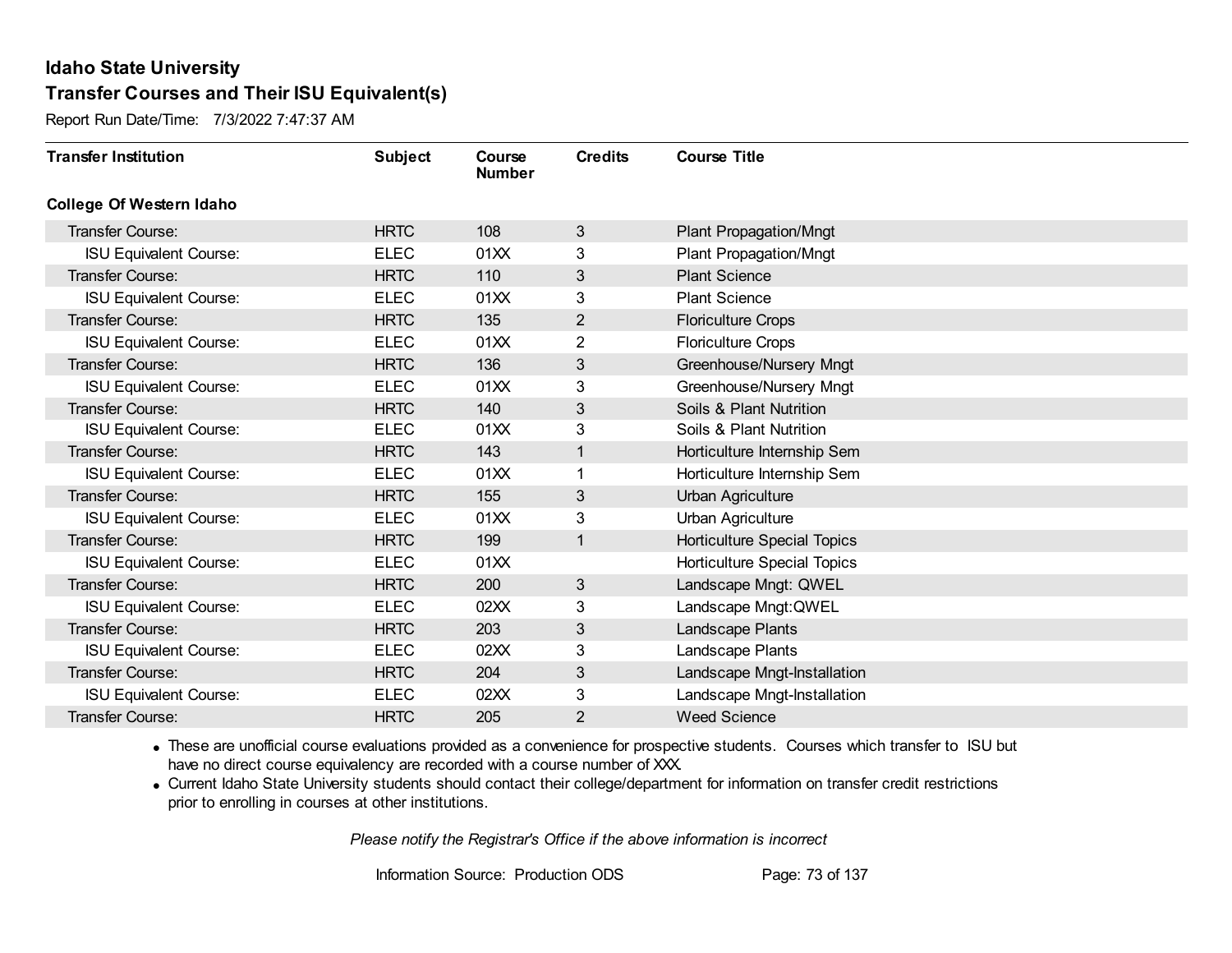Report Run Date/Time: 7/3/2022 7:47:37 AM

| <b>Transfer Institution</b>     | <b>Subject</b> | Course<br><b>Number</b> | <b>Credits</b> | <b>Course Title</b>                   |
|---------------------------------|----------------|-------------------------|----------------|---------------------------------------|
| <b>College Of Western Idaho</b> |                |                         |                |                                       |
| Transfer Course:                | <b>HRTC</b>    | 205                     | $\overline{2}$ | <b>Weed Science</b>                   |
| <b>ISU Equivalent Course:</b>   | <b>ELEC</b>    | 02XX                    | 2              | <b>Weed Science</b>                   |
| Transfer Course:                | <b>HRTC</b>    | 206                     | 3              | Integrated Turf/Weed Mngt             |
| <b>ISU Equivalent Course:</b>   | <b>ELEC</b>    | 02XX                    | 3              | Integrated Turf/Weed Mngt             |
| <b>Transfer Course:</b>         | <b>HRTC</b>    | 207                     | 3              | <b>Turfgrass Mngt</b>                 |
| <b>ISU Equivalent Course:</b>   | <b>ELEC</b>    | 02XX                    | 3              | <b>Turfgrass Mngt</b>                 |
| Transfer Course:                | <b>HRTC</b>    | 220                     | 3              | Interior & Floral Plant Design        |
| <b>ISU Equivalent Course:</b>   | <b>ELEC</b>    | 02XX                    | 3              | Interior & Floral Plant Design        |
| <b>Transfer Course:</b>         | <b>HRTC</b>    | 253                     | 3              | Landscape Shrubs                      |
| <b>ISU Equivalent Course:</b>   | <b>ELEC</b>    | 02XX                    | 3              | Landscape Shrubs                      |
| Transfer Course:                | <b>HRTC</b>    | 254                     | 3              | Landscape Mngt-Irrigation             |
| <b>ISU Equivalent Course:</b>   | <b>ELEC</b>    | 02XX                    | 3              | Landscape Mngt-Irrigation             |
| Transfer Course:                | <b>HRTC</b>    | 255                     | 3              | <b>Integrated Pest Mngt</b>           |
| <b>ISU Equivalent Course:</b>   | <b>ELEC</b>    | 02XX                    | 3              | Integrated Pest Mngt                  |
| <b>Transfer Course:</b>         | <b>HRTC</b>    | 256                     | 3              | Landscape Design 1                    |
| <b>ISU Equivalent Course:</b>   | <b>ELEC</b>    | 02XX                    | 3              | Landscape Design 1                    |
| Transfer Course:                | <b>HRTC</b>    | 257                     | 3              | Landscape Design 2                    |
| <b>ISU Equivalent Course:</b>   | <b>ELEC</b>    | 02XX                    | 3              | Landscape Design 2                    |
| Transfer Course:                | <b>HRTC</b>    | 260                     | $\overline{2}$ | <b>Aquatic Plants</b>                 |
| <b>ISU Equivalent Course:</b>   | <b>ELEC</b>    | 02XX                    | 2              | <b>Aquatic Plants</b>                 |
| <b>Transfer Course:</b>         | <b>HRTC</b>    | 271                     | 3              | Capstone Horticulture Projects        |
| <b>ISU Equivalent Course:</b>   | <b>ELEC</b>    | 02XX                    | 3              | <b>Capstone Horticulture Projects</b> |
| Transfer Course:                | <b>HRTC</b>    | 280                     | 2              | Utilization/Native PInts/Lndsc        |

· These are unofficial course evaluations provided as a convenience for prospective students. Courses which transfer to ISU but have no direct course equivalency are recorded with a course number of XXX.

· Current Idaho State University students should contact their college/department for information on transfer credit restrictions prior to enrolling in courses at other institutions.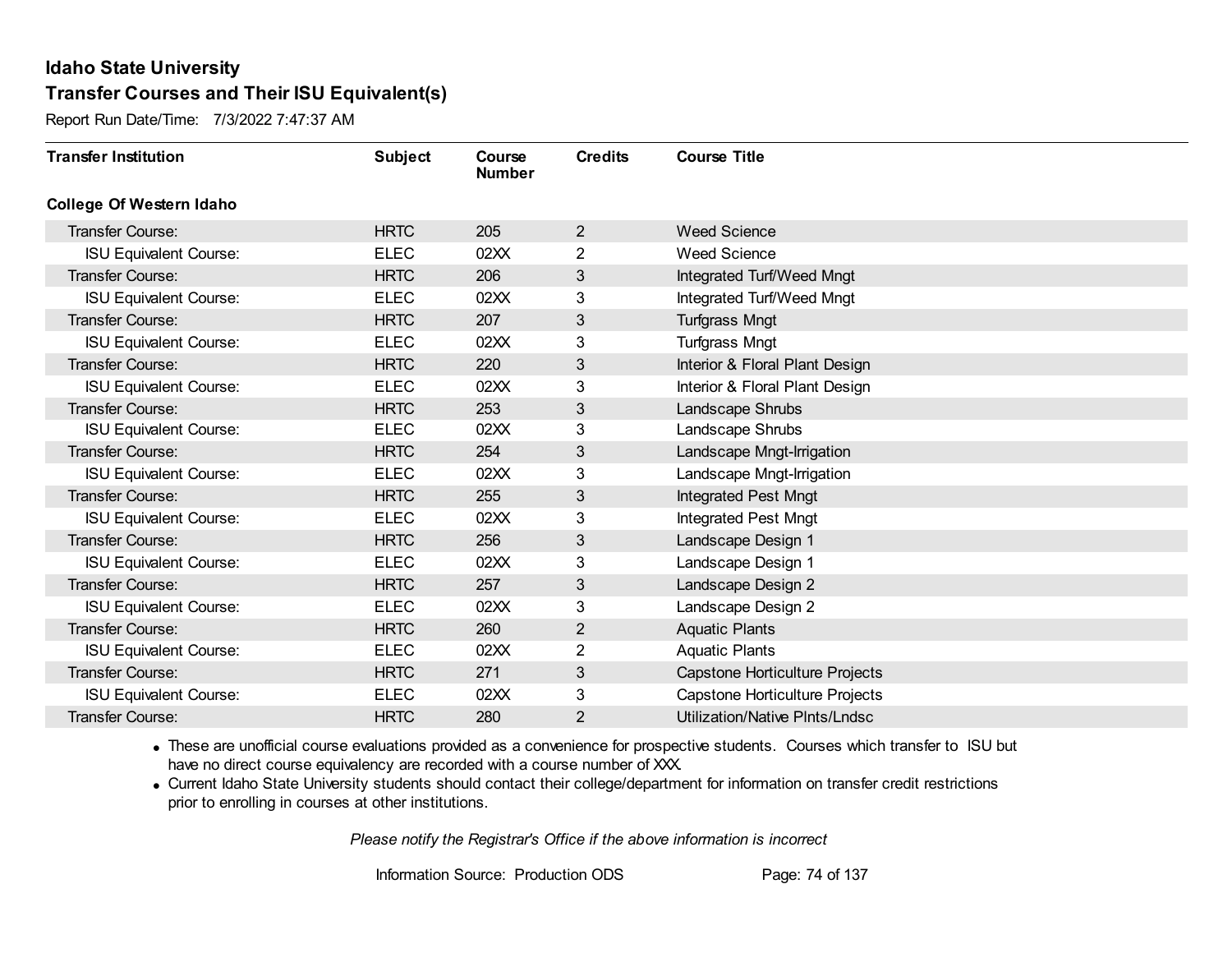Report Run Date/Time: 7/3/2022 7:47:37 AM

| <b>Transfer Institution</b>     | <b>Subject</b> | Course<br><b>Number</b> | <b>Credits</b> | <b>Course Title</b>            |
|---------------------------------|----------------|-------------------------|----------------|--------------------------------|
| <b>College Of Western Idaho</b> |                |                         |                |                                |
| Transfer Course:                | <b>HRTC</b>    | 280                     | $\overline{2}$ | Utilization/Native PInts/Lndsc |
| <b>ISU Equivalent Course:</b>   | <b>ELEC</b>    | 02XX                    | 2              | Utilization/Native PInts/Lndsc |
| Transfer Course:                | <b>HRTC</b>    | 283                     | $\overline{2}$ | <b>Conifer Trees</b>           |
| <b>ISU Equivalent Course:</b>   | <b>ELEC</b>    | 02XX                    | $\overline{2}$ | <b>Conifer Trees</b>           |
| <b>Transfer Course:</b>         | <b>HRTC</b>    | 293                     | $\overline{2}$ | Horticulture Tech Internship   |
| <b>ISU Equivalent Course:</b>   | <b>ELEC</b>    | 02XX                    | 2              | Horticulture Tech Internship   |
| <b>Transfer Course:</b>         | <b>HRTC</b>    | 295                     | 3              | Horticulture Busn Mgmt Practic |
| <b>ISU Equivalent Course:</b>   | <b>ELEC</b>    | 02XX                    | 3              | Horticulture Busn Mgmt Practic |
| <b>Transfer Course:</b>         | <b>HRTC</b>    | 296                     | $\mathbf{1}$   | Horticulture Tech Indep Study  |
| <b>ISU Equivalent Course:</b>   | <b>ELEC</b>    | 02XX                    |                | Horticulture Tech Indep Study  |
| <b>Transfer Course:</b>         | <b>HTEC</b>    | 100                     | $\overline{2}$ | Safety/Intro Shop Practices    |
| <b>ISU Equivalent Course:</b>   | <b>ELEC</b>    | 01XX                    | 2              | Safety/Intro Shop Practices    |
| Transfer Course:                | <b>HTEC</b>    | 101                     | $\overline{2}$ | Safety/Shop Practices Lab      |
| <b>ISU Equivalent Course:</b>   | <b>ELEC</b>    | 01XX                    | $\overline{2}$ | Safety/Shop Practices Lab      |
| Transfer Course:                | <b>HTEC</b>    | 104                     | 1              | Introduction to Electrical     |
| <b>ISU Equivalent Course:</b>   | <b>ELEC</b>    | 01XX                    | 1              | Introduction to Electrical     |
| Transfer Course:                | <b>HTEC</b>    | 105                     | 3              | <b>Electrical Systems</b>      |
| <b>ISU Equivalent Course:</b>   | <b>ELEC</b>    | 01XX                    | 3              | <b>Electrical Systems</b>      |
| Transfer Course:                | <b>HTEC</b>    | 110                     | $\overline{4}$ | Engines/Engine Controls        |
| <b>ISU Equivalent Course:</b>   | <b>ELEC</b>    | 01XX                    | 4              | Engines/Engine Controls        |
| Transfer Course:                | <b>HTEC</b>    | 120                     | 4              | Mobile Hydraulic Systems       |
| <b>ISU Equivalent Course:</b>   | <b>ELEC</b>    | 01XX                    | 4              | Mobile Hydraulic Systems       |
| <b>Transfer Course:</b>         | <b>HTEC</b>    | 130                     | 4              | Powertrains                    |

· These are unofficial course evaluations provided as a convenience for prospective students. Courses which transfer to ISU but have no direct course equivalency are recorded with a course number of XXX.

· Current Idaho State University students should contact their college/department for information on transfer credit restrictions prior to enrolling in courses at other institutions.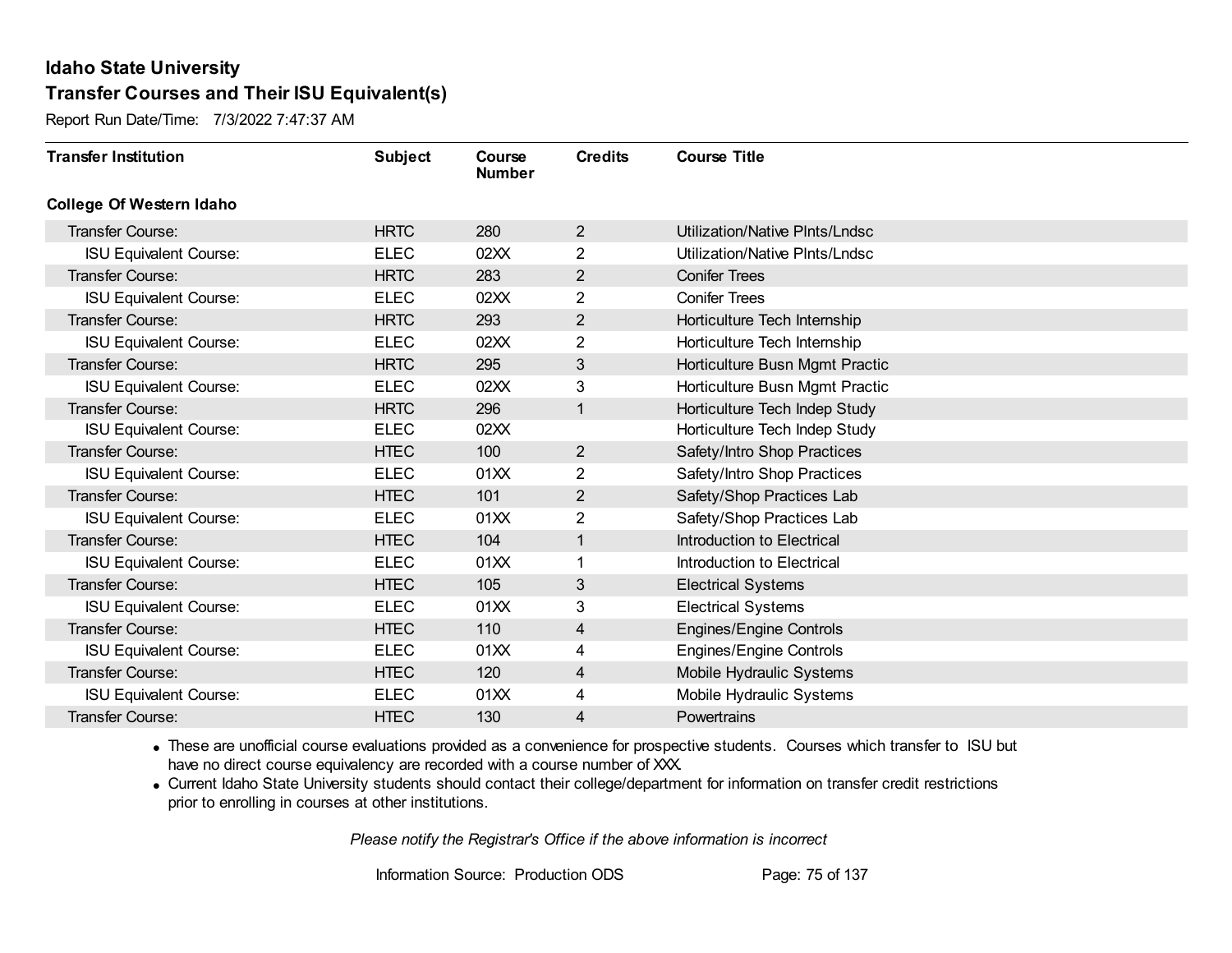Report Run Date/Time: 7/3/2022 7:47:37 AM

| <b>Transfer Institution</b>     | <b>Subject</b> | Course<br><b>Number</b> | <b>Credits</b> | <b>Course Title</b>              |
|---------------------------------|----------------|-------------------------|----------------|----------------------------------|
| <b>College Of Western Idaho</b> |                |                         |                |                                  |
| Transfer Course:                | <b>HTEC</b>    | 130                     | $\overline{4}$ | Powertrains                      |
| <b>ISU Equivalent Course:</b>   | <b>ELEC</b>    | 01XX                    | 4              | <b>Powertrains</b>               |
| Transfer Course:                | <b>HTEC</b>    | 140                     | 4              | Preventive Maintenance/HVAC      |
| <b>ISU Equivalent Course:</b>   | <b>ELEC</b>    | 01XX                    | 4              | Preventive Maintenance/HVAC      |
| <b>Transfer Course:</b>         | <b>HTEC</b>    | 199                     | 1              | <b>Special Topics</b>            |
| <b>ISU Equivalent Course:</b>   | <b>ELEC</b>    | 01XX                    |                | <b>Special Topics</b>            |
| Transfer Course:                | <b>HTEC</b>    | 200                     |                | Independent Study                |
| <b>ISU Equivalent Course:</b>   | <b>ELEC</b>    | 02XX                    |                | Independent Study                |
| Transfer Course:                | <b>HTEC</b>    | 220                     | $\overline{4}$ | <b>Adv Electrical Systems</b>    |
| <b>ISU Equivalent Course:</b>   | <b>ELEC</b>    | 02XX                    | 4              | <b>Adv Electrical Systems</b>    |
| Transfer Course:                | <b>HTEC</b>    | 230                     | 4              | Adv Engines/Engine Controls      |
| <b>ISU Equivalent Course:</b>   | <b>ELEC</b>    | 02XX                    | 4              | Adv Engines/Engine Controls      |
| Transfer Course:                | <b>HTEC</b>    | 240                     | 4              | <b>Advanced Powertrain</b>       |
| <b>ISU Equivalent Course:</b>   | <b>ELEC</b>    | 02XX                    | 4              | <b>Advanced Powertrain</b>       |
| Transfer Course:                | <b>HTEC</b>    | 250                     | 4              | Adv Hydraulic Systems            |
| <b>ISU Equivalent Course:</b>   | <b>ELEC</b>    | 02XX                    | 4              | Adv Hydraulic Systems            |
| Transfer Course:                | <b>HTEC</b>    | 260                     | 4              | <b>Adv Preventive Maint/HVAC</b> |
| <b>ISU Equivalent Course:</b>   | <b>ELEC</b>    | 02XX                    | 4              | Adv Preventive Maint/HVAC        |
| Transfer Course:                | <b>HTEC</b>    | 280                     | 4              | Heavy-Equipment Capstone         |
| <b>ISU Equivalent Course:</b>   | <b>ELEC</b>    | 02XX                    | 4              | Heavy-Equipment Capstone         |
| Transfer Course:                | <b>HTEC</b>    | 290                     | 4              | Heavy Equipment Tech Capstone    |
| <b>ISU Equivalent Course:</b>   | <b>ELEC</b>    | 02XX                    | 4              | Heavy Equipment Tech Capstone    |
| <b>Transfer Course:</b>         | <b>HTEC</b>    | 293                     |                | Internship                       |

· These are unofficial course evaluations provided as a convenience for prospective students. Courses which transfer to ISU but have no direct course equivalency are recorded with a course number of XXX.

· Current Idaho State University students should contact their college/department for information on transfer credit restrictions prior to enrolling in courses at other institutions.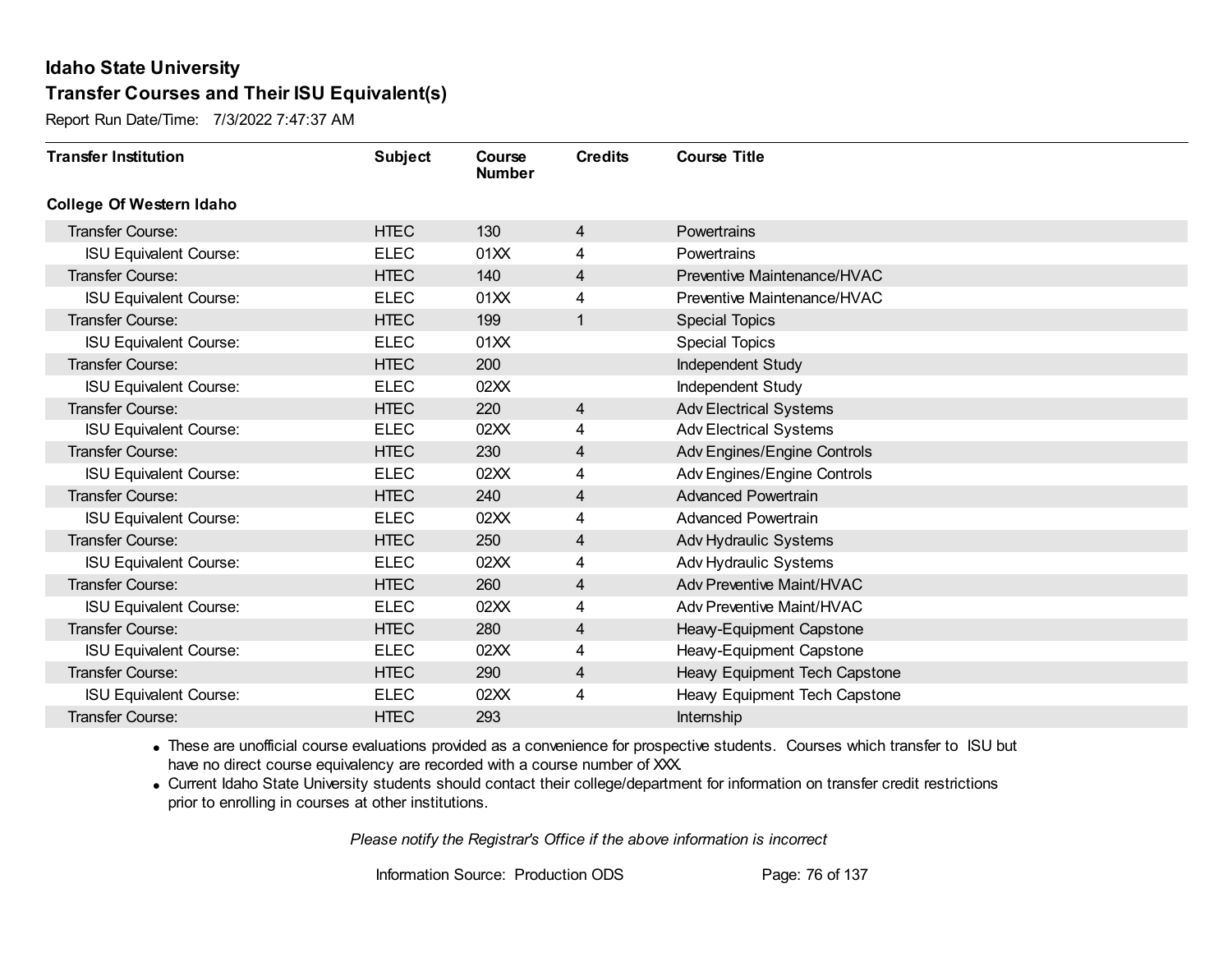Report Run Date/Time: 7/3/2022 7:47:37 AM

| <b>Transfer Institution</b>     | <b>Subject</b> | Course<br><b>Number</b> | <b>Credits</b> | <b>Course Title</b>              |
|---------------------------------|----------------|-------------------------|----------------|----------------------------------|
| <b>College Of Western Idaho</b> |                |                         |                |                                  |
| Transfer Course:                | <b>HTEC</b>    | 293                     |                | Internship                       |
| <b>ISU Equivalent Course:</b>   | <b>ELEC</b>    | 02XX                    |                | Internship                       |
| Transfer Course:                | <b>HTEC</b>    | 296                     |                | Independent Study                |
| <b>ISU Equivalent Course:</b>   | <b>ELEC</b>    | 02XX                    |                | Independent Study                |
| <b>Transfer Course:</b>         | <b>HUMA</b>    | 101                     | 3              | Humanities: Prehist-Ren GM5H     |
| <b>ISU Equivalent Course:</b>   | <b>ELEC</b>    | 1XXX                    | 3              | Humanities: Prehist-Ren GM5      |
| Transfer Course:                | <b>HUMA</b>    | 102                     | 3              | Humanities: Baroque-Mod GM5H     |
| <b>ISU Equivalent Course:</b>   | <b>ELEC</b>    | 1XXX                    | 3              | Humanities: Baroque-Mod GM5H     |
| <b>Transfer Course:</b>         | <b>HUMA</b>    | 110                     | 3              | Intro to Film Studies GM5H       |
| <b>ISU Equivalent Course:</b>   | <b>ENGL</b>    | 1XXX                    | 3              | Intro to Film Studies GM5H       |
| <b>Transfer Course:</b>         | <b>HUMA</b>    | 121                     | 3              | Topics Intrntnl Film/Lit IGM     |
| <b>ISU Equivalent Course:</b>   | <b>ENGL</b>    | 1126                    | 3              | Art of Film I                    |
| Transfer Course:                | <b>HUMA</b>    | 199                     | 1              | Humanities Special Topics        |
| <b>ISU Equivalent Course:</b>   | <b>ELEC</b>    | 1XXX                    |                | <b>Humanities Special Topics</b> |
| Transfer Course:                | <b>HUMA</b>    | 200                     |                | Independent Study                |
| <b>ISU Equivalent Course:</b>   | <b>ELEC</b>    | 2XXX                    |                | Independent Study                |
| Transfer Course:                | <b>HUMA</b>    | 293                     |                | Internship                       |
| <b>ISU Equivalent Course:</b>   | <b>ELEC</b>    | 2XXX                    |                | Internship                       |
| Transfer Course:                | <b>HUMA</b>    | 296                     |                | Independent Study                |
| <b>ISU Equivalent Course:</b>   | <b>ELEC</b>    | 2XXX                    |                | Independent Study                |
| Transfer Course:                | <b>INTC</b>    | 103                     | $\overline{2}$ | Customer Serv Help Desk          |
| <b>ISU Equivalent Course:</b>   | <b>ELEC</b>    | 01XX                    | 2              | Customer Serv Help Desk          |
| <b>Transfer Course:</b>         | <b>INTC</b>    | 104                     | 4              | <b>Technical Fundamentals</b>    |

· These are unofficial course evaluations provided as a convenience for prospective students. Courses which transfer to ISU but have no direct course equivalency are recorded with a course number of XXX.

· Current Idaho State University students should contact their college/department for information on transfer credit restrictions prior to enrolling in courses at other institutions.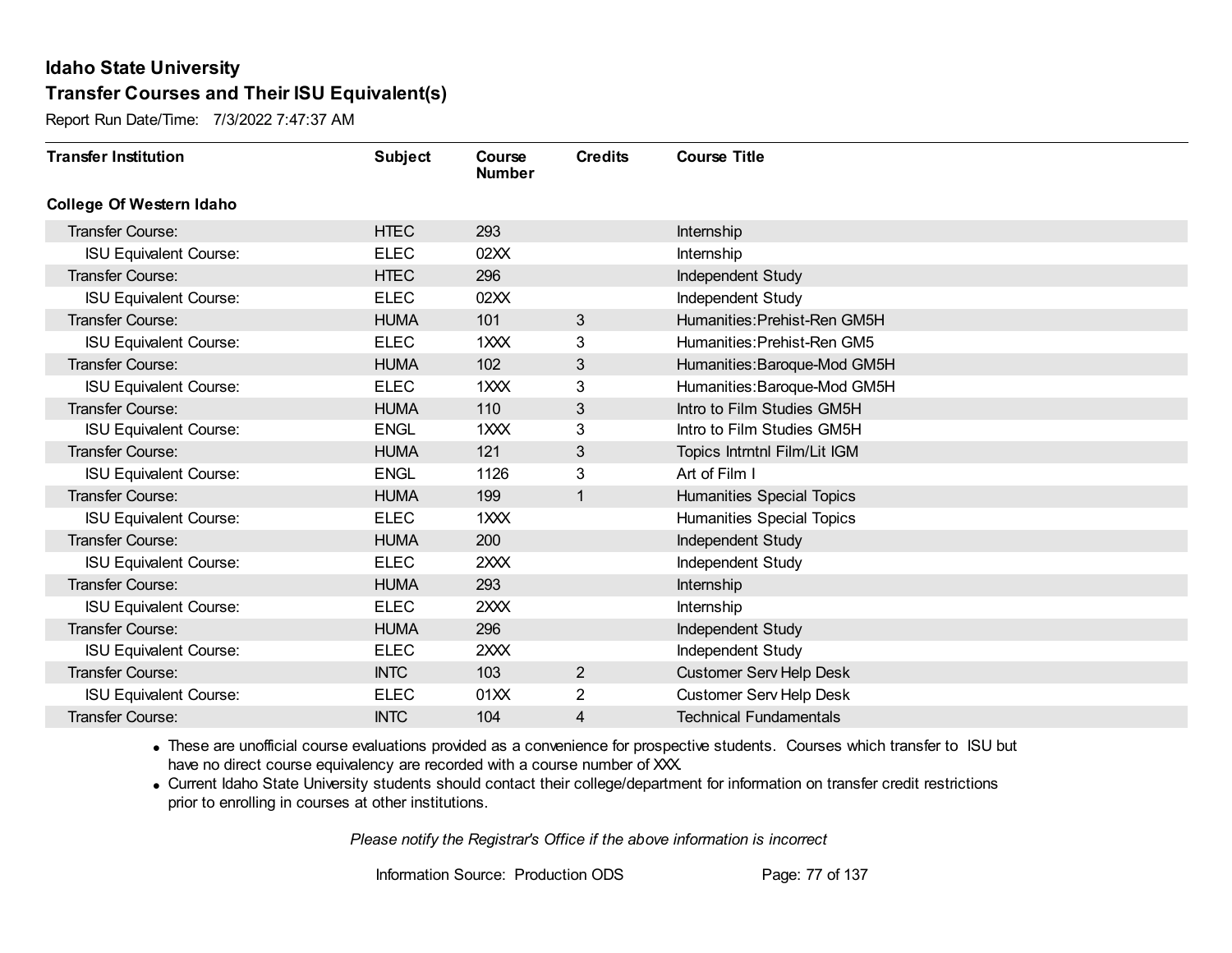Report Run Date/Time: 7/3/2022 7:47:37 AM

| <b>Transfer Institution</b>     | <b>Subject</b> | Course<br><b>Number</b> | <b>Credits</b> | <b>Course Title</b>             |
|---------------------------------|----------------|-------------------------|----------------|---------------------------------|
| <b>College Of Western Idaho</b> |                |                         |                |                                 |
| Transfer Course:                | <b>INTC</b>    | 104                     | 4              | <b>Technical Fundamentals</b>   |
| <b>ISU Equivalent Course:</b>   | <b>ELEC</b>    | 01XX                    | 4              | <b>Tech Fundamentals</b>        |
| Transfer Course:                | <b>INTC</b>    | 105                     | 1              | <b>Customer Support</b>         |
| <b>ISU Equivalent Course:</b>   | <b>ITS</b>     | 01XX                    | 1              | <b>Customer Support</b>         |
| Transfer Course:                | <b>INTC</b>    | 106                     | 4              | Surv Peripheral Tech            |
| <b>ISU Equivalent Course:</b>   | <b>ELEC</b>    | 01XX                    | 4              | Surv Peripheral Tech            |
| <b>Transfer Course:</b>         | <b>INTC</b>    | 108                     | 4              | Adv Peripheral Tech             |
| <b>ISU Equivalent Course:</b>   | <b>ELEC</b>    | 01XX                    | 4              | <b>Adv Peripheral Tech</b>      |
| Transfer Course:                | <b>INTC</b>    | 110                     | 4              | Hardware & Client Oper Systems  |
| <b>ISU Equivalent Course:</b>   | <b>ITS</b>     | 01XX                    | 4              | Hardware & Client Oper Systems  |
| Transfer Course:                | <b>INTC</b>    | 113                     | 4              | Intro Computer Hardware         |
| <b>ISU Equivalent Course:</b>   | <b>ELEC</b>    | 01XX                    | 4              | Intro Computer Hardware         |
| Transfer Course:                | <b>INTC</b>    | 114                     | 4              | <b>Network Fundamentals</b>     |
| <b>ISU Equivalent Course:</b>   | <b>ITS</b>     | 01XX                    | 4              | Network Fundamentals            |
| Transfer Course:                | <b>INTC</b>    | 115                     | 4              | Adv Computer Hardware           |
| <b>ISU Equivalent Course:</b>   | <b>ELEC</b>    | 01XX                    | 4              | Adv Computer Hardware           |
| Transfer Course:                | <b>INTC</b>    | 117                     | 4              | Comm Infrastructure             |
| <b>ISU Equivalent Course:</b>   | <b>ELEC</b>    | 01XX                    | 4              | Comm Infrastructure             |
| Transfer Course:                | <b>INTC</b>    | 118                     | 4              | <b>Client Operating Systems</b> |
| <b>ISU Equivalent Course:</b>   | <b>ITS</b>     | 01XX                    | 4              | <b>Client Operating Systems</b> |
| Transfer Course:                | <b>INTC</b>    | 121                     | 4              | Server Operating Systems        |
| <b>ISU Equivalent Course:</b>   | <b>ITS</b>     | 01XX                    | 4              | Server Operating Systems        |
| <b>Transfer Course:</b>         | <b>INTC</b>    | 123                     | 4              | Netwo0rk Fundamentals           |

· These are unofficial course evaluations provided as a convenience for prospective students. Courses which transfer to ISU but have no direct course equivalency are recorded with a course number of XXX.

· Current Idaho State University students should contact their college/department for information on transfer credit restrictions prior to enrolling in courses at other institutions.

*Please notify the Registrar's Office if the above information is incorrect*

Information Source: Production ODS Page: 78 of 137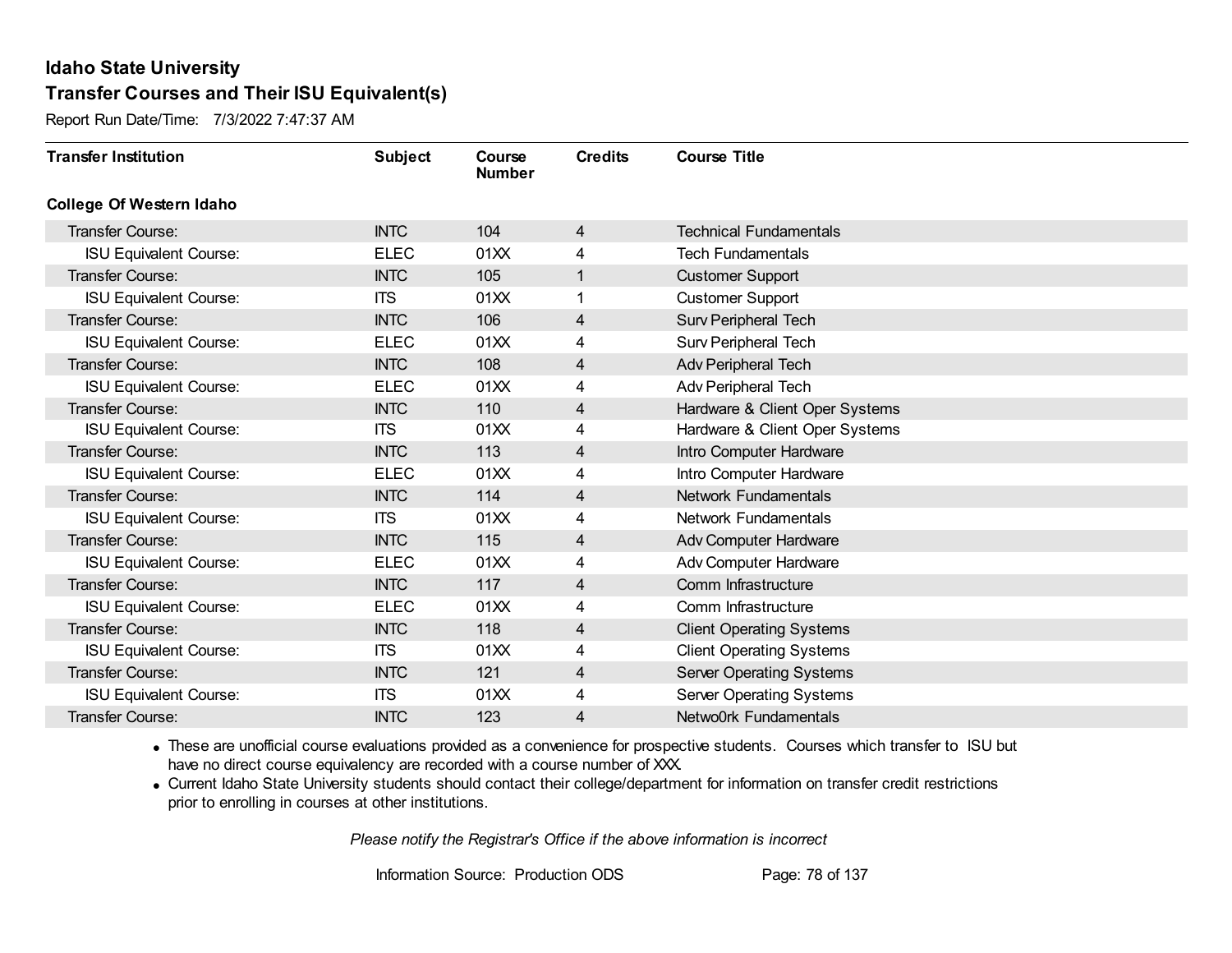Report Run Date/Time: 7/3/2022 7:47:37 AM

| <b>Transfer Institution</b>     | <b>Subject</b> | Course<br><b>Number</b> | <b>Credits</b> | <b>Course Title</b>                      |
|---------------------------------|----------------|-------------------------|----------------|------------------------------------------|
| <b>College Of Western Idaho</b> |                |                         |                |                                          |
| Transfer Course:                | <b>INTC</b>    | 123                     | 4              | Netwo0rk Fundamentals                    |
| <b>ISU Equivalent Course:</b>   | <b>ITS</b>     | 01XX                    | 4              | Netwo0rk Fundamentals                    |
| Transfer Course:                | <b>INTC</b>    | 125                     | 4              | <b>Basic Networking Routing</b>          |
| <b>ISU Equivalent Course:</b>   | <b>ITS</b>     | 01XX                    | 4              | <b>Basic Networking Routing</b>          |
| Transfer Course:                | <b>INTC</b>    | 126                     | 4              | <b>Advanced Routing &amp; Switching</b>  |
| <b>ISU Equivalent Course:</b>   | <b>ITS</b>     | 01XX                    | 4              | <b>Advanced Routing &amp; Switching</b>  |
| Transfer Course:                | <b>INTC</b>    | 127                     | 4              | Server Operating Systems                 |
| <b>ISU Equivalent Course:</b>   | <b>ITS</b>     | 01XX                    | 4              | Server Operating Systems                 |
| Transfer Course:                | <b>INTC</b>    | 129                     | 4              | <b>Fundmentals of Linux</b>              |
| <b>ISU Equivalent Course:</b>   | <b>ITS</b>     | 01XX                    | 4              | <b>Fundmentals of Linux</b>              |
| Transfer Course:                | <b>INTC</b>    | 246                     | 4              | Securing A Directory Serv Infr           |
| <b>ISU Equivalent Course:</b>   | <b>ITS</b>     | 02XX                    | 4              | Securing A Directory Serv Infr           |
| Transfer Course:                | <b>INTC</b>    | 248                     | 4              | <b>Fund of Network Security</b>          |
| <b>ISU Equivalent Course:</b>   | <b>ITS</b>     | 02XX                    | 4              | <b>Fund of Network Security</b>          |
| Transfer Course:                | <b>INTC</b>    | 250                     | 4              | <b>Adv Network Security</b>              |
| <b>ISU Equivalent Course:</b>   | <b>ITS</b>     | 02XX                    | 4              | <b>Adv Network Security</b>              |
| Transfer Course:                | <b>INTC</b>    | 255                     | 4              | <b>Ethical Hacking &amp; Countermsrs</b> |
| <b>ISU Equivalent Course:</b>   | <b>ITS</b>     | 02XX                    | 4              | Ethical Hacking & Countermsrs            |
| Transfer Course:                | <b>INTC</b>    | 257                     | 4              | Intro to Digital Forensics               |
| <b>ISU Equivalent Course:</b>   | <b>ITS</b>     | 02XX                    | 4              | Intro to Digital Forensics               |
| Transfer Course:                | <b>INTC</b>    | 259                     | 4              | Forensic Acquisition & Analys            |
| <b>ISU Equivalent Course:</b>   | <b>ITS</b>     | 02XX                    | 4              | Forensic Acquisition & Analys            |
| <b>Transfer Course:</b>         | <b>INTC</b>    | 266                     | 4              | Database Administration                  |

· These are unofficial course evaluations provided as a convenience for prospective students. Courses which transfer to ISU but have no direct course equivalency are recorded with a course number of XXX.

· Current Idaho State University students should contact their college/department for information on transfer credit restrictions prior to enrolling in courses at other institutions.

*Please notify the Registrar's Office if the above information is incorrect*

Information Source: Production ODS Page: 79 of 137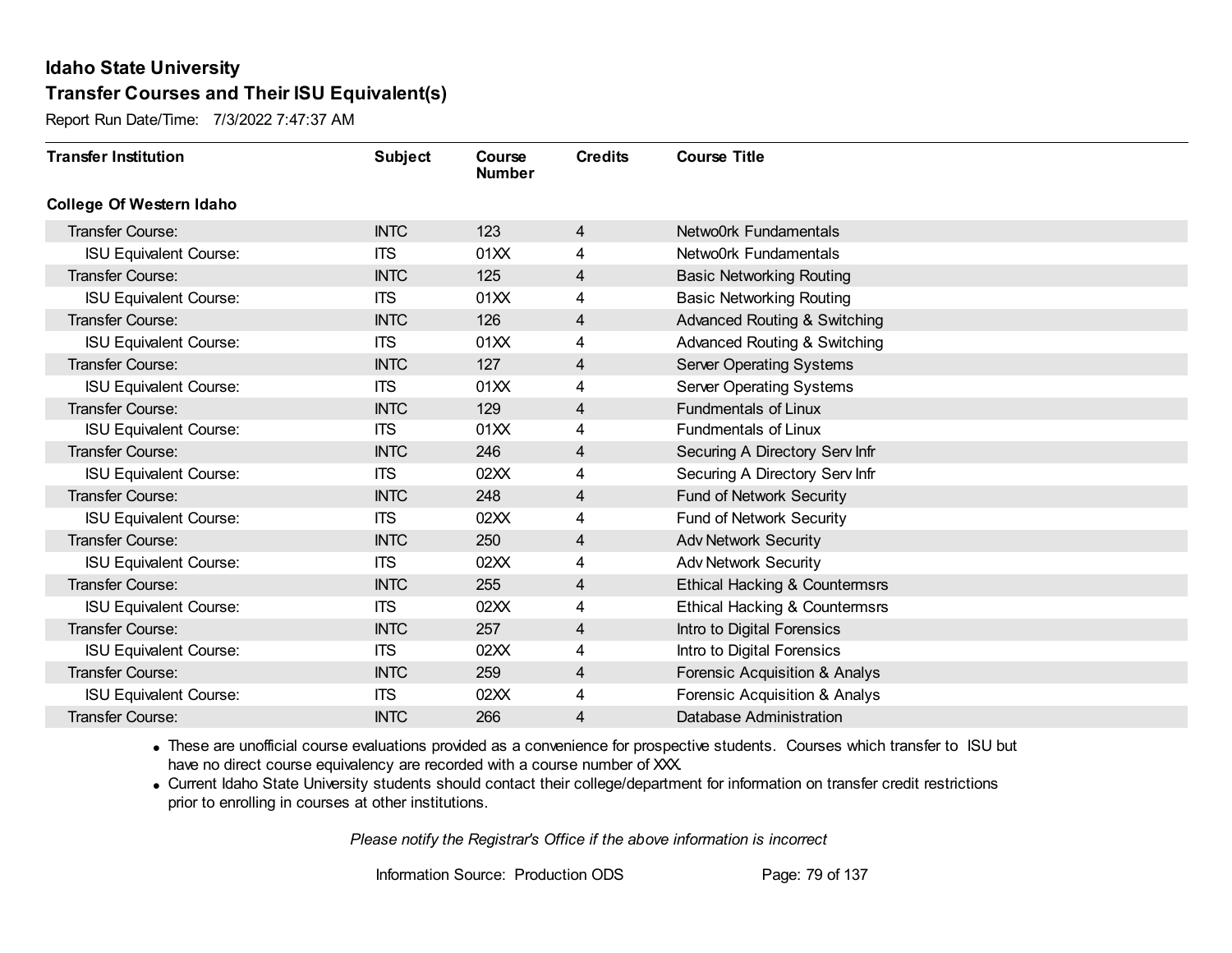Report Run Date/Time: 7/3/2022 7:47:37 AM

| <b>Transfer Institution</b>     | <b>Subject</b> | Course<br><b>Number</b> | <b>Credits</b> | <b>Course Title</b>        |
|---------------------------------|----------------|-------------------------|----------------|----------------------------|
| <b>College Of Western Idaho</b> |                |                         |                |                            |
| Transfer Course:                | <b>INTC</b>    | 266                     | 4              | Database Administration    |
| <b>ISU Equivalent Course:</b>   | <b>ITS</b>     | 02XX                    | 4              | Database Administration    |
| Transfer Course:                | <b>INTC</b>    | 268                     | 4              | Advanced Infrastructure    |
| <b>ISU Equivalent Course:</b>   | <b>ITS</b>     | 02XX                    | 4              | Advanced Infrastructure    |
| <b>Transfer Course:</b>         | <b>INTC</b>    | 270                     | 4              | Security                   |
| <b>ISU Equivalent Course:</b>   | <b>ITS</b>     | 02XX                    | 4              | Security                   |
| Transfer Course:                | <b>INTC</b>    | 278                     | 4              | Prin of Web Scripting      |
| <b>ISU Equivalent Course:</b>   | <b>ELEC</b>    | 02XX                    | 4              | Prin of Web Scripting      |
| <b>Transfer Course:</b>         | <b>INTC</b>    | 280                     | 4              | Web Graphics & Multimedia  |
| <b>ISU Equivalent Course:</b>   | <b>ELEC</b>    | 02XX                    | 4              | Web Graphics & Multimedia  |
| Transfer Course:                | <b>INTC</b>    | 282                     | 4              | Web Authoring Integ Env    |
| <b>ISU Equivalent Course:</b>   | <b>ELEC</b>    | 02XX                    | 4              | Web Authoring Integ Env    |
| Transfer Course:                | <b>INTC</b>    | 285                     | 4              | Fund of Database Systems   |
| <b>ISU Equivalent Course:</b>   | <b>ELEC</b>    | 02XX                    | 4              | Fund of Database Systems   |
| Transfer Course:                | <b>INTC</b>    | 287                     | 4              | Dynamic Website Creation   |
| <b>ISU Equivalent Course:</b>   | <b>ELEC</b>    | 02XX                    | 4              | Dynamic Website Creation   |
| Transfer Course:                | <b>INTC</b>    | 289                     | 4              | Web Hosting                |
| <b>ISU Equivalent Course:</b>   | <b>ELEC</b>    | 02XX                    | 4              | Web Hosting                |
| Transfer Course:                | <b>INTC</b>    | 293                     | 1              | Internship                 |
| <b>ISU Equivalent Course:</b>   | <b>ITS</b>     | 02XX                    |                | Internship                 |
| Transfer Course:                | <b>INTC</b>    | 299                     | 4              | <b>Special Topics</b>      |
| <b>ISU Equivalent Course:</b>   | <b>ITS</b>     | 02XX                    | 4              | Special Topics             |
| Transfer Course:                | <b>IPDT</b>    | 102                     | 4              | Basic Knowledge Dev/Theory |

· These are unofficial course evaluations provided as a convenience for prospective students. Courses which transfer to ISU but have no direct course equivalency are recorded with a course number of XXX.

· Current Idaho State University students should contact their college/department for information on transfer credit restrictions prior to enrolling in courses at other institutions.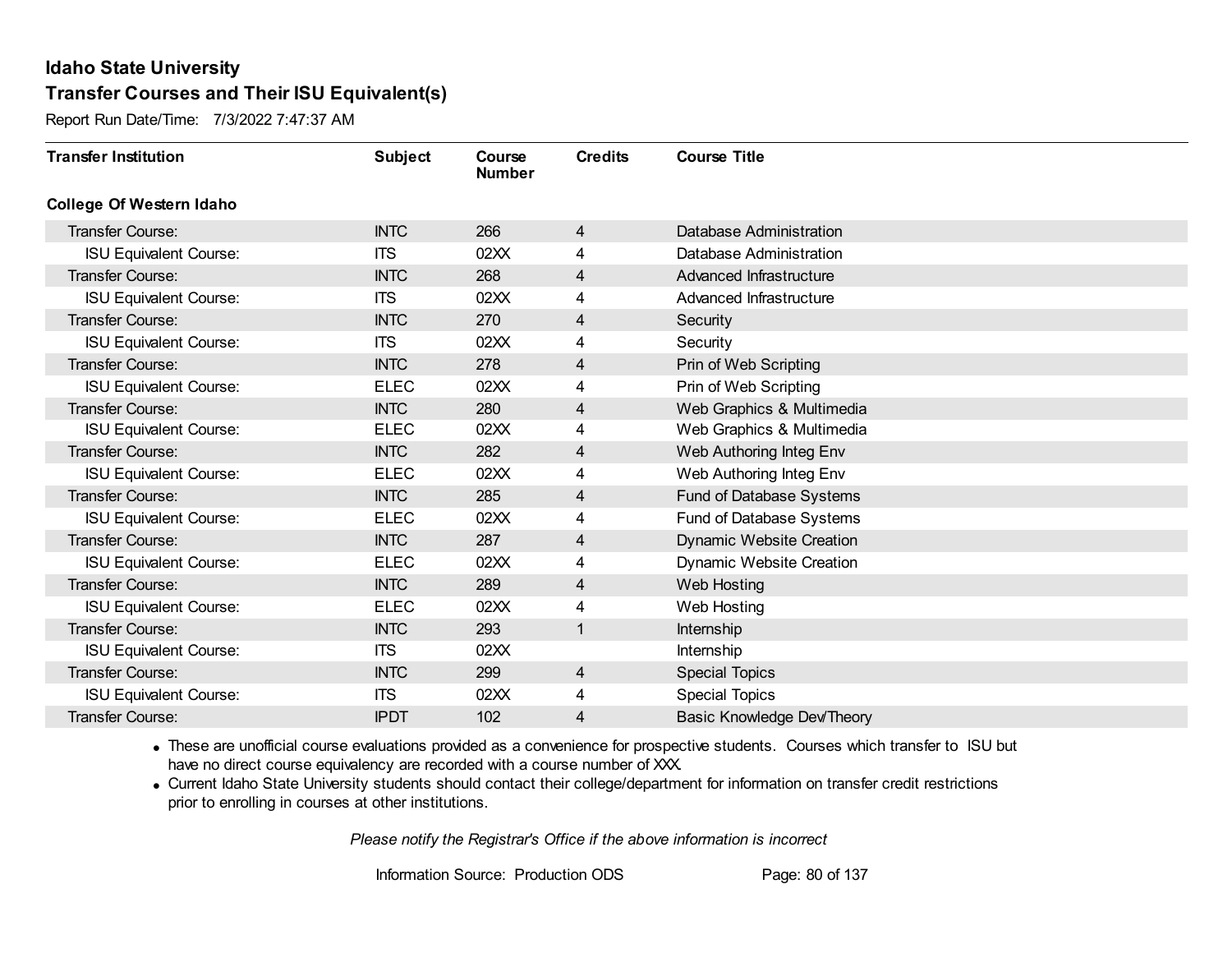Report Run Date/Time: 7/3/2022 7:47:37 AM

| <b>Transfer Institution</b>     | <b>Subject</b> | Course<br><b>Number</b> | <b>Credits</b> | <b>Course Title</b>                   |
|---------------------------------|----------------|-------------------------|----------------|---------------------------------------|
| <b>College Of Western Idaho</b> |                |                         |                |                                       |
| Transfer Course:                | <b>IPDT</b>    | 102                     | 4              | Basic Knowledge Dev/Theory            |
| <b>ISU Equivalent Course:</b>   | <b>ELEC</b>    | 01XX                    | 4              | Basic Knowledge Dev/Theory            |
| Transfer Course:                | <b>IPDT</b>    | 106                     | $\overline{4}$ | Driving Skills Development            |
| <b>ISU Equivalent Course:</b>   | <b>ELEC</b>    | 01XX                    | 4              | Driving Skills Development            |
| <b>Transfer Course:</b>         | <b>IPDT</b>    | 112                     | 4              | Driving Skills Enhancement            |
| <b>ISU Equivalent Course:</b>   | <b>ELEC</b>    | 01XX                    | 4              | <b>Driving Skills Enhancement</b>     |
| <b>Transfer Course:</b>         | <b>IPDT</b>    | 120                     | $\,6\,$        | <b>Adv Professional Truck Driving</b> |
| <b>ISU Equivalent Course:</b>   | <b>ELEC</b>    | 01XX                    | 6              | <b>Adv Professional Truck Driving</b> |
| <b>Transfer Course:</b>         | <b>IPDT</b>    | 150                     | 3              | <b>Truck Driving Skills</b>           |
| <b>ISU Equivalent Course:</b>   | <b>ELEC</b>    | 01XX                    | 3              | <b>Truck Driving Skills</b>           |
| <b>Transfer Course:</b>         | <b>IPDT</b>    | 199                     | 1              | <b>Special Topics</b>                 |
| <b>ISU Equivalent Course:</b>   | <b>ELEC</b>    | 01XX                    |                | <b>Special Topics</b>                 |
| Transfer Course:                | <b>IPDT</b>    | 200                     |                | Independent Study                     |
| <b>ISU Equivalent Course:</b>   | <b>ELEC</b>    | 02XX                    |                | Independent Study                     |
| Transfer Course:                | <b>IPDT</b>    | 293                     |                | Internship                            |
| <b>ISU Equivalent Course:</b>   | <b>ELEC</b>    | 02XX                    |                | Internship                            |
| <b>Transfer Course:</b>         | <b>IPDT</b>    | 296                     |                | Independent Study                     |
| <b>ISU Equivalent Course:</b>   | <b>ELEC</b>    | 02XX                    |                | Independent Study                     |
| Transfer Course:                | <b>ISDF</b>    | 110                     | 4              | Intro Hardware/Client Op Syst         |
| <b>ISU Equivalent Course:</b>   | <b>ITS</b>     | 01XX                    | 4              | Intro Hardware/Client Op Syst         |
| Transfer Course:                | <b>ISDF</b>    | 123                     | 4              | <b>Network Fundamentals</b>           |
| <b>ISU Equivalent Course:</b>   | <b>ITS</b>     | 01XX                    | 4              | Network Fundamentals                  |
| <b>Transfer Course:</b>         | <b>ISDF</b>    | 125                     | 4              | <b>Basic Network Routing</b>          |

· These are unofficial course evaluations provided as a convenience for prospective students. Courses which transfer to ISU but have no direct course equivalency are recorded with a course number of XXX.

· Current Idaho State University students should contact their college/department for information on transfer credit restrictions prior to enrolling in courses at other institutions.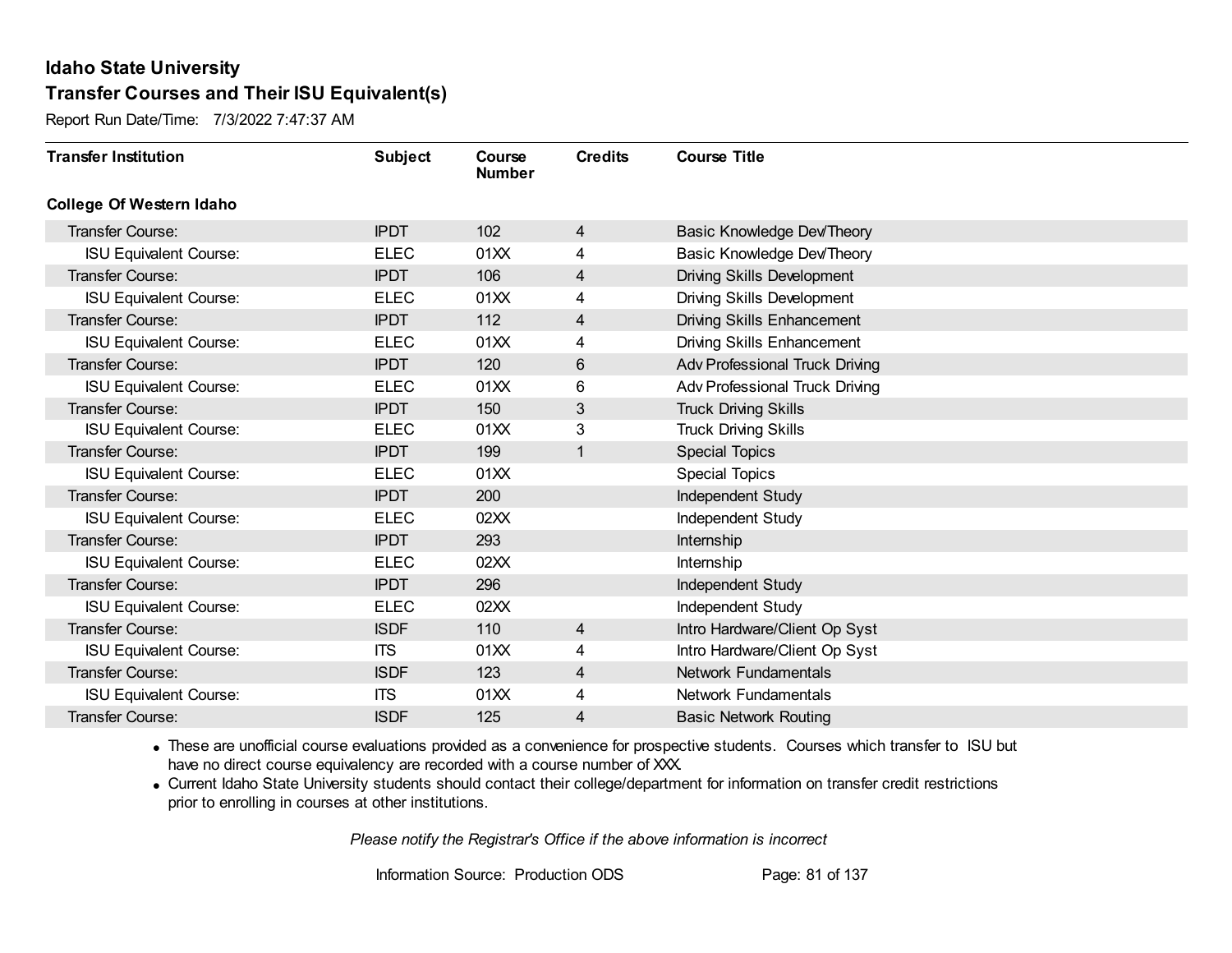Report Run Date/Time: 7/3/2022 7:47:37 AM

| <b>Transfer Institution</b>     | <b>Subject</b> | Course<br><b>Number</b> | <b>Credits</b> | <b>Course Title</b>                   |
|---------------------------------|----------------|-------------------------|----------------|---------------------------------------|
| <b>College Of Western Idaho</b> |                |                         |                |                                       |
| Transfer Course:                | <b>ISDF</b>    | 125                     | 4              | <b>Basic Network Routing</b>          |
| <b>ISU Equivalent Course:</b>   | <b>ELEC</b>    | 01XX                    | 4              | <b>Basic Network Routing</b>          |
| Transfer Course:                | <b>ISDF</b>    | 127                     | 4              | Server Operating Systems              |
| <b>ISU Equivalent Course:</b>   | <b>ITS</b>     | 01XX                    | 4              | Server Operating Systems              |
| Transfer Course:                | <b>ISDF</b>    | 129                     | 4              | <b>Fundamentals of LINUX</b>          |
| <b>ISU Equivalent Course:</b>   | <b>ITS</b>     | 01XX                    | 4              | Fundamentals of LINUX                 |
| <b>Transfer Course:</b>         | <b>ISDF</b>    | 131                     | 4              | Intro Information Security            |
| <b>ISU Equivalent Course:</b>   | <b>ITS</b>     | 01XX                    | 4              | Intro Information Security            |
| <b>Transfer Course:</b>         | <b>ISDF</b>    | 199                     | 4              | <b>Special Topics</b>                 |
| <b>ISU Equivalent Course:</b>   | <b>ELEC</b>    | 01XX                    | 4              | Special Topics                        |
| <b>Transfer Course:</b>         | <b>ISDF</b>    | 246                     | 4              | Securing Directory Serv/Infras        |
| <b>ISU Equivalent Course:</b>   | <b>ITS</b>     | 02XX                    | 4              | Securing Directory Serv/Infras        |
| Transfer Course:                | <b>ISDF</b>    | 248                     | 4              | Fund of Network Security              |
| <b>ISU Equivalent Course:</b>   | <b>ITS</b>     | 02XX                    | 4              | Fund of Network Security              |
| Transfer Course:                | <b>ISDF</b>    | 250                     | 4              | <b>Adv Network Security</b>           |
| <b>ISU Equivalent Course:</b>   | <b>ITS</b>     | 02XX                    | 4              | <b>Adv Network Security</b>           |
| Transfer Course:                | <b>ISDF</b>    | 252                     | 4              | Intro Programmng/Info Security        |
| <b>ISU Equivalent Course:</b>   | <b>ITS</b>     | 02XX                    | 4              | Intro Programmng/Info Security        |
| Transfer Course:                | <b>ISDF</b>    | 255                     | $\overline{4}$ | Ethical Hacking/Countermeasure        |
| <b>ISU Equivalent Course:</b>   | <b>ITS</b>     | 02XX                    | 4              | <b>Ethical Hacking/Countermeasure</b> |
| Transfer Course:                | <b>ISDF</b>    | 257                     | 4              | Intro Digital Forensics               |
| <b>ISU Equivalent Course:</b>   | <b>ITS</b>     | 02XX                    | 4              | Intro Digital Forensics               |
| <b>Transfer Course:</b>         | <b>ISDF</b>    | 259                     | 4              | Forensic Acquisition/Analysis         |

· These are unofficial course evaluations provided as a convenience for prospective students. Courses which transfer to ISU but have no direct course equivalency are recorded with a course number of XXX.

· Current Idaho State University students should contact their college/department for information on transfer credit restrictions prior to enrolling in courses at other institutions.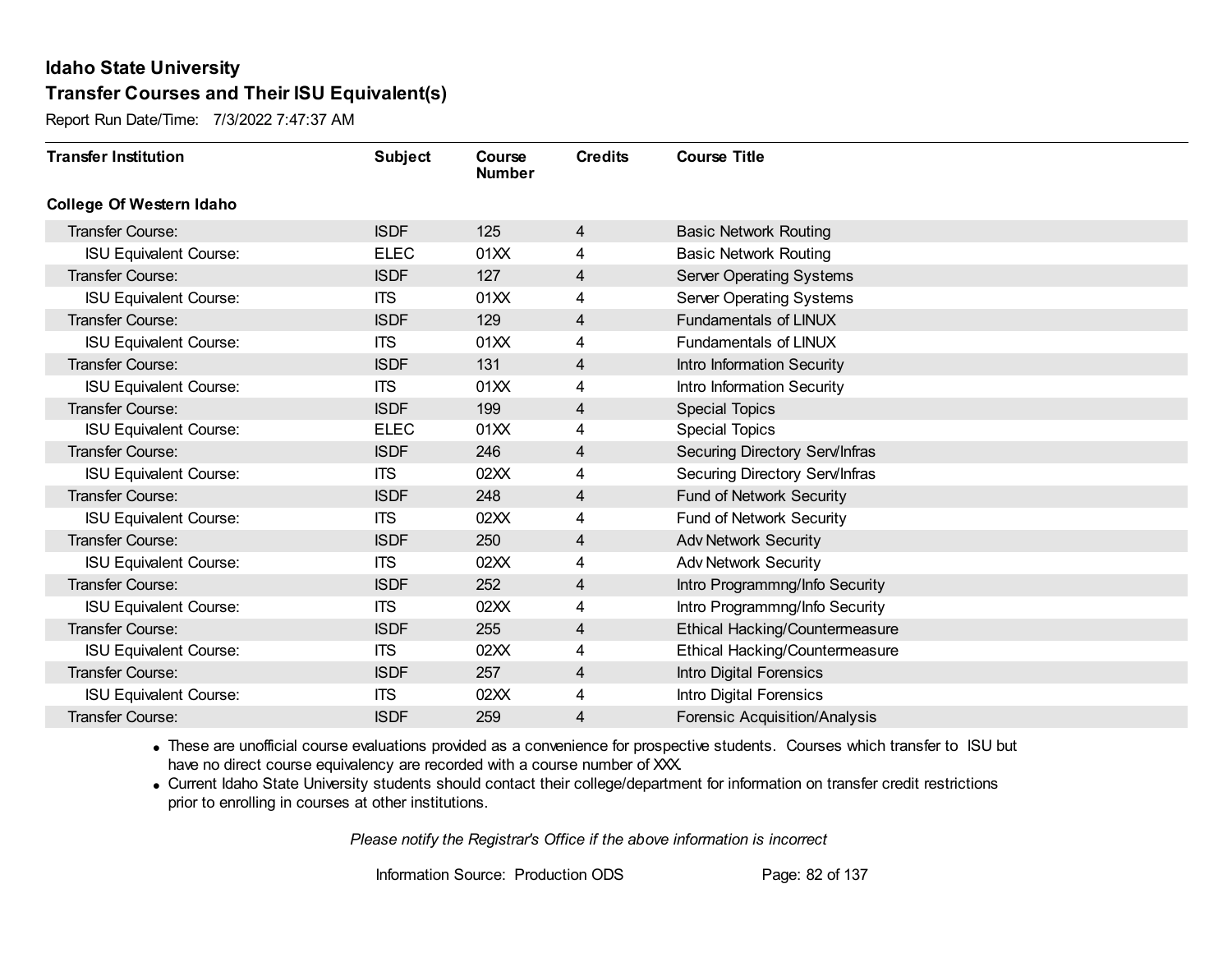Report Run Date/Time: 7/3/2022 7:47:37 AM

| <b>Transfer Institution</b>     | <b>Subject</b> | Course<br><b>Number</b> | <b>Credits</b> | <b>Course Title</b>           |
|---------------------------------|----------------|-------------------------|----------------|-------------------------------|
| <b>College Of Western Idaho</b> |                |                         |                |                               |
| Transfer Course:                | <b>ISDF</b>    | 259                     | 4              | Forensic Acquisition/Analysis |
| <b>ISU Equivalent Course:</b>   | <b>ITS</b>     | 02XX                    | 4              | Forensic Acquisition/Analysis |
| Transfer Course:                | <b>ITAM</b>    | 101                     | 3              | Intro Computer Applications   |
| <b>ISU Equivalent Course:</b>   | <b>CS</b>      | 1XXX                    |                | Intro Computer Applications   |
| <b>Transfer Course:</b>         | <b>ITAM</b>    | 110                     | $\mathbf{1}$   | Intro Word Processing         |
| <b>ISU Equivalent Course:</b>   | <b>BED</b>     | 1XXX                    | 1              | Intro Word Processing         |
| <b>Transfer Course:</b>         | <b>ITAM</b>    | 120                     | $\mathbf{1}$   | Intro Presentation Software   |
| <b>ISU Equivalent Course:</b>   | <b>BED</b>     | 1XXX                    |                | Intro Presentation Software   |
| <b>Transfer Course:</b>         | <b>ITAM</b>    | 130                     | $\mathbf{1}$   | Intro to Spreadsheets         |
| <b>ISU Equivalent Course:</b>   | <b>BED</b>     | 1XXX                    | 1              | Intro to Speadsheets          |
| <b>Transfer Course:</b>         | <b>JAPN</b>    | 101                     | 4              | Elementary Japanese I GM5L    |
| <b>ISU Equivalent Course:</b>   | <b>JAPN</b>    | 1101                    | 4              | Elementary Japanese I GM5L    |
| Transfer Course:                | <b>JAPN</b>    | 102                     | 4              | Elementary Japanese II GM5L   |
| <b>ISU Equivalent Course:</b>   | <b>JAPN</b>    | 1102                    | 4              | Elementary Japanese II GM5L   |
| Transfer Course:                | <b>JOUR</b>    | 121                     | 3              | <b>News Writing</b>           |
| <b>ISU Equivalent Course:</b>   | <b>CMP</b>     | 1XXX                    | 3              | News Writing                  |
| Transfer Course:                | <b>LAWE</b>    | 100                     | 18             | Law Enforcement 1             |
| <b>ISU Equivalent Course:</b>   | LAWE           | 01XX                    | 18             | Law Enforcement 1             |
| Transfer Course:                | LAWE           | 101                     | $\overline{2}$ | Intro to Law Enforcement      |
| <b>ISU Equivalent Course:</b>   | LAWE           | 01XX                    | 2              | Intro to Law Enforcement      |
| Transfer Course:                | LAWE           | 103                     | 3              | <b>Basic Law</b>              |
| <b>ISU Equivalent Course:</b>   | LAWE           | 01XX                    | 3              | <b>Basic Law</b>              |
| <b>Transfer Course:</b>         | LAWE           | 105                     | 2              | <b>Police Procedures</b>      |

· These are unofficial course evaluations provided as a convenience for prospective students. Courses which transfer to ISU but have no direct course equivalency are recorded with a course number of XXX.

· Current Idaho State University students should contact their college/department for information on transfer credit restrictions prior to enrolling in courses at other institutions.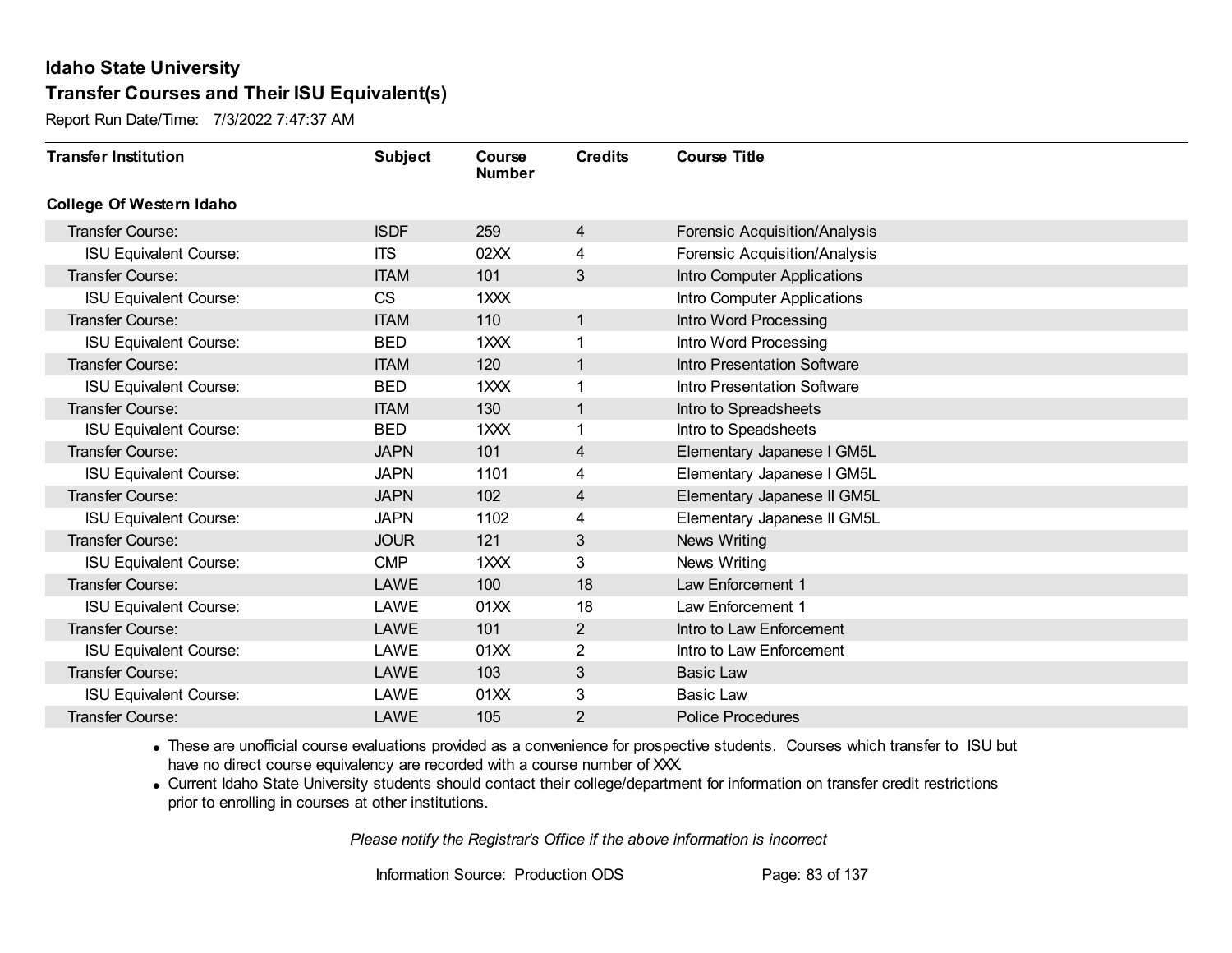Report Run Date/Time: 7/3/2022 7:47:37 AM

| <b>Transfer Institution</b>     | <b>Subject</b> | Course<br><b>Number</b> | <b>Credits</b> | <b>Course Title</b>                  |
|---------------------------------|----------------|-------------------------|----------------|--------------------------------------|
| <b>College Of Western Idaho</b> |                |                         |                |                                      |
| Transfer Course:                | LAWE           | 105                     | $\overline{2}$ | <b>Police Procedures</b>             |
| <b>ISU Equivalent Course:</b>   | LAWE           | 01XX                    | 2              | <b>Police Procedures</b>             |
| Transfer Course:                | LAWE           | 106                     | $\overline{2}$ | <b>Police Proficiences</b>           |
| <b>ISU Equivalent Course:</b>   | LAWE           | 01XX                    | $\overline{2}$ | <b>Police Proficiencies</b>          |
| <b>Transfer Course:</b>         | LAWE           | 107                     | $\mathbf{1}$   | Law Enforcement Leadership           |
| <b>ISU Equivalent Course:</b>   | LAWE           | 01XX                    | 1              | Law Enforcement Leadership           |
| Transfer Course:                | <b>LAWE</b>    | 111                     | 3              | <b>Patrol Procedures</b>             |
| <b>ISU Equivalent Course:</b>   | LAWE           | 01XX                    | 3              | <b>Patrol Procedures</b>             |
| <b>Transfer Course:</b>         | <b>LAWE</b>    | 115                     | $\mathbf{1}$   | Criminal Investigation               |
| <b>ISU Equivalent Course:</b>   | LAWE           | 01XX                    | 1              | Criminal Investigation               |
| <b>Transfer Course:</b>         | <b>LAWE</b>    | 117                     | $\overline{2}$ | <b>Adv Patrol Procedures</b>         |
| <b>ISU Equivalent Course:</b>   | LAWE           | 01XX                    | 2              | <b>Adv Patrol Procedures</b>         |
| Transfer Course:                | LAWE           | 120                     | 1              | Cadet Practicum 1                    |
| <b>ISU Equivalent Course:</b>   | LAWE           | 01XX                    | 1              | Cadet Practicum 1                    |
| Transfer Course:                | <b>LAWE</b>    | 121                     | 1              | Cadet Practicum 2                    |
| <b>ISU Equivalent Course:</b>   | LAWE           | 01XX                    | 1              | Cadet Practicum 2                    |
| Transfer Course:                | LAWE           | 122                     | $\mathbf{1}$   | Cadet Practicum 3                    |
| <b>ISU Equivalent Course:</b>   | LAWE           | 01XX                    | 1              | Cadet Practicum 3                    |
| Transfer Course:                | LAWE           | 126                     | $\overline{2}$ | <b>Basic Collision Investigation</b> |
| <b>ISU Equivalent Course:</b>   | LAWE           | 01XX                    | 2              | <b>Basic Collision Investigation</b> |
| Transfer Course:                | <b>LAWE</b>    | 130                     | $\mathbf{1}$   | <b>Detention Admin Issues</b>        |
| <b>ISU Equivalent Course:</b>   | LAWE           | 01XX                    | 1              | Detention Admin Issues               |
| Transfer Course:                | LAWE           | 131                     | 1              | <b>Detention Legal Issues</b>        |

· These are unofficial course evaluations provided as a convenience for prospective students. Courses which transfer to ISU but have no direct course equivalency are recorded with a course number of XXX.

· Current Idaho State University students should contact their college/department for information on transfer credit restrictions prior to enrolling in courses at other institutions.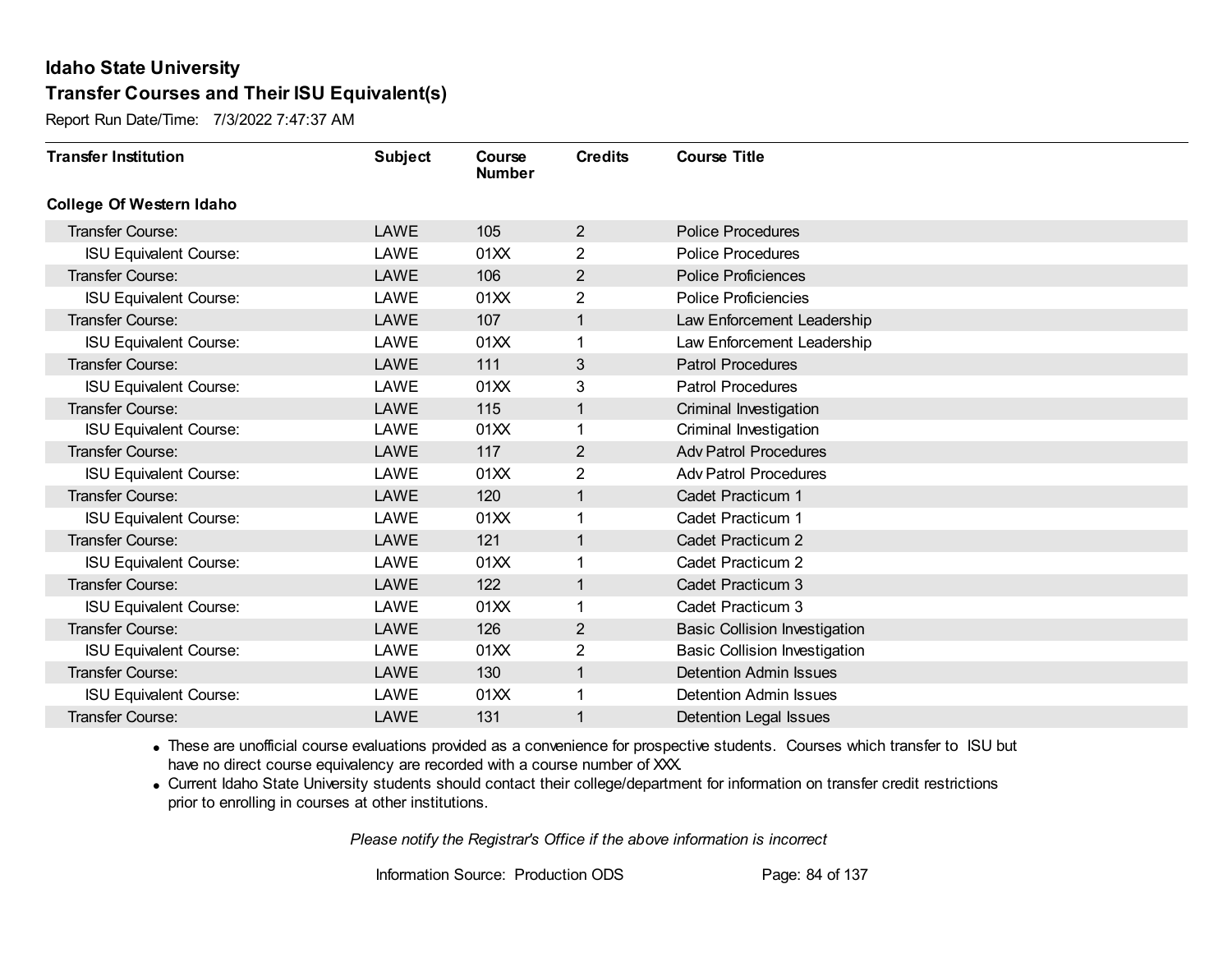Report Run Date/Time: 7/3/2022 7:47:37 AM

| <b>Transfer Institution</b>     | <b>Subject</b> | Course<br><b>Number</b> | <b>Credits</b> | <b>Course Title</b>                |
|---------------------------------|----------------|-------------------------|----------------|------------------------------------|
| <b>College Of Western Idaho</b> |                |                         |                |                                    |
| <b>Transfer Course:</b>         | LAWE           | 131                     | $\mathbf{1}$   | Detention Legal Issues             |
| <b>ISU Equivalent Course:</b>   | LAWE           | 01XX                    | 1.             | Detention Legal Issues             |
| Transfer Course:                | <b>LAWE</b>    | 133                     | $\mathbf{1}$   | <b>Detention Proficiencies</b>     |
| <b>ISU Equivalent Course:</b>   | LAWE           | 01XX                    | 1              | <b>Detentino Proficiencies</b>     |
| <b>Transfer Course:</b>         | <b>LAWE</b>    | 200                     | 12             | Law Enforcement 2                  |
| <b>ISU Equivalent Course:</b>   | LAWE           | 02XX                    | 12             | Law Enforcement 2                  |
| Transfer Course:                | <b>LAWE</b>    | 222                     | 3              | Fit for Duty                       |
| <b>ISU Equivalent Course:</b>   | LAWE           | 02XX                    | 3              | Fit for Duty                       |
| Transfer Course:                | <b>MACH</b>    | 103                     | 3              | Machine Shop Lab 1                 |
| <b>ISU Equivalent Course:</b>   | <b>MACH</b>    | 0110                    | 3              | <b>Engine Lathe Practice I</b>     |
| Transfer Course:                | <b>MACH</b>    | 104                     | 3              | Machine Shop Lab 2                 |
| <b>ISU Equivalent Course:</b>   | <b>MACH</b>    | 0120                    | 3              | Milling Practice I                 |
| Transfer Course:                | <b>MACH</b>    | 105                     | 6              | Machine Shop Lab 3                 |
| <b>ISU Equivalent Course:</b>   | <b>ELEC</b>    | 01XX                    | 6              | Machine Shop Lab 3                 |
| Transfer Course:                | <b>MACH</b>    | 126                     | $\overline{2}$ | <b>Related Blueprint Reading 1</b> |
| <b>ISU Equivalent Course:</b>   | <b>MACH</b>    | 0123                    | $\overline{2}$ | <b>Interpreting Blueprints</b>     |
| Transfer Course:                | <b>MACH</b>    | 127                     | $\overline{2}$ | <b>Related Blueprint Reading 2</b> |
| <b>ISU Equivalent Course:</b>   | <b>ELEC</b>    | 01XX                    | 2              | Related Blueprint Reading 2        |
| Transfer Course:                | <b>MACH</b>    | 153                     | $\overline{c}$ | Machine Shop Theory 1              |
| <b>ISU Equivalent Course:</b>   | <b>MACH</b>    | 0111                    | $\overline{2}$ | Engine Lathe Theory I              |
| Transfer Course:                | <b>MACH</b>    | 154                     | $\overline{2}$ | Machine Shop Theory 2              |
| <b>ISU Equivalent Course:</b>   | <b>MACH</b>    | 0121                    | $\overline{2}$ | Milling Theory I                   |
| Transfer Course:                | <b>MACH</b>    | 155                     | $\overline{2}$ | Machine Shop Theory 3              |

· These are unofficial course evaluations provided as a convenience for prospective students. Courses which transfer to ISU but have no direct course equivalency are recorded with a course number of XXX.

· Current Idaho State University students should contact their college/department for information on transfer credit restrictions prior to enrolling in courses at other institutions.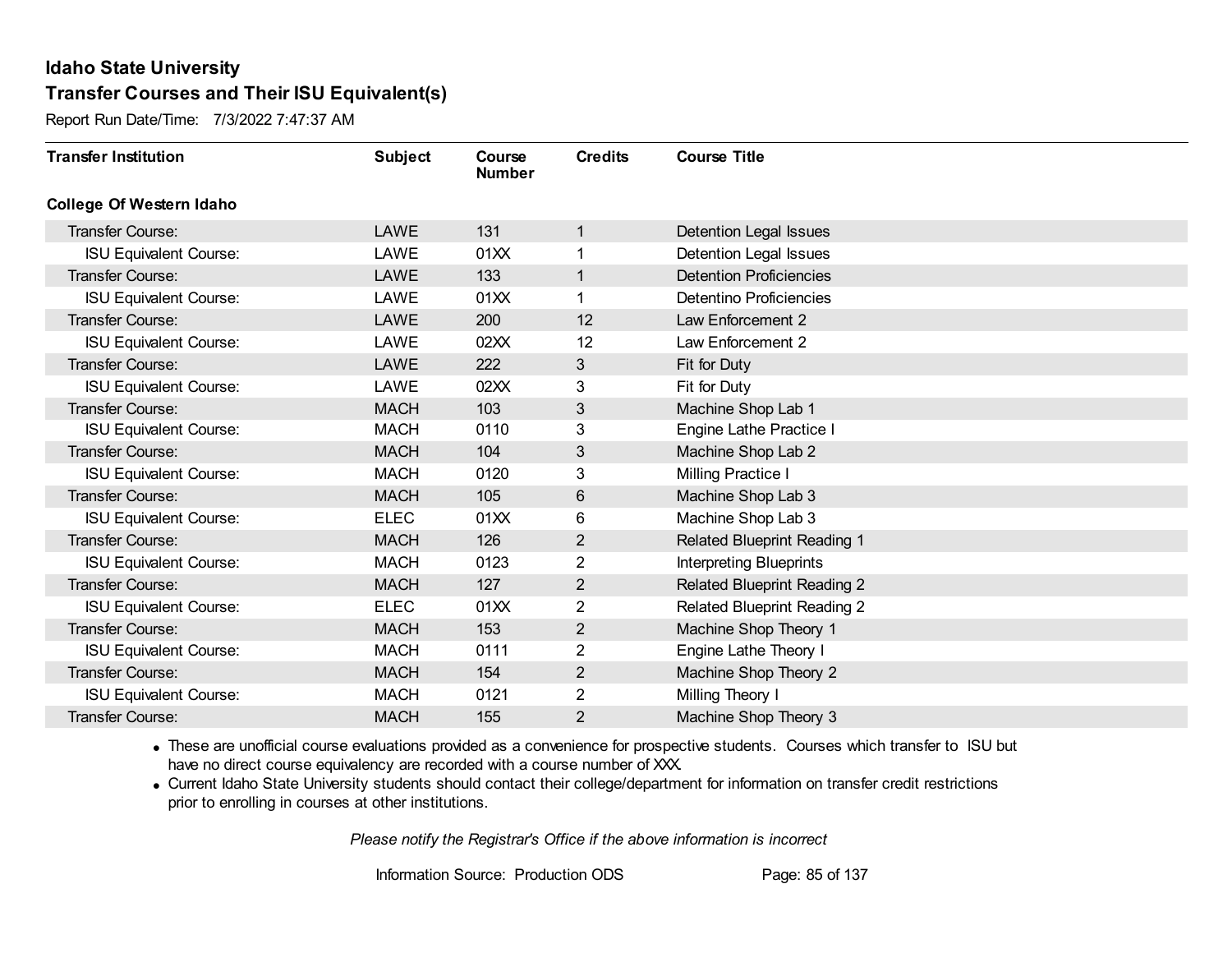Report Run Date/Time: 7/3/2022 7:47:37 AM

| <b>Transfer Institution</b>     | <b>Subject</b> | Course<br><b>Number</b> | <b>Credits</b> | <b>Course Title</b>                 |
|---------------------------------|----------------|-------------------------|----------------|-------------------------------------|
| <b>College Of Western Idaho</b> |                |                         |                |                                     |
| Transfer Course:                | <b>MACH</b>    | 155                     | $\overline{2}$ | Machine Shop Theory 3               |
| <b>ISU Equivalent Course:</b>   | <b>ELEC</b>    | 01XX                    | $\overline{2}$ | Machine Shop Theory 3               |
| Transfer Course:                | <b>MACH</b>    | 199                     | $\mathbf{1}$   | Machine Tool Tech Special Top       |
| <b>ISU Equivalent Course:</b>   | <b>ELEC</b>    | 01XX                    |                | Machine Tool tech Special Top       |
| Transfer Course:                | <b>MACH</b>    | 200                     |                | Independent Study                   |
| <b>ISU Equivalent Course:</b>   | <b>ELEC</b>    | 02XX                    |                | <b>Independent Study</b>            |
| Transfer Course:                | <b>MACH</b>    | 203                     | 6              | Adv Machine Shop Lab 1              |
| <b>ISU Equivalent Course:</b>   | <b>ELEC</b>    | 02XX                    | 6              | Adv Machine Shop Lab 1              |
| Transfer Course:                | <b>MACH</b>    | 204                     | $6\,$          | Adv Machine Shop Lab 2              |
| <b>ISU Equivalent Course:</b>   | <b>ELEC</b>    | 02XX                    | 6              | Adv Machine Shop Lab 2              |
| Transfer Course:                | <b>MACH</b>    | 211                     | 2              | Fund/Computer-Aided Draft/Desi      |
| <b>ISU Equivalent Course:</b>   | <b>ELEC</b>    | 02XX                    | 2              | Fund/Computer-Aided Draft/Desi      |
| Transfer Course:                | <b>MACH</b>    | 212                     | 3              | <b>Computer-Aided Manufacturing</b> |
| <b>ISU Equivalent Course:</b>   | <b>ELEC</b>    | 02XX                    | 3              | <b>Computer-Aided Manufacturing</b> |
| Transfer Course:                | <b>MACH</b>    | 224                     | $\overline{2}$ | Tool Design for Manufacturing       |
| <b>ISU Equivalent Course:</b>   | <b>ELEC</b>    | 02XX                    | $\overline{2}$ | Tool Design for Manufacturing       |
| Transfer Course:                | <b>MACH</b>    | 253                     | 3              | Adv Machine Shop Theory 1           |
| <b>ISU Equivalent Course:</b>   | <b>ELEC</b>    | 02XX                    | 3              | Adv Machine Shop Theory 1           |
| Transfer Course:                | <b>MACH</b>    | 254                     | 3              | Adv Machine Shop Theory 2           |
| <b>ISU Equivalent Course:</b>   | <b>ELEC</b>    | 02XX                    | 3              | Adv Machine Shop Theory 2           |
| Transfer Course:                | <b>MACH</b>    | 293                     |                | Internship                          |
| <b>ISU Equivalent Course:</b>   | <b>ELEC</b>    | 02XX                    |                | Internship                          |
| <b>Transfer Course:</b>         | <b>MACH</b>    | 296                     |                | Independent Study                   |

· These are unofficial course evaluations provided as a convenience for prospective students. Courses which transfer to ISU but have no direct course equivalency are recorded with a course number of XXX.

· Current Idaho State University students should contact their college/department for information on transfer credit restrictions prior to enrolling in courses at other institutions.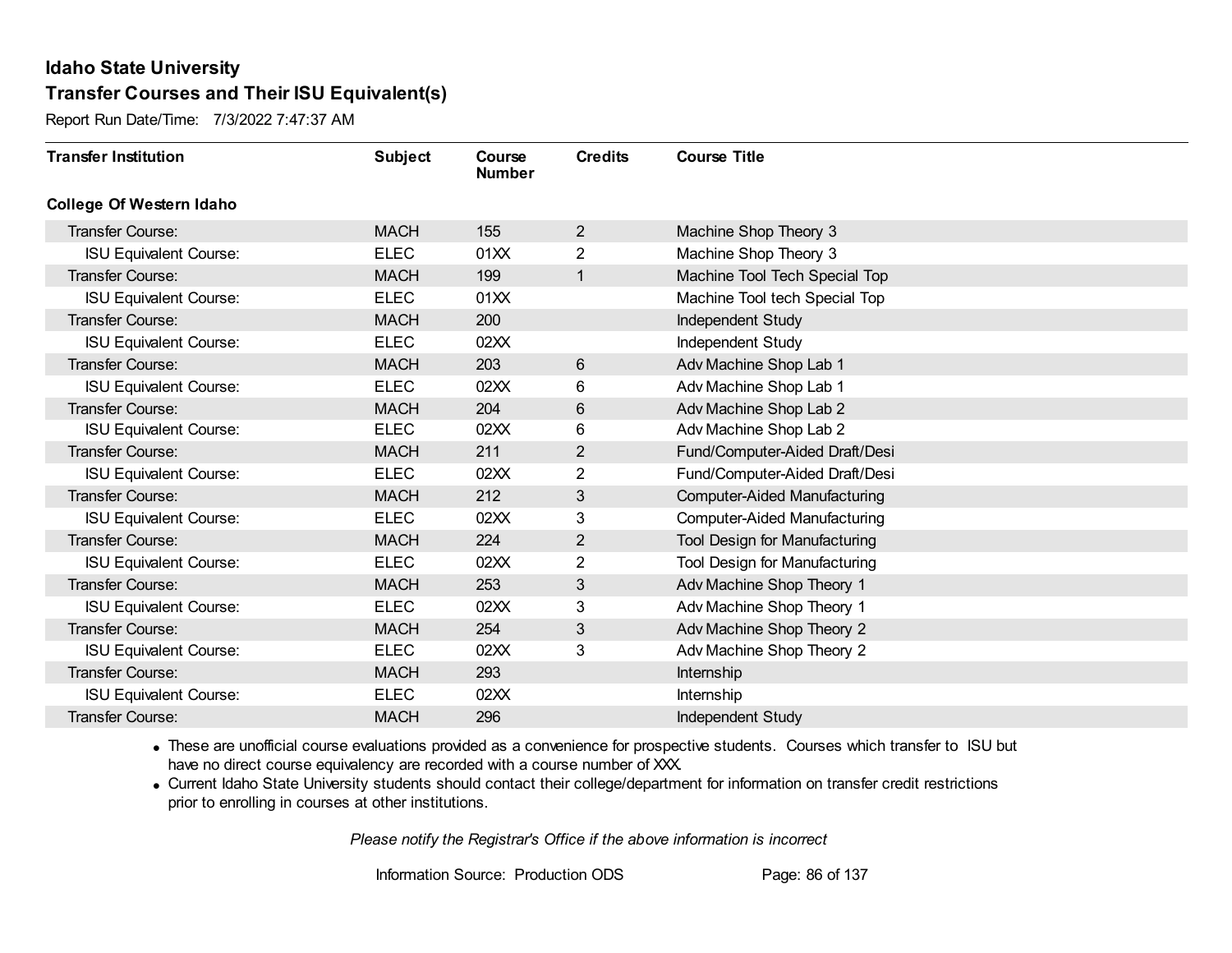Report Run Date/Time: 7/3/2022 7:47:37 AM

| <b>Transfer Institution</b>     | <b>Subject</b> | Course<br><b>Number</b> | <b>Credits</b> | <b>Course Title</b>                 |
|---------------------------------|----------------|-------------------------|----------------|-------------------------------------|
| <b>College Of Western Idaho</b> |                |                         |                |                                     |
| <b>Transfer Course:</b>         | <b>MACH</b>    | 296                     |                | Independent Study                   |
| <b>ISU Equivalent Course:</b>   | <b>ELEC</b>    | 02XX                    |                | Independent Study                   |
| <b>Transfer Course:</b>         | <b>MADM</b>    | 113                     | 3              | <b>Medical Front Office Skills</b>  |
| <b>ISU Equivalent Course:</b>   | <b>ELEC</b>    | 01XX                    | 3              | <b>Medical Front Office Skills</b>  |
| Transfer Course:                | <b>MADM</b>    | 115                     | 3              | Human Relations/Healthcare          |
| <b>ISU Equivalent Course:</b>   | <b>ELEC</b>    | 01XX                    | 3              | Human Relations/Healthcare          |
| <b>Transfer Course:</b>         | <b>MADM</b>    | 121                     | 3              | Health Info Management              |
| <b>ISU Equivalent Course:</b>   | HIT            | 01XX                    | 3              | Health Info Management              |
| Transfer Course:                | <b>MADM</b>    | 125                     | 3              | Employment Skills/Med Office        |
| <b>ISU Equivalent Course:</b>   | <b>ELEC</b>    | 01XX                    | 3              | <b>Employment Skills/Med Office</b> |
| <b>Transfer Course:</b>         | <b>MADM</b>    | 223                     | 3              | Integrated Med Office Software      |
| <b>ISU Equivalent Course:</b>   | <b>HIT</b>     | 02XX                    | 3              | Integrated Med Office Software      |
| Transfer Course:                | <b>MADM</b>    | 240                     | 3              | Health Insurance & Billing          |
| <b>ISU Equivalent Course:</b>   | HIT            | 02XX                    |                | Health Insurance & Billing          |
| Transfer Course:                | <b>MADM</b>    | 293                     | 3              | <b>Internship</b>                   |
| <b>ISU Equivalent Course:</b>   | <b>HIT</b>     | 02XX                    | 3              | Internship                          |
| Transfer Course:                | <b>MADM</b>    | 295                     | $\mathbf{1}$   | Capstone                            |
| <b>ISU Equivalent Course:</b>   | <b>HIT</b>     | 02XX                    | 1              | Capstone                            |
| <b>Transfer Course:</b>         | <b>MATH</b>    | 080                     | 0              | <b>College Readiness Math</b>       |
| <b>ISU Equivalent Course:</b>   | <b>MATH</b>    | 00 <sub>XX</sub>        | 0              | <b>College Readiness Math</b>       |
| Transfer Course:                | <b>MATH</b>    | 095                     | $\mathbf{1}$   | <b>College Prep Mathematics</b>     |
| <b>ISU Equivalent Course:</b>   | <b>MATH</b>    | 00 <sub>XX</sub>        |                | <b>College Prep Mathematics</b>     |
| Transfer Course:                | <b>MATH</b>    | 122                     | $\overline{2}$ | Math in Modern Society Plus         |

· These are unofficial course evaluations provided as a convenience for prospective students. Courses which transfer to ISU but have no direct course equivalency are recorded with a course number of XXX.

· Current Idaho State University students should contact their college/department for information on transfer credit restrictions prior to enrolling in courses at other institutions.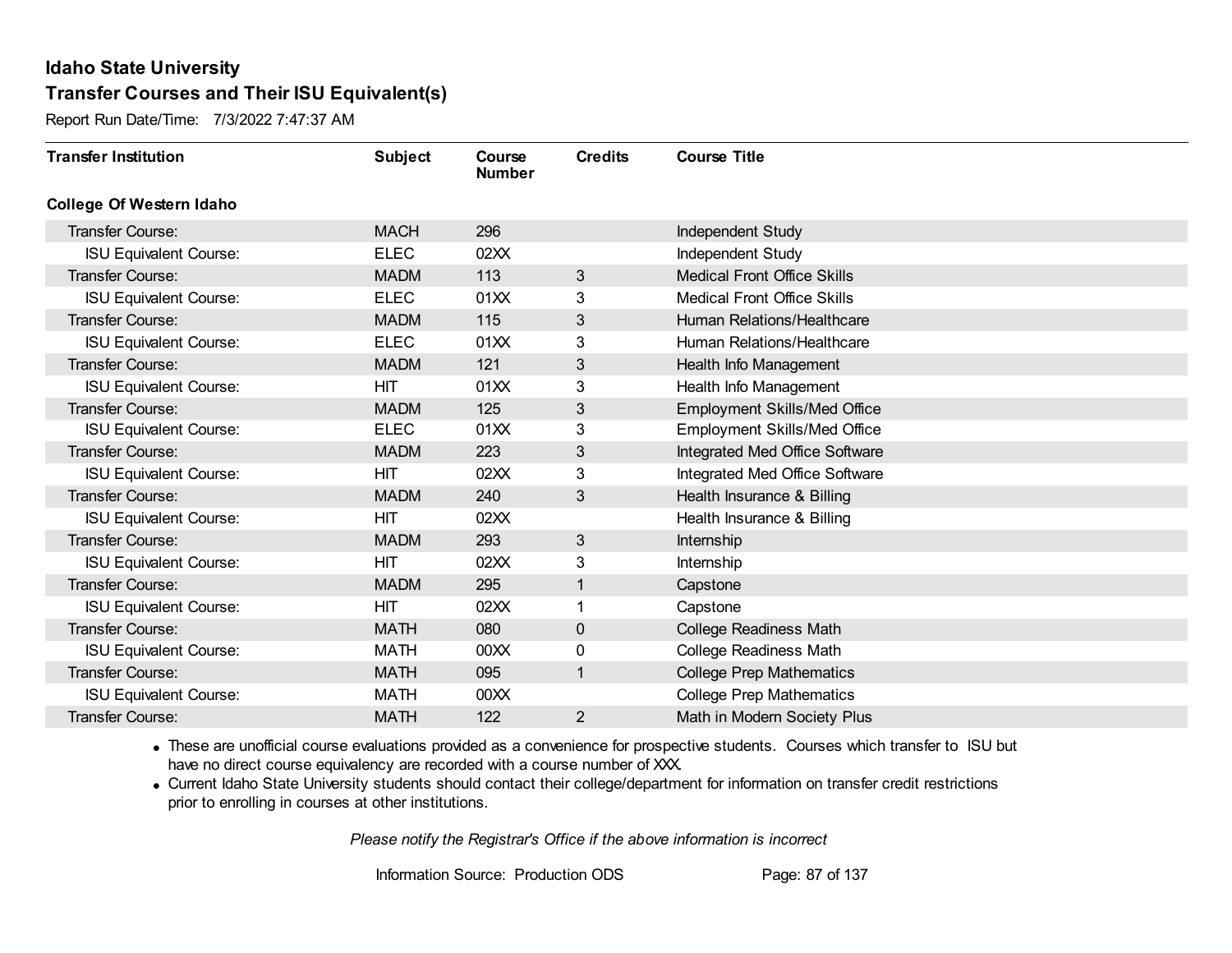Report Run Date/Time: 7/3/2022 7:47:37 AM

| <b>Transfer Institution</b>     | <b>Subject</b> | Course<br><b>Number</b> | <b>Credits</b> | <b>Course Title</b>               |
|---------------------------------|----------------|-------------------------|----------------|-----------------------------------|
| <b>College Of Western Idaho</b> |                |                         |                |                                   |
| Transfer Course:                | <b>MATH</b>    | 122                     | $\overline{2}$ | Math in Modern Society Plus       |
| <b>ISU Equivalent Course:</b>   | <b>MATH</b>    | 1XXX                    | 2              | Math in Modern Society Plus       |
| Transfer Course:                | <b>MATH</b>    | 123                     | 3              | Math in Modern Society GM3        |
| <b>ISU Equivalent Course:</b>   | <b>MATH</b>    | 1123                    | 3              | Math in Modern Society GM3        |
| <b>Transfer Course:</b>         | <b>MATH</b>    | 123P                    | 3              | Math in Modern Society GM3        |
| <b>ISU Equivalent Course:</b>   | <b>MATH</b>    | 1123                    | 3              | Math in Modern Society GM3        |
| Transfer Course:                | <b>MATH</b>    | 130                     | 4              | <b>Finite Mathematics GM3</b>     |
| <b>ISU Equivalent Course:</b>   | <b>MATH</b>    | 1130                    | 4              | <b>Finite Mathematics GM3</b>     |
| <b>Transfer Course:</b>         | <b>MATH</b>    | 142                     | $\overline{2}$ | College Algebra Plus              |
| <b>ISU Equivalent Course:</b>   | <b>MATH</b>    | 1XXX                    | $\overline{2}$ | College Algebra Plus              |
| <b>Transfer Course:</b>         | <b>MATH</b>    | 143                     | 3              | College Algebra GM3               |
| <b>ISU Equivalent Course:</b>   | <b>MATH</b>    | 1143                    | 3              | College Algebra GM3               |
| Transfer Course:                | <b>MATH</b>    | 143P                    | 3              | College Algebra GM3               |
| <b>ISU Equivalent Course:</b>   | <b>MATH</b>    | 1143                    | 3              | College Algebra GM3               |
| Transfer Course:                | <b>MATH</b>    | 144                     | $\overline{2}$ | Trigonometry                      |
| <b>ISU Equivalent Course:</b>   | <b>MATH</b>    | 1144                    | $\overline{2}$ | Trigonometry                      |
| Transfer Course:                | <b>MATH</b>    | 147                     | 5              | College Algebra/Trig GM3          |
| <b>ISU Equivalent Course:</b>   | <b>MATH</b>    | 1147                    | 5              | College Algebra/Trig GM3          |
| Transfer Course:                | <b>MATH</b>    | 152                     | $\overline{2}$ | <b>Statistical Reasoning Plus</b> |
| <b>ISU Equivalent Course:</b>   | <b>MATH</b>    | 1XXX                    | 2              | <b>Statistical Reasoning Plus</b> |
| Transfer Course:                | <b>MATH</b>    | 153                     | 3              | <b>Statistical Reasoning GM3</b>  |
| <b>ISU Equivalent Course:</b>   | <b>MATH</b>    | 1153                    | 3              | <b>Statistical Reasoning GM3</b>  |
| Transfer Course:                | <b>MATH</b>    | 153P                    | 3              | <b>Statistical Reasoning GM3</b>  |

· These are unofficial course evaluations provided as a convenience for prospective students. Courses which transfer to ISU but have no direct course equivalency are recorded with a course number of XXX.

· Current Idaho State University students should contact their college/department for information on transfer credit restrictions prior to enrolling in courses at other institutions.

*Please notify the Registrar's Office if the above information is incorrect*

Information Source: Production ODS Page: 88 of 137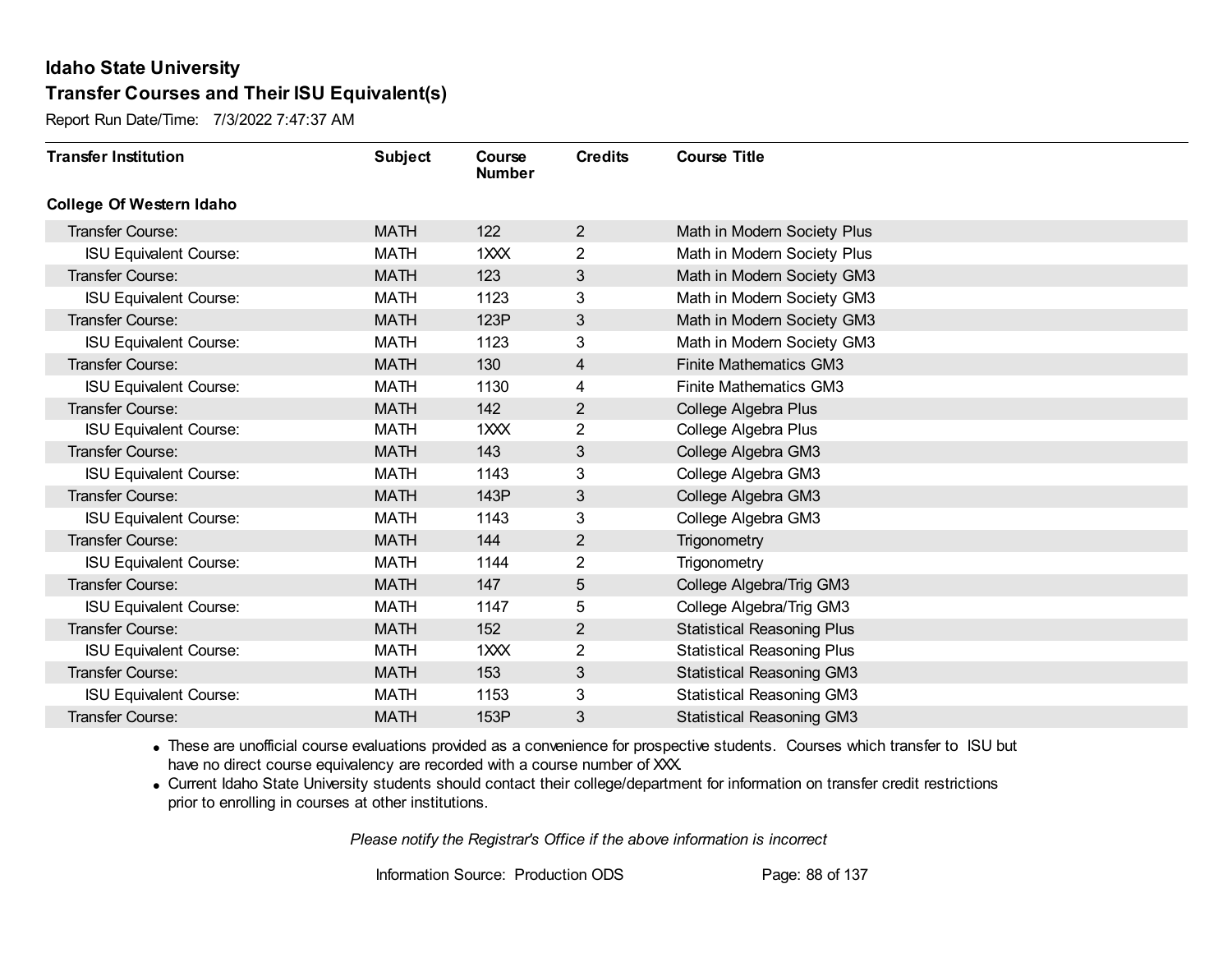Report Run Date/Time: 7/3/2022 7:47:37 AM

| <b>Transfer Institution</b>     | <b>Subject</b> | Course<br><b>Number</b> | <b>Credits</b> | <b>Course Title</b>                |
|---------------------------------|----------------|-------------------------|----------------|------------------------------------|
| <b>College Of Western Idaho</b> |                |                         |                |                                    |
| Transfer Course:                | <b>MATH</b>    | 153P                    | 3              | <b>Statistical Reasoning GM3</b>   |
| <b>ISU Equivalent Course:</b>   | <b>MATH</b>    | 1153                    | 3              | <b>Statistical Reasoning GM3</b>   |
| Transfer Course:                | <b>MATH</b>    | 157                     | 3              | Math/Elementary Teachers I         |
| <b>ISU Equivalent Course:</b>   | <b>MATH</b>    | 2256                    |                | Structure of Arith for EI Ed       |
| <b>Transfer Course:</b>         | <b>MATH</b>    | 160                     | 4              | Survey of Calculus GM3             |
| <b>ISU Equivalent Course:</b>   | <b>MATH</b>    | 1160                    | 4              | Survey of Calculus GM3             |
| <b>Transfer Course:</b>         | <b>MATH</b>    | 170                     | 5              | Calculus I GM3                     |
| <b>ISU Equivalent Course:</b>   | <b>MATH</b>    | 1170                    | 5              | Calculus I GM3                     |
| Transfer Course:                | <b>MATH</b>    | 175                     | 4              | Calculus II                        |
| <b>ISU Equivalent Course:</b>   | <b>MATH</b>    | 1175                    |                | Calculus II                        |
| <b>Transfer Course:</b>         | <b>MATH</b>    | 176                     | $\overline{4}$ | <b>Discrete Mathematics</b>        |
| <b>ISU Equivalent Course:</b>   | <b>MATH</b>    | 1187                    | 4              | <b>Applied Discrete Structures</b> |
| Transfer Course:                | <b>MATH</b>    | 199                     | $\mathbf 1$    | <b>Mathematics Special Topics</b>  |
| <b>ISU Equivalent Course:</b>   | <b>MATH</b>    | 1XXX                    |                | <b>Mathematics Special Topics</b>  |
| Transfer Course:                | <b>MATH</b>    | 200                     |                | Independent Study                  |
| <b>ISU Equivalent Course:</b>   | <b>MATH</b>    | 2XXX                    |                | Independent Study                  |
| Transfer Course:                | <b>MATH</b>    | 230                     | $\mathbf{3}$   | Intro to Linear Algebra            |
| <b>ISU Equivalent Course:</b>   | <b>MATH</b>    | 2240                    | 3              | Linear Algebra                     |
| <b>Transfer Course:</b>         | <b>MATH</b>    | 257                     | 3              | Math/Elementary Teachers 2 GM3     |
| <b>ISU Equivalent Course:</b>   | MATH           | 2257                    |                | Structure Geo/Prob El Ed GM3       |
| Transfer Course:                | <b>MATH</b>    | 275                     | $\overline{4}$ | Calculus 3                         |
| <b>ISU Equivalent Course:</b>   | <b>MATH</b>    | 2275                    | 4              | Calculus III                       |
| Transfer Course:                | <b>MATH</b>    | 285                     | 4              | Differential Equations/Matrix      |

· These are unofficial course evaluations provided as a convenience for prospective students. Courses which transfer to ISU but have no direct course equivalency are recorded with a course number of XXX.

· Current Idaho State University students should contact their college/department for information on transfer credit restrictions prior to enrolling in courses at other institutions.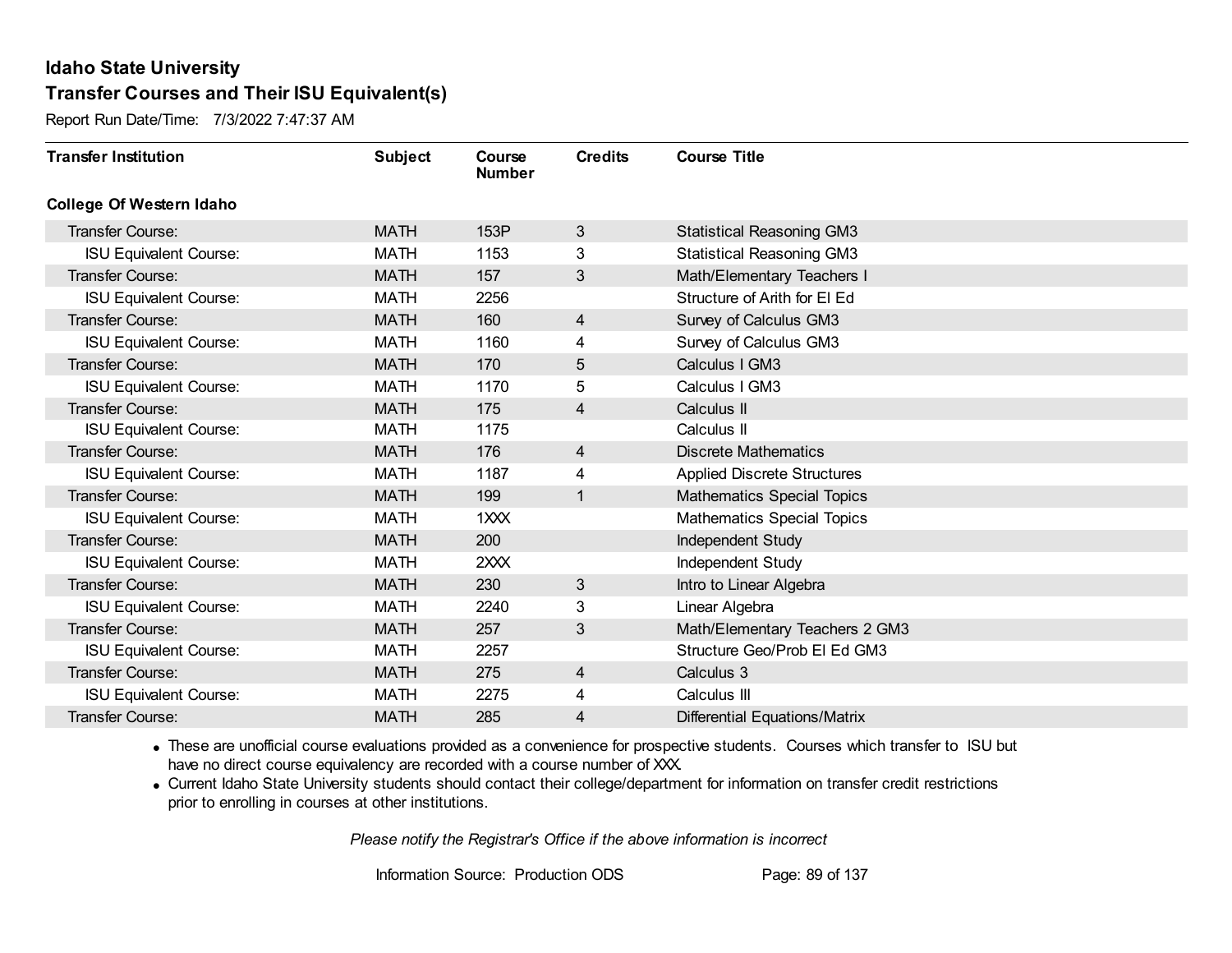Report Run Date/Time: 7/3/2022 7:47:37 AM

| <b>Transfer Institution</b>     | <b>Subject</b> | Course<br><b>Number</b> | <b>Credits</b> | <b>Course Title</b>                  |
|---------------------------------|----------------|-------------------------|----------------|--------------------------------------|
| <b>College Of Western Idaho</b> |                |                         |                |                                      |
| Transfer Course:                | <b>MATH</b>    | 285                     | 4              | Differential Equations/Matrix        |
| <b>ISU Equivalent Course:</b>   | <b>MATH</b>    | 3360                    | 3              | Differential Equations (LD)          |
| Transfer Course:                | <b>MATH</b>    | 293                     | $\mathbf{1}$   | Math Internship                      |
| <b>ISU Equivalent Course:</b>   | <b>MATH</b>    | 2XXX                    |                | Math Internship                      |
| <b>Transfer Course:</b>         | <b>MATH</b>    | 296                     | $\mathbf{1}$   | Mathematics Independent Study        |
| <b>ISU Equivalent Course:</b>   | <b>MATH</b>    | 2XXX                    |                | Mathematics Independent Study        |
| Transfer Course:                | <b>MATH</b>    | 900                     |                | College Prep Math                    |
| <b>ISU Equivalent Course:</b>   | <b>MATH</b>    | 00 <sub>XX</sub>        |                | College Prep Math                    |
| <b>Transfer Course:</b>         | <b>MATH</b>    | 901                     |                | College Prep Math                    |
| <b>ISU Equivalent Course:</b>   | <b>MATH</b>    | 00XX                    |                | College Prep Math                    |
| Transfer Course:                | <b>MEDA</b>    | 109                     | $\overline{2}$ | Pharmacology                         |
| <b>ISU Equivalent Course:</b>   | <b>MA</b>      | 01XX                    |                | Pharmacology                         |
| Transfer Course:                | <b>MEDA</b>    | 131                     | $\overline{2}$ | <b>Medical Office Procedures</b>     |
| <b>ISU Equivalent Course:</b>   | МA             | 01XX                    |                | <b>Medical Office Procedures</b>     |
| Transfer Course:                | <b>MEDA</b>    | 201                     | 3              | <b>Integrated Medical Procedures</b> |
| <b>ISU Equivalent Course:</b>   | <b>MA</b>      | 02XX                    | 3              | <b>Integrated Medical Procedures</b> |
| Transfer Course:                | <b>MEDA</b>    | 220                     | 3              | <b>Human Diseases</b>                |
| <b>ISU Equivalent Course:</b>   | МA             | 02XX                    | 3              | Human Diseases                       |
| Transfer Course:                | <b>MEDA</b>    | 233                     | 5              | <b>Clinical Procedures 1</b>         |
| <b>ISU Equivalent Course:</b>   | МA             | 02XX                    | 5              | <b>Clinical Procedures 1</b>         |
| <b>Transfer Course:</b>         | <b>MEDA</b>    | 234                     | 3              | <b>Clinical Procedures 2</b>         |
| <b>ISU Equivalent Course:</b>   | <b>MA</b>      | 02XX                    | 3              | <b>Clinical Procedures 2</b>         |
| <b>Transfer Course:</b>         | <b>MEDA</b>    | 235                     | 4              | Practicum                            |

· These are unofficial course evaluations provided as a convenience for prospective students. Courses which transfer to ISU but have no direct course equivalency are recorded with a course number of XXX.

· Current Idaho State University students should contact their college/department for information on transfer credit restrictions prior to enrolling in courses at other institutions.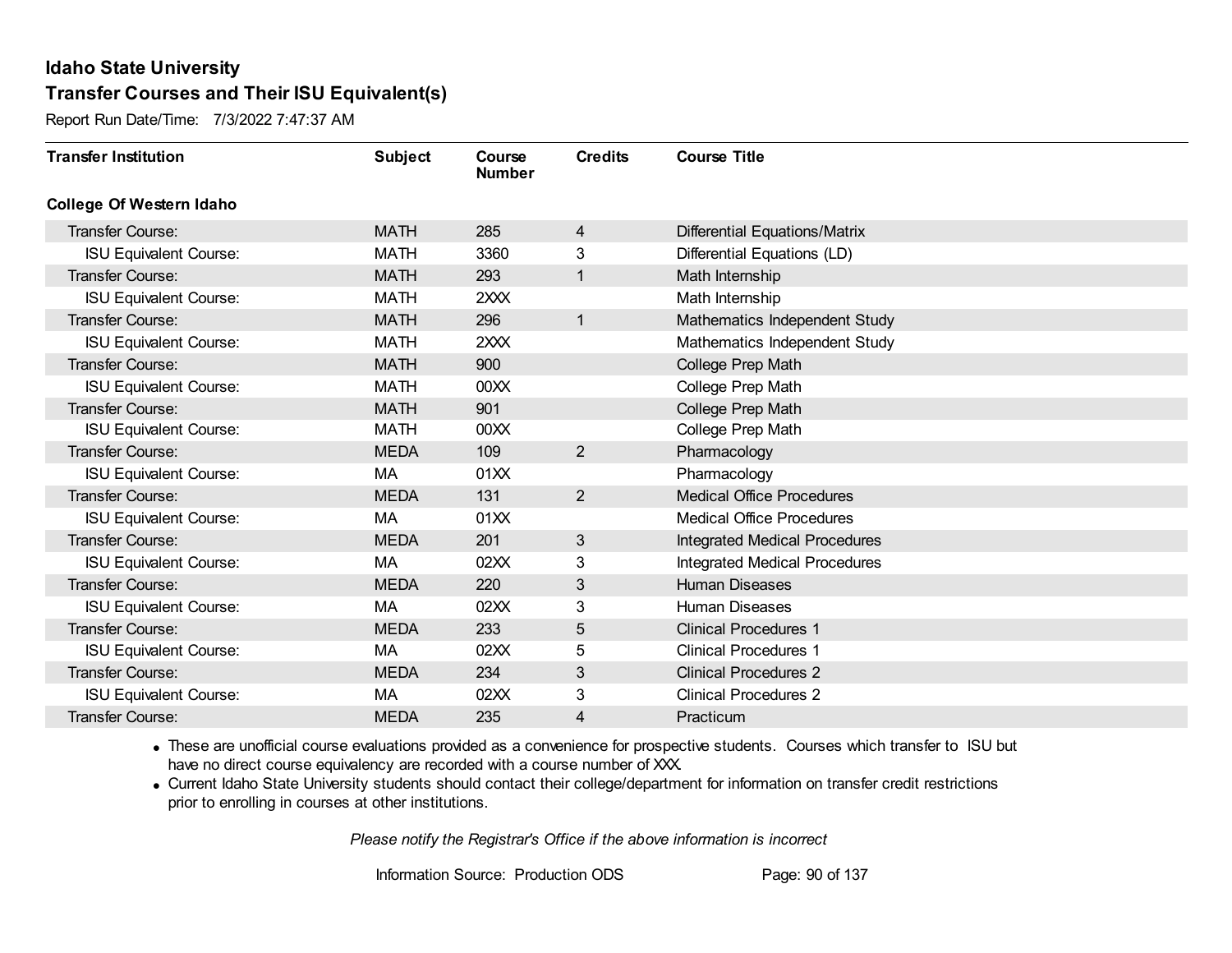Report Run Date/Time: 7/3/2022 7:47:37 AM

| <b>Transfer Institution</b>     | <b>Subject</b> | Course<br><b>Number</b> | <b>Credits</b> | <b>Course Title</b>                  |
|---------------------------------|----------------|-------------------------|----------------|--------------------------------------|
| <b>College Of Western Idaho</b> |                |                         |                |                                      |
| Transfer Course:                | <b>MEDA</b>    | 235                     | $\overline{4}$ | Practicum                            |
| <b>ISU Equivalent Course:</b>   | МA             | 02XX                    |                | Practicum                            |
| Transfer Course:                | <b>MEDA</b>    | 236                     | $\overline{2}$ | Phlebotomy                           |
| <b>ISU Equivalent Course:</b>   | МA             | 02XX                    | $\overline{2}$ | Phlebotomy                           |
| <b>Transfer Course:</b>         | <b>MEDA</b>    | 237                     | $\overline{2}$ | <b>Ethics for Medical Assistants</b> |
| <b>ISU Equivalent Course:</b>   | MA             | 02XX                    | 3              | <b>Ethics for Medical Assistants</b> |
| <b>Transfer Course:</b>         | <b>MKTC</b>    | 121                     | 3              | <b>Business Concepts</b>             |
| <b>ISU Equivalent Course:</b>   | <b>ELEC</b>    | 01XX                    | 3              | <b>Business Concepts</b>             |
| <b>Transfer Course:</b>         | <b>MKTC</b>    | 125                     | 3              | Introduction to Marketing            |
| <b>ISU Equivalent Course:</b>   | <b>ELEC</b>    | 01XX                    | 3              | Introduction to Marketing            |
| <b>Transfer Course:</b>         | <b>MKTC</b>    | 203                     | 3              | Principles of Promotion              |
| <b>ISU Equivalent Course:</b>   | <b>ELEC</b>    | 02XX                    | 3              | Principles of Promotion              |
| Transfer Course:                | <b>MMBS</b>    | 104                     | 3              | Professions/Biol-MMBS                |
| <b>ISU Equivalent Course:</b>   | <b>BIOL</b>    | 1XXX                    | 3              | Professions/Biol-MMBS                |
| Transfer Course:                | <b>MMBS</b>    | 106                     | 3              | Mkng Sense/Micro-Biotic IGM          |
| <b>ISU Equivalent Course:</b>   | <b>BIOL</b>    | 1XXX                    | 3              | Mkng Sense/Micro-Biotic IGM          |
| Transfer Course:                | <b>MMBS</b>    | 111                     | 3              | Intro Microbiology GM4               |
| <b>ISU Equivalent Course:</b>   | <b>BIOL</b>    | 2221                    | 3              | Intro Microbiology GM4               |
| Transfer Course:                | <b>MMBS</b>    | 111L                    | $\mathbf{1}$   | Intro Microbiology Lab GM4L          |
| <b>ISU Equivalent Course:</b>   | <b>BIOL</b>    | 2221L                   |                | Intro Microbiology Lab GM4L          |
| Transfer Course:                | <b>MMBS</b>    | 250                     | 3              | General Microbiology                 |
| <b>ISU Equivalent Course:</b>   | <b>BIOL</b>    | 2235                    | 3              | General Microbiology                 |
| Transfer Course:                | <b>MMBS</b>    | 250L                    | 1              | General Microbiology Lab             |

· These are unofficial course evaluations provided as a convenience for prospective students. Courses which transfer to ISU but have no direct course equivalency are recorded with a course number of XXX.

· Current Idaho State University students should contact their college/department for information on transfer credit restrictions prior to enrolling in courses at other institutions.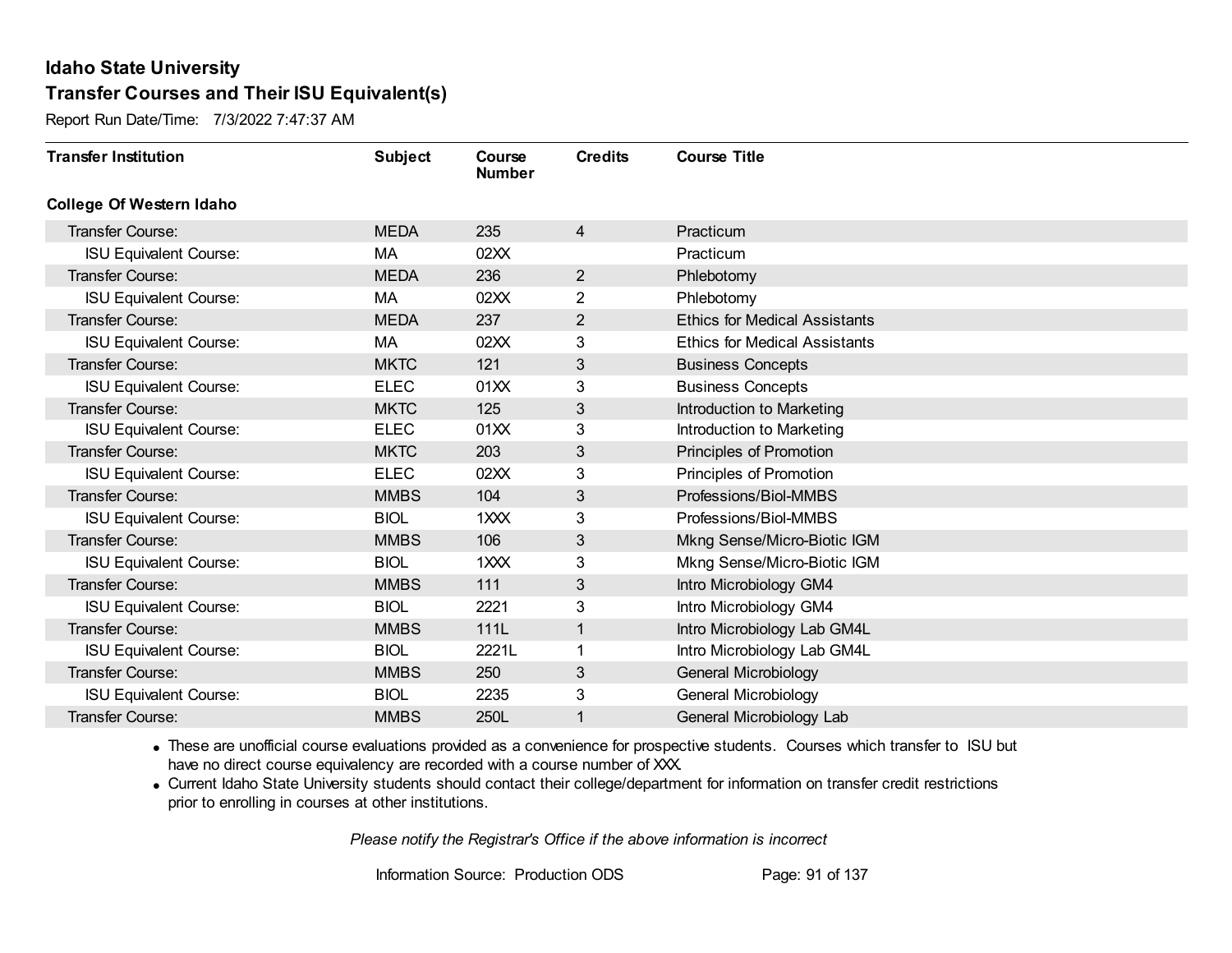Report Run Date/Time: 7/3/2022 7:47:37 AM

| <b>Transfer Institution</b>     | <b>Subject</b> | Course<br><b>Number</b> | <b>Credits</b> | <b>Course Title</b>         |
|---------------------------------|----------------|-------------------------|----------------|-----------------------------|
| <b>College Of Western Idaho</b> |                |                         |                |                             |
| Transfer Course:                | <b>MMBS</b>    | 250L                    | $\mathbf{1}$   | General Microbiology Lab    |
| <b>ISU Equivalent Course:</b>   | <b>BIOL</b>    | 2235L                   | 1              | General Microbiology Lab    |
| Transfer Course:                | <b>MMBS</b>    | 260                     | 3              | Intro to Cell Biology       |
| <b>ISU Equivalent Course:</b>   | <b>BIOL</b>    | 2206                    | 3              | Cell Biology                |
| <b>Transfer Course:</b>         | <b>MMBS</b>    | 260L                    | $\mathbf{1}$   | Intro to Cell Biology Lab   |
| <b>ISU Equivalent Course:</b>   | <b>BIOL</b>    | 2207                    | 1              | Cell Biology Laboratory     |
| Transfer Course:                | <b>MMBS</b>    | 270                     | 3              | Intro to Pharmacology       |
| <b>ISU Equivalent Course:</b>   | <b>BIOL</b>    | 2XXX                    | 3              | Intro to Pharmacology       |
| <b>Transfer Course:</b>         | <b>MMBS</b>    | 280                     | 3              | Genetics                    |
| <b>ISU Equivalent Course:</b>   | <b>BIOL</b>    | 3358                    | 3              | Genetics                    |
| Transfer Course:                | <b>MMBS</b>    | 280L                    | $\mathbf{1}$   | Genetics Lab                |
| <b>ISU Equivalent Course:</b>   | <b>BIOL</b>    | 2XXX                    | 1              | Genetics Lab                |
| Transfer Course:                | <b>MRKT</b>    | 121                     | 3              | <b>Business Concepts</b>    |
| <b>ISU Equivalent Course:</b>   | <b>ELEC</b>    | 01XX                    | 3              | <b>Business Concnepts</b>   |
| Transfer Course:                | <b>MRKT</b>    | 125                     | 3              | Intro to Marketing          |
| <b>ISU Equivalent Course:</b>   | <b>ELEC</b>    | 01XX                    | 3              | Intro to Marketing          |
| Transfer Course:                | <b>MRKT</b>    | 161                     | 3              | Intro Computer Applications |
| <b>ISU Equivalent Course:</b>   | <b>ELEC</b>    | 01XX                    | 3              | Intro Computer Applications |
| Transfer Course:                | <b>MRKT</b>    | 203                     | 3              | Principles of Promotion     |
| <b>ISU Equivalent Course:</b>   | <b>ELEC</b>    | 02XX                    | 3              | Principles of Promotion     |
| <b>Transfer Course:</b>         | <b>MRKT</b>    | 240                     | 3              | Principles of Selling       |
| <b>ISU Equivalent Course:</b>   | <b>ELEC</b>    | 02XX                    | 3              | Principles of Selling       |
| Transfer Course:                | <b>MRKT</b>    | 244                     | 3              | E-Commerce                  |

· These are unofficial course evaluations provided as a convenience for prospective students. Courses which transfer to ISU but have no direct course equivalency are recorded with a course number of XXX.

· Current Idaho State University students should contact their college/department for information on transfer credit restrictions prior to enrolling in courses at other institutions.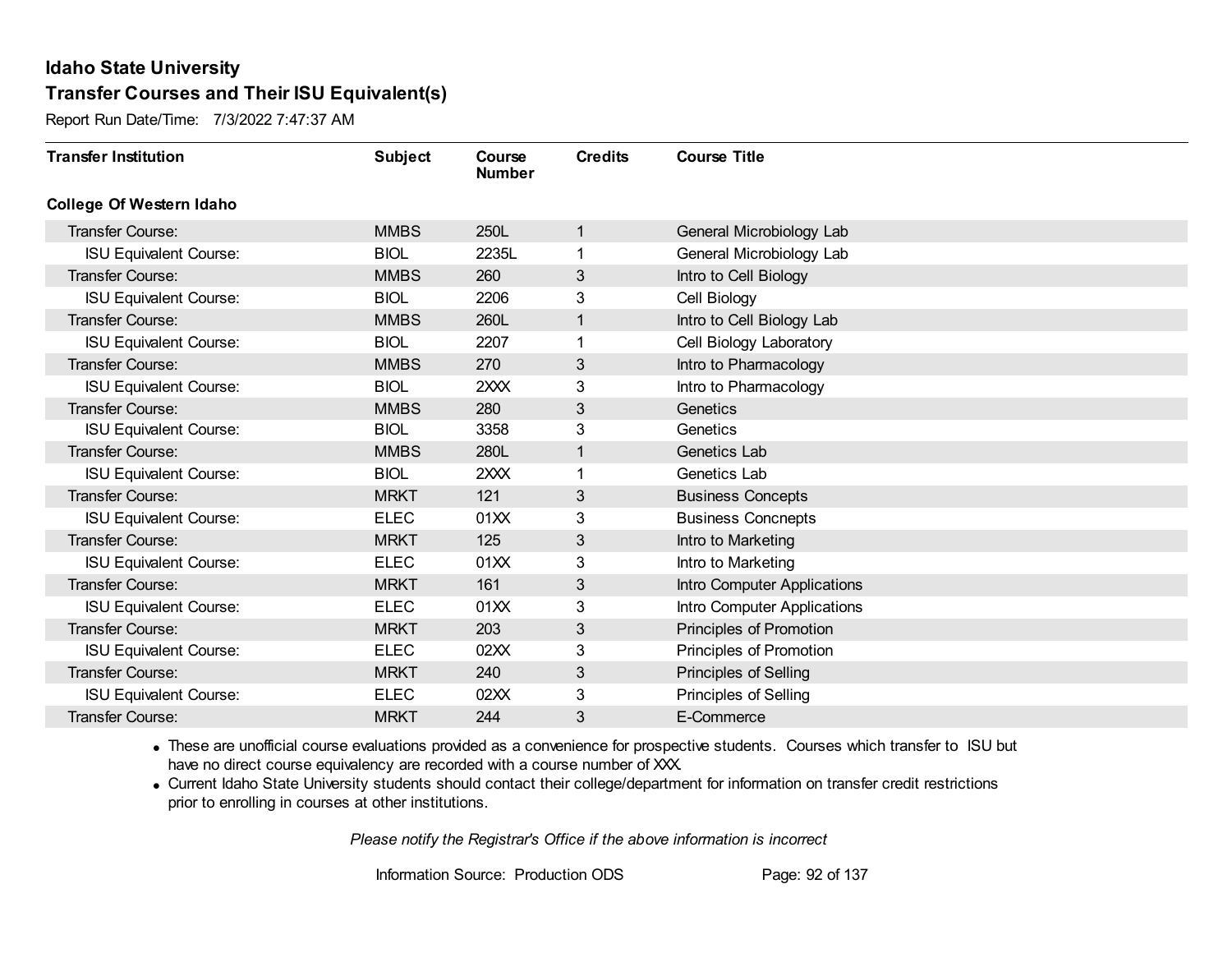Report Run Date/Time: 7/3/2022 7:47:37 AM

| <b>Transfer Institution</b>     | <b>Subject</b> | Course<br><b>Number</b> | <b>Credits</b> | <b>Course Title</b>                 |
|---------------------------------|----------------|-------------------------|----------------|-------------------------------------|
| <b>College Of Western Idaho</b> |                |                         |                |                                     |
| Transfer Course:                | <b>MRKT</b>    | 244                     | $\mathbf{3}$   | E-Commerce                          |
| <b>ISU Equivalent Course:</b>   | <b>ELEC</b>    | 02XX                    | 3              | E-Commerce                          |
| Transfer Course:                | <b>MRKT</b>    | 245                     | 3              | <b>Business Simulation/Analysis</b> |
| <b>ISU Equivalent Course:</b>   | <b>ELEC</b>    | 02XX                    | 3              | <b>Business Simulation/Analysis</b> |
| <b>Transfer Course:</b>         | <b>MRKT</b>    | 246                     | 3              | <b>Adv Digital Marketing</b>        |
| <b>ISU Equivalent Course:</b>   | <b>ELEC</b>    | 02XX                    | 3              | <b>Adv Digital Marketing</b>        |
| Transfer Course:                | <b>MRKT</b>    | 257                     | 3              | Principles of Management            |
| <b>ISU Equivalent Course:</b>   | <b>ELEC</b>    | 02XX                    | 3              | Principles of Management            |
| Transfer Course:                | <b>MRKT</b>    | 262                     | 3              | <b>Business Plan Development</b>    |
| <b>ISU Equivalent Course:</b>   | <b>ELEC</b>    | 02XX                    | 3              | <b>Business Plan Development</b>    |
| <b>Transfer Course:</b>         | <b>MRKT</b>    | 265                     | 3              | Digital Publishing                  |
| <b>ISU Equivalent Course:</b>   | <b>ELEC</b>    | 02XX                    | 3              | Digital Publishing                  |
| Transfer Course:                | <b>MRKT</b>    | 267                     | 3              | Intro Website Design/Maintenan      |
| <b>ISU Equivalent Course:</b>   | <b>ELEC</b>    | 02XX                    | 3              | Intro Website Design/Maintenan      |
| Transfer Course:                | <b>MRKT</b>    | 290                     | 3              | Marketing Comm Capstone             |
| <b>ISU Equivalent Course:</b>   | <b>MKTG</b>    | 2XXX                    | 3              | Marketing Comm Capstone             |
| Transfer Course:                | <b>MRKT</b>    | 293                     | 3              | Marketing Mngt Internship           |
| <b>ISU Equivalent Course:</b>   | <b>ELEC</b>    | 02XX                    | 3              | Marketing Mngt Internship           |
| Transfer Course:                | <b>MSCL</b>    | 101                     | $\mathbf{1}$   | Leadership/Personal Dev             |
| <b>ISU Equivalent Course:</b>   | <b>MSL</b>     | 1XXX                    |                | <b>Transfer Course</b>              |
| Transfer Course:                | <b>MSCL</b>    | 101L                    | $\mathbf{1}$   | Leadership/Personal Dev Lab         |
| <b>ISU Equivalent Course:</b>   | <b>MSL</b>     | 1XXX                    | 1              | Leadership/Personal Dev Lab         |
| Transfer Course:                | <b>MSCL</b>    | 102                     | 1              | Foundations in Leadership           |

· These are unofficial course evaluations provided as a convenience for prospective students. Courses which transfer to ISU but have no direct course equivalency are recorded with a course number of XXX.

· Current Idaho State University students should contact their college/department for information on transfer credit restrictions prior to enrolling in courses at other institutions.

*Please notify the Registrar's Office if the above information is incorrect*

Information Source: Production ODS Page: 93 of 137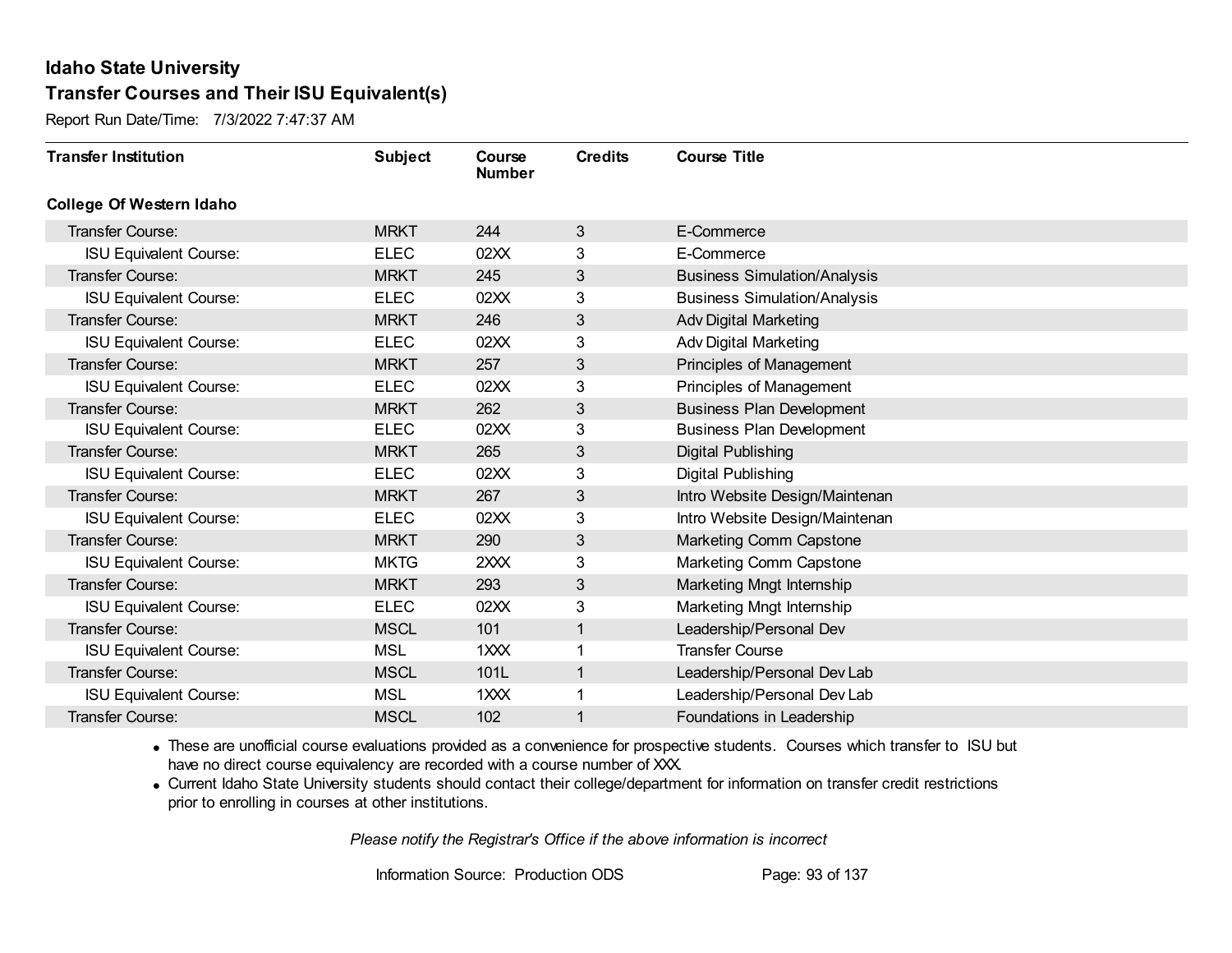Report Run Date/Time: 7/3/2022 7:47:37 AM

| <b>Transfer Institution</b>     | <b>Subject</b> | Course<br><b>Number</b>     | <b>Credits</b> | <b>Course Title</b>            |
|---------------------------------|----------------|-----------------------------|----------------|--------------------------------|
| <b>College Of Western Idaho</b> |                |                             |                |                                |
| Transfer Course:                | <b>MSCL</b>    | 102                         | 1              | Foundations in Leadership      |
| <b>ISU Equivalent Course:</b>   | <b>MSL</b>     | 1XXX                        |                | Foundations in Leadership      |
| Transfer Course:                | <b>MSCL</b>    | 102L                        | $\mathbf 1$    | Foundations in Leadership Lab  |
| <b>ISU Equivalent Course:</b>   | <b>MSL</b>     | 1XXX                        | 1              | Foundations in Leadership Lab  |
| Transfer Course:                | <b>MSCL</b>    | 104                         | 1              | <b>Corps Physical Fitness</b>  |
| <b>ISU Equivalent Course:</b>   | <b>MSL</b>     | 1XXX                        |                | <b>Corps Physical Fitness</b>  |
| Transfer Course:                | <b>MSCL</b>    | 201                         | $\overline{2}$ | Applied Tactical Leadership    |
| <b>ISU Equivalent Course:</b>   | <b>MSL</b>     | 2XXX                        | 2              | Applied Tactical Leadership    |
| Transfer Course:                | <b>MSCL</b>    | 201L                        | 1              | Applied Tactical Leadershp Lab |
| <b>ISU Equivalent Course:</b>   | <b>MSL</b>     | 2XXX                        |                | Applied Tactical Leadershp Lab |
| Transfer Course:                | <b>MSCL</b>    | 202                         | $\overline{2}$ | Innovative Tactical Leadership |
| <b>ISU Equivalent Course:</b>   | <b>MSL</b>     | 2XXX                        | 2              | Innovative Tactical Leadership |
| Transfer Course:                | <b>MSCL</b>    | 202L                        | 1              | Innovative Tactical Ldrshp Lab |
| <b>ISU Equivalent Course:</b>   | MSL            | 2XXX                        | 1              | Innvative Tactical Ldrshp Lab  |
| Transfer Course:                | <b>MUSI</b>    | 100                         | 3              | Introduction to Music GM5A     |
| <b>ISU Equivalent Course:</b>   | <b>MUSI</b>    | 1100                        | 3              | Introduction to Music GM5A     |
| Transfer Course:                | <b>MUSI</b>    | 101                         | 3              | Theory of Music 1              |
| <b>ISU Equivalent Course:</b>   | <b>MUSC</b>    | 1103                        | 3              | Theory of Music I              |
| Transfer Course:                | <b>MUSI</b>    | 102                         | 3              | Theory of Music 2              |
| <b>ISU Equivalent Course:</b>   | <b>MUSC</b>    | 1104                        | 3              | Theory of Music II             |
| <b>Transfer Course:</b>         | <b>MUSI</b>    | 103                         | $\overline{2}$ | <b>Fundamentals of Music</b>   |
| <b>ISU Equivalent Course:</b>   | <b>MUSC</b>    | 1 <sup>2</sup> <sup>2</sup> | 2              | <b>Fundamentals of Music</b>   |
| <b>Transfer Course:</b>         | <b>MUSI</b>    | 108                         | 3              | Survey of Jazz/Pop Music GM5A  |

· These are unofficial course evaluations provided as a convenience for prospective students. Courses which transfer to ISU but have no direct course equivalency are recorded with a course number of XXX.

· Current Idaho State University students should contact their college/department for information on transfer credit restrictions prior to enrolling in courses at other institutions.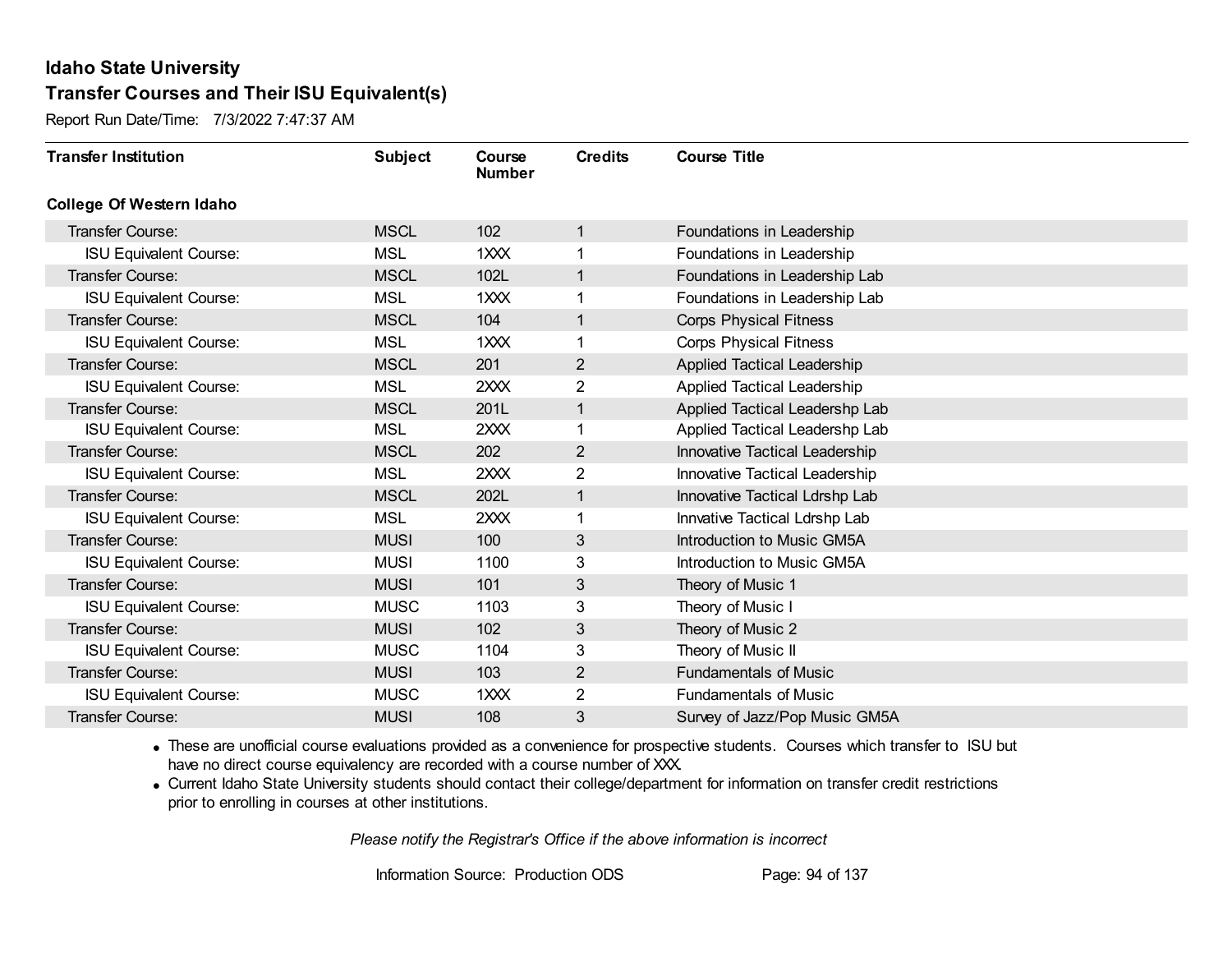Report Run Date/Time: 7/3/2022 7:47:37 AM

| <b>Transfer Institution</b>     | <b>Subject</b> | Course<br><b>Number</b> | <b>Credits</b> | <b>Course Title</b>           |
|---------------------------------|----------------|-------------------------|----------------|-------------------------------|
| <b>College Of Western Idaho</b> |                |                         |                |                               |
| Transfer Course:                | <b>MUSI</b>    | 108                     | 3              | Survey of Jazz/Pop Music GM5A |
| <b>ISU Equivalent Course:</b>   | <b>MUSI</b>    | 1XXX                    | 3              | Survey of Jazz/Pop Music GM5A |
| Transfer Course:                | <b>MUSI</b>    | 109                     | 3              | Survey of World Music IGM     |
| <b>ISU Equivalent Course:</b>   | <b>MUSI</b>    | 1108                    | 3              | The World of Music IGM        |
| Transfer Course:                | <b>MUSI</b>    | 111                     | 1              | <b>Aural Skills 1</b>         |
| <b>ISU Equivalent Course:</b>   | <b>MUSC</b>    | 1113                    | 1              | <b>Aural Skills I</b>         |
| Transfer Course:                | <b>MUSI</b>    | 112                     | 1              | <b>Aural Skills 2</b>         |
| <b>ISU Equivalent Course:</b>   | <b>MUSC</b>    | 1114                    |                | <b>Aural Skills II</b>        |
| <b>Transfer Course:</b>         | <b>MUSI</b>    | 130                     | $\mathbf 0$    | <b>Chamber Choir</b>          |
| <b>ISU Equivalent Course:</b>   | <b>MUSP</b>    | 1XXX                    |                | <b>Chamber Choir</b>          |
| Transfer Course:                | <b>MUSI</b>    | 131                     | $\overline{0}$ | College Chorale               |
| <b>ISU Equivalent Course:</b>   | <b>MUSP</b>    | 1XXX                    |                | College Chorale               |
| Transfer Course:                | <b>MUSI</b>    | 144                     | 1              | <b>Class Guitar</b>           |
| <b>ISU Equivalent Course:</b>   | <b>MUSC</b>    | 1125                    |                | <b>Beginning Guitar Class</b> |
| Transfer Course:                | <b>MUSI</b>    | 145                     | $\overline{2}$ | <b>Class Voice</b>            |
| <b>ISU Equivalent Course:</b>   | <b>MUSC</b>    | 1127                    | 2              | Class Voice                   |
| Transfer Course:                | <b>MUSI</b>    | 150                     | 1              | Beginning Class Piano I       |
| <b>ISU Equivalent Course:</b>   | <b>MUSC</b>    | 1118                    | 1              | Class Piano I                 |
| Transfer Course:                | <b>MUSI</b>    | 199                     | 1              | <b>Music Special Topics</b>   |
| <b>ISU Equivalent Course:</b>   | <b>MUSC</b>    | $1$ $XX$                |                | <b>Music Special Topics</b>   |
| Transfer Course:                | <b>MUSI</b>    | 200                     |                | Independent Study             |
| <b>ISU Equivalent Course:</b>   | <b>MUSC</b>    | 2XXX                    |                | Independent Study             |
| Transfer Course:                | <b>MUSI</b>    | 201                     | 3              | Theory of Music 3             |

· These are unofficial course evaluations provided as a convenience for prospective students. Courses which transfer to ISU but have no direct course equivalency are recorded with a course number of XXX.

· Current Idaho State University students should contact their college/department for information on transfer credit restrictions prior to enrolling in courses at other institutions.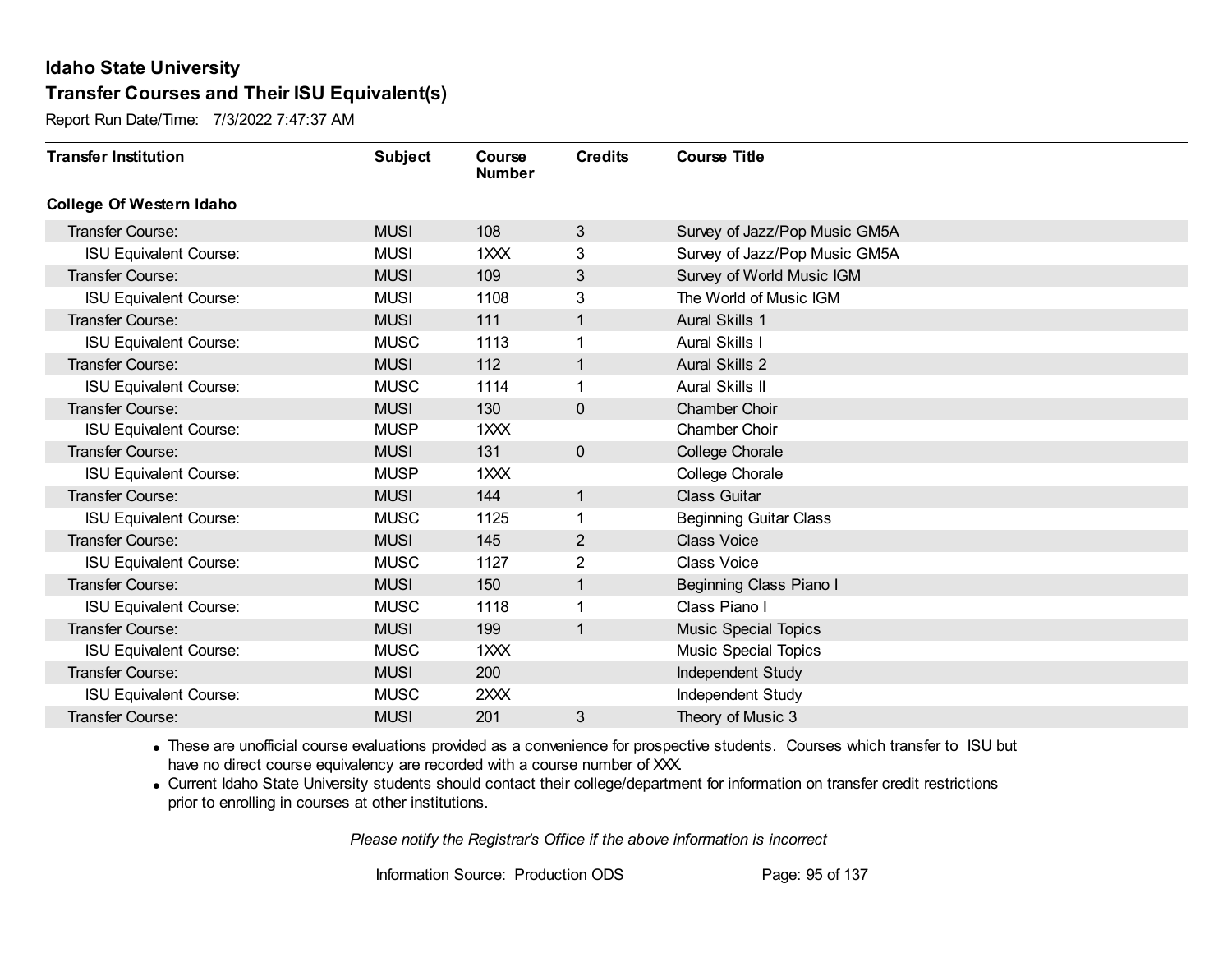Report Run Date/Time: 7/3/2022 7:47:37 AM

| <b>Transfer Institution</b>     | <b>Subject</b> | Course<br><b>Number</b> | <b>Credits</b> | <b>Course Title</b>                |
|---------------------------------|----------------|-------------------------|----------------|------------------------------------|
| <b>College Of Western Idaho</b> |                |                         |                |                                    |
| Transfer Course:                | <b>MUSI</b>    | 201                     | 3              | Theory of Music 3                  |
| <b>ISU Equivalent Course:</b>   | <b>MUSC</b>    | 2203                    | 3              | Theory of Music III                |
| Transfer Course:                | <b>MUSI</b>    | 202                     | 3              | Theory of Music 4                  |
| <b>ISU Equivalent Course:</b>   | <b>MUSC</b>    | 2204                    | 3              | Theory of Music IV                 |
| <b>Transfer Course:</b>         | <b>MUSI</b>    | 211                     | $\mathbf{1}$   | <b>Aural Skills 3</b>              |
| <b>ISU Equivalent Course:</b>   | <b>MUSC</b>    | 2213                    | 1              | <b>Aural Skills III</b>            |
| Transfer Course:                | <b>MUSI</b>    | 212                     | $\mathbf{1}$   | Aural Skills 4                     |
| <b>ISU Equivalent Course:</b>   | <b>MUSC</b>    | 2214                    |                | <b>Aural Skills IV</b>             |
| <b>Transfer Course:</b>         | <b>MUSI</b>    | 233                     | $\overline{2}$ | Music Methods/Elem Teachers        |
| <b>ISU Equivalent Course:</b>   | <b>MUSC</b>    | 2XXX                    | $\overline{2}$ | Music Methods/Elem Teachers        |
| <b>Transfer Course:</b>         | <b>MUSI</b>    | 293                     |                | Internship                         |
| <b>ISU Equivalent Course:</b>   | <b>MUSC</b>    | 2XXX                    |                | Internship                         |
| Transfer Course:                | <b>MUSI</b>    | 296                     |                | Independent Study                  |
| <b>ISU Equivalent Course:</b>   | <b>MUSC</b>    | 2XXX                    |                | Independent Study                  |
| Transfer Course:                | <b>NADM</b>    | 140                     | $\overline{4}$ | Fund/Windows Operating Syst        |
| <b>ISU Equivalent Course:</b>   | <b>ITS</b>     | 01XX                    | 4              | Fund/Windows Operating Syst        |
| Transfer Course:                | <b>NADM</b>    | 142                     | 4              | <b>Network Services</b>            |
| <b>ISU Equivalent Course:</b>   | <b>ITS</b>     | 01XX                    | 4              | <b>Network Services</b>            |
| Transfer Course:                | <b>NADM</b>    | 144                     | 4              | Routing/Switching Environment      |
| <b>ISU Equivalent Course:</b>   | <b>ITS</b>     | 01XX                    | 4              | Routing/Switching Environment      |
| Transfer Course:                | <b>NADM</b>    | 155                     | 4              | Network Server Mngt                |
| <b>ISU Equivalent Course:</b>   | <b>ITS</b>     | 01XX                    | 4              | Network Server Mngt                |
| Transfer Course:                | <b>NADM</b>    | 157                     | 4              | <b>LINUX System Administration</b> |

· These are unofficial course evaluations provided as a convenience for prospective students. Courses which transfer to ISU but have no direct course equivalency are recorded with a course number of XXX.

· Current Idaho State University students should contact their college/department for information on transfer credit restrictions prior to enrolling in courses at other institutions.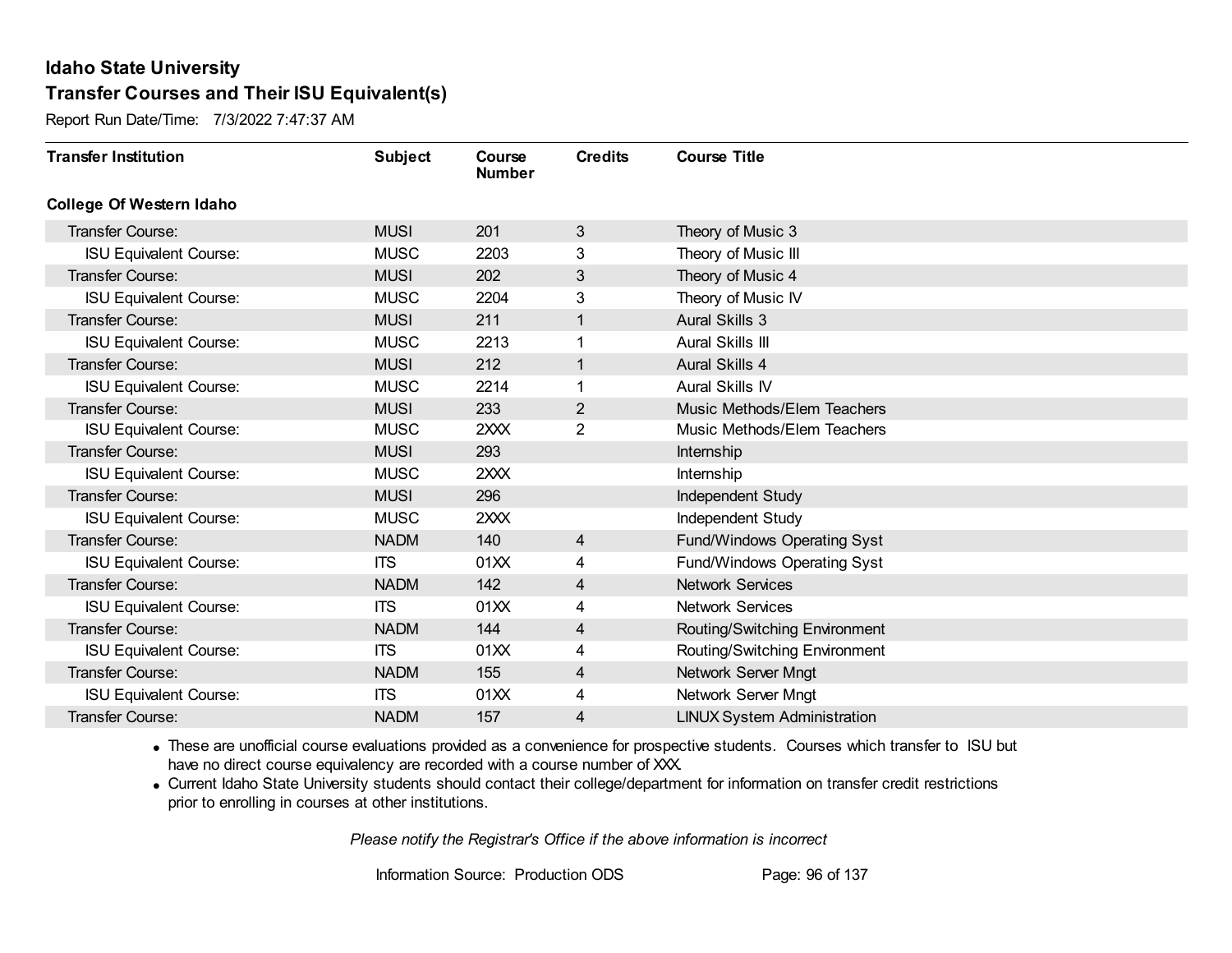Report Run Date/Time: 7/3/2022 7:47:38 AM

| <b>Transfer Institution</b>     | <b>Subject</b> | Course<br><b>Number</b> | <b>Credits</b> | <b>Course Title</b>                |
|---------------------------------|----------------|-------------------------|----------------|------------------------------------|
| <b>College Of Western Idaho</b> |                |                         |                |                                    |
| Transfer Course:                | <b>NADM</b>    | 157                     | 4              | <b>LINUX System Administration</b> |
| <b>ISU Equivalent Course:</b>   | <b>ITS</b>     | 01XX                    | 4              | <b>LINUX System Administration</b> |
| Transfer Course:                | <b>NADM</b>    | 159                     | $\overline{4}$ | Security                           |
| <b>ISU Equivalent Course:</b>   | <b>ITS</b>     | 01XX                    | 4              | Security                           |
| <b>Transfer Course:</b>         | <b>NADM</b>    | 260                     | 4              | Network Infrastructure             |
| <b>ISU Equivalent Course:</b>   | <b>ITS</b>     | 02XX                    | 4              | Network Infrastructure             |
| Transfer Course:                | <b>NADM</b>    | 262                     | 4              | <b>Directory Services</b>          |
| <b>ISU Equivalent Course:</b>   | <b>ITS</b>     | 02XX                    | 4              | <b>Directory Services</b>          |
| Transfer Course:                | <b>NADM</b>    | 264                     | 4              | E-Mail Systems                     |
| <b>ISU Equivalent Course:</b>   | <b>ITS</b>     | 02XX                    | 4              | E-Mail Systems                     |
| <b>Transfer Course:</b>         | <b>NADM</b>    | 266                     | 4              | Database Administration            |
| <b>ISU Equivalent Course:</b>   | <b>ITS</b>     | 02XX                    | 4              | Database Administration            |
| <b>Transfer Course:</b>         | <b>NADM</b>    | 268                     | 4              | Adv Infrastructure                 |
| <b>ISU Equivalent Course:</b>   | <b>ITS</b>     | 02XX                    | 4              | Adv Infrastructure                 |
| Transfer Course:                | <b>NADM</b>    | 269                     | 4              | <b>Collaboration Systems</b>       |
| <b>ISU Equivalent Course:</b>   | <b>ITS</b>     | 02XX                    | 4              | <b>Collaboration Systems</b>       |
| Transfer Course:                | <b>NADM</b>    | 271                     | 4              | Virtualization Technologies        |
| <b>ISU Equivalent Course:</b>   | <b>ITS</b>     | 02XX                    | 4              | Virtualization Technologies        |
| Transfer Course:                | <b>NRSP</b>    | 102                     | $\overline{c}$ | <b>Nursing Concepts</b>            |
| <b>ISU Equivalent Course:</b>   | <b>PNUR</b>    | 01XX                    |                | <b>Nursing Concepts</b>            |
| <b>Transfer Course:</b>         | <b>NRSP</b>    | 105                     | $\overline{2}$ | Interdisc Patient Care Lab         |
| <b>ISU Equivalent Course:</b>   | <b>PNUR</b>    | 01XX                    |                | Interdisc Patient Care Lab         |
| Transfer Course:                | <b>NRSP</b>    | 106                     | 1              | <b>Basic Nutrition</b>             |

· These are unofficial course evaluations provided as a convenience for prospective students. Courses which transfer to ISU but have no direct course equivalency are recorded with a course number of XXX.

· Current Idaho State University students should contact their college/department for information on transfer credit restrictions prior to enrolling in courses at other institutions.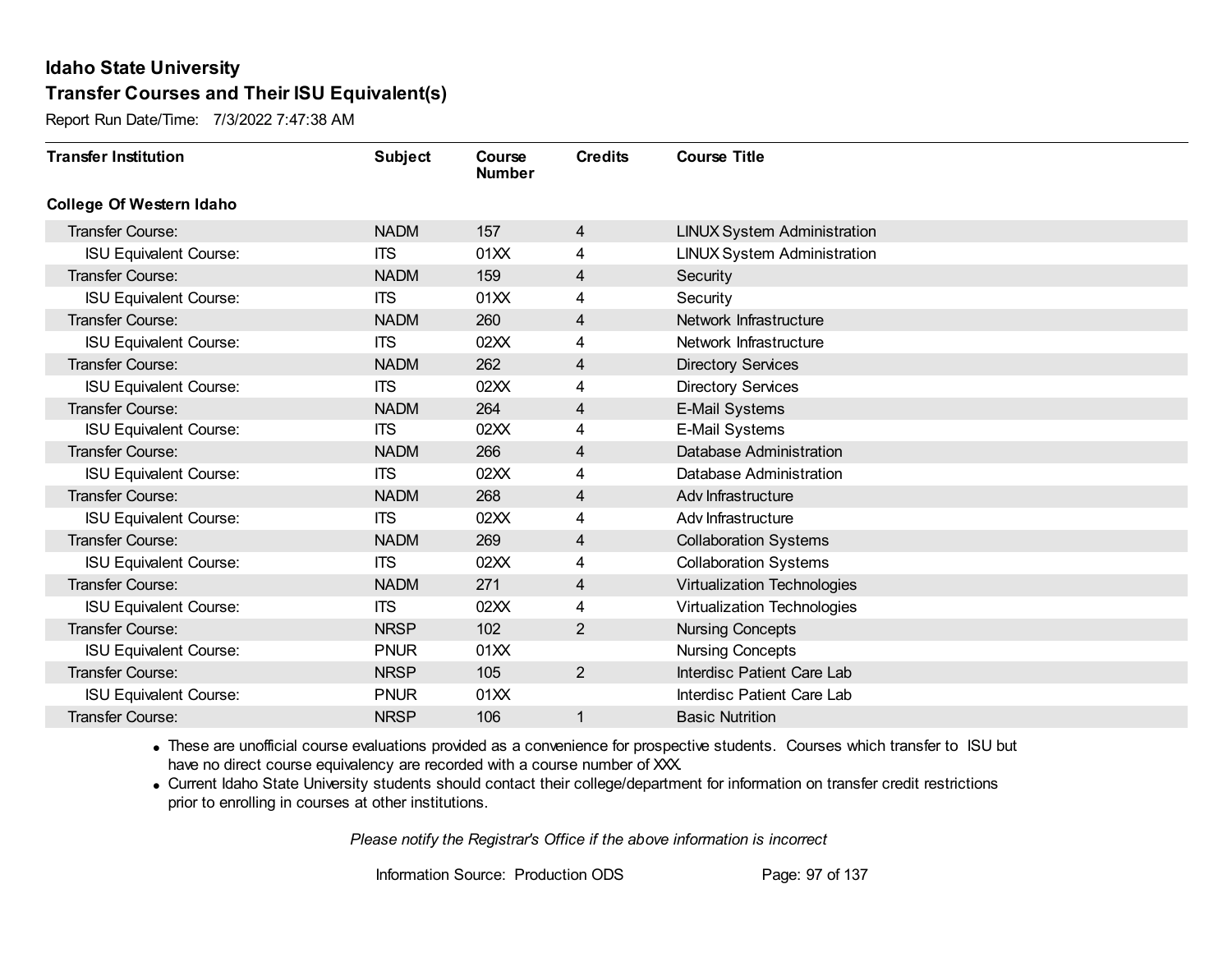Report Run Date/Time: 7/3/2022 7:47:38 AM

| <b>Transfer Institution</b>     | <b>Subject</b> | Course<br><b>Number</b> | <b>Credits</b> | <b>Course Title</b>         |
|---------------------------------|----------------|-------------------------|----------------|-----------------------------|
| <b>College Of Western Idaho</b> |                |                         |                |                             |
| Transfer Course:                | <b>NRSP</b>    | 106                     | 1              | <b>Basic Nutrition</b>      |
| <b>ISU Equivalent Course:</b>   | <b>PNUR</b>    | 01XX                    |                | <b>Basic Nutrition</b>      |
| Transfer Course:                | <b>NRSP</b>    | 107                     | $\mathbf{1}$   | <b>Health Assessment</b>    |
| <b>ISU Equivalent Course:</b>   | <b>PNUR</b>    | 01XX                    |                | <b>Health Assessment</b>    |
| Transfer Course:                | <b>NRSP</b>    | 107L                    | $\mathbf{1}$   | Health Assessment Lab       |
| <b>ISU Equivalent Course:</b>   | <b>PNUR</b>    | 01XX                    |                | Health Assessment Lab       |
| Transfer Course:                | <b>NRSP</b>    | 109                     | $\overline{2}$ | Clinical I                  |
| <b>ISU Equivalent Course:</b>   | <b>PNUR</b>    | 01XX                    |                | Clinical I                  |
| <b>Transfer Course:</b>         | <b>NRSP</b>    | 122                     | $\overline{2}$ | Pharmacology                |
| <b>ISU Equivalent Course:</b>   | <b>PNUR</b>    | 01XX                    |                | Pharmacology                |
| <b>Transfer Course:</b>         | <b>NRSP</b>    | 124                     | $\overline{2}$ | Adult Health I              |
| <b>ISU Equivalent Course:</b>   | <b>PNUR</b>    | 01XX                    |                | Adult Health I              |
| Transfer Course:                | <b>NRSP</b>    | 126                     | $\overline{2}$ | Maternal/Infant Health      |
| <b>ISU Equivalent Course:</b>   | <b>PNUR</b>    | 01XX                    |                | Maternal/Infant Health      |
| Transfer Course:                | <b>NRSP</b>    | 128                     | $\overline{2}$ | Growth Development Lifespan |
| <b>ISU Equivalent Course:</b>   | <b>PNUR</b>    | 01XX                    |                | Growth Development Lifespan |
| Transfer Course:                | <b>NRSP</b>    | 129                     | $\overline{4}$ | <b>Clinical II</b>          |
| <b>ISU Equivalent Course:</b>   | <b>PNUR</b>    | 01XX                    |                | Clinical II                 |
| Transfer Course:                | <b>NRSP</b>    | 202                     | $\overline{2}$ | <b>Pediatric Health</b>     |
| <b>ISU Equivalent Course:</b>   | <b>PNUR</b>    | 02XX                    |                | Pediatric Health            |
| Transfer Course:                | <b>NRSP</b>    | 204                     | $\overline{4}$ | Adult Health II             |
| <b>ISU Equivalent Course:</b>   | <b>PNUR</b>    | 02XX                    |                | Adult Health II             |
| Transfer Course:                | <b>NRSP</b>    | 206                     | 1              | <b>Mental Health</b>        |

· These are unofficial course evaluations provided as a convenience for prospective students. Courses which transfer to ISU but have no direct course equivalency are recorded with a course number of XXX.

· Current Idaho State University students should contact their college/department for information on transfer credit restrictions prior to enrolling in courses at other institutions.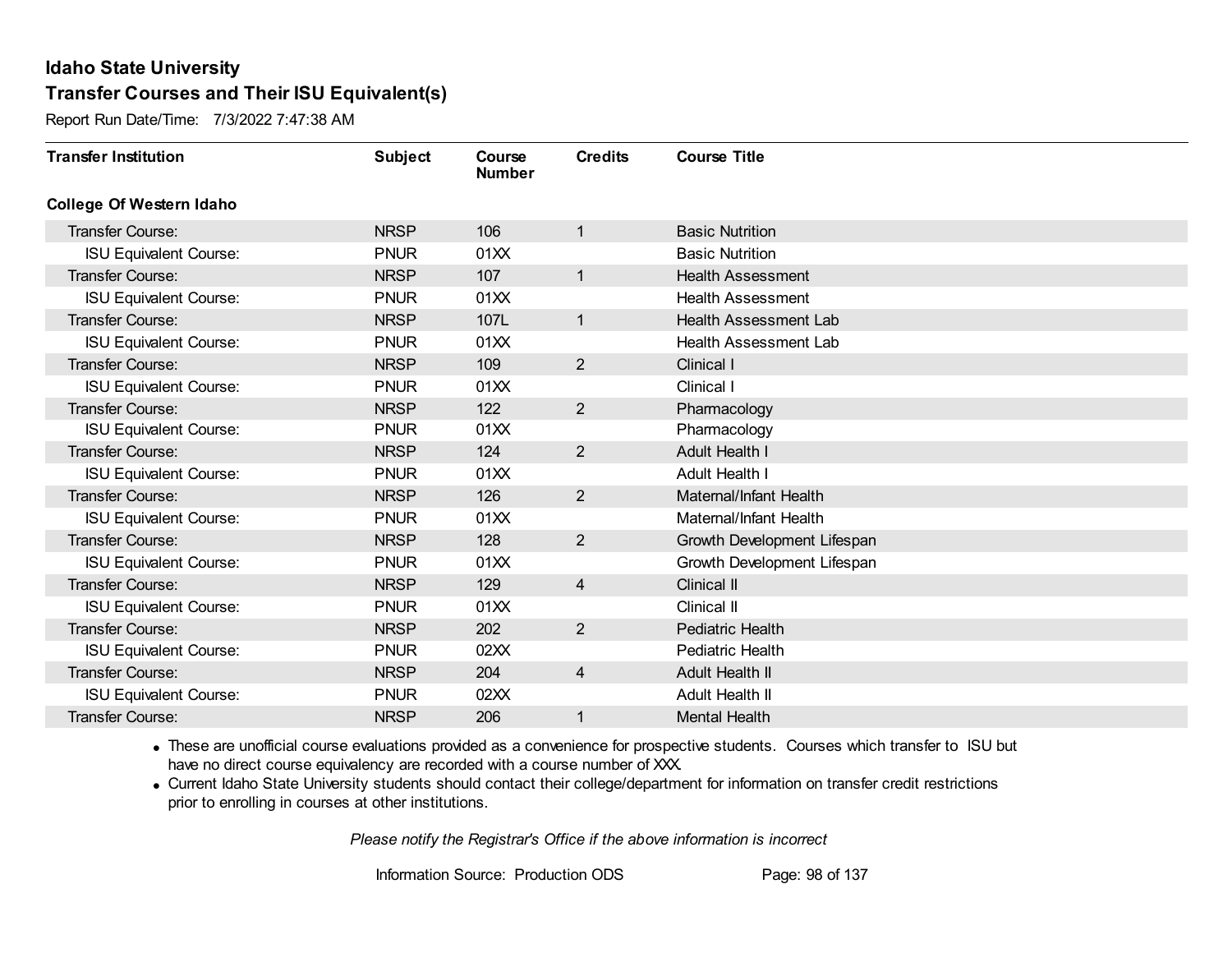Report Run Date/Time: 7/3/2022 7:47:38 AM

| <b>Transfer Institution</b>     | <b>Subject</b> | Course<br><b>Number</b> | <b>Credits</b> | <b>Course Title</b>                   |
|---------------------------------|----------------|-------------------------|----------------|---------------------------------------|
| <b>College Of Western Idaho</b> |                |                         |                |                                       |
| Transfer Course:                | <b>NRSP</b>    | 206                     | $\mathbf{1}$   | <b>Mental Health</b>                  |
| <b>ISU Equivalent Course:</b>   | <b>PNUR</b>    | 02XX                    |                | Mental Health                         |
| Transfer Course:                | <b>NRSP</b>    | 208                     | $\mathbf{1}$   | <b>Health Promotion</b>               |
| <b>ISU Equivalent Course:</b>   | <b>PNUR</b>    | 02XX                    |                | <b>Health Promotion</b>               |
| Transfer Course:                | <b>NRSP</b>    | 209                     | $\overline{4}$ | Clinical III                          |
| <b>ISU Equivalent Course:</b>   | <b>PNUR</b>    | 02XX                    |                | Clinical III                          |
| Transfer Course:                | <b>NRSP</b>    | 226                     | $\mathbf{1}$   | Management                            |
| <b>ISU Equivalent Course:</b>   | <b>PNUR</b>    | 02XX                    |                | Management                            |
| <b>Transfer Course:</b>         | <b>NRSP</b>    | 226L                    | $2^{\circ}$    | Management Lab                        |
| <b>ISU Equivalent Course:</b>   | <b>PNUR</b>    | 02XX                    |                | Management Lab                        |
| Transfer Course:                | <b>NRSP</b>    | 228                     | 5              | Clinical Preceptorship                |
| <b>ISU Equivalent Course:</b>   | <b>PNUR</b>    | 02XX                    |                | Clinical Preceptorship                |
| Transfer Course:                | <b>NURS</b>    | 100                     | 3              | Fund of Nursing/Hlth Assessmnt        |
| <b>ISU Equivalent Course:</b>   | <b>NURS</b>    | 1XXX                    |                | Fund of Nursing/Hlth Assessmnt        |
| Transfer Course:                | <b>NURS</b>    | 101                     | $\overline{2}$ | <b>Health Assessment</b>              |
| <b>ISU Equivalent Course:</b>   | <b>NURS</b>    | 1XXX                    | 2              | <b>Health Assessment</b>              |
| Transfer Course:                | <b>NURS</b>    | 102                     | 1              | <b>Health Assessment Clinic</b>       |
| <b>ISU Equivalent Course:</b>   | <b>NURS</b>    | 1XXX                    | 1              | <b>Health Assessment Clinic</b>       |
| Transfer Course:                | <b>NURS</b>    | 103                     | 3              | Nurs/Hlth Assess Skill Lab/Cli        |
| <b>ISU Equivalent Course:</b>   | <b>NURS</b>    | 1XXX                    | 3              | Nurs/Hlth Assess Skill Lab/Cli        |
| Transfer Course:                | <b>NURS</b>    | 104                     | 3              | <b>Basic Medical Surgical Nursing</b> |
| <b>ISU Equivalent Course:</b>   | <b>NURS</b>    | 1XXX                    |                | <b>Basic Medicl Surgical Nursing</b>  |
| Transfer Course:                | <b>NURS</b>    | 105                     | 3              | <b>Basic Med Surg Nurs Clinical</b>   |

· These are unofficial course evaluations provided as a convenience for prospective students. Courses which transfer to ISU but have no direct course equivalency are recorded with a course number of XXX.

· Current Idaho State University students should contact their college/department for information on transfer credit restrictions prior to enrolling in courses at other institutions.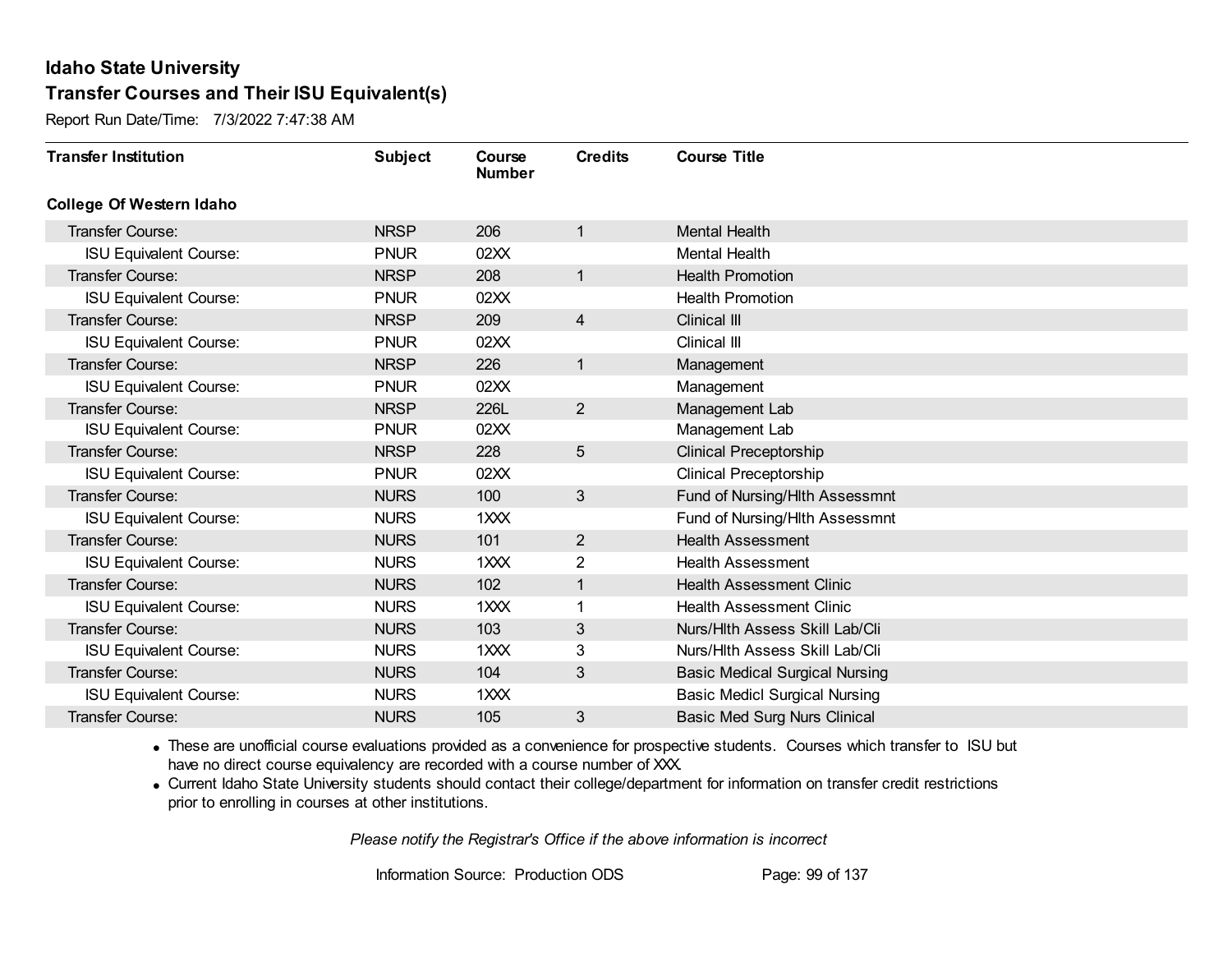Report Run Date/Time: 7/3/2022 7:47:38 AM

| <b>Transfer Institution</b>     | <b>Subject</b> | Course<br><b>Number</b> | <b>Credits</b> | <b>Course Title</b>                 |
|---------------------------------|----------------|-------------------------|----------------|-------------------------------------|
| <b>College Of Western Idaho</b> |                |                         |                |                                     |
| Transfer Course:                | <b>NURS</b>    | 105                     | 3              | <b>Basic Med Surg Nurs Clinical</b> |
| <b>ISU Equivalent Course:</b>   | <b>NURS</b>    | $1 \times X$            | 3              | <b>Basic Med Surg Nurs Clinical</b> |
| Transfer Course:                | <b>NURS</b>    | 106                     | 3              | <b>Basic Pharmacology/Nursing</b>   |
| <b>ISU Equivalent Course:</b>   | <b>NURS</b>    | 1XXX                    | 3              | Basic Pharmacology/Nursing          |
| <b>Transfer Course:</b>         | <b>NURS</b>    | 199                     | $\mathbf{1}$   | <b>Special Topics</b>               |
| <b>ISU Equivalent Course:</b>   | <b>NURS</b>    | 1XXX                    |                | <b>Special Topics</b>               |
| Transfer Course:                | <b>NURS</b>    | 200                     | $\overline{4}$ | <b>Nursing Specialities</b>         |
| <b>ISU Equivalent Course:</b>   | <b>NURS</b>    | 2XXX                    |                | <b>Nursing Specialities</b>         |
| <b>Transfer Course:</b>         | <b>NURS</b>    | 201                     | $\overline{2}$ | Nurs Across Lifespan Lab/Clini      |
| <b>ISU Equivalent Course:</b>   | <b>NURS</b>    | 2XXX                    | $\overline{2}$ | Nurs Across Lifespan Lab/Clini      |
| <b>Transfer Course:</b>         | <b>NURS</b>    | 202                     | 4              | <b>Adv Medical Surgical Nursing</b> |
| <b>ISU Equivalent Course:</b>   | <b>NURS</b>    | 2XXX                    | 4              | <b>Adv Medical Surgical Nursing</b> |
| Transfer Course:                | <b>NURS</b>    | 203                     | $\overline{4}$ | Adv Med Surgical Nurs Lab/Clin      |
| <b>ISU Equivalent Course:</b>   | <b>NURS</b>    | 2XXX                    | 4              | Adv Med Surgical Nurs Lab/Clin      |
| Transfer Course:                | <b>NURS</b>    | 293                     |                | Internship                          |
| <b>ISU Equivalent Course:</b>   | <b>NURS</b>    | 2XXX                    |                | Internship                          |
| Transfer Course:                | <b>NURS</b>    | 296                     |                | Independent Study                   |
| <b>ISU Equivalent Course:</b>   | <b>NURS</b>    | 2XXX                    |                | Independent Study                   |
| Transfer Course:                | <b>PERI</b>    | 100                     | $6\phantom{1}$ | <b>Fund Perioperative Nursing</b>   |
| <b>ISU Equivalent Course:</b>   | <b>PNUR</b>    | 01XX                    | 6              | <b>Fund Perioperative Nursing</b>   |
| Transfer Course:                | <b>PERI</b>    | 101                     | 4              | Perioperative Nurs Skls Lab/Cl      |
| <b>ISU Equivalent Course:</b>   | <b>PNUR</b>    | 01XX                    | 4              | Perioperative Nurs Skls Lab/Cl      |
| Transfer Course:                | <b>PERI</b>    | 102                     | 6              | Perioperative Nurs Clin/Precep      |

· These are unofficial course evaluations provided as a convenience for prospective students. Courses which transfer to ISU but have no direct course equivalency are recorded with a course number of XXX.

· Current Idaho State University students should contact their college/department for information on transfer credit restrictions prior to enrolling in courses at other institutions.

*Please notify the Registrar's Office if the above information is incorrect*

Information Source: Production ODS Page: 100 of 137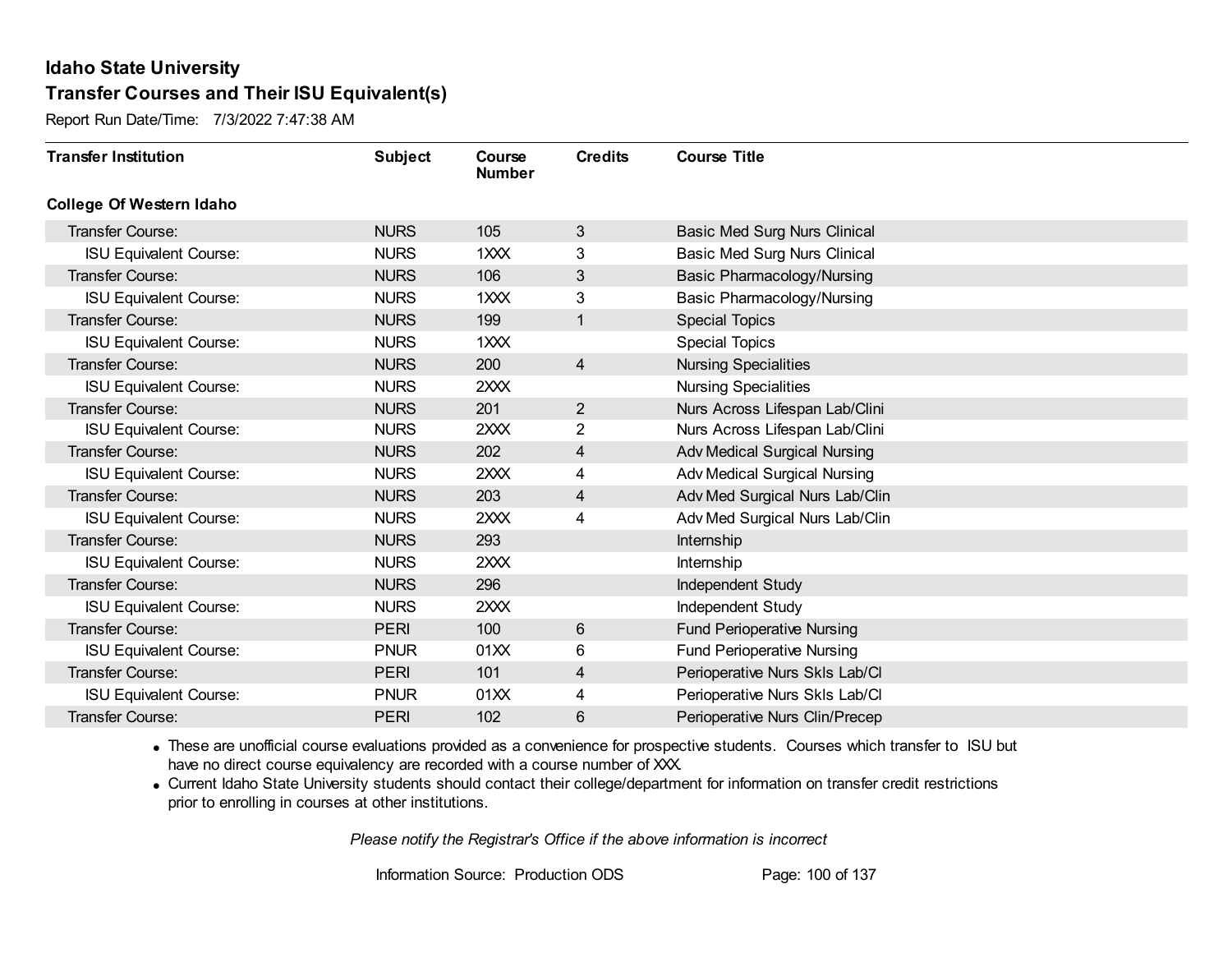Report Run Date/Time: 7/3/2022 7:47:38 AM

| <b>Transfer Institution</b>     | <b>Subject</b> | Course<br><b>Number</b> | <b>Credits</b> | <b>Course Title</b>            |
|---------------------------------|----------------|-------------------------|----------------|--------------------------------|
| <b>College Of Western Idaho</b> |                |                         |                |                                |
| Transfer Course:                | <b>PERI</b>    | 102                     | 6              | Perioperative Nurs Clin/Precep |
| <b>ISU Equivalent Course:</b>   | <b>PNUR</b>    | 01XX                    | 6              | Periperative Nurs Clin/Precep  |
| Transfer Course:                | <b>PHIL</b>    | 101                     | 3              | Intro to Philosophy GM5H       |
| <b>ISU Equivalent Course:</b>   | PHIL           | 1101                    | 3              | Introduction to Philosophy GM5 |
| <b>Transfer Course:</b>         | <b>PHIL</b>    | 103                     | 3              | Introduction to Ethics GM5H    |
| <b>ISU Equivalent Course:</b>   | <b>PHIL</b>    | 1103                    | 3              | Introduction to Ethics GM5H    |
| Transfer Course:                | PHIL           | 111                     | 3              | World Religions GM6            |
| <b>ISU Equivalent Course:</b>   | PHIL           | 1XXX                    | 3              | World Religions GM6            |
| <b>Transfer Course:</b>         | <b>PHIL</b>    | 199                     | 1              | <b>Special Topics</b>          |
| <b>ISU Equivalent Course:</b>   | PHIL           | 1XXX                    |                | <b>Special Topics</b>          |
| <b>Transfer Course:</b>         | <b>PHIL</b>    | 200                     |                | Independent Study              |
| <b>ISU Equivalent Course:</b>   | PHIL           | 2XXX                    |                | Independent Study              |
| Transfer Course:                | PHIL           | 201                     | 3              | Logic & Language               |
| <b>ISU Equivalent Course:</b>   | PHIL           | 2201                    | 3              | Introduction to Logic          |
| Transfer Course:                | <b>PHIL</b>    | 202                     | 3              | <b>Ethics GM5</b>              |
| <b>ISU Equivalent Course:</b>   | PHIL           | 1103                    | 3              | Introduction to Ethics GM5     |
| Transfer Course:                | <b>PHIL</b>    | 209                     | 3              | Logic & Philosophy             |
| <b>ISU Equivalent Course:</b>   | PHIL           | 2201                    | 3              | Introduction to Logic          |
| <b>ISU Equivalent Course:</b>   | PHIL           | 2XXX                    | 3              | Logic & Philosophy             |
| Transfer Course:                | <b>PHIL</b>    | 290                     | 3              | Phil Writing/Meth-Capstone     |
| <b>ISU Equivalent Course:</b>   | PHIL           | 2XXX                    | 3              | Phil Writing/Meth-Capstone     |
| Transfer Course:                | <b>PHIL</b>    | 293                     |                | Internship                     |
| <b>ISU Equivalent Course:</b>   | PHIL           | 2XXX                    |                | Internship                     |

· These are unofficial course evaluations provided as a convenience for prospective students. Courses which transfer to ISU but have no direct course equivalency are recorded with a course number of XXX.

· Current Idaho State University students should contact their college/department for information on transfer credit restrictions prior to enrolling in courses at other institutions.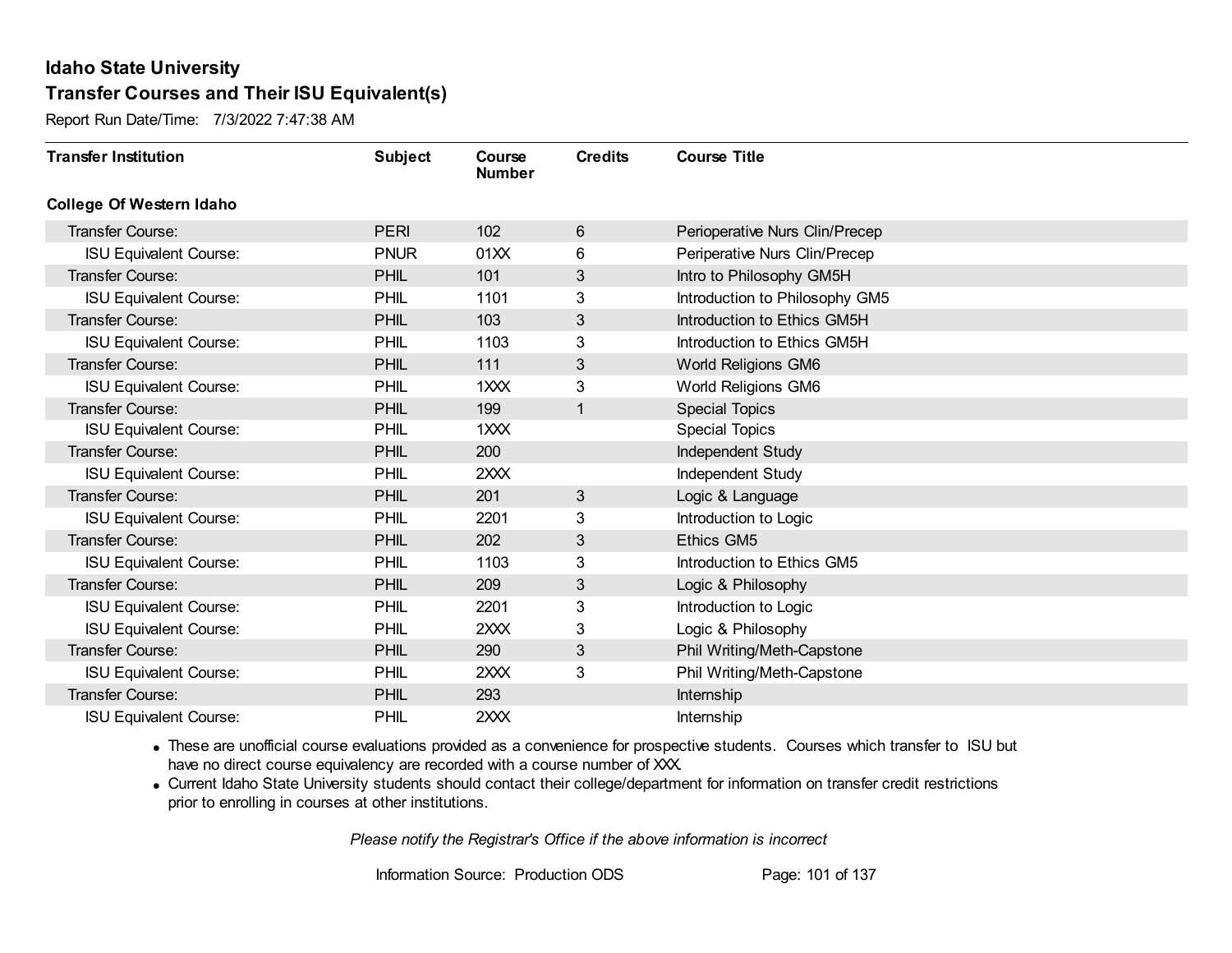Report Run Date/Time: 7/3/2022 7:47:38 AM

| <b>Transfer Institution</b>     | <b>Subject</b> | Course<br><b>Number</b> | <b>Credits</b> | <b>Course Title</b>            |
|---------------------------------|----------------|-------------------------|----------------|--------------------------------|
| <b>College Of Western Idaho</b> |                |                         |                |                                |
| <b>Transfer Course:</b>         | <b>PHIL</b>    | 296                     |                | Independent Study              |
| <b>ISU Equivalent Course:</b>   | PHIL           | 2XXX                    |                | Independent Study              |
| <b>Transfer Course:</b>         | <b>PHLT</b>    | 110                     | 3              | Lifestyle Dis/Global Burdn IGM |
| <b>ISU Equivalent Course:</b>   | <b>CPH</b>     | 1XXX                    | 3              | Lifestyle Dis/Global Burdn IGM |
| Transfer Course:                | <b>PHLT</b>    | 120                     | 3              | Intro Public Hith/Hith Science |
| <b>ISU Equivalent Course:</b>   | <b>CPH</b>     | 1XXX                    | 3              | Intro Public Hith/Hith Science |
| <b>Transfer Course:</b>         | PHLT           | 230                     | 3              | Intro Environmental Health     |
| <b>ISU Equivalent Course:</b>   | <b>CPH</b>     | 2XXX                    | 3              | Intro Environmental Health     |
| <b>Transfer Course:</b>         | <b>PHLT</b>    | 240                     | 3              | Intro Health Promotion/Educ    |
| <b>ISU Equivalent Course:</b>   | <b>CPH</b>     | 2XXX                    | 3              | Intro Health Promotion/Educ    |
| <b>Transfer Course:</b>         | <b>PHYA</b>    | 100                     | $\mathbf{1}$   | <b>Basketball</b>              |
| <b>ISU Equivalent Course:</b>   | <b>PEAC</b>    | 1156A                   | 1              | <b>Beginning Basketball</b>    |
| Transfer Course:                | <b>PHYA</b>    | 101                     | 1              | <b>Bowling</b>                 |
| <b>ISU Equivalent Course:</b>   | <b>PEAC</b>    | 1141A                   | 1              | <b>Fundamentals of Bowling</b> |
| Transfer Course:                | <b>PHYA</b>    | 102                     | $\mathbf{1}$   | <b>Beginning Golf</b>          |
| <b>ISU Equivalent Course:</b>   | <b>PEAC</b>    | 1142A                   | 1              | <b>Beginning Golf</b>          |
| Transfer Course:                | <b>PHYA</b>    | 103                     | $\mathbf{1}$   | Lifetime Activities            |
| <b>ISU Equivalent Course:</b>   | <b>PEAC</b>    | 1XXX                    | 1              | Lifetime Activities            |
| <b>Transfer Course:</b>         | <b>PHYA</b>    | 104                     | $\mathbf{1}$   | Volleyball                     |
| <b>ISU Equivalent Course:</b>   | <b>PEAC</b>    | 1157A                   |                | <b>Beginning Volleyball</b>    |
| <b>Transfer Course:</b>         | <b>PHYA</b>    | 105                     | $\mathbf{1}$   | Soccer                         |
| <b>ISU Equivalent Course:</b>   | <b>PEAC</b>    | 1155A                   | 1              | <b>Beginning Soccer</b>        |
| Transfer Course:                | <b>PHYA</b>    | 106                     | 1              | <b>Beginning Racquetball</b>   |

· These are unofficial course evaluations provided as a convenience for prospective students. Courses which transfer to ISU but have no direct course equivalency are recorded with a course number of XXX.

· Current Idaho State University students should contact their college/department for information on transfer credit restrictions prior to enrolling in courses at other institutions.

*Please notify the Registrar's Office if the above information is incorrect*

Information Source: Production ODS Page: 102 of 137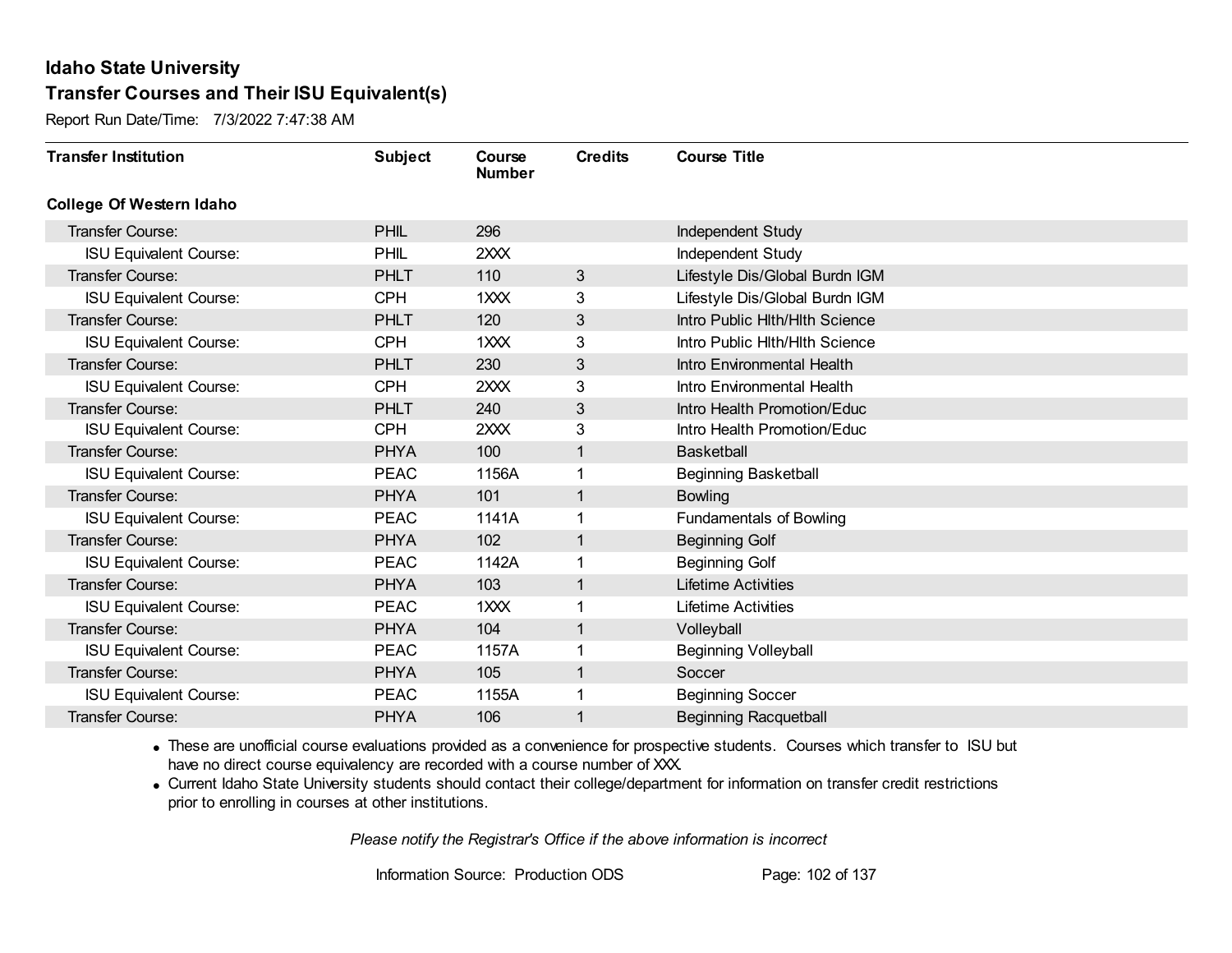Report Run Date/Time: 7/3/2022 7:47:38 AM

| <b>Transfer Institution</b>     | <b>Subject</b> | Course<br><b>Number</b> | <b>Credits</b> | <b>Course Title</b>                |
|---------------------------------|----------------|-------------------------|----------------|------------------------------------|
| <b>College Of Western Idaho</b> |                |                         |                |                                    |
| Transfer Course:                | <b>PHYA</b>    | 106                     | 1              | <b>Beginning Racquetball</b>       |
| <b>ISU Equivalent Course:</b>   | <b>PEAC</b>    | 1150A                   | 1              | <b>Beginning Racquetball</b>       |
| Transfer Course:                | <b>PHYA</b>    | 107                     | $\mathbf{1}$   | Intermediate Racquetball           |
| <b>ISU Equivalent Course:</b>   | <b>PEAC</b>    | 1150B                   | 1              | Intermediate Racquetball           |
| <b>Transfer Course:</b>         | <b>PHYA</b>    | 108                     | $\mathbf{1}$   | Tennis 1                           |
| <b>ISU Equivalent Course:</b>   | <b>PEAC</b>    | 1151A                   | 1              | <b>Beginning Tennis</b>            |
| Transfer Course:                | <b>PHYA</b>    | 109                     | $\mathbf{1}$   | Tennis 2                           |
| <b>ISU Equivalent Course:</b>   | <b>PEAC</b>    | 1151B                   |                | Intermediate Tennis                |
| <b>Transfer Course:</b>         | <b>PHYA</b>    | 110                     | 1              | Beginning Judo                     |
| <b>ISU Equivalent Course:</b>   | <b>PEAC</b>    | 1143A                   | 1              | Beginning Judo                     |
| <b>Transfer Course:</b>         | <b>PHYA</b>    | 112                     | $\mathbf{1}$   | <b>Beginning Karate</b>            |
| <b>ISU Equivalent Course:</b>   | <b>PEAC</b>    | 1147A                   | 1              | <b>Beginning Karate</b>            |
| Transfer Course:                | <b>PHYA</b>    | 113                     | 1              | <b>Advanced Karate</b>             |
| <b>ISU Equivalent Course:</b>   | <b>PEAC</b>    | 1XXX                    | 1              | <b>Advanced Karate</b>             |
| Transfer Course:                | <b>PHYA</b>    | 114                     | 1              | Stretch & Strength                 |
| <b>ISU Equivalent Course:</b>   | <b>PEAC</b>    | 1XXX                    | 1              | Stretch & Strength                 |
| Transfer Course:                | <b>PHYA</b>    | 115                     | $\mathbf{1}$   | <b>Beginning Strength Training</b> |
| <b>ISU Equivalent Course:</b>   | <b>PEAC</b>    | 1XXX                    | 1              | <b>Beginning Strength Training</b> |
| Transfer Course:                | <b>PHYA</b>    | 116                     | $\mathbf{1}$   | Strength Training for Women        |
| <b>ISU Equivalent Course:</b>   | <b>PEAC</b>    | 1XXX                    |                | Strength Training for Women        |
| Transfer Course:                | <b>PHYA</b>    | 117                     | $\overline{2}$ | Cardio Fitness/Weight Training     |
| <b>ISU Equivalent Course:</b>   | <b>PEAC</b>    | 1 <sub>XX</sub>         | $\overline{2}$ | Cardio Fitness/Weight Training     |
| Transfer Course:                | <b>PHYA</b>    | 118                     | 2              | <b>Bigger Faster Stronger</b>      |

· These are unofficial course evaluations provided as a convenience for prospective students. Courses which transfer to ISU but have no direct course equivalency are recorded with a course number of XXX.

· Current Idaho State University students should contact their college/department for information on transfer credit restrictions prior to enrolling in courses at other institutions.

*Please notify the Registrar's Office if the above information is incorrect*

Information Source: Production ODS Page: 103 of 137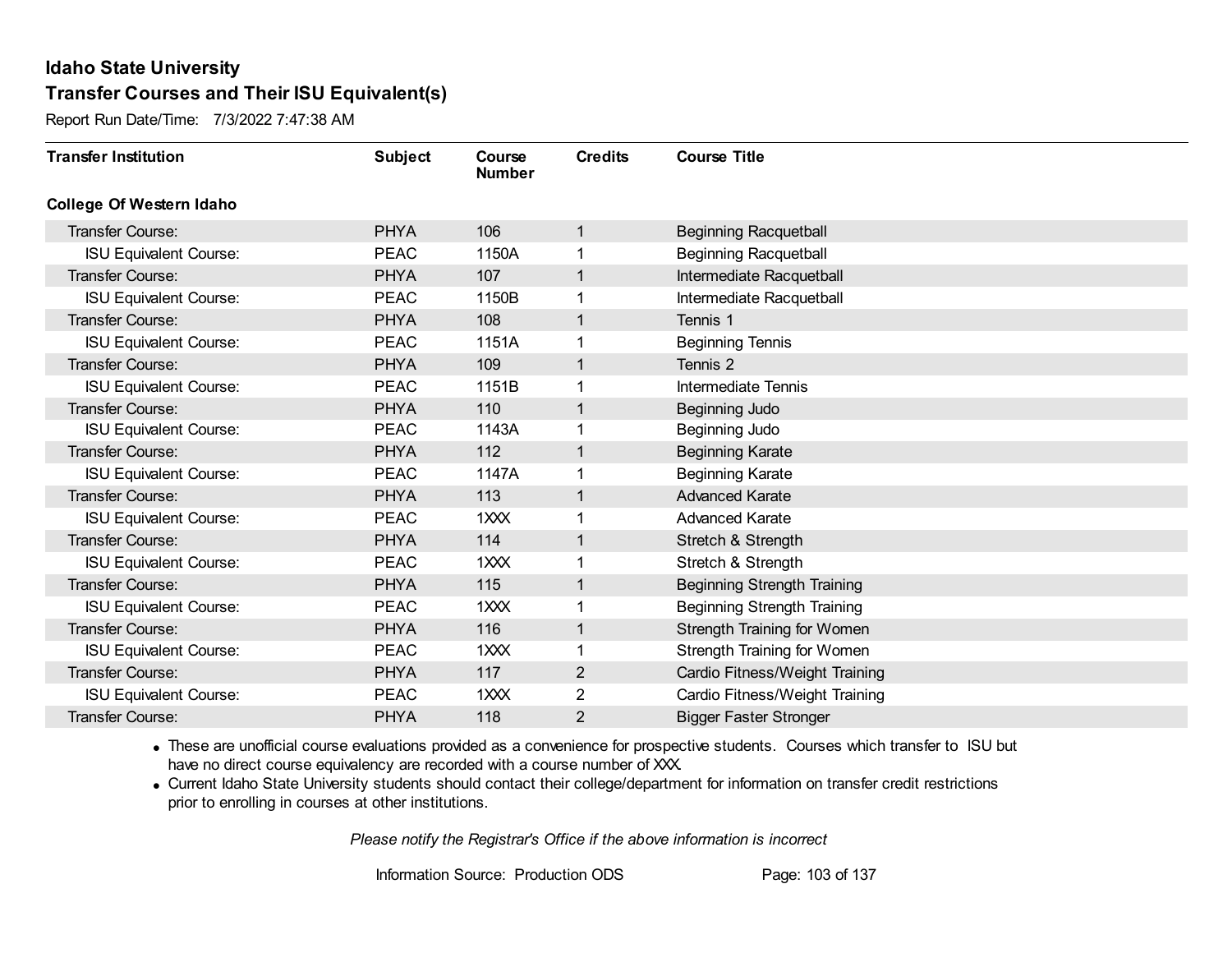Report Run Date/Time: 7/3/2022 7:47:38 AM

| <b>Transfer Institution</b>     | <b>Subject</b> | Course<br><b>Number</b>     | <b>Credits</b> | <b>Course Title</b>              |
|---------------------------------|----------------|-----------------------------|----------------|----------------------------------|
| <b>College Of Western Idaho</b> |                |                             |                |                                  |
| Transfer Course:                | <b>PHYA</b>    | 118                         | $\overline{2}$ | <b>Bigger Faster Stronger</b>    |
| <b>ISU Equivalent Course:</b>   | <b>PEAC</b>    | 1XXX                        | $\overline{2}$ | <b>Bigger Faster Stronger</b>    |
| Transfer Course:                | <b>PHYA</b>    | 119                         | 1              | Yoga                             |
| <b>ISU Equivalent Course:</b>   | <b>PEAC</b>    | 1122A                       |                | <b>Beginning Yoga</b>            |
| Transfer Course:                | <b>PHYA</b>    | 120                         | 1              | <b>Continuing Yoga</b>           |
| <b>ISU Equivalent Course:</b>   | <b>PEAC</b>    | 1122B                       |                | Intermediate Yoga                |
| Transfer Course:                | <b>PHYA</b>    | 121                         | $\mathbf{1}$   | Yoga for Seniors                 |
| <b>ISU Equivalent Course:</b>   | <b>PEAC</b>    | 1XXX                        |                | Yoga for Seniors                 |
| <b>Transfer Course:</b>         | <b>PHYA</b>    | 122                         | 1              | <b>Pilates</b>                   |
| <b>ISU Equivalent Course:</b>   | <b>PEAC</b>    | 1121A                       |                | <b>Beginning Pilates Matwork</b> |
| <b>Transfer Course:</b>         | <b>PHYA</b>    | 123                         | 1              | Yoga & Pilates                   |
| <b>ISU Equivalent Course:</b>   | <b>PEAC</b>    | 1XXX                        |                | Yoga & Pilates                   |
| Transfer Course:                | <b>PHYA</b>    | 124                         | 1              | Survey of Movements              |
| <b>ISU Equivalent Course:</b>   | <b>PEAC</b>    | 1 <sup>2</sup> <sup>2</sup> |                | Survey of Movements              |
| Transfer Course:                | <b>PHYA</b>    | 130                         | 1              | <b>Beginning Spinning</b>        |
| <b>ISU Equivalent Course:</b>   | <b>PEAC</b>    | 1132A                       |                | Spinning                         |
| Transfer Course:                | <b>PHYA</b>    | 131                         | 1              | Intermediate Spinning            |
| <b>ISU Equivalent Course:</b>   | <b>PEAC</b>    | 1 <sup>2</sup> <sup>2</sup> | 1              | Intermediate Spinning            |
| Transfer Course:                | <b>PHYA</b>    | 132                         | 1              | Intermediate Swimming            |
| <b>ISU Equivalent Course:</b>   | <b>PEAC</b>    | 1170B                       |                | Intermediate Swimming            |
| Transfer Course:                | <b>PHYA</b>    | 133                         | 1              | <b>Beginning Water Aerobics</b>  |
| <b>ISU Equivalent Course:</b>   | <b>PEAC</b>    | 1 <sub>XX</sub>             |                | <b>Beginning Water Aerobics</b>  |
| <b>Transfer Course:</b>         | <b>PHYA</b>    | 134                         | 1              | <b>Cross Training</b>            |

· These are unofficial course evaluations provided as a convenience for prospective students. Courses which transfer to ISU but have no direct course equivalency are recorded with a course number of XXX.

· Current Idaho State University students should contact their college/department for information on transfer credit restrictions prior to enrolling in courses at other institutions.

*Please notify the Registrar's Office if the above information is incorrect*

Information Source: Production ODS Page: 104 of 137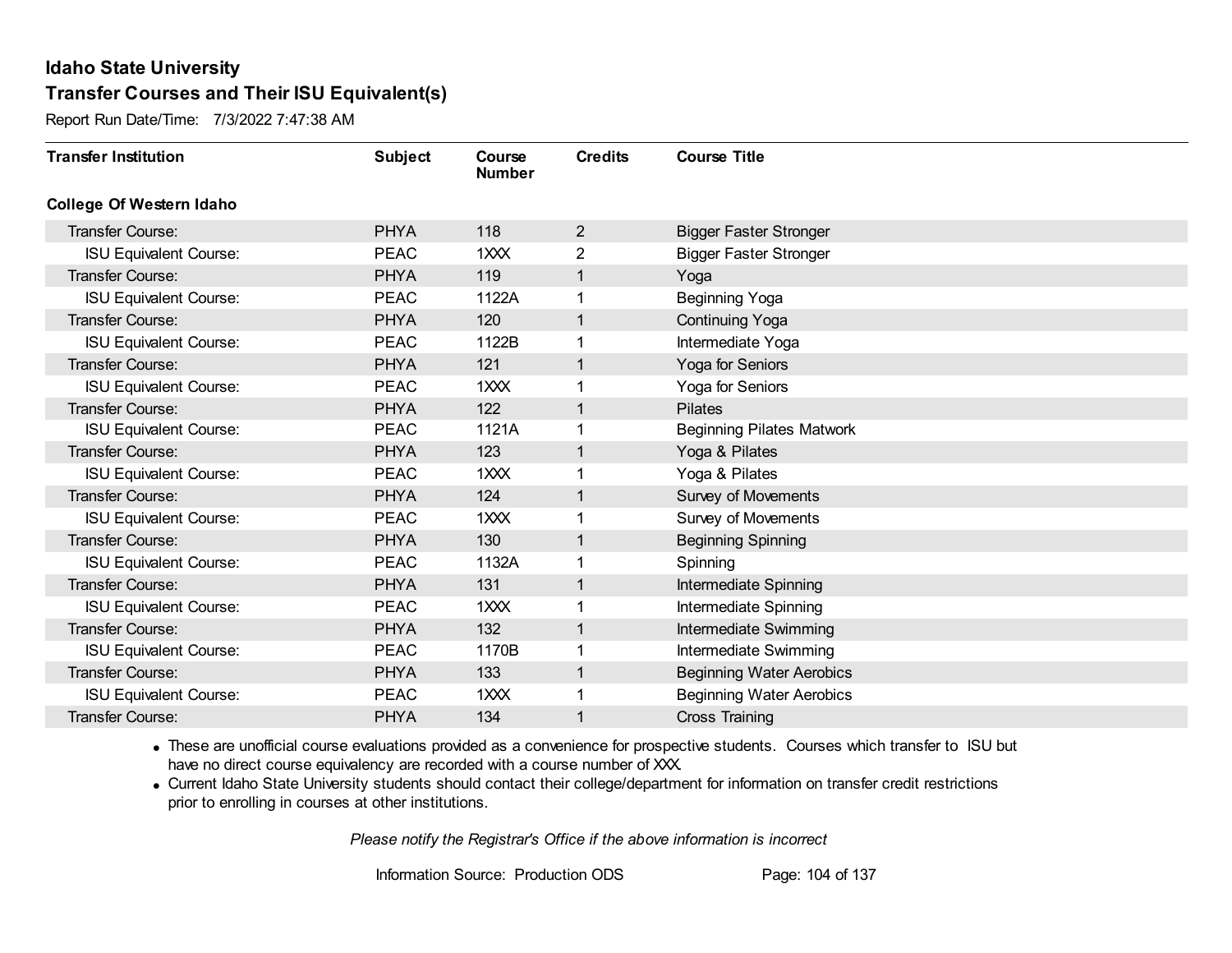Report Run Date/Time: 7/3/2022 7:47:38 AM

| <b>Transfer Institution</b>     | <b>Subject</b> | Course<br><b>Number</b> | <b>Credits</b> | <b>Course Title</b>                   |
|---------------------------------|----------------|-------------------------|----------------|---------------------------------------|
| <b>College Of Western Idaho</b> |                |                         |                |                                       |
| <b>Transfer Course:</b>         | <b>PHYA</b>    | 134                     | 1              | <b>Cross Training</b>                 |
| <b>ISU Equivalent Course:</b>   | <b>PEAC</b>    | $1$ $XX$                |                | Cross Training                        |
| Transfer Course:                | <b>PHYA</b>    | 135                     | 1              | <b>Walking for Fitness</b>            |
| <b>ISU Equivalent Course:</b>   | <b>PEAC</b>    | $1$ $XX$                |                | <b>Walking for Fitness</b>            |
| <b>Transfer Course:</b>         | <b>PHYA</b>    | 136                     | 1              | Train to Walk/Run Distance            |
| <b>ISU Equivalent Course:</b>   | <b>PEAC</b>    | 1137                    |                | Marathon Training                     |
| <b>Transfer Course:</b>         | <b>PHYA</b>    | 137                     | 1              | Boot Camp Fitness                     |
| <b>ISU Equivalent Course:</b>   | <b>PEAC</b>    | 1XXX                    |                | <b>Boot Camp Fitness</b>              |
| Transfer Course:                | <b>PHYA</b>    | 140                     |                | <b>Beginning Skiing</b>               |
| <b>ISU Equivalent Course:</b>   | <b>PEAC</b>    | 1160A                   |                | <b>Beginning Skiing</b>               |
| Transfer Course:                | <b>PHYA</b>    | 141                     | 1              | Intermed/Advanced Skiing              |
| <b>ISU Equivalent Course:</b>   | <b>PEAC</b>    | 1160B                   |                | Intermediate Skiing                   |
| Transfer Course:                | <b>PHYA</b>    | 142                     |                | <b>Beginning Snowboarding</b>         |
| <b>ISU Equivalent Course:</b>   | <b>PEAC</b>    | 1162A                   |                | <b>Beginning Snowboarding</b>         |
| Transfer Course:                | <b>PHYA</b>    | 143                     |                | Intermed/Adv Snowboarding             |
| <b>ISU Equivalent Course:</b>   | <b>PEAC</b>    | 1162B                   |                | Intermediate Snowboarding             |
| Transfer Course:                | <b>PHYA</b>    | 144                     | 1              | <b>Beg Cross-Country Skiing</b>       |
| <b>ISU Equivalent Course:</b>   | <b>PEAC</b>    | 1177A                   |                | <b>Beginning Cross-Country Skiing</b> |
| <b>Transfer Course:</b>         | <b>PHYA</b>    | 145                     | 1              | Intro to Climbing                     |
| <b>ISU Equivalent Course:</b>   | <b>PEAC</b>    | 1176A                   |                | <b>Beginning Rock Climbing</b>        |
| Transfer Course:                | <b>PHYA</b>    | 146                     | $\overline{2}$ | Intermediate Clilmbing                |
| <b>ISU Equivalent Course:</b>   | <b>PEAC</b>    | 1176B                   | 2              | Intermediate Rock Climbing            |
| <b>Transfer Course:</b>         | <b>PHYA</b>    | 147                     |                | <b>Beginning Kayaking</b>             |

· These are unofficial course evaluations provided as a convenience for prospective students. Courses which transfer to ISU but have no direct course equivalency are recorded with a course number of XXX.

· Current Idaho State University students should contact their college/department for information on transfer credit restrictions prior to enrolling in courses at other institutions.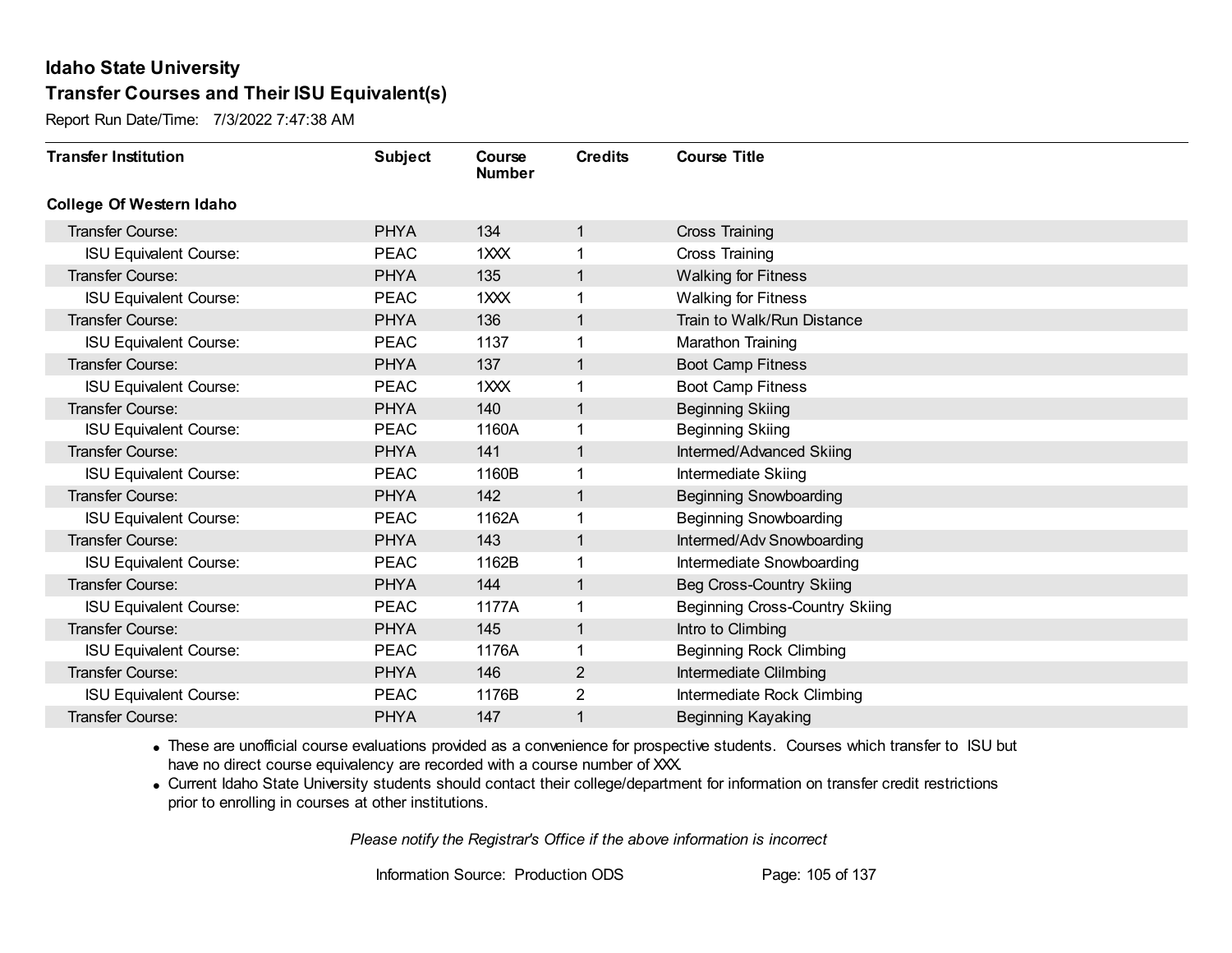Report Run Date/Time: 7/3/2022 7:47:38 AM

| <b>Transfer Institution</b>     | <b>Subject</b> | Course<br><b>Number</b> | <b>Credits</b> | <b>Course Title</b>                 |
|---------------------------------|----------------|-------------------------|----------------|-------------------------------------|
| <b>College Of Western Idaho</b> |                |                         |                |                                     |
| Transfer Course:                | <b>PHYA</b>    | 147                     | $\mathbf{1}$   | <b>Beginning Kayaking</b>           |
| <b>ISU Equivalent Course:</b>   | <b>PEAC</b>    | 1167                    | 1              | Kayak Touring                       |
| Transfer Course:                | <b>PHYA</b>    | 150                     | $\mathbf{1}$   | Intro Weight Management             |
| <b>ISU Equivalent Course:</b>   | <b>CPH</b>     | 1XXX                    | 1              | Intro Weight Management             |
| <b>Transfer Course:</b>         | <b>PHYA</b>    | 151                     | $\mathbf{1}$   | <b>Stress Management</b>            |
| <b>ISU Equivalent Course:</b>   | <b>CPH</b>     | $1 \times X$            | 1              | <b>Stress Management</b>            |
| Transfer Course:                | <b>PHYA</b>    | 152                     | $\mathbf{1}$   | <b>Employee Wellness</b>            |
| <b>ISU Equivalent Course:</b>   | <b>CPH</b>     | 1XXX                    | 1              | <b>Employee Wellness</b>            |
| Transfer Course:                | <b>PHYA</b>    | 153                     | $\mathbf{1}$   | <b>Activity by Contract 1</b>       |
| <b>ISU Equivalent Course:</b>   | <b>PEAC</b>    | 1132                    | 1              | Individualized PE                   |
| <b>Transfer Course:</b>         | <b>PHYA</b>    | 154                     | $\mathbf{1}$   | Activity by Contract 2              |
| <b>ISU Equivalent Course:</b>   | <b>PEAC</b>    | 1132                    | 1              | Individualized PE                   |
| Transfer Course:                | <b>PHYA</b>    | 155                     | 1              | Lose Big, Win Big!                  |
| <b>ISU Equivalent Course:</b>   | <b>PEAC</b>    | 1XXX                    | 1              | Lose Big, Win Big!                  |
| Transfer Course:                | <b>PHYA</b>    | 199                     | $\mathbf{1}$   | <b>Phys Activity Special Topics</b> |
| <b>ISU Equivalent Course:</b>   | <b>PEAC</b>    | 1XXX                    |                | <b>Phys Activity Special Topics</b> |
| Transfer Course:                | <b>PHYE</b>    | 149                     | $\mathbf{1}$   | <b>Stress Less Solutions</b>        |
| <b>ISU Equivalent Course:</b>   | <b>PEAC</b>    | 1XXX                    | 1              | <b>Stress Less Solutions</b>        |
| Transfer Course:                | <b>PHYS</b>    | 100                     | 3              | Survey of Physics GM4               |
| <b>ISU Equivalent Course:</b>   | <b>PHYS</b>    | 1100                    | 3              | <b>Essentials of Physics GM4</b>    |
| Transfer Course:                | <b>PHYS</b>    | 100L                    | $\mathbf{1}$   | Survey of Physics Lab GM4L          |
| <b>ISU Equivalent Course:</b>   | <b>PHYS</b>    | 1 <sub>XX</sub>         | 1              | Survey of Physics Lab GM4L          |
| Transfer Course:                | <b>PHYS</b>    | 101                     | 3              | Survey of Astronomy                 |

· These are unofficial course evaluations provided as a convenience for prospective students. Courses which transfer to ISU but have no direct course equivalency are recorded with a course number of XXX.

· Current Idaho State University students should contact their college/department for information on transfer credit restrictions prior to enrolling in courses at other institutions.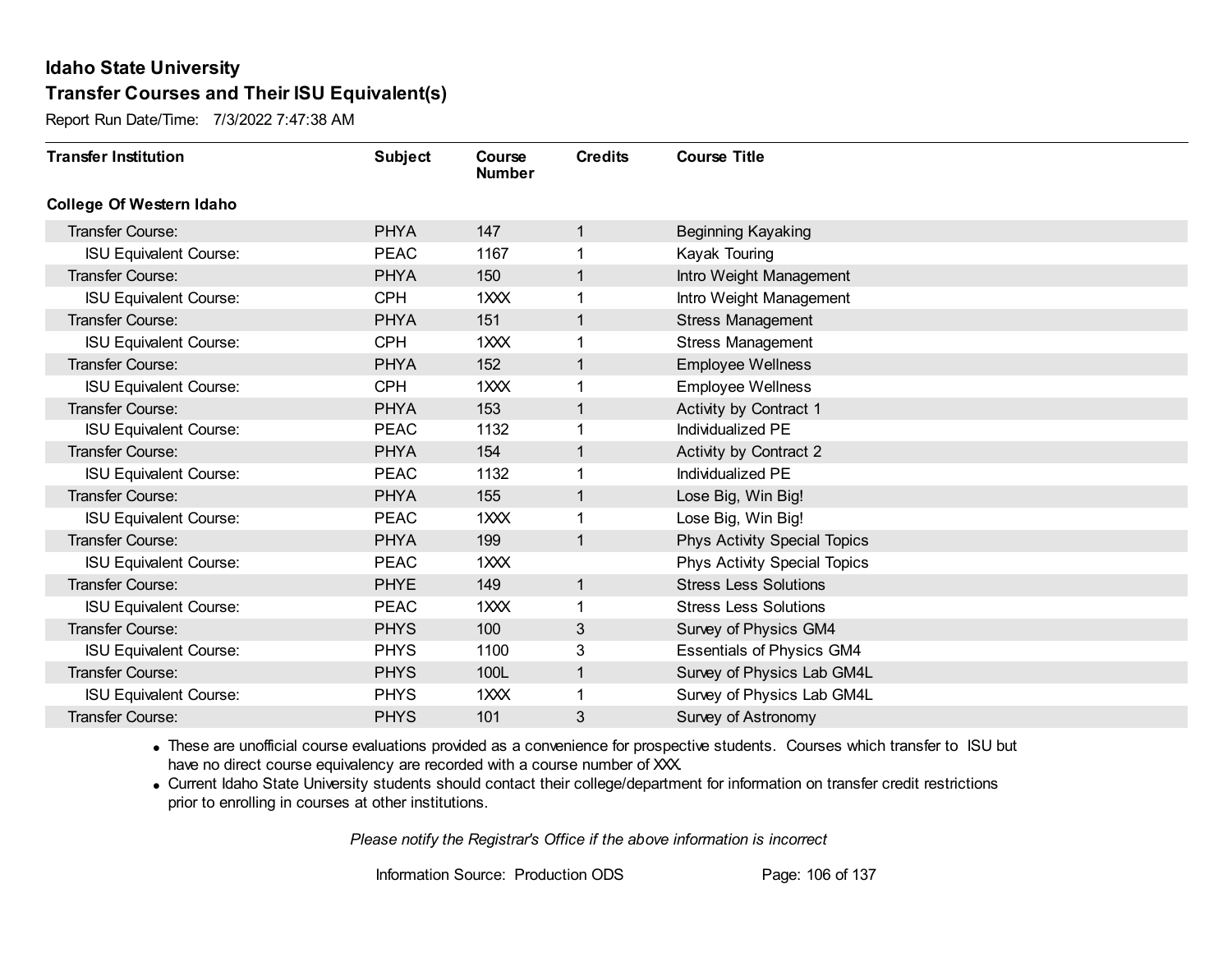Report Run Date/Time: 7/3/2022 7:47:38 AM

| <b>Transfer Institution</b>     | <b>Subject</b> | Course<br><b>Number</b> | <b>Credits</b> | <b>Course Title</b>              |
|---------------------------------|----------------|-------------------------|----------------|----------------------------------|
| <b>College Of Western Idaho</b> |                |                         |                |                                  |
| Transfer Course:                | <b>PHYS</b>    | 101                     | 3              | Survey of Astronomy              |
| <b>ISU Equivalent Course:</b>   | <b>PHYS</b>    | 1152                    | 3              | <b>Descriptive Astronomy</b>     |
| Transfer Course:                | <b>PHYS</b>    | 101L                    | $\mathbf{1}$   | Survey of Astronomy Lab GM4L     |
| <b>ISU Equivalent Course:</b>   | <b>PHYS</b>    | 1153                    | 1              | Descriptive Astronomy Lab GM4L   |
| Transfer Course:                | <b>PHYS</b>    | 111                     | 3              | <b>General Physics I GM4</b>     |
| <b>ISU Equivalent Course:</b>   | <b>PHYS</b>    | 1111                    | 3              | <b>General Physics I GM4</b>     |
| Transfer Course:                | <b>PHYS</b>    | 111L                    | 0              | General Physics I Lab GM4L       |
| <b>ISU Equivalent Course:</b>   | <b>PHYS</b>    | 1113                    |                | General Physics I Lab GM4L       |
| Transfer Course:                | <b>PHYS</b>    | 112                     | 3              | <b>General Physics II GM4</b>    |
| <b>ISU Equivalent Course:</b>   | <b>PHYS</b>    | 1112                    | 3              | General Physics II GM4           |
| Transfer Course:                | <b>PHYS</b>    | 112L                    | $\mathbf{1}$   | General Physics II Lab GM4L      |
| <b>ISU Equivalent Course:</b>   | <b>PHYS</b>    | 1114                    | 1              | General Physics II Lab GM4L      |
| Transfer Course:                | <b>PHYS</b>    | 172                     | $\mathbf{1}$   | Workplace Ethics in Science      |
| <b>ISU Equivalent Course:</b>   | <b>PHYS</b>    | 1XXX                    | 1              | Workplace Ethics in Science      |
| Transfer Course:                | <b>PHYS</b>    | 199                     | 1              | <b>Special Topics</b>            |
| <b>ISU Equivalent Course:</b>   | <b>PHYS</b>    | 1XXX                    |                | <b>Special Topics</b>            |
| Transfer Course:                | <b>PHYS</b>    | 200                     |                | Independent Study                |
| <b>ISU Equivalent Course:</b>   | <b>PHYS</b>    | 2XXX                    |                | Independent Study                |
| Transfer Course:                | <b>PHYS</b>    | 211                     | $\overline{4}$ | Phys Scientists/Engrl GM4        |
| <b>ISU Equivalent Course:</b>   | <b>PHYS</b>    | 2211                    | 4              | <b>Engineering Physics I GM4</b> |
| Transfer Course:                | <b>PHYS</b>    | 211L                    | $\mathbf{1}$   | Phys Scientists/Engr I Lab GM4   |
| <b>ISU Equivalent Course:</b>   | <b>PHYS</b>    | 2213                    | 1              | Engr Physics I Lab GM4L          |
| Transfer Course:                | <b>PHYS</b>    | 212                     | 4              | Physics Scientists/Engr II GM4   |

· These are unofficial course evaluations provided as a convenience for prospective students. Courses which transfer to ISU but have no direct course equivalency are recorded with a course number of XXX.

· Current Idaho State University students should contact their college/department for information on transfer credit restrictions prior to enrolling in courses at other institutions.

*Please notify the Registrar's Office if the above information is incorrect*

Information Source: Production ODS Page: 107 of 137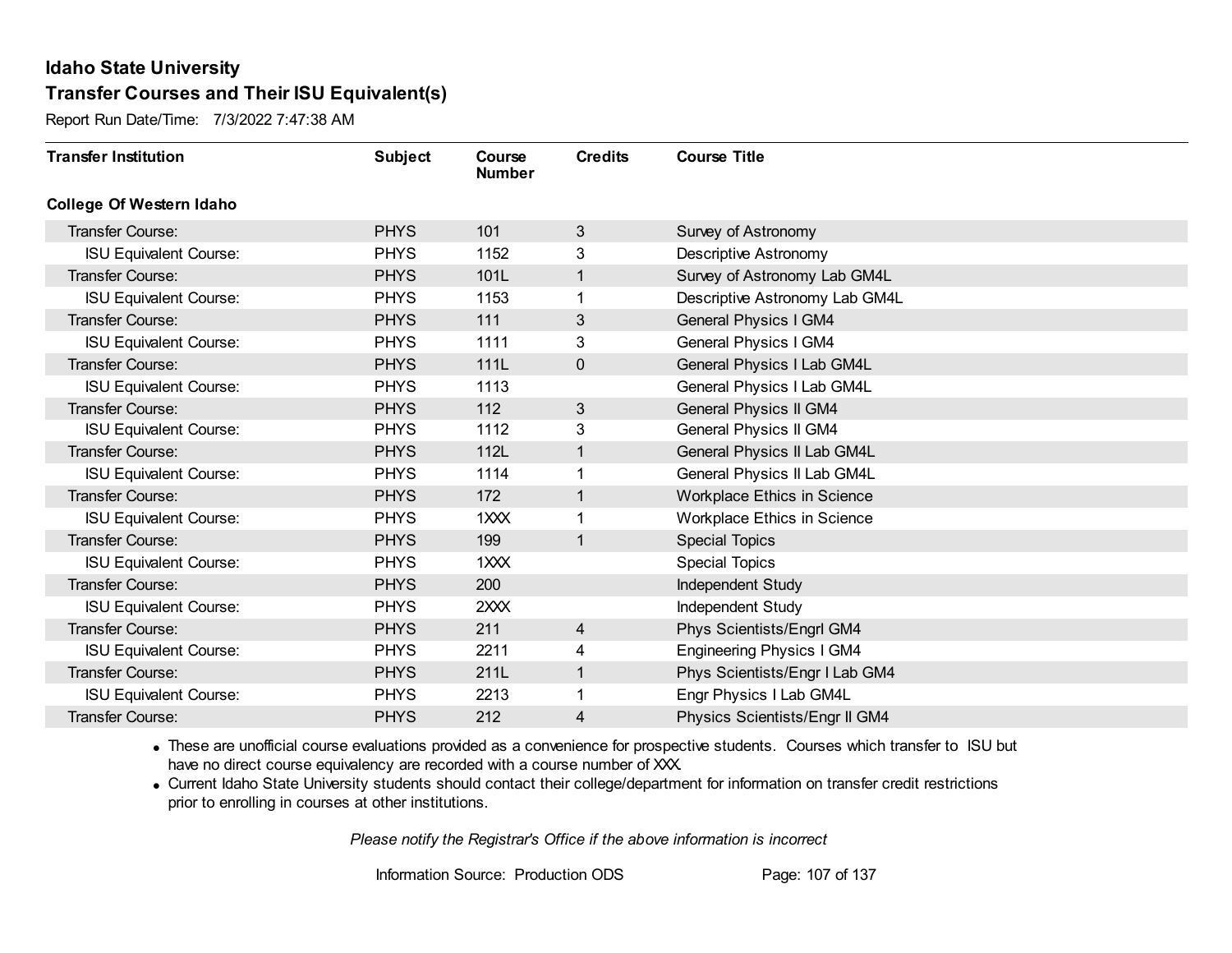Report Run Date/Time: 7/3/2022 7:47:38 AM

| <b>Transfer Institution</b>     | <b>Subject</b> | Course<br><b>Number</b> | <b>Credits</b> | <b>Course Title</b>                 |
|---------------------------------|----------------|-------------------------|----------------|-------------------------------------|
| <b>College Of Western Idaho</b> |                |                         |                |                                     |
| Transfer Course:                | <b>PHYS</b>    | 212                     | $\overline{4}$ | Physics Scientists/Engr II GM4      |
| <b>ISU Equivalent Course:</b>   | <b>PHYS</b>    | 2212                    | 4              | <b>Engineering Physics II GM4</b>   |
| Transfer Course:                | <b>PHYS</b>    | 212L                    | 1              | Physics Scie/Engr 2 Lab GM4L        |
| <b>ISU Equivalent Course:</b>   | <b>PHYS</b>    | 2214                    |                | Engineering Phys II Lab GM4L        |
| <b>Transfer Course:</b>         | <b>PNUR</b>    | 100                     | 6              | <b>Fundamentals of Nursing</b>      |
| <b>ISU Equivalent Course:</b>   | <b>PNUR</b>    | 01XX                    | 6              | <b>Fundamentals of Nursing</b>      |
| Transfer Course:                | <b>PNUR</b>    | 101                     | $\overline{2}$ | Nursing Care of the Elderly         |
| <b>ISU Equivalent Course:</b>   | <b>PNUR</b>    | 01XX                    |                | Nursing Care of the Elderly         |
| Transfer Course:                | <b>PNUR</b>    | 103                     | 6              | Comp Care of Adults II              |
| <b>ISU Equivalent Course:</b>   | <b>PNUR</b>    | 01XX                    | 6              | Comp Care of Adults II              |
| Transfer Course:                | <b>PNUR</b>    | 104                     | 3              | Nursing Care Developing Family      |
| <b>ISU Equivalent Course:</b>   | <b>PNUR</b>    | 01XX                    |                | Nursing Care Developing Family      |
| Transfer Course:                | <b>PNUR</b>    | 105                     | 3              | <b>Transition to Practice</b>       |
| <b>ISU Equivalent Course:</b>   | <b>PNUR</b>    | 01XX                    | 3              | <b>Transition to Practice</b>       |
| Transfer Course:                | <b>PNUR</b>    | 106                     | $\overline{2}$ | <b>Pharma for Practical Nursing</b> |
| <b>ISU Equivalent Course:</b>   | <b>PNUR</b>    | 01XX                    | $\overline{2}$ | <b>Pharma for Practical Nursing</b> |
| Transfer Course:                | <b>PNUR</b>    | 107                     | $\overline{2}$ | <b>Mental Health</b>                |
| <b>ISU Equivalent Course:</b>   | <b>PNUR</b>    | 01XX                    | 2              | <b>Mental Health</b>                |
| Transfer Course:                | <b>PNUR</b>    | 199                     | 1              | <b>Pract Nursing Spec Topics</b>    |
| <b>ISU Equivalent Course:</b>   | <b>PNUR</b>    | 01XX                    |                | <b>Pract Nursing Spec Topics</b>    |
| Transfer Course:                | <b>POLS</b>    | 101                     | $\mathfrak{S}$ | American National Gov GM6           |
| <b>ISU Equivalent Course:</b>   | <b>POLS</b>    | 1101                    | 3              | American National Gov GM6           |
| Transfer Course:                | <b>POLS</b>    | 102                     | 3              | Intro to Political Science GM6      |

· These are unofficial course evaluations provided as a convenience for prospective students. Courses which transfer to ISU but have no direct course equivalency are recorded with a course number of XXX.

· Current Idaho State University students should contact their college/department for information on transfer credit restrictions prior to enrolling in courses at other institutions.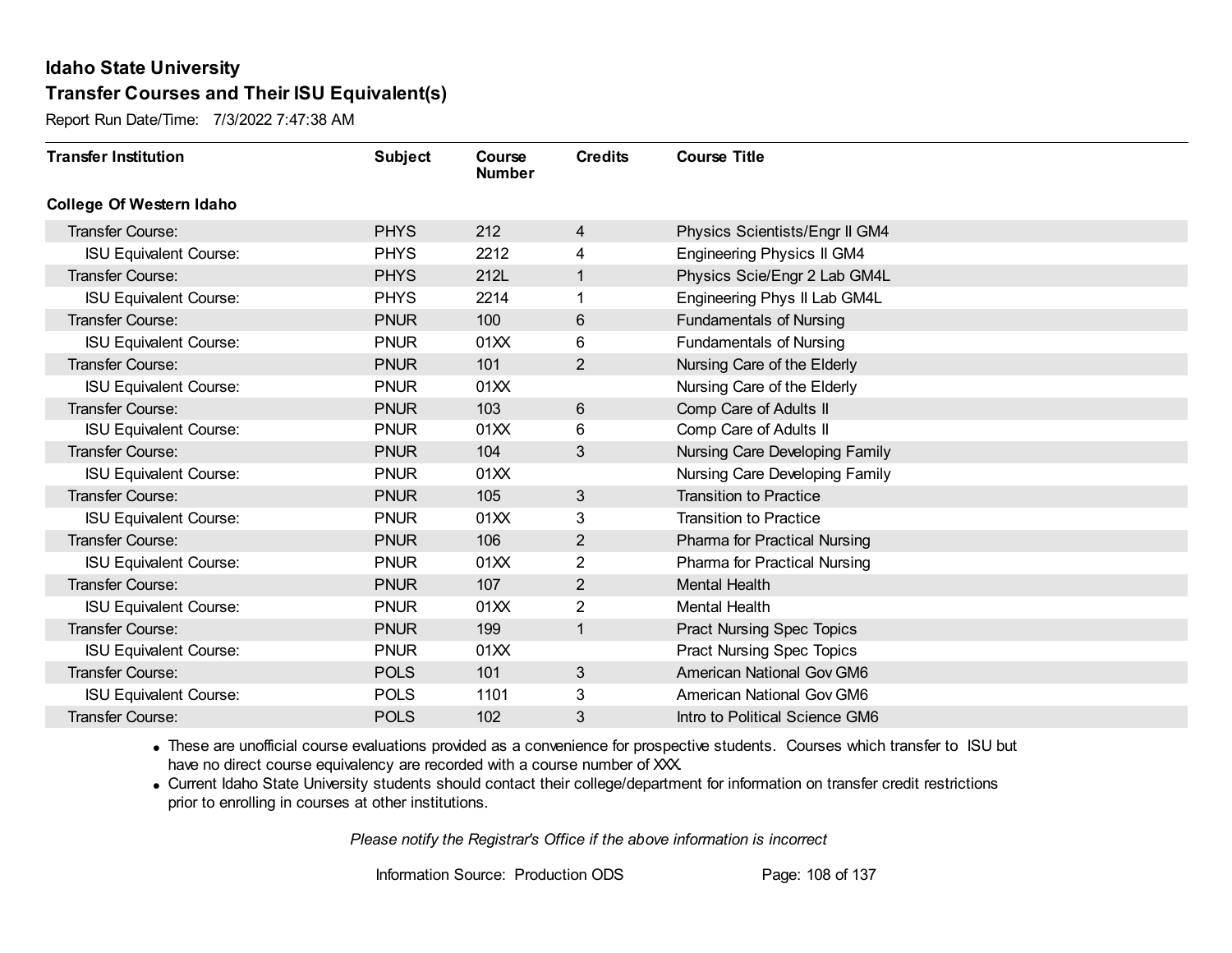Report Run Date/Time: 7/3/2022 7:47:38 AM

| <b>Transfer Institution</b>     | <b>Subject</b> | Course<br><b>Number</b> | <b>Credits</b> | <b>Course Title</b>                   |
|---------------------------------|----------------|-------------------------|----------------|---------------------------------------|
| <b>College Of Western Idaho</b> |                |                         |                |                                       |
| Transfer Course:                | <b>POLS</b>    | 102                     | $\mathbf{3}$   | Intro to Political Science GM6        |
| <b>ISU Equivalent Course:</b>   | <b>POLS</b>    | 1XXX                    | 3              | Intro to Political Science GM6        |
| Transfer Course:                | <b>POLS</b>    | 199                     | $\mathbf{1}$   | <b>Political Science Special Top</b>  |
| <b>ISU Equivalent Course:</b>   | <b>POLS</b>    | 1XXX                    |                | <b>Political Science Special Top</b>  |
| <b>Transfer Course:</b>         | <b>POLS</b>    | 200                     | $\mathbf{3}$   | <b>Political Science</b>              |
| <b>ISU Equivalent Course:</b>   | <b>POLS</b>    | 2XXX                    | 3              | <b>Political Science</b>              |
| <b>Transfer Course:</b>         | <b>POLS</b>    | 202                     | 3              | American State/Local Gov              |
| <b>ISU Equivalent Course:</b>   | <b>POLS</b>    | 2XXX                    | 3              | American State/Local Gov              |
| <b>Transfer Course:</b>         | <b>POLS</b>    | 205                     | $\mathbf{1}$   | Government Research                   |
| <b>ISU Equivalent Course:</b>   | <b>POLS</b>    | 2XXX                    |                | Government Research                   |
| <b>Transfer Course:</b>         | <b>POLS</b>    | 210                     | $\mathbf{3}$   | Intro to Comparative Politics         |
| <b>ISU Equivalent Course:</b>   | <b>POLS</b>    | 2XXX                    | 3              | Intro to Comparative Politics         |
| Transfer Course:                | <b>POLS</b>    | 221                     | 3              | Intro International Rel IGM           |
| <b>ISU Equivalent Course:</b>   | <b>POLS</b>    | 2221                    | 3              | International Relations IGM           |
| Transfer Course:                | <b>POLS</b>    | 230                     | 3              | <b>Political Philosophy</b>           |
| <b>ISU Equivalent Course:</b>   | <b>POLS</b>    | 2XXX                    | 3              | <b>Political Philosophy</b>           |
| Transfer Course:                | <b>POLS</b>    | 240                     | 3              | Am Constitutional Foundations         |
| <b>ISU Equivalent Course:</b>   | <b>POLS</b>    | 2XXX                    | 3              | Am Constitutional Foundations         |
| <b>Transfer Course:</b>         | <b>POLS</b>    | 290                     | 3              | <b>Political Science Research Cps</b> |
| <b>ISU Equivalent Course:</b>   | <b>POLS</b>    | 2XXX                    | 3              | <b>Political Science Research Cps</b> |
| <b>Transfer Course:</b>         | <b>POLS</b>    | 293                     | $\mathbf{1}$   | <b>Political Science Internship</b>   |
| <b>ISU Equivalent Course:</b>   | <b>POLS</b>    | 2XXX                    |                | <b>Political Science Internship</b>   |
| Transfer Course:                | <b>POLS</b>    | 294                     | 1              | Travel Internship                     |

· These are unofficial course evaluations provided as a convenience for prospective students. Courses which transfer to ISU but have no direct course equivalency are recorded with a course number of XXX.

· Current Idaho State University students should contact their college/department for information on transfer credit restrictions prior to enrolling in courses at other institutions.

*Please notify the Registrar's Office if the above information is incorrect*

Information Source: Production ODS Page: 109 of 137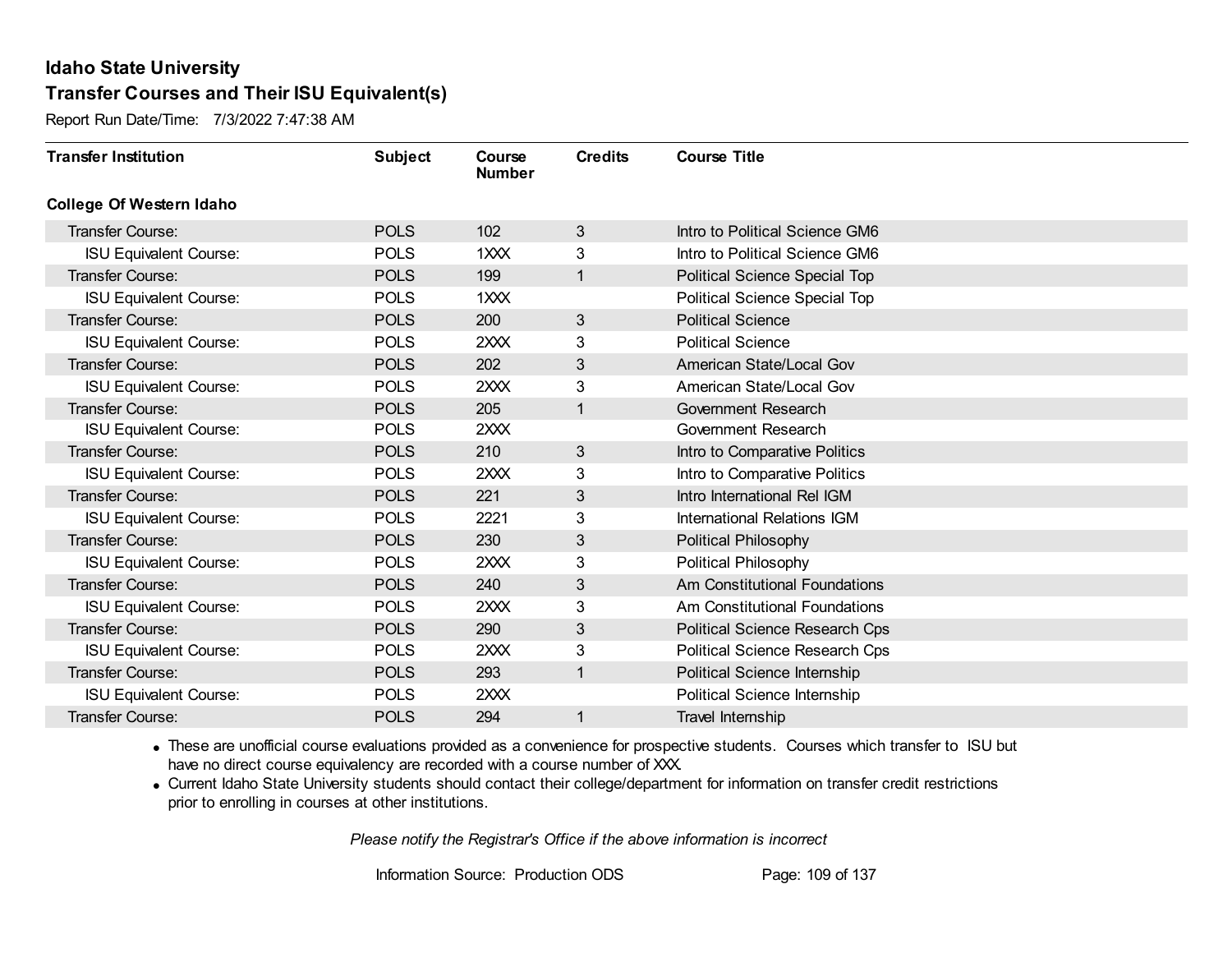Report Run Date/Time: 7/3/2022 7:47:38 AM

| <b>Transfer Institution</b>     | <b>Subject</b> | Course<br><b>Number</b> | <b>Credits</b> | <b>Course Title</b>                  |
|---------------------------------|----------------|-------------------------|----------------|--------------------------------------|
| <b>College Of Western Idaho</b> |                |                         |                |                                      |
| Transfer Course:                | <b>POLS</b>    | 294                     | 1              | Travel Internship                    |
| <b>ISU Equivalent Course:</b>   | <b>POLS</b>    | 2XXX                    |                | Travel Internship                    |
| Transfer Course:                | <b>POLS</b>    | 296                     | 1              | <b>Political Science Indep Study</b> |
| <b>ISU Equivalent Course:</b>   | <b>POLS</b>    | 2XXX                    |                | Political Science Indep Study        |
| Transfer Course:                | <b>PSER</b>    | 101                     | 9              | Small Engine Lab                     |
| <b>ISU Equivalent Course:</b>   | <b>ELEC</b>    | 01XX                    | 9              | Small Engine Lab                     |
| Transfer Course:                | <b>PSER</b>    | 102                     | 9              | Small Engine Lab                     |
| <b>ISU Equivalent Course:</b>   | <b>ELEC</b>    | 01XX                    | 9              | Small Engine Lab                     |
| <b>Transfer Course:</b>         | <b>PSER</b>    | 105                     | 3              | Found/Safety & Tools                 |
| <b>ISU Equivalent Course:</b>   | <b>ELEC</b>    | 01XX                    | 3              | Found/Safety & Tools                 |
| Transfer Course:                | <b>PSER</b>    | 110                     | $\overline{4}$ | <b>Dealership Operations</b>         |
| <b>ISU Equivalent Course:</b>   | <b>ELEC</b>    | 01XX                    | 4              | <b>Dealership Operations</b>         |
| Transfer Course:                | <b>PSER</b>    | 112                     | 3              | <b>Outdoor Power Equip Engines</b>   |
| <b>ISU Equivalent Course:</b>   | <b>ELEC</b>    | 01XX                    | 3              | <b>Outdoor Power Equip Engines</b>   |
| Transfer Course:                | <b>PSER</b>    | 116                     | 3              | Outdoor Pwr Equip Maint/Repair       |
| <b>ISU Equivalent Course:</b>   | <b>ELEC</b>    | 01XX                    | 3              | Outdoor Pwr Equip Maint/Repair       |
| Transfer Course:                | <b>PSER</b>    | 120                     | 4              | Fuel Systs: Diagnostics/Repair       |
| <b>ISU Equivalent Course:</b>   | <b>ELEC</b>    | 01XX                    | 4              | Fuel Systs: Diagnostics/Repair       |
| Transfer Course:                | <b>PSER</b>    | 125                     | 3              | <b>Basic Electrical Systems</b>      |
| <b>ISU Equivalent Course:</b>   | <b>ELEC</b>    | 01XX                    | 3              | <b>Basic Electrical Systems</b>      |
| Transfer Course:                | <b>PSER</b>    | 130                     | 6              | Drivetrain/Chassis Components        |
| <b>ISU Equivalent Course:</b>   | <b>ELEC</b>    | 01XX                    | 6              | Drivetrain/Chassis Components        |
| <b>Transfer Course:</b>         | <b>PSER</b>    | 141                     | 5              | <b>Small Engine Theory</b>           |

· These are unofficial course evaluations provided as a convenience for prospective students. Courses which transfer to ISU but have no direct course equivalency are recorded with a course number of XXX.

· Current Idaho State University students should contact their college/department for information on transfer credit restrictions prior to enrolling in courses at other institutions.

*Please notify the Registrar's Office if the above information is incorrect*

Information Source: Production ODS Page: 110 of 137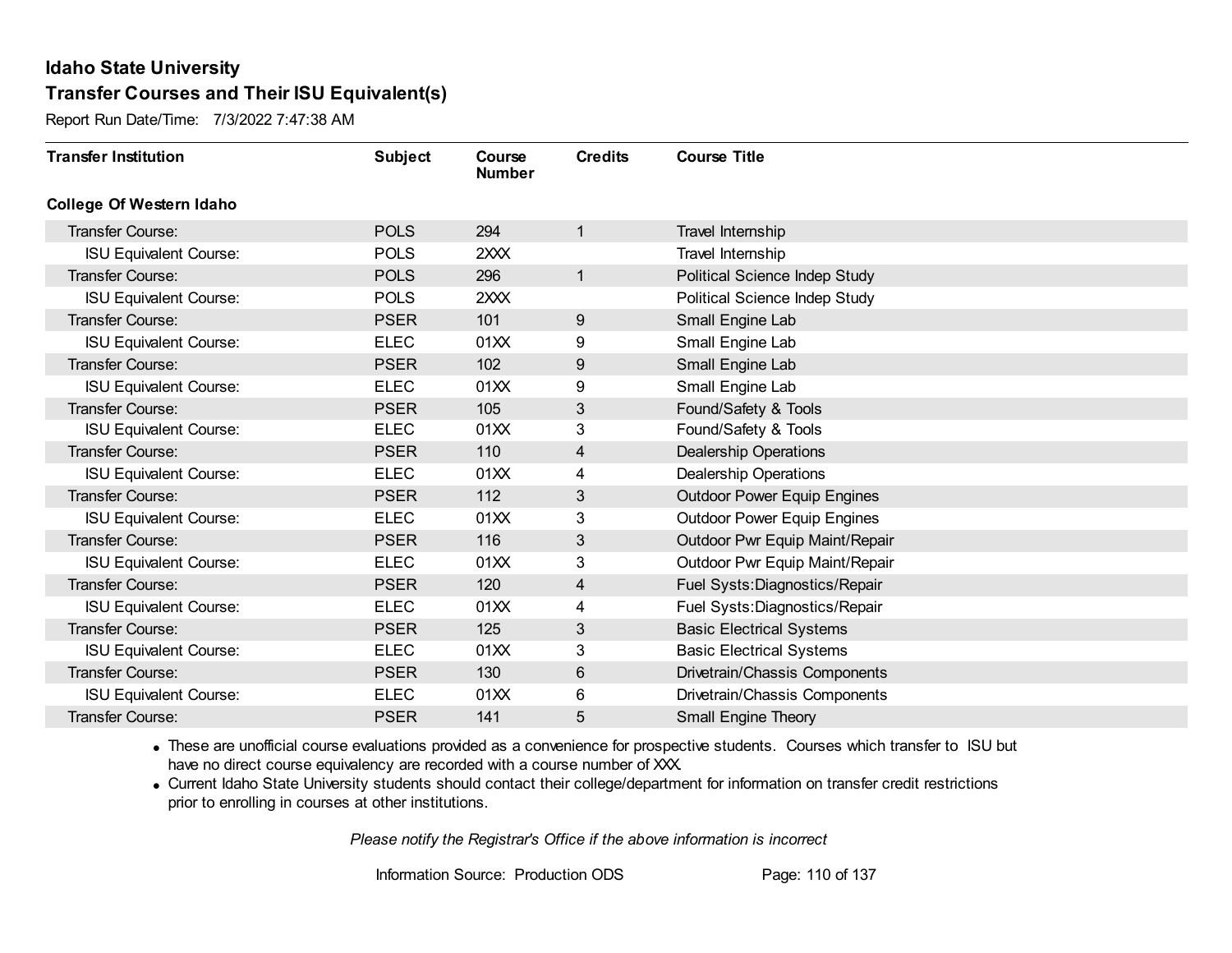Report Run Date/Time: 7/3/2022 7:47:38 AM

| <b>Transfer Institution</b>     | <b>Subject</b> | Course<br><b>Number</b> | <b>Credits</b> | <b>Course Title</b>           |
|---------------------------------|----------------|-------------------------|----------------|-------------------------------|
| <b>College Of Western Idaho</b> |                |                         |                |                               |
| Transfer Course:                | <b>PSER</b>    | 141                     | 5              | Small Engine Theory           |
| <b>ISU Equivalent Course:</b>   | <b>ELEC</b>    | 01 <sub>XX</sub>        | 5              | Small Engine Theory           |
| Transfer Course:                | <b>PSER</b>    | 142                     | 4              | <b>Small Engine Theory</b>    |
| <b>ISU Equivalent Course:</b>   | <b>ELEC</b>    | 01XX                    | 4              | Small Engine Theory           |
| <b>Transfer Course:</b>         | <b>PSER</b>    | 199                     | $\mathbf{1}$   | <b>Special Topics</b>         |
| <b>ISU Equivalent Course:</b>   | <b>ELEC</b>    | 01XX                    |                | <b>Special Topics</b>         |
| Transfer Course:                | <b>PSER</b>    | 200                     | 3              | Powersports Maint & Lt Repair |
| <b>ISU Equivalent Course:</b>   | <b>ELEC</b>    | 02XX                    | 3              | Powersports Maint & Lt Repair |
| <b>Transfer Course:</b>         | <b>PSER</b>    | 201                     | 9              | Adv Small Engine Lab          |
| <b>ISU Equivalent Course:</b>   | <b>ELEC</b>    | 02XX                    | 9              | Adv Small Engine Lab          |
| <b>Transfer Course:</b>         | <b>PSER</b>    | 202                     | 9              | Adv Small Engine Lab          |
| <b>ISU Equivalent Course:</b>   | <b>ELEC</b>    | 02XX                    | 9              | Adv Small Engine Lab          |
| Transfer Course:                | <b>PSER</b>    | 240                     | 3              | Engine Mgt & Adv Fuel Systems |
| <b>ISU Equivalent Course:</b>   | <b>ELEC</b>    | 02XX                    | 3              | Engine Mgt & Adv Fuel Systems |
| Transfer Course:                | <b>PSER</b>    | 241                     | 4              | Adv Small Engine Theory       |
| <b>ISU Equivalent Course:</b>   | <b>ELEC</b>    | 02XX                    | 4              | Adv Small Engine Theory       |
| Transfer Course:                | <b>PSER</b>    | 242                     | 3 <sup>1</sup> | Adv Small Engine Theory       |
| <b>ISU Equivalent Course:</b>   | <b>ELEC</b>    | 02XX                    | 3              | Adv Small Engine Theory       |
| Transfer Course:                | <b>PSER</b>    | 245                     | 3              | Adv Electrical Sys & Diagnos  |
| <b>ISU Equivalent Course:</b>   | <b>ELEC</b>    | 02XX                    | 3              | Adv Electrical Sys & Diagnos  |
| Transfer Course:                | <b>PSER</b>    | 250                     | 3              | Powersport Engines            |
| <b>ISU Equivalent Course:</b>   | <b>ELEC</b>    | 02XX                    | 3              | <b>Powersport Engines</b>     |
| <b>Transfer Course:</b>         | <b>PSER</b>    | 255                     | 3              | <b>Suspension Technology</b>  |

· These are unofficial course evaluations provided as a convenience for prospective students. Courses which transfer to ISU but have no direct course equivalency are recorded with a course number of XXX.

· Current Idaho State University students should contact their college/department for information on transfer credit restrictions prior to enrolling in courses at other institutions.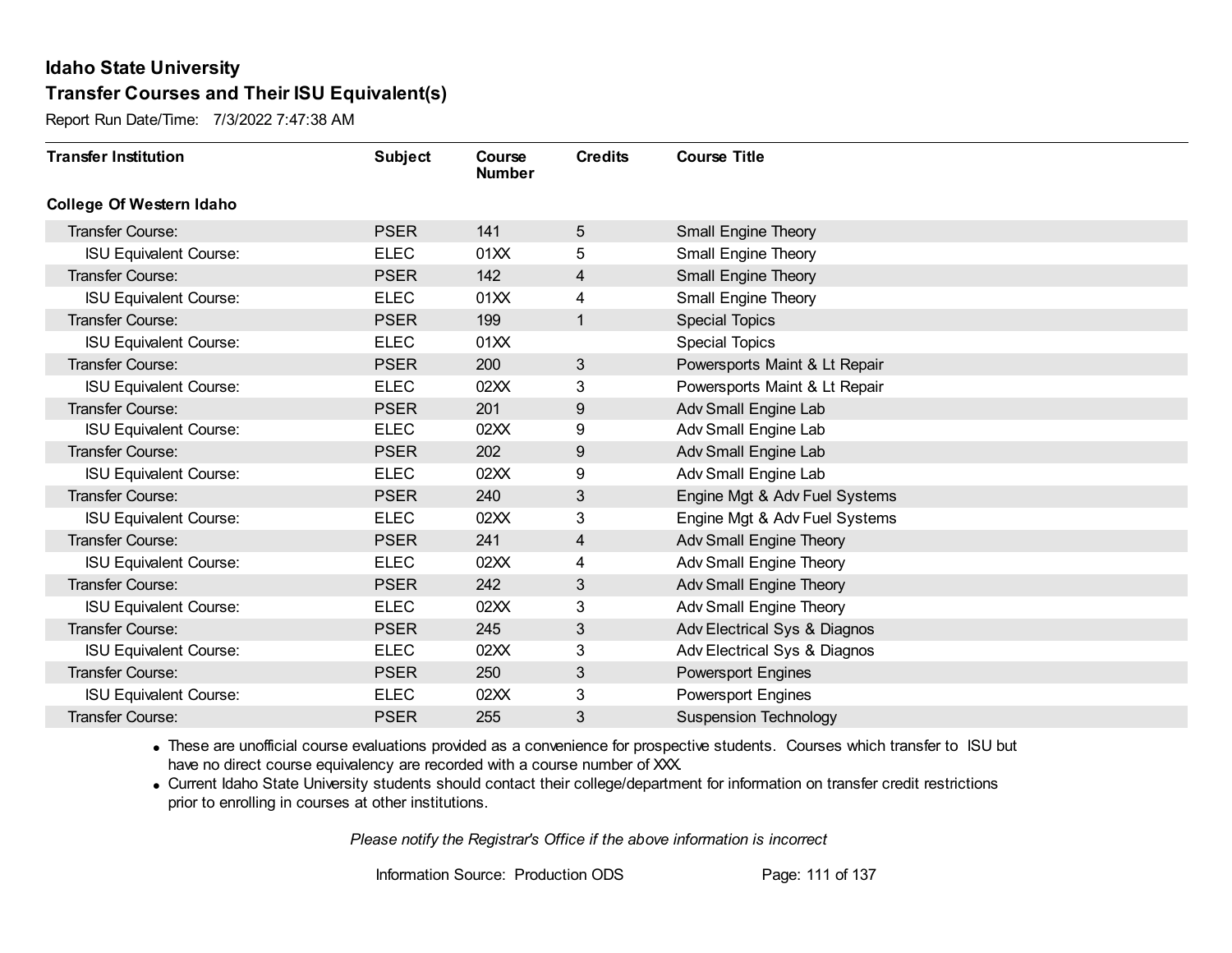Report Run Date/Time: 7/3/2022 7:47:38 AM

| <b>Transfer Institution</b>     | <b>Subject</b> | Course<br><b>Number</b> | <b>Credits</b> | <b>Course Title</b>              |
|---------------------------------|----------------|-------------------------|----------------|----------------------------------|
| <b>College Of Western Idaho</b> |                |                         |                |                                  |
| Transfer Course:                | <b>PSER</b>    | 255                     | $\mathfrak{S}$ | <b>Suspension Technology</b>     |
| <b>ISU Equivalent Course:</b>   | <b>ELEC</b>    | 02XX                    | 3              | <b>Suspension Technology</b>     |
| Transfer Course:                | <b>PSER</b>    | 260                     | 3              | Dynamometer & Perf Tech          |
| <b>ISU Equivalent Course:</b>   | <b>ELEC</b>    | 02XX                    | 3              | Dynamometer & Perf Tech          |
| Transfer Course:                | <b>PSER</b>    | 293                     | 3              | Pwrsprts/Power Equip Intrnshp    |
| <b>ISU Equivalent Course:</b>   | <b>ELEC</b>    | 02XX                    |                | Pwrsprts/Power Equip Intrnshp    |
| Transfer Course:                | <b>PSER</b>    | 296                     |                | Independent Study                |
| <b>ISU Equivalent Course:</b>   | <b>ELEC</b>    | 02XX                    |                | Independent Study                |
| Transfer Course:                | <b>PSYC</b>    | 101                     | $\mathfrak{B}$ | Intro to Psychology GM6          |
| <b>ISU Equivalent Course:</b>   | <b>PSYC</b>    | 1101                    | 3              | Introduction to Psychology GM6   |
| Transfer Course:                | <b>PSYC</b>    | 120                     | $\mathbf 1$    | Careers in Psychology            |
| <b>ISU Equivalent Course:</b>   | <b>PSYC</b>    | 2201                    |                | Careers in Psychology            |
| Transfer Course:                | <b>PSYC</b>    | 140                     | 3              | Human Rel/Career/Pers Succ GM6   |
| <b>ISU Equivalent Course:</b>   | <b>PSYC</b>    | 1XXX                    | 3              | Human Rel/Career/Pers Succ GM6   |
| Transfer Course:                | <b>PSYC</b>    | 190                     | 3              | <b>Writing/Social Sciences</b>   |
| <b>ISU Equivalent Course:</b>   | <b>PSYC</b>    | 1XXX                    | 3              | <b>Writing/Social Sciences</b>   |
| Transfer Course:                | <b>PSYC</b>    | 199                     | 1              | <b>Psychology Special Topics</b> |
| <b>ISU Equivalent Course:</b>   | <b>PSYC</b>    | 1XXX                    |                | <b>Psychology Special Topics</b> |
| Transfer Course:                | <b>PSYC</b>    | 200                     |                | Independent Study                |
| <b>ISU Equivalent Course:</b>   | <b>PSYC</b>    | 2XXX                    |                | Independent Study                |
| Transfer Course:                | <b>PSYC</b>    | 201                     | $\mathfrak{S}$ | Child & Adolescent Develop       |
| <b>ISU Equivalent Course:</b>   | <b>PSYC</b>    | 2225                    | 3              | <b>Child Development</b>         |
| Transfer Course:                | <b>PSYC</b>    | 208                     | 3              | Abnormal Psychology              |

· These are unofficial course evaluations provided as a convenience for prospective students. Courses which transfer to ISU but have no direct course equivalency are recorded with a course number of XXX.

· Current Idaho State University students should contact their college/department for information on transfer credit restrictions prior to enrolling in courses at other institutions.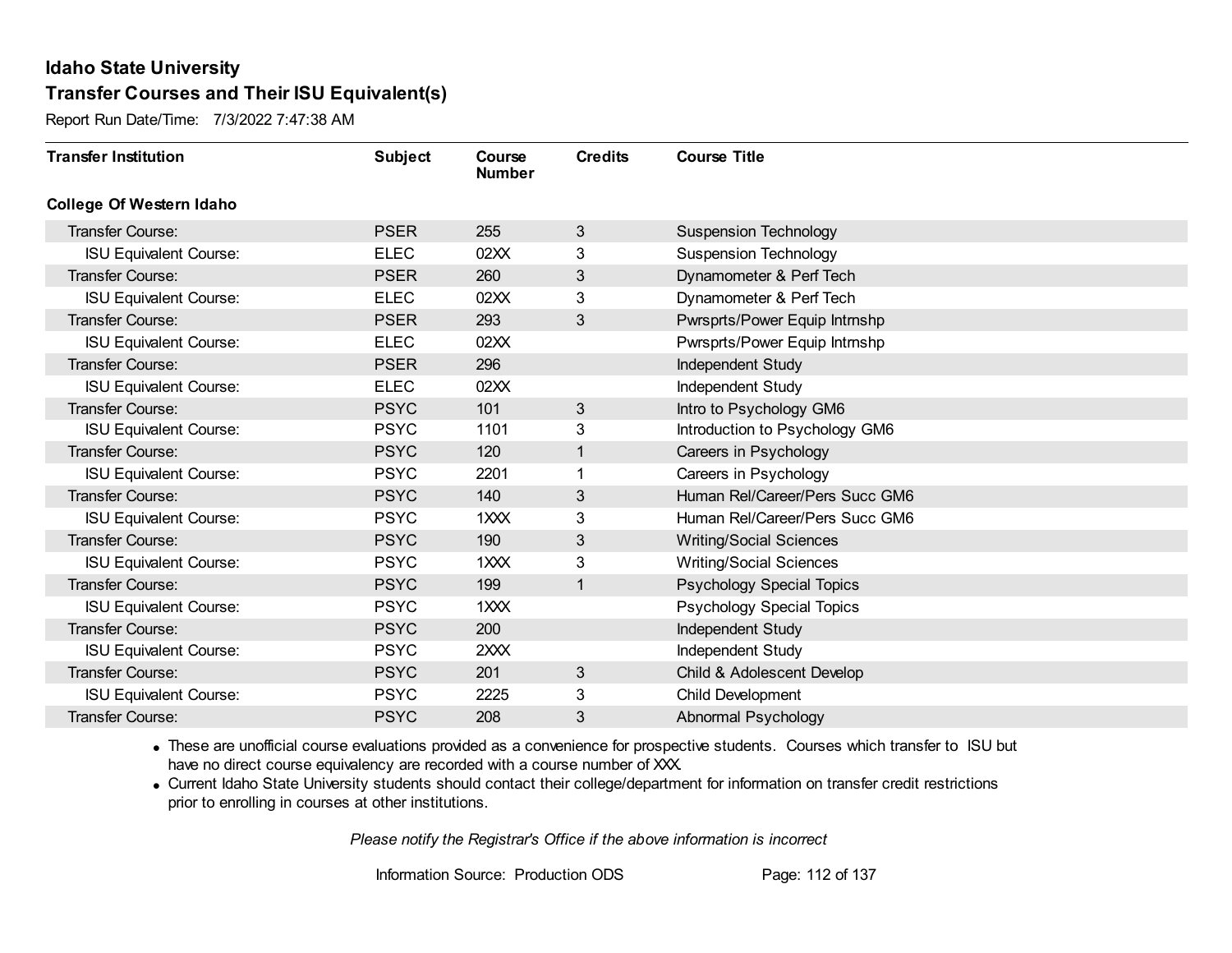Report Run Date/Time: 7/3/2022 7:47:38 AM

| <b>Transfer Institution</b>     | <b>Subject</b> | Course<br><b>Number</b> | <b>Credits</b> | <b>Course Title</b>                   |
|---------------------------------|----------------|-------------------------|----------------|---------------------------------------|
| <b>College Of Western Idaho</b> |                |                         |                |                                       |
| Transfer Course:                | <b>PSYC</b>    | 208                     | 3              | Abnormal Psychology                   |
| <b>ISU Equivalent Course:</b>   | <b>PSYC</b>    | 2XXX                    | 3              | Abnormal Psychology                   |
| Transfer Course:                | <b>PSYC</b>    | 211                     | 3              | Psych Aspect/Death/Dying IGM          |
| <b>ISU Equivalent Course:</b>   | <b>PSYC</b>    | 2XXX                    | 3              | Psych Aspect/Death/Dying IGM          |
| <b>Transfer Course:</b>         | <b>PSYC</b>    | 217                     | 3              | <b>Statistical Methods</b>            |
| <b>ISU Equivalent Course:</b>   | <b>PSYC</b>    | 2227                    | 3              | <b>Basic Statistics</b>               |
| <b>Transfer Course:</b>         | <b>PSYC</b>    | 221                     | 3              | Gender IGM                            |
| <b>ISU Equivalent Course:</b>   | <b>PSYC</b>    | 2XXX                    | 3              | Gender IGM                            |
| Transfer Course:                | <b>PSYC</b>    | 228                     | 3              | Intro to Tests/Measurements           |
| <b>ISU Equivalent Course:</b>   | <b>PSYC</b>    | 2228                    | 3              | <b>Measurement and Test Construct</b> |
| <b>Transfer Course:</b>         | <b>PSYC</b>    | 231                     | 3              | Human Sexuality                       |
| <b>ISU Equivalent Course:</b>   | <b>PSYC</b>    | 2205                    | 3              | Human Sexuality                       |
| Transfer Course:                | <b>PSYC</b>    | 250                     | 4              | Fund/Social Science Rsrch GM6         |
| <b>ISU Equivalent Course:</b>   | <b>PSYC</b>    | 2XXX                    | 4              | <b>Fund/Social Science Rsrch GM6</b>  |
| Transfer Course:                | <b>PSYC</b>    | 251                     | 3              | <b>Statistical Methods</b>            |
| <b>ISU Equivalent Course:</b>   | <b>PSYC</b>    | 2227                    | 3              | <b>Basic Statistics</b>               |
| Transfer Course:                | <b>PSYC</b>    | 290                     | 3              | <b>Psychology Capstone</b>            |
| <b>ISU Equivalent Course:</b>   | <b>PSYC</b>    | 2XXX                    | 3              | Psychology Capstone                   |
| Transfer Course:                | <b>PSYC</b>    | 293                     | $\mathbf{1}$   | Psychology Internship                 |
| <b>ISU Equivalent Course:</b>   | <b>PSYC</b>    | 2XXX                    |                | Psychology Internship                 |
| Transfer Course:                | <b>PSYC</b>    | 296                     | $\mathbf{1}$   | Psychology Independent Study          |
| <b>ISU Equivalent Course:</b>   | <b>PSYC</b>    | 2XXX                    |                | Psychology Independent Study          |
| Transfer Course:                | <b>PTAE</b>    | 101                     | $\overline{2}$ | Physical Therapy in Healthcare        |

· These are unofficial course evaluations provided as a convenience for prospective students. Courses which transfer to ISU but have no direct course equivalency are recorded with a course number of XXX.

· Current Idaho State University students should contact their college/department for information on transfer credit restrictions prior to enrolling in courses at other institutions.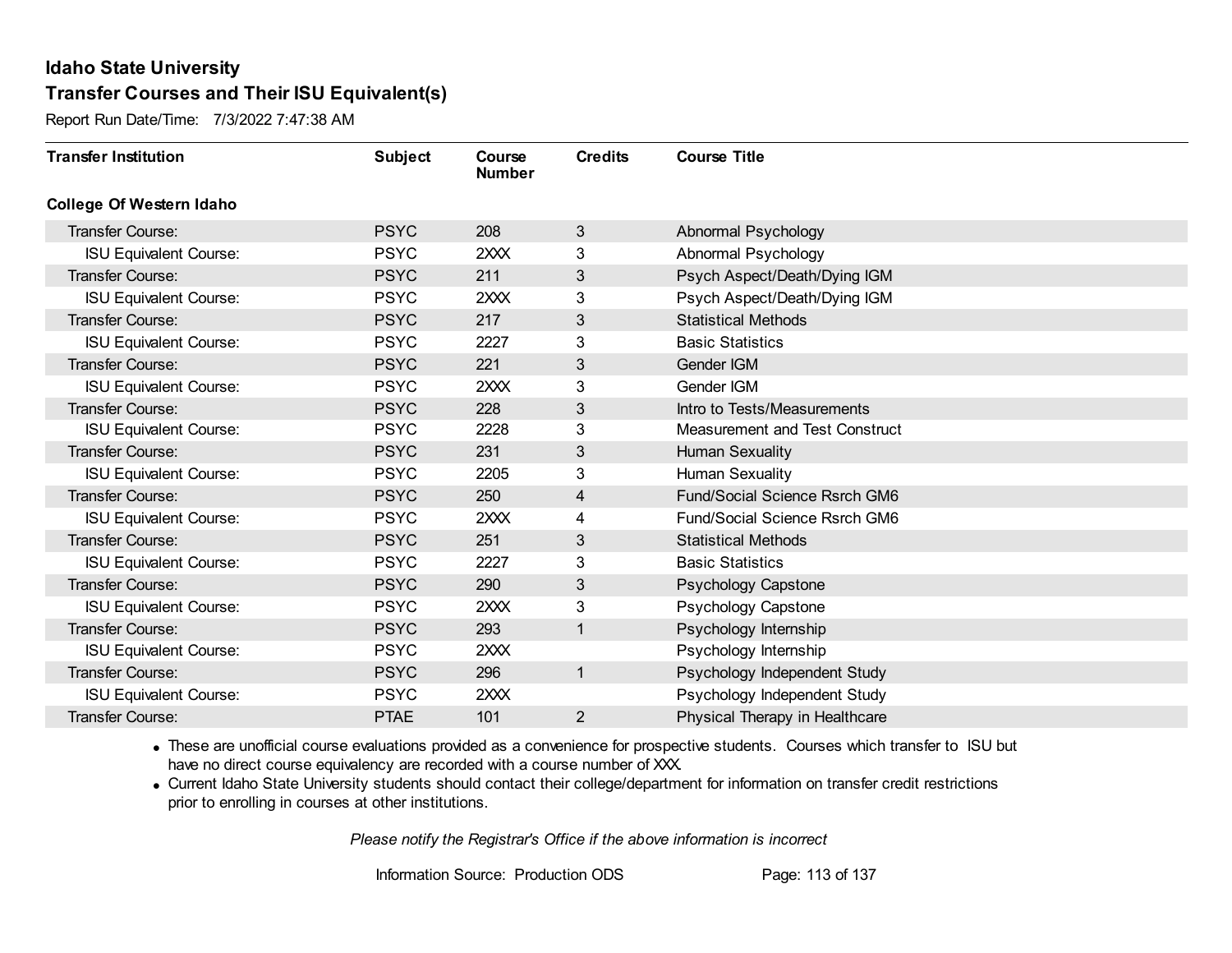Report Run Date/Time: 7/3/2022 7:47:38 AM

| <b>Transfer Institution</b>     | <b>Subject</b> | Course<br><b>Number</b> | <b>Credits</b> | <b>Course Title</b>            |
|---------------------------------|----------------|-------------------------|----------------|--------------------------------|
| <b>College Of Western Idaho</b> |                |                         |                |                                |
| Transfer Course:                | <b>PTAE</b>    | 101                     | $\overline{2}$ | Physical Therapy in Healthcare |
| <b>ISU Equivalent Course:</b>   | <b>PTA</b>     | 01XX                    | 2              | Physical Therapy in Healthcare |
| Transfer Course:                | <b>PTAE</b>    | 105                     | 3              | Therapeutic Modalities 1       |
| <b>ISU Equivalent Course:</b>   | <b>PTA</b>     | 01XX                    | 3              | Therapeutic Modalities 1       |
| <b>Transfer Course:</b>         | <b>PTAE</b>    | 106                     | 3              | <b>Applied Kinesiology</b>     |
| <b>ISU Equivalent Course:</b>   | <b>PTA</b>     | 01XX                    | 3              | <b>Applied Kinesiology</b>     |
| Transfer Course:                | <b>PTAE</b>    | 107                     | $\overline{2}$ | Kinesiology                    |
| <b>ISU Equivalent Course:</b>   | <b>PTA</b>     | 01XX                    |                | Kinesiology                    |
| <b>Transfer Course:</b>         | <b>PTAE</b>    | 107L                    | $\overline{2}$ | Kinesiology Lab                |
| <b>ISU Equivalent Course:</b>   | <b>PTA</b>     | 01XX                    | $\overline{2}$ | Kinesiology Lab                |
| <b>Transfer Course:</b>         | <b>PTAE</b>    | 110                     | $\mathbf{1}$   | Princ/Procedures Phys Therapy  |
| <b>ISU Equivalent Course:</b>   | <b>PTA</b>     | 01XX                    |                | Princ/Procedures Phys Therapy  |
| Transfer Course:                | <b>PTAE</b>    | 110L                    | $\overline{2}$ | Princ/Proc Phys Therapy Lab    |
| <b>ISU Equivalent Course:</b>   | <b>PTA</b>     | 01XX                    | $\overline{2}$ | Princ/Proc Phys Therapy Lab    |
| Transfer Course:                | <b>PTAE</b>    | 112                     | 1              | <b>Clinical Pathology 1</b>    |
| <b>ISU Equivalent Course:</b>   | <b>PTA</b>     | 01XX                    | 1              | Clinical Pathology 1           |
| Transfer Course:                | <b>PTAE</b>    | 113                     | $\overline{2}$ | <b>Clinical Pathology</b>      |
| <b>ISU Equivalent Course:</b>   | <b>PTA</b>     | 01XX                    | 2              | <b>Clinical Pathology</b>      |
| Transfer Course:                | <b>PTAE</b>    | 150                     | $\overline{4}$ | <b>Clinical Affiliation 1</b>  |
| <b>ISU Equivalent Course:</b>   | <b>PTA</b>     | 01XX                    | 4              | <b>Clinical Affiliation 1</b>  |
| Transfer Course:                | <b>PTAE</b>    | 201                     | 3              | <b>Clinical Pathology</b>      |
| <b>ISU Equivalent Course:</b>   | <b>PTA</b>     | 02XX                    | 3              | Clinical Pathology             |
| Transfer Course:                | <b>PTAE</b>    | 202                     | 2              | <b>Therapeutic Modalities</b>  |

· These are unofficial course evaluations provided as a convenience for prospective students. Courses which transfer to ISU but have no direct course equivalency are recorded with a course number of XXX.

· Current Idaho State University students should contact their college/department for information on transfer credit restrictions prior to enrolling in courses at other institutions.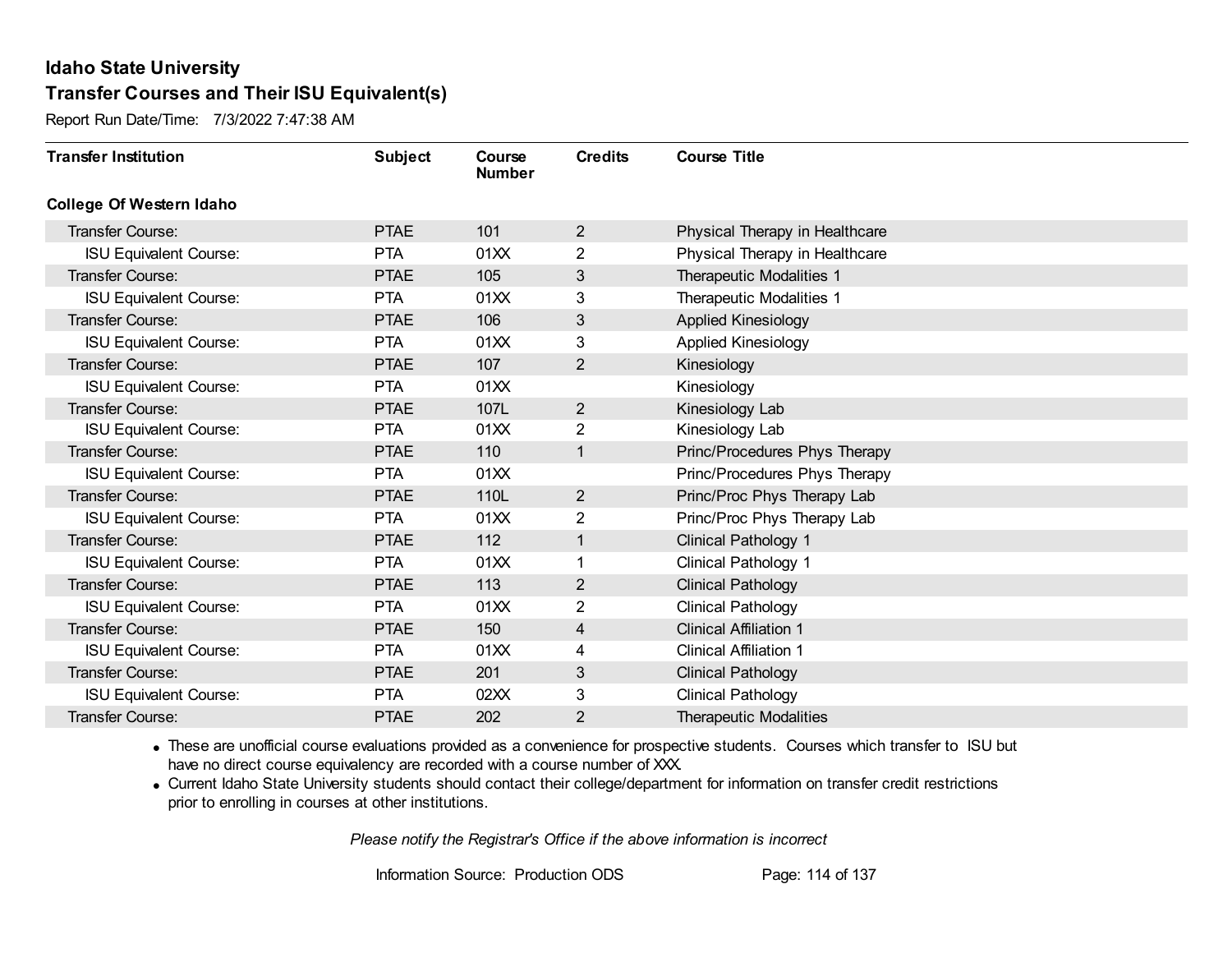Report Run Date/Time: 7/3/2022 7:47:38 AM

| <b>Transfer Institution</b>     | <b>Subject</b> | Course<br><b>Number</b> | <b>Credits</b> | <b>Course Title</b>           |
|---------------------------------|----------------|-------------------------|----------------|-------------------------------|
| <b>College Of Western Idaho</b> |                |                         |                |                               |
| Transfer Course:                | <b>PTAE</b>    | 202                     | $\overline{2}$ | <b>Therapeutic Modalities</b> |
| <b>ISU Equivalent Course:</b>   | <b>PTA</b>     | 02XX                    | 2              | Therapeautic Modalities       |
| Transfer Course:                | <b>PTAE</b>    | 202L                    | $\overline{2}$ | Therapeutic Modalities Lab    |
| <b>ISU Equivalent Course:</b>   | <b>PTA</b>     | 02XX                    | $\overline{2}$ | Therapeutic Modalities Lab    |
| Transfer Course:                | <b>PTAE</b>    | 203                     | $\mathbf{1}$   | <b>Therapeutic Exercise</b>   |
| <b>ISU Equivalent Course:</b>   | <b>PTA</b>     | 02XX                    |                | Therapeutic Exercise          |
| Transfer Course:                | <b>PTAE</b>    | 203L                    | $\overline{2}$ | Therapeutic Exercise Lab      |
| <b>ISU Equivalent Course:</b>   | <b>PTA</b>     | 02XX                    | 2              | Therapeutic Exercise Lab      |
| <b>Transfer Course:</b>         | <b>PTAE</b>    | 204                     | $\mathbf{1}$   | <b>Therapeutic Modalities</b> |
| <b>ISU Equivalent Course:</b>   | <b>PTA</b>     | 02XX                    | 1              | <b>Therapeutic Modalities</b> |
| <b>Transfer Course:</b>         | <b>PTAE</b>    | 204L                    | $\overline{2}$ | Therapeutic Modalities Lab    |
| <b>ISU Equivalent Course:</b>   | <b>PTA</b>     | 02XX                    | 2              | Therapeutic Modalities Lab    |
| Transfer Course:                | <b>PTAE</b>    | 205                     | 1              | Orthopedic Rehabilitation     |
| <b>ISU Equivalent Course:</b>   | <b>PTA</b>     | 02XX                    |                | Othopedic Rehabilitation      |
| Transfer Course:                | <b>PTAE</b>    | 205L                    | $\mathbf{1}$   | Orthopedic Rehabilitation Lab |
| <b>ISU Equivalent Course:</b>   | <b>PTA</b>     | 02XX                    | 1              | Orthopedic Rehabilitation Lab |
| Transfer Course:                | <b>PTAE</b>    | 206                     | $\mathbf{3}$   | Applied Anatomy/Physiology    |
| <b>ISU Equivalent Course:</b>   | <b>PTA</b>     | 02XX                    | 3              | Applied Anatomy/Physiology    |
| Transfer Course:                | <b>PTAE</b>    | 207                     | $\overline{2}$ | Therapeutic Exercise          |
| <b>ISU Equivalent Course:</b>   | <b>PTA</b>     | 02XX                    | 2              | Therapeutic Exercise          |
| Transfer Course:                | <b>PTAE</b>    | 207L                    | $\overline{2}$ | Therapeutic Exercise Lab      |
| <b>ISU Equivalent Course:</b>   | <b>PTA</b>     | 02XX                    | $\overline{2}$ | Therapeutic Exercise Lab      |
| Transfer Course:                | <b>PTAE</b>    | 208                     | 2              | Orthopedic Rehabilitation     |

· These are unofficial course evaluations provided as a convenience for prospective students. Courses which transfer to ISU but have no direct course equivalency are recorded with a course number of XXX.

· Current Idaho State University students should contact their college/department for information on transfer credit restrictions prior to enrolling in courses at other institutions.

*Please notify the Registrar's Office if the above information is incorrect*

Information Source: Production ODS Page: 115 of 137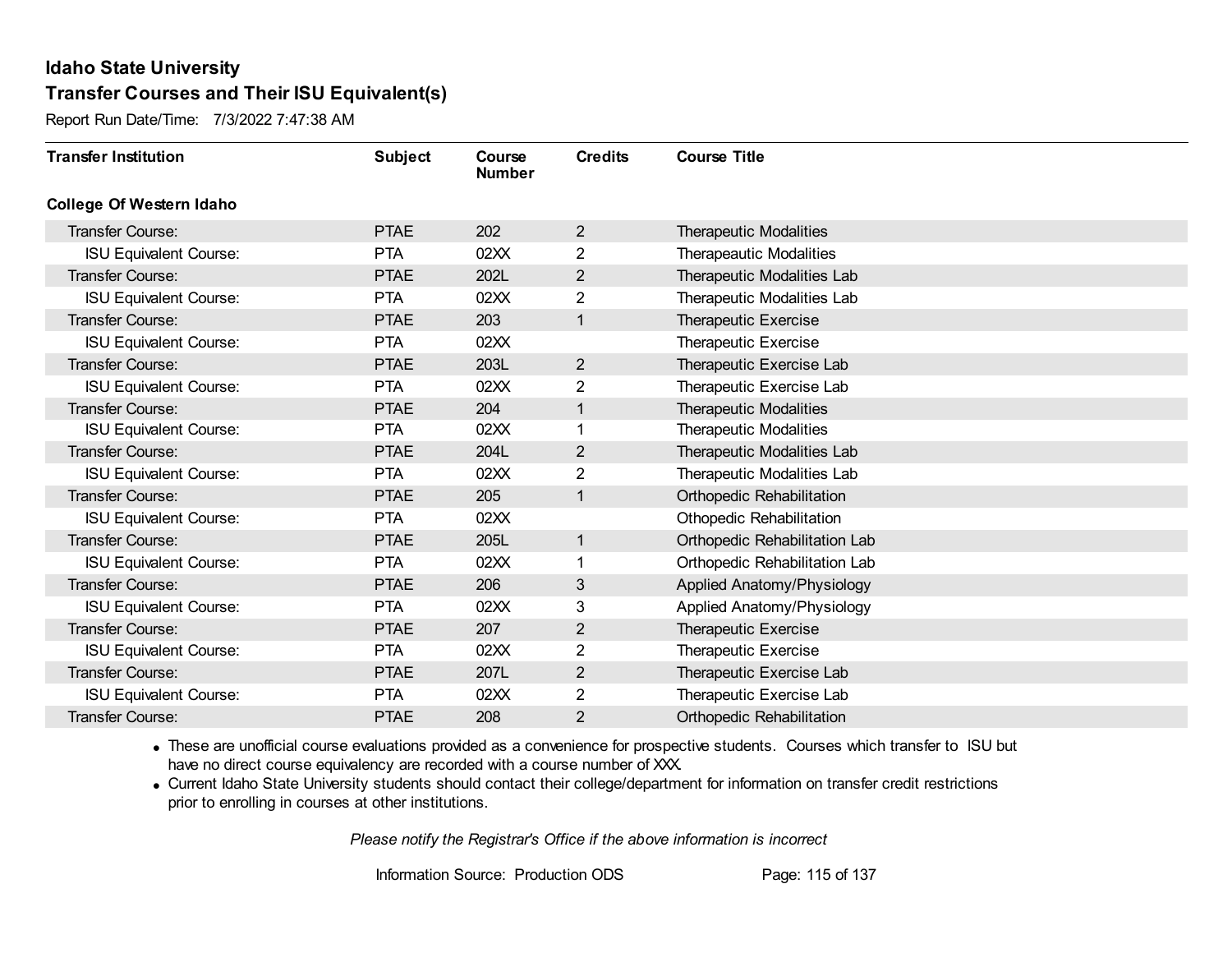Report Run Date/Time: 7/3/2022 7:47:38 AM

| <b>Transfer Institution</b>     | <b>Subject</b> | Course<br><b>Number</b> | <b>Credits</b> | <b>Course Title</b>            |
|---------------------------------|----------------|-------------------------|----------------|--------------------------------|
| <b>College Of Western Idaho</b> |                |                         |                |                                |
| Transfer Course:                | <b>PTAE</b>    | 208                     | $\overline{2}$ | Orthopedic Rehabilitation      |
| <b>ISU Equivalent Course:</b>   | <b>PTA</b>     | 02XX                    | 2              | Orthopedic Rehabilitation      |
| Transfer Course:                | <b>PTAE</b>    | 208L                    | $\overline{2}$ | Orthopedic Rehabilitation Lab  |
| <b>ISU Equivalent Course:</b>   | <b>PTA</b>     | 02XX                    | $\overline{2}$ | Orthopedic Rehabilitation Lab  |
| <b>Transfer Course:</b>         | <b>PTAE</b>    | 210                     | 3              | Manual Therapy (Prin/Proc PT)  |
| <b>ISU Equivalent Course:</b>   | <b>PTA</b>     | 02XX                    | 3              | Manual Therapy (Prin/Proc PT)  |
| <b>Transfer Course:</b>         | <b>PTAE</b>    | 211                     | $\mathbf{1}$   | Data Collection                |
| <b>ISU Equivalent Course:</b>   | <b>PTA</b>     | 02XX                    |                | Data Collection                |
| <b>Transfer Course:</b>         | <b>PTAE</b>    | 211L                    | $\overline{2}$ | Data Collection Lab            |
| <b>ISU Equivalent Course:</b>   | <b>PTA</b>     | 02XX                    | $\overline{2}$ | Data Collection Lab            |
| Transfer Course:                | <b>PTAE</b>    | 212                     | $\overline{2}$ | Clinical Pathology 2           |
| <b>ISU Equivalent Course:</b>   | <b>PTA</b>     | 02XX                    | 2              | <b>Clinical Pathology 2</b>    |
| Transfer Course:                | <b>PTAE</b>    | 213                     | 4              | Neurological Rehabilitation    |
| <b>ISU Equivalent Course:</b>   | <b>PTA</b>     | 02XX                    | 4              | Neurological Rehabilitation    |
| Transfer Course:                | <b>PTAE</b>    | 215                     | 1              | <b>Special Populations</b>     |
| <b>ISU Equivalent Course:</b>   | <b>PTA</b>     | 02XX                    |                | <b>Special Populations</b>     |
| Transfer Course:                | <b>PTAE</b>    | 215L                    | $\overline{2}$ | Special Populations Lab        |
| <b>ISU Equivalent Course:</b>   | <b>PTA</b>     | 02XX                    | $\overline{2}$ | Special Populations Lab        |
| Transfer Course:                | <b>PTAE</b>    | 217                     | $\overline{2}$ | Neurological Rehabiliation     |
| <b>ISU Equivalent Course:</b>   | <b>PTA</b>     | 02XX                    | 2              | Neurological Rehabiliation     |
| <b>Transfer Course:</b>         | <b>PTAE</b>    | 217L                    | $\overline{2}$ | Neurological Rehabiliation Lab |
| <b>ISU Equivalent Course:</b>   | <b>PTA</b>     | 02XX                    | 2              | Neurological Rehabilitation La |
| Transfer Course:                | <b>PTAE</b>    | 220                     | 3              | Seminar                        |

· These are unofficial course evaluations provided as a convenience for prospective students. Courses which transfer to ISU but have no direct course equivalency are recorded with a course number of XXX.

· Current Idaho State University students should contact their college/department for information on transfer credit restrictions prior to enrolling in courses at other institutions.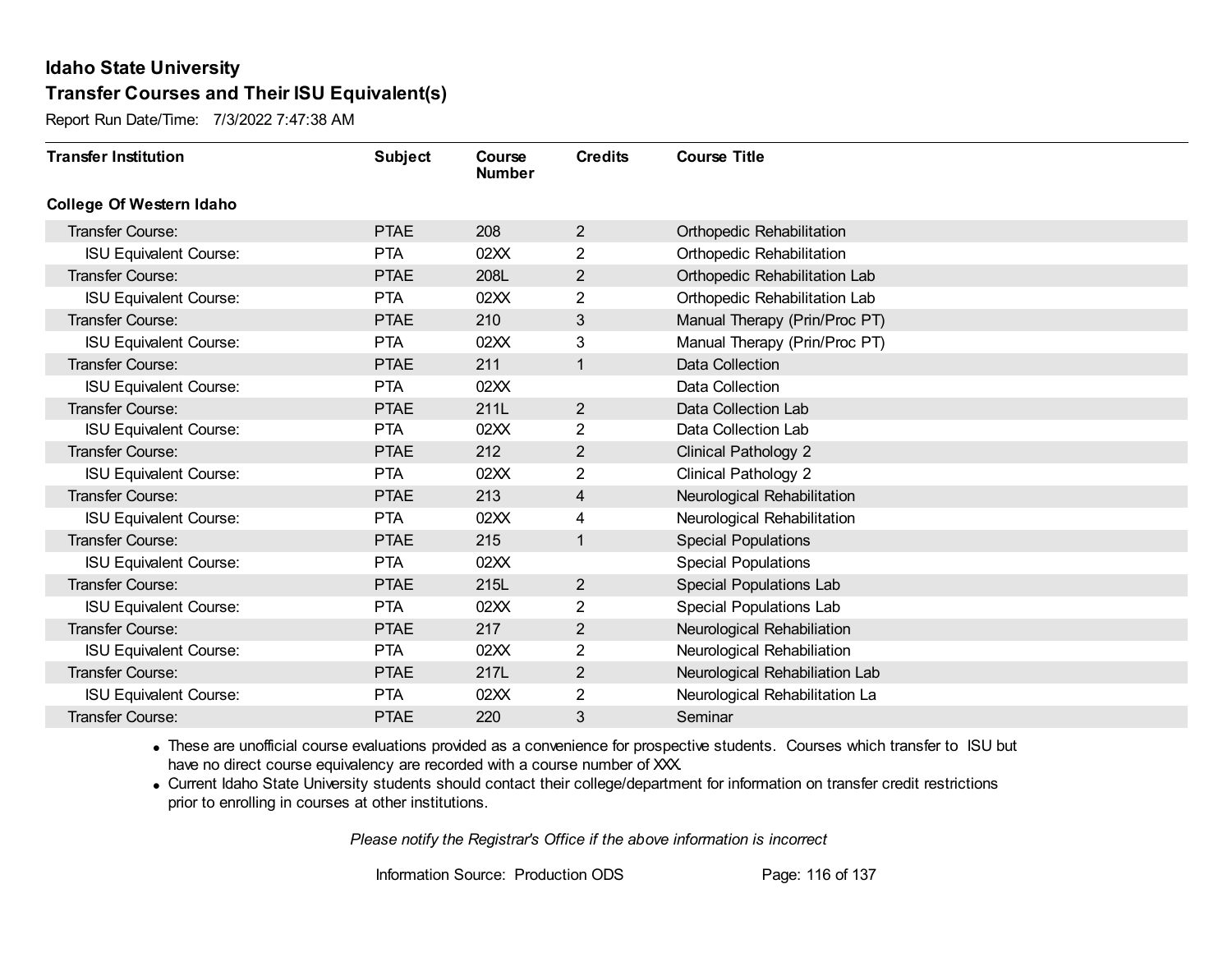Report Run Date/Time: 7/3/2022 7:47:38 AM

| <b>Transfer Institution</b>     | <b>Subject</b> | Course<br><b>Number</b> | <b>Credits</b> | <b>Course Title</b>                |
|---------------------------------|----------------|-------------------------|----------------|------------------------------------|
| <b>College Of Western Idaho</b> |                |                         |                |                                    |
| <b>Transfer Course:</b>         | <b>PTAE</b>    | 220                     | 3              | Seminar                            |
| <b>ISU Equivalent Course:</b>   | <b>PTA</b>     | 02XX                    | 3              | Seminar                            |
| <b>Transfer Course:</b>         | <b>PTAE</b>    | 221                     | 2              | Seminar Experience                 |
| <b>ISU Equivalent Course:</b>   | <b>PTA</b>     | 02XX                    | $\overline{2}$ | Seminar Experience                 |
| <b>Transfer Course:</b>         | <b>PTAE</b>    | 225                     | 1              | <b>Clinical Education 1</b>        |
| <b>ISU Equivalent Course:</b>   | <b>PTA</b>     | 02XX                    |                | <b>Clinical Education 1</b>        |
| <b>Transfer Course:</b>         | <b>PTAE</b>    | 226                     | 1              | <b>Clinical Education 2</b>        |
| <b>ISU Equivalent Course:</b>   | <b>PTA</b>     | 02XX                    |                | <b>Clinical Education 2</b>        |
| <b>Transfer Course:</b>         | <b>PTAE</b>    | 240                     | $\overline{7}$ | <b>Clinical Experience 1</b>       |
| <b>ISU Equivalent Course:</b>   | <b>PTA</b>     | 02XX                    | $\overline{7}$ | <b>Clinical Experience 1</b>       |
| Transfer Course:                | <b>PTAE</b>    | 241                     | $\overline{7}$ | <b>Clinical Experience 2</b>       |
| <b>ISU Equivalent Course:</b>   | <b>PTA</b>     | 02XX                    | 7              | <b>Clinical Experience 2</b>       |
| <b>Transfer Course:</b>         | <b>PTAE</b>    | 245                     | $\mathbf{2}$   | <b>Clinical Affiliation 1</b>      |
| <b>ISU Equivalent Course:</b>   | <b>PTA</b>     | 02XX                    | $\overline{2}$ | <b>Clinical Affiliation 1</b>      |
| Transfer Course:                | <b>PTAE</b>    | 250                     | $6\,$          | <b>Clinical Affiliation 2</b>      |
| <b>ISU Equivalent Course:</b>   | <b>PTA</b>     | 02XX                    | 6              | <b>Clinical Affiliation 2</b>      |
| Transfer Course:                | <b>PTAE</b>    | 255                     | $6\,$          | <b>Clinical Affiliation 3</b>      |
| <b>ISU Equivalent Course:</b>   | <b>PTA</b>     | 02XX                    | 6              | <b>Clinical Affiliation 3</b>      |
| <b>Transfer Course:</b>         | <b>READ</b>    | 015                     | 3              | <b>Basic Reading</b>               |
| <b>ISU Equivalent Course:</b>   | <b>ENGL</b>    | 00 <sub>XX</sub>        | 3              | <b>Basic Reading</b>               |
| <b>Transfer Course:</b>         | <b>READ</b>    | 035                     | 3              | <b>Building College Vocabulary</b> |
| <b>ISU Equivalent Course:</b>   | <b>ENGL</b>    | 00 <sub>XX</sub>        | 3              | <b>Building College Vocabulary</b> |
| <b>Transfer Course:</b>         | <b>READ</b>    | 090                     | 3              | <b>Reading Development</b>         |

· These are unofficial course evaluations provided as a convenience for prospective students. Courses which transfer to ISU but have no direct course equivalency are recorded with a course number of XXX.

· Current Idaho State University students should contact their college/department for information on transfer credit restrictions prior to enrolling in courses at other institutions.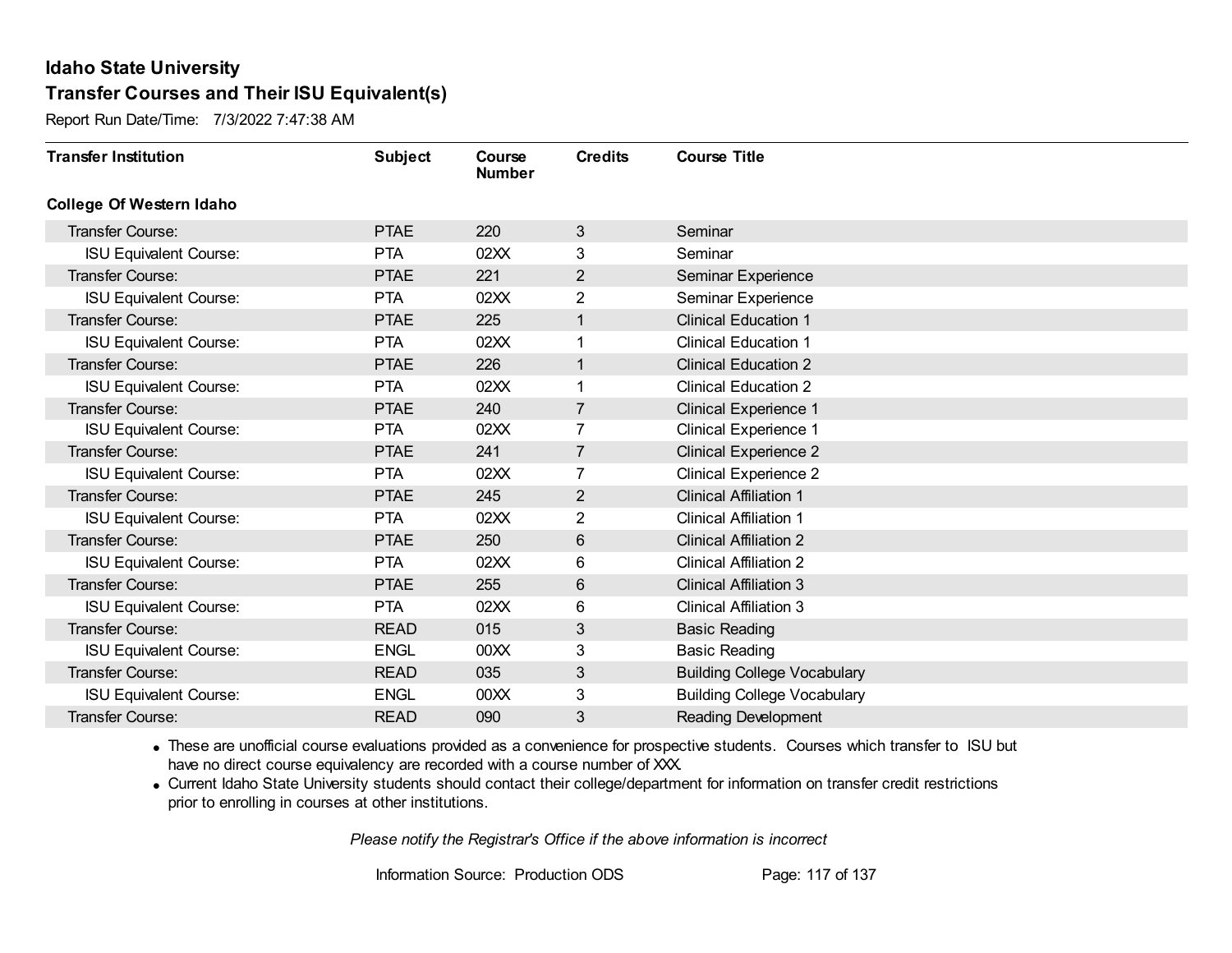Report Run Date/Time: 7/3/2022 7:47:38 AM

| <b>Transfer Institution</b>     | <b>Subject</b> | Course<br><b>Number</b> | <b>Credits</b> | <b>Course Title</b>                   |
|---------------------------------|----------------|-------------------------|----------------|---------------------------------------|
| <b>College Of Western Idaho</b> |                |                         |                |                                       |
| <b>Transfer Course:</b>         | <b>READ</b>    | 090                     | 3              | <b>Reading Development</b>            |
| <b>ISU Equivalent Course:</b>   | <b>ENGL</b>    | 00XX                    | 3              | Reading Development                   |
| Transfer Course:                | <b>READ</b>    | 101                     | $\overline{2}$ | <b>College Reading</b>                |
| <b>ISU Equivalent Course:</b>   | <b>ENGL</b>    | 1XXX                    | $\overline{2}$ | <b>College Reading</b>                |
| <b>Transfer Course:</b>         | <b>READ</b>    | 122                     | $\mathbf{1}$   | <b>Enhanced Reading Efficiency</b>    |
| <b>ISU Equivalent Course:</b>   | <b>ENGL</b>    | 1XXX                    | 1              | <b>Enhanced Reading Efficiency</b>    |
| Transfer Course:                | <b>SCIE</b>    | 101                     | 3              | Foundations of Science GM4            |
| <b>ISU Equivalent Course:</b>   | <b>ELEC</b>    | 1XXX                    | 3              | Foundations of Science GM4            |
| <b>Transfer Course:</b>         | <b>SCIE</b>    | 102                     | 3              | Ethics in Science GM6                 |
| <b>ISU Equivalent Course:</b>   | <b>ELEC</b>    | 1XXX                    | 3              | Ethics in Science GM6                 |
| <b>Transfer Course:</b>         | <b>SCIE</b>    | 225                     | $\mathbf{1}$   | <b>Essential Princ/Scientific Res</b> |
| <b>ISU Equivalent Course:</b>   | <b>ELEC</b>    | 2XXX                    | 1              | <b>Essential Princ/Scientific Res</b> |
| Transfer Course:                | <b>SCIE</b>    | 290                     | 1              | Stem Capstone                         |
| <b>ISU Equivalent Course:</b>   | <b>ELEC</b>    | 2XXX                    | 1              | <b>Stem Capstone</b>                  |
| Transfer Course:                | <b>SCIE</b>    | 293                     | $\mathbf{1}$   | Interdisciplinary Science Intr        |
| <b>ISU Equivalent Course:</b>   | <b>ELEC</b>    | 2XXX                    |                | Interdisciplinary Science Intr        |
| Transfer Course:                | <b>SIGL</b>    | 201                     | $\overline{4}$ | American Sign Language III            |
| <b>ISU Equivalent Course:</b>   | <b>CSD</b>     | 2251                    | 4              | American Sign Language III            |
| Transfer Course:                | <b>SIGL</b>    | 101                     | 4              | American Sign Lang I GM5L             |
| <b>ISU Equivalent Course:</b>   | <b>CSD</b>     | 1151                    | 3              | American Sign Language I GM5L         |
| <b>ISU Equivalent Course:</b>   | <b>CSD</b>     | 1151L                   | 1              | American Sign Language I Lab          |
| Transfer Course:                | <b>SIGL</b>    | 102                     | 4              | American Sign Lang II GM5L            |
| <b>ISU Equivalent Course:</b>   | <b>CSD</b>     | 1152                    | 4              | American Sign Language II GM5L        |

· These are unofficial course evaluations provided as a convenience for prospective students. Courses which transfer to ISU but have no direct course equivalency are recorded with a course number of XXX.

· Current Idaho State University students should contact their college/department for information on transfer credit restrictions prior to enrolling in courses at other institutions.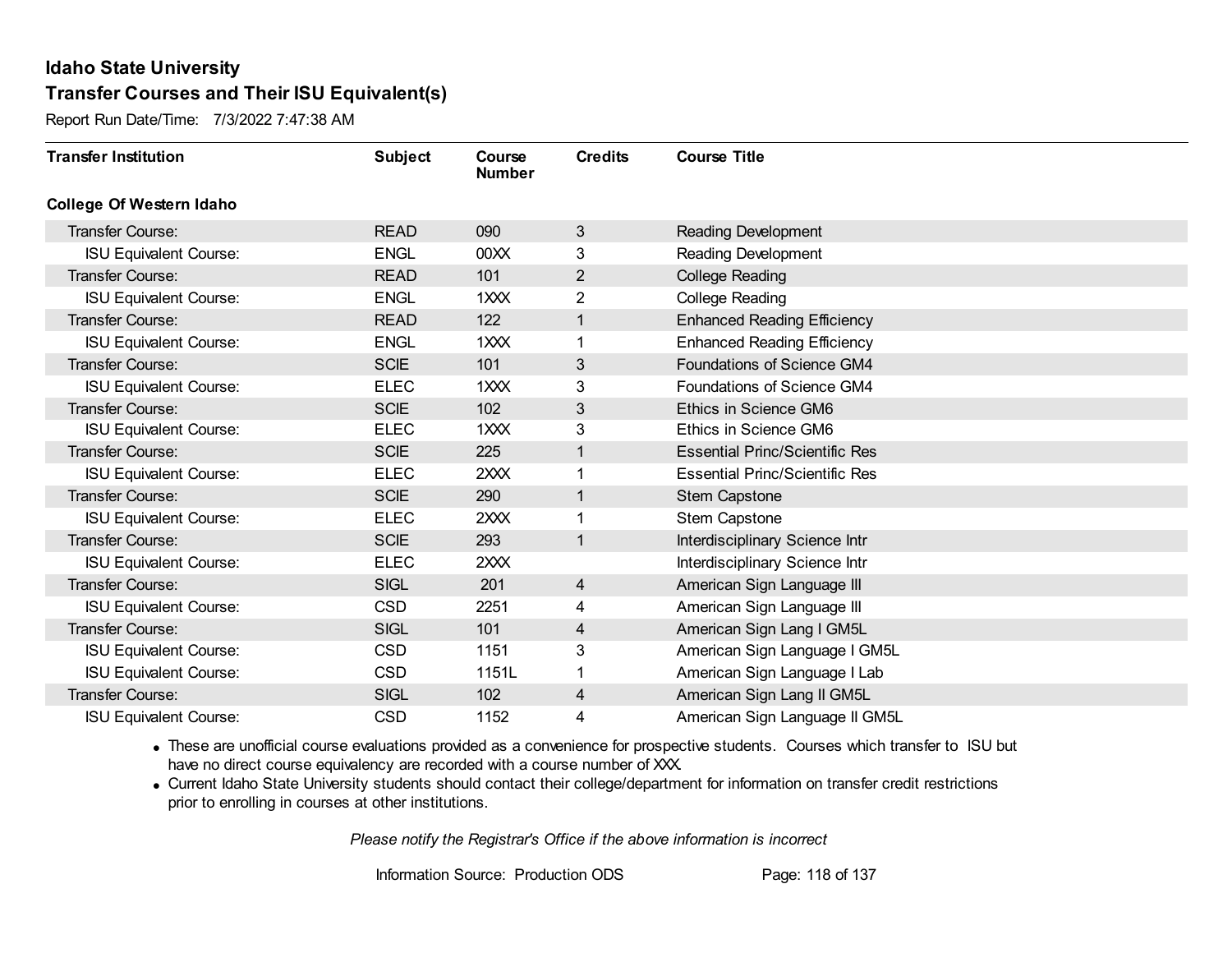Report Run Date/Time: 7/3/2022 7:47:38 AM

| <b>Transfer Institution</b>     | <b>Subject</b> | Course<br><b>Number</b> | <b>Credits</b> | <b>Course Title</b>            |
|---------------------------------|----------------|-------------------------|----------------|--------------------------------|
| <b>College Of Western Idaho</b> |                |                         |                |                                |
| Transfer Course:                | <b>SIGL</b>    | 102                     | $\overline{4}$ | American Sign Lang II GM5L     |
| <b>ISU Equivalent Course:</b>   | <b>CSD</b>     | 1152L                   | 0              | American Sign Language II Lab  |
| <b>ISU Equivalent Course:</b>   | <b>CSD</b>     | 1152                    | 4              | American Sign Language II GM5L |
| Transfer Course:                | <b>SIGL</b>    | 102L                    | $\mathbf{0}$   | Amer Sign Lang 2 Lab           |
| <b>ISU Equivalent Course:</b>   | <b>CSD</b>     | 1152L                   | 0              | American Sign Language II Lab  |
| Transfer Course:                | <b>SIGL</b>    | 199                     |                | <b>Special Topics</b>          |
| <b>ISU Equivalent Course:</b>   | <b>CSD</b>     | 1XXX                    |                | <b>Special Topics</b>          |
| Transfer Course:                | <b>SIGL</b>    | 200                     |                | Independent Study              |
| <b>ISU Equivalent Course:</b>   | <b>CSD</b>     | 2XXX                    |                | Independent Study              |
| Transfer Course:                | <b>SIGL</b>    | 201                     | 4              | Amer Sign Lang III GM5L        |
| <b>ISU Equivalent Course:</b>   | <b>CSD</b>     | 2251                    | 4              | American Sign Language III GM5 |
| <b>ISU Equivalent Course:</b>   | <b>CSD</b>     | 2251L                   | 0              | American Sign Language III Lab |
| <b>Transfer Course:</b>         | <b>SIGL</b>    | 201L                    | $\mathbf{0}$   | Amer Sign Lang 3 Lab           |
| <b>ISU Equivalent Course:</b>   | <b>CSD</b>     | 2251L                   | 0              | American Sign Language III Lab |
| Transfer Course:                | <b>SIGL</b>    | 202                     | $\overline{4}$ | Amer Sign Lang IV GM5L         |
| <b>ISU Equivalent Course:</b>   | <b>CSD</b>     | 2252                    | 4              | American Sign Language IV GM5L |
| <b>ISU Equivalent Course:</b>   | <b>CSD</b>     | 2252L                   | 0              | American Sign Language IV Lab  |
| Transfer Course:                | <b>SIGL</b>    | 202L                    | $\mathbf 0$    | Amer Sign Lang 4 Lab           |
| <b>ISU Equivalent Course:</b>   | <b>CSD</b>     | 2252L                   | 0              | American Sign Language IV Lab  |
| Transfer Course:                | <b>SIGL</b>    | 203                     | 3              | Fingerspelling & Numbers       |
| <b>ISU Equivalent Course:</b>   | <b>CSD</b>     | 2249                    | 3              | Fingerspelling and Numbers     |
| <b>Transfer Course:</b>         | <b>SIGL</b>    | 204                     | 3              | <b>Signing Seminar</b>         |
| <b>ISU Equivalent Course:</b>   | <b>CSD</b>     | 2250                    | 3              | <b>Signing Seminar</b>         |

· These are unofficial course evaluations provided as a convenience for prospective students. Courses which transfer to ISU but have no direct course equivalency are recorded with a course number of XXX.

· Current Idaho State University students should contact their college/department for information on transfer credit restrictions prior to enrolling in courses at other institutions.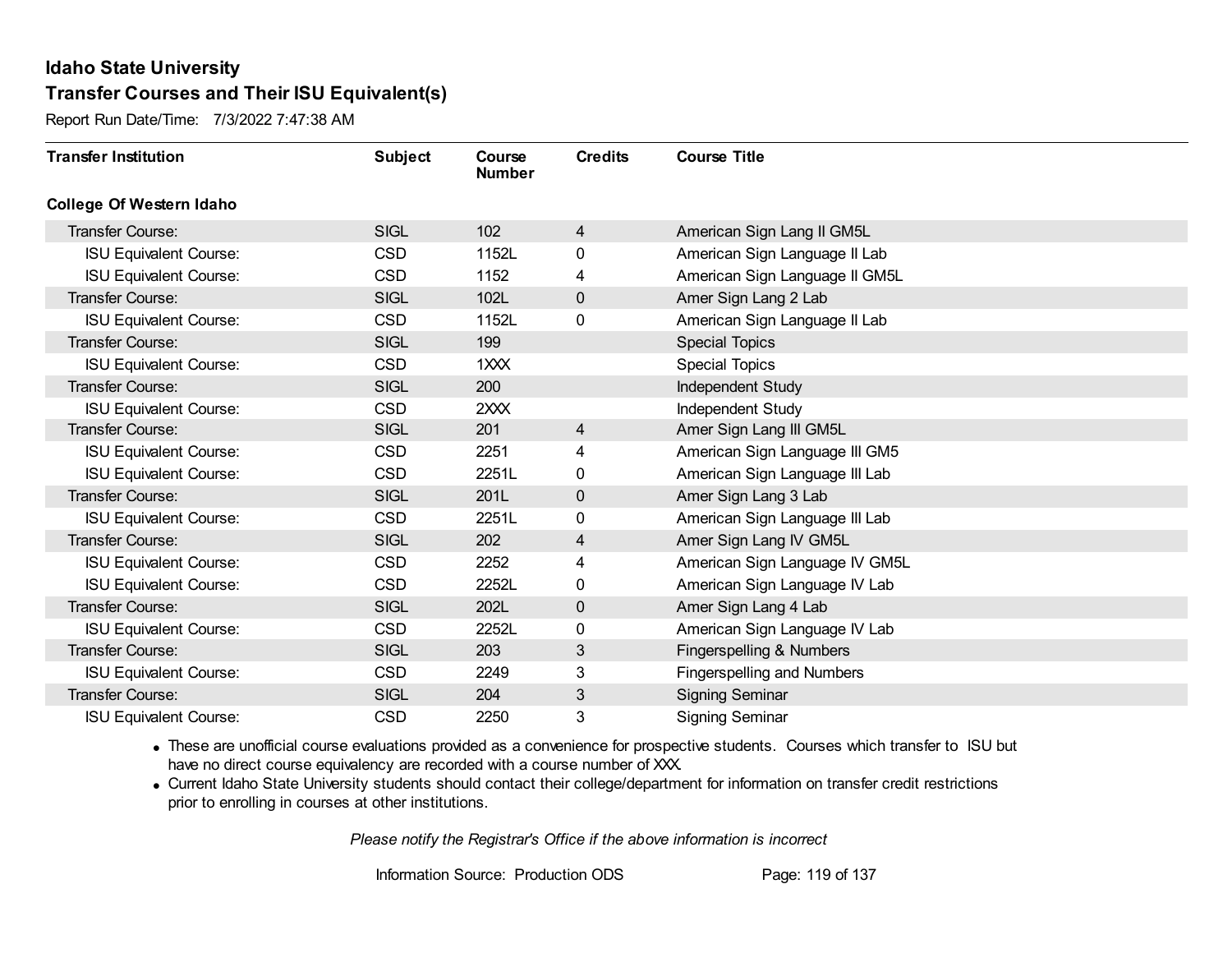Report Run Date/Time: 7/3/2022 7:47:38 AM

| <b>Transfer Institution</b>     | <b>Subject</b> | Course<br><b>Number</b> | <b>Credits</b> | <b>Course Title</b>                   |
|---------------------------------|----------------|-------------------------|----------------|---------------------------------------|
| <b>College Of Western Idaho</b> |                |                         |                |                                       |
| Transfer Course:                | <b>SIGL</b>    | 220                     | 3              | Deaf Culture & Community              |
| <b>ISU Equivalent Course:</b>   | <b>CSD</b>     | 2256                    | 3              | Deaf Culture and Community            |
| Transfer Course:                | <b>SIGL</b>    | 290                     | 3              | American Sign Lang Capstone           |
| <b>ISU Equivalent Course:</b>   | <b>CSD</b>     | 2XXX                    | 3              | American Sign Lang Capstone           |
| <b>Transfer Course:</b>         | <b>SIGL</b>    | 293                     |                | Internship                            |
| <b>ISU Equivalent Course:</b>   | <b>CSD</b>     | 2XXX                    |                | Internship                            |
| Transfer Course:                | <b>SIGL</b>    | 296                     |                | Independent Study                     |
| <b>ISU Equivalent Course:</b>   | <b>CSD</b>     | 2XXX                    |                | Independent Study                     |
| Transfer Course:                | <b>SOC</b>     | 101                     | 3              | Intro to Sociology GM6                |
| <b>ISU Equivalent Course:</b>   | <b>SOC</b>     | 1101                    | 3              | Introduction to Sociology GM6         |
| <b>Transfer Course:</b>         | <b>SOC</b>     | 102                     | 3              | Social Problems GM6                   |
| <b>ISU Equivalent Course:</b>   | <b>SOC</b>     | 1102                    | 3              | Social Problems GM6                   |
| Transfer Course:                | <b>SOC</b>     | 120                     | 3              | Global Issues GM6                     |
| <b>ISU Equivalent Course:</b>   | <b>SOC</b>     | 1XXX                    | 3              | Global Issues GM6                     |
| Transfer Course:                | <b>SOC</b>     | 199                     | 1              | Sociology Special Topics              |
| <b>ISU Equivalent Course:</b>   | <b>SOC</b>     | 1XXX                    |                | Sociology Special Topics              |
| Transfer Course:                | <b>SOC</b>     | 220                     | 3              | Sociology of Deviance GM6             |
| <b>ISU Equivalent Course:</b>   | <b>SOC</b>     | 2XXX                    | 3              | Sociology of Deviance GM6             |
| <b>Transfer Course:</b>         | <b>SOC</b>     | 230                     | 3              | Intro to Ethnic Studies               |
| <b>ISU Equivalent Course:</b>   | <b>SOC</b>     | 2248                    | 3              | <b>Crit Analysis Social Diversity</b> |
| Transfer Course:                | <b>SOC</b>     | 270                     | 3              | <b>Social Movements</b>               |
| <b>ISU Equivalent Course:</b>   | <b>SOC</b>     | 2XXX                    | 3              | Social Movements                      |
| Transfer Course:                | <b>SOC</b>     | 280                     | 3              | Sociological Research                 |

· These are unofficial course evaluations provided as a convenience for prospective students. Courses which transfer to ISU but have no direct course equivalency are recorded with a course number of XXX.

· Current Idaho State University students should contact their college/department for information on transfer credit restrictions prior to enrolling in courses at other institutions.

*Please notify the Registrar's Office if the above information is incorrect*

Information Source: Production ODS Page: 120 of 137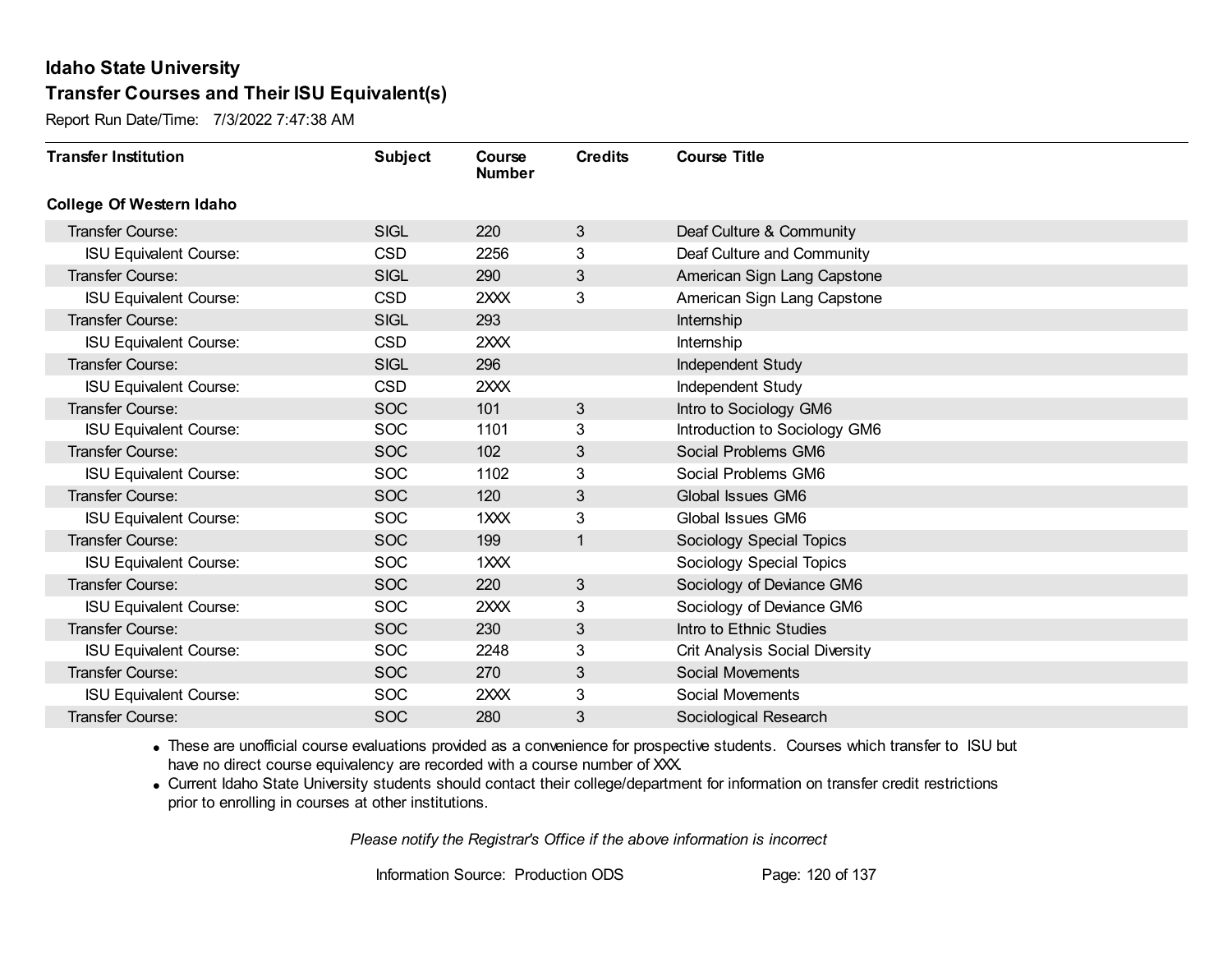Report Run Date/Time: 7/3/2022 7:47:38 AM

| <b>Transfer Institution</b>     | <b>Subject</b> | Course<br><b>Number</b> | <b>Credits</b> | <b>Course Title</b>            |
|---------------------------------|----------------|-------------------------|----------------|--------------------------------|
| <b>College Of Western Idaho</b> |                |                         |                |                                |
| Transfer Course:                | <b>SOC</b>     | 280                     | 3              | Sociological Research          |
| <b>ISU Equivalent Course:</b>   | <b>SOC</b>     | 2XXX                    | 3              | Sociological Research          |
| Transfer Course:                | <b>SOC</b>     | 290                     | 3              | Sociology Capstone             |
| <b>ISU Equivalent Course:</b>   | <b>SOC</b>     | 2XXX                    | 3              | Sociology Capstone             |
| <b>Transfer Course:</b>         | <b>SOC</b>     | 293                     | 1              | Sociology Internship           |
| <b>ISU Equivalent Course:</b>   | <b>SOC</b>     | 2XXX                    |                | Sociology Internship           |
| Transfer Course:                | <b>SOC</b>     | 296                     | 1              | Sociology Independent Study    |
| <b>ISU Equivalent Course:</b>   | <b>SOC</b>     | 2XXX                    |                | Sociology Independent Study    |
| <b>Transfer Course:</b>         | <b>SOCW</b>    | 101                     | 3              | Intro Social Work/Social Welfa |
| <b>ISU Equivalent Course:</b>   | <b>SOWK</b>    | 2271                    | 3              | Introduction to Social Work    |
| <b>Transfer Course:</b>         | <b>SOCW</b>    | 199                     | 1              | <b>Special Topics</b>          |
| <b>ISU Equivalent Course:</b>   | <b>SOWK</b>    | 1XXX                    |                | <b>Special Topics</b>          |
| Transfer Course:                | <b>SOCW</b>    | 200                     |                | Independent Study              |
| <b>ISU Equivalent Course:</b>   | <b>SOWK</b>    | 2XXX                    |                | Independent Study              |
| Transfer Course:                | <b>SOCW</b>    | 201                     | 3              | Intro Social Work/Social Welfa |
| <b>ISU Equivalent Course:</b>   | <b>SOWK</b>    | 2271                    | 3              | Introduction to Social Work    |
| Transfer Course:                | <b>SOCW</b>    | 202                     | $\mathfrak{S}$ | Foundations of Social Work     |
| <b>ISU Equivalent Course:</b>   | <b>SOWK</b>    | 2271                    | 3              | Introduction to Social Work    |
| Transfer Course:                | <b>SOCW</b>    | 293                     |                | Internship                     |
| <b>ISU Equivalent Course:</b>   | SOWK           | 2XXX                    |                | Internship                     |
| Transfer Course:                | <b>SOCW</b>    | 296                     |                | Independent Study              |
| <b>ISU Equivalent Course:</b>   | <b>SOWK</b>    | 2XXX                    |                | Independent Study              |
| Transfer Course:                | <b>SOCY</b>    | 101                     | 3              | Intro to Sociology GM6         |

· These are unofficial course evaluations provided as a convenience for prospective students. Courses which transfer to ISU but have no direct course equivalency are recorded with a course number of XXX.

· Current Idaho State University students should contact their college/department for information on transfer credit restrictions prior to enrolling in courses at other institutions.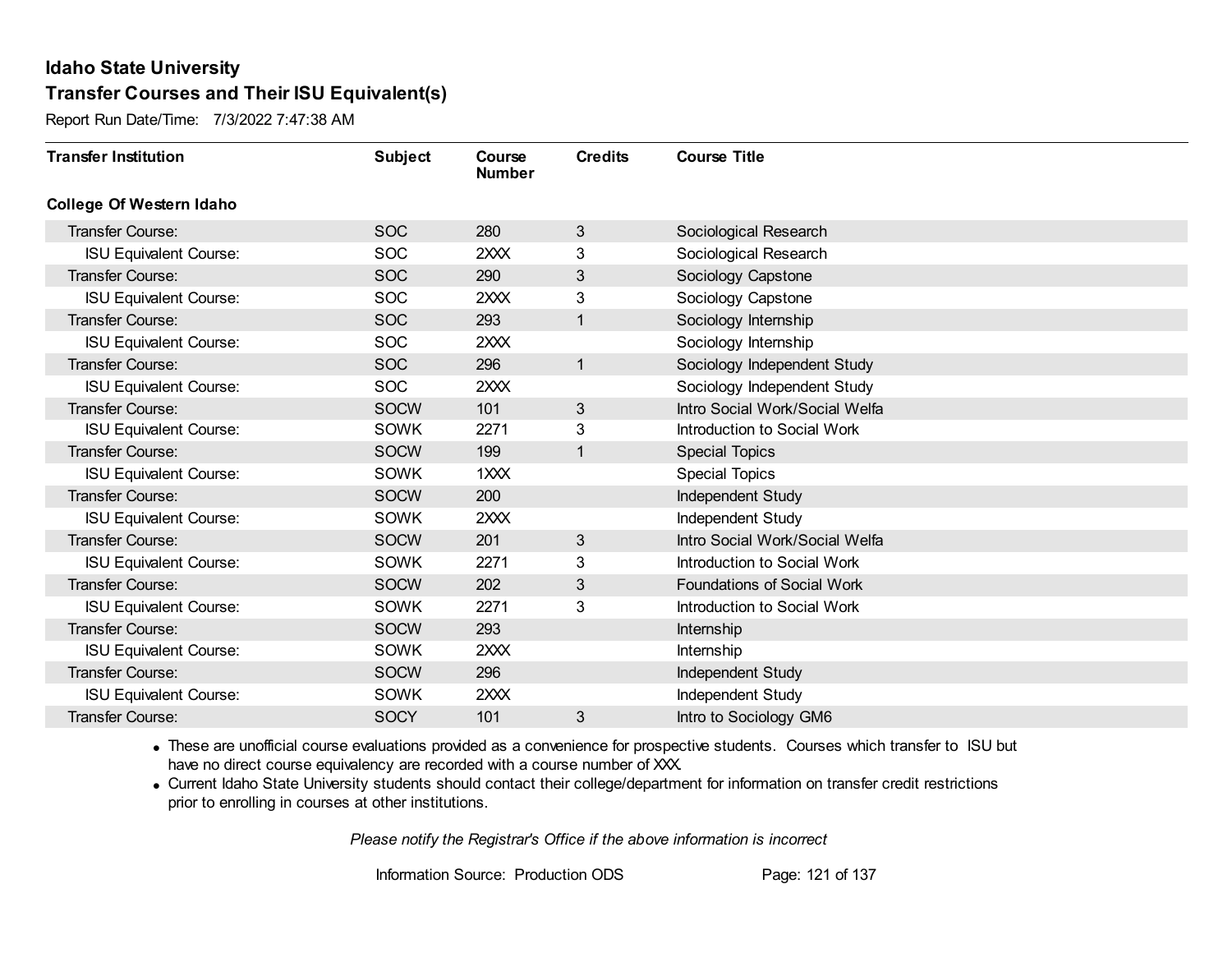Report Run Date/Time: 7/3/2022 7:47:38 AM

| <b>Transfer Institution</b>     | <b>Subject</b> | Course<br><b>Number</b> | <b>Credits</b> | <b>Course Title</b>                   |
|---------------------------------|----------------|-------------------------|----------------|---------------------------------------|
| <b>College Of Western Idaho</b> |                |                         |                |                                       |
| <b>Transfer Course:</b>         | <b>SOCY</b>    | 101                     | $\mathbf{3}$   | Intro to Sociology GM6                |
| <b>ISU Equivalent Course:</b>   | <b>SOC</b>     | 1101                    | 3              | Introduction to Sociology GM6         |
| Transfer Course:                | <b>SOCY</b>    | 102                     | 3              | Social Problems GM6                   |
| <b>ISU Equivalent Course:</b>   | <b>SOC</b>     | 1102                    | 3              | Social Problems GM6                   |
| <b>Transfer Course:</b>         | <b>SOCY</b>    | 110                     | 3              | Theory/Practice in Sociology          |
| <b>ISU Equivalent Course:</b>   | <b>SOC</b>     | 1XXX                    | 3              | Theory/Practice in Sociology          |
| Transfer Course:                | <b>SOCY</b>    | 120                     | 3              | Global Issues GM6                     |
| <b>ISU Equivalent Course:</b>   | <b>SOC</b>     | $1$ $XX$                | 3              | Global Issues GM6                     |
| <b>Transfer Course:</b>         | <b>SOCY</b>    | 199                     | 1              | Sociology Special Topics              |
| <b>ISU Equivalent Course:</b>   | <b>SOC</b>     | 1XXX                    |                | Sociology Special Topics              |
| <b>Transfer Course:</b>         | <b>SOCY</b>    | 200                     |                | Independent Study                     |
| <b>ISU Equivalent Course:</b>   | <b>SOC</b>     | 2XXX                    |                | Independent Study                     |
| Transfer Course:                | <b>SOCY</b>    | 220                     | 3              | Sociology of Deviance GM6             |
| <b>ISU Equivalent Course:</b>   | <b>SOC</b>     | 2XXX                    | 3              | Sociology of Deviance GM6             |
| Transfer Course:                | <b>SOCY</b>    | 230                     | 3              | Intro to Ethnic Studies               |
| <b>ISU Equivalent Course:</b>   | <b>SOC</b>     | 2XXX                    | 3              | Intro to Ethnic Studies               |
| Transfer Course:                | <b>SOCY</b>    | 238                     | 3              | Race & Ethnic Relations               |
| <b>ISU Equivalent Course:</b>   | <b>SOC</b>     | 2248                    | 3              | <b>Crit Analysis Social Diversity</b> |
| Transfer Course:                | <b>SOCY</b>    | 240                     | 3              | Marriage & Family Living              |
| <b>ISU Equivalent Course:</b>   | <b>SOC</b>     | 2XXX                    | 3              | Marriage & Family Living              |
| Transfer Course:                | <b>SOCY</b>    | 260                     | 3              | <b>Social Stratification</b>          |
| <b>ISU Equivalent Course:</b>   | <b>SOC</b>     | 2XXX                    | 3              | Social Stratification                 |
| <b>Transfer Course:</b>         | <b>SOCY</b>    | 270                     | 3              | Social Movements                      |

· These are unofficial course evaluations provided as a convenience for prospective students. Courses which transfer to ISU but have no direct course equivalency are recorded with a course number of XXX.

· Current Idaho State University students should contact their college/department for information on transfer credit restrictions prior to enrolling in courses at other institutions.

*Please notify the Registrar's Office if the above information is incorrect*

Information Source: Production ODS Page: 122 of 137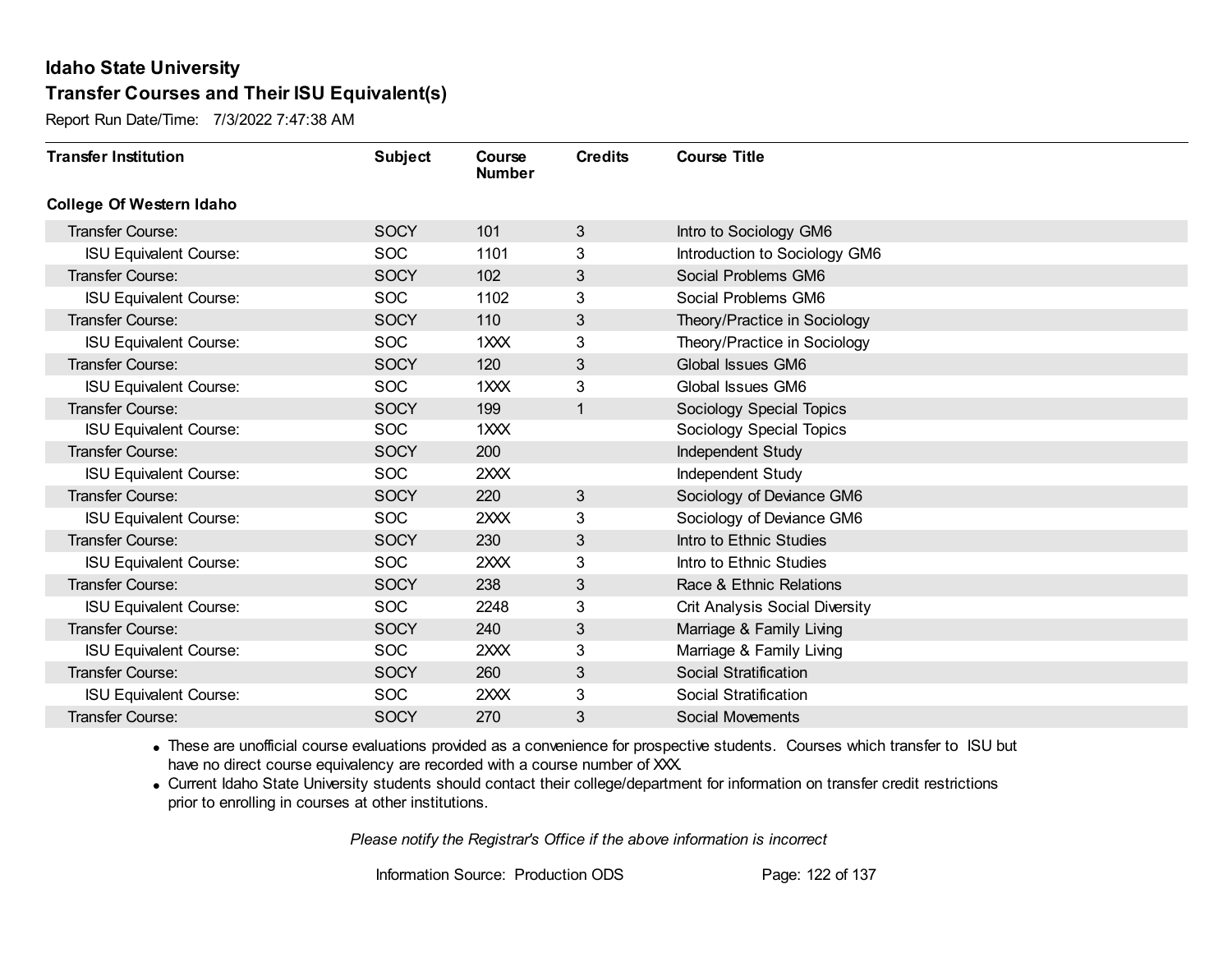Report Run Date/Time: 7/3/2022 7:47:38 AM

| <b>Transfer Institution</b>     | <b>Subject</b> | Course<br><b>Number</b> | <b>Credits</b> | <b>Course Title</b>            |
|---------------------------------|----------------|-------------------------|----------------|--------------------------------|
| <b>College Of Western Idaho</b> |                |                         |                |                                |
| Transfer Course:                | <b>SOCY</b>    | 270                     | 3              | <b>Social Movements</b>        |
| <b>ISU Equivalent Course:</b>   | <b>SOC</b>     | 2XXX                    | 3              | Social Movements               |
| Transfer Course:                | <b>SOCY</b>    | 278                     | 3              | Mexican American Trad/Culture  |
| <b>ISU Equivalent Course:</b>   | <b>SOC</b>     | 2XXX                    | 3              | Mexican American Trad/Culture  |
| Transfer Course:                | <b>SOCY</b>    | 290                     | 3              | Sociology Capstone             |
| <b>ISU Equivalent Course:</b>   | <b>SOC</b>     | 2XXX                    | 3              | Sociology Capstone             |
| Transfer Course:                | <b>SOCY</b>    | 293                     | 1              | Sociology Internship           |
| <b>ISU Equivalent Course:</b>   | <b>SOC</b>     | 2XXX                    |                | Sociology Internship           |
| Transfer Course:                | <b>SOCY</b>    | 296                     | $\mathbf{1}$   | Sociology Independent Study    |
| <b>ISU Equivalent Course:</b>   | <b>SOC</b>     | 2XXX                    |                | Sociology Independent Study    |
| Transfer Course:                | <b>SPAN</b>    | 101                     | 4              | Elementary Spanish I GM5L      |
| <b>ISU Equivalent Course:</b>   | <b>SPAN</b>    | 1101                    | 4              | Elementary Spanish I GM5L      |
| Transfer Course:                | <b>SPAN</b>    | 102                     | 4              | Elementary Spanish II GM5L     |
| <b>ISU Equivalent Course:</b>   | <b>SPAN</b>    | 1102                    | 4              | Elementary Spanish II GM5L     |
| Transfer Course:                | <b>SPAN</b>    | 110                     | 1              | <b>Spanish Conversations</b>   |
| <b>ISU Equivalent Course:</b>   | <b>SPAN</b>    | 1XXX                    | 1              | <b>Spanish Conversations</b>   |
| Transfer Course:                | <b>SPAN</b>    | 111                     | 4              | Spanish for Healthcare GM5L    |
| <b>ISU Equivalent Course:</b>   | <b>SPAN</b>    | 2210                    | 4              | Spanish for Health Care I GM5L |
| Transfer Course:                | <b>SPAN</b>    | 199                     | $\mathbf 1$    | <b>Spanish Special Topics</b>  |
| <b>ISU Equivalent Course:</b>   | <b>SPAN</b>    | 1XXX                    |                | <b>Spanish Special Topics</b>  |
| Transfer Course:                | <b>SPAN</b>    | 200                     |                | Independent Study              |
| <b>ISU Equivalent Course:</b>   | <b>SPAN</b>    | 2XXX                    |                | Independent Study              |
| Transfer Course:                | <b>SPAN</b>    | 201                     | 4              | Intermediate Spanish I GM5L    |

· These are unofficial course evaluations provided as a convenience for prospective students. Courses which transfer to ISU but have no direct course equivalency are recorded with a course number of XXX.

· Current Idaho State University students should contact their college/department for information on transfer credit restrictions prior to enrolling in courses at other institutions.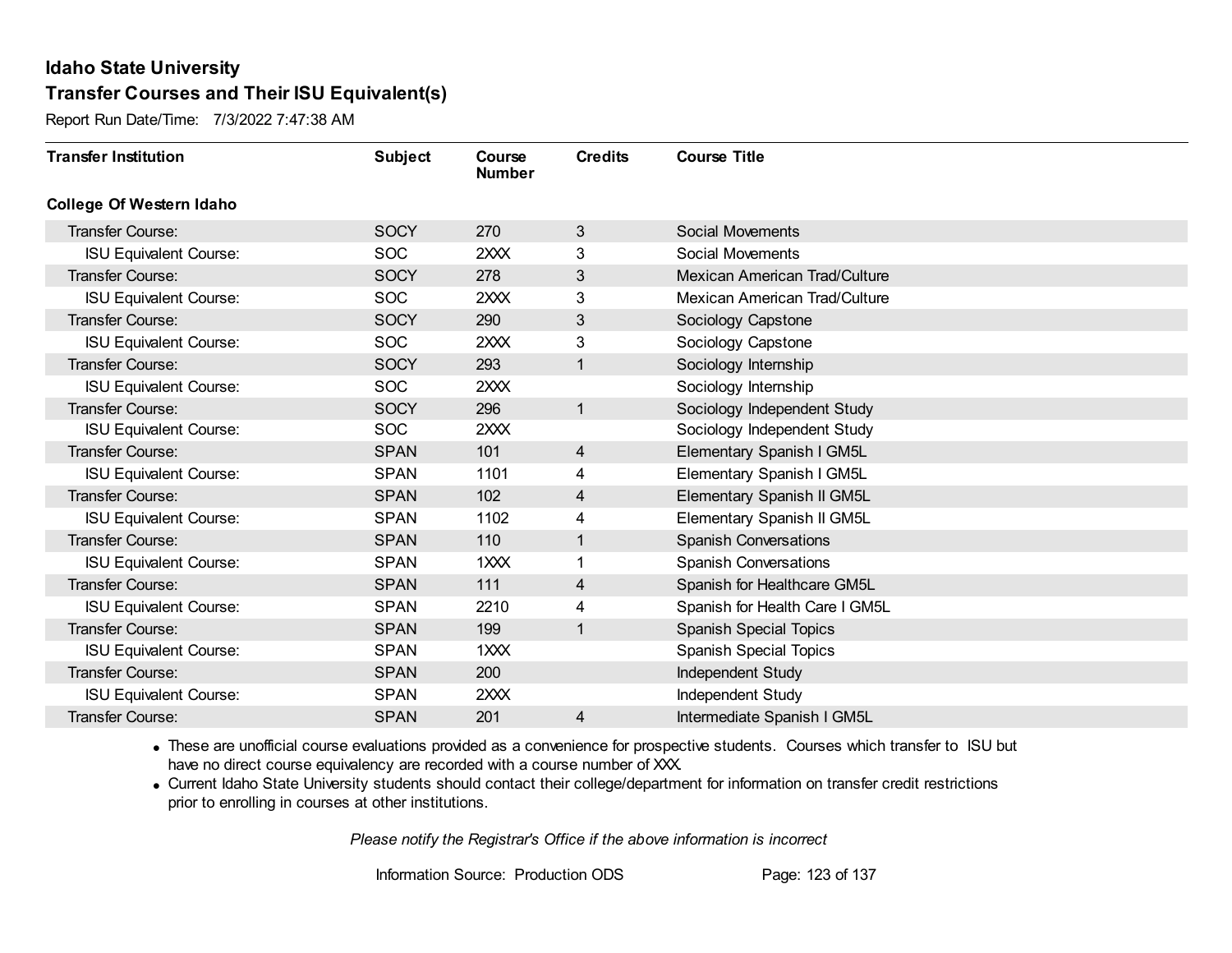Report Run Date/Time: 7/3/2022 7:47:38 AM

| <b>Transfer Institution</b>     | <b>Subject</b> | Course<br><b>Number</b> | <b>Credits</b> | <b>Course Title</b>                |
|---------------------------------|----------------|-------------------------|----------------|------------------------------------|
| <b>College Of Western Idaho</b> |                |                         |                |                                    |
| Transfer Course:                | <b>SPAN</b>    | 201                     | $\overline{4}$ | Intermediate Spanish I GM5L        |
| <b>ISU Equivalent Course:</b>   | <b>SPAN</b>    | 2201                    | 4              | Intermediate Spanish I GM5L        |
| Transfer Course:                | <b>SPAN</b>    | 202                     | 4              | Intermediate Spanish 2 GM5L        |
| <b>ISU Equivalent Course:</b>   | <b>SPAN</b>    | 2202                    | 4              | Intermediate Spanish II GM5L       |
| <b>Transfer Course:</b>         | <b>SPAN</b>    | 203                     | 4              | Spanish for Spanish Speakers       |
| <b>ISU Equivalent Course:</b>   | <b>SPAN</b>    | 2XXX                    | 4              | Spanish for Spanish Speakers       |
| Transfer Course:                | <b>SPAN</b>    | 227                     | 3              | Literature in Translation          |
| <b>ISU Equivalent Course:</b>   | <b>SPAN</b>    | 2XXX                    | 3              | Literature in Translation          |
| <b>Transfer Course:</b>         | <b>SPAN</b>    | 290                     | $\mathbf{1}$   | Spanish Capstone                   |
| <b>ISU Equivalent Course:</b>   | <b>SPAN</b>    | 2XXX                    | 1              | Spanish Capstone                   |
| <b>Transfer Course:</b>         | <b>SPAN</b>    | 293                     |                | Internship                         |
| <b>ISU Equivalent Course:</b>   | <b>SPAN</b>    | 2XXX                    |                | Internship                         |
| Transfer Course:                | <b>SPAN</b>    | 296                     |                | Independent Study                  |
| <b>ISU Equivalent Course:</b>   | <b>SPAN</b>    | 2XXX                    |                | Independent Study                  |
| Transfer Course:                | <b>STF</b>     | 100                     | $\overline{4}$ | Health                             |
| <b>ISU Equivalent Course:</b>   | <b>MATH</b>    | 1108                    | 4              | Intermediate Algebra               |
| Transfer Course:                | <b>STUS</b>    | 100                     | $\mathbf{1}$   | Navigate College Success           |
| <b>ISU Equivalent Course:</b>   | <b>ACAD</b>    | 1XXX                    | 1              | Navigate College Success           |
| Transfer Course:                | <b>STUS</b>    | 101                     | $\overline{c}$ | <b>College Study Methods</b>       |
| <b>ISU Equivalent Course:</b>   | <b>ACAD</b>    | 1101                    | 2              | <b>College Learning Strategies</b> |
| Transfer Course:                | <b>STUS</b>    | 199                     | $\mathbf{1}$   | <b>Special Topics</b>              |
| <b>ISU Equivalent Course:</b>   | <b>ELEC</b>    | 1XXX                    |                | <b>Special Topics</b>              |
| Transfer Course:                | <b>SURG</b>    | 100                     | 3              | Intro/Basic Sciences               |

· These are unofficial course evaluations provided as a convenience for prospective students. Courses which transfer to ISU but have no direct course equivalency are recorded with a course number of XXX.

· Current Idaho State University students should contact their college/department for information on transfer credit restrictions prior to enrolling in courses at other institutions.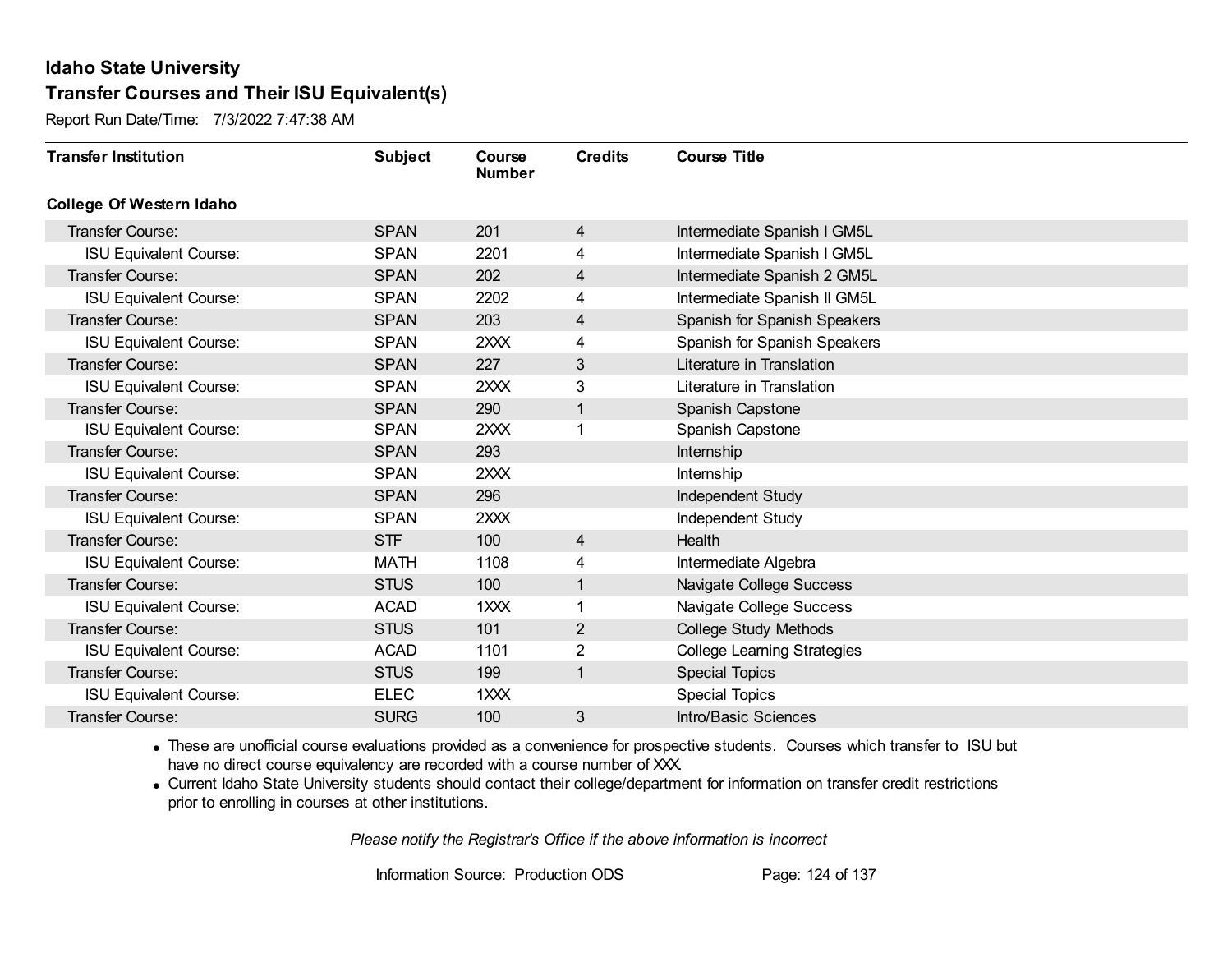Report Run Date/Time: 7/3/2022 7:47:38 AM

| <b>Transfer Institution</b>     | <b>Subject</b> | Course<br><b>Number</b> | <b>Credits</b> | <b>Course Title</b>                 |
|---------------------------------|----------------|-------------------------|----------------|-------------------------------------|
| <b>College Of Western Idaho</b> |                |                         |                |                                     |
| Transfer Course:                | <b>SURG</b>    | 100                     | $\mathbf{3}$   | Intro/Basic Sciences                |
| <b>ISU Equivalent Course:</b>   | <b>ELEC</b>    | 01XX                    | 3              | Intro/Basic Sciences                |
| Transfer Course:                | <b>SURG</b>    | 101                     | 5              | <b>Operating Room Techniques</b>    |
| <b>ISU Equivalent Course:</b>   | <b>ELEC</b>    | 01XX                    | 5              | <b>Operating Room Techniques</b>    |
| <b>Transfer Course:</b>         | <b>SURG</b>    | 102                     | $\mathbf{1}$   | Sterilization/Disinfection          |
| <b>ISU Equivalent Course:</b>   | <b>ELEC</b>    | 01XX                    | 1              | Sterilization/Disinfection          |
| <b>Transfer Course:</b>         | <b>SURG</b>    | 103                     | 3              | <b>Surgical Tech Sciences</b>       |
| <b>ISU Equivalent Course:</b>   | <b>ELEC</b>    | 01XX                    | 3              | <b>Surgical Tech Sciences</b>       |
| <b>Transfer Course:</b>         | <b>SURG</b>    | 110                     | 3              | Prep of the Surgical Patient        |
| <b>ISU Equivalent Course:</b>   | <b>ELEC</b>    | 01XX                    | 3              | Prep of the Surgical Patient        |
| Transfer Course:                | <b>SURG</b>    | 111                     | 6              | <b>Surgical Procedures</b>          |
| <b>ISU Equivalent Course:</b>   | <b>ELEC</b>    | 01XX                    | 6              | <b>Surgical Procedures</b>          |
| Transfer Course:                | <b>SURG</b>    | 116                     | 1              | Perioperative Care/Sur Patient      |
| <b>ISU Equivalent Course:</b>   | <b>ELEC</b>    | 01XX                    | 1              | Perioperative Care/Sur Patient      |
| Transfer Course:                | <b>SURG</b>    | 132                     | 8              | <b>Surgery Clinical Practice</b>    |
| <b>ISU Equivalent Course:</b>   | <b>ELEC</b>    | 01XX                    | 8              | <b>Surgery Clinical Practice</b>    |
| Transfer Course:                | <b>SURG</b>    | 150                     | $\mathbf{1}$   | Job-Seeking Skills                  |
| <b>ISU Equivalent Course:</b>   | <b>ELEC</b>    | 01XX                    | 1              | Job-Seeking Skills                  |
| Transfer Course:                | <b>SURG</b>    | 199                     | $\mathbf{1}$   | <b>Special Topics</b>               |
| <b>ISU Equivalent Course:</b>   | <b>ELEC</b>    | 01XX                    |                | <b>Special Topics</b>               |
| Transfer Course:                | <b>SURG</b>    | 200                     | $\overline{7}$ | <b>Advanced Practicum</b>           |
| <b>ISU Equivalent Course:</b>   | <b>ELEC</b>    | 02XX                    | 7              | <b>Advanced Practicum</b>           |
| Transfer Course:                | <b>SURG</b>    | 290                     | 7              | <b>Surgical Technology Capstone</b> |

· These are unofficial course evaluations provided as a convenience for prospective students. Courses which transfer to ISU but have no direct course equivalency are recorded with a course number of XXX.

· Current Idaho State University students should contact their college/department for information on transfer credit restrictions prior to enrolling in courses at other institutions.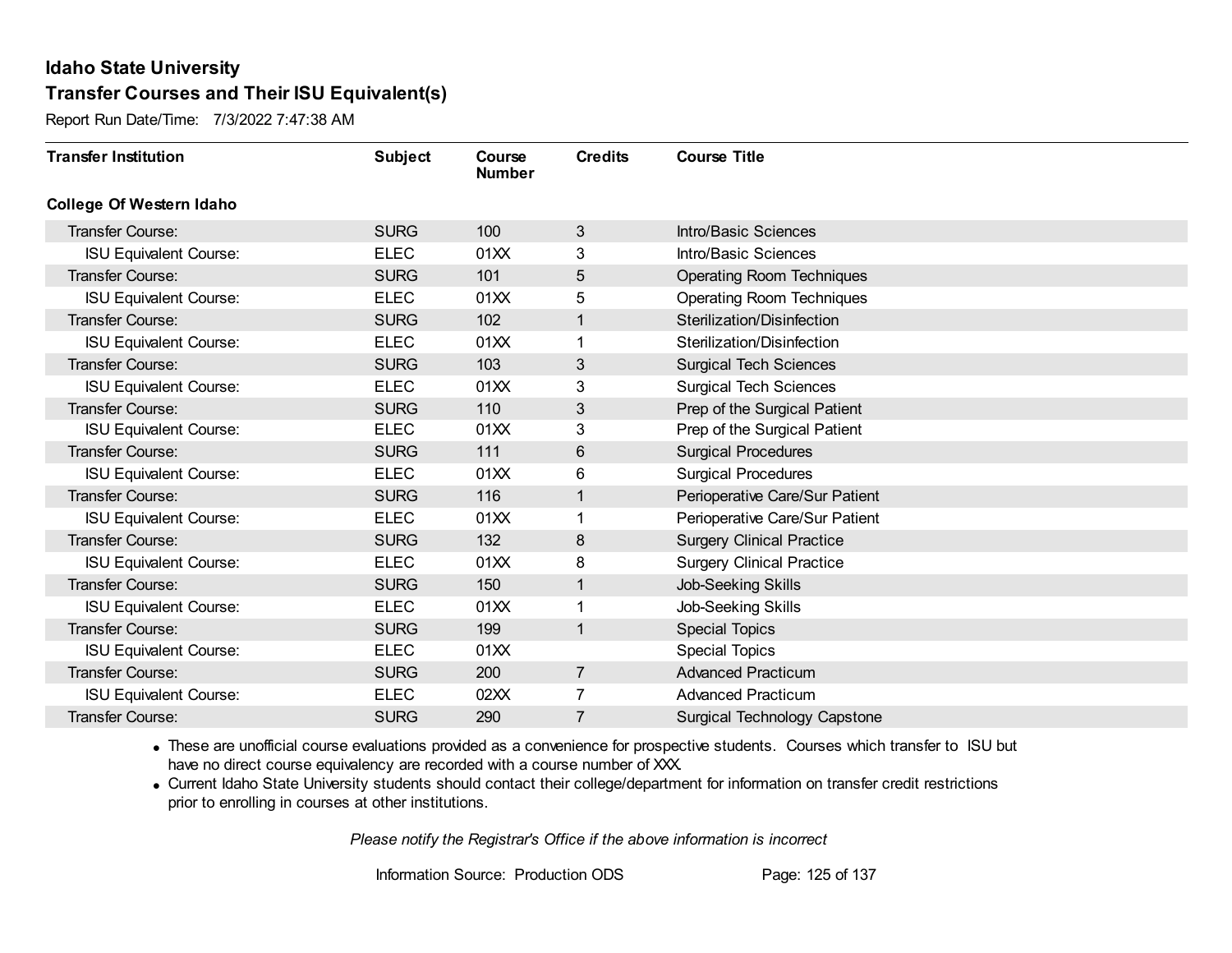Report Run Date/Time: 7/3/2022 7:47:38 AM

| <b>Transfer Institution</b>     | <b>Subject</b> | Course<br><b>Number</b> | <b>Credits</b> | <b>Course Title</b>                 |
|---------------------------------|----------------|-------------------------|----------------|-------------------------------------|
| <b>College Of Western Idaho</b> |                |                         |                |                                     |
| Transfer Course:                | <b>SURG</b>    | 290                     | $\overline{7}$ | Surgical Technology Capstone        |
| <b>ISU Equivalent Course:</b>   | <b>ELEC</b>    | 02XX                    | 7              | <b>Surgical Technology Capstone</b> |
| Transfer Course:                | <b>SURG</b>    | 293                     |                | Internship                          |
| <b>ISU Equivalent Course:</b>   | <b>ELEC</b>    | 02XX                    |                | Internship                          |
| <b>Transfer Course:</b>         | <b>SURG</b>    | 296                     |                | Independent Study                   |
| <b>ISU Equivalent Course:</b>   | <b>ELEC</b>    | 02XX                    |                | Independent Study                   |
| Transfer Course:                | <b>SWDV</b>    | 101                     | 4              | Web Graphics/Multimedia             |
| <b>ISU Equivalent Course:</b>   | <b>ELEC</b>    | 01XX                    | 4              | Web Graphics/Multimedia             |
| <b>Transfer Course:</b>         | <b>SWDV</b>    | 105                     | $\overline{4}$ | Intro to Programming                |
| <b>ISU Equivalent Course:</b>   | <b>ELEC</b>    | 01XX                    | 4              | Intro to Programming                |
| Transfer Course:                | <b>SWDV</b>    | 110                     | 4              | Intermediate Programming            |
| <b>ISU Equivalent Course:</b>   | <b>ELEC</b>    | 01XX                    | 4              | Intermediate Programming            |
| Transfer Course:                | <b>SWDV</b>    | 115                     | 4              | Intro Web Application Dev           |
| <b>ISU Equivalent Course:</b>   | <b>ELEC</b>    | 01XX                    | 4              | Intro Web Application Dev           |
| Transfer Course:                | <b>SWDV</b>    | 116                     | $\overline{4}$ | Web Scripting Languages             |
| <b>ISU Equivalent Course:</b>   | <b>ELEC</b>    | 01XX                    | 4              | Web Scripting Languages             |
| Transfer Course:                | <b>SWDV</b>    | 120                     | 3              | Intro to Programming                |
| <b>ISU Equivalent Course:</b>   | <b>ELEC</b>    | 01XX                    | 3              | Intro to Programming                |
| Transfer Course:                | <b>SWDV</b>    | 125                     | 3              | Intermediate Programming            |
| <b>ISU Equivalent Course:</b>   | <b>ELEC</b>    | 01XX                    | 3              | Intermediate Programming            |
| <b>Transfer Course:</b>         | <b>SWDV</b>    | 130                     | 3              | Intro Web App Devel                 |
| <b>ISU Equivalent Course:</b>   | <b>ELEC</b>    | 01XX                    | 3              | Intro Web App Devel                 |
| Transfer Course:                | <b>SWDV</b>    | 131                     | 4              | <b>Web Styling</b>                  |

· These are unofficial course evaluations provided as a convenience for prospective students. Courses which transfer to ISU but have no direct course equivalency are recorded with a course number of XXX.

· Current Idaho State University students should contact their college/department for information on transfer credit restrictions prior to enrolling in courses at other institutions.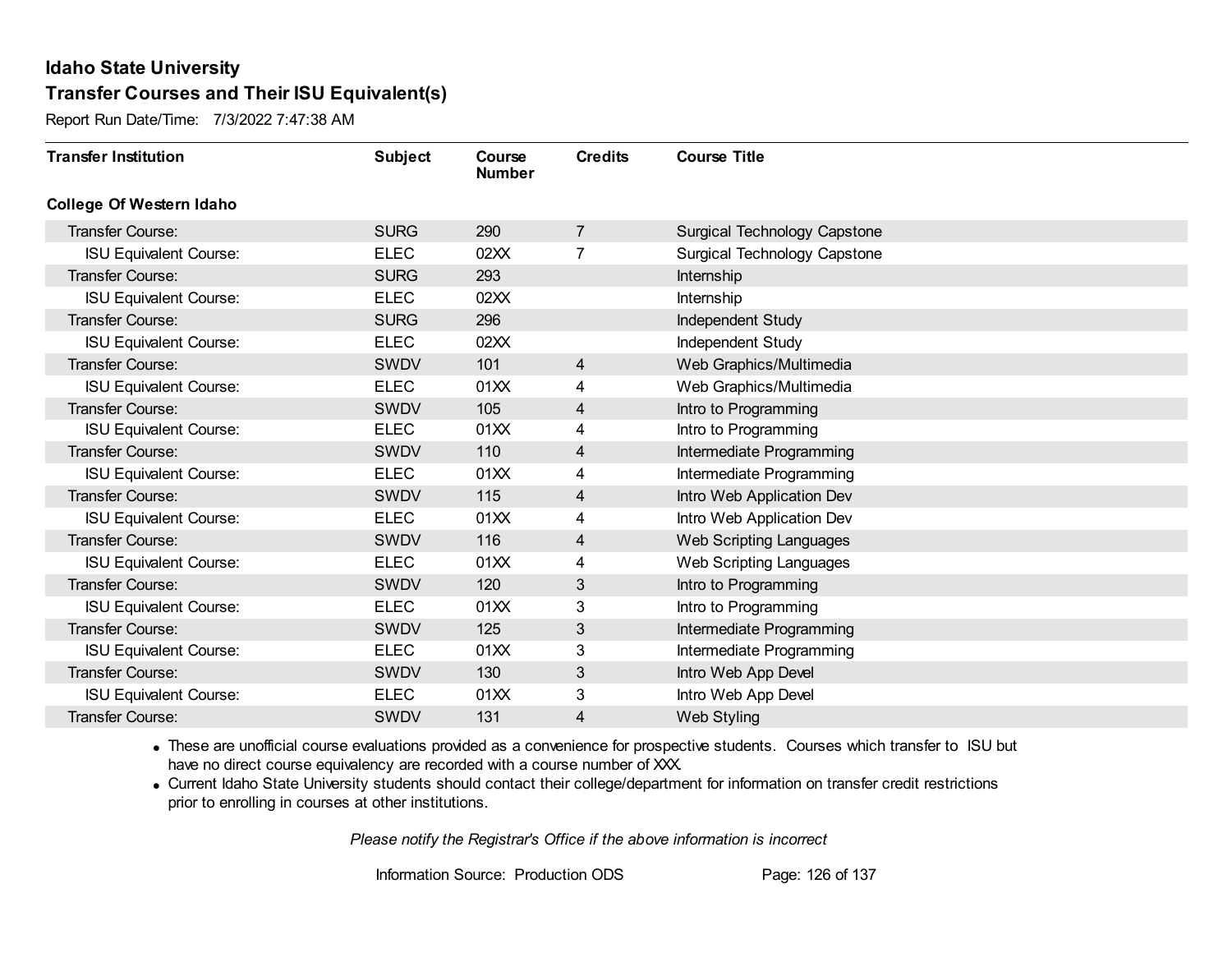Report Run Date/Time: 7/3/2022 7:47:38 AM

| <b>Transfer Institution</b>     | <b>Subject</b> | Course<br><b>Number</b> | <b>Credits</b> | <b>Course Title</b>           |
|---------------------------------|----------------|-------------------------|----------------|-------------------------------|
| <b>College Of Western Idaho</b> |                |                         |                |                               |
| Transfer Course:                | <b>SWDV</b>    | 131                     | 4              | Web Styling                   |
| <b>ISU Equivalent Course:</b>   | <b>ELEC</b>    | 01XX                    | 4              | Web Styling                   |
| Transfer Course:                | <b>SWDV</b>    | 135                     | 3              | Web Styling                   |
| <b>ISU Equivalent Course:</b>   | <b>ELEC</b>    | 01XX                    | 3              | Web Styling                   |
| Transfer Course:                | <b>SWDV</b>    | 140                     | 4              | Intermediate Web App Dev      |
| <b>ISU Equivalent Course:</b>   | <b>ELEC</b>    | 01XX                    | 4              | Intermediate Web App Dev      |
| <b>Transfer Course:</b>         | <b>SWDV</b>    | 143                     | 4              | <b>Client Side Frameworks</b> |
| <b>ISU Equivalent Course:</b>   | <b>ELEC</b>    | 01XX                    | 4              | <b>Client Side Frameworks</b> |
| <b>Transfer Course:</b>         | <b>SWDV</b>    | 146                     | 4              | Server Operating Systems      |
| <b>ISU Equivalent Course:</b>   | <b>ELEC</b>    | 01XX                    | 4              | Server Operating Systems      |
| <b>Transfer Course:</b>         | <b>SWDV</b>    | 152                     | 4              | Systems Analysis & Design     |
| <b>ISU Equivalent Course:</b>   | <b>ELEC</b>    | 01XX                    | 4              | Systems Analysis & Design     |
| Transfer Course:                | <b>SWDV</b>    | 161                     | 4              | Intro to Programming          |
| <b>ISU Equivalent Course:</b>   | <b>ELEC</b>    | 01XX                    | 4              | Intro to Programming          |
| Transfer Course:                | <b>SWDV</b>    | 176                     | 4              | Intermediate Programming      |
| <b>ISU Equivalent Course:</b>   | <b>ELEC</b>    | 01XX                    | 4              | Intermediate Programming      |
| Transfer Course:                | <b>SWDV</b>    | 205                     | 4              | Intermed Web Application Dev  |
| <b>ISU Equivalent Course:</b>   | <b>ELEC</b>    | 02XX                    | 4              | Intermed Web Application Dev  |
| Transfer Course:                | <b>SWDV</b>    | 210                     | 4              | Intro Server Side Programming |
| <b>ISU Equivalent Course:</b>   | <b>ELEC</b>    | 02XX                    | 4              | Intro Server Side Programming |
| Transfer Course:                | <b>SWDV</b>    | 220                     | 4              | Fund of Database Systems      |
| <b>ISU Equivalent Course:</b>   | <b>ELEC</b>    | 02XX                    | 4              | Fund of Database Systems      |
| <b>Transfer Course:</b>         | <b>SWDV</b>    | 235                     | 4              | Adv Web Application Dev       |

· These are unofficial course evaluations provided as a convenience for prospective students. Courses which transfer to ISU but have no direct course equivalency are recorded with a course number of XXX.

· Current Idaho State University students should contact their college/department for information on transfer credit restrictions prior to enrolling in courses at other institutions.

*Please notify the Registrar's Office if the above information is incorrect*

Information Source: Production ODS Page: 127 of 137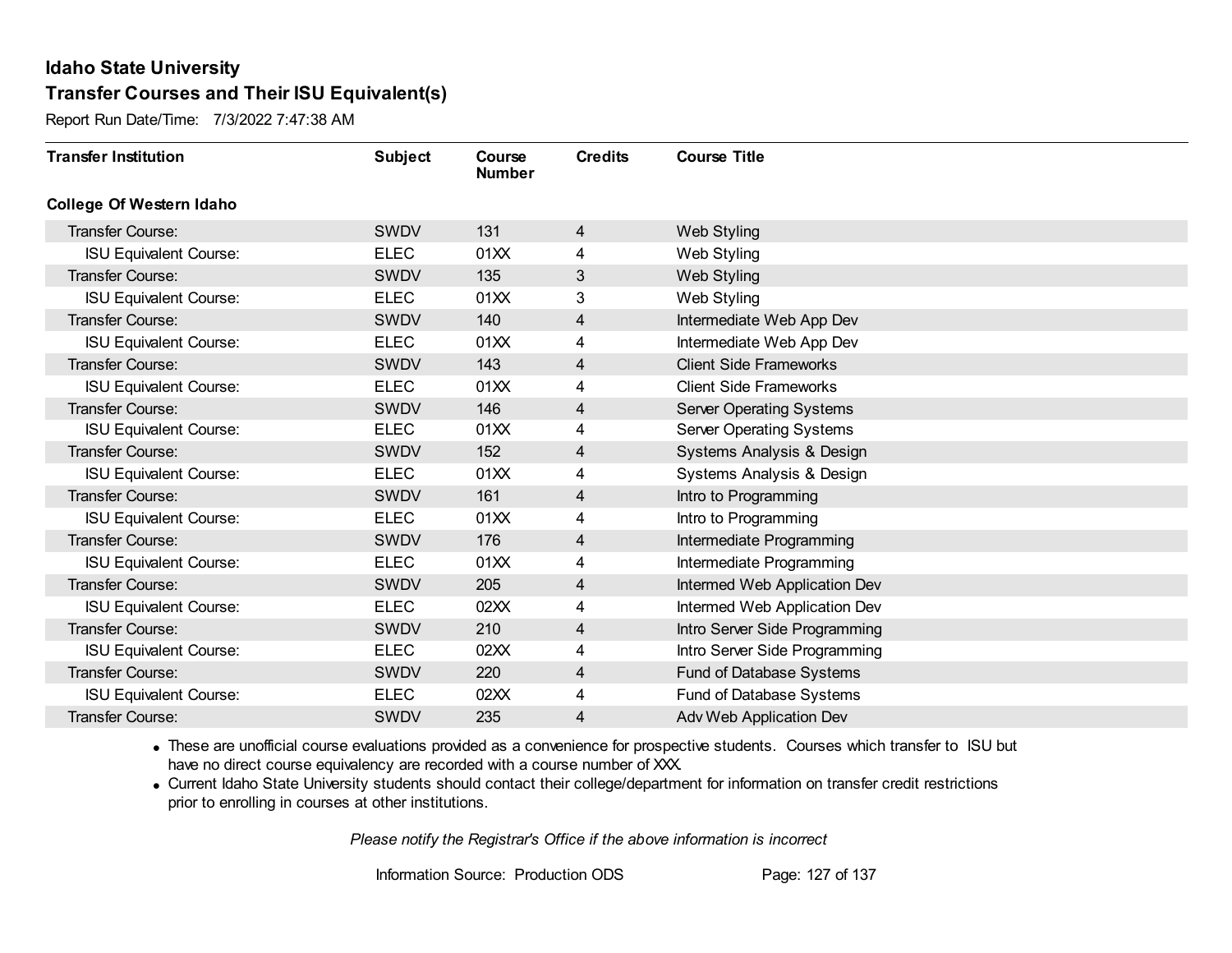Report Run Date/Time: 7/3/2022 7:47:38 AM

| <b>Transfer Institution</b>     | <b>Subject</b> | Course<br><b>Number</b> | <b>Credits</b> | <b>Course Title</b>              |
|---------------------------------|----------------|-------------------------|----------------|----------------------------------|
| <b>College Of Western Idaho</b> |                |                         |                |                                  |
| Transfer Course:                | <b>SWDV</b>    | 235                     | 4              | Adv Web Application Dev          |
| <b>ISU Equivalent Course:</b>   | <b>ELEC</b>    | 02XX                    | 4              | Adv Web Application Dev          |
| Transfer Course:                | <b>SWDV</b>    | 265                     | 4              | Mobile Development               |
| <b>ISU Equivalent Course:</b>   | <b>ELEC</b>    | 02XX                    | 4              | Mobile Development               |
| <b>Transfer Course:</b>         | <b>SWDV</b>    | 271                     | 4              | <b>Game Development</b>          |
| <b>ISU Equivalent Course:</b>   | <b>ELEC</b>    | 02XX                    | 4              | <b>Game Development</b>          |
| Transfer Course:                | <b>SWDV</b>    | 280                     | 3              | <b>Collaborative Development</b> |
| <b>ISU Equivalent Course:</b>   | <b>ELEC</b>    | 02XX                    |                | <b>Collaborative Development</b> |
| <b>Transfer Course:</b>         | <b>SWDV</b>    | 293                     | $\mathbf{1}$   | Software Dev Internship          |
| <b>ISU Equivalent Course:</b>   | <b>ELEC</b>    | 02XX                    |                | Software Dev Internship          |
| <b>Transfer Course:</b>         | <b>THEA</b>    | 101                     | $\mathbf{3}$   | Theatre Appreciation GM5A        |
| <b>ISU Equivalent Course:</b>   | <b>THEA</b>    | 1101                    | 3              | Appreciation of Drama GM5A       |
| Transfer Course:                | <b>THEA</b>    | 111                     | 3              | Acting I GM7                     |
| <b>ISU Equivalent Course:</b>   | <b>THEA</b>    | 2251                    | 3              | Fundamentals of Acting GM7       |
| Transfer Course:                | <b>THEA</b>    | 199                     | 1              | <b>Special Topics</b>            |
| <b>ISU Equivalent Course:</b>   | <b>THEA</b>    | 1XXX                    |                | <b>Special Topics</b>            |
| Transfer Course:                | <b>THEA</b>    | 200                     |                | Independent Study                |
| <b>ISU Equivalent Course:</b>   | <b>THEA</b>    | 2XXX                    |                | Independent Study                |
| Transfer Course:                | <b>THEA</b>    | 201                     | 3              | Theatre History 1                |
| <b>ISU Equivalent Course:</b>   | <b>THEA</b>    | 2XXX                    | 3              | Theatre History 1                |
| Transfer Course:                | <b>THEA</b>    | 202                     | 3              | Theatre History 2                |
| <b>ISU Equivalent Course:</b>   | <b>THEA</b>    | 2XXX                    | 3              | Theatre History 2                |
| <b>Transfer Course:</b>         | <b>THEA</b>    | 293                     |                | Internship                       |

· These are unofficial course evaluations provided as a convenience for prospective students. Courses which transfer to ISU but have no direct course equivalency are recorded with a course number of XXX.

· Current Idaho State University students should contact their college/department for information on transfer credit restrictions prior to enrolling in courses at other institutions.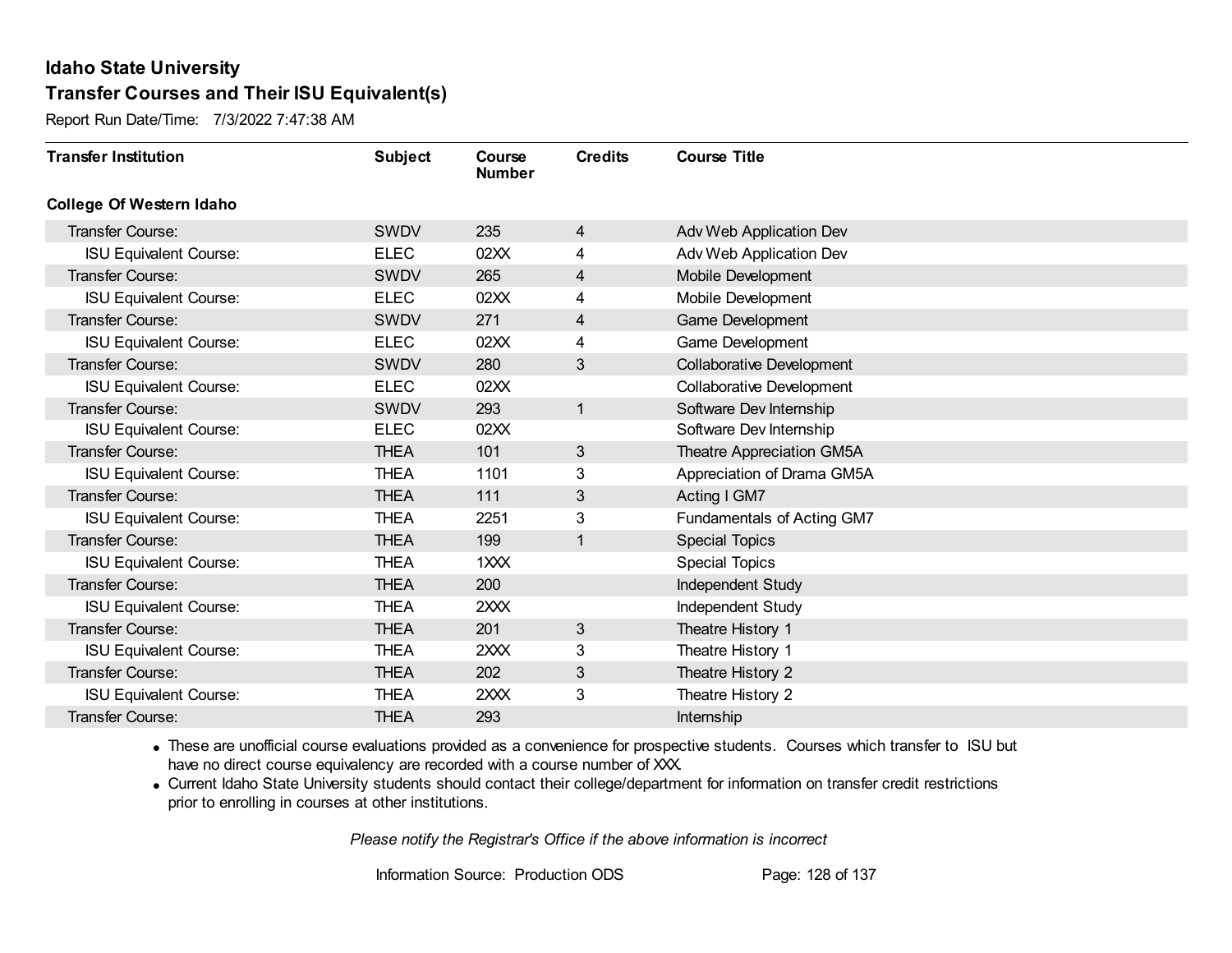Report Run Date/Time: 7/3/2022 7:47:38 AM

| <b>Transfer Institution</b>     | <b>Subject</b> | Course<br><b>Number</b> | <b>Credits</b> | <b>Course Title</b>            |
|---------------------------------|----------------|-------------------------|----------------|--------------------------------|
| <b>College Of Western Idaho</b> |                |                         |                |                                |
| Transfer Course:                | <b>THEA</b>    | 293                     |                | Internship                     |
| <b>ISU Equivalent Course:</b>   | <b>THEA</b>    | 2XXX                    |                | Internship                     |
| Transfer Course:                | <b>THEA</b>    | 296                     |                | Independent Study              |
| <b>ISU Equivalent Course:</b>   | <b>THEA</b>    | 2XXX                    |                | Independent Study              |
| <b>Transfer Course:</b>         | <b>TTEC</b>    | 100                     | $\overline{2}$ | Safety/Intro Shop Practices    |
| <b>ISU Equivalent Course:</b>   | <b>ELEC</b>    | 01XX                    | 2              | Safety/Intro Shop Practices    |
| Transfer Course:                | <b>TTEC</b>    | 101                     | $\overline{2}$ | Safety/Shop Practices Lab      |
| <b>ISU Equivalent Course:</b>   | <b>ELEC</b>    | 01XX                    | 2              | Safety/Shop Practices Lab      |
| Transfer Course:                | <b>TTEC</b>    | 104                     | 1              | Intro to Electrical            |
| <b>ISU Equivalent Course:</b>   | <b>ELEC</b>    | 01XX                    | 1              | Intro to Electrical            |
| <b>Transfer Course:</b>         | <b>TTEC</b>    | 105                     | 4              | <b>Electrical Systems</b>      |
| <b>ISU Equivalent Course:</b>   | <b>ELEC</b>    | 01XX                    | 4              | <b>Electrical Systems</b>      |
| Transfer Course:                | <b>TTEC</b>    | 110                     | 4              | Engines/Engine Controls        |
| <b>ISU Equivalent Course:</b>   | <b>ELEC</b>    | 01XX                    | 4              | Engines/Engine Controls        |
| Transfer Course:                | <b>TTEC</b>    | 120                     | 4              | Mobile Hydraulics/Braking Syst |
| <b>ISU Equivalent Course:</b>   | <b>ELEC</b>    | 01XX                    | 4              | Mobile Hydraulics/Braking Syst |
| Transfer Course:                | <b>TTEC</b>    | 130                     | 4              | Drivetrains/Steering/Suspens   |
| <b>ISU Equivalent Course:</b>   | <b>ELEC</b>    | 01XX                    | 4              | Drivetrains/Steering/Suspens   |
| Transfer Course:                | <b>TTEC</b>    | 140                     | $\overline{4}$ | Preventive Maintenance/HVAC    |
| <b>ISU Equivalent Course:</b>   | <b>ELEC</b>    | 01XX                    | 4              | Preventive Maintenance/HVAC    |
| Transfer Course:                | <b>TTEC</b>    | 150                     | 3              | <b>Truck Driving Skills</b>    |
| <b>ISU Equivalent Course:</b>   | <b>ELEC</b>    | 01XX                    | 3              | <b>Truck Driving Skills</b>    |
| <b>Transfer Course:</b>         | <b>TTEC</b>    | 199                     | 1              | <b>Special Topics</b>          |

· These are unofficial course evaluations provided as a convenience for prospective students. Courses which transfer to ISU but have no direct course equivalency are recorded with a course number of XXX.

· Current Idaho State University students should contact their college/department for information on transfer credit restrictions prior to enrolling in courses at other institutions.

*Please notify the Registrar's Office if the above information is incorrect*

Information Source: Production ODS Page: 129 of 137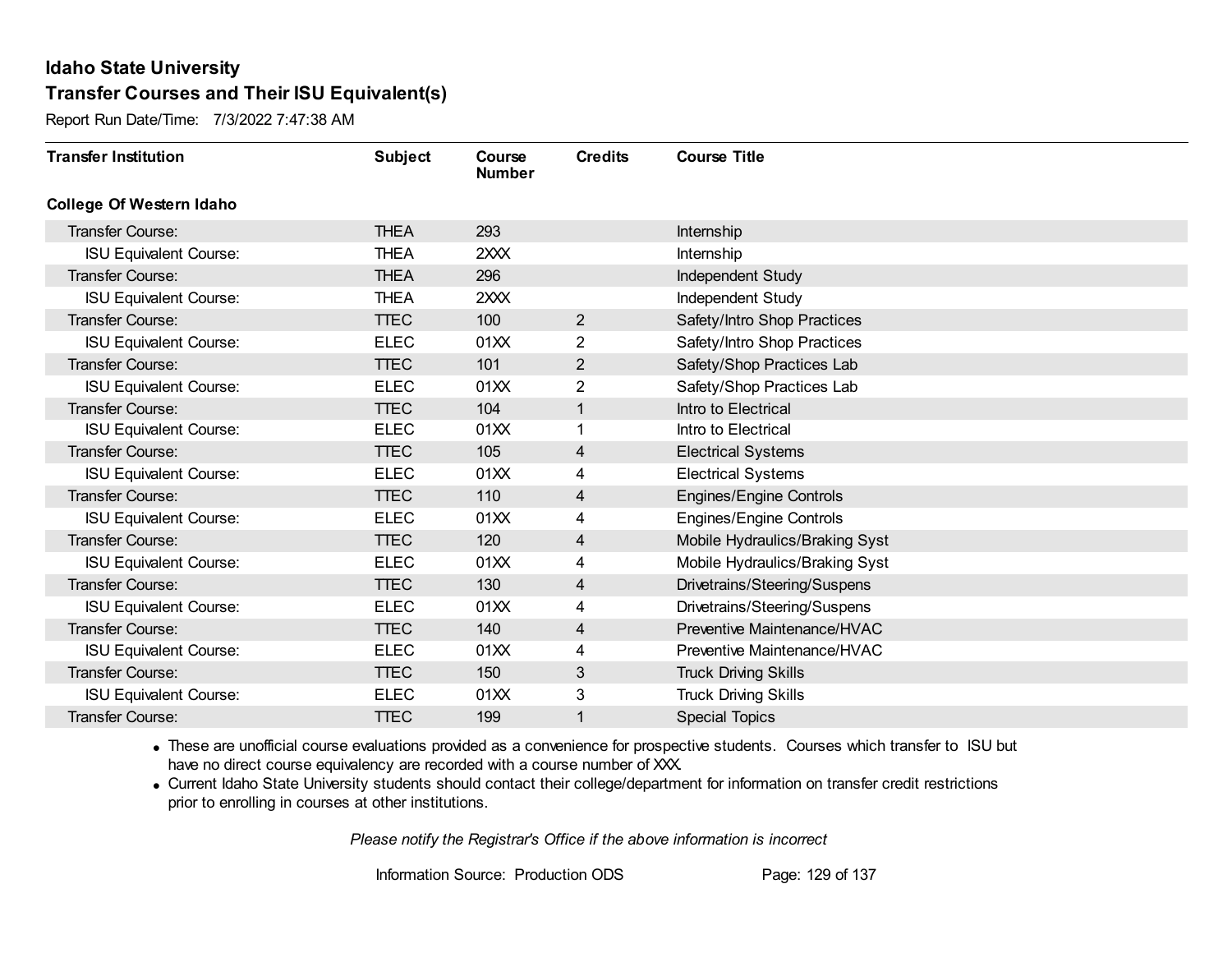Report Run Date/Time: 7/3/2022 7:47:38 AM

| <b>Transfer Institution</b>     | <b>Subject</b> | Course<br><b>Number</b> | <b>Credits</b> | <b>Course Title</b>            |
|---------------------------------|----------------|-------------------------|----------------|--------------------------------|
| <b>College Of Western Idaho</b> |                |                         |                |                                |
| Transfer Course:                | <b>TTEC</b>    | 199                     | 1              | <b>Special Topics</b>          |
| <b>ISU Equivalent Course:</b>   | <b>ELEC</b>    | 01XX                    |                | <b>Special Topics</b>          |
| Transfer Course:                | <b>TTEC</b>    | 200                     |                | Independent Study              |
| <b>ISU Equivalent Course:</b>   | <b>ELEC</b>    | 02XX                    |                | Independent Study              |
| <b>Transfer Course:</b>         | <b>TTEC</b>    | 220                     | $\overline{4}$ | <b>Adv Electrical Systems</b>  |
| <b>ISU Equivalent Course:</b>   | <b>ELEC</b>    | 02XX                    | 4              | <b>Adv Electrical Systems</b>  |
| Transfer Course:                | <b>TTEC</b>    | 230                     | 4              | Adv Engine/Engine Controls     |
| <b>ISU Equivalent Course:</b>   | <b>ELEC</b>    | 02XX                    | 4              | Adv Engine/Engine Controls     |
| Transfer Course:                | <b>TTEC</b>    | 240                     | 4              | Adv Drivetrn/Steering/Suspens  |
| <b>ISU Equivalent Course:</b>   | <b>ELEC</b>    | 02XX                    | 4              | Adv Drivetrn/Steering/Suspens  |
| Transfer Course:                | <b>TTEC</b>    | 250                     | 4              | <b>Adv Braking Systems</b>     |
| <b>ISU Equivalent Course:</b>   | <b>ELEC</b>    | 02XX                    | 4              | Adv Braking Systems            |
| Transfer Course:                | <b>TTEC</b>    | 260                     | 4              | Adv Preventive Maint/HVAC      |
| <b>ISU Equivalent Course:</b>   | <b>ELEC</b>    | 02XX                    | 4              | Adv Preventive Maint/HVAC      |
| Transfer Course:                | <b>TTEC</b>    | 280                     | 4              | Heavy-Duty Truck Capstone      |
| <b>ISU Equivalent Course:</b>   | <b>ELEC</b>    | 02XX                    | 4              | Heavy-Duty Truck Capstone      |
| Transfer Course:                | <b>TTEC</b>    | 290                     | 4              | Heavy Duty Truck Tech Capstone |
| <b>ISU Equivalent Course:</b>   | <b>ELEC</b>    | 02XX                    | 4              | Heavy Duty Truck Tech Capstone |
| Transfer Course:                | <b>TTEC</b>    | 293                     |                | Internship                     |
| <b>ISU Equivalent Course:</b>   | <b>ELEC</b>    | 02XX                    |                | Internship                     |
| Transfer Course:                | <b>TTEC</b>    | 296                     |                | Independent Study              |
| <b>ISU Equivalent Course:</b>   | <b>ELEC</b>    | 02XX                    |                | Independent Study              |
| Transfer Course:                | <b>UAS</b>     | 110                     | 3              | Digital Imagery Fundamentals   |

· These are unofficial course evaluations provided as a convenience for prospective students. Courses which transfer to ISU but have no direct course equivalency are recorded with a course number of XXX.

· Current Idaho State University students should contact their college/department for information on transfer credit restrictions prior to enrolling in courses at other institutions.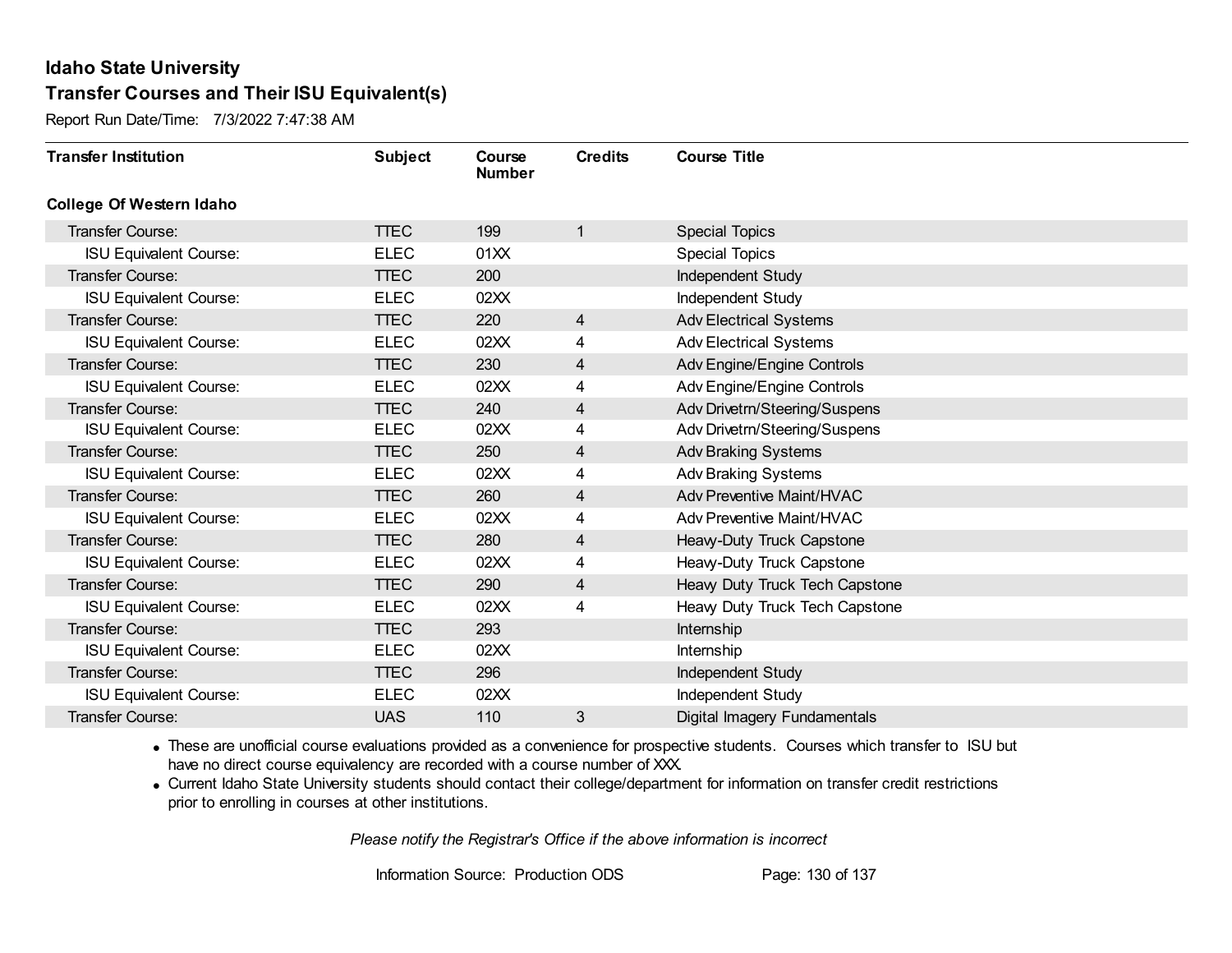Report Run Date/Time: 7/3/2022 7:47:38 AM

| <b>Transfer Institution</b>     | <b>Subject</b> | Course<br><b>Number</b> | <b>Credits</b> | <b>Course Title</b>            |
|---------------------------------|----------------|-------------------------|----------------|--------------------------------|
| <b>College Of Western Idaho</b> |                |                         |                |                                |
| Transfer Course:                | <b>UAS</b>     | 110                     | 3              | Digital Imagery Fundamentals   |
| <b>ISU Equivalent Course:</b>   | <b>ELEC</b>    | 01XX                    | 3              | Digital Imagery Fundamentals   |
| Transfer Course:                | <b>UAS</b>     | 115                     | 3              | Privacy & Security             |
| <b>ISU Equivalent Course:</b>   | <b>ELEC</b>    | 01XX                    | 3              | Privacy & Security             |
| <b>Transfer Course:</b>         | <b>UAS</b>     | 125                     | 3              | Flight Theory-Ground School    |
| <b>ISU Equivalent Course:</b>   | <b>ELEC</b>    | 01XX                    | 3              | Flight Theory-Ground School    |
| Transfer Course:                | <b>UAS</b>     | 130                     | 5              | Flight Lab 1                   |
| <b>ISU Equivalent Course:</b>   | <b>ELEC</b>    | 01XX                    | 5              | Flight Lab 1                   |
| <b>Transfer Course:</b>         | <b>UAS</b>     | 135                     | 3              | Flight Lab 2                   |
| <b>ISU Equivalent Course:</b>   | <b>ELEC</b>    | 01XX                    | 3              | Flight Lab 2                   |
| <b>Transfer Course:</b>         | <b>UAS</b>     | 140                     | 3              | Mission Planning/Implementatio |
| <b>ISU Equivalent Course:</b>   | <b>ELEC</b>    | 01XX                    | 3              | Mission Plannng/Implementation |
| <b>Transfer Course:</b>         | <b>WATR</b>    | 140                     | 3              | <b>Irrigation Systems</b>      |
| <b>ISU Equivalent Course:</b>   | <b>ELEC</b>    | 01XX                    | 3              | <b>Irrigation Systems</b>      |
| <b>Transfer Course:</b>         | <b>WATR</b>    | 140L                    |                | Irrigation Systems Lab         |
| <b>ISU Equivalent Course:</b>   | <b>ELEC</b>    | 01XX                    |                | Irrigation Systems Lab         |
| <b>Transfer Course:</b>         | <b>WATR</b>    | 210                     | $\overline{2}$ | Intro to Hydrology             |
| <b>ISU Equivalent Course:</b>   | <b>ELEC</b>    | 02XX                    | 2              | Intro to Hydrology             |
| Transfer Course:                | <b>WEMF</b>    | 101                     | $\overline{2}$ | Safety & Leadership            |
| <b>ISU Equivalent Course:</b>   | WELD           | 01XX                    | 2              | Safety & Leadership            |
| <b>Transfer Course:</b>         | <b>WEMF</b>    | 111                     | 1              | Oxy Acetylene Weld 1 (Dwnhnd H |
| <b>ISU Equivalent Course:</b>   | WELD           | 01XX                    |                | Oxy Acetylene Weld 1 (Dwnhnd H |
| <b>Transfer Course:</b>         | <b>WEMF</b>    | 113                     |                | Oxy Acetylene Weld 1(Position) |

· These are unofficial course evaluations provided as a convenience for prospective students. Courses which transfer to ISU but have no direct course equivalency are recorded with a course number of XXX.

· Current Idaho State University students should contact their college/department for information on transfer credit restrictions prior to enrolling in courses at other institutions.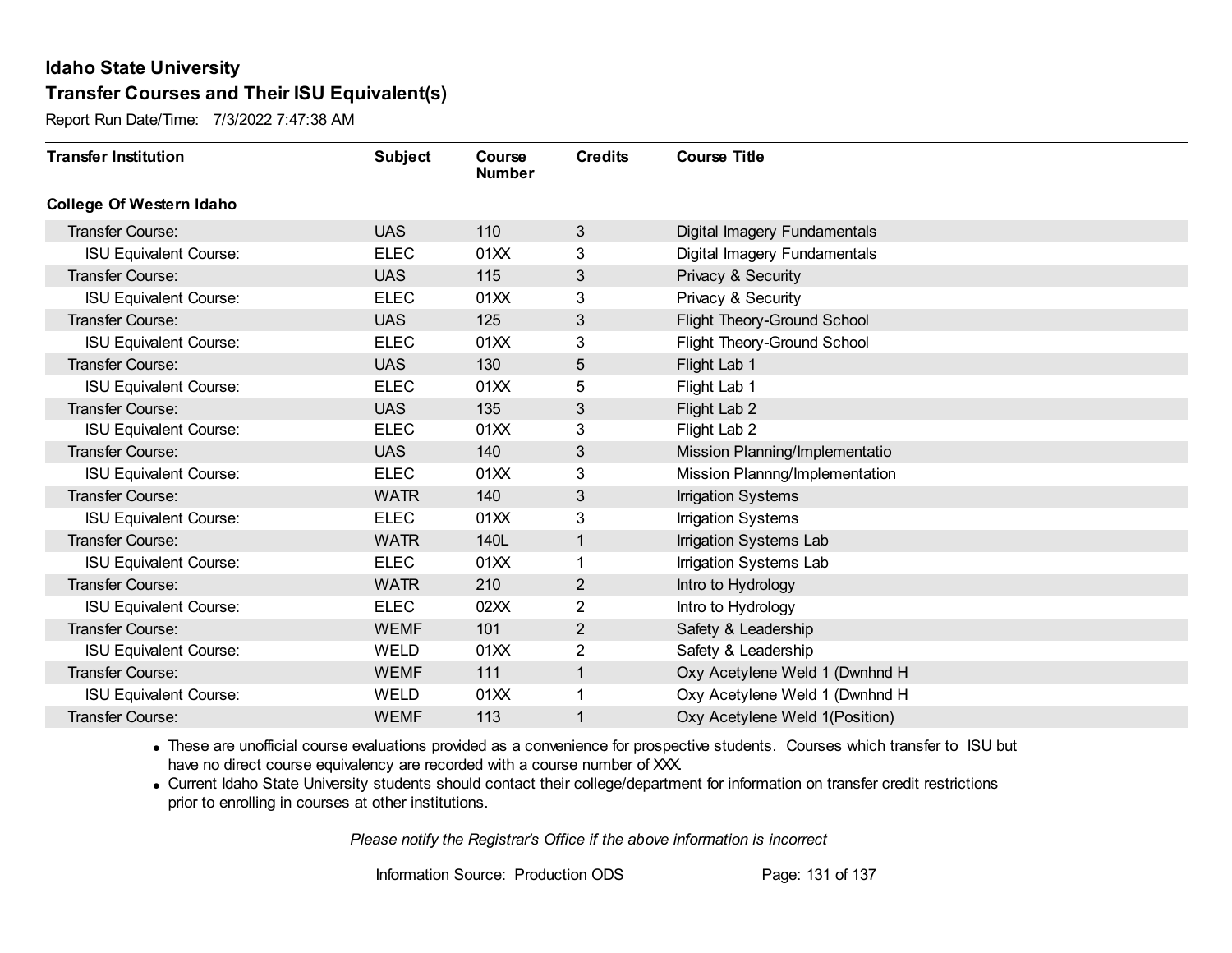Report Run Date/Time: 7/3/2022 7:47:38 AM

| <b>Transfer Institution</b>     | <b>Subject</b> | Course<br><b>Number</b> | <b>Credits</b> | <b>Course Title</b>                 |
|---------------------------------|----------------|-------------------------|----------------|-------------------------------------|
| <b>College Of Western Idaho</b> |                |                         |                |                                     |
| Transfer Course:                | <b>WEMF</b>    | 113                     | 1              | Oxy Acetylene Weld 1(Position)      |
| <b>ISU Equivalent Course:</b>   | <b>WELD</b>    | 01XX                    | 1              | Oxy Acetylene Weld 1(Position)      |
| Transfer Course:                | <b>WEMF</b>    | 114                     | 1              | Oxy Acetylene Weld 2(Position)      |
| <b>ISU Equivalent Course:</b>   | WELD           | 01XX                    | 1              | Oxy Acetylene Weld 2(Position)      |
| Transfer Course:                | <b>WEMF</b>    | 115                     | 4              | Oxy Acetylene Practical             |
| <b>ISU Equivalent Course:</b>   | <b>WELD</b>    | 01XX                    | 4              | Oxy Acetylene Practical             |
| Transfer Course:                | <b>WEMF</b>    | 121                     | 2              | <b>Blueprint Reading/Welders 1</b>  |
| <b>ISU Equivalent Course:</b>   | <b>WELD</b>    | 01XX                    | $\overline{2}$ | <b>Blueprint Reading/Welders 1</b>  |
| Transfer Course:                | <b>WEMF</b>    | 122                     | $\overline{2}$ | <b>Blueprint Reading/Welders 2</b>  |
| <b>ISU Equivalent Course:</b>   | <b>WELD</b>    | 01XX                    | $\overline{2}$ | <b>Blueprint Reading/Welders 2</b>  |
| Transfer Course:                | <b>WEMF</b>    | 125                     | 1              | <b>Blueprint Read/Shop Pract 1</b>  |
| <b>ISU Equivalent Course:</b>   | <b>WELD</b>    | 01XX                    | 1              | <b>Blueprint Read/Shop Pract 1</b>  |
| Transfer Course:                | <b>WEMF</b>    | 126                     | 1              | <b>Blueprint Read/Shop Pract 2</b>  |
| <b>ISU Equivalent Course:</b>   | <b>WELD</b>    | 01XX                    | 1              | <b>Blueprint Read/Shop Pract 2</b>  |
| Transfer Course:                | <b>WEMF</b>    | 127                     | 1              | <b>Blueprint Read/Shop Pract 3</b>  |
| <b>ISU Equivalent Course:</b>   | <b>WELD</b>    | 01XX                    | 1              | <b>Blueprint Read/Shop Pract 3</b>  |
| Transfer Course:                | <b>WEMF</b>    | 128                     | 1              | <b>Blueprint Read/Shop Pract 4</b>  |
| <b>ISU Equivalent Course:</b>   | <b>WELD</b>    | 01XX                    | 1              | <b>Blueprint Read/Shop Pract 4</b>  |
| Transfer Course:                | <b>WEMF</b>    | 131                     | 1              | <b>GMAW Gas Metal Arc Weld 1</b>    |
| <b>ISU Equivalent Course:</b>   | WELD           | 01XX                    |                | <b>GMAW Gas Metal Arc Weld 2</b>    |
| Transfer Course:                | <b>WEMF</b>    | 132                     | 1              | <b>GMAW Gas Metal Arc Weld 2</b>    |
| <b>ISU Equivalent Course:</b>   | WELD           | 01XX                    | 1              | <b>GMAW Gas Metal Arc Welding 2</b> |
| <b>Transfer Course:</b>         | <b>WEMF</b>    | 135                     | 4              | <b>GMAW Practical</b>               |

· These are unofficial course evaluations provided as a convenience for prospective students. Courses which transfer to ISU but have no direct course equivalency are recorded with a course number of XXX.

· Current Idaho State University students should contact their college/department for information on transfer credit restrictions prior to enrolling in courses at other institutions.

*Please notify the Registrar's Office if the above information is incorrect*

Information Source: Production ODS Page: 132 of 137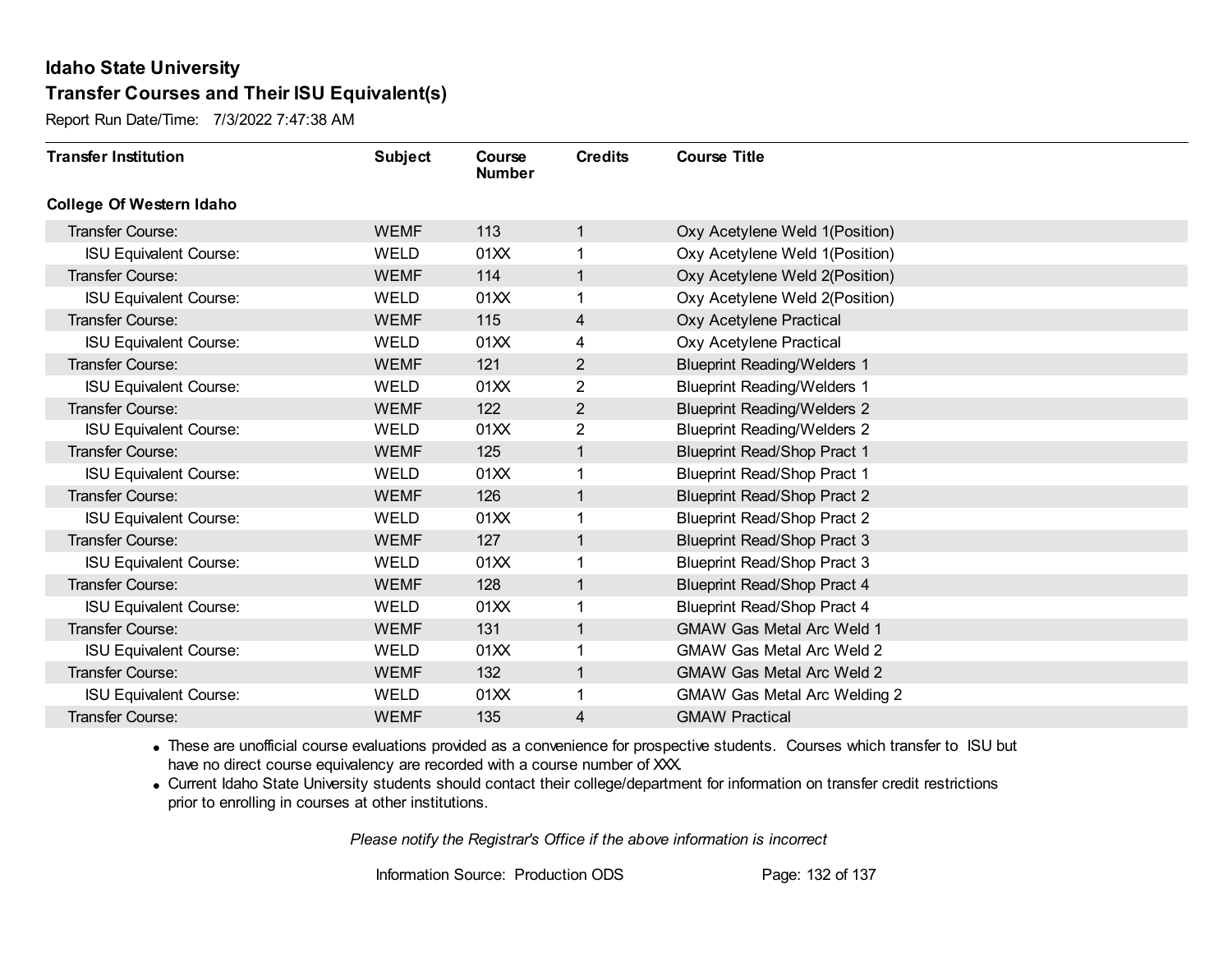Report Run Date/Time: 7/3/2022 7:47:38 AM

| <b>Transfer Institution</b>     | <b>Subject</b> | Course<br><b>Number</b> | <b>Credits</b> | <b>Course Title</b>          |
|---------------------------------|----------------|-------------------------|----------------|------------------------------|
| <b>College Of Western Idaho</b> |                |                         |                |                              |
| <b>Transfer Course:</b>         | <b>WEMF</b>    | 135                     | $\overline{4}$ | <b>GMAW Practical</b>        |
| <b>ISU Equivalent Course:</b>   | <b>WELD</b>    | 01XX                    | 4              | <b>GMAW Practical</b>        |
| Transfer Course:                | <b>WEMF</b>    | 141                     | $\mathbf{1}$   | FCAW Flux Cored Arc Weld 1   |
| <b>ISU Equivalent Course:</b>   | WELD           | 01XX                    | 1              | FCAW Flux Cored Arc Weld 1   |
| <b>Transfer Course:</b>         | <b>WEMF</b>    | 142                     | $\mathbf{1}$   | FCAW Flux Cored Arc Weld 2   |
| <b>ISU Equivalent Course:</b>   | <b>WELD</b>    | 01XX                    | 1              | FCAW Flux Cored Arc Welder 2 |
| Transfer Course:                | <b>WEMF</b>    | 151                     | $\overline{2}$ | <b>Welding Theory 1</b>      |
| <b>ISU Equivalent Course:</b>   | <b>WELD</b>    | 01XX                    | 2              | Welding Theory 1             |
| Transfer Course:                | <b>WEMF</b>    | 152                     | $\overline{2}$ | <b>Welding Theory 2</b>      |
| <b>ISU Equivalent Course:</b>   | WELD           | 01XX                    | $\overline{2}$ | <b>Welding Theory 2</b>      |
| Transfer Course:                | <b>WEMF</b>    | 155                     | $\mathbf{1}$   | Welding Theory 1             |
| <b>ISU Equivalent Course:</b>   | <b>WELD</b>    | 01XX                    | 1              | Welding Theory 1             |
| Transfer Course:                | <b>WEMF</b>    | 155L                    | 4              | <b>Welding Laboratory I</b>  |
| <b>ISU Equivalent Course:</b>   | <b>WELD</b>    | 01XX                    | 4              | <b>Welding Laboratory I</b>  |
| Transfer Course:                | <b>WEMF</b>    | 156                     | $\mathbf{1}$   | <b>Welding Theory 2</b>      |
| <b>ISU Equivalent Course:</b>   | WELD           | 01XX                    | 1              | Welding Theory 2             |
| Transfer Course:                | <b>WEMF</b>    | 156L                    | 4              | <b>Welding Laboratory II</b> |
| <b>ISU Equivalent Course:</b>   | <b>WELD</b>    | 01XX                    | 4              | Welding Laboratory II        |
| Transfer Course:                | <b>WEMF</b>    | 157                     | $\mathbf{1}$   | <b>Welding Theory 3</b>      |
| <b>ISU Equivalent Course:</b>   | WELD           | 01XX                    |                | <b>Welding Theory 3</b>      |
| Transfer Course:                | <b>WEMF</b>    | 157L                    | $\overline{4}$ | Welding Lab 3                |
| <b>ISU Equivalent Course:</b>   | WELD           | 01XX                    | 4              | Welding Lab 3                |
| Transfer Course:                | <b>WEMF</b>    | 158                     | 1              | Welding Theory 4             |

· These are unofficial course evaluations provided as a convenience for prospective students. Courses which transfer to ISU but have no direct course equivalency are recorded with a course number of XXX.

· Current Idaho State University students should contact their college/department for information on transfer credit restrictions prior to enrolling in courses at other institutions.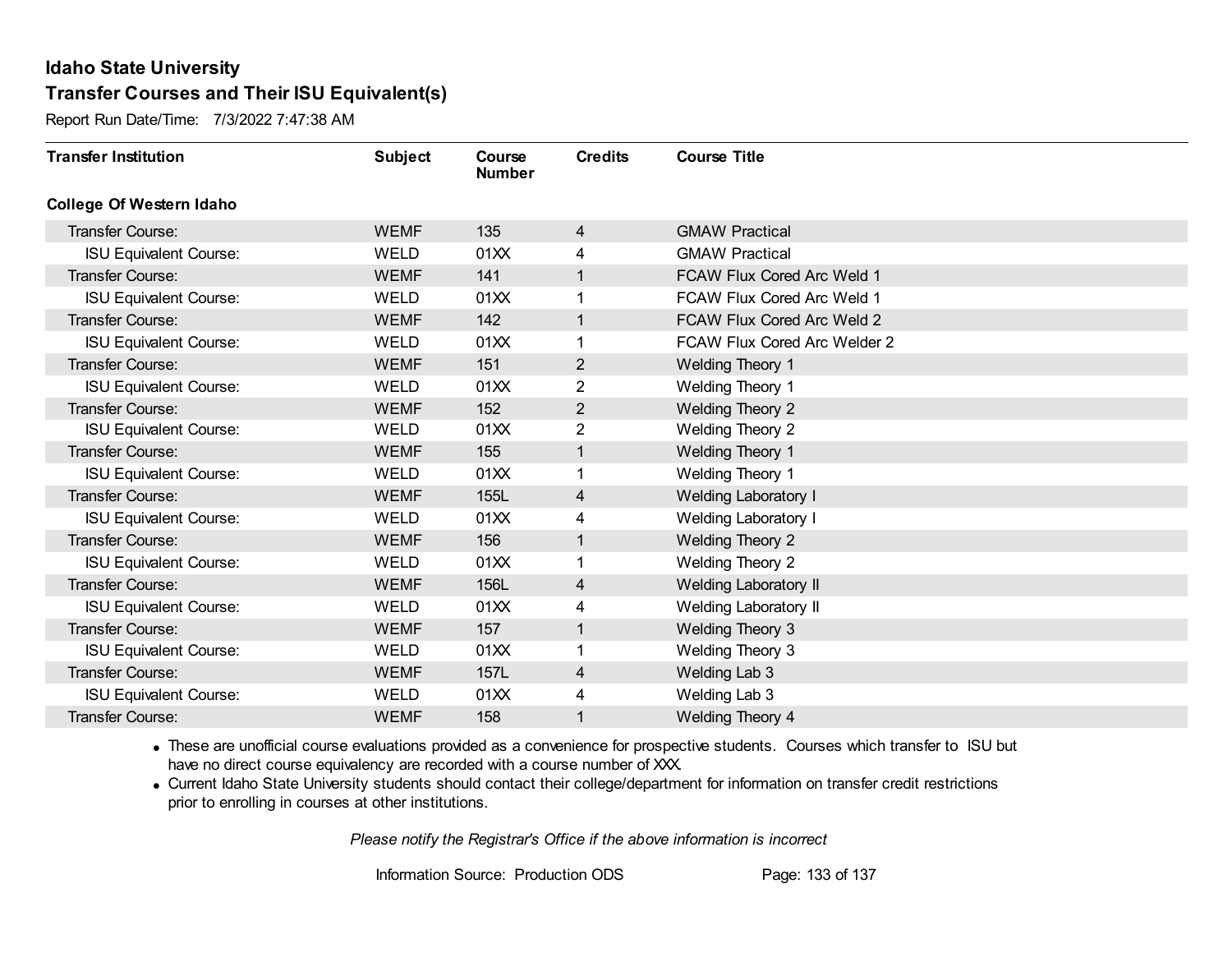Report Run Date/Time: 7/3/2022 7:47:38 AM

| <b>Transfer Institution</b>     | <b>Subject</b> | Course<br><b>Number</b> | <b>Credits</b> | <b>Course Title</b>                   |
|---------------------------------|----------------|-------------------------|----------------|---------------------------------------|
| <b>College Of Western Idaho</b> |                |                         |                |                                       |
| Transfer Course:                | <b>WEMF</b>    | 158                     | $\mathbf{1}$   | <b>Welding Theory 4</b>               |
| <b>ISU Equivalent Course:</b>   | WELD           | 01XX                    |                | Welding Theory 4                      |
| Transfer Course:                | <b>WEMF</b>    | 158L                    | 4              | Welding Lab 4                         |
| <b>ISU Equivalent Course:</b>   | <b>WELD</b>    | 01XX                    | 4              | Welding Lab 4                         |
| Transfer Course:                | <b>WEMF</b>    | 161                     | $\mathbf{1}$   | Cutting Processes 1 (Oxy Acet)        |
| <b>ISU Equivalent Course:</b>   | WELD           | 01XX                    |                | Cutting Processes 1 (Oxy Acet)        |
| Transfer Course:                | <b>WEMF</b>    | 162                     | $\mathbf{1}$   | Cutting Processes 2 (Carb Arc)        |
| <b>ISU Equivalent Course:</b>   | WELD           | 01XX                    |                | Cutting Processes 2 (Carb Arc)        |
| Transfer Course:                | <b>WEMF</b>    | 163                     | 1              | Cutting Processes 3 (Plas Arc)        |
| <b>ISU Equivalent Course:</b>   | <b>WELD</b>    | 01XX                    |                | Cutting Processes 3 (Plas Arc)        |
| Transfer Course:                | <b>WEMF</b>    | 171                     | $\mathbf{1}$   | <b>SMAW Shielded Metal Arc Weld 1</b> |
| <b>ISU Equivalent Course:</b>   | <b>WELD</b>    | 01XX                    |                | <b>SMAW Shielded Metal Arc Weld 1</b> |
| Transfer Course:                | <b>WEMF</b>    | 172                     |                | <b>SMAW Shielded Metal Arc Weld 2</b> |
| <b>ISU Equivalent Course:</b>   | <b>WELD</b>    | 01XX                    |                | <b>SMAW Shielded Metal Arc Weld 2</b> |
| Transfer Course:                | <b>WEMF</b>    | 173                     | 1              | <b>SMAW Shielded Metal Arc Weld 1</b> |
| <b>ISU Equivalent Course:</b>   | <b>WELD</b>    | 01XX                    |                | <b>SMAW Shielded Metal Arc Weld 1</b> |
| Transfer Course:                | <b>WEMF</b>    | 174                     | $\mathbf{1}$   | <b>SMAW Shielded Metal Arc Weld 2</b> |
| <b>ISU Equivalent Course:</b>   | <b>WELD</b>    | 01XX                    |                | <b>SMAW Shielded Metal Arc Weld 2</b> |
| Transfer Course:                | <b>WEMF</b>    | 175                     | 4              | <b>SMAW Practical</b>                 |
| <b>ISU Equivalent Course:</b>   | <b>WELD</b>    | 01XX                    | 4              | <b>SMAW Practical</b>                 |
| Transfer Course:                | <b>WEMF</b>    | 180                     | 4              | <b>Production Welding</b>             |
| <b>ISU Equivalent Course:</b>   | WELD           | 01XX                    | 4              | <b>Production Welding</b>             |
| Transfer Course:                | <b>WEMF</b>    | 181                     | 1              | GTAW Gas Metal Arc Weld 1             |

· These are unofficial course evaluations provided as a convenience for prospective students. Courses which transfer to ISU but have no direct course equivalency are recorded with a course number of XXX.

· Current Idaho State University students should contact their college/department for information on transfer credit restrictions prior to enrolling in courses at other institutions.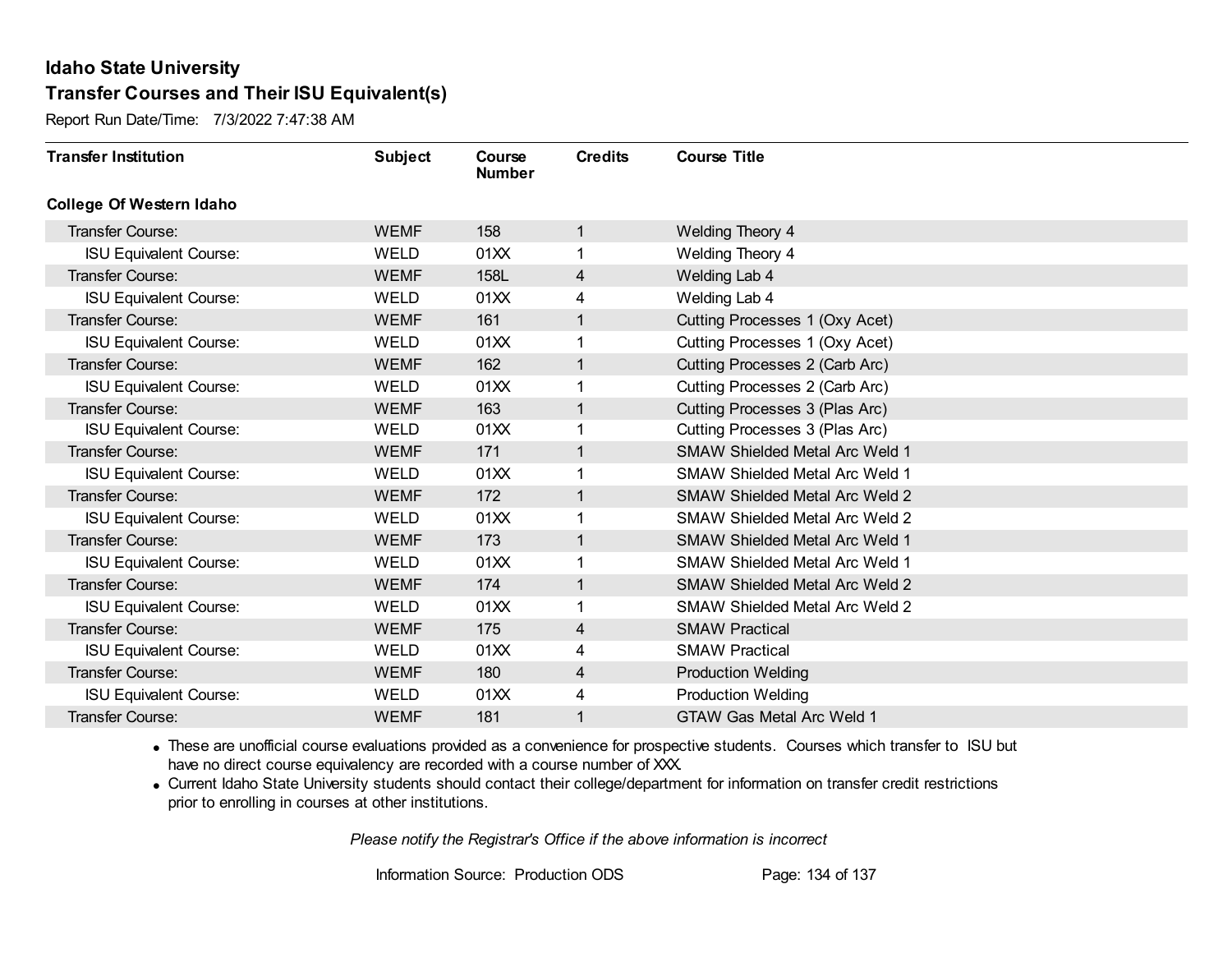Report Run Date/Time: 7/3/2022 7:47:38 AM

| <b>Transfer Institution</b>     | <b>Subject</b> | Course<br><b>Number</b> | <b>Credits</b> | <b>Course Title</b>               |
|---------------------------------|----------------|-------------------------|----------------|-----------------------------------|
| <b>College Of Western Idaho</b> |                |                         |                |                                   |
| Transfer Course:                | <b>WEMF</b>    | 181                     | $\mathbf{1}$   | <b>GTAW Gas Metal Arc Weld 1</b>  |
| <b>ISU Equivalent Course:</b>   | <b>WELD</b>    | 01XX                    | 1              | GTAW Gas Metal Arc Weld 1         |
| Transfer Course:                | <b>WEMF</b>    | 182                     | $\mathbf{1}$   | <b>GTAW Gas Metal Arc Weld 2</b>  |
| <b>ISU Equivalent Course:</b>   | <b>WELD</b>    | 01XX                    | 1              | <b>GTAW Gas Metal Arc Weld 2</b>  |
| <b>Transfer Course:</b>         | <b>WEMF</b>    | 183                     | $\mathbf{1}$   | <b>GTAW Gas Metal Arc Weld 1</b>  |
| <b>ISU Equivalent Course:</b>   | WELD           | 01XX                    | 1              | GTAW Gas Metal Arc Weld 1         |
| <b>Transfer Course:</b>         | <b>WEMF</b>    | 184                     | $\mathbf{1}$   | <b>GTAW Gas Metal Arc Weld 2</b>  |
| <b>ISU Equivalent Course:</b>   | WELD           | 01XX                    |                | GTAW Gas Metal Arc Weld 2         |
| <b>Transfer Course:</b>         | <b>WEMF</b>    | 185                     | $\overline{4}$ | <b>GTAW Practical</b>             |
| <b>ISU Equivalent Course:</b>   | WELD           | 01XX                    | 4              | <b>GTAW Practical</b>             |
| Transfer Course:                | <b>WEMF</b>    | 191                     | $\mathbf{1}$   | <b>Production Welding 1</b>       |
| <b>ISU Equivalent Course:</b>   | <b>WELD</b>    | 01XX                    | 1              | <b>Production Welding 1</b>       |
| Transfer Course:                | <b>WEMF</b>    | 192                     | $\mathbf{1}$   | <b>Production Welding 2</b>       |
| <b>ISU Equivalent Course:</b>   | <b>WELD</b>    | 01XX                    | 1              | Production Welding 2              |
| Transfer Course:                | <b>WEMF</b>    | 199                     | 1              | <b>Special Topics</b>             |
| <b>ISU Equivalent Course:</b>   | <b>WELD</b>    | 01XX                    |                | <b>Special Topics</b>             |
| Transfer Course:                | <b>WEMF</b>    | 200                     |                | Independent Study                 |
| <b>ISU Equivalent Course:</b>   | WELD           | 02XX                    |                | Independent Study                 |
| Transfer Course:                | <b>WEMF</b>    | 225                     | $\overline{2}$ | <b>Blueprint Reading/Layout 3</b> |
| <b>ISU Equivalent Course:</b>   | WELD           | 02XX                    | 2              | <b>Blueprint Reading/Layout 3</b> |
| <b>Transfer Course:</b>         | <b>WEMF</b>    | 226                     | $\overline{2}$ | <b>Blueprint Reading/Layout 4</b> |
| <b>ISU Equivalent Course:</b>   | <b>WELD</b>    | 02XX                    | 2              | <b>Blueprint Reading/Layout 4</b> |
| Transfer Course:                | <b>WEMF</b>    | 227                     | 2              | <b>Blueprint Reading/Layout 5</b> |

· These are unofficial course evaluations provided as a convenience for prospective students. Courses which transfer to ISU but have no direct course equivalency are recorded with a course number of XXX.

· Current Idaho State University students should contact their college/department for information on transfer credit restrictions prior to enrolling in courses at other institutions.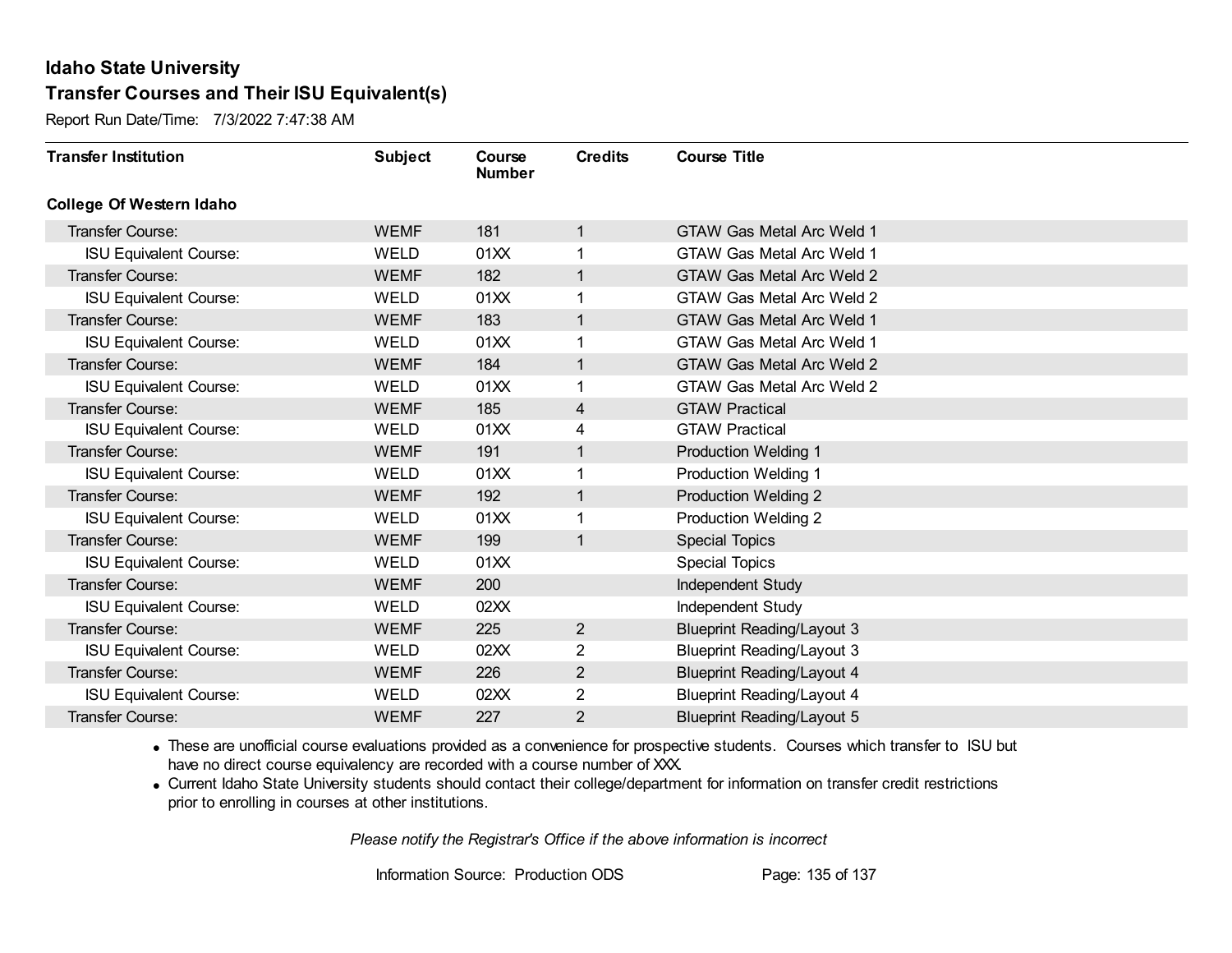Report Run Date/Time: 7/3/2022 7:47:38 AM

| <b>Transfer Institution</b>     | <b>Subject</b> | Course<br><b>Number</b> | <b>Credits</b>          | <b>Course Title</b>               |
|---------------------------------|----------------|-------------------------|-------------------------|-----------------------------------|
| <b>College Of Western Idaho</b> |                |                         |                         |                                   |
| Transfer Course:                | <b>WEMF</b>    | 227                     | $\overline{2}$          | <b>Blueprint Reading/Layout 5</b> |
| <b>ISU Equivalent Course:</b>   | <b>WELD</b>    | 02XX                    | 2                       | <b>Blueprint Reading/Layout 5</b> |
| Transfer Course:                | <b>WEMF</b>    | 228                     | $\overline{2}$          | <b>Blueprint Reading/Layout 4</b> |
| <b>ISU Equivalent Course:</b>   | <b>WELD</b>    | 02XX                    | $\overline{2}$          | <b>Blueprint Reading/Layout 4</b> |
| <b>Transfer Course:</b>         | <b>WEMF</b>    | 255                     | $\overline{\mathbf{4}}$ | Welding/Fab Workshop 1            |
| <b>ISU Equivalent Course:</b>   | <b>WELD</b>    | 02XX                    | 4                       | Welding/Fab Workshop 1            |
| Transfer Course:                | <b>WEMF</b>    | 256                     | $\overline{4}$          | Welding/Fab Workshop 2            |
| <b>ISU Equivalent Course:</b>   | WELD           | 02XX                    | 4                       | Welding/Fab Workshop 2            |
| Transfer Course:                | <b>WEMF</b>    | 257                     | 4                       | Welding/Fab Workshop 3            |
| <b>ISU Equivalent Course:</b>   | <b>WELD</b>    | 02XX                    | 4                       | Welding/Fab Workshop 3            |
| <b>Transfer Course:</b>         | <b>WEMF</b>    | 258                     | $\overline{4}$          | Welding/Fab Workshop 4            |
| <b>ISU Equivalent Course:</b>   | <b>WELD</b>    | 02XX                    | 4                       | Welding/Fab Workshop 4            |
| Transfer Course:                | <b>WEMF</b>    | 293                     | 1                       | Welding/Metals Fab Internship     |
| <b>ISU Equivalent Course:</b>   | <b>WELD</b>    | 02XX                    |                         | Welding/Metals Fab Internship     |
| Transfer Course:                | <b>WEMF</b>    | 296                     | $\mathbf{1}$            | Welding/Metals Fab Indep Study    |
| <b>ISU Equivalent Course:</b>   | <b>WELD</b>    | 02XX                    |                         | Welding/Metals Fab Indep Study    |
| Transfer Course:                | <b>WFMG</b>    | 100                     | 48                      | <b>Wildland Fire Management</b>   |
| <b>ISU Equivalent Course:</b>   | <b>ELEC</b>    | 01XX                    | 48                      | <b>Wildland Fire Management</b>   |
| Transfer Course:                | <b>WFMG</b>    | 199                     | $\mathbf{1}$            | <b>Special Topics</b>             |
| <b>ISU Equivalent Course:</b>   | <b>ELEC</b>    | 01XX                    |                         | <b>Special Topics</b>             |
| Transfer Course:                | <b>WFMG</b>    | 200                     |                         | Independent Study                 |
| <b>ISU Equivalent Course:</b>   | <b>ELEC</b>    | 02XX                    |                         | Independent Study                 |
| Transfer Course:                | <b>WFMG</b>    | 293                     |                         | Internship                        |

· These are unofficial course evaluations provided as a convenience for prospective students. Courses which transfer to ISU but have no direct course equivalency are recorded with a course number of XXX.

· Current Idaho State University students should contact their college/department for information on transfer credit restrictions prior to enrolling in courses at other institutions.